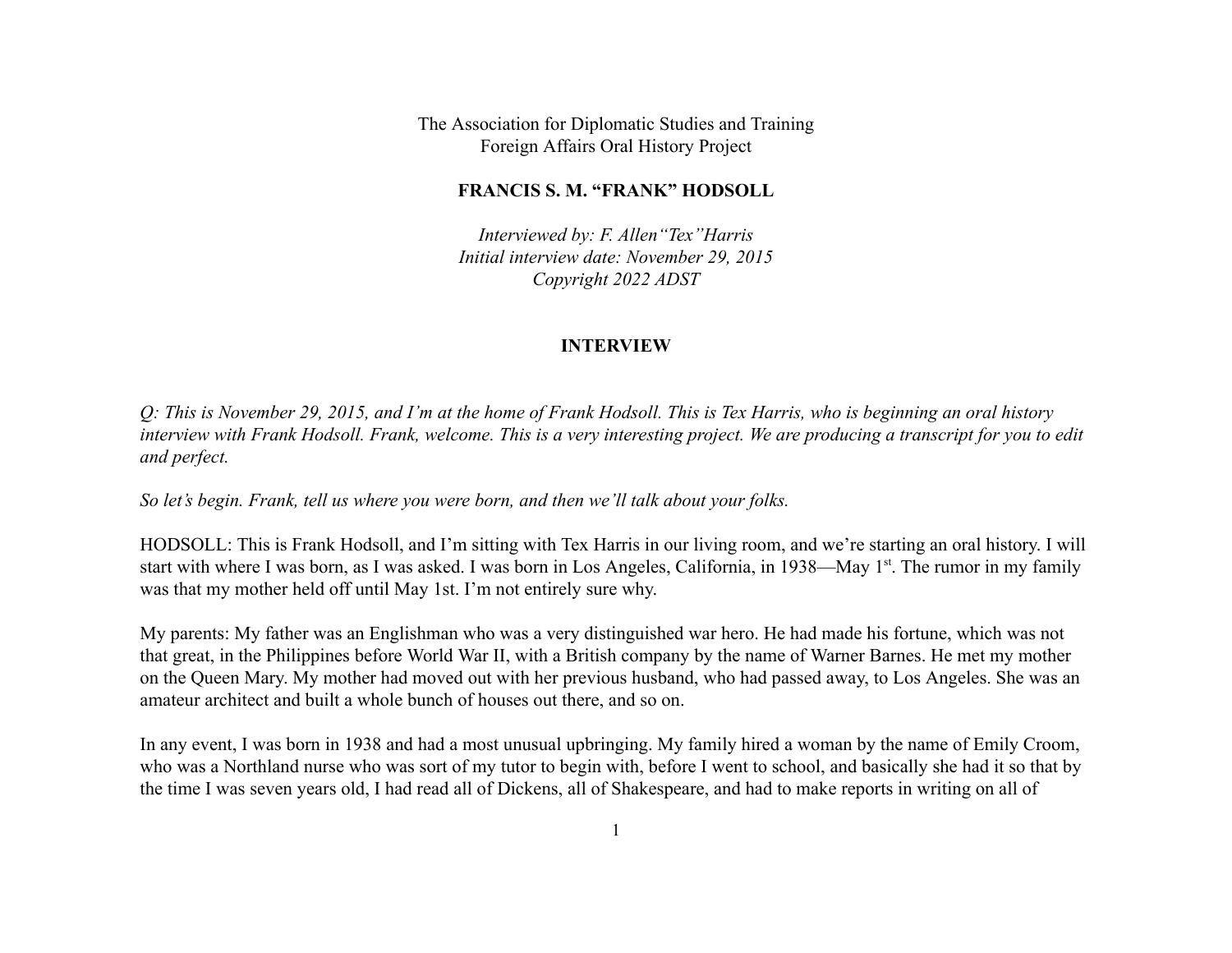them…which put me somewhat ahead of other people who were going to school.

So finally when she left to start her own school, I was put into a private school and skipped the first two grades. I became a sort of academic, unusual person but was totally inadequate in terms of my social skills because I was so much younger than everybody else who was involved with me. I was sent off to boarding school, because that was the British tradition, at the age of eight. I went off, and went to a couple different schools. And again, did well academically, but...

# *Q: Which ones?*

HODSOLL: Before the Cate School, which was where I graduated, in Santa Barbara, I went to a place called La Loma Feliz, which was another school up in Santa Barbara, and was there for a couple of years. And my period before I went to Cate I did a lot of stuff in the arts. I played the piano; I was a singer; I was in a variety of different plays. My principal claim to fame was the fact that I spoke with an absolutely perfect BBC accent, and not everybody could do that in southern California. So I was rather unusual. I was also rather unusual in that all my friends as kids wore things like blue jeans and what not, and I wore little short pants, suits, as I walked around, which didn't make me hugely popular with my classmates.

# *Q: (Laughter.)*

HODSOLL: In any event, long story short, I ended up at the Cate School, having gone through two years of the ninth grade because my parents felt I needed to recover from all my social inadequacies. That seemed to help, and then eventually I got into athletics and other things and became somewhat more of a normal person. But the school I principally went to, something called the Cate School … I was there when the original Curtis Cate, who had come out from Massachusetts to start a school in California, was there as headmaster, and it was an extraordinary place.

We had horses, we played polo, we built houses, we had a pig farm. We did all sorts of things like that. But we also—if you take the whole of it--I had seven years of Latin and three of ancient Greek and then I became more involved in the theater. My first example of that was at the age of ten at Cate; I was in the chorus of Oedipus Rex in ancient Greek. And then I progressed from there to being the lead in Plautus's Menaechmi ("The Twin Brothers") in Latin, but in between I did Cyrano de Bergerac in English. I had the lead in that and became pretty well known for that. And then I was promoted into managing the newspaper at Cate, in my junior year, which was quite unusual, and I went on and did it again in my senior year.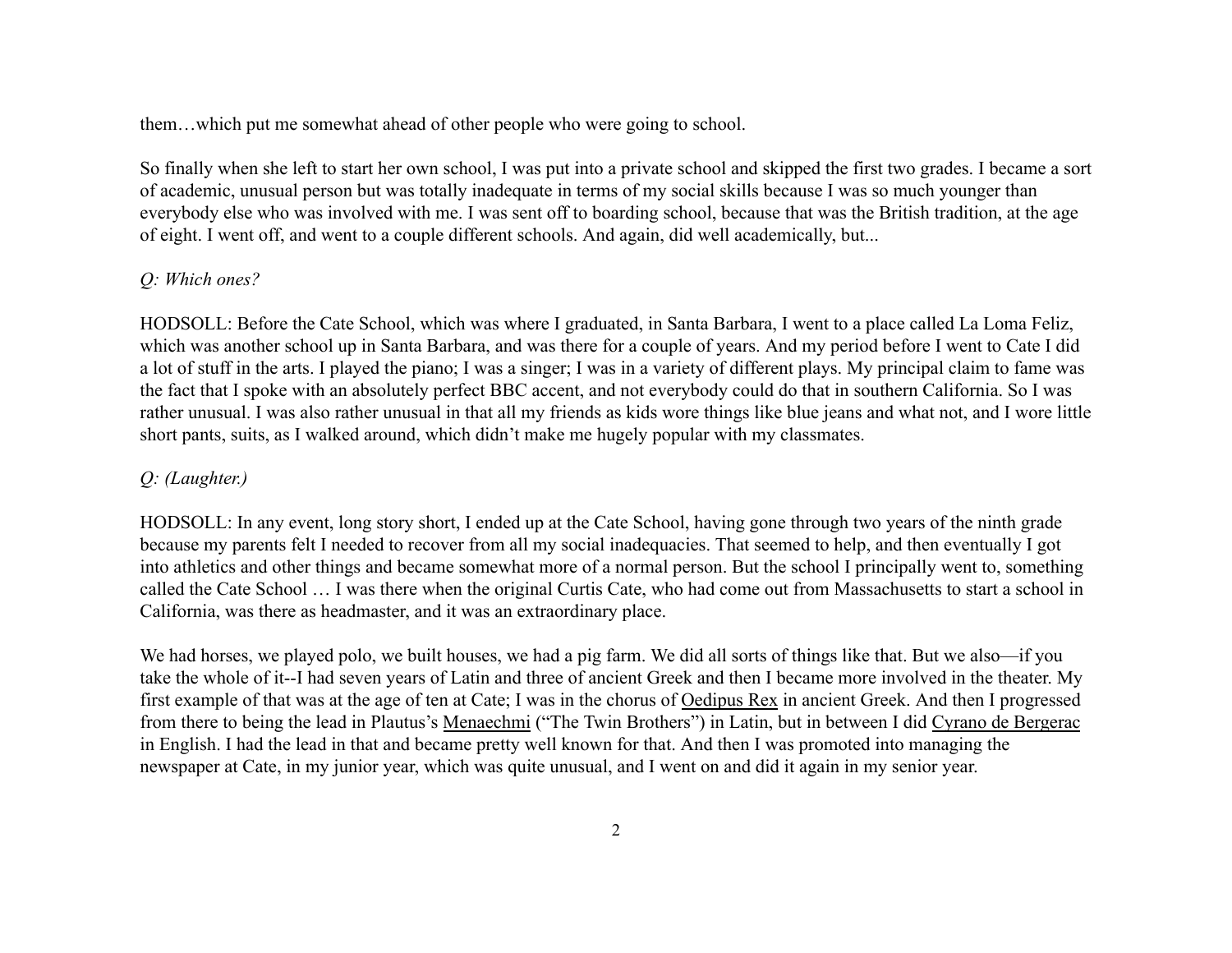And I did very well at Cate. You know, I was captain of the squash team and became sort of a big man on campus, because I did well. In any event, long story short again, I completed Cate and then was accepted to a whole bunch of colleges: Harvard, Yale, and Williams. And I had wanted to go to Williams. My mother, who was very socially connected in Los Angeles, had made my godfather--the guy who was the founder and chief executive officer of Lockheed--his name was Bob Gross. When he heard about where I might go or not go, he said you better go to Harvard or Yale, Williams won't help you as much. But I'd received the Williams Prize for best writer on the West coast, way back when, so I thought I should go there.

But I ended up going to Yale since my parents thought I should go to Harvard—sort of avoiding doing everything I was told. So off I went to Yale with one other Cate classmate, who also went to Yale.

### *Q: What year?*

HODSOLL: I started in 1955, graduated in 1959. I was a very peculiar person there. One, I had been very well prepared. Number two, I took just about every humanities entry course that there was—I did psychology and I did history, and I did English literature and French literature because I spoke French among other things. So I was kind of an all-over-the-place student at Yale. But not particularly in international affairs. I did a lot of history of art.

I ended up at Yale writing an honors thesis on the New York School, which was the abstract expression school that was becoming famous in New York. I had a radio show. I did a lot of acting, including some professional acting, in the summertime.

But then I was even more peculiar because basically, I did so much time in my extracurricular activities that I came close to flunking out. I was called in by the then-dean of Yale College, a very preppy sort of guy, who said I had a choice: I could either go into the Army or I could go to Trinity College in Hartford that summer and get 4 As.

So I chose the "4-A" approach, and came back, and from that point on I learned my lesson and was basically on the dean's list from there on in and did fine. Basically that was my period at Yale. I did much better academically as well, and had some extraordinary experiences with different teachers, and so on and so forth, and became sort of a popular student, which was unusual for me.

In any event, as I came close to graduation, I was thinking of going on and becoming a professional actor, because that's what I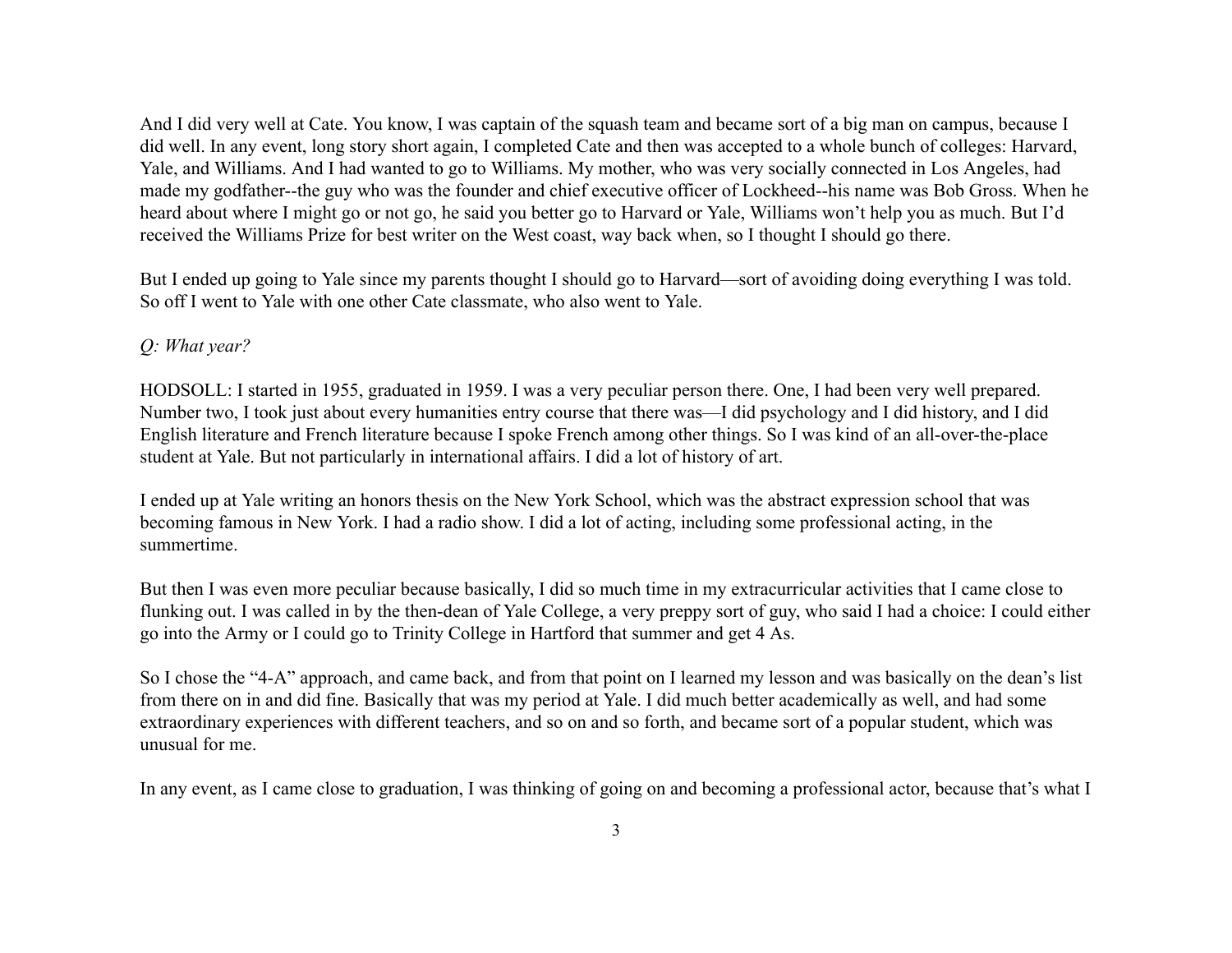had done most of, and somebody—a friend of mine--said, well why don't you–you had this period—I was also in the ROTC; there was the draft then. I had succeeded rather successfully in the ROTC because I became the commander of the drill platoon. I was Yale's choice to go to West Point for a week, where I found that it was extraordinary discipline, but their humanities courses weren't as good as at Yale so I was glad I had gone through Yale on those. But it was a very interesting period there.

Sort of a fun anecdote. My first morning monkeying with a couple of upper-classmen at West Point, all they had to do was zip up a tunic. I had to--mine was sort of an officer's – well, it was a regular Army uniform, and I had all these buttons, and I had to put on a tie. They didn't wake me up, and I almost missed reveille. So I was almost a disaster at West Point. In any event, long story short, because my Army period as a six-months' infantry officer didn't start until the fall, I had an early period through the summer. . . .

*Q: What year was this, Frank?*

HODSOLL: 1959.

*Q: Okay.*

HODSOLL: I had an early period through the summer. A friend of mine suggested, why don't you go into this Yale internship in a government program? I hadn't thought about the government at all at that point. So I said, well why not?

I interviewed and got a job with a guy by the name of Stuyvesant Wainwright, a liberal Republican from the first district of New York, who was the ranking Republican member--everybody was Democrats in those days in the Congress--on the education and labor committee. Wainwright and I got along extremely well. He decided to put me in charge, for him, of a bill that was going through the Congress at that point, to prevent the Teamsters [an American-Canadian labor union also known as the International Brotherhood of Teamsters] from shutting down businesses that they had nothing to do with. They just wanted to shut them down. So there was something called the Landrum-Griffin bill; it was developed by the Democrats and the Republicans, and I became his guy for that.

An interesting experience is that I had a 300-pound Teamster come in one day, sitting behind a door in the Longworth Building, who told me I would be dead by the end of the summer if I didn't stop this nonsense that I was involved with. Well, I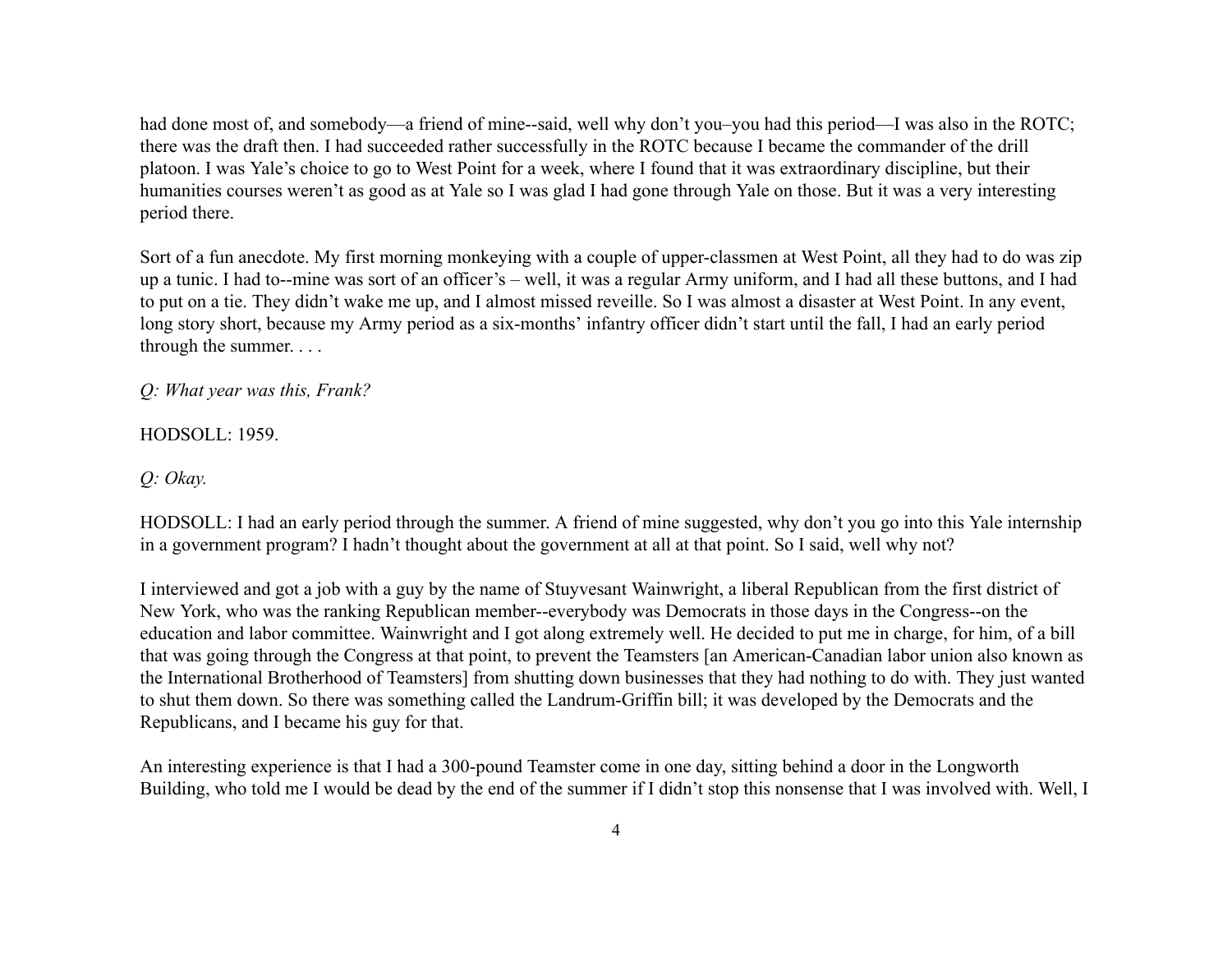wasn't dead by the end of the summer and I didn't stop, so on we went. [The so-called Landrum-Griffin Act, also called the Labor-Management Reporting and Disclosure Act, became U.S. law in 1959.]

In any event, that worked so well that Wainwright asked me to come back after my military service. So I went off into the military first in the fall, first Fort Benning [Georgia] and then Fort Ord, which is now a branch of the State University of California, as an infantry training officer, and I really enjoyed it.

First of all, no one should be asked to be an infantry officer within just six months. I think I would have been positively dangerous had I got off to war at that point. But I did okay, and an interesting thing that happened to me while I was in the military…I got assigned for some reason, and I have absolutely no idea why, to give a sort of general course for non-commissioned officers. The non-commissioned officers in those days were all World War II or Korean War veterans and here I was with a bright gold bar on my uniform and had never done anything of importance, as far as I could tell, but I was asked to do this course, and they gave me a manual to look at.

The manual was about the level of "George Washington chopped down the cherry tree and was an honest man." I said, " I can't do this for sergeants who have been through war and everything else." "That is just outrageous." So I made up my own course, and they didn't hold it against me. While I was at Yale one of the courses I took was something called intellectual history 59 with a guy by the name of Frank Baumer. I now have read all of the books in it. It was basically a Western-thinking thought course.

So it was Kennedy and Nixon—we were in the election period at that point. I made up a course that related from the Greek philosophers on, to the elections. And it became quite popular, and all sorts of people started showing up, and in any event…shortly I was out of the military and back to Wainwright and doing all kinds of things for him in Washington.

But this was the beginning of my interest in government--the Wainwright thing in particular, less the military part. I changed courses entirely and decided I would go to law school. So I did, and I got into a whole bunch of law schools and in the meantime my family, my family's friends--Bob Gross among others--said, you know, you'd be a great Congressman. We've got a Congressional place coming up in four or five years. Go to law school, but you can't go on and go to, you know, some place in the East—I'd been accepted also at Yale and Harvard and other places. You need to come back to Stanford and become a Californian again. So I went back to Stanford, but then to show you how totally inconsistent I was, I learned that one of the guys who had preceded me at Stanford had spent a couple of years at Cambridge, in England, and got a year's credit for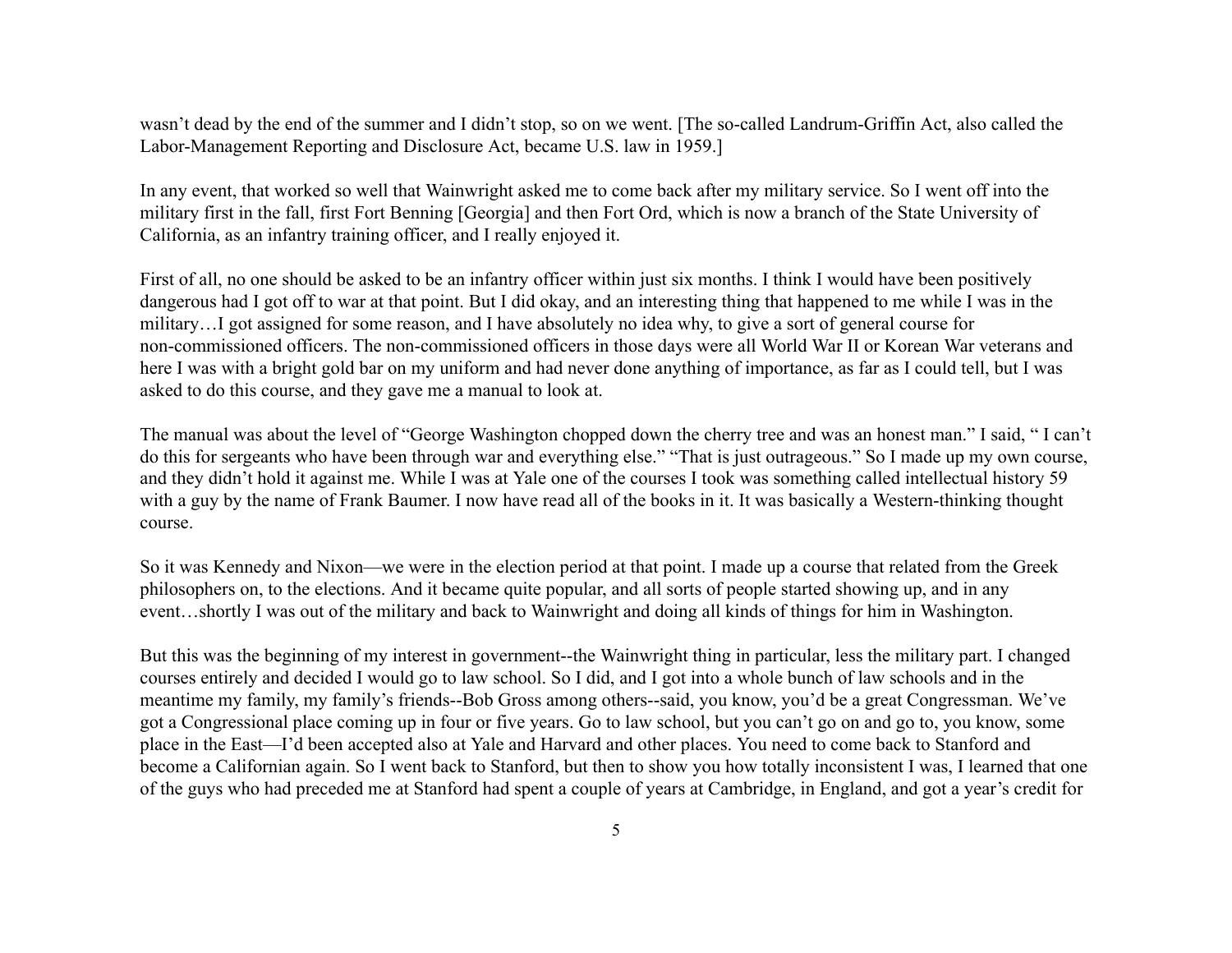that. So he had two years at Stanford and two years at Cambridge.

So off I went to Cambridge, where I took the last year of the Tripus, which is the English law degree. In England, law degrees are undergraduate. Then I had an LLB in international law, with about six people, which was quite extraordinary, where I spent almost all of my time on the United Nations and the specialized agencies and the legal background and ramifications of all that.

But while I was at Cambridge, I also audited a number of history of art courses because they had [Sir Ernst Hans Josef] Gombrich there and Pestner there, and so on and so forth.

Then, I was extraordinarily lucky, I was on my way to Paris for a little vacation, and a mutual friend said, you ought to meet this woman who is at the Sorbonne by the name of Mimi McEwan. I looked her up and walked up a flight of black stairs and she wasn't there; I left a note at her cold-water apartment. She was having her weekly bath at a wealthy friend's house on the Isle de Saint-Louis which was a heckuva lot nicer than where she was staying, or I was staying.

I think we hit it off because I took her out to breakfast in St. Germain des Pres and fed her an American breakfast. The next thing that happened is she came to visit me in Cambridge, and the rest is history.

We eventually got married in Chicago as I finished at Cambridge, and then came back to Stanford for my last year, which was 1964 though I graduated in theory in the class of '63 because I took four years of law school versus three.

# *Q: And what year did you meet Mimi?*

I met Mimi in 1962. And then got married in 1963. So I went back to Stanford and we had our first, my last year there, and Dean Spieth, who was the dean of the school who had allowed me to do this, said I am never doing this again. You are much too complicated. You have to take all of the courses you are required to take in one year; fitting you in is absolutely unconscionable and we're never going to do this ever again.

I did get it all fitted in and eventually graduated. At that point my friends' family friends who thought that I would make a good candidate for Congress, some interesting things happened to them.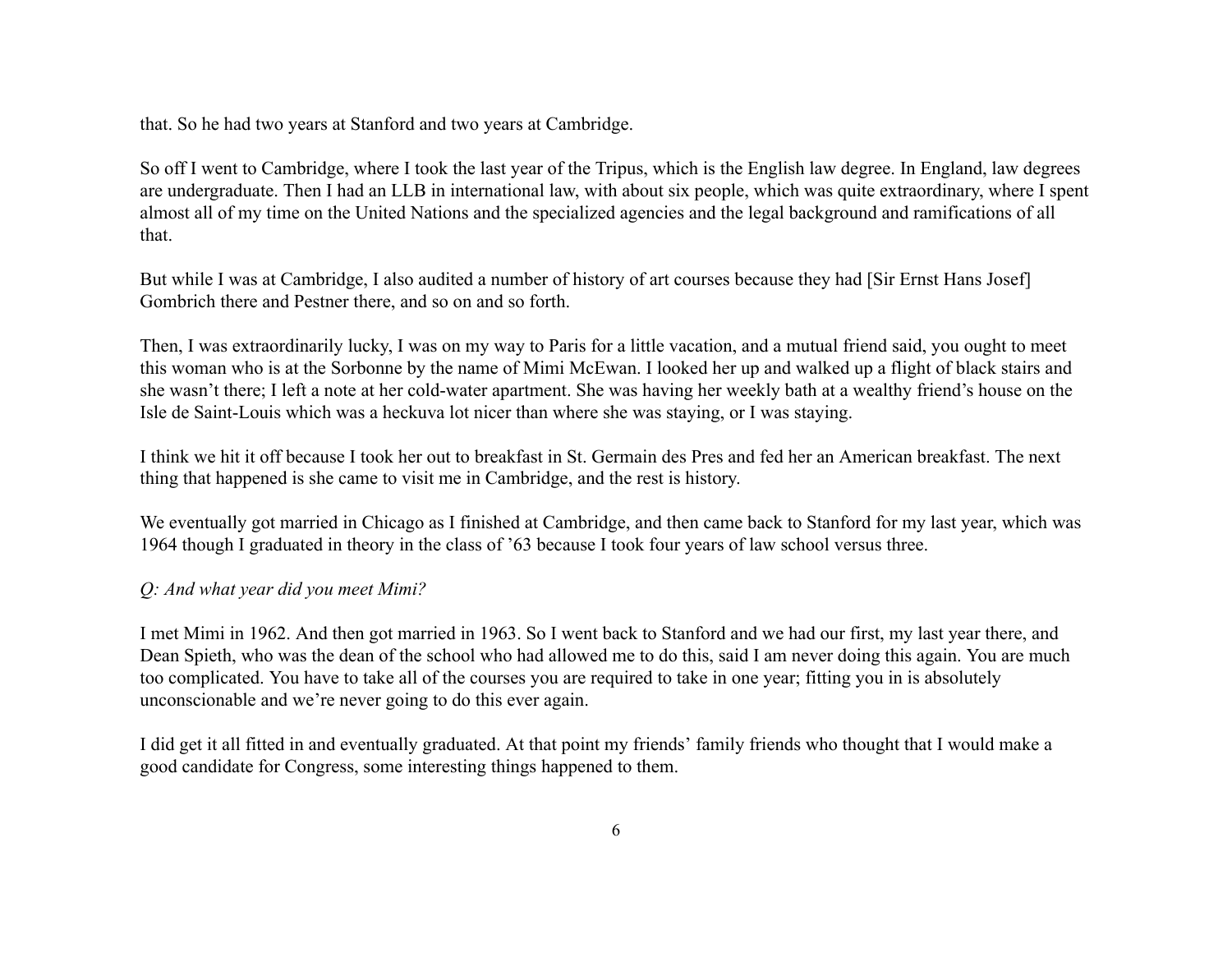In my last year at Stanford, I had done some political work for Nelson Rockefeller, who was running against Barry Goldwater, who won the election [sic; should be Republican nomination; Goldwater later lost the 1964 general election to Lyndon Johnson.]

What happened was, my family friends were all part of the Earl Warren group which was a fairly liberal kind of Republican group in California. When Goldwater won the election [nomination], they were just out of influence. It was the end of them having anything to do with anyone running for any office. What happened was that I was then thinking, what do I do now? And because of the Cambridge experience, I thought well, I was accepted at two California law firms that aren't doing as much in the international area, and so I switched gears and applied to a bunch of law firms in New York. One of them was Sullivan and Cromwell.

# *Q: John Foster Dulles's firm…*

HODSOLL: John Foster Dulles's firm, also Allan Dulles's firm.

So I ended up going back there. One of the partners who interviewed me said well, you've done pretty well at Stanford, but we don't know what that means. You didn't go to Harvard or Yale.

I said, "Well, if you have to ask me that question then I don't want to come here."

But they accepted me anyway, so I ended up going there. I was very fortunate because one of the senior partners with whom I worked the most, who later became Tex Harris's boss, a guy named Jack Stevenson, was the guy I worked most for as the relatively senior partner at Sullivan and Cromwell (S & C).

My main job at Sullivan and Cromwell was doing registration statements or helping partners do registration statements for people who were going public with their firms. I went all over the country and put together these things. In those days you had to go to the printers--they now do this all by computer--to get the registration statements letter perfect before they went to press.

One of my classmates had made a mistake and was fired within 10 minutes of his mistake, so I learned to be very careful about what was getting written in these registration statements.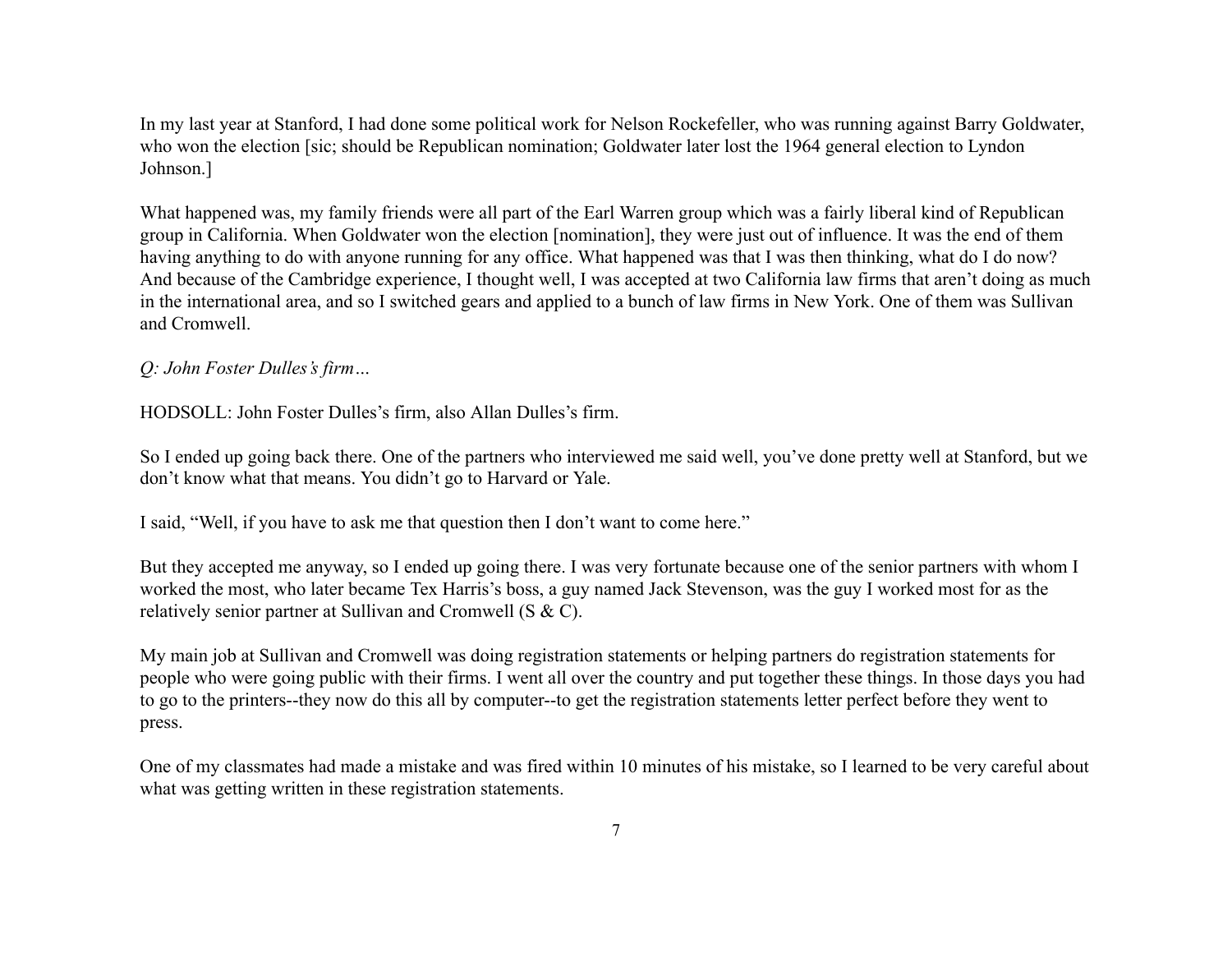# *Q: (Laughter.)*

One of the things that Jack Stevenson and a couple of the others did, because he knew I was interested in foreign policy and had taken the Foreign Service exam and had passed it, and had put that on hold while I was thinking about what to do next, was to allow me to be the principal drafter of papers that the senior partner, Art Dean, would take to these very private meetings in Switzerland, mostly with CEOs (chief executive officers) of the major oil companies. I ended up writing papers on the Hickenlooper Amendment and all sorts of other things, and was successful at that.

Perhaps my most successful or fun anecdote was when I was writing one of these papers. Art Dean was in Paris on his way to Zurich where the meeting was going to take place. Guess what happened? I had just about finished the memo and the lights went out. It was the big electricity crisis in New York in 1965. Everything was electric. I did find a manual typewriter and was able to finish it by flashlight and walked down 16 floors, ending up on the catwalk of the Bank of New York with its Corinthian columns. Everything was dark; they had no special lights in those days. I bribed a taxi and got out to JFK and found an Air France pilot willing to take this memo to Paris that day. I sent a telegram to Art Dean and told him what was happening. They eventually picked the memo up and it all worked out. Anyway, it shows you what little things like that can do. I became famous at Sullivan and Cromwell.

# *Q: What did you send?*

HODSOLL: I sent a paper for his discussions in Europe with the oil companies. In any event, I continued to be asked to do these various things. And it was after that, that I came to the conclusion that I, you know, these registration statements were really not something I wanted to continue with. I mean, the partners, I think, thought I was doing very well at S & C, and they made a huge effort to keep me there. They were going to send me to Paris when I told them I was going to join the Foreign Service.

One thing I should mention. In those days entry-level (FSO-7) paid 7800 dollars a year, and entry level at a Wall Street law firm was 7800 dollars a year. It ain't like that anymore.

I eventually left and went into the Foreign Service. And went down to Washington. As some of the others who have done oral histories have said a word about the exam and so I will.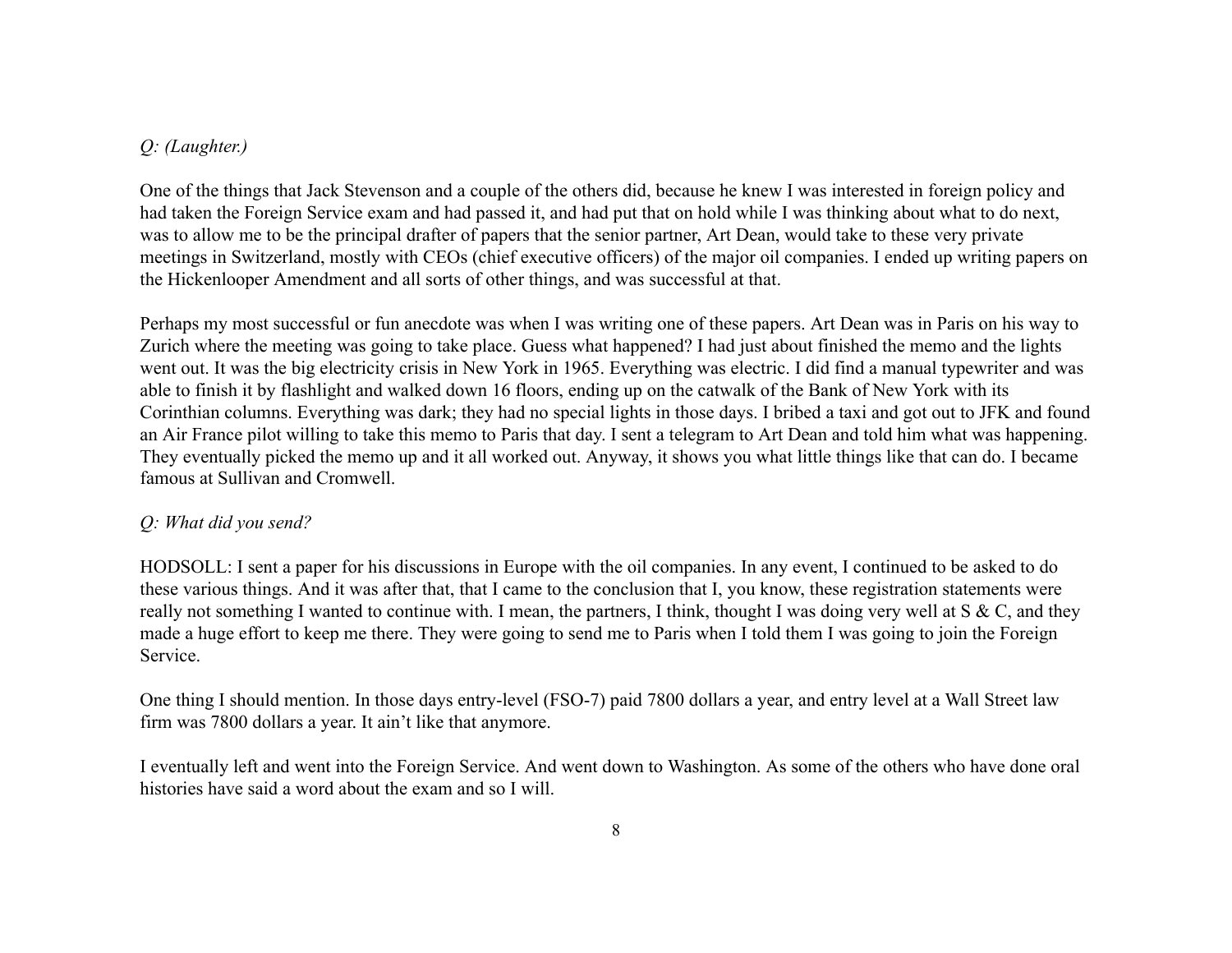*Q: Let's stop there for a minute and then we'll go back.*

*Frank, thank you. That was a terrific introduction. Let me talk about—if you would talk a little bit about your father. I know he was very much involved in the British battles in the First World War. Please talk about his influence on you. And then talk about your mother and her upbringing and the ideas both your parents gave to you in terms of your perception of public service or who you were or what they wanted you to be.*

HODSOLL: Okay, well my father in addition to being a businessman was a very distinguished war hero, actually, from World War I and Gallipoli. As he liked to say, he was sent in for both landings and was sent back to Egypt for repairs, and he had progressed from...

Actually my father's first experience in the military was in the Boer War, which was a very long time ago. And then he went into business. My father never graduated from college, but he was successful at almost everything he did. And in what my father taught me. My father was the quintessential Victorian gentleman. He had done very well in business and otherwise, and I have a whole bunch of his medals. He had two DSOs, Distinguished Service Orders, the equivalent of the Distinguished Service Cross here.

### *Q: What was his full name?*

HODSOLL: His full name was Frank Hodsoll. I had more names than he did. My full name is Frances Samuel Monaise Hodsoll.

### *Q: Explain all those pieces.*

HODSOLL: Frances was just the long way of saying Frank. Samuel was my grandfather on my father's side. Monaise was the somewhat made-up name of my mother, her maiden name. My mother—I didn't find this out until fifty years later—my mother was Jewish, but she never admitted to that, and nobody knew that, although we did know that she had so many different tales about how she grew up that something was missing.

My sister advised me, you shouldn't push it, just let it go. She doesn't want to tell you.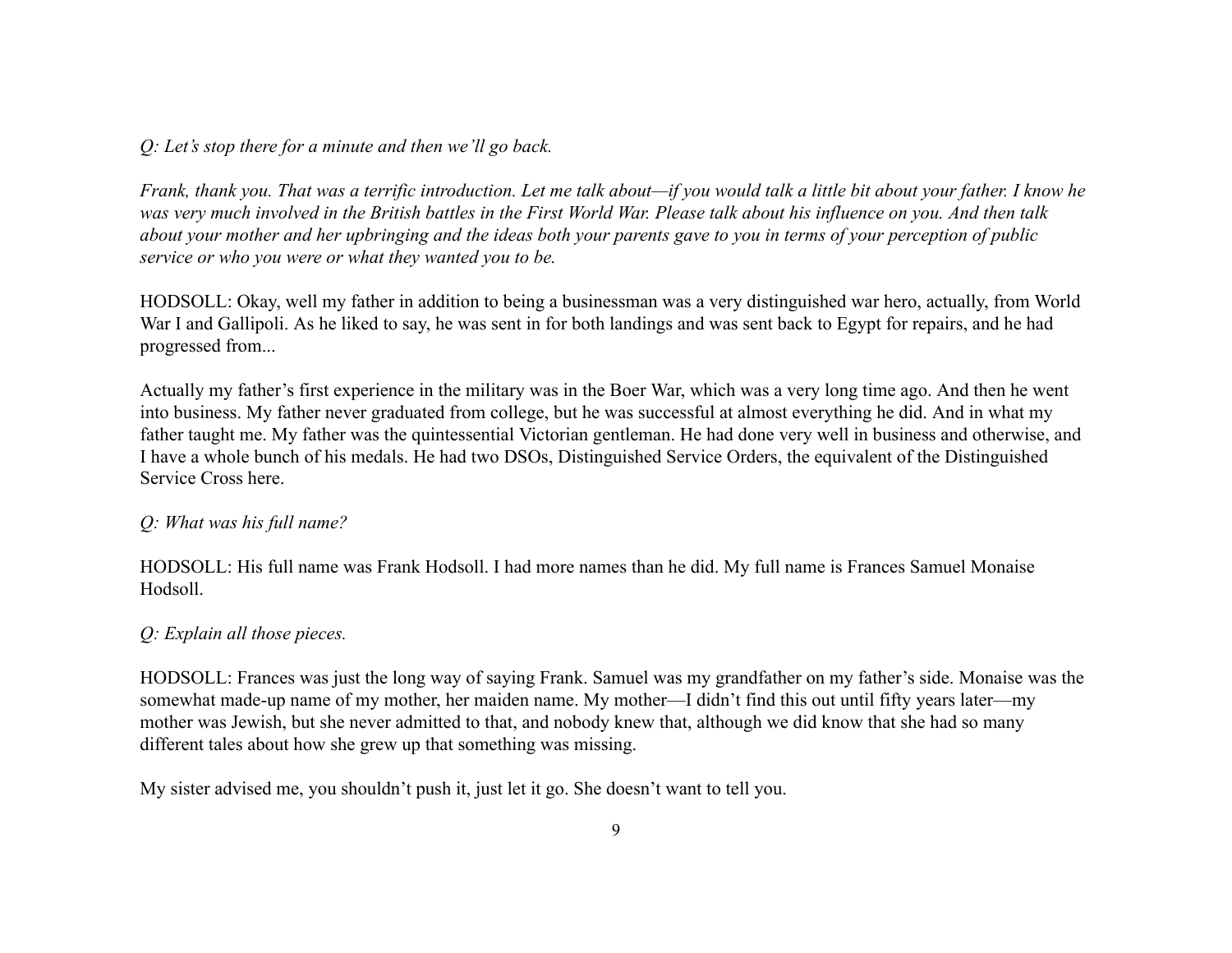Later on, we found out she came from an extremely poor background. Her father, I found out, was a peddler. They came from Ukraine, actually from Austria, since it was part of the Austro-Hungarian empire in those days, and had started life in America at the end of the  $19<sup>th</sup>$  century.

# *Q: Where in the U.S.?*

HODSOLL: In New York City and then in Brooklyn. And she had somehow, much more than my father, who didn't care all that much about these kinds of things, had learned how to become a member of the upper crust of society. And how she learned that, my sister and I still puzzle about. How she learned to do all these things, do things like get yourself invited to the captain's table on the Cunard line, where she met my father. In those days it was not easy for the daughter of a peddler to figure out how to do all that stuff.

She had three husbands. First husband, my brother's father, we don't know too much about, except he came from Cincinnati. She divorced him and then married a guy who was very well connected from a distinguished family in St. Louis, and so she became a member of St. Louis society. And then he came down with cancer. They went out to California so that he could recover from cancer. While she was there and before she met my father, basically she became part of the complete establishment (laughs).

# *Q: In LA….*

HODSOLL: In LA, and she built four houses in LA, two of which made Architectural Digest. And she was very much a part of that world. She was probably more concerned than my father, who as I mentioned didn't go to college, that I do extremely well everywhere. And so she was very much behind that, making sure that I went to the right schools and did that sort of thing and so on. And my father was very much a part of that too, but he was very lucky. In those days you came from the Philippines by air to California by clipper ship, the old Pan Am flying boats. And his plane was the last one to make it before they started getting shot down.

My brother spent the entirety of World War II in a prison camp in the Philippines. And so we finally as the war ended found out that he was still alive, thank God. We went to pick him up and he weighed 70 pounds. He had been working for my father. My brother was old enough to be my father. He was about 22 years older than I was.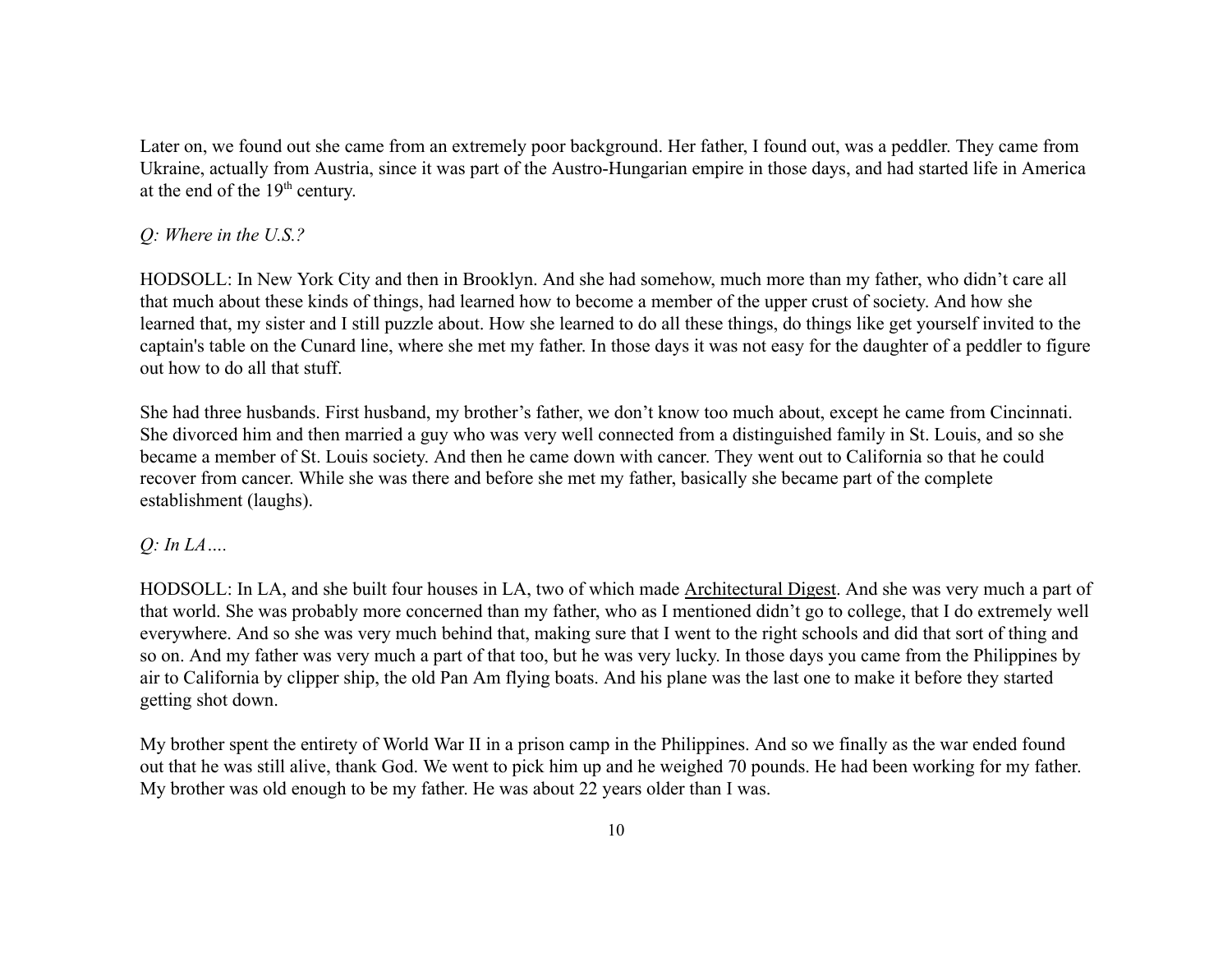### *Q: What was your father's business in the Philippines?*

HODSOLL: It was a business that began as an American clipper-ship firm in the 1840s. Then it was taken over by some Brits, including a friend of my father's family in Britain, who asked my father, what on earth was he going to do? And he didn't know, so the friend said, "Why don't you go out to the Philippines?" This was a guy by the name of Bibby who ran and was the principal shareholder of the Bibby Steamship Company, a major British shipping company. And my father's response was, "Where is the Philippines?"

So off he went in 1907, which was just after the Americans took over the Philippines. It was a very unsafe place in those days. Anyway, he did extremely well. He went back to England for World War I where he served with great distinction.

### *Q: What was the business?*

HODSOLL: The business was a British trading company. It had begun as an American firm but it became British. Basically we did every conceivable kind of thing. We sold sugar—once the Philippines became part of the United States—into the United States, but we also represented and had little factories of every conceivable kind of British industrial goods. We had an insurance company, we did all kinds of little things. My father wanted me to go and take over from him. He had the controlling interest in the firm. I went out after graduating from college and then also from law school and decided I didn't really want to go and live in the Philippines. I also felt that this kind of firm, which might have been okay in the colonial era, was something that Filipinos could do. And so I was very lucky in that I sold the business while I was in the Foreign Service, actually.

### *Q: How long were you out in the Philippines, and what were you doing?*

HODSOLL: I was never there full-time. I was in and out of the Philippines from, well it started when I was in law school, and then I went back out on several occasions.

While I was in the Foreign Service on my first assignment, I managed to find some people who wanted to buy the firm, including the then-Philippines ambassador to the United States and several others. One thing that I had done while I was there was to nationalize the firm. The upper-level of the firm was all Englishmen, who had gone to Cambridge, interestingly. I decided that wasn't appropriate, so I hired in and promoted a whole bunch of very bright Filipinos, most of whom have gone to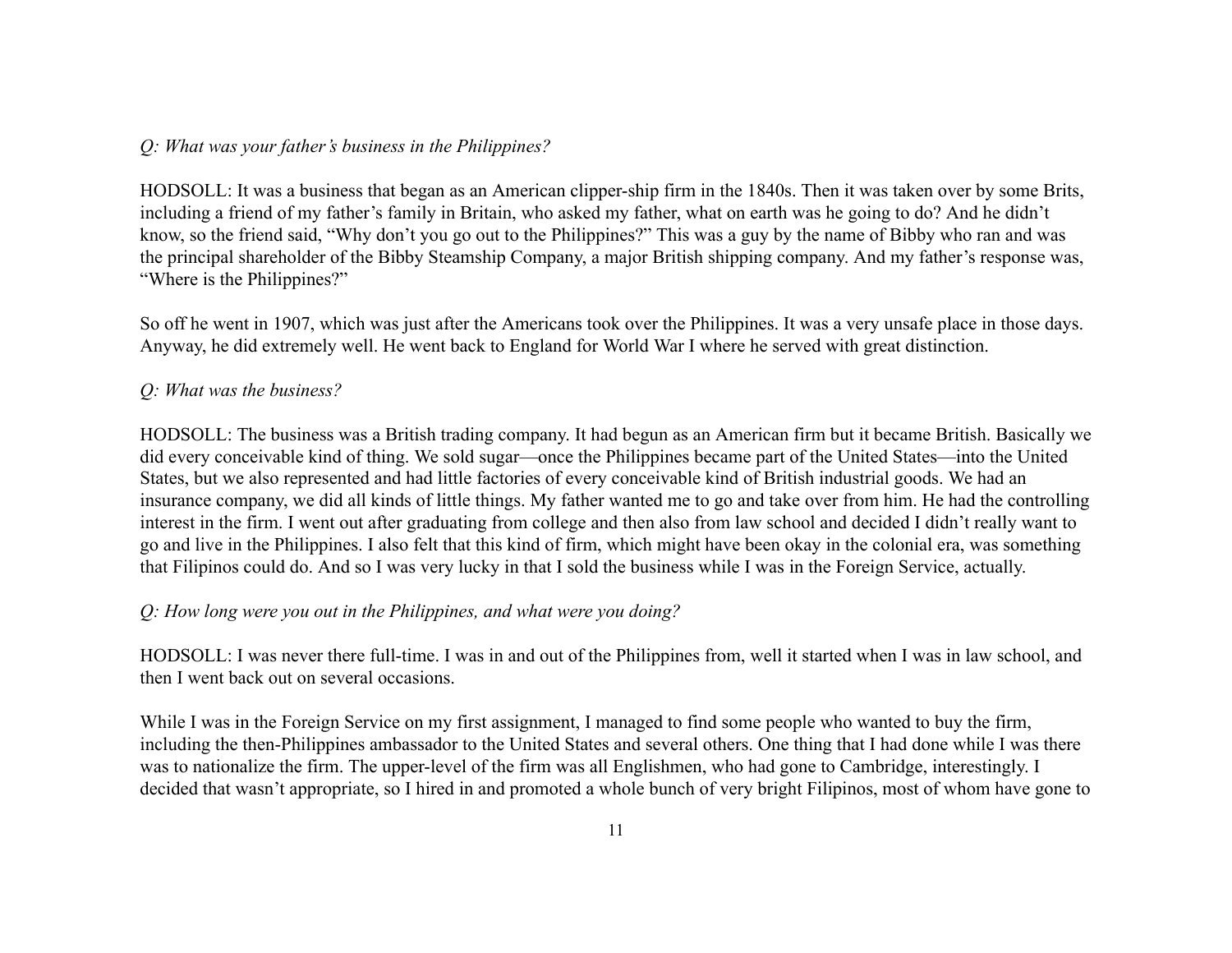Harvard Business School. Then I didn't get rid of the Englishmen; I basically found enough money in our profits…there were no pensions in those days. But I found enough money to pay them pensions and gradually ease more of them out and we brought in a very bright young Filipino guy and this was also part of my finding somebody to buy the firm. Most of these Filipinos were very well connected in the Philippines.

*Q: So you really had an extraordinary business experience before coming into the Foreign Service?*

# HODSOLL: I did, I did.

And you know, I was in a unique position because I was the son of the controlling shareholder, so you know everybody said, "Yes sir." I didn't have to prove myself. How good was I? I was good enough that I tripled the profits.

# *Q: (Laughs.)*

HODSOLL: I take some credit. I also hired a guy from the Wharton School of Economics to go out and live there. A guy by the name of Joe Petrus, who married a Filipino woman, who was very, very helpful, because I didn't have a huge amount of experience with spreadsheets and that sort of thing, at that point. He helped me sell it. I still stay in touch with him from time to time. But I never really wanted to do that, and as I mentioned earlier, I was interested in foreign affairs.

While I was at Cate School, incidentally, I wrote a series of editorials on China. My father was very pleased with my attitude towards China. I was lucky to have been able to bring that experience to bear.

# *Q: What were your father's political attitudes and international attitudes?*

HODSOLL: My father's political attitudes were that he was absolutely an Englishman. And he also felt, and he wrote a paper—I have it around here somewhere—that shows that had he been around at the time that we declared our independence, he would have been on our side. He was very pro-American even though he never gave up his British nationality. I had a British passport, as well as an American passport at the beginning, but I never really seriously thought of becoming totally British as a part of that. But his attitudes were, he was part of that period of British colonialism, you know, when the map was largely pink.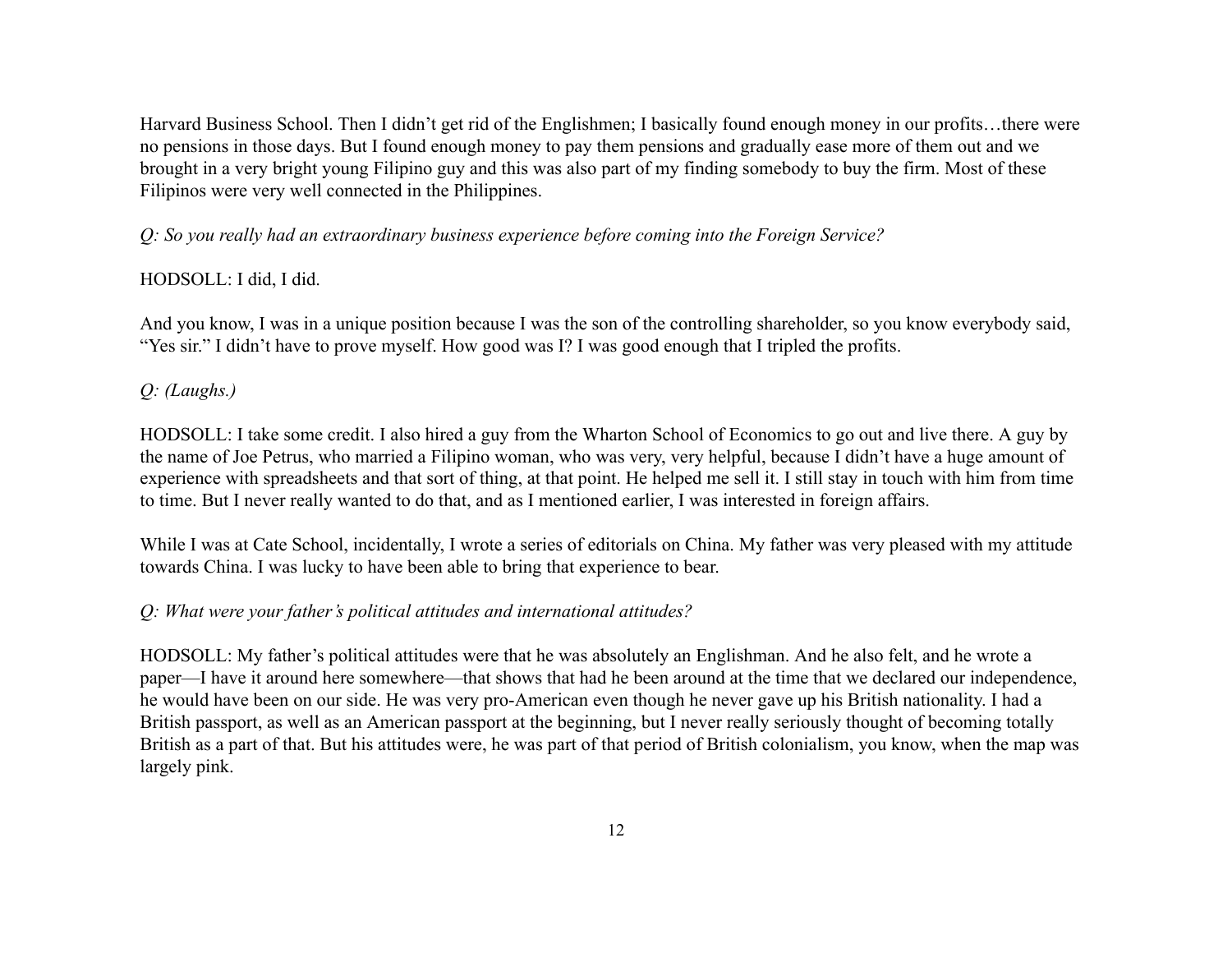But he never promoted, while he was there, versus me, Filipinos into the upper ranks of the firm. He had established some relationships with Filipinos. I have a huge number of letters between him and President Quezon, who was the first president during the Philippine Commonwealth period, before it became independent after World War II. And Quezon refers to him in a number of these letters as my father being his favorite Filipino. So he was well connected. I, peculiarly, grew up, had a year in the Philippines before World War II, shared a crib with Arthur MacArthur because [General Douglas] MacArthur was out there. So my father was pretty well connected with all the people who were involved and knew MacArthur very well. (General and U.S. President Dwight) Eisenhower was MacArthur's assistant at that time, and was not that keen on MacArthur.

[Arthur MacArthur IV, with whom Hodsoll shared a crib, was the son of General of the Army Douglas MacArthur and the grandson of Lt. General Arthur MacArthur, Jr. The MacArthur family had a close relationship with the Philippines. Arthur Jr. was Governor-General of the Philippines, 1900-1901, and Douglas held the titles of Field Marshal of the Army of the Philippines as well as US Military Advisor to the Commonwealth of the Philippines during the 1930s and 1940s. Arthur IV never achieved the fame of his father and grandfather, and later changed his name to avoid publicity.]

# *Q: You shared a crib with MacArthur?*

HODSOLL: Shared a crib with MacArthur's son.

# *Q: Where?*

HODSOLL: In Manila, in the Philippines. I was out there with my mother, who hated the Philippines. It was too hot for her, even though she spent a lot of time in St. Louis, which is pretty hot, too. But in any event, then World War II came along and we were all back in California and managed to survive. Obviously no money was coming from the Philippines at that point. Then my father went back out after the war and built the firm up and got it going again.

# *Q: You represented Rolls Royce.*

HODSOLL: We represented Rolls Royce; we represented what was then BOAC [British Overseas Air Corporation]. We had firms in joint ventures including one with a big paint company in the United States.

Our sugar business, because of the special allowances for the Philippines, was all over the United States. What we did was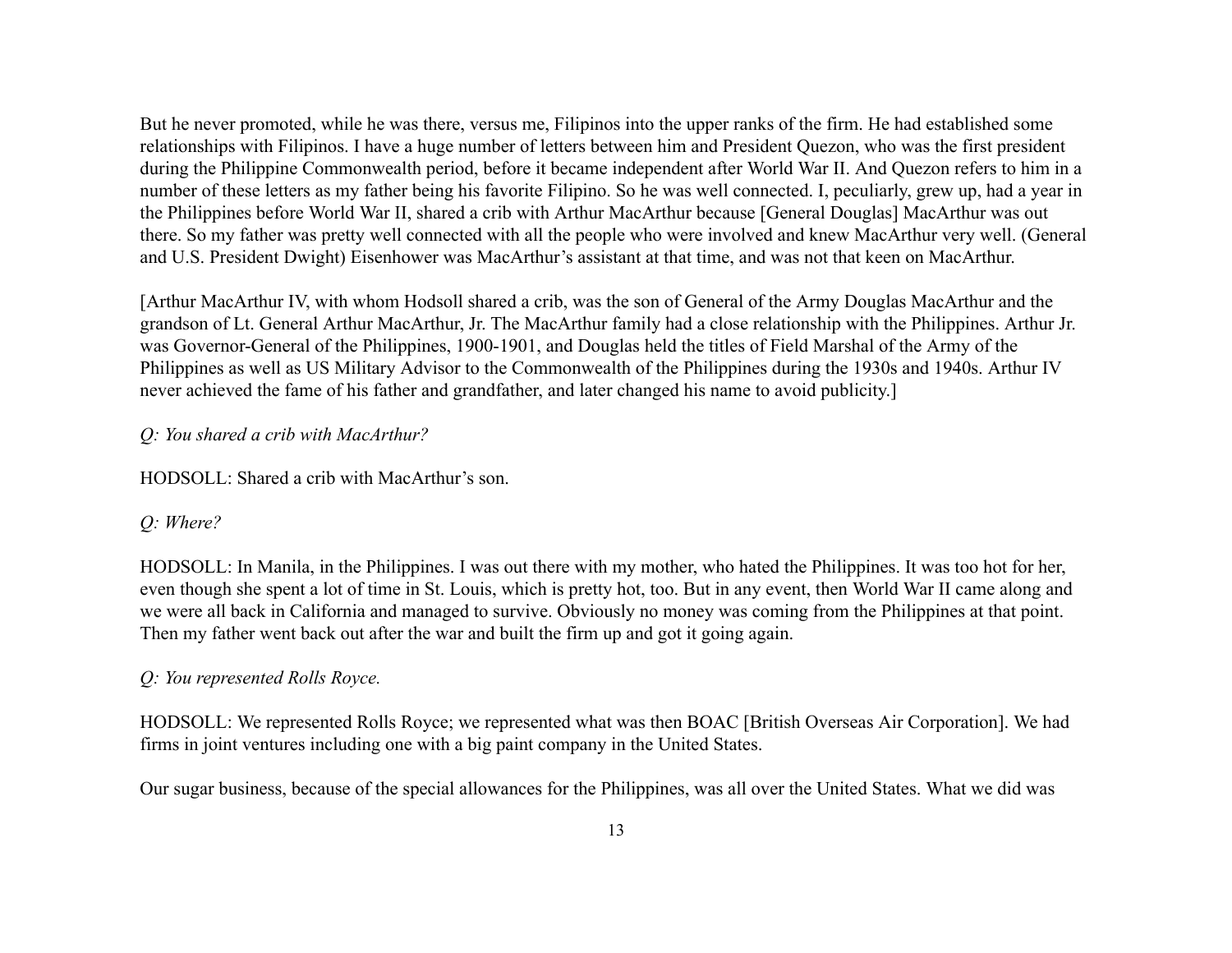finance sugar planters in the Philippines, got them to buy British equipment for irrigation and the lot, and as we offered them financing. We would take their sugar and ship it to America under the quota system. After World War II and as the Philippines became independent, that was not a business that was going to continue indefinitely, so it started to fade out. We did all kinds of different things, and when I sold the company, one of my first ideas was I would go to Australia and take the money and start a firm in Australia or New Zealand. And that just didn't happen, as it turned out. I was in the Foreign Service as this was going on, incidentally.

# *Q: What were your mother's interests internationally?*

HODSOLL: My mother's international interests were kind of nondescript. She never told us while she was alive about her Austrian-Ukrainian connection, and she was obviously for America winning the war and so on and so forth. And she was very much my father's wife. She was part of that generation of women who didn't do things beyond the family. But she was brilliant at what she did in cementing us into the absolutely most important people in LA.

# *Q: How many brothers and sisters do you have?*

HODSOLL: I have one brother and one sister, different fathers all around. My brother, Bob Jones, passed away, and he was a businessman. Spent a lot of his time in Australia working for NBC. Sold packages of television shows all over Asia. Then he came back here, got married, and had a son who is my nephew. He also worked for Look magazine for a while, he was on the advertising side.

# *Q: Where was he based?*

HODSOLL: He was based in New York, initially. In the city. And then he went out to Australia, and was based in Sydney, where he met his second wife. My brother died of cancer some years ago. He was always a great friend and a big supporter of mine, and would thoroughly agree with me that it wasn't in my best interests to go out to the Philippines and run a company.

My sister is Monaise McDonald. She has a nickname; we call her Punkie.

# *Q: She lives where?*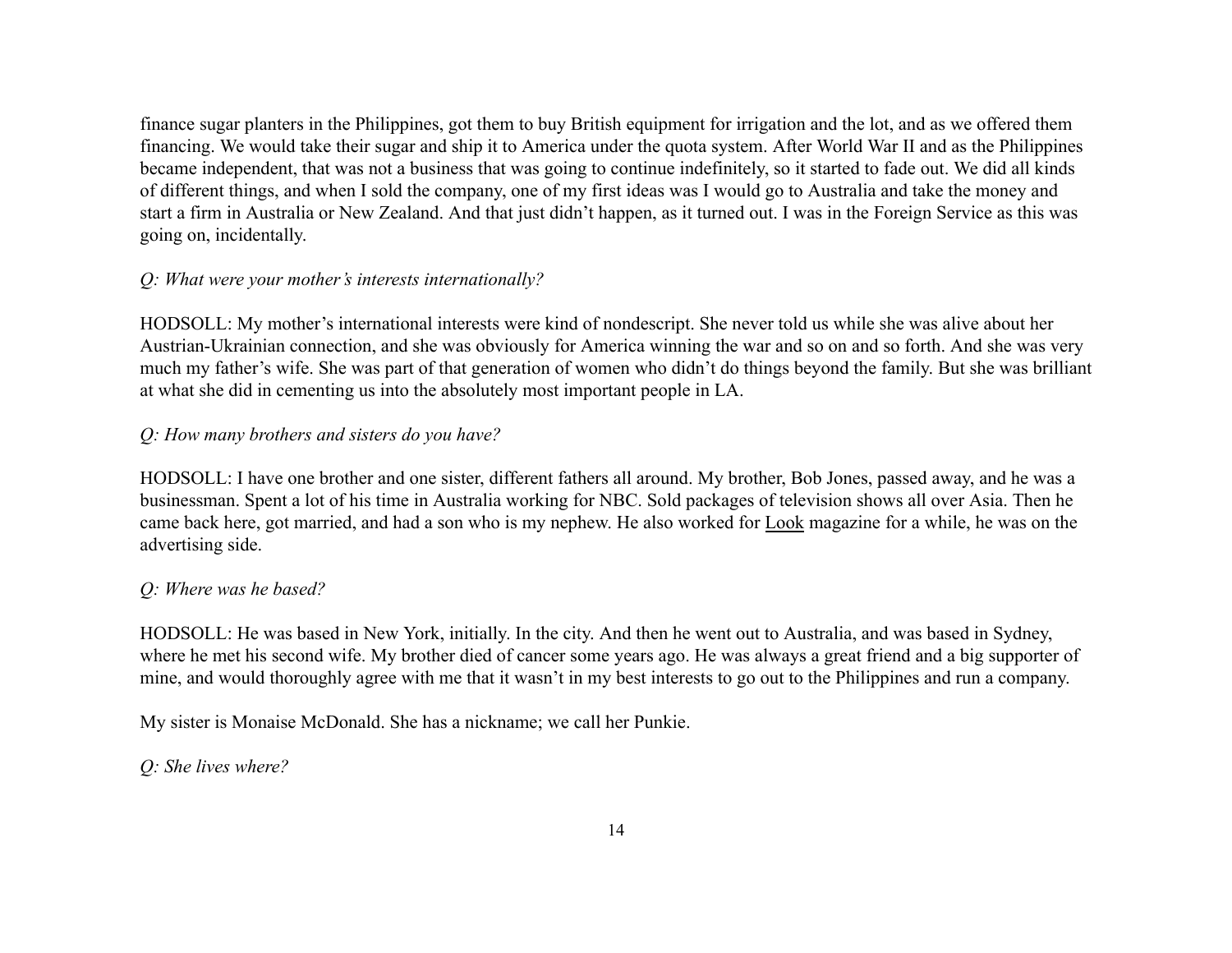HODSOLL: She lives now in Florida, near Naples. But for years and years and years, she lived in Greenwich, Connecticut. Married a guy who was on the board of MIT (Massachusetts Institute of Technology) and they were very well connected in Greenwich. And actually some of my people who were contacts internationally came about through my sister. Don Kendall, who used to be the chairman of Pepsi, is one of her closest friends. Don is still alive, in his 90s.

*Q: What a guy!*

HODSOLL: What a guy!

My sister became extremely well connected and was also an interior designer. Very much like my mother. My sister still has a check from Walt Disney, which she never cashed, for having been a cartoonist.

I lived a block and a half from Walt Disney. Once a year, the kids in the neighborhood would go up to Walt Disney's and we would run around his property on his train, which came before Disney World.

I guess one other thing I should mention about my father. My father had wanted to go back into the military for WW2. But he was too old at that point. He was in his early 60s. I was born very late into the marriage. My mother was 39 when I was born, and my father was 53. So I was the last hurrah so to speak in terms of children.

But in any event the British government decided that my father-- because we lived in LA and knew a lot of people who were in the movies-- would be a good liaison for British actors coming over to do war films. And so my house, I mean I didn't know anything about it, I was just a little kid, was constantly visited by the likes of Larry Olivier and John Gielgud. I was even offered a job as a young boy actor, because of my English accent, by Samuel Goldwyn Mayer. My mother went ballistic and said that wasn't going to happen, so I didn't become an actor at that stage.

Q: Where did you live in LA?

HODSOLL: We lived in a place called Bel Air. My mother had gone out there with her previous husband. Bel Air, initially, was not that fancy of a place. It had been started by a guy by the name of Bel, whose son became Congressman from the district that I was being promoted for originally. He decided to create a kind of subdivision in the hills of Los Angeles, which had a country club and a beach club, and he made it very tony. My mother's first three houses were all built in Bel Air. In any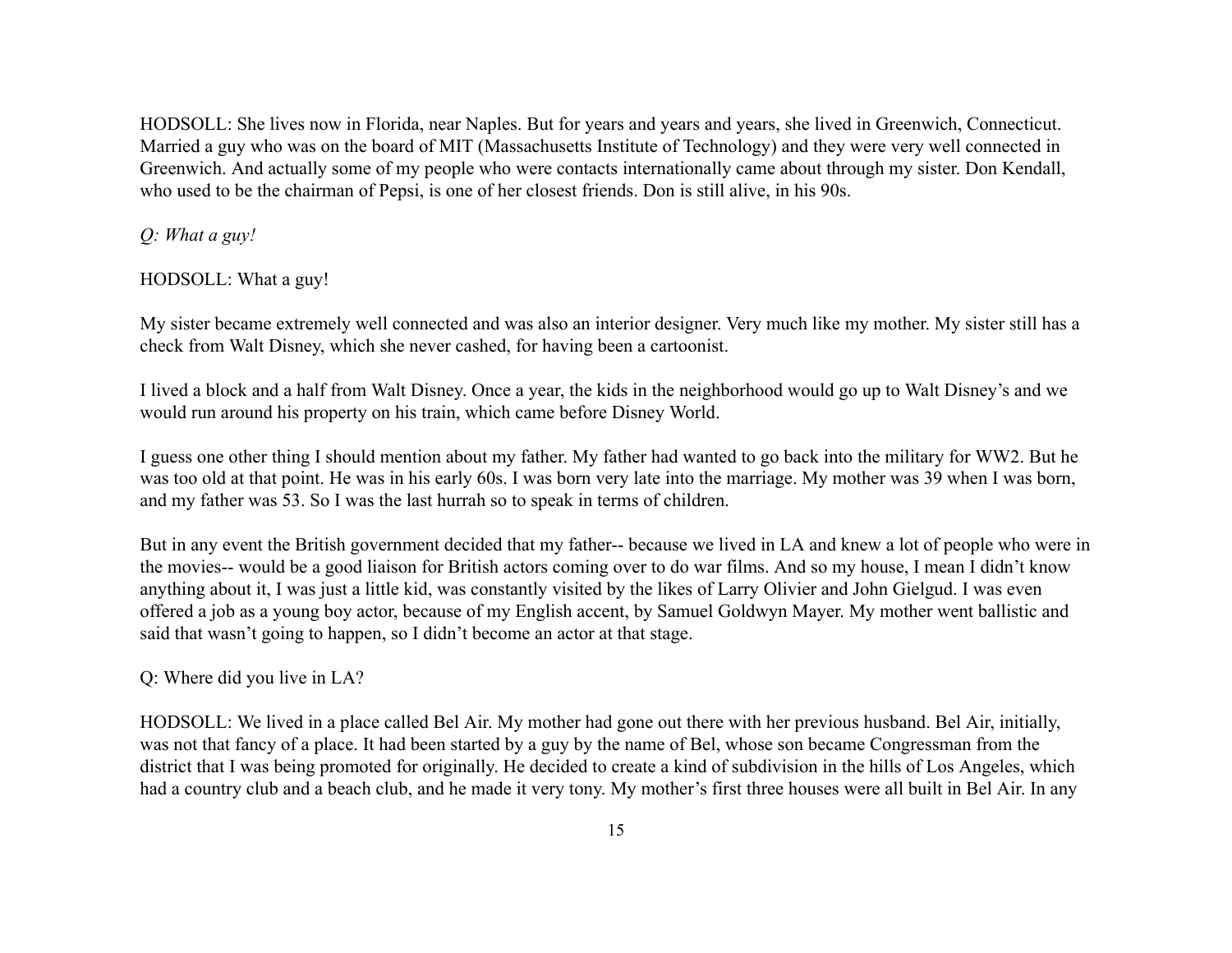event, I was extremely fortunate. I grew up with a silver spoon in my mouth. I can't say anything less than that.

# *Q: You tell stories about playing with some very famous producers' kids. Tell that story, it's wonderful.*

HODSOLL: I was a real cut-up as a kid, when I finally got over being unable to communicate with anybody. Darrell Zanuck, Jr., who later became the head of 20<sup>th</sup> Century Fox, was a friend of mine from one of the schools in LA. So we decided that one day we would do something unusual and make a war out in Bel Air. Darrell was great! He got into his father's 20<sup>th</sup> Century Fox prop room and snuck out all kinds of machine guns and blank ammunition and grenades and everything else - and we had a war in Bel Air!

# *Q: This stuff was from the prop room?*

HODSOLL: This was from the prop room. The police came, but we escaped. With real blanks, and so on. I was never caught. I guess I was lucky.

# *Q: Who were some of your other friends growing up?*

HODSOLL:They came mostly from the Cate School. While they were holding me back, so I could better communicate with other people my age, I went to a place called the Harvard Military School, which is in LA. One of the seniors there was (Lt. General George S.) Patton's son. It was there that you can see that I was a bad kid in some ways. It was there that I had goofed up on some Latin assignment, and my punishment was two-fold. One, I had to memorize and say the Lord's Prayer in Latin in less than 15 seconds, which I did. And I still can almost do it. And the second was to mow the senior lawn with toenail scissors, which caused a lot of blisters on my fingers.

In the schools that I went to, and this includes Cate, there was no fooling around. If you didn't do what you were told to do, you got whacked. I had a two-by-four broken on my rear end, for example, by a senior. Seniors were in the position of whacking you. But you know my Latin teacher would hit me on the head with a pointer and make me bloody. That's just how the schools were in those days. But you learned how to put up with it and do it. Even though I nearly flunked out at Yale, that experience set me in good stead. I knew when I wanted to do something, I could do it.

*Q: Frank, what did you know about the Foreign Service? When did you first realize there was a professional group called the*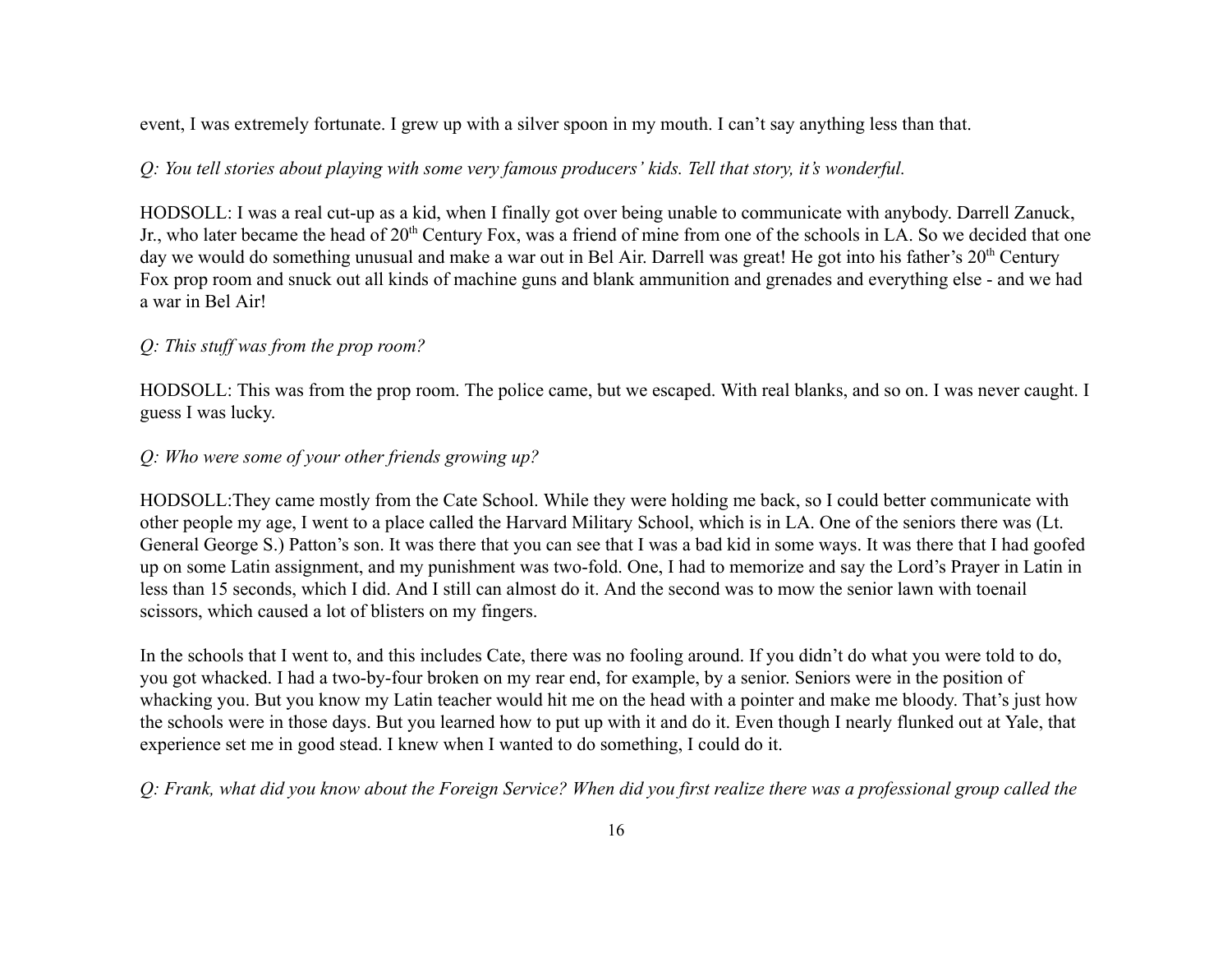### *Foreign Service?*

HODSOLL: Somewhat by accident, it was in law school. I hadn't paid much attention. I suppose I heard about the Foreign Service when I was working for the Congressman. But he wasn't on the international affairs committee. Incidentally, Win Lord was one of my classmates and part of that early internship with various Yale congressmen and senators. It wasn't so much the Foreign Service. I was interested in international affairs and the world getting along a little better, and not having to go to war so much. And I was also interested in how other people viewed the United States. That came in large part from what I did as editor of my high school newspaper. When I got to Yale, I was so heavily into the arts. I read a lot of stuff in the arts; it had nothing to do with the United States.

I didn't have any views of the Foreign Service. When I went to work for the Congressman, I didn't have any views of the Foreign Service. All my work for the Congressman was domestic. But when I had the opportunity to go to Cambridge, I became quite interested in world affairs. I was at Cambridge during the Cuban Missile Crisis and defended the United States against a smart guy who was also a Communist. He was outraged that we had practically committed the whole world to war, on our own. I became interested in that. And then later, I was graduating from Stanford law school on my way, in theory, at first to run for Congress. Because of Cambridge and one thing and the other, I asked,"Well, who does this international work in the United States?" It was the Foreign Service. I said maybe I should throw my hat in and take the test. And for some reason, I passed. But then I went to Sullivan and Cromwell first, because I didn't know if I really wanted to do that. But I told Sullivan and Cromwell that I had passed and I wasn't sure whether I was going to stay.

# *Q: Also at Sullivan and Cromwell you wound up writing foreign policy briefing papers for the partners.*

HODSOLL: That's right. They knew I was interested, and they liked what I was doing on registration statements. They wanted to keep me involved.

*Q: It was both. They needed the registration products; but it was something to keep you involved.*

HODSOLL: And then I did okay on them. Everybody liked them, so off we went!

*Q: I've read a lot of your papers and they're very good.*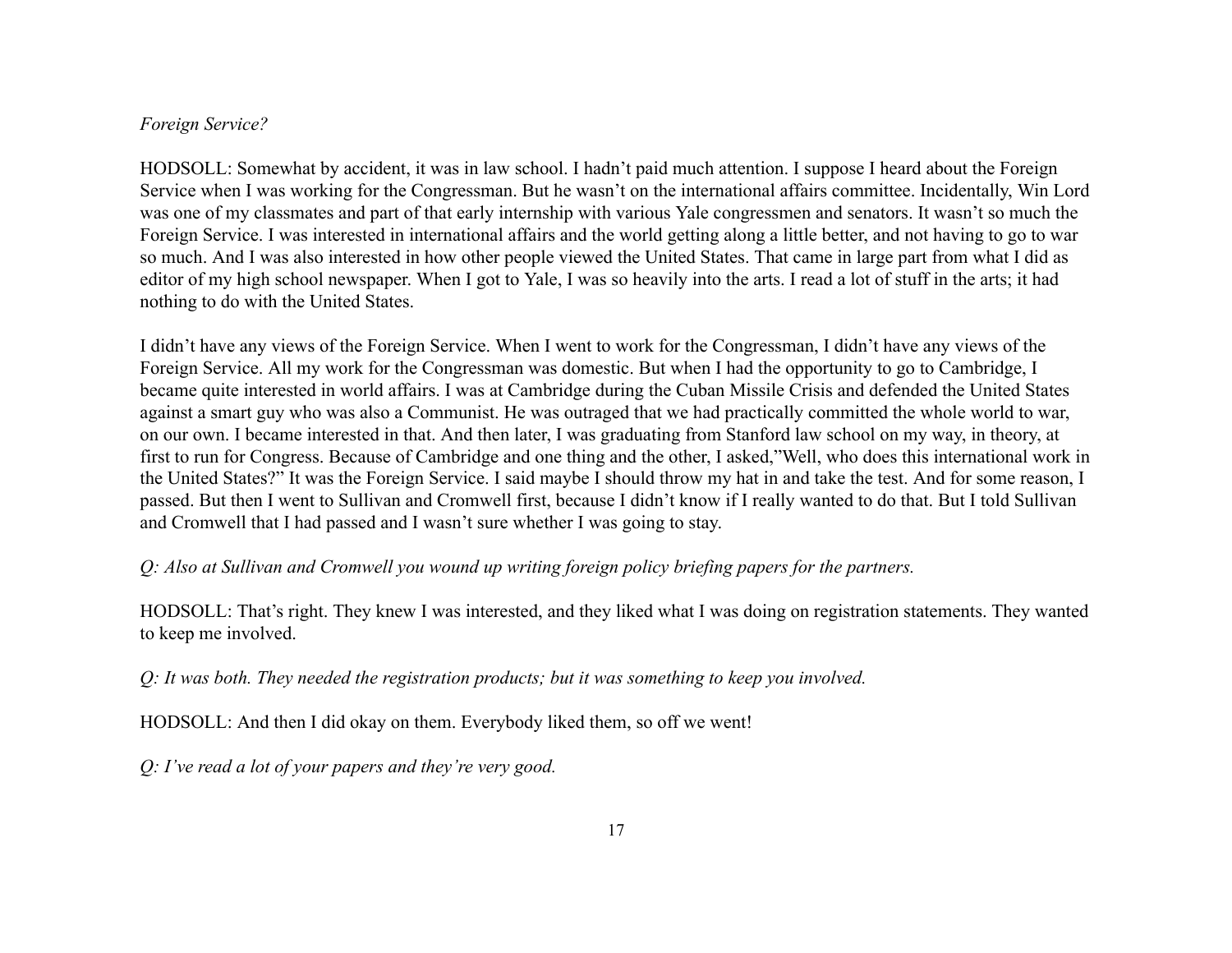# *Q: Frank, did you have any uncles or aunts or other relatives that were models for you?*

HODSOLL: No, no uncles or aunts. My models in the family were my father and mother.

# *Q: Did you have discussions at the table about world affairs?*

HODSOLL: Yes, particularly about Asia, because of my father's interest in that area. It was very wide ranging. It was about every conceivable kind of thing. It would be triggered by something my father might have read in the Los Angeles Times, or you know, whatever it was.

And also I was an extraordinarily—oh I don't know about extraordinarily—but I was a very big reader. I was reading stuff all the time. My wife, Mimi, and I have sort of laughed about it. One of my reasons for me not being as active as I should be now, is that when I was a boy, I could spend a whole weekend and never get out of bed. I would read three books. This is all part of my governess' training.

# *Q: How important was your governess? Sounds like she was one heckuva role model!*

A: She was a model. Her name was Emily Croom. She went on, after dealing with me, to found her own school, in Los Angeles. She was amazing. You know, much more recently when I was with the Arts Endowment (the National Endowment for the Arts) I was out talking to people in high schools and middle schools, and I remember asking the question in one fairly good—in the sense that it wasn't depressed—school, about Dickens and the English teacher (this was in a high school) told me they couldn't teach Dickens anymore because the kids don't have the vocabulary. And I said, well shouldn't you be teaching them the vocabulary? And I got a sort of a blank stare.

# *Q: Frank, what kind of books did you like to read?*

HODSOLL: Every conceivable kind, I read all the Hornblower series [the Horatio Hornblower novels by C.S. Foster], in addition to…I am sorry, I am drawing a blank… in addition to the books I had to read before I was eight. Dickens was one. But I used to read everything. I read adult books, too. There was no rhyme nor reason to it.

# *Q: Did you read newspapers and magazines?*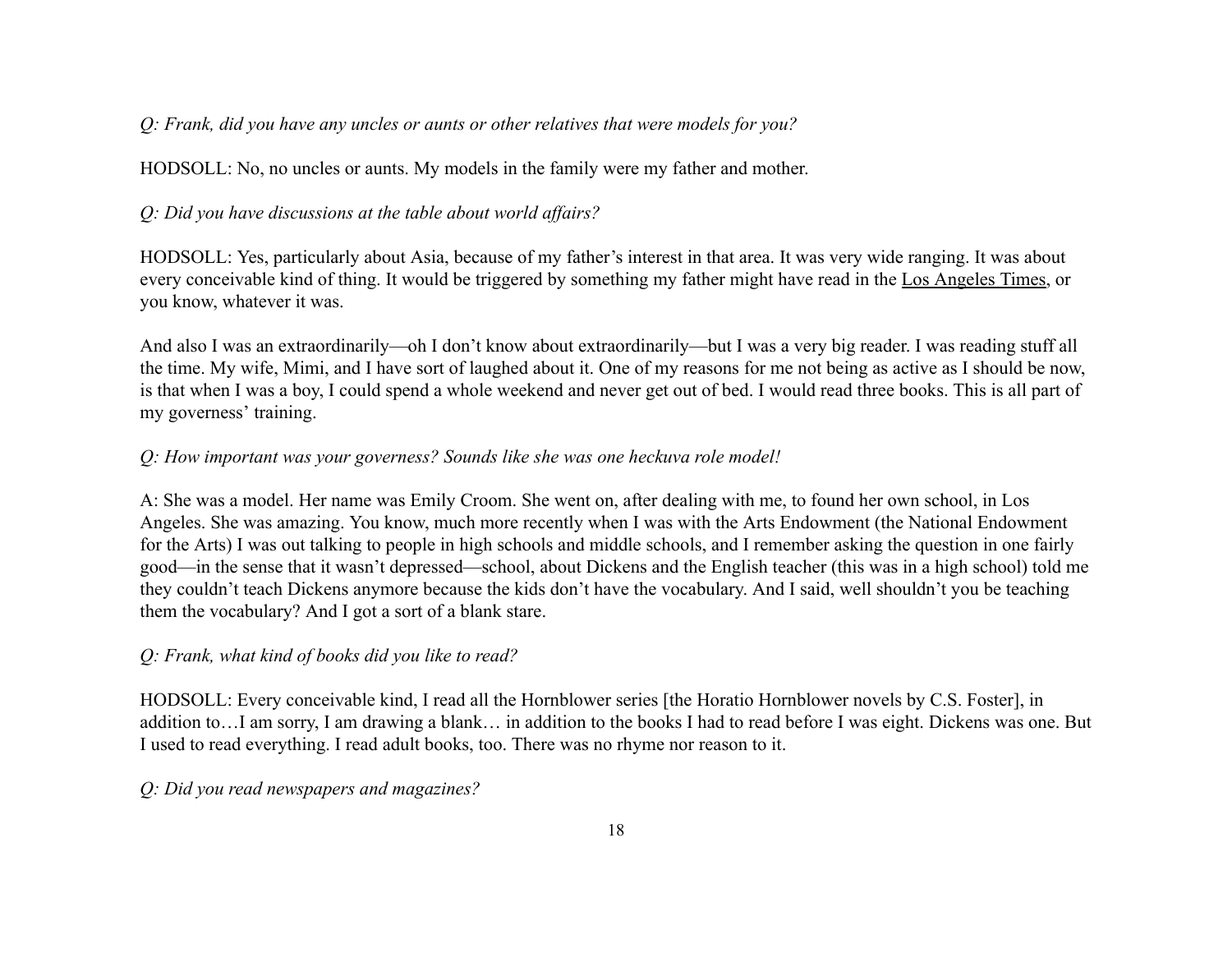### HODSOLL: Not so much.

# *Q: What professors do you remember both in high school, university and law school, and the courses that really were influential?*

HODSOLL: In high school I remember my English teacher, a guy by the name of Dalton. I remember my Latin teacher, a guy by the name of Crawford; and my French teacher, a guy by the name of Woodruff, who was also my squash coach. The reason I remember them is because they bloody well made sure I learned what I was supposed to learn. They took the time and the effort and sometimes the physical abuse to make that happen.

In college, I already mentioned Franklin Baumer, who taught Intellectual History 59, but also Henri Pere, who was in the art history department, a Frenchman. He is mentioned in one of the oral histories you gave me to read, as an example of someone they didn't like. [Retired U.S. Ambassador] Tony Quainton, was not terribly happy with Henri Pere, I loved him. Let's see who else among the academics. Oh, I had an extraordinarily good fortune to be able to...who wrote Our Town? I am drawing a blank here.

Once I became a regular student, I had the opportunity to attend a seminar given by the guy who wrote Our Town [Thornton Wilder] and it was all about Finnegan's Wake. There were only six of us in the seminar. He [Wilder] went on and on about Finnegan's Wake. And it's a difficult book; it's not like Ulysses at all; it's a very difficult book. I remember asking him about it at the end of class: "You know, you spent a lot of time on Finnegan's Wake. Was it worth it?" And he looked at me and said, "I'm not sure."

### *Q: At law school?*

Well, yes, I had two sets of law schools. The guy who taught UN [United Nations] international law---Perry was his last name—I forget his first name now. He was extraordinary; I mean, he just knew everything. One of the things I learned from him was, he said, "You know, when you worry about your neighbor to the north, in Canada? There isn't another country on earth where you still have a subjugated minority people." He meant the French. And he was totally English; there wasn't anything French about him at all.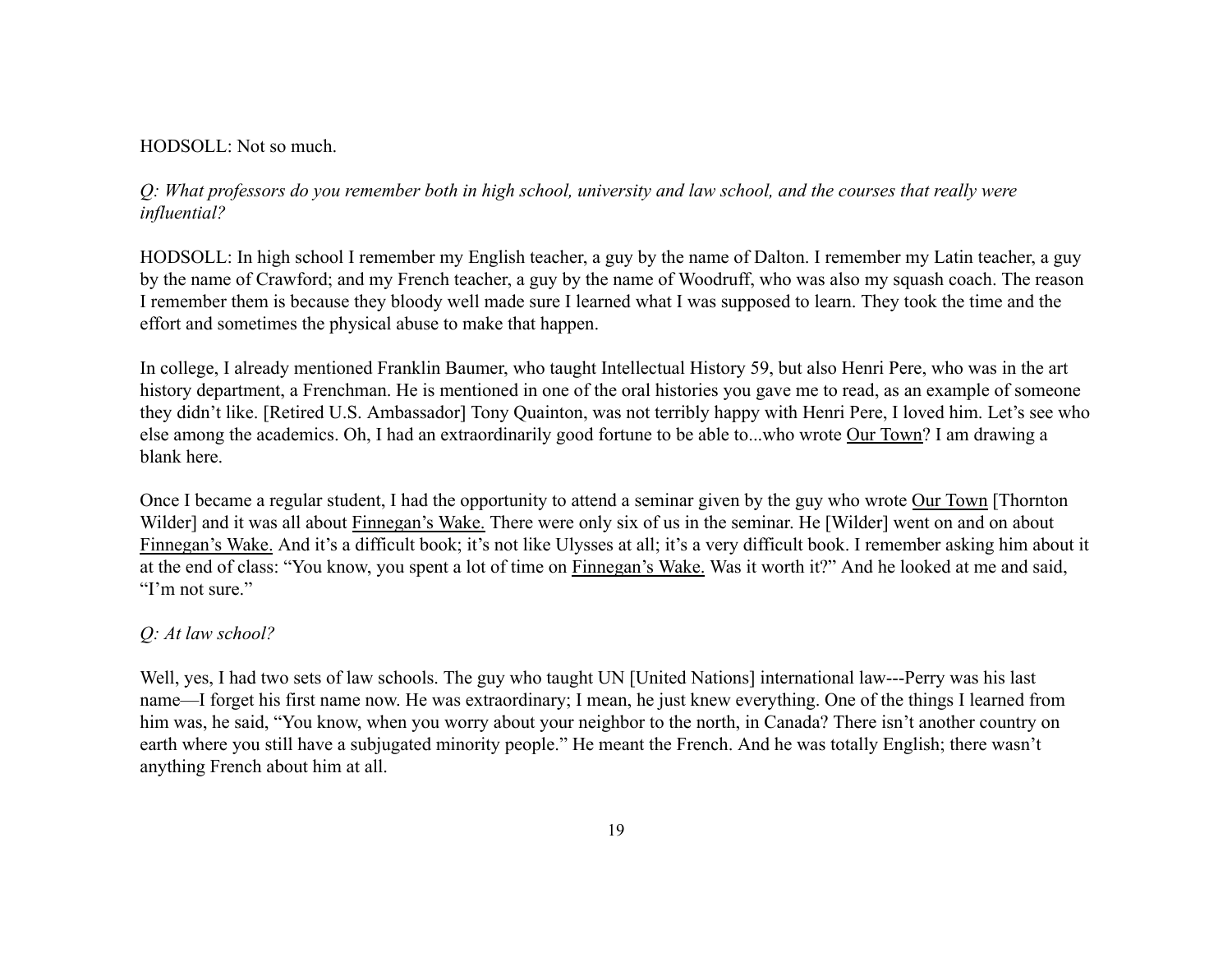As an undergraduate law student at Cambridge, the guy who taught me Islamic law. I still get occasional missives from people in India who attended Islamic law with me there. I mean I'm not sure what I do with it, other than I do know what the sharia is. So that was an interesting opportunity.

But in terms of people, at Cambridge…if I had to do it all over again, I would have gone to Cambridge as an undergraduate and done all my law school in the United States. It is much more professionally oriented here in U.S. law schools, than in the British law schools. Well, it starts…most British lawyers do the Tripus, which is the undergraduate course for lawyers and that's all they do. They don't go on and get the LLB or any other thing, which is sort of odd.

I think those are the teachers I remember the best.

### *Q: Sports? Hobbies?*

HODSOLL: Sports, well, helped me become a normal person. I played football but was never that great at it. I turned out to have a real talent for squash. I also rowed at Yale, but the year that I rowed at Yale, Yale went to the Olympics and won the gold medal, but I wasn't part of that. So they were way ahead of me. I've never been that much of an athlete, largely because I don't have the discipline.

### *Q: Dating? You were in Hollywood, that must have been a very active social life.*

HODSOLL: Well, sort of. In our high school yearbook, there is a picture of the guy who went to Yale at the same time I did—Cheever Tyler, who still lives in New Haven—and me with two, maybe you should call them bimbos. We did a lot of dating. We had a friend whose father was a minor British actor in Los Angeles. He got me a job several times as an extra, including in a movie with Marlon Brando. Yeah, there were a lot of good-looking ladies. But I was pretty timid when it came to girls.

# *Q: Talk about your writing, Frank. How important was writing to you?*

HODSOLL: It was very important. Starting with Al Batador, which was the high school paper, I did a lot of writing. Other people wrote too, but I wrote probably half the paper. People liked the way I wrote. I was praised for it and therefore did more of it.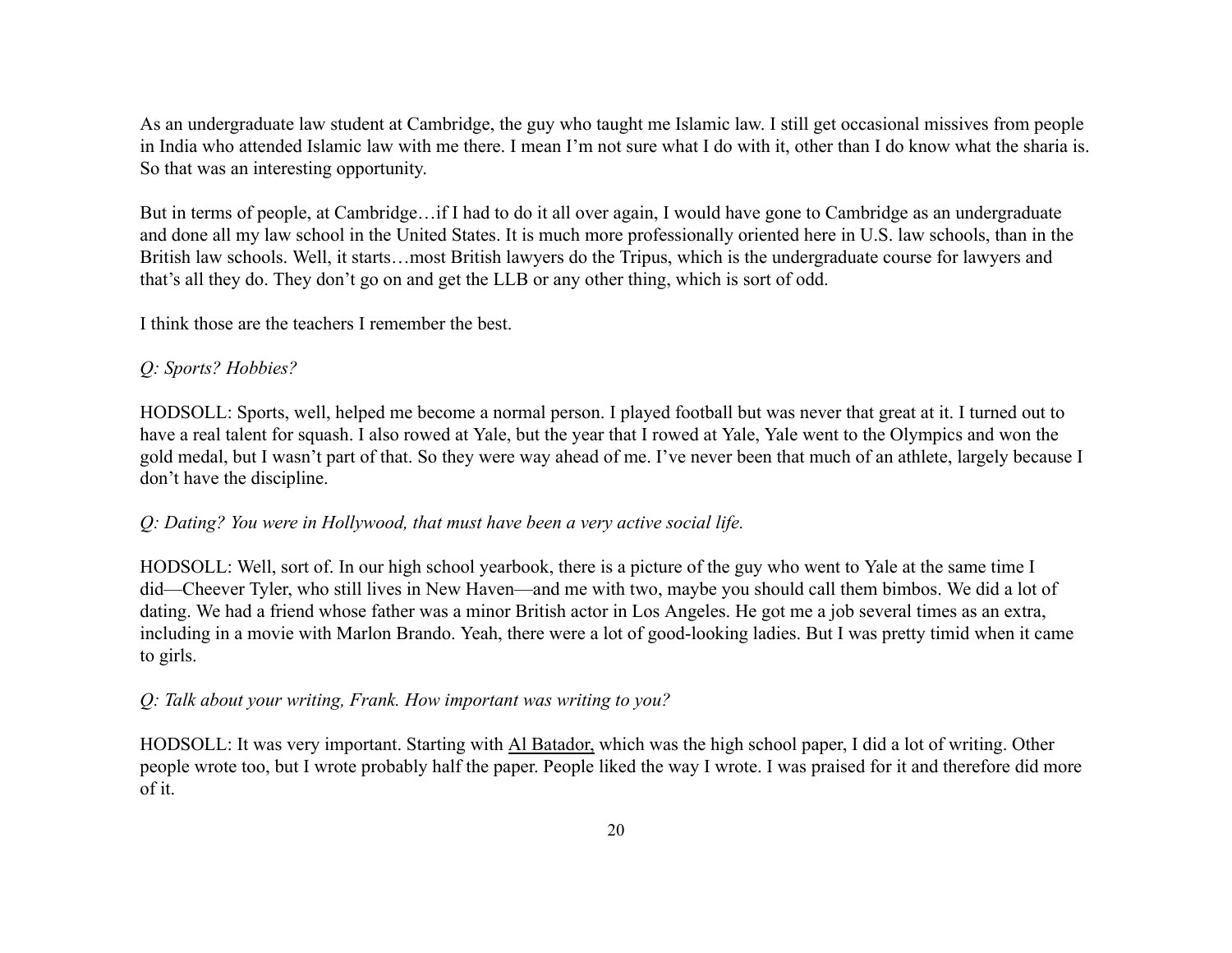Writing has always been important to me from the point of view of setting out something in a cogent fashion so that somebody who's never heard of the subject matter can get it. And I'm not big on using six-syllable words and that sort of thing.

Was I a great writer? No. I wrote a lot of poetry when I was a kid. But no, I would basically say writing was a tool for communicating.

*Q: What's your view of the different schools you went to, and the people who were there and the social structures in them? Let's talk about your prep schools first.*

HODSOLL: Well, Cate was in Eagle Brook; it was part of my pushing back. I was put back a grade, so I could better relate to people my age. The great thing about Cate was that in addition to the academics, which were extremely strict...but they don't do that at Cate anymore. Latin and ancient Greek are gone, and Mandarin Chinese is in. It's not like when I was there, but I think that the big thing about Cate was that there were no excuses. None. You could be sick; you could make a mistake. There were no excuses. You were held to the high standard they thought you should be held to, no matter what happened.

That did me well in college even though I spent my first two years of college basically doing things other than academics.

*Q: What about Yale? What was Yale like in terms of social composition, in 1955 when you first got there? What was your experience interacting with folks both on the campus and living in New Haven? You had not lived on the East Coast before.*

HODSOLL: That's all true. Yale was very loose. By comparison to Cate, Yale was a breeze in many ways. I was exempted from all the required courses and sort of did whatever I wanted. I think I could have used a lot more guidance, because I didn't know what the hell I was doing, to be honest. That said, I took some great courses and had some terrific teachers and when I behaved myself…but Yale was very open. Having said that, there were no women. My roommates had all gone to Exeter. It was very much a preppy sort of place. Interestingly, my roommates after my first year felt that I'd been better prepared than Exeter had prepared them in terms of knowing a whole bunch of stuff. So when I wanted to work, it was relatively easy.

I think there were some real problems at Yale; they didn't affect me but affected things generally. I will never forget going in to see the Dean of Yale College, Sam Chauncey, after I'd become one of his favorite people for having pulled myself together. I had gone over a holiday to have dinner at a friend of mine's house – Peter Pastreich, who later became the executive director of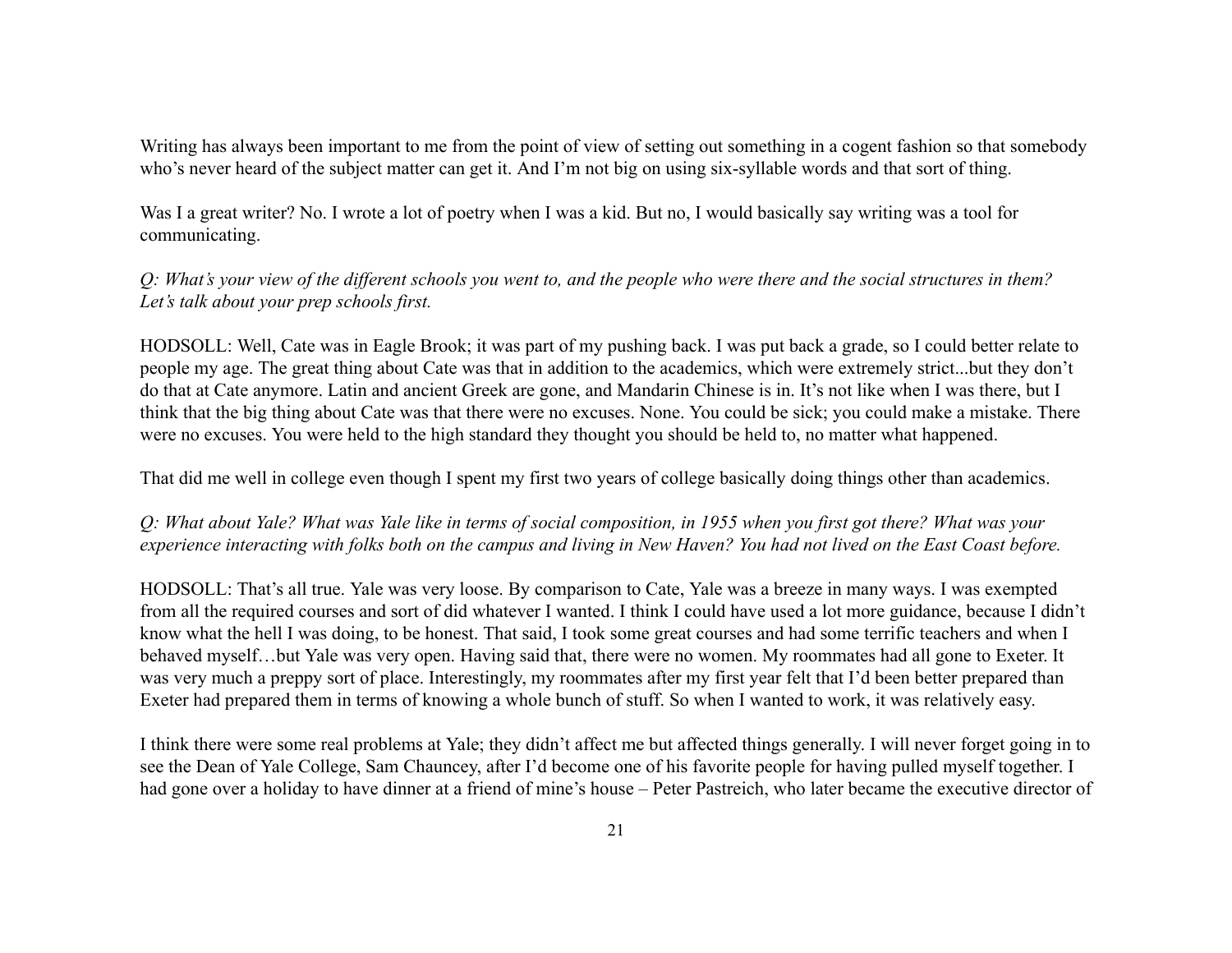the San Francisco Symphony. I was at his home, and Peter told me he was very upset because a friend of his who had gone to one of the top schools in the New York area, hadn't gotten into Yale, and I said, "Did he not do well?" And Pastreich said, "No, he was at the top of his class."

I picked up on my ability to reach the dean and I said to Mr. Chauncey, "I've just had this lunch with Peter Pastreich's parents and he tells me that so and so wasn't accepted even though he was top in his class, a higher class level than Peter."

I've never forgotten what Chauncey said to me: "If we'd accepted this guy, you wouldn't be here." I said, "What do you mean?" He said, "It would be all Jews."

I said, "What? I don't want to be here if I'm taking away from somebody who's better than I am." The conversation came to a stop. Yale, whether it was prejudiced or they were simply trying to get some Californians to come or whatever, I did not appreciate that kind of an answer. It could have been a little more nuanced.

*Q: Where you grew up, there were no Jews in Bel Air?*

HODSOLL: There were no Jews in Bel Air. That's true, but I didn't know that at the time. I grew up and was part of the establishment.

*Q: Were there Jews in Beverly Hills?*

HODSOLL: Oh yes. Hollywood was overwhelmingly Jewish.

*Q: Tell me about your friends at Cambridge and what Cambridge was like.*

HODSOLL: Cambridge was an extraordinary place. Yale was an extraordinary place. I don't want to downplay it, or Stanford. But Cambridge was a whole new experience. When I first moved in, I was off-campus – that's what they did with students from abroad. I stayed in a little townhouse on the edge of town, and biked in every morning. We all had to wear gowns in those days; that doesn't happen anymore. I had a living-room on the ground floor, and a bedroom on the top floor – this is a house that had no central heating, no hot water. I ended up doing all my showers at the college because I didn't want to have my landlady have to haul water in pails up to the place where you could take a bath.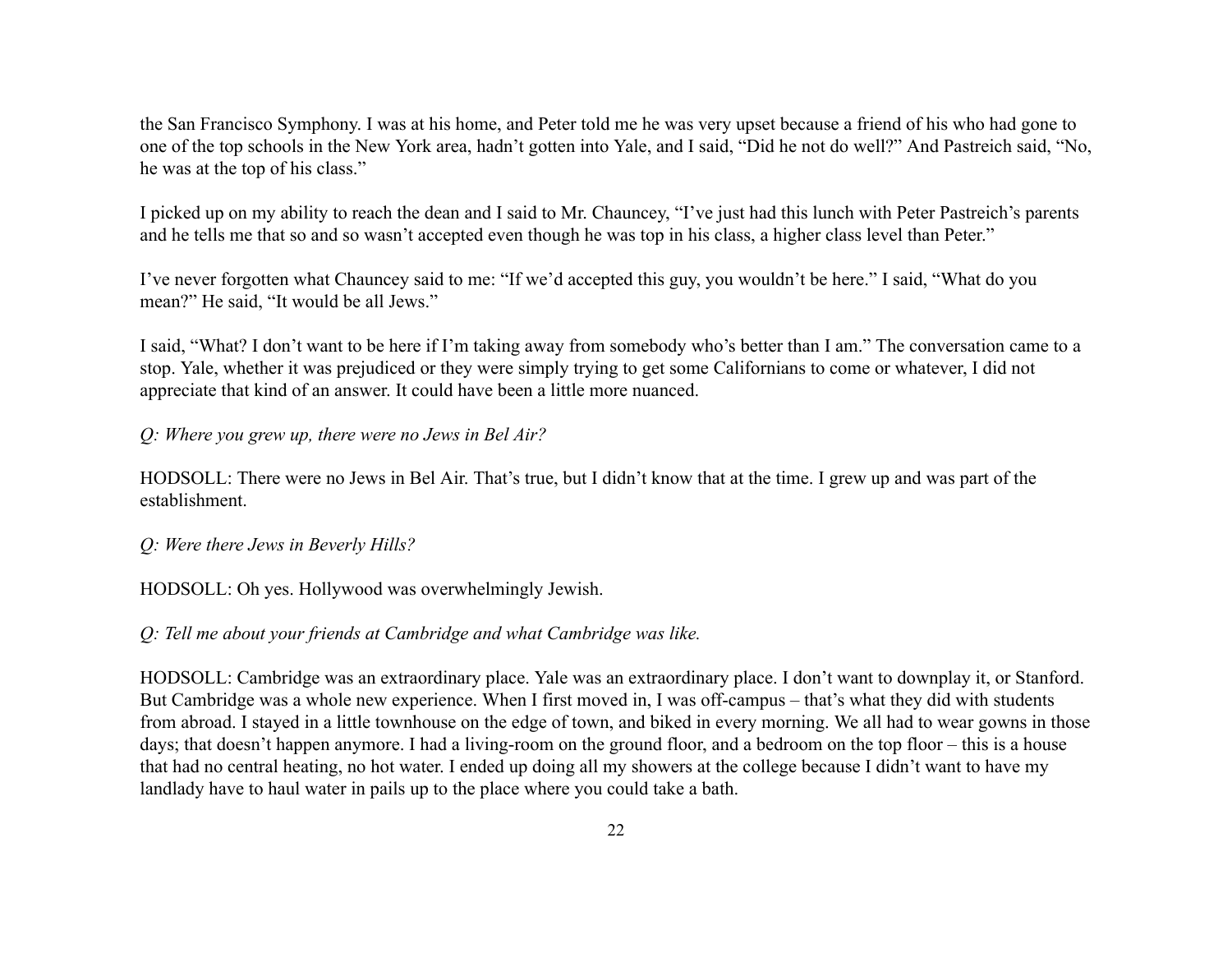I was minding my own business sitting in front of the gas grate and in comes a guy in a loincloth; he turns out to be the first Daya – from Borneo – to go to college. He came from an upper-class Dayak family and he had tattoos all over his body - seen and unseen. I thought my goodness, what is this all about? He explained who he was. Great, I said, we're going to be housemates. We got along. He used to come and ask me what kind of suit he ought to wear. I said, "You shouldn't just show up in class with your loin cloth." But Cambridge was that way. [Frank's Dayak friend was Ron Wulnulick.]

Cambridge was easier than Yale, for example. Stanford was all law--I mean we did nothing, but law. Cambridge was great for getting to know people who were not in the law school who were doing other things. It was an amazing group of people from all over. The master of St. Catherine's College, the college I was at, was also a former judge in colonial India. Very much an Englishman. I started at Cambridge helping them to get money out of their graduates. I'd have to write in and say, "How do I send you money every year?" Now they approach you readily.

The great thing about Cambridge is, whether you were an undergraduate or a graduate, or were from who-knows-where in the world, we all intermingled and had serious conversations about things; sometimes after having had too much to drink.

# *Q: You did six, seven, eight months in the military; what was that like?*

HODSOLL: I had six months in the military and then periodic short tours. Even while in the Foreign Service, I had to show up for reserve duty. I was quite impressed with the rigor at Ft. Benning, where I had my basic training. Like Cate, you did what you had to do and you did not have any excuses. While I wasn't there that long, at Ft. Ord, it was the same kind of thing and I particularly appreciated the non-commissioned officers who kind of ran the place. I was a second lieutenant; they didn't have many in those days. So I became a company commander instantly; you're supposed to be captain to be a company commander.

I was not a distinguished military officer but I appreciated the discipline, and, particularly, I appreciated the officers–none of them had been through war. They were like me, people who had just arrived. But the non-commissioned officers I got to know on a personal basis, particularly after my amazing experience with them teaching my take on Intellectual History 59, they were the greatest generation. They were unbelievably solid citizens.

*Q: Shifting now to the Foreign Service, how did you become interested in foreign affairs?*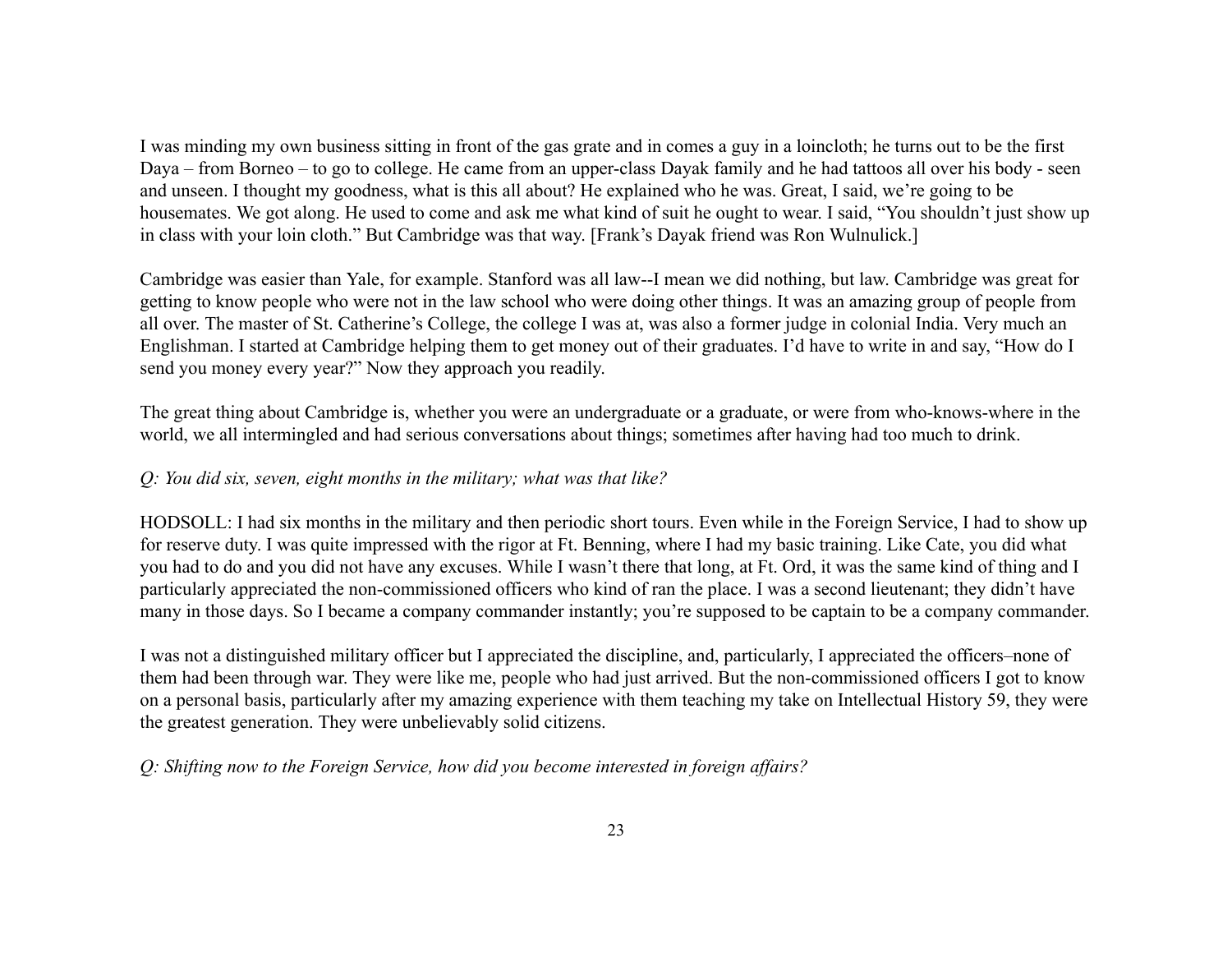HODSOLL: Writing all these editorials on China and other places and so on, in high school and at Cambridge. I read the newspapers, television was around, but mostly I read newspapers and magazines. My father being in the Philippines and so on, and being an Englishman, I was interested in how all these other countries worked, and was our foreign policy making sense, in the way we went about it. We were by far the most powerful country in the world; no question about that. Were we exercising our power in the best manner possible from our perspective, or that of other people?

And the Philippines; my involvement in Warner Barnes and Company also got me interested in that. I was part of a colonial family in the Philippines. My father would never make people feel like they were at a lesser stage, that was not his nature. But if you look at some of his writings, he came out of pre-World War I Britain.

# *Q: How did you come to join the Foreign Service? What was it like at your oral exam? Do you remember that?*

HODSOLL: Only vaguely. I didn't have much of a feeling about it. I know some of my colleagues who have done oral histories were not very pleased with the way that the oral exam and even the written exam were run. Let's start with the written exam. If you read Time magazine on a regular basis, you could pass the written exam; end of discussion. The oral exam was conducted by a bunch of Foreign Service Officers. I didn't know enough about the Foreign Service and what diplomats really did to really have a good feel for it. It was kind of a social session. I didn't see that I was being asked anything terribly difficult. Did I know anything about anything? I don't know.

# *Q: Where did you take the oral test, and when did you actually apply to join the Foreign Service?*

HODSOLL: I applied to join the Foreign Service while I was in my last year in law school at Stanford. I took the written test in California, the oral test in Washington. I can't remember exactly when I took it. I passed it and then basically told the Foreign Service people that I was probably going to go to S & C first. I think I had been told that the Congressional race thing wasn't going to happen at that point. And so I said, "Well you know, I have been accepted at a major law firm and could I hold off on this?" They said I could.

# *Q: When did you first come into the Foreign Service A-100 course [the basic orientation program for Foreign Service personnel]?*

HODSOLL: I came into the Foreign Service in April 1966 , and had French training with Mimi after they decided we were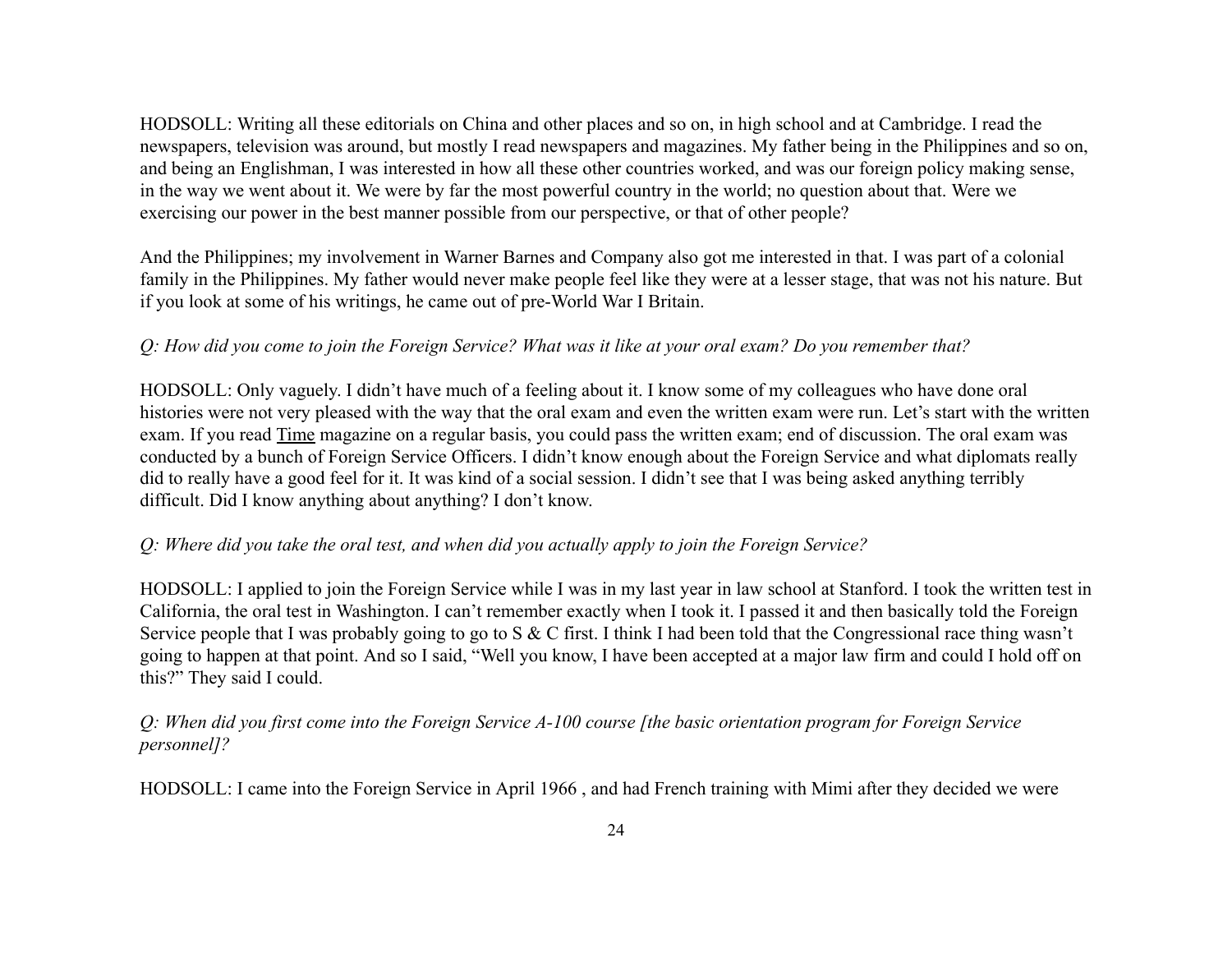going to go to Brussels.

### *Q: Who was in your A-100 course?*

HODSOLL: A whole bunch of people. The guy who did best as an ambassador was Ray Seitz, who became ambassador under [former Secretary of State James] Baker to Great Britain–which is unusual for a Foreign Service Officer. There was Roger Morris, who left when we invaded Cambodia, whom I got to know pretty well. [Morris resigned from the Foreign Service after the invasion of Cambodia]. He was also brought in by Dean Acheson to do a study on the future of NATO (North Atlantic Treaty Organization). In terms of others who were in my class, we just had a big reunion of the class. There was Steve Ecton. I didn't have that many close friends in my class. We got along, obviously, but my going through the Foreign Service A-100–with my discipline and so on–I learned everything I had to learn and did fine. I was not that impressed with it. But later in my career, I was really impressed with the Foreign Service Economics Course.

*Q: You mention "discipline" several times, and your ability to really knuckle down and get things done. Where are the roots for that? Where did you get that discipline to get stuff done?*

HODSOLL: Mother, Father and Cate School, primarily. Almost getting kicked out of Yale probably had some influence on me too. And working for Congressman Wainwright; because he, for some reason, really relied on me. So I felt I had to produce, and I did.

*Q: When you came into the diplomatic service, what were your goals? What did you see yourself doing as a Foreign Service Officer? What career path were you looking for?*

HODSOLL: I came into the political cone, and I didn't really have a career path. I wanted to do foreign policy without really knowing what that meant as a junior Foreign Service Officer. I didn't have a goal, so when I was assigned to Belgium, my goals sort of evolved from that. My first assignment in Belgium was in the administrative counselor's office, and my first job was housing.

All the US/NATO people were being kicked out of Paris because De Gaulle had decided he didn't want NATO, or particularly SHAPE (Supreme Headquarters Allied Headquarters Europe) in Fontainebleau. So as a brand new FSO, whose French was pretty good – I'm a big fan of the French training that they gave me in the Foreign Service. . . it was certainly not something I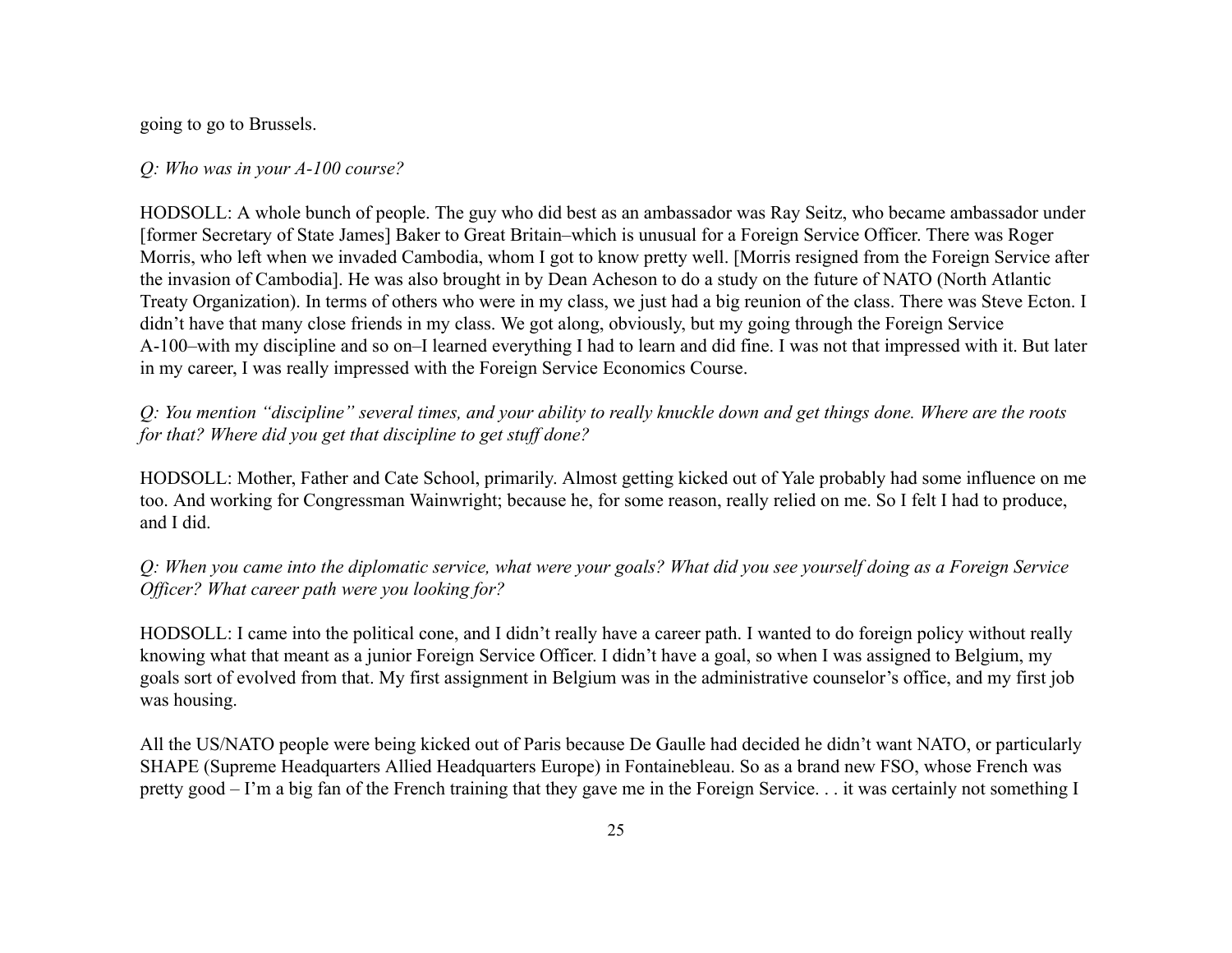was planning to do. And I was a lawyer, so I signed up 250 leases–in competition with all the other NATO countries that were also moving into Belgium–and brought it in under budget and got pretty amazing efficiency reports for that. Tony Gillespie, who was one of the guys who went on to become ambassador to a variety of places, in his oral history which he showed to me, said you probably didn't think that you wanted to do that but it made you famous because no one else had done something quite like that. Being famous was helpful.

# *Q: For the historian reading this in 20 years, why did SHAPE get kicked out of France and where did it go in Belgium?*

HODSOLL: It got kicked out of France because De Gaulle thought it was an intrusion on French sovereignty, to be honest. SHAPE was Supreme Headquarters Allied Powers Europe. The first Supreme Allied Commander Europe (SACEUR) was Eisenhower. I went on to work at SHAPE after leaving Brussels. But before we get into SHAPE. . . .

Where I was extremely fortunate–human relationships are awfully important, whether in the Foreign Service or any other place–and I did well in the Foreign Service because of Ralph Scarritt who was the administrative counselor who decided, "Let Hodsoll do it." I got along well with [Army General] Lyman Lemnitzer, who was then SAC [Supreme Allied Commander] Europe. And my boss, Bob Brandon, who had been DCM in Greece before coming, had gotten sick when the Soviets and Poles and other Warsaw Pact people came in and attacked Czechoslovakia. I was the political person at that point. Because I got along with the military four-star generals, I was allowed to do stuff that most people would never have been allowed to do!

# *Q: As a junior officer!*

HODSOLL: As a junior officer! I was an FSO-7. Maybe I was a six by then, maybe a five; I was pretty low!

Coming back to Brussels, because of the experience with housing for everyone–I did ambassadors' houses and secretaries' apartments, every conceivable kind of thing–Scarritt brought me in as a principal lieutenant or whatever you want to call it, for, first the Humphrey trip at the end of the Johnson Administration. Humphrey was released [from the duties of vice president] and was running for president. He came, among other places, to Brussels.

And because that ended up going well….I'll tell you a funny anecdote. I was invited back on temporary detail from SHAPE to do Nixon's first trip abroad after becoming president. I would not have had those opportunities but for the fact that Scarritt thought I could do anything. He was terrific. One of the things that came home from that is discipline. If you're going to do a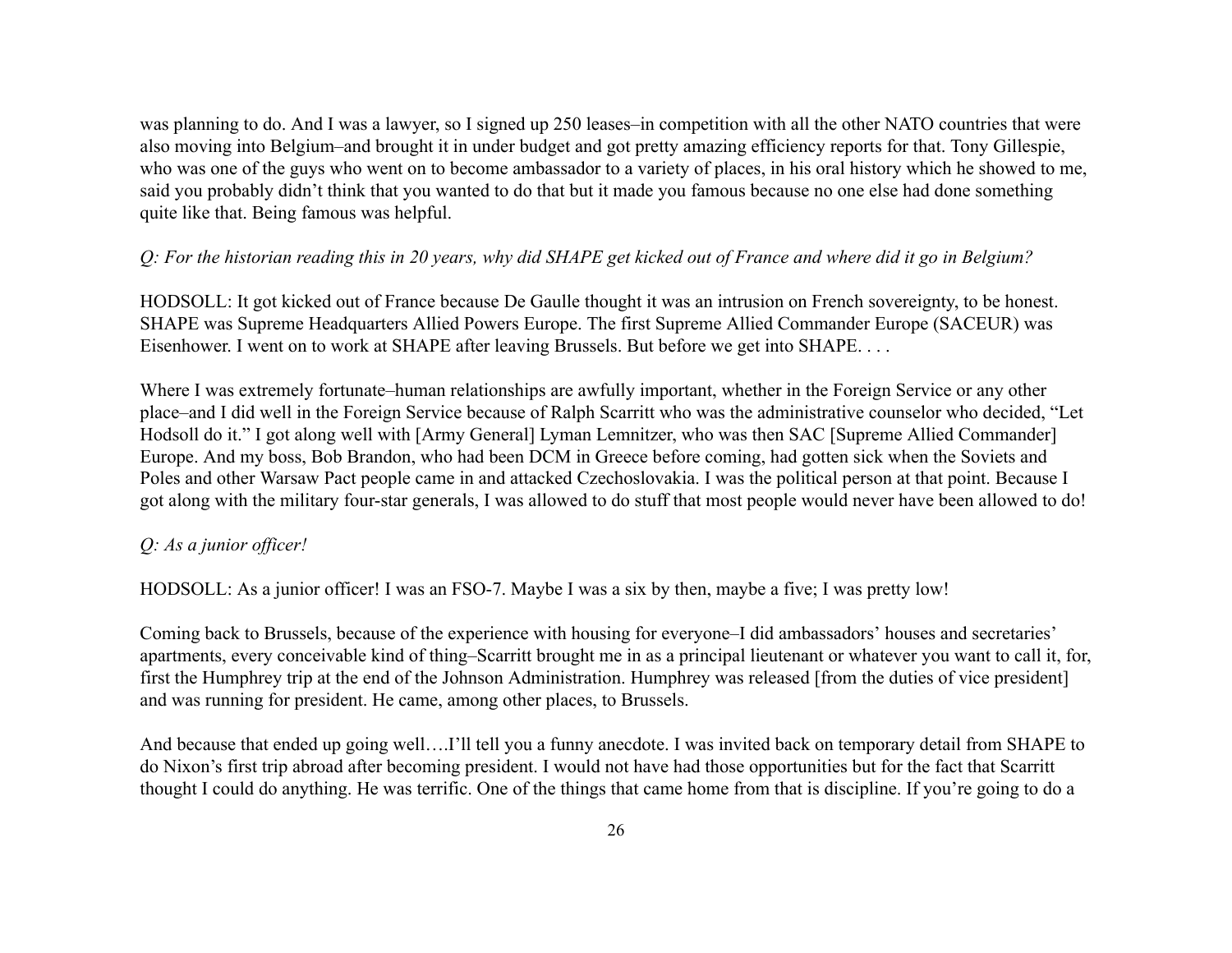presidential trip and be relied on for having every briefing book in place and having all the stuff that's top secret cleared out of the hotel rooms before anybody else came in, and having the cars ready, when the cars should be ready, and having the various people from the White House and elsewhere properly involved so they wouldn't feel "I don't want this ridiculous Foreign Service Officer telling me what to do"--it's discipline. It's the discipline of doing things – not like writing a policy paper – it's about making sure no crack is left open. None. Zero. And I had to do that when I was writing registration statements, because as I said I had a colleague who was fired….

### *Q: And when you were declining Latin nouns at Cate School!*

HODSOLL: And when I was declining Latin nouns at Cate School. I learned that discipline. And those two experiences on the vice presidential and presidential trips…. Now let me tell you a story about Humphrey; this was before Nixon.

Humphrey had been released to go abroad by Johnson; he'd been kept under pretty close wraps up until then. We were the last stop on the European trip for Humphrey. A friend of mine, Roger Morris, I had noticed in the cable traffic, had left the trip in Rome and I wondered why. When the Humphrey people came to Brussels, I asked some of them what happened to Roger? One of the guys on the trip, a middle-grade Foreign Service Officer, said, "Well, the Vice President fired him and told him to go home."

I said, "Really, what did he do?" He said, "He sassed the Vice President's steward." I said, "What? Who is the Vice President's steward?" I was told it was Sergeant

Lakum [phonic, an Air Force master sergeant.] I don't really know what Morris did but he was fired.

We go on...I was in the control room in the hotel in Brussels, and I was doing paper shuffling. And the guy who was on the trip who had told me about Roger Morris said, "You know, you could do the State Department an enormous favor."

I said, "What are you talking about? He said, "Lakum is causing trouble here and you could do us an enormous favor, would you please take him out and get him laid?"

I said, "What? There is a name for people like that." He said, "I agree it's an improper thing for me to ask you, but you really would be doing us a favor." I said okay. Of course, I had no clue how to do such a thing. So off we went, Sgt. Lakum and me. We went into several bars. Nothing happened. Finally, after nearly two hours, we end up at a bar and there is an elegant-looking Belgian lady sitting at the bar and Lakum goes over and sits in her lap and she shrieks. I went over, picked up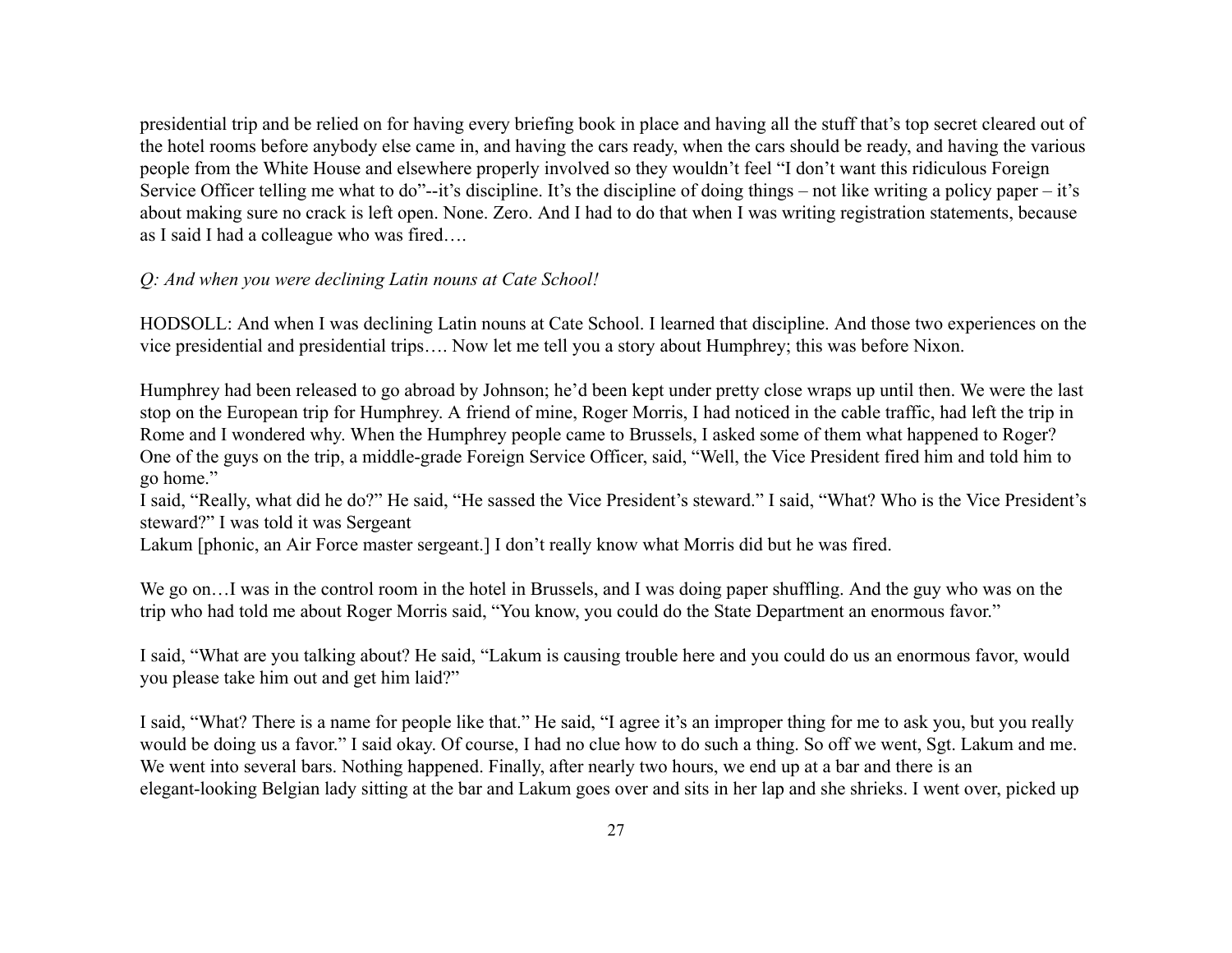Lakum by the scruff of whatever he was wearing, and said, "This is unacceptable – we're going back to the hotel." He stands up straight, clicks his heels, and salutes and says, "Yes, sir." I didn't say it out loud, but I thought, why didn't I think of that before!

So we went back to the hotel and I was okay.

Coming back to the second trip; I was now at SHAPE, in Casteau, near the border in southern Belgium. Scarritt was still at the embassy and he asked for me to be detailed up to Brussels for the Nixon trip. Bob Brandon was well enough at that point, and I could be spared. Off I go for about two weeks. Because it was the first excursion of the new president, we didn't even know what to call him. Is he Richard Milhous Nixon? Is he Richard Nixon? Is he Dick Nixon? Who the hell is he? That's how brand new it was.

The Belgians wanted to put him up where De Gaulle had stayed, a royal palace in Brussels with absolutely unacceptable plumbing, as far as I could tell. I had met Nixon when I worked for the Congressman and was made a young political leader of NATO. I was pretty impressed with Nixon at that point, so up I go. Several quite amazing things happened while I was on this trip. First of all, we had the career people from the White House Communications Agency who had been with Johnson on the trip because they didn't want to change people right away. I got to sit in on these late-night sessions hearing these extraordinary tales about Johnson and the amazing things he did on his trips, including telling [National Security Adviser McGeorge] Bundy he was going to throw him out of an airplane at 30,000 feet if he didn't have an appointment with the Pope in three days.

After I went in to see Scarritt and said, "We need to talk to Washington because I don't think this Belgian palace is the right place; there is a brand new Hilton hotel." In those days, when the President goes somewhere, you could remodel the hotel if you were so inclined; so there was no financial issue. We did change over to Hilton and did some substantial remodeling. Several things happened to me on that trip. One of the advance people on the trip was a guy named Bob Haldeman. I didn't know Bob Haldeman from Adam. [Haldeman was chief of staff to Nixon and served time in prison for his role in the Watergate scandal that ended the Nixon presidency.] Many years later, during the Nixon administration, I learned that my experience of having Bob Haldeman calling me, "Sir" was somewhat unusual. We pulled off the trip, and Nixon was pleased with it and they went on to other parts of Europe.

Coming back to discipline, what stood me in good stead is there was no job too little, or too big. I didn't complain; I did what I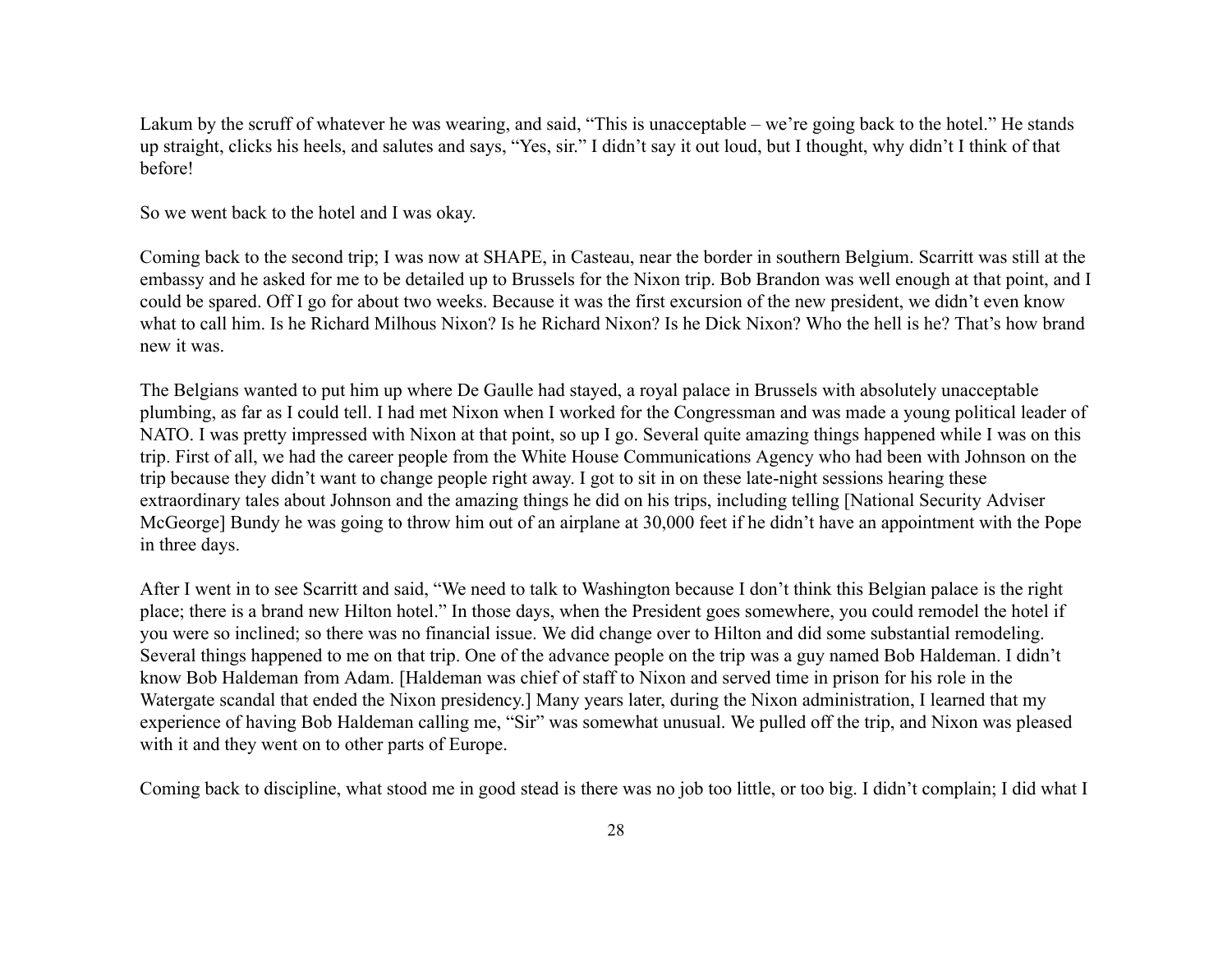thought was necessary. I did it quickly, and it all came off all right.

### *Q: What friends did you have in Brussels and in SHAPE?*

HODSOLL: In Brussels, it starts with Harry Blaney, who was in the Foreign Service class ahead of me, along with you. He could not have been nicer; he wasn't married at that point. He helped us find an apartment and really nice restaurants and all that good stuff. He became a very good friend. From time to time, I did urge Harry to be a little less outspoken about some of his views. That was one extremely good friend. The other good friend was Tony Gillespie, who was the regional security officer for Belgium, which included the Mission to the European Community and over time, also to NATO. We got along extremely well. And Ed Dillery, whom I kept in touch with later. [Former Ambassador Dillery passed away on January 23, 2016.]

I probably have more Foreign Service friends from the Brussels experience than from anywhere else, because we were all there together. My ambassador was Ridgway Knight, a very elegant guy who spoke perfect French and who had dinners that were to die for, when he had you over. Interesting anecdote on Knight; when I was getting people housed, I went with Knight to a meeting with the Conte de Keukhof (phonic) who was in charge of the Belgian end of the transit of people coming from France. I drove down with the Ambassador in his limousine and I told him, "I don't know much about protocol, Mr. Ambassador. You're going to have to tell me if I get out first, do I open the door for you? How am I supposed to do this?" I think he saw in me somebody who didn't think much of this protocol stuff. So the next Saturday, I was summoned to his office for a full day of protocol and also a discussion of all the people who had been killed in the famous gathering at the end of the Napoleon era. [perhaps a reference to the Thermidor reaction to Robespierre's Reign of Terror] So I spent a whole day with the ambassador being told that I might not live long, if I didn't know about protocol. But he was a good ambassador, a really good ambassador.

### *Q: What skills did you develop as a political officer in the Brussels tours?*

HODSOLL: It was all at SHAPE. I had a brief session with a woman named Alta Fowler in the consular section, but it was very brief. The anecdote there, I had a woman come in with a French passport who wanted a visa–she was in Belgium for some reason. I was looking her up on the list, and she had a mark against her; she had evidently been accused of prostitution, which is a crime, when she was in France. I talked to Alta and asked what do I do, it doesn't sound like a big deal. She said it is a big deal, you can't give her a visa. So the visa applicant came back in and I said, I can't give you a visa and she said why.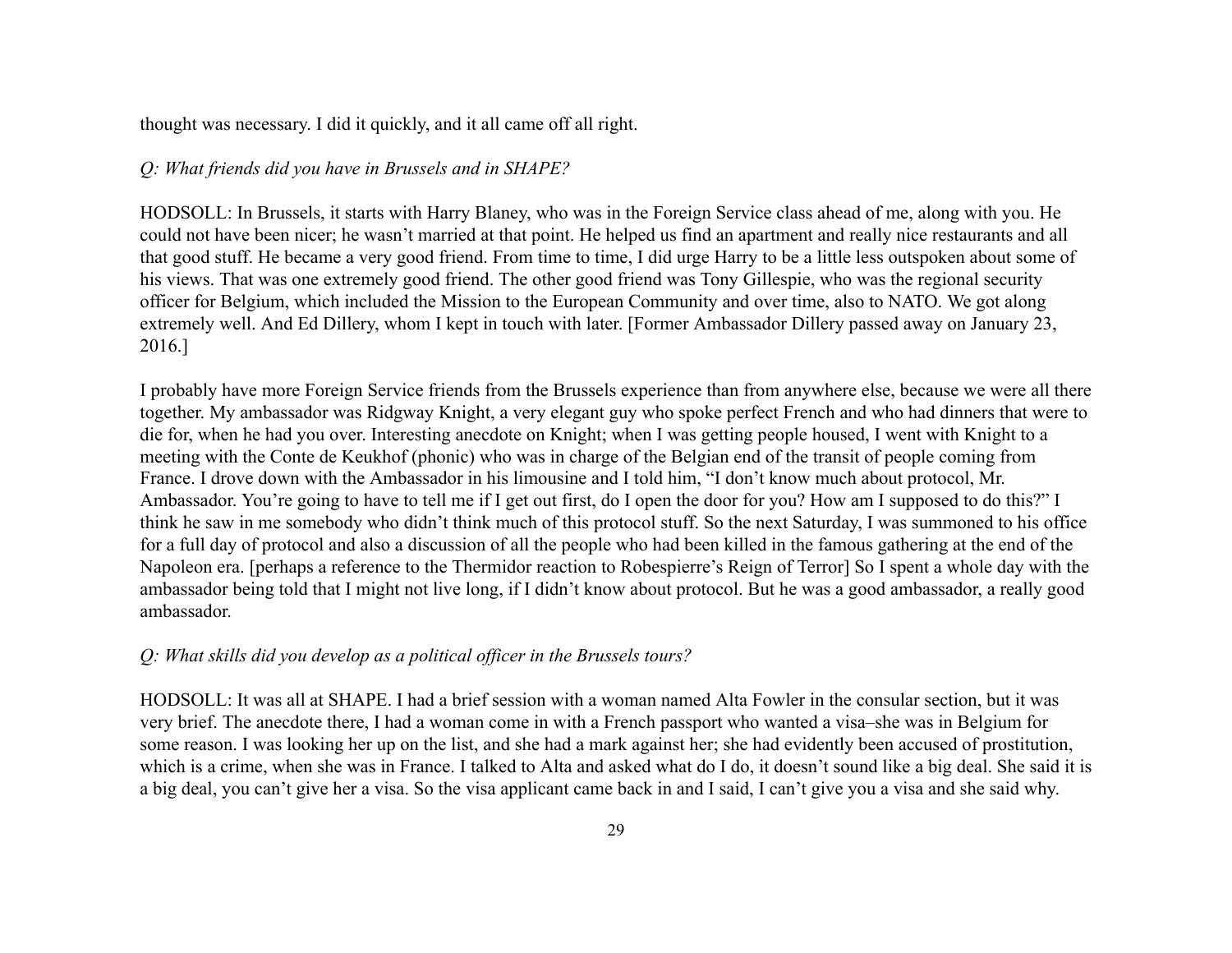You are on our list as somebody accused of prostitution; and she looked at me with a look that withered and told me, "That's charming," and walked out.

I found out, after the war, she didn't have any resources and this was the only way she could get food on the table. I felt badly about it and talked to Alta about it. There has to be some way out of this. Of course nothing came of it.

I was in the consular section for only two or three months and then I went off to SHAPE. I was never a political officer there, other than doing the presidential trips. I never wrote a political telegram. I did write a lot of political telegrams about SHAPE and how to fit it in--how do we work with the Belgians to make this a smooth transition. But in terms of the European Union and things of that nature, I was never part of that. Harry Blaney was.

### *Q: You were involved in the integration of the headquarters.*

HODSOLL: I was heavily involved in getting the place, the office building for NATO in which it still exists. I was heavily involved in that. But I was not involved with should we have so many troops and that sort of thing.

#### *Q: Tell me about other things that impressed you about your Belgian assignment.*

HODSOLL: Well, I was very fortunate. I mentioned earlier that for some reason [General] Lemnitzer and I got along. Because my boss, Brandon, had to go to the hospital, I was the one State Department guy there. Because of that, in part, I would expect, I also got along with all of Lemnitzer's lieutenants: two four-star generals, and the British general, who was the deputy, and the guy who went on to become chief of staff of the U.S. Air Force, a guy by the name of Charlie Gabriel, who was an assistant to Lemnitzer. And again, it's partly discipline. When I was asked to do something, I bloody well did it.

So then what happened: The Warsaw Pact, the Soviets in particular, invade Czechoslovakia. We weren't likely to "put up the balloon." I think there are still some things that are classified, so I probably can't talk about everything that I did down there.

#### *Q: It's now 30 years later so now everything has been released.*

HODSOLL: It's beyond classification? Well, maybe I can talk about it. I remember participating as an observer in an exercise—this was before the invasion of Czechoslovakia—we did a war exercise on how long we could hold off before going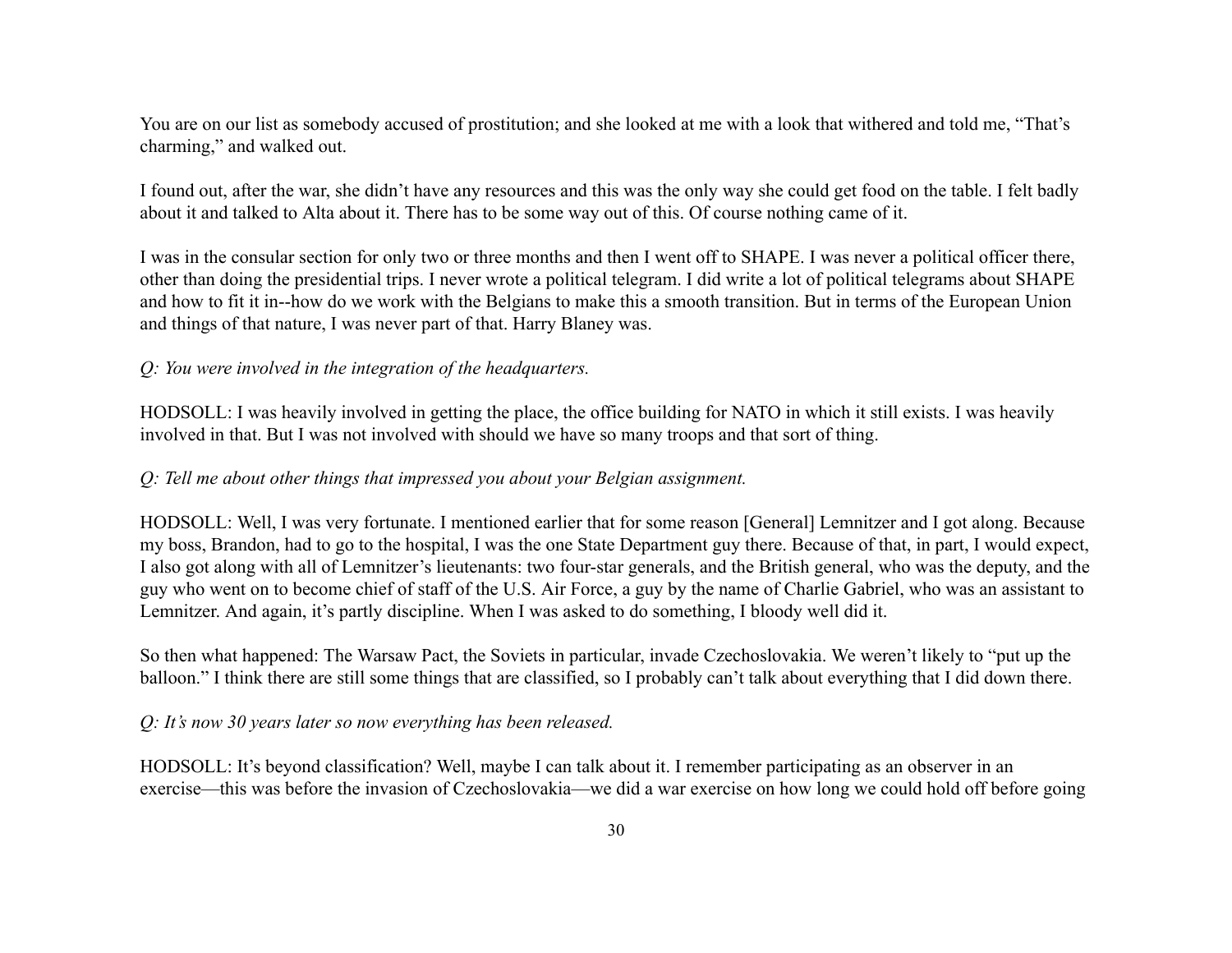nuclear—how long SHAPE could hold off before going nuclear. It was everybody's opinion—this was the U.S. side of SHAPE; we didn't bring in all the other countries on this. It was the overwhelming conclusion by everybody that we would have about a month before we'd have to go nuclear. Otherwise we would be back in England.

Here's what was wrong: It was based on an assumption that the Soviet military was what *it* said it was--that it had all these divisions, tanks and one thing and another--what we didn't know at the time, but that turned out not to be true; they really were a pretty hollow army. We probably could have held on for longer. They had many more troops than SHAPE or USCENTCOM [U.S. Central Command] and so on. The U.S. was the biggest, but we were based all the way across an ocean. And the Soviet Union was right there. So that was an interesting experience.

Coming back to Czechoslovakia: Again, I was sort of on my own. Lemnitzer said, "You know, I have a very good U.S. intelligence group here." A lot of it came out of Stuttgart, where EUCOM (U.S. European Command) was. And he said, "We have pretty good stuff from the Americans; what I want you to do is monitor all the other nations' intelligence." And the French were part of it too; so that's 14 countries. So I said, "Yes, sir." And I spent probably three months without sleeping. And I would come into the morning staff meeting and report on whatever I could figure out to report on. At some point—not at the end of it, the Warsaw Pact intel was still coming in—I went in privately to see Lemnitzer, and I said, "You know General, I am telling you this stuff, and it's the best I can do, but I don't know what I'm talking about." I said, "To be honest with you, I get reports from the French, or the Dutch, and the Brits. It's all about six tanks going down some unpronounceable street and turning left! I tell you that's what happened, but I have no idea what it's about."

He looked at me and laughed, and he said, "Well you're honest and you're right. Keep it up."

#### *Q: We are going to stop here. It is now 4:30. Time has just flown.*

#### *Q: Today is November 29, 2015 with Frank Hodsoll.*

HODSOLL: One or two more anecdotes from SHAPE [Supreme Headquarters Allied Powers Europe]. One is, because of my real estate experience we found an extraordinary place to live called the Chateau d'Arcy. It didn't have any bathrooms, but we installed the bathrooms. We had a moat and a secret tunnel, and it was quite extraordinary, and we had a lot of great parties.

The second extraordinary thing was, I ran into [U.S. Army General and Commander of SHAPE Lyman] Lemnitzer at the U.S. SHAPE PX in Stuttgart [Postal Exchange, a network of stores set up by the U.S. Army to offer discounted merchandise to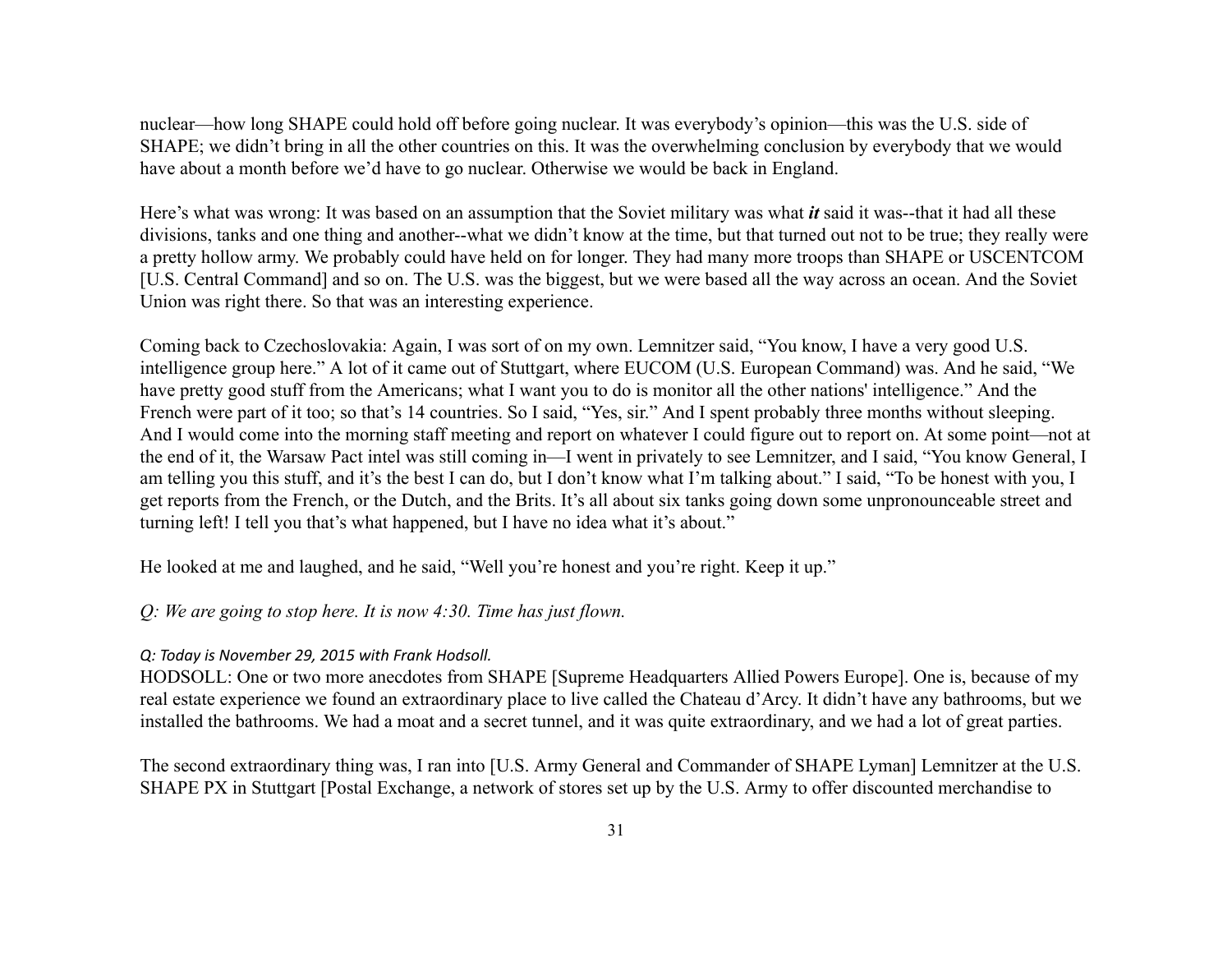service members], and I went up and said, "Hi, General! How are you?" And he said, "Shhhhhh." He said, "I'm here incognito."

I said, "Really?"

He said, "I'm seeing if our PX is as good as the one at Stuttgart. We have a general in Stuttgart who isn't treating us right and I don't want you exposing me on this."

I said, "Yes, sir!"

What happened between Stuttgart and SHAPE on this, I have no idea.

*Q: That's wonderful, that's wonderful.*

*Q: This is session number two of the oral history with Frank Hodsoll. The interviewer is Tex Harris. Today is December 6, 2015, and we are in Frank's home. We are going to continue with Frank's work in Brussels. Here we go. Frank, if you could talk about your work towards the end of your assignment in Brussels, which was your first assignment overseas in the Foreign Service.*

HODSOLL: In my last session with you, we talked about SHAPE [Supreme Headquarters Allied Powers Europe], but I wanted to add into that, the fact that I took a leave of absence from SHAPE, at the very end, just before I was assigned back to Washington. The purpose of that was two-fold, one was to move along the sale of my father's company in the Philippines, and the second was to volunteer to go to Vietnam, and to make a visit to Vietnam with a view to cementing that in. So at my expense I went out to the Far East. I think I began in Vietnam, and went up and visited all of the State Department offices in the field. The State Department in Vietnam was divided into five corps for political advice [offices corresponding with the territories assigned to the U.S. military corps] outside Saigon. The job that was coming up was I Corps in the north of South Vietnam, right on the North Vietnamese border, and so I visited with people out there, and thought that would be a good place for me to go. It [I Corps] was the most important thing for both the Johnson and the Nixon administrations. I thought maybe I could lend my hand out there. Then I went on out to the Philippines and brought to a close—actually I closed later when I got back from Belgium—the sale of the company in the Philippines. I did that as well.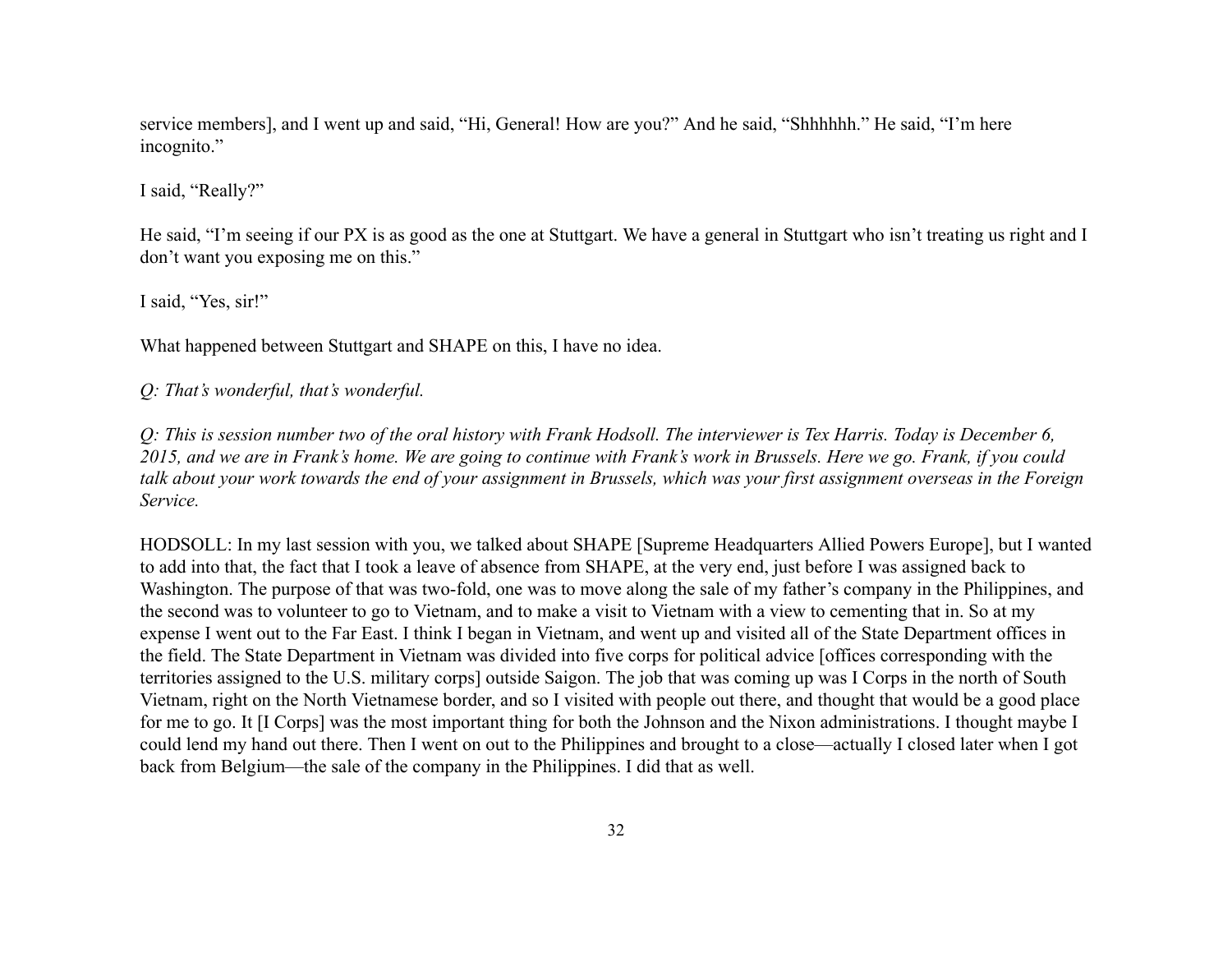An interesting anecdote from the Philippines: My last dinner in Manila was with a guy by the name of Johnny [Juan] Ponce Enrile, who was the son of my father's attorney in the Philippines; Johnny was also the director of Customs for the Marcos administration [Ferdinand Marcos was president of the Philippines, 1965-1986]. In my last dinner with him before leaving, he said, "Guess what's happening to me? The president is promoting me to attorney general, but there's a caveat."

And I said, "Really? One, congratulations, and two, what's the caveat?"

He said, "The caveat is I can have nothing more to do with Customs, which is under the Department of Justice." What that meant was that the Marcos politicians wanted to keep their hands on the money coming from Customs, and let Johnny, who was a Harvard graduate, just do the legal stuff and stay out of the way of the Marcos people. I should point out that Marcos initially was a good president, but then he became a most corrupt dictator. Both of those things happened. [Marcos was ousted by the so-called "People Power Revolution of 1986, of which Juan Ponce Enrile was a leading organizer. Enrile is still prominent in Philippines politics, having most recently served as a senator, during which he has faced charges of corruption.]

After returning to SHAPE, I was simply informed I had been assigned to the Bureau of International Organizations Affairs at the State Department as the desk officer for the Law of the Sea, but with no particular explanation as to what had happened with regard to my foray into Vietnam. They were looking for junior officers for Vietnam at that time.

Shortly thereafter Mimi and I flew back to Washington. The year was 1969.

*Q: Frank, tell us about your courtship with Mimi and your time together at Stanford and in Brussels and also the birth of your children.*

HODSOLL: As I mentioned earlier I met Mimi in Paris—I had known her slightly before, and after a bit of back and forth she accompanied me to Cambridge, where she was with me during my last year at Cambridge. We were planning to have a rather romantic wedding in France, in a small town. We were going to establish post bans and all that. In particular, my mother raised hell about that, you have to have a proper wedding. So eventually we had our wedding in Winnetka, Illinois, where Mimi was born. The Hamill and the McEwan families put on quite a spread. Then Mimi followed me back for my last year at Stanford.

One of the things that happened there was, we had made friends in Cambridge with two Argentines by the name of Nash. They originally came from Romania, but they were Argentine citizens. Mimi wanted to learn how to cook better, and they had given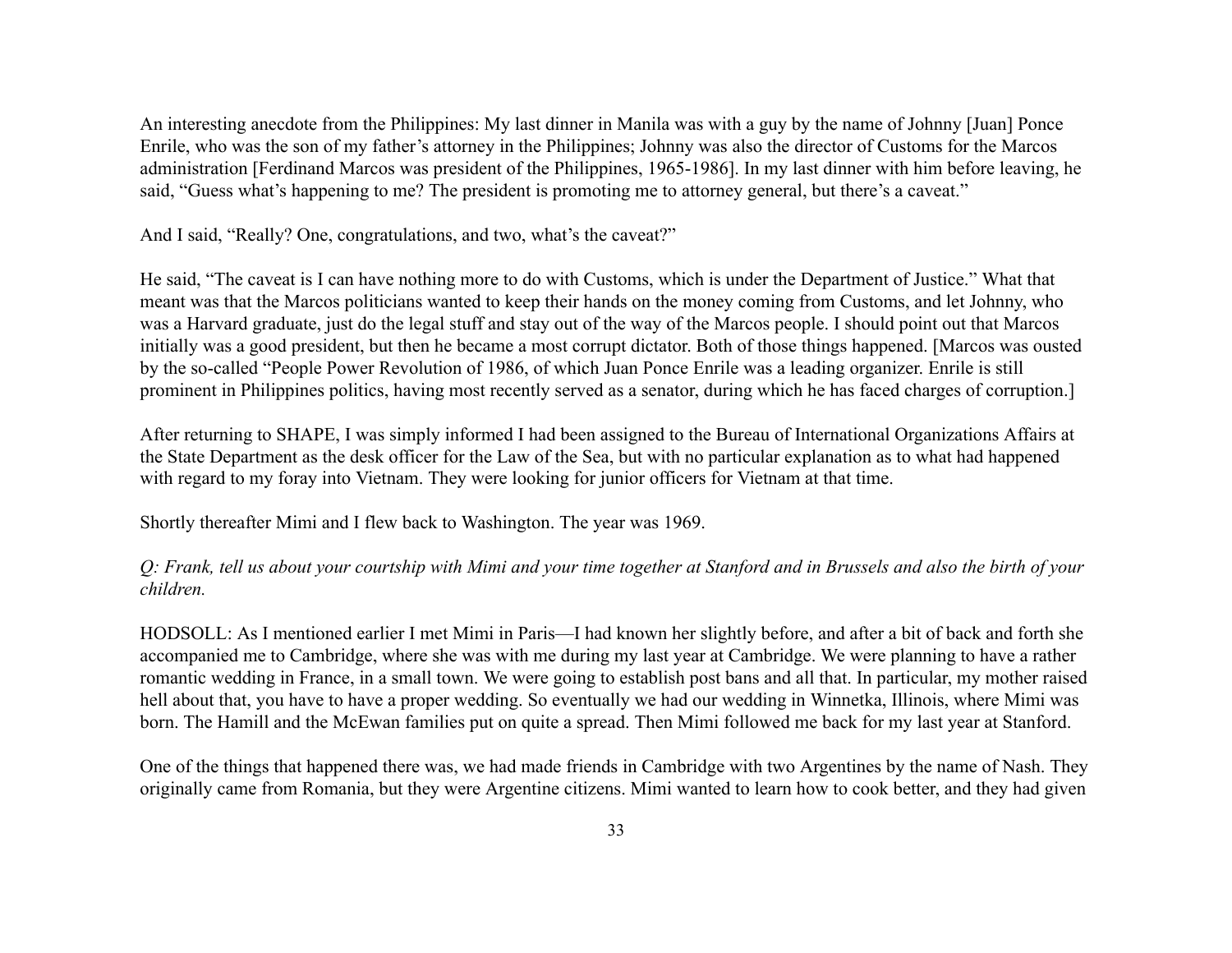her a copy of Julia Childs' Mastering the Art of French Cooking. So we went back to Stanford, and Mimi started going through the book from A to Z. We had a different French meal every night, and I gained 25 pounds while in my last year at Stanford. It was quite glorious, with lots of butter and cream and eggs.

As I have mentioned, when I graduated I went east to work for a law firm, Sullivan and Cromwell. Our son, Francis, was born in New York, and I can remember taking him out in a taxicab to go walking around Central Park. We lived near Grand Central. Mimi made a huge effort to have Francis naturally, but he ended up as a C-section; he grew up fine. Our daughter was born in Belgium—Lisa Monaise Hodsoll. She was almost born in the back seat of the Porsche. We had gone to the PX [post exchange, common acronym for a special store for U.S. military personnel] in Bitburg to pick up some supplies. We certainly knew Mimi was well along in her pregnancy, but it never occurred to me she would start to give birth on the way back. We made it back to Brussels and the Croix Rouge (Red Cross) Hospital, but everything worked out fine, and Lisa was born.

We were then stationed in Brussels and both of them went with us to SHAPE, or to Erci, where we had our house. They initially spoke nothing but French because we conducted the entire household in French. When we finally came back to the United States they still spoke a lot of French, but in the course of two or three years, most of the French disappeared and they were doing English. They went to school, obviously, in the Washington-Virginia area. They grew up to be quite wonderful—two people we are very proud of.

# *Q: What are they doing, Frank?*

HODSOLL: At the moment our son is a consultant for renewable energy, doing a lot of work with the state of Virginia. He graduated from Sidwell Friends [a Quaker school in Washington, DC] and then Colby [College, in Maine]. He had a spotty career in school but thanks to my brother-in-law got into the Massachusetts Institute of Technology [MIT] and graduated in the top 10 percent of his class at MIT in the Sloan School.

Our daughter went to Exeter [Phillips Exeter Academy in New Hampshire] as a high school student and then to the University of Virginia, where she primarily majored in theater and began her love for and interest in theater. She did very well. Unlike our son, she did okay in school. They both ended up being just fine. We moved back to Washington recently, in large part because they're both here, and we see a good bit of them.

# *Q: Grandchildren?*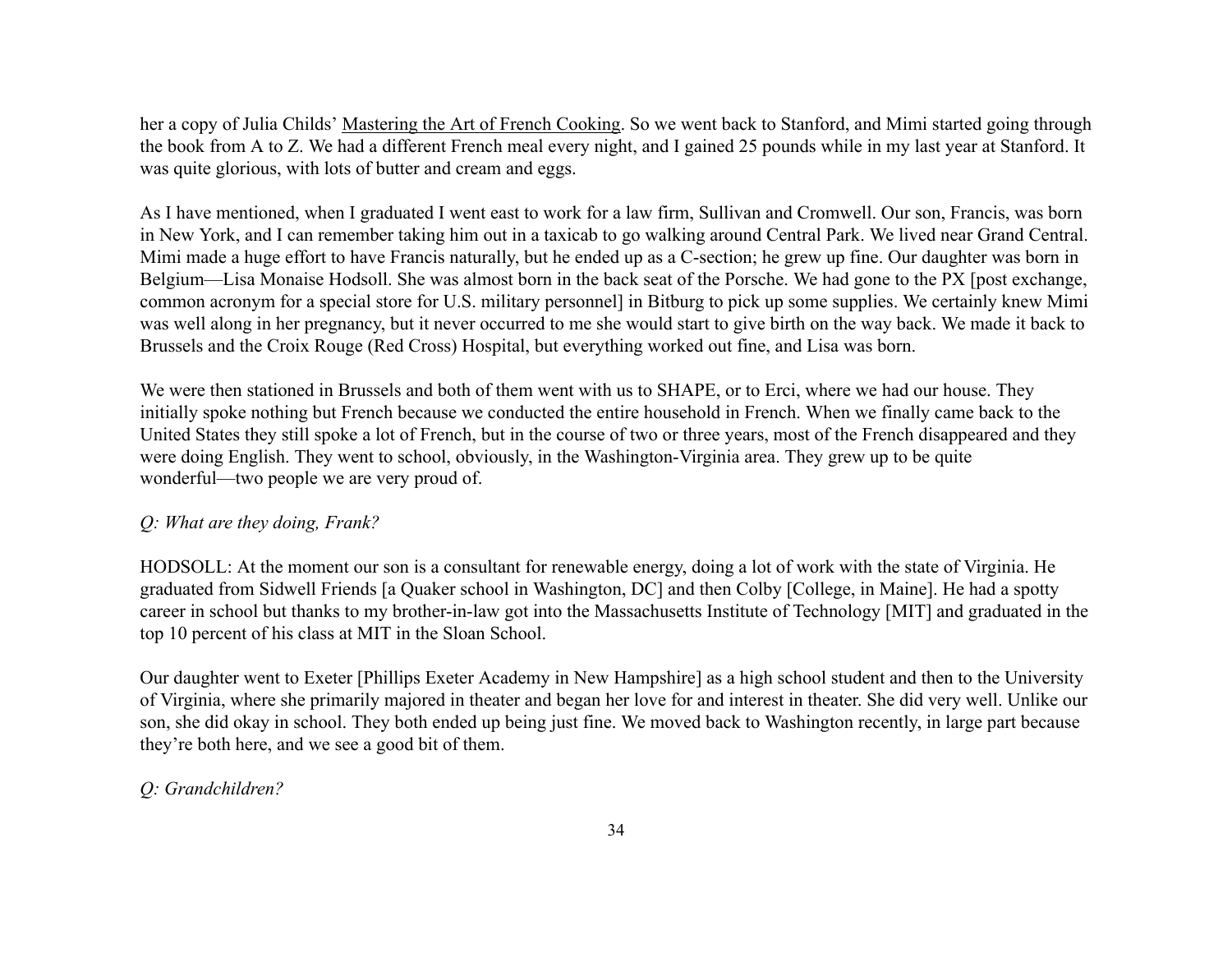HODSOLL: We have two grandchildren. Our daughter has never married or had children. The eldest was Brindle, our granddaughter, and a year later along came Francis Jr., who is our grandson. They're just terrific. So we're very happy with them.

### *Q: What year was Brindle born?*

HODSOLL: She's 10. We're now 2015, so it must be 2005, and our grandson was born in 2006.

*Q: Frank, let's go back to pick up the story as you flew back to Washington with your family of four, and where did you live, and what was your work responsibility in the Bureau of International Organizations?*

HODSOLL: We flew back. We bought a house. Originally we thought of remodeling a house in Georgetown, but that proved to be too expensive, given that we had a rather fancy architect who was the brother of a Yale classmate. He was going to do something quite fabulous, and we couldn't afford it. We bought a house in the Virginia suburbs, and then remodeled it and built a swimming pool, and painted it black to everyone's surprise. It looked emerald green in the sunshine. It was a good house; if we had to do it all over again, I think we'd just stay there.

My job at the State Department was as a low-level, junior bureaucrat. I guess that's the best way to describe it. I was in the United Nations (UN) political affairs office, which interestingly had Law of the Sea, which I was in charge of, to the extent I was in charge of anything. My office mate, Richard Brown, was in charge of outer space. Between the two of us, I figured, we had the entire universe covered, from the bottom to the top. There was a lot going on in Law of the Sea. I suspect, though nobody ever told me this, it was my legal training, and the fact that I had a degree in international law from Cambridge, including in the various parts of the UN, that got me back there. At that point, I renewed–I think I had only vaguely met—a guy named Tex Harris, who was working for the then-legal adviser, Jack Stephenson, who was the partner at Sullivan and Cromwell with whom I'd had the most back and forth, particularly on writing papers on matters of international affairs.

I worked for a guy named Stu Macintyre, who was the office director. And I had a lot of back and forth—Stu was really very open about this sort of thing—with the then-senior Deputy Assistant Secretary Martin Herz, who had returned from Vietnam. I did all the things that a Junior Foreign Service Officer does in those circumstances, in making sure that whatever our delegation in New York needed got the proper clearances from everybody. The Defense Department was enormously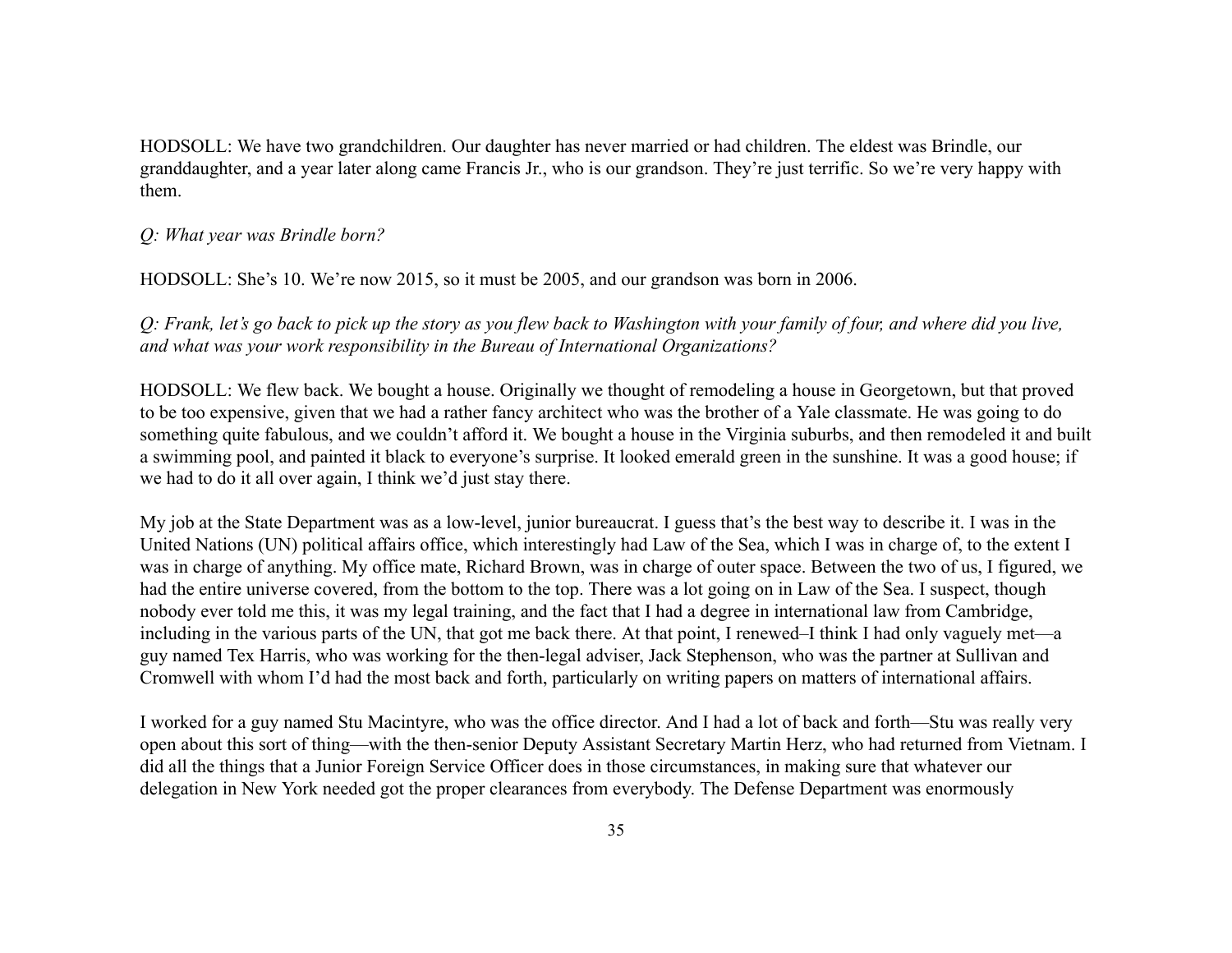important; so were the oil companies on the private sector side and all kinds of other people.

My job was basically to make sure all the papers were put together with the legal adviser's office, and others that had clearances. And then as a part of that, I discovered that somewhat to my shock, that nobody had done an analysis of the real political and economic interests [in the international seas] of the other countries of the world. First of all, the oceans make up two-thirds of the earth's surface, and back then most of it was beyond national jurisdiction. The most important thing to the United States, militated by the Defense Department, was to make sure that our nuclear submarines could go through international straits like Gibraltar and Malacca and so on, and do so even though it was within the territorial seas of the littoral states, and do so without notifying the coastal states that we were doing that.

That didn't take a whole lot of effort to be agreed upon, but the big issue was how much territorial jurisdiction would there be for resources? At that point, at the beginning, before the Law of the Sea Convention came to a close, essentially the United States had a 12-mile territorial sea, and an undefined bit more for fisheries and oil exploitation and things of that nature. And there was a huge interest, particularly on the part of the coastal states, to make that bigger.

And so the Law of the Sea Convention moved along in a direction that eventually resulted in a 200-mile economic zone, and beyond that economic zone was the international portion of the ocean–for which there was a great deal of discussion that is still holding up our ratifying the treaty, involving who did what in that area beyond national jurisdiction. There was a guy who was briefly one of the chairmen of the UN Law of the Sea Committee—most of the time I was there it was chaired by Amera Singh, the Sri Lankan ambassador to the UN. I used to refer to him as the fastest gavel in the east. He was really pretty good at what he did.

The negotiations and conversations were about these limits on national jurisdictions, but the big issue, which was more one of polemics, was what happened in the area beyond the economic zone, in the deep sea bed? The only thing that anybody thought might be worth having out there was something called manganese nodules. Manganese wasn't that important but there was nickel and copper and so on. Because [the Swiss-born Maltese diplomat Arvid] Pardo and some others had thought of this as the heritage of mankind, the evolution of the discussion was toward an international body of the UN that would regulate this and people could get licenses.

When the Law of the Sea Convention was finally concluded a couple of decades later—I had another session later with Law of the Sea much later—that issue [the notion of resources from the international seas being under the purview of a United Nations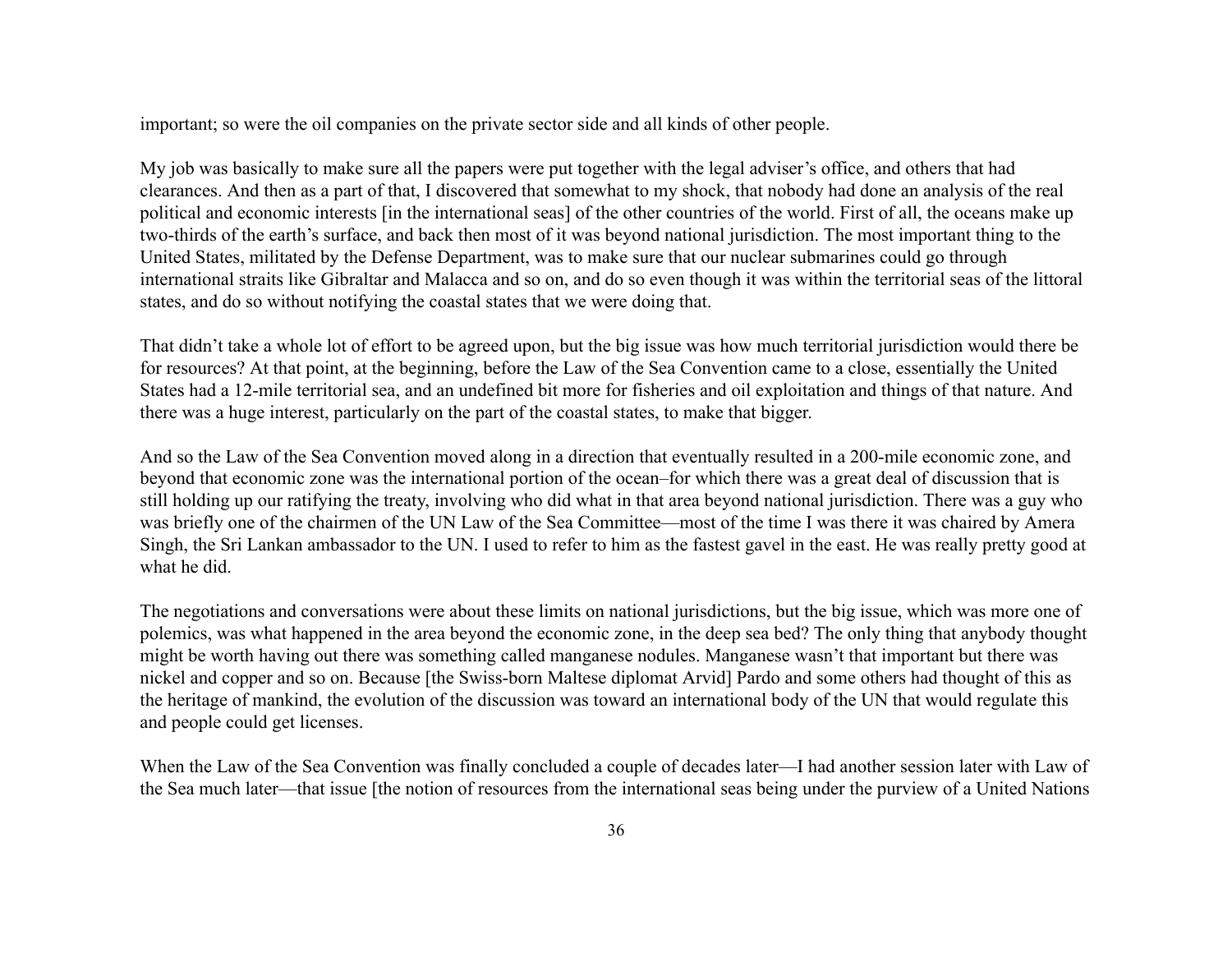agency] became–as a matter of philosophy–the thing that has held it up. A number of conservatives [in the United States Senate] felt that there shouldn't be an international, UN-operated regime for licensing the exploration and exploitation of these minerals. The last time I looked, three or four years ago, these minerals weren't worth exploiting; the price of copper and nickel wasn't high enough to warrant giant, off-shore exploration. So nothing much has happened. [The U.S. Senate has not ratified the Law of the Sea.]

Coming back to the thing I discovered, nobody had done any analysis of the interests, so I got together with the then-geographer of the State Department. We got the Secretary to send out a cable to all posts, including landlocked countries, and we were able to tabulate what countries cared about. We looked at legislation, speeches made by political leaders in all the countries, and because it was such a massive undertaking—there are a lot of countries in the world—it proved useful while I was still there and hopefully it has been updated.

One other thing that happened while I was in Law of the Sea was that George H. W. Bush had just been nominated and confirmed as our ambassador to the United Nations in the Nixon Administration. He was looking for an executive assistant in New York; he came down and interviewed a bunch of people, including me, and then offered me the job. Sam DePalma, who was the Assistant Secretary for International Organizations, said, "Under no circumstances."

So I never went to New York and stayed in Washington. Whether that was good or bad for me, or for Ambassador Bush, who knows?

*Q: Bush liked Yalies [graduates of Yale, alma mater of both George W. Bush and Hodsoll]. Frank, let's add in what you did later in your career on Law of the Sea.*

HODSOLL: I was on detail to the Commerce Department – I left Commerce at the beginning of the Carter Administration. The last Secretary of Commerce under the Ford Administration was Elliott Richardson; he was appointed in the Carter Administration as Ambassador for Law of the Sea. He asked me to come along with him; I was a low-level political appointee in the Ford Administration in Commerce, deputy assistant secretary for resources. I did a lot of energy work. I came over from Commerce in the Carter Administration with Richardson and sort of ran his office. Very similar to what I'd done many years earlier: to make sure that whatever we did in New York or elsewhere was agreed to by the bureaucracies of the various departments involved. My job was to make sure the studies and paperwork supported what we were up to.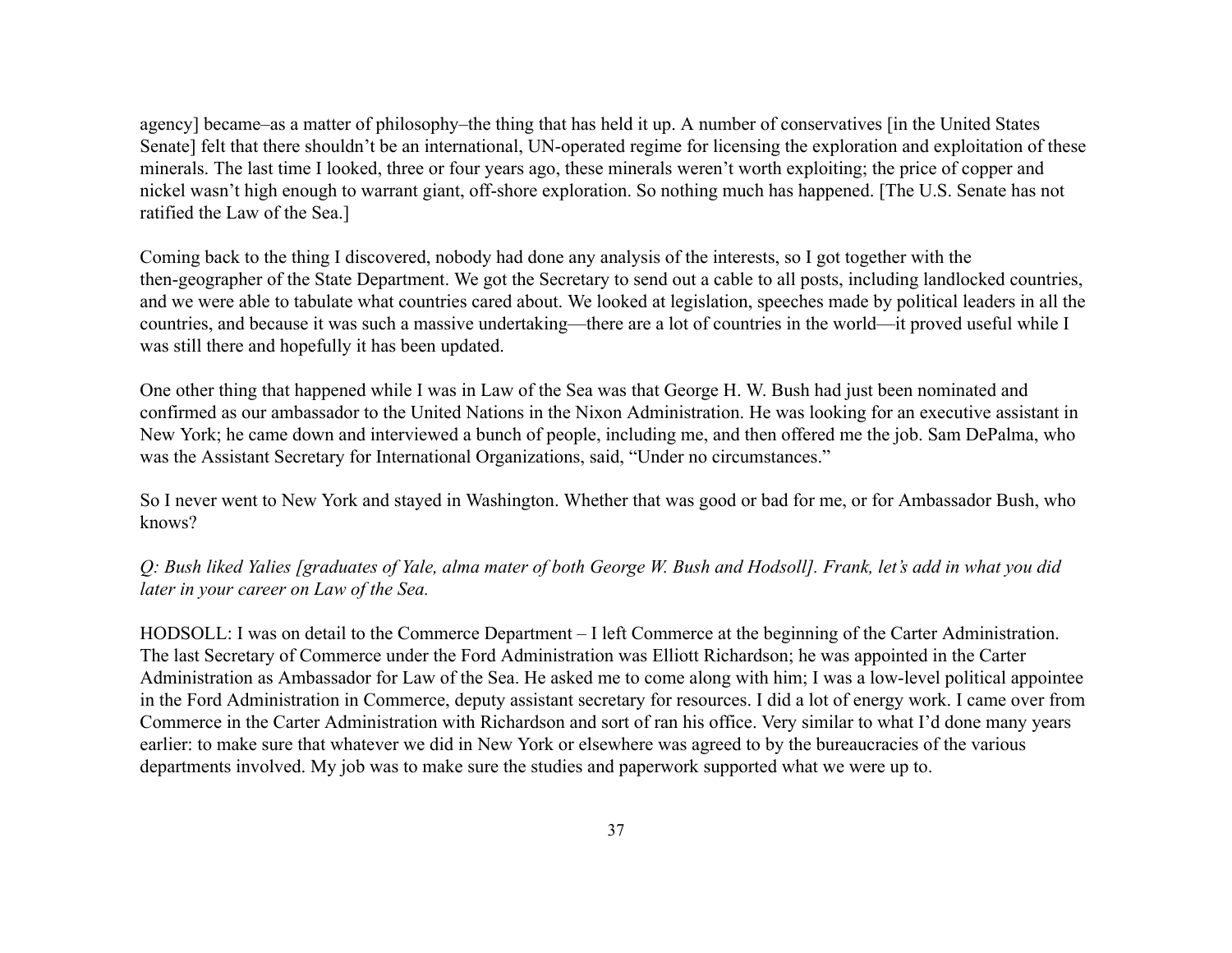### *Q: Essentially, you were the chief of staff for the Law of the Sea efforts headed by Richardson.*

HODSOLL: I was director of the office that backstopped. Dick Dorman, for whom I later worked, and Jerry Smith for whose father I later worked–were part of Richardson's negotiating group that went on the trips. My job was to make sure we supported them.

### *Q: Where were you headquartered? At State?*

#### HODSOLL: At State.

*Q: We're now through your period of work with International Organizations (IO). Other things you worked on while you were in the political office in IO?*

HODSOLL: Not really. It was all Law of the Sea. There was enough going on; actually it was where I had met Richardson. An interesting anecdote: When we came up with the idea of going along with Ambassador Pardoe from Malta, who called this area beyond national jurisdiction "the common heritage of mankind," we came up with the idea–because the Indians, particularly, wanted a more international approach to resources that were beyond national jurisdiction. I remember being in Elliott Richardson's office in State with him laughing and saying, "We're going to let the Indians just pull us out there and we will follow them and get their support." And it sort of did but it never came to a conclusion while I was there.

#### *Q: Frank, the next thing you did was, you went to the Foreign Service economics course; talk about that.*

HODSOLL: It was a great course and I learned a huge amount, and was honored to graduate with distinction. I learned how to do all kinds of things that I never knew how to do before, like do regression analysis–manually as well as on a computer. I learned how to use a computer for that purpose. I learned about how Federal Reserve policy was made. The instructors, which the State Department arranged at the Foreign Service Institute, were outstanding. We had the chief of staff of the Federal Reserve, congressional types, people from academia, and so forth. I think I'd had a basic economics course at college but never at this depth. I think all of us who came out of that course could actually be useful in terms of economic analysis. I am a big fan of the economic studies course. I don't know how it is now, but I highly recommend it for any Foreign Service Officer, whatever their cone [specialty]. This was in 1971.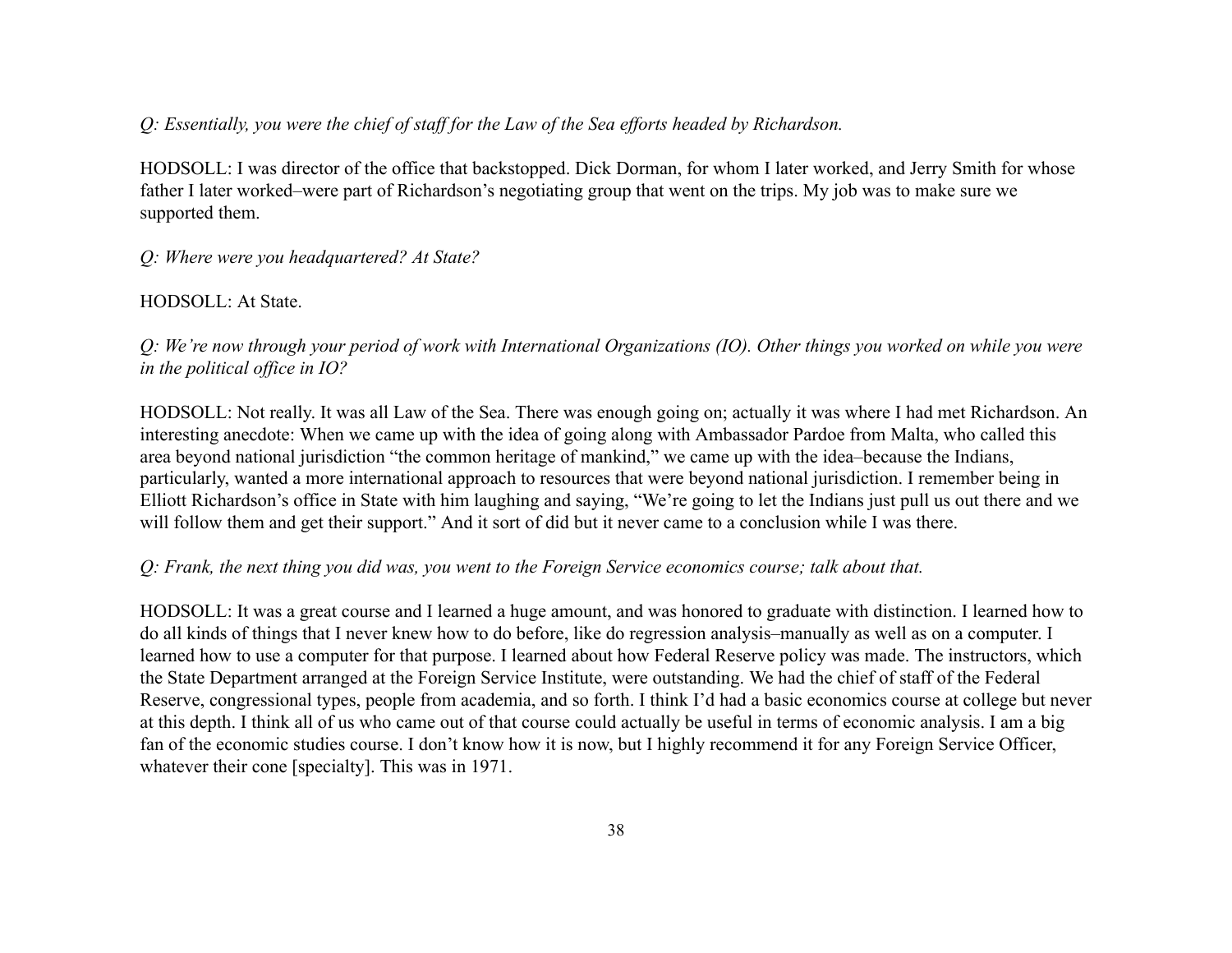#### *Q: What did you do next?*

HODSOLL: After graduating from the economics course . . .my old friend, still friend, Harry Blaney, came over one day in a White House limousine–a great giant car–to take me to lunch. I was a very junior officer--nobody had come in such a car to pick me up for lunch--and we got talking about what he was up to. He was up to being the principal staffer for an initiative in the Nixon Administration on the 20<sup>th</sup> anniversary of NATO (North Atlantic Treaty Organization), which created the NATO Committee on the Challenges of Modern Society (CCMS), and he had been working in the White House for Pat Moynihan, who, while a Democrat, was a member of the Nixon White House staff--he was counselor to the President. They created this thing called the NATO CCMS. The political motivation, in addition to the 20<sup>th</sup> anniversary, was to create a part of NATO that would appeal to young people, who were very much against the Vietnam War and rioting and doing all sorts of things in the streets.

Help me remember to tell you about being sent by Bill Harrop to explain our Vietnam policy on college campuses. That happened during this period as well. Before I get into CCMS, let me just let me talk about Bill Harrop and Butts Macomber.

While I was doing the econ course, Harrop, and maybe others were involved in this too, wanted to get younger officers to go out to college campuses and explain our Vietnam policy. I was picked among several and went out to a variety of campuses to talk about Vietnam and why it was important. In hindsight, I was certainly being a good soldier, but we made lots of mistakes in Vietnam. What was really astonishing to me, though I might have read about it in the polls, was that when one went out to these higher education campuses, the anger that people had about Vietnam--remember there was a draft, people had to go into the military or find a way to not have to.

To give one example I will never forget, I was at Michigan State University in East Lansing, Michigan. They had a big hall and a bunch of people were there, many of whom were in fatigues.

I got up and started to speak, and everybody started shouting about how the Nixon Administration was criminal and people like me were criminal. Actually I was at a party earlier in New York, and one lady at the party just spat in my face. That's how it was in many places. When I saw I was just going to be shouted down, I discovered that behind the lectern was part of a 2x4 [piece of wood]. I pulled it out, and I smacked it down on the lectern and it made a huge noise and everybody shut up. I said, "We now have a choice; I can leave and you can go on shouting, or you can listen to me and then say whatever you want." So they decided to be quiet for a while.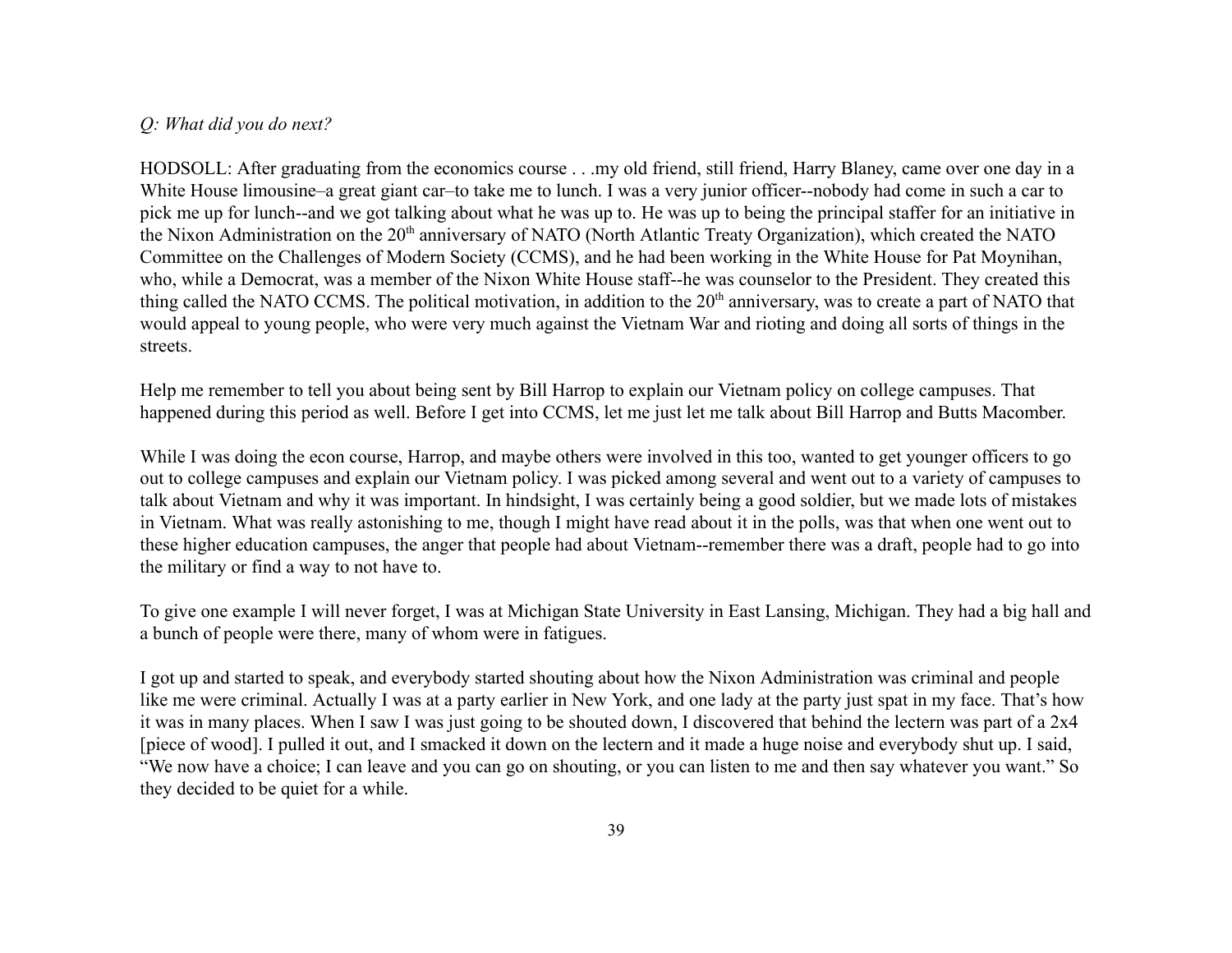The thing I brought home from that experience--and there were professors in fatigues as well who were part of the crowd--talk about not wanting any freedom of speech! It was really extraordinary how it was very unpopular what was going on in Vietnam. Maybe rightly so. But in my view totally wrong; if you're going to have somebody come out and talk to you, you listen and then you can shout at him or her afterward. That was a piece of it.

*Q: Frank, I had a similar experience when I was on the road talking about Ronald Reagan's anti-apartheid policy. I had microphones grabbed from me, and threats. So it's a real experience of Foreign Service folks learning how American foreign policy is viewed domestically.*

HODSOLL: I did not know that. The other thing I wanted to talk about: [William] Butts Macomber was Under-Secretary for Management during the Nixon Administration. He decided that he wanted to set up a series of task forces on reforming the Foreign Service.

### *Q: Diplomacy for the 21st Century….*

HODSOLL: Maybe that's what it was called. I'll look it up. For some reason he [Macomber] put Art [Arthur] Hartman, who before or later became our ambassador to the Soviet Union, very senior FSO who was in S/P [the Secretary's planning and policy staff], who picked me to be his factotum on this. I welcomed the opportunity because it was about openness. My experience so far, which wasn't all that much, was that the Foreign Service wasn't open enough. We didn't do a good job on the Hill. We didn't cultivate people on the domestic side. That was certainly true on Law of the Sea. If you want to get something done in the multi-faceted American government, you need allies all over the place. Otherwise people can mobilize against you, or they simply don't understand what on earth you are up to.

I wrote a paper for Art on openness, which was highly oriented to making the process of diplomacy more open and establishing more relationships. Art liked it. With some modifications, it became the paper. I don't know what happened to all those papers afterwards, but I was pleased to be able to throw my hat in, to be helpful. With my experience with Foreign Service folks since then, and being involved in a number of foreign policy issues, I could be wrong here, but I think the State Department has to do a much better job in this area. Our government is a political system and if you don't have a sense of how to orient that political system in the direction the foreign policy leaders--not just junior officers—are heading, you won't succeed—unless it's automatically popular, and it may not be good policy.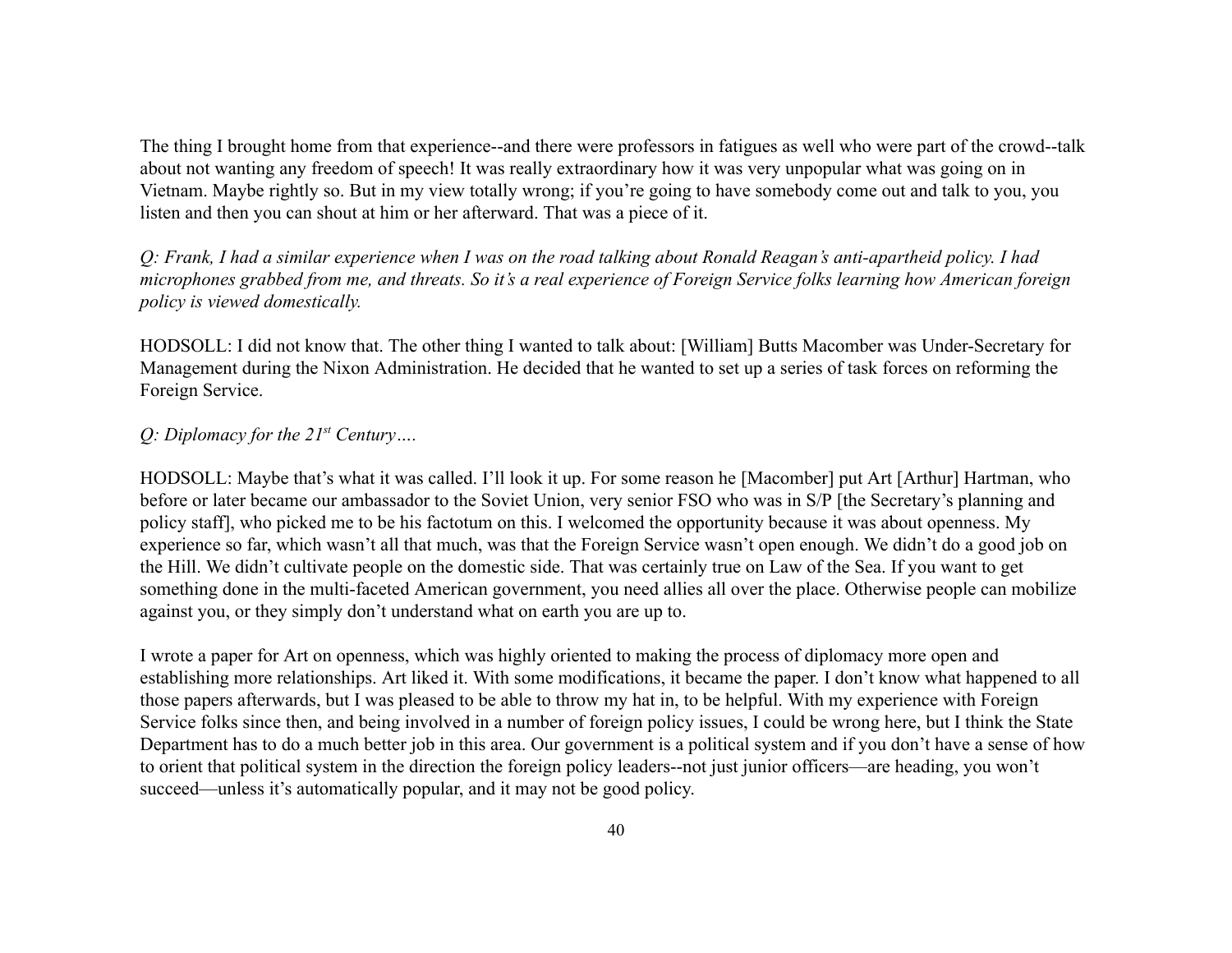*Q: That point about diplomacy and domestic policy is a key one, and we'll come back to that later, in the discussions of your oral history. It's a very important one, and you were able to observe diplomacy at work from many different vantage positions, and your observations will be useful. After the course, you went to NATO CCMS. Tell us that story.*

HODSOLL: Harry Blaney was responsible for it. He thought I might be helpful and he introduced me to Russ Train, who had succeeded Pat Moynihan as our representative to CCMS. Russ was then Chairman of the Council on Environmental Quality (CEQ—predecessor of the Environmental Protection Agency). He was located in a townhouse near the White House, on Lafayette Park. I was introduced to him. A senior FSO was with CEQ at the time, Ottie Hayne (xxxx), for whom I worked for while having direct access to Train as well. I was impressed, even though it wasn't a mainstream Foreign Service assignment, with what CCMS was up to.

Because of Harry Blaney and his persistence and sheer guts, and his ability to maintain a White House phone number after Moynihan left, he was able to get assistant-secretary-level people in domestic agencies to join and attend pilot projects. They weren't dictated by the international bureaucracy, to demonstrate and get things done. Some of them were quite extraordinary even if not all that useful, like the road safety program, where Moynihan told, among others, the CEO of Volkswagen that they would never sell another car in the United States if they didn't get with building experimental safety vehicles. The vehicles weighed about 50 tons and used up gasoline at the rate of one mile to the gallon, and cost a quarter of a million dollars each, and no one would ever buy them.

So there were some peculiar things like that, a lot of things in the environmental area. And Harry gets enormous credit for having started those, and I basically filled in after him, and Train was totally open to all kinds of different projects. So I had a lot of fun doing that, and traveled the world, because I was able to bring in people to CCMS who were not NATO members, like Japan and Australia. It also allowed me to get to know a lot of people on the domestic side of government, whom I would not otherwise have known. Coming back to openness, it was the ultimate in openness.

I think that some of the things that we did, a number of the projects Harry started—work in education and a variety of other projects—were incredibly useful. Because it was a pilot project process, we actually did things; we didn't just write papers. Now the United States was the principal leader and a number of the European members of NATO weren't as thrilled about CCMS as we were, but we were able to pull off a number of useful things. In my period there, I was extremely fortunate. Train, about midway through my period there, had been appointed administrator of EPA [Environmental Protection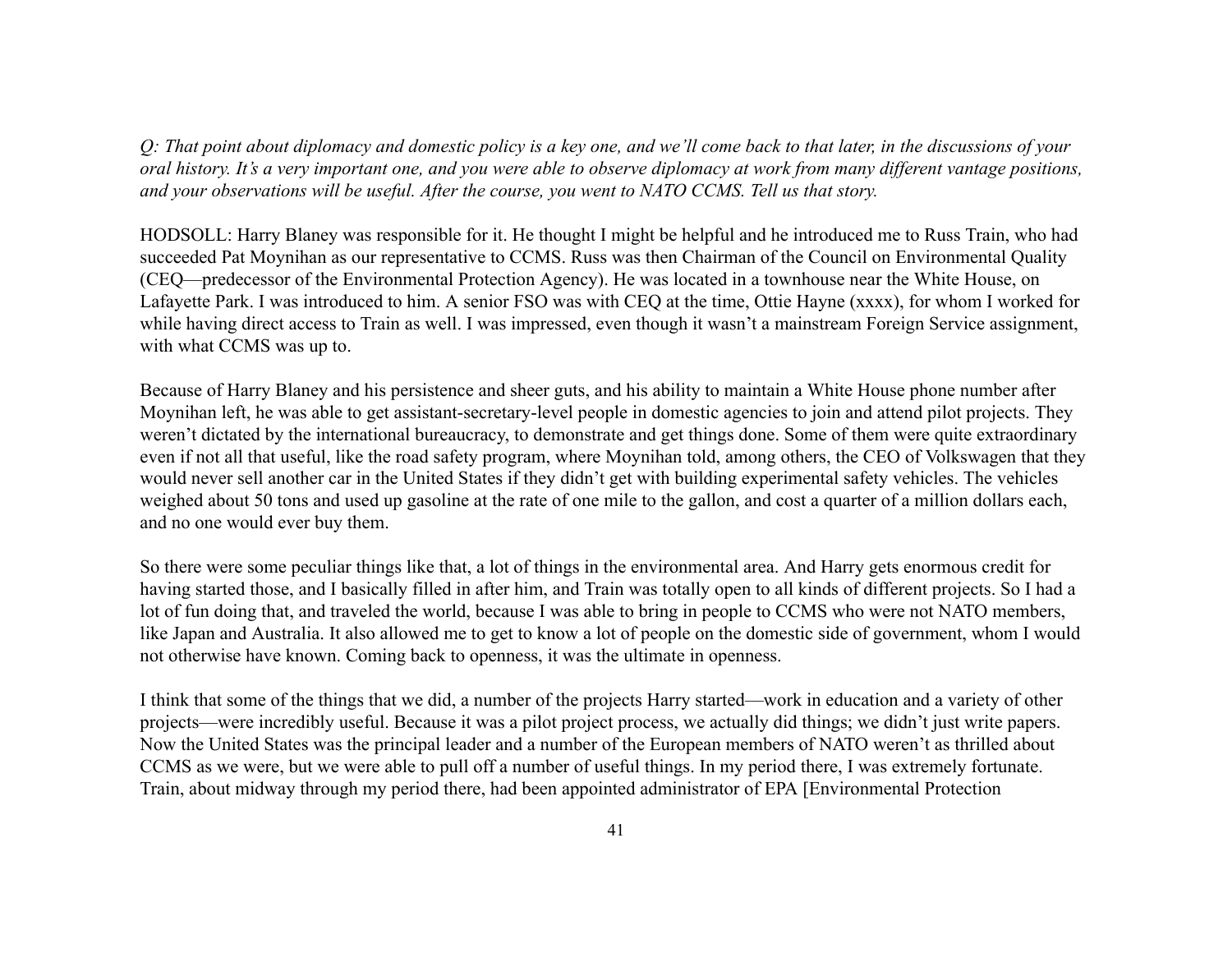Agency]—again, this was in the Nixon Administration. And so he left CEQ and took me with him to EPA.

So I moved to EPA with him. While I was at EPA, one of the assistant administrators [xxxx] came up with the idea, why don't we do some energy projects? At the time we started thinking about this, there had not yet been the embargo [the 1973-1974 oil embargo imposed by the Organization of Petroleum-Exporting Countries] and all that happened shortly thereafter. And so we invented, with the U.S. being in the lead, projects in solar and geothermal energy, and energy conservation. And I ended up gathering up a whole bunch of people into that. Again, the assistant administrator made sure I knew what I was talking about.

And then along comes the embargo. Needless to say, particularly conservation became a hot item, not just in CCMS but in general in terms of the U.S. policy, and also in Europe. So this little project took on a life of its own. We got a huge amount of support from all over the place for it. So then I became somewhat of an unusual fellow in the State Department hierarchy. After the embargo, [Secretary of State Henry] Kissinger organized the Washington energy conference, which included a conference in Europe that was the beginnings of what became the International Energy Agency. And I was pulled into that as this odd person who knew all kinds of people in the energy field internationally, including the Japanese, from my work at CCMS.

I was still at EPA, but I was sent by the State Department to Paris for the big energy conference that took place there, and I was appointed rapporteur for a Japanese chair, who was a major industrial figure in Japan, on energy conservation. And we did the report for all the countries that were involved in conservation. In the course of that, I met a guy from the Department of Commerce by the name of xxxx, who I worked with and he basically offered me a job at Commerce. I think I was an FS-04, and he offered me GS-15 pay to start an industrial energy conservation program at the Department of Commerce. I went off to do that.

### *Question: Please talk about pilot programs at CCMS.*

Back to CCMS: [Harry] Blaney gets credit for this; I didn't start it. The system we had was to create pilot projects where one or sometimes two countries would take the lead, and then the other countries would be part of it. We weren't talking about paper projects. We built third-generation sewage treatment plants—I mean actually built them. By "we" I don't mean CCMS; the pilot process gathered people from different countries to put the money in. You know, major money, billions of dollars. The reason why that was effective was that it committed the countries involved to actually doing something instead of just checking the box on a piece of paper. That was the great strength of CCMS.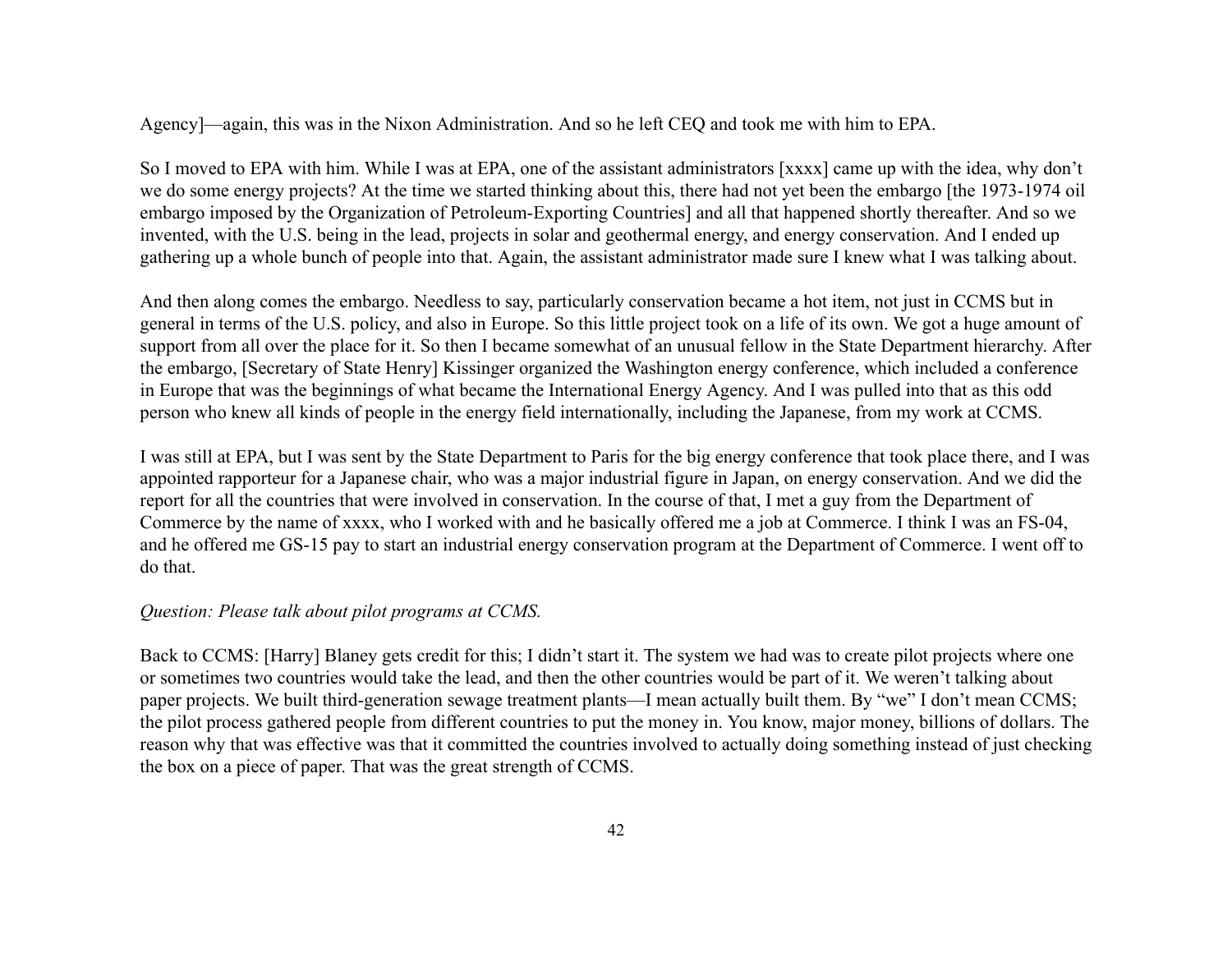### *Question: There was no international staff. Staff was headed by the pilot project leaders.*

HODSOLL: There was no international staff, and the pilot project leaders were the staff you well know, Tex, because you followed me [in the position].

I think, and I could be wrong, and this is something that Harry started, is that we had a hand in making seat belts the law in the United States. This followed on the Australian precedent, where they had required seat belts early on, and they had very good data that showed that deaths and serious injuries from car accidents were down if you used seat belts.

This was the period when Secretary [John Anthony] Volpe was the number two guy on CCMS; he also was Deputy Secretary of Transportation. That gave us the right to use Coast Guard 1, a wonderful little jet airplane that would take you places. This was the time when the initial testing in our country of airbags had failed, and Volpe had been highly embarrassed, just on the domestic side. A bunch of seat belts going off at the wrong time would have killed people if they had been in use at that time.

Eventually we all have seat belts now, and we all have air bags. That has progressed a long way. In the course of that I got to meet so many interesting people… like Bob Brenner, who was the chief scientist at the National Highway Traffic Safety Administration, which had been started on a political basis after the book Unsafe at Any Speed by Ralph Nader had called the Corvairs "unsafe at any speed." Brenner was an amazing character because not only was he an entrepreneur but he was also totally committed to reducing the number of deaths and serious injuries from this.

I will never forget. We were in Paris trying to convince the French. We were at a restaurant having bouillabaisse. We created the CCMS resolution on seatbelts and brought it in the next day to the Paris Embassy and there were blotches of bouillabaisse all over the piece of paper, but the secretary was kind enough to type it up for us. Remember this was in the days before computers were in regular use.

[Head of CCMS and EPA Administrator] Russ Train was amazing. There was nothing he wouldn't do to help you move along. [in the government]. I was very fortunate. At the end when I was heading over to Commerce, I found a guy who is involved in this oral history. He was thinking it would be a good thing to go ahead and be the next CCMSer. His name was Tex Harris, and he did a great job.

*Question: Those were good days. Let's go on: Next job.*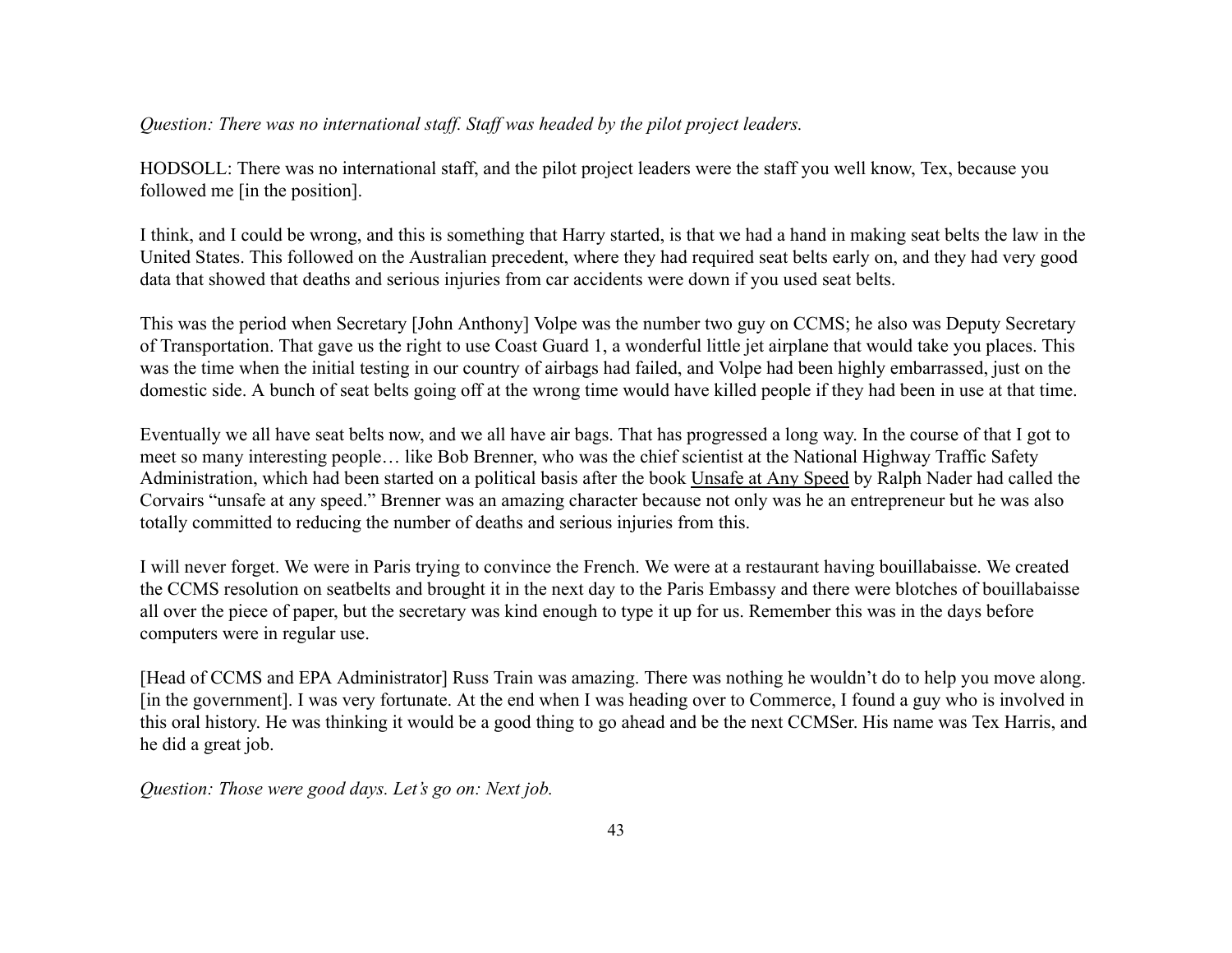Moving over to Commerce. I was the director of the brand new office of industrial energy conservation. That's what I went over there to do. This was 1974, and I set up an office. I was working with Bob Sheppard, the guy who hired me. And we set out a plan to work with the most energy-intensive industries, which we had identified in CCMS, to jawbone them. This was part of Nixon's Project Independence. A brief word on that: There was no way that the United States was going to be independent from foreign oil and gas at that point in time, long before fracking. But it was a good political stance.

My job was on the industrial side, not the houses and buildings and commercial side. The goal was to see if we could talk to the most energy-intensive industries, which included chemicals and oil, into conserving energy.

We had the attention of the then-Secretary of Commerce, a guy by the name of [Frederick Baily "Bill"] Dent. So I ended up heading all over the damn place, talking to the CEOs of major companies, with Secretary Dent. I did analysis and got analysis from other places; there was no Department of Energy in those days. So Commerce had this little slice that we did on the industrial side. It got me trips out to Colorado to see shale operations. The then-Undersecretary of Commerce, a guy named John Tabor, was interested in the energy side of this. While I was having my little office with five people in it, I was going around the country jawboning on this, using analysis from CCMS and from other countries. This was in the Nixon Administration. That went along, and Undersecretary Tabor, who had been Secretary of Transportation in Pennsylvania, sort of a moderate Republican type, found I was good at writing papers and getting people to agree to them.

One last thing about Nixon. My last trip was Dent, who himself resigned after Nixon resigned, even though he had nothing whatsoever to do with Nixon's problems in the White House. I will never forget. This was two or three days before Nixon's resignation, Secretary Dent and I were at a meeting in Chicago at Inland Steel with the CEOs of half a dozen or more major steel companies. We were talking about conservation. Dent, a good soldier, said he had just met with a number of other cabinet secretaries and with Nixon, and Nixon was going to hang tough, was a good guy, and so on. A lot of the others, including me, thought that it was just a matter of time before he would have to resign because there was just too much against him. I will never forget the look on the faces of these CEOs—just rolling their eyes. Dent was a good guy, doing what he had to do.

So, the Nixon Administration comes to an end, and Dent resigns. I'm not entirely sure why he resigned. I think he wanted to go back to his business—he was a major textile manufacturer in the South. There was a question of a new secretary at Commerce. Ford becomes the new President. Before all of this happened, I had been promoted in rank to executive assistant to the Undersecretary, John Tabor.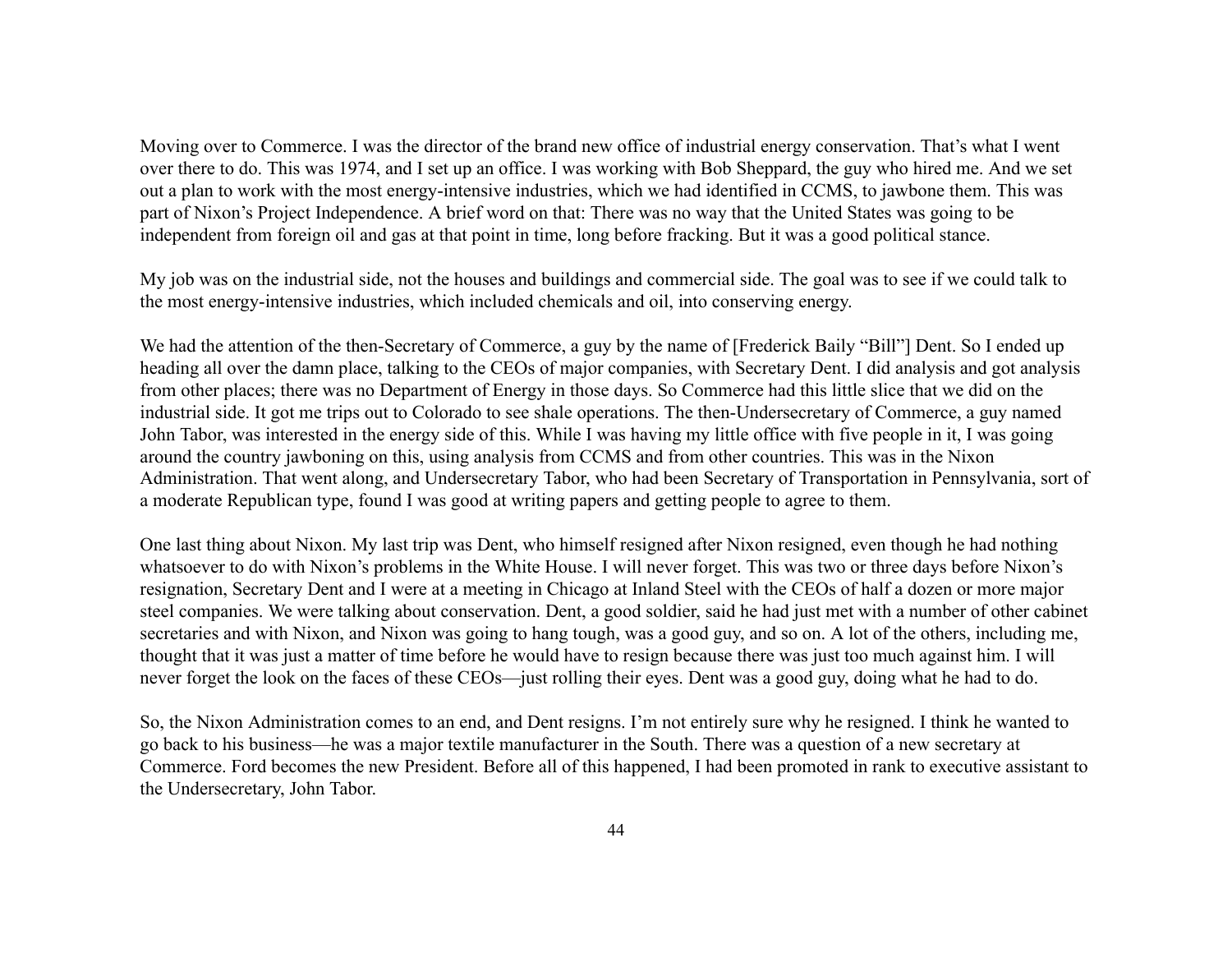Commerce at the very beginning of the Ford Administration had been designated by President Ford to produce—with the Office of Education inside HEW [the Department of Health, Education, and Welfare] and the Department of Labor—a policy paper on how one could better integrate the world's work and education, so that people coming out of high school could find jobs. Tabor asked me to take charge of that for Commerce. It was difficult particularly with the Office of Education, which thought they should have been tasked with this and not the Department of Commerce. We produced this paper, which was okay; I don't know how great it was. We sent it into the White House, and we never heard another word.

What had happened was this: Ford had come in with three or four people from when he was Vice President, and they had these initiatives, and the holdover Nixon people didn't like them one bit. What happened was this paper went over and the Nixon people made sure it disappeared into the murk. That was the end of that.

Coming back to Commerce, Ford decided that he wanted Rogers [also known as "Rog"] Morton, former U.S. Senator then at Interior, to take over Commerce rather than Interior. Commerce was easier to take over than Interior, which had problems, all kinds of lawsuits going on. So Morton replaced Dent and he didn't much like Tabor, so Tabor left. I assumed I was going back to the State Department.

But then something truly fortuitous happened. Jim Baker, who was looking around for a job in government, wasn't quite sure what he would do. Among other things, he was offered the number two position at EPA and the number two position at Commerce. I can't remember if he got other opportunities, but he picked Commerce. So he arrives on the scene, and after dealing with me for a few weeks, he said, "I'd like you to stay on if you are willing."

So I stayed on with Baker, which turned out to be cementing oneself in with someone who turned out to be a very important person later on. Baker and I did a number of things together, at Commerce.

## *Q: What were those?*

HODSOLL: They were all over the damn lot. Morton had brought with him the chairmanship of the Energy Policy Coordinating Committee. There was no Department of Energy at that time. [It was created by President Jimmy Carter in 1977.] And because I had done a lot of stuff in energy, I became the guy on the fifth floor, the equivalent of the seventh floor at State [the floors on which the Secretary's offices are found at Commerce and State, respectively]. I had one of the nicest offices I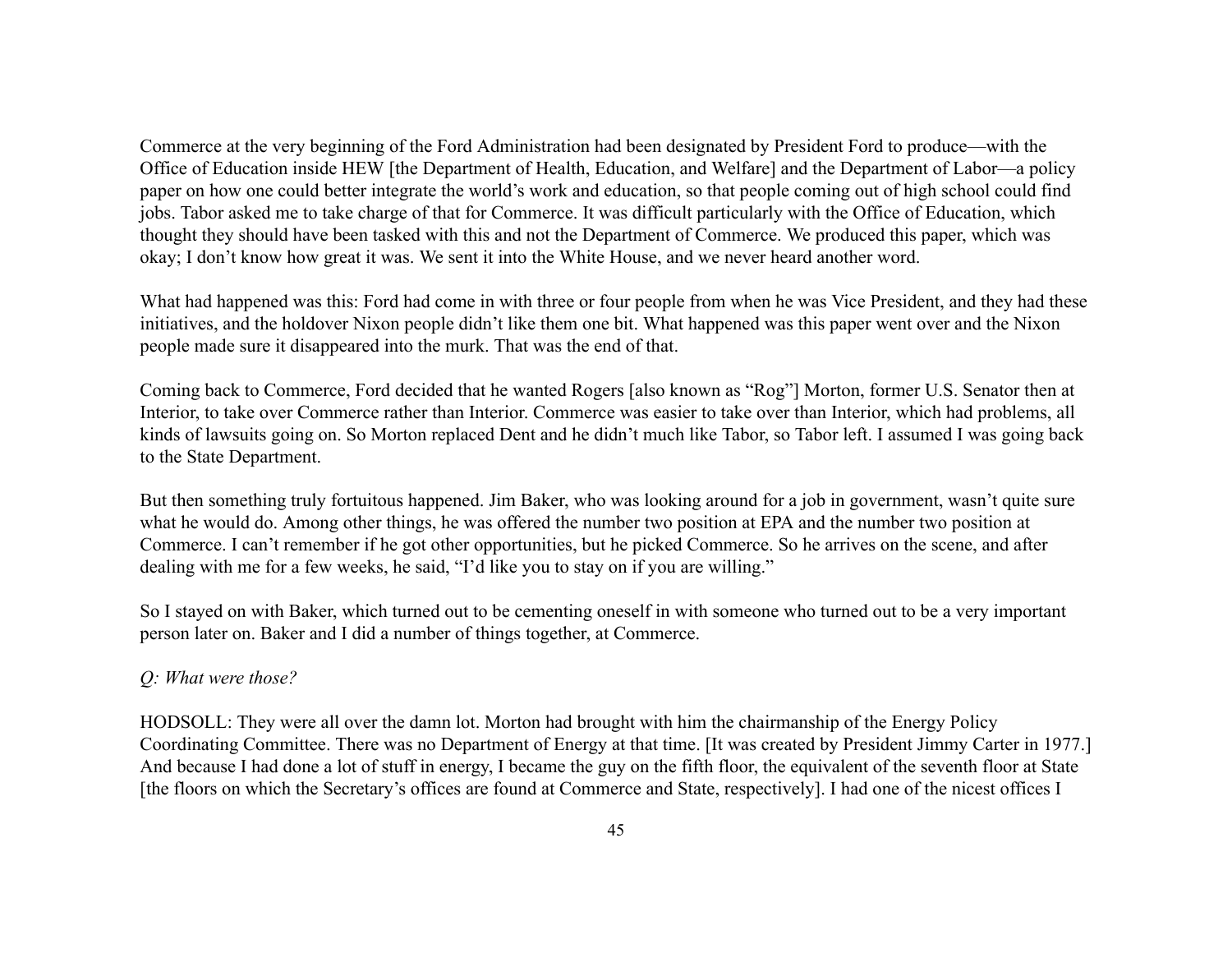ever had; my window overlooked the White House. It was quite splendid, actually.

### *Q: Morton had come from Interior, which had the licensing authority for energy.*

HODSOLL: No question about that. At the same time that happened, there was another individual named Simon; he became the energy czar. Quite an amazing character. Well, Commerce was to some degree a minor player in all of this because of Morton coming over with his very close relationship with Jerry Ford. People would always come through us and ask us what we thought about this, that and the other. We were among a small group of agencies that were designing energy policy at that time. I was doing that for Tabor, and when Baker replaced Tabor, he kind of liked the idea of staying in the energy field, too.

The biggest part of Commerce, then and now, is the National Oceanic and Atmospheric Administration (NOAA), which had been put into Commerce by Warren Magnuson, a very senior U.S. Senator from Washington. [Magnuson served as Chairman of the Senate Committee on Commerce from 1955-1977.]

Because I had come over from EPA, I became the senior guy at Commerce on NOAA. Bob White was the senior administrator of NOAA. Most people in senior ranks at Commerce didn't know what to do with NOAA. They were used to talking with business people about promotion of trade, sale of American goods and services abroad, and those kinds of things. I think I was the principal liaison between NOAA and the Secretary's office.

Now NOAA didn't need the Secretary's office every day, but when they did need them, particularly at budget time, I became the guy. I had a lot of fun figuring out what to do about the National Weather Service and fisheries. I still had some experience with Law of the Sea issues, so fisheries became a big thing. I became a regular correspondent with Senator Ted Stevens from Alaska, who was very concerned about whales.

So I did a lot of stuff with NOAA, and a kind of fascinating sidebar, under Baker: A minor issue but a big fuss involved the senior senator from Louisiana, a man named Johnson. He had decided that as part of a program we had put together to help with the planning of coastal zone management, that the money should primarily go to Louisiana. A number of the rest of us felt that was inappropriate. Senator Magnuson from the state of Washington didn't think it was appropriate either.

After a lot of effort on the Hill, we got the legislation to turn out that Louisiana got a little bit but not a disproportionate amount. The Ford White House was very pleased with this, because they didn't think I was going to succeed. My very favorite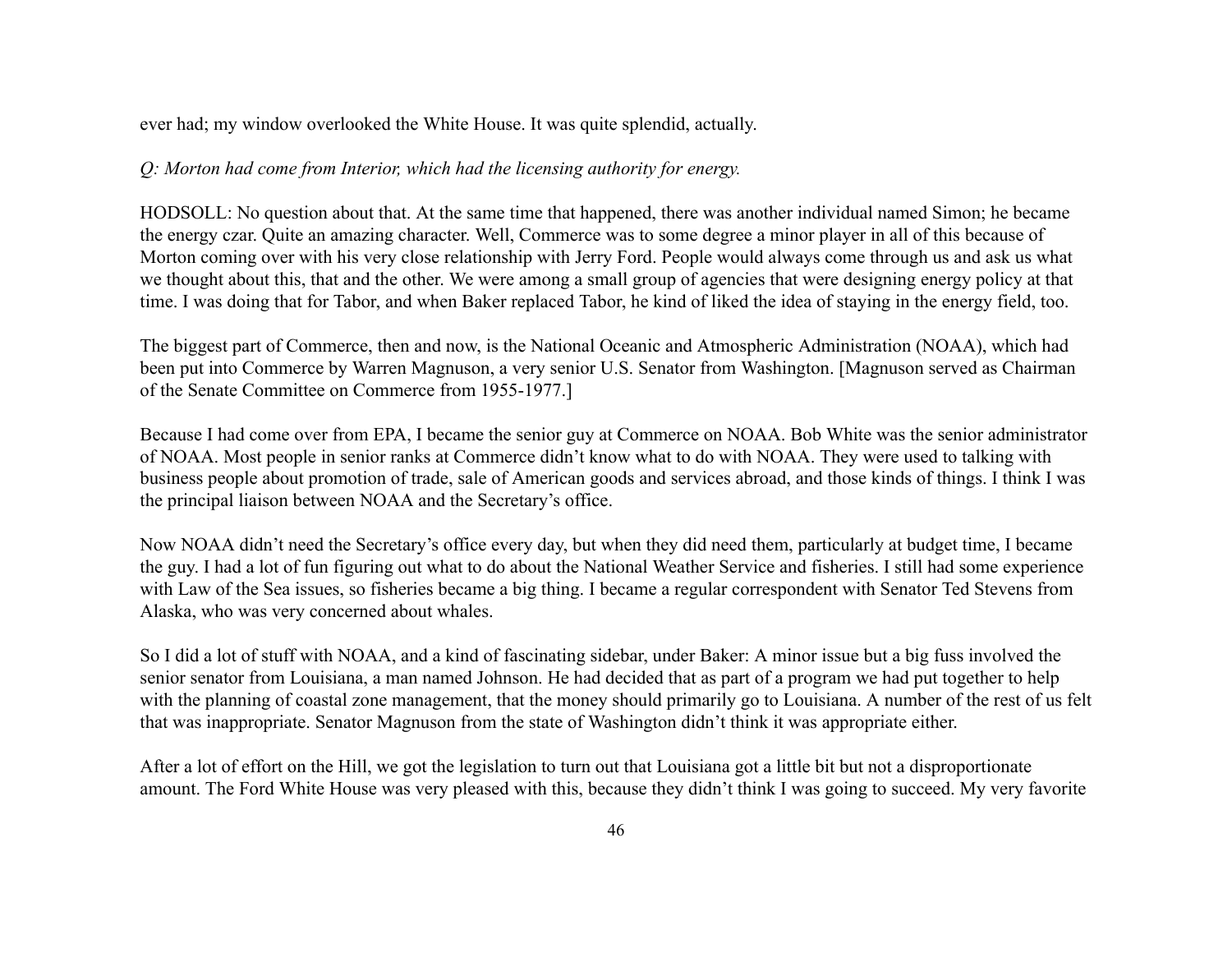piece of correspondence from the Hill was a letter put in the Congressional Record by Johnson that said there was this upstart undersecretary of Commerce who had screwed the state of Louisiana! So I got a promotion out of it! I was the named person [in the Congressional Record]; I was up there working with congressional staff people from the other Congressmen and Senators.

So I did a lot of stuff there on that. Got a nice note out of the White House for that. But most of this, Tex, has to do with relationships. I was not the world's greatest policy analyst or anything like that, but if you figure out who it is that counts, and make sure that you have the ability to talk with those people or their staff on a regular basis, there is no end to what you can accomplish. You're not going to win everything. But I heartily recommend that [establishing good relationships] to others who are working their way up.

*Q: What other views did you have about how to work in the federal bureaucracy at that time? Based on the work that you had done at the staff level in the front office of a secretary or undersecretary or a Cabinet official. That is a pretty senior job. You don't make the decisions, but you watch all the decisions being made, and you help influence the making of those decisions.*

HODSOLL: Principally because you write most of the papers from which the decisions are made.

## *Q: So writing is key.*

HODSOLL: Writing is key. But it's basically relationships. I got along with Baker. There wasn't a time when I couldn't say, "Hey Jim, we have an issue here." We would work it out. He did not always agree with me, but that is fine. When Baker kept me on, he made me a GS-17. I was only an FS-03. So that was a huge difference in pay and everything else. I don't think the State Department gave me credit for this. Forget about me. Say it was Smith or somebody else. If somebody is doing well in another agency and showing they can do high-level work, they should get credit for it at the State Department. I was on detail, in theory.

Baker was an extraordinary guy to work for. At that point he had had no experience in the federal government, but he had something that most people, either political or career, don't have: he knew how to figure out in his head what would sell, and he knew how to sell it. He was like Ronald Reagan, too. If he had to talk to somebody six ranks below him but who was in a key position, he'd do it. He would call them up and flatter the hell out of him or her. He had no experience in the federal government, but he knew how to get things done. And he also knew how to establish the relationships that most counted.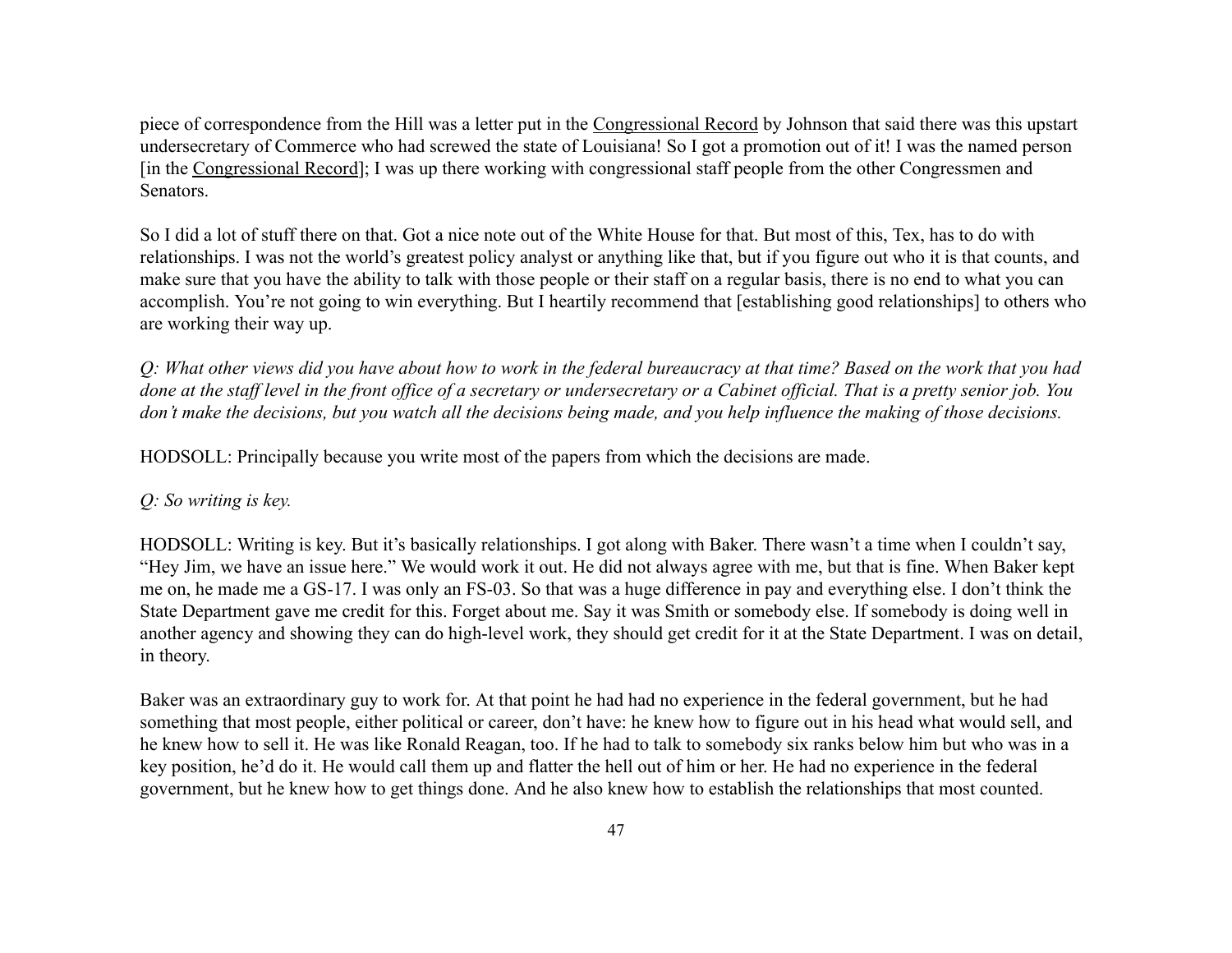[On the Ford presidential campaign] Baker was a deputy to "Rog" Morton, who was beloved by Jerry Ford. He had never run a campaign before. He worked for Morton, but Morton was ill. He was not well. Morton was head of the campaign, but he got so sick he couldn't continue; it was just a matter of time before he died.

Ford liked Baker and picked him to replace Morton. That was amazing because Baker hadn't had anything to do with campaigns before. Ford and Baker got along. Notwithstanding Watergate, it was a very close call between Ford and [Jimmy] Carter. [Carter was elected President of the United States.]

When Baker left Commerce for the Ford campaign, he asked me to go with him. I didn't have any particular expertise, but if I was asked to do something he knew I could get things done.

*Q: What was it about your performance? What were you concentrating on in terms of getting things done? What things did you look at that were key to your performance that were key to the relationships with your bosses?*

HODSOLL: It was mostly in the energy area. There were a zillion papers going on at the time, what our policy should be—whether it was energy conservation or import substitution. I became the Commerce scribe, the go-to guy to write papers that other people would agree with. It wasn't just what I thought of, I had to make sure others agreed with it.

What my bosses were looking for is something that they could say, Ah! We have the major players; let's go with it. A lot of these things in energy and other areas as well…it's not that if you go this way, it's wrong, or go this way, it's right. It's somewhere in the mix. The question is, what can you get done? If you can't get anything done, you can have a great poem about it but it's not going anywhere.

*Q: So your philosophy was being developed then as a senior official operative in the federal government. And it was political. It was two parts relationship, one part knowledge, one part writing ability, and maybe three parts knowing where the middle of the road was between all the major players, and identifying all those major players.*

HODSOLL: Yes, all of that. And also being able to do enough policy analysis so you weren't going to do something crazy. So you had to learn how to do all of those things.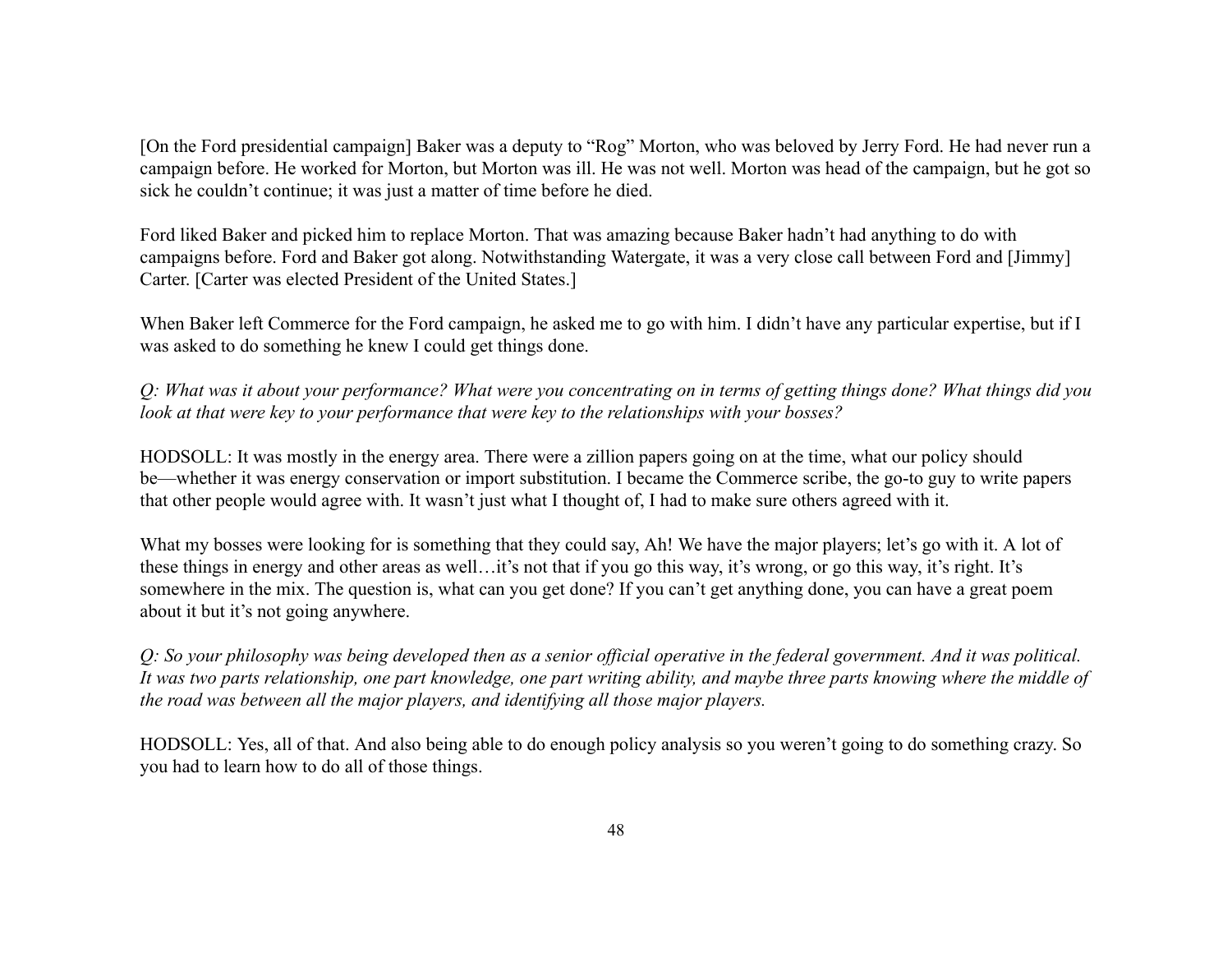Would I have been able to do all those things at the State Department? I don't think so. I think I was extremely lucky. Leave aside that my salary went up, by a fairly substantial amount. I was extremely lucky to have landed in the right place at the right time. So it worked.

Long story short: Baker suggested, why don't you come over and help me, basically shuffle papers and learn something about running a campaign? But I don't know; I was kind of chicken at that point. That would have required a resignation from the Foreign Service, which I did later, but not at that point.

### *Q: What year was this?*

HODSOLL: The year before Carter was elected [Carter was elected in November 1976 and became President in January 1977.]

So I stayed on at Commerce after Baker left, and Elliott [Richardson, the Secretary of Commerce who followed Dent] offered me a deputy assistant secretary job, to be in charge of energy and resource policy. He came in after Dent but before Baker, the number two to Dent, left. I don't think Elliott remembered me from the Law of the Sea days….

## *Q: Could you read Elliott Richardson's handwriting?*

HODSOLL: Yes, but not easily. It was partly in doodles. I have some of his doodles downstairs.

*Q: Describe his handwriting. Let's try to include one or two of his doodles in your oral history.*

*I remember in meetings when Richardson was at State, he was an inveterate doodler, but it might have been pica 4, it was so small. When you would send him a paper, he would put little marks in the margins as he read it. That was his thought process. His secretary, very kindly, would type out on little stickies what he had written in the margins. The paper would be returned to the drafter with Elliott's unreadable scribbles and a little sticky note, which said: "Good point!" or "This follows" or "A jump in logic here!" It was wonderful for drafters to know that the Under Secretary was reading their paper thoughtfully.*

HODSOLL: He was quite a guy. Elliott not only wrote small and made these doodles that were quite marvelous. For a guy who was as senior as he was, who had been in a variety of presidential administrations, he wanted to explain things. When he was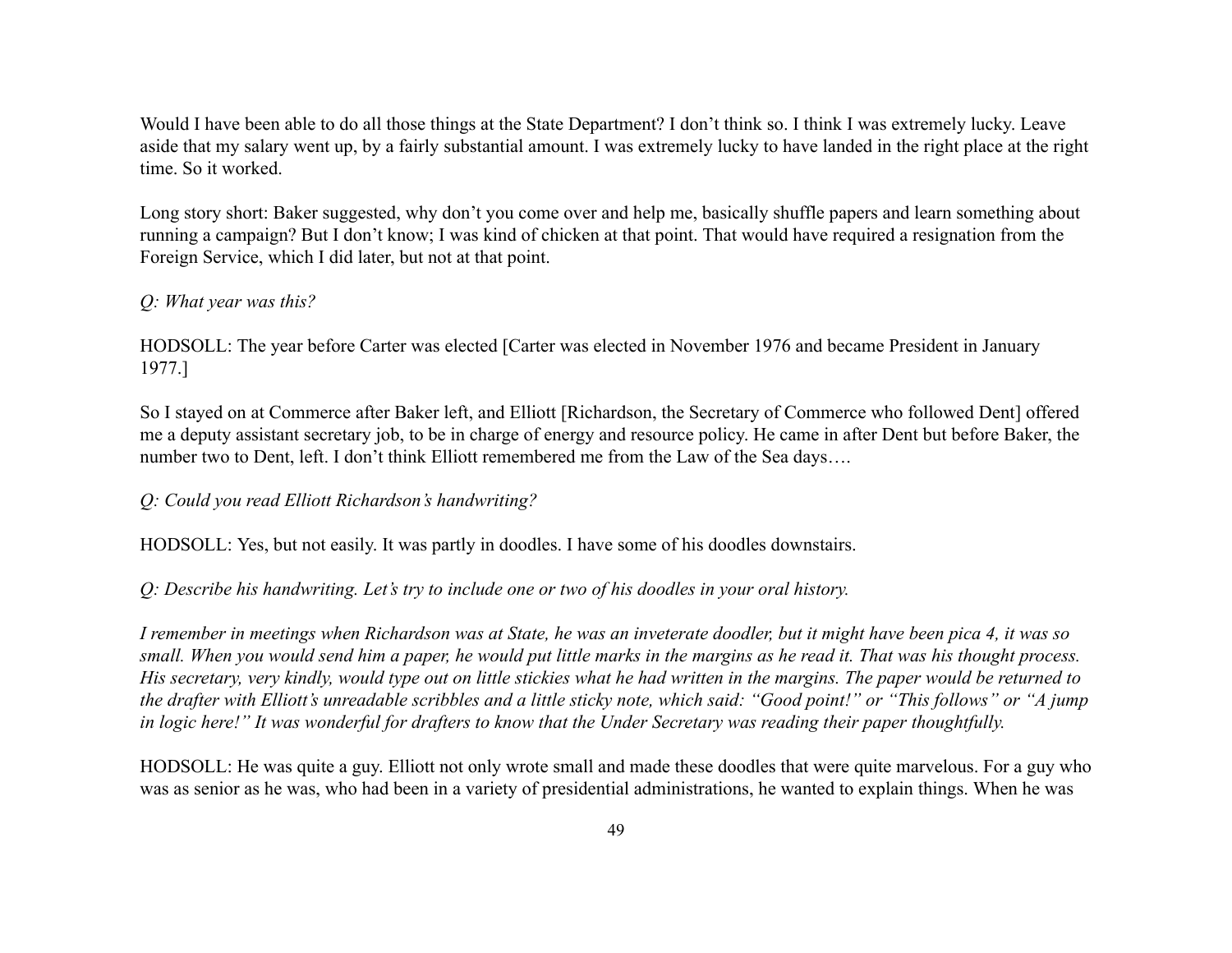coming to a policy decision, he tried to explain whatever he was scribbling. He tried to talk about every conceivable approach to the problem. If you were getting stuff back from Elliott with his scribbles, it was sometimes all over the place. It took a bit of doing to try to figure out what he wanted to do at the end of it. He was very analytic and he wanted to look at things from a variety of perspectives. He was very much helped in this by his deputy, Dick Darmon, who had been with him his entire career, also from Boston.

The wonderful thing about Elliott was he was totally principled. There wasn't an ounce of short-termism, or "I'm going to get along with someone in order to get this or that."

One thing he taught me: He said to me, "If you go into a meeting and know more about the subject at hand than anybody in that meeting, you will win. So, think about it," he said.

So he was the Secretary, then when Baker left…Baker was never replaced. It was towards the end of the Ford Administration. Dick Darmon and J.T. Smith, for whose father I later worked, were Elliott's lieutenants and ran things. I was moved down the hall and worked for Darmon, as deputy assistant secretary for Darmon. Darmon was assistant secretary for policy.

### *Q: So you were still on the inside team, doing what you had always done. What happened next?*

HODSOLL: What happened was that Carter won the election, so I assumed I was going back to the State Department. Then later, Elliott was offered the position of Ambassador for Law of the Sea. He asked me to come along with him. I'd also been offered to stay on as deputy assistant secretary at Commerce by the Carter assistant secretary for policy.

I went with Elliott over to State. It was early 1978. Because I never worked for money, per se, it was kind of an annoying situation.

Elliott said, "What can we do to up your salary?"

I said, "I don't think we can. I have to go back to the Foreign Service. I am an FS-03. I'm now a GS-17. But I'll just go back and be an FS-03." [This would have caused a significant drop in salary.]

Something embarrassing happened. This is kind of a peculiar thing. I had to go back to State, with a salary and rank of FS-03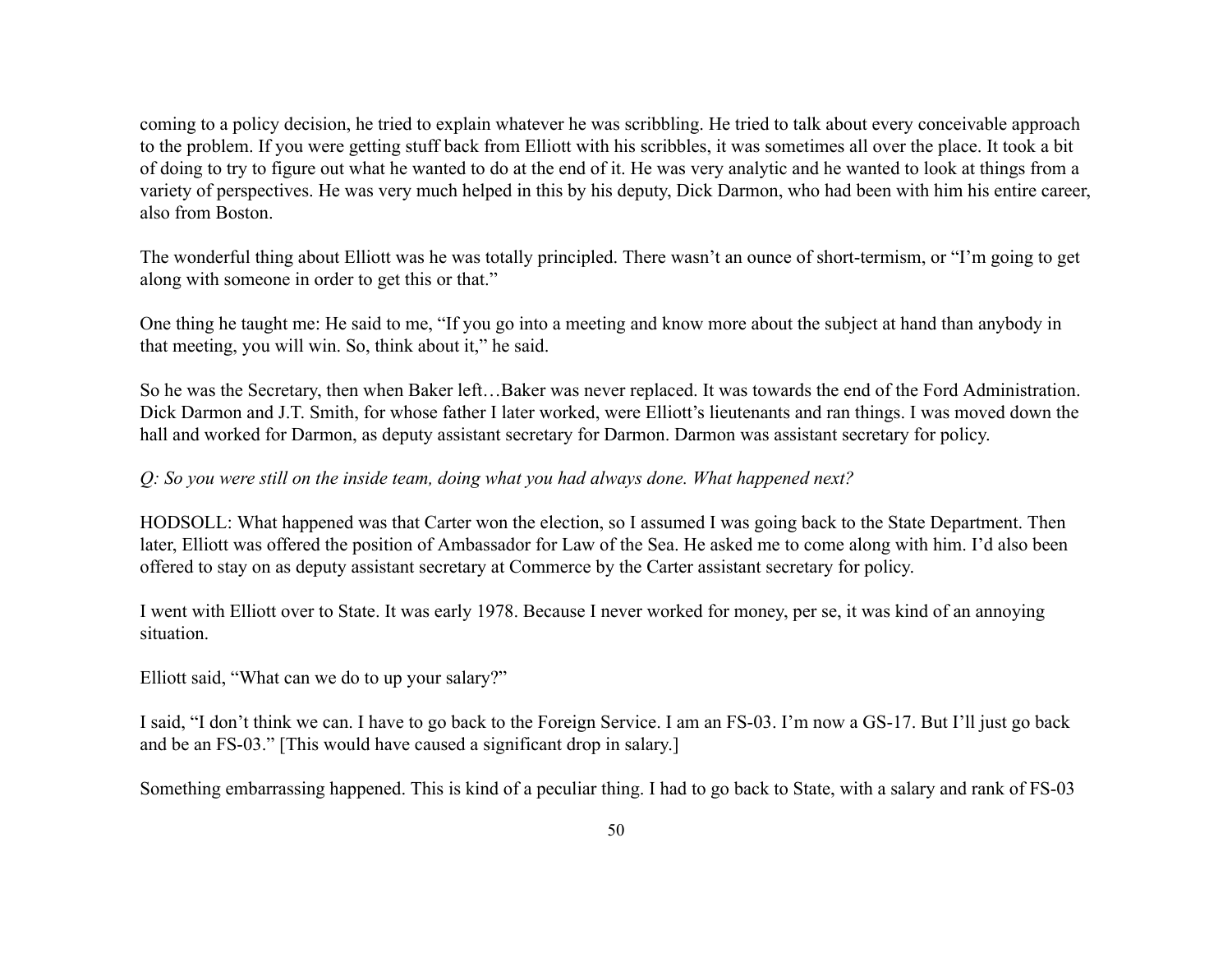and was supervising two FS-01s. [In other words, Hodsoll was supervising those ranked above him.] It was not good for them and not good for me. I think the State Department should do better at handling things like this.

I was working for Elliott Richardson who reported to the Secretary. I was doing what I had always done, which was to make sure our positions were agreed to by the various agencies and to some extent the Hill, and the American Petroleum Group.

### *Q: You were working for Elliott and you had two FSO-1's working for you.*

HODSOLL: Yes and I think there has to be a better way to operate. While I was working for Elliott one of Carter's first presidential orders was zero-based budgeting and basically we were to look and see what every piece of the various departments look and see what they needed and what they didn't need and go back to zero-based in terms of budgeting. I looked at our Law of the Sea office and I think we had about ten people in the office and maybe it wasn't that much. This wasn't just aimed at the two FSO-1's who were working for me in general and I went in to see Elliott and said, "I don't think we need ten people I think we can do it with six," I've forgotten what the exact numbers were. So I went over it with him and he said, "That sounds reasonable, why don't you ship that upstairs to the undersecretary for management." So I did and then I got a call directly, still an FSO-3 mind you, from the undersecretary for management whose name I forget; he was a political appointee. He asked me to come up and see him so I said, "Yes, sir." I went up to see him and he said, "What are you doing?" I said, "Well the president has said he wants to do zero-based budgeting and I talked with my boss, Elliot Richardson, and we only need six instead of ten and that should be better for everybody." He just looked at me with a glare and he said, "Let me tell you something," and he used some very graphic four-letter words. "We aren't doing zero-based budgeting in the State Department." "Yes sir." I use that when I make speeches on management. I said, "Presidents don't carry everything necessarily." I certainly wasn't going to get Richardson into a big fuss with somebody at the State Department over that so we just let it go.

In any event, after doing this for the backstop guy, Darman and Smith were going to leave and I....

*Q: They were in the office too?*

HODSOLL: They had their own titles and so forth.

*Q: But in that same Law of the Sea?*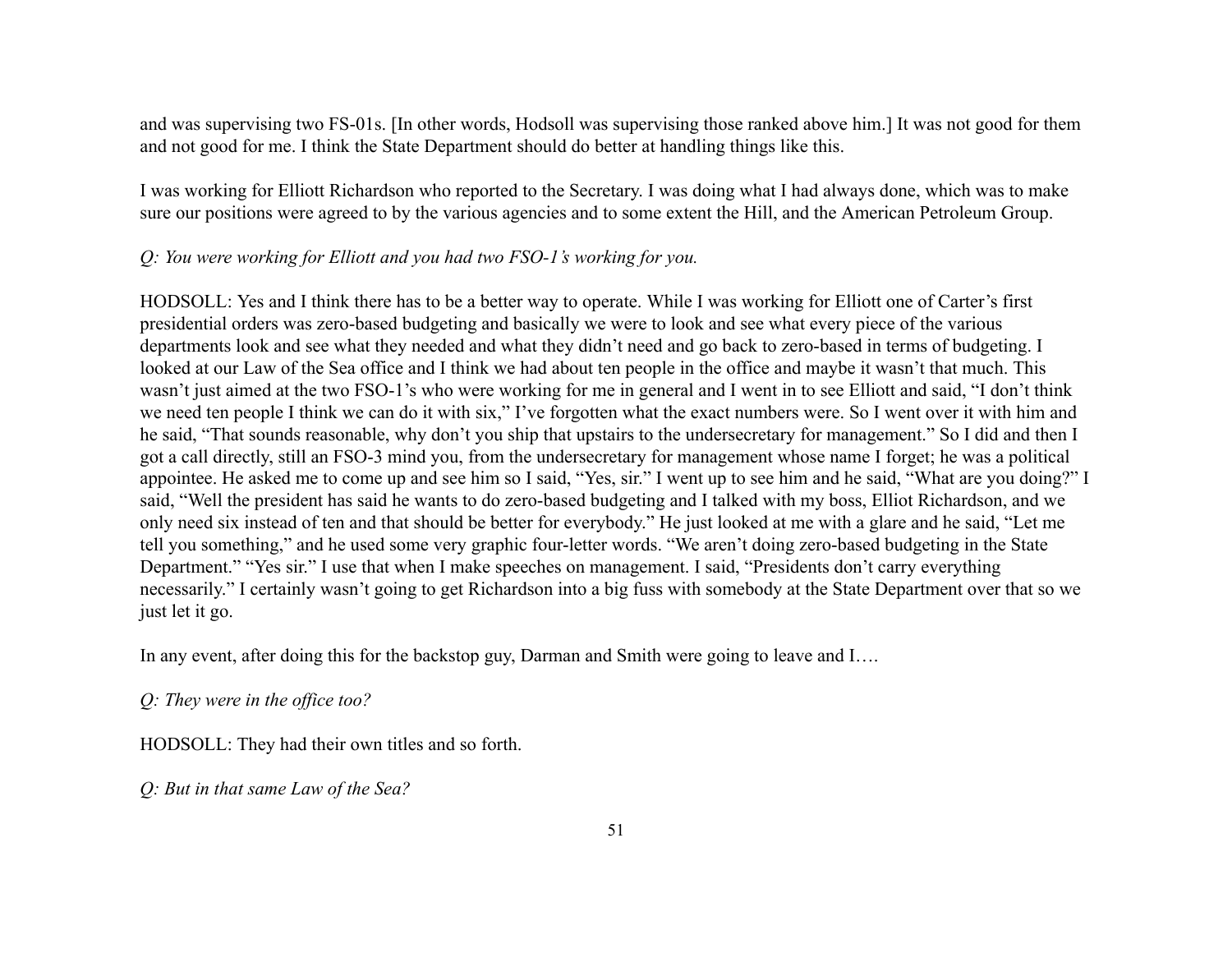HODSOLL: In the same Law of the Sea operation. At that point I had bought a piece of land, actually pretty close to Elliott Richardson's house in McLean, and I thought it would be great fun to build a couple houses, one for us and one to sell so we could afford to live in the one for us.

*Q: This is on Crest Lane?*

HODSOLL: This is on Crest Lane.

*Q: Which is one of the most fashionable streets in Washington.*

HODSOLL: I was pretty fashionable and we'd gotten the property for a little bit of a song; it was just blank property.

*Q: It must have been a heavy area?*

HODSOLL: In any event, so I went in to see Elliott and said, "You know I've got this and I just think it would be fun to take a leave of absence and go out and build these houses as a general contractor." I did not know at that point that Darman and Smith were going to be leaving too and he said, "What if I make you my deputy?" I said, "Well, that's really kind of you and very flattering but I've been doing all his stuff with papers and whatnot and I think it would be good for me to get out and be on the land somewhere shoveling cement or whatever." So we had a nice talk and he let me go and so I went out to build these houses.

## *Q: Talk about building the houses because they were fabulous.*

HODSOLL: Well we were introduced to an architect by the name of Don Hawkins who never did that well. I think he was better but never became a famous architect. He designed, particularly our house, in an absolutely phenomenal way. Our house cascaded down a hill and looked over the Potomac. He was extraordinary, but he wasn't very thorough and I had at the beginning a number of things going wrong. I felt if I'd read enough books and talked enough I could do almost anything like that. So after the architect produced the plans I just followed them religiously and a fun anecdote of all of this is that the building blocks that the houses are built on from the foundations are eight inch in height and the plans said do the footings in twelve inch increments. Thank goodness the back-hoe operator said, "You can't do this in twelve inch increments because the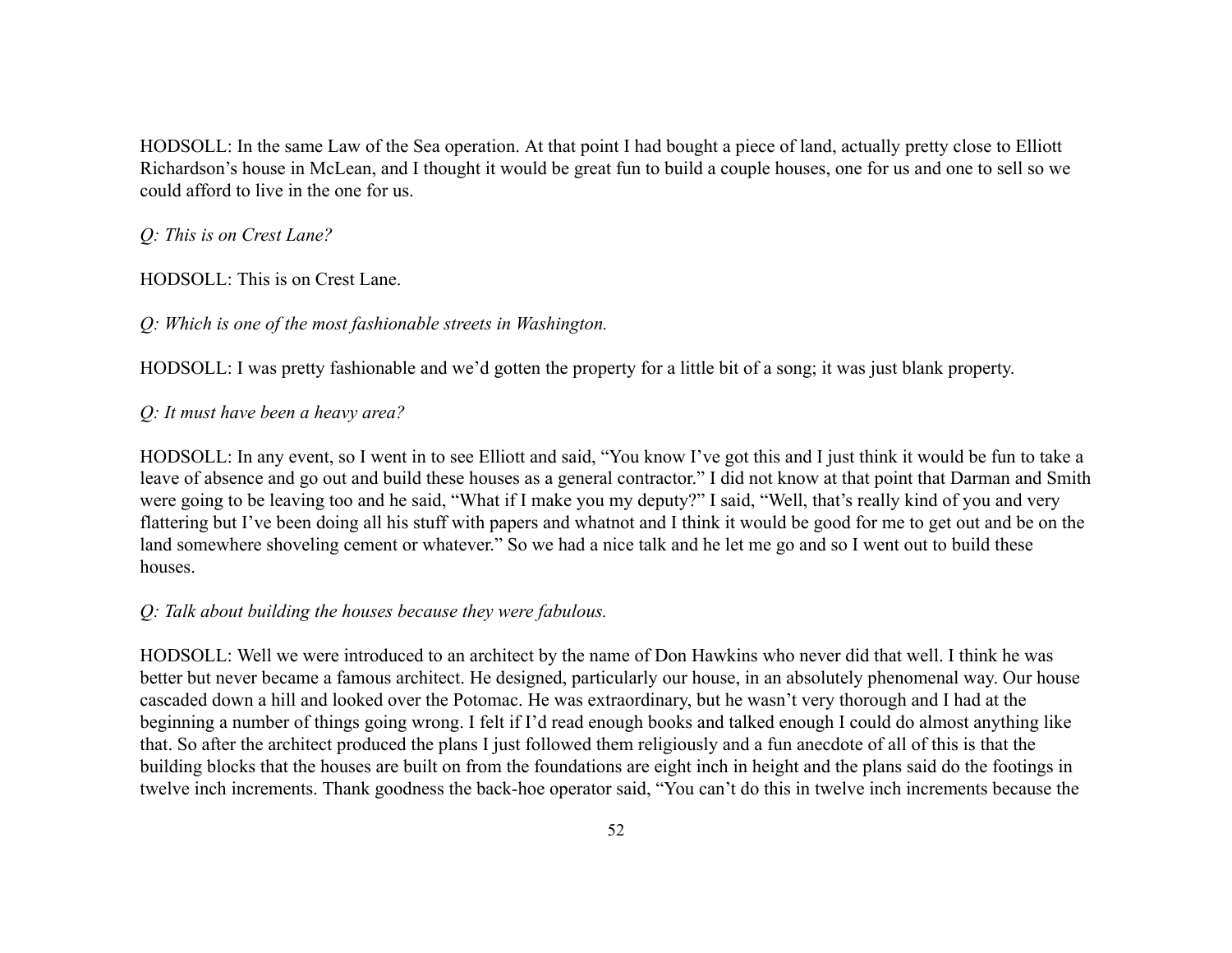building blocks are eight inches." He pointed that out to me and I said, "That's what my architect said." He said, "Well I'll do it anyway you want but you are going to screw it up." So I got on the phone and discovered that I would have screwed it up and we went back. So if you are going to be a general contractor it's better if you've had some experience and so on and we didn't screw it up and it all worked out as such. In any event, we built the two houses and moved into the one house and had an interesting experience with the County of Fairfax. We created a tennis court between the houses that would be shared between the two houses and somebody in the county of Fairfax building department had had an altercation with some previous division of land about tennis courts. Evidently, one of the owners of the tennis course had shot the other owner of the tennis court and they wanted to make sure that I wasn't going to cause grounds for murder. So I wrote a long piece of paper to the county saying that I would guarantee that that would not be the case and I wrote it all up legally and so on and so forth. Anyway, we built the houses, we loved living in our house, we sold the other house and it turned out to be a success. As this came to an end….

#### *Q: You sold the other house to Darman?*

HODSOLL: No, Darman had his own house and we sold the other house to the guy who was then the head of one of the big consulting firms, I'll think of his name shortly.

*Q: You sold your house to Frank Carlucci.*

HODSOLL: We sold our house to Frank Carlucci; that was later.

*Q: Who was then secretary of defense?*

HODSOLL: Yes he became secretary of defense shortly thereafter.

*Q: He was at Sears I think World Trade.*

HODSOLL: I think that's right he was at Sears World Trade and so on. In any event, houses were built and then I was looking for an onward assignment presumably at the State Department and Darman then was extremely helpful and was quite taken by my peculiarities of becoming a general contractor. He once gave me high praise for sweeping the street and getting mud off of it. In any event, he introduced me through his friend and my friend also, J.T. Smith, the guy who was then the Ambassador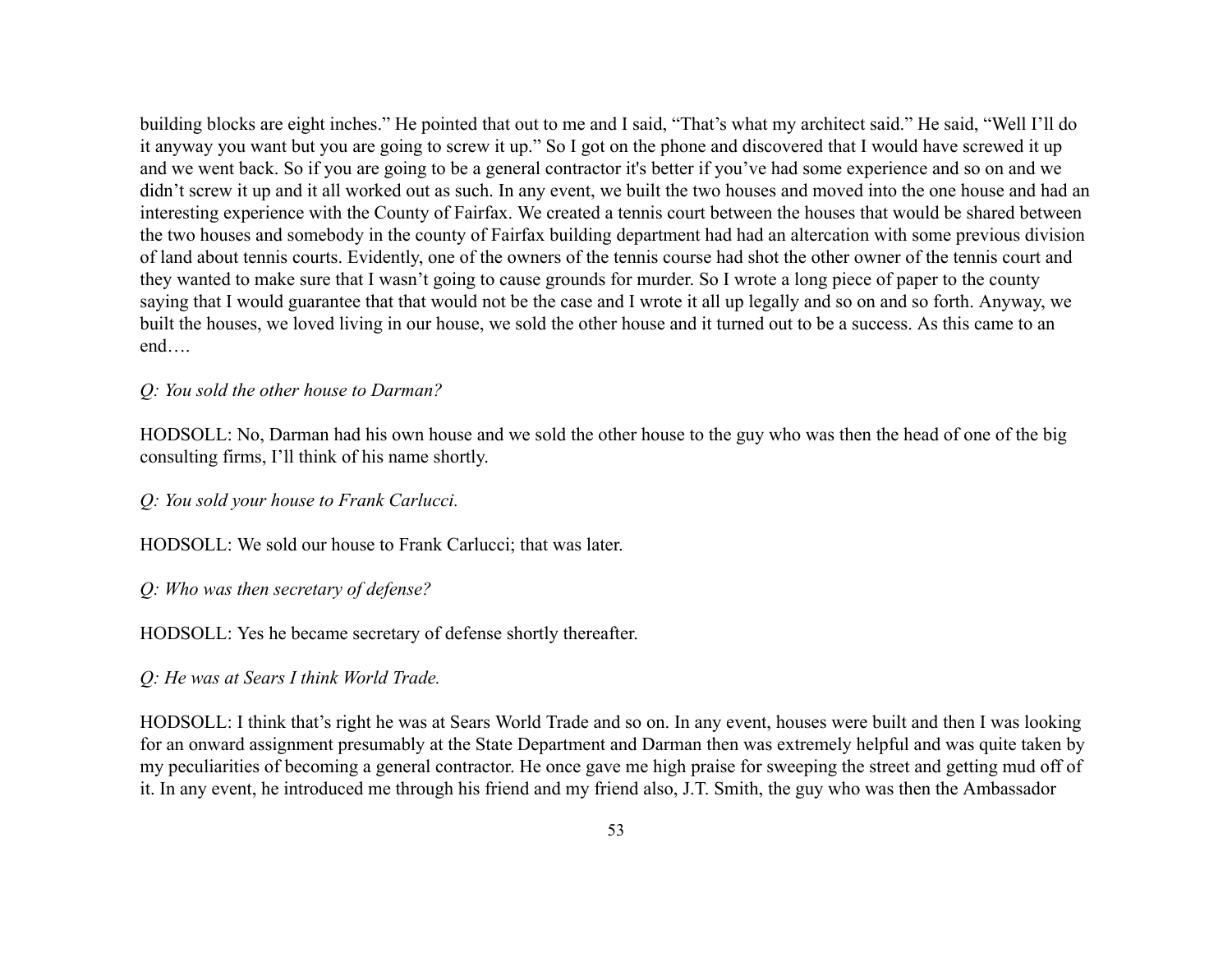At-Large for Non-Proliferation, Jerry Smith. So I went in there and was picked up as a deputy U.S. special representative for non-Proliferation.

*Q: What year was that '79? '80?*

HODSOLL: Whatever year it says in there, yeah.

Q: It doesn't; it gives a range of dates you can put that date in.

HODSOLL: I can put the date in. Jerry Smith was a great guy to work for and it was a whole new field. I was paired; I was put in more of the charge of trying to get the other countries that had nuclear expertise to stop selling sensitive stuff to people who might be proliferators.

### *Q: What was your title Frank?*

HODSOLL: Deputy Special Representative for Non-Proliferation. There were two of us, me and another guy and I'll get you his name, and then Jerry was on top of it. This is where I met Tom Pickering who was then Assistant Secretary for Oceans, Environments and Science. They had a bigger staff than we did and they were very helpful in working through some of these issues.

*Q: Smith reported to the secretary directly?*

HODSOLL: He reported to the secretary directly and to some degree the president because we had lots of calls coming in from the president or from the president's senior staff more than the president. So I was put into the lesser position because I didn't know much about non-proliferation at that point; it was a new subject.

*Q: You were not the smartest guy in the room?*

HODSOLL: I was far from being the not smartest guy in the room and so my job was to go to the IAEA (International Atomic Energy Agency) and other places to try and talk to people with technology and so on to be more circumspect about just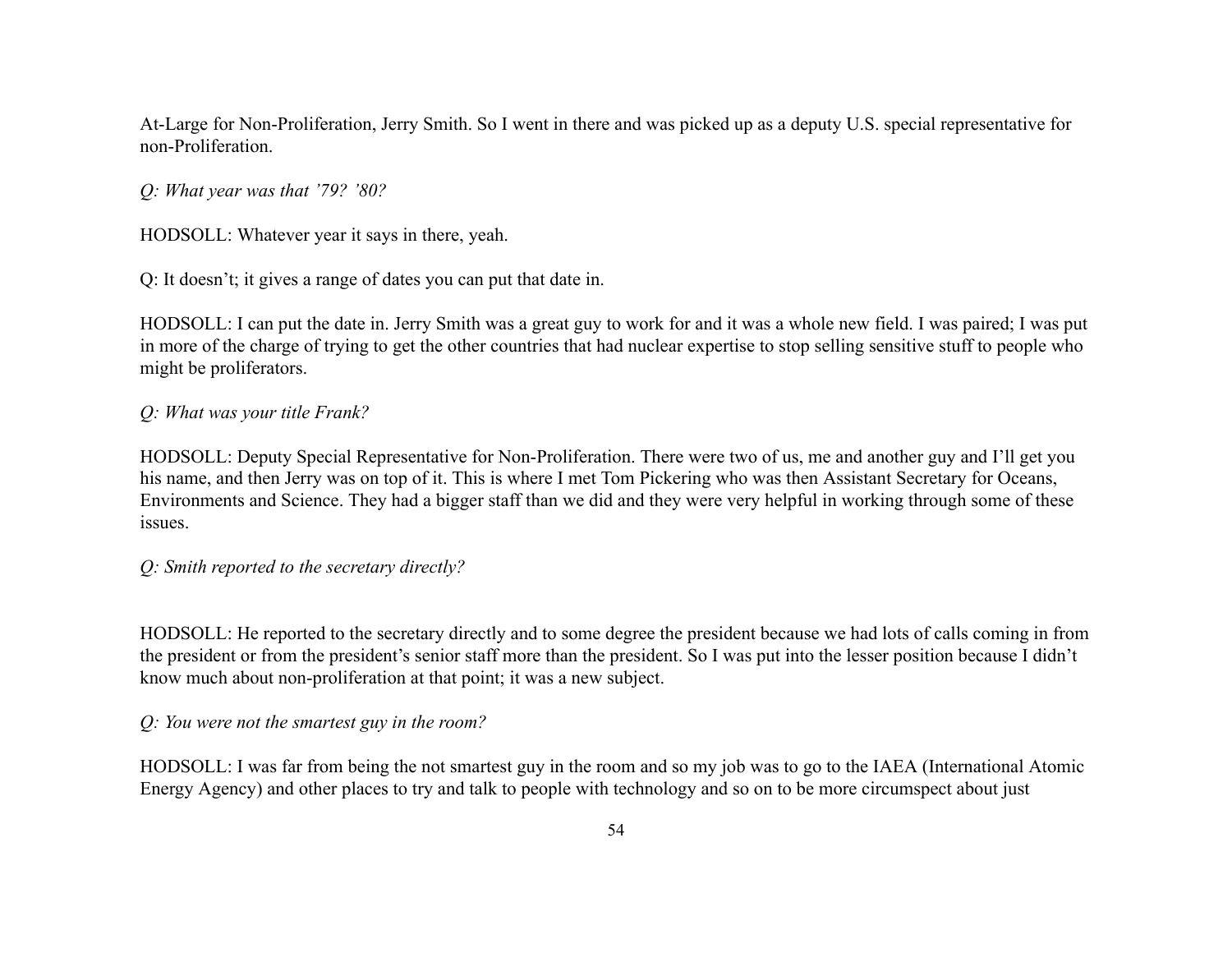shipping stuff to people who might cause a problem with proliferation later on. That took me in and out of Vienna on a regular basis and then to a lot of other places as well. I think we were successful with most of the Europeans as there was a lot of money in it for the Germans, in particular, because they could sell stuff to other people. In the meantime, Pakistan was selling stuff to North Korea and so on and so forth.

# *Q: Did you know that then?*

HODSOLL: Oh yes, well yes we did know that it may have been classified at the time I can't remember. But the one thing I did was accompany Jerry on a couple trips to India and Pakistan and many to Europe.

*Q: Talk about those trips to India and Pakistan and also to Argentina.*

HODSOLL: Okay, well I didn't go to Argentina. My colleague did the Latin American stuff but the way I look at it is this. When we went to India and Pakistan Pakistan was just getting started at that time and India was on its way. We were starting to talk to both of them including India because they hadn't done it yet out of going for a nuclear weapon. I basically carried the suitcases and the papers for both of us. I was tagged with a professor from MIT who knew how to build a bomb as I certainly didn't know how to build a bomb. We really didn't get anywhere as you well know from history with either the Indians or the Pakistani's. However, we did make progress. I was not specifically involved with Argentina or Brazil because they were in tandem thinking about going nuclear.…

*Q: About building.*

HODSOLL: …

*Q: Any other states?*

HODSOLL: The big ones we were worried about I've mentioned. Was there anybody else?

*Q: Libya?*

HODSOLL: Who?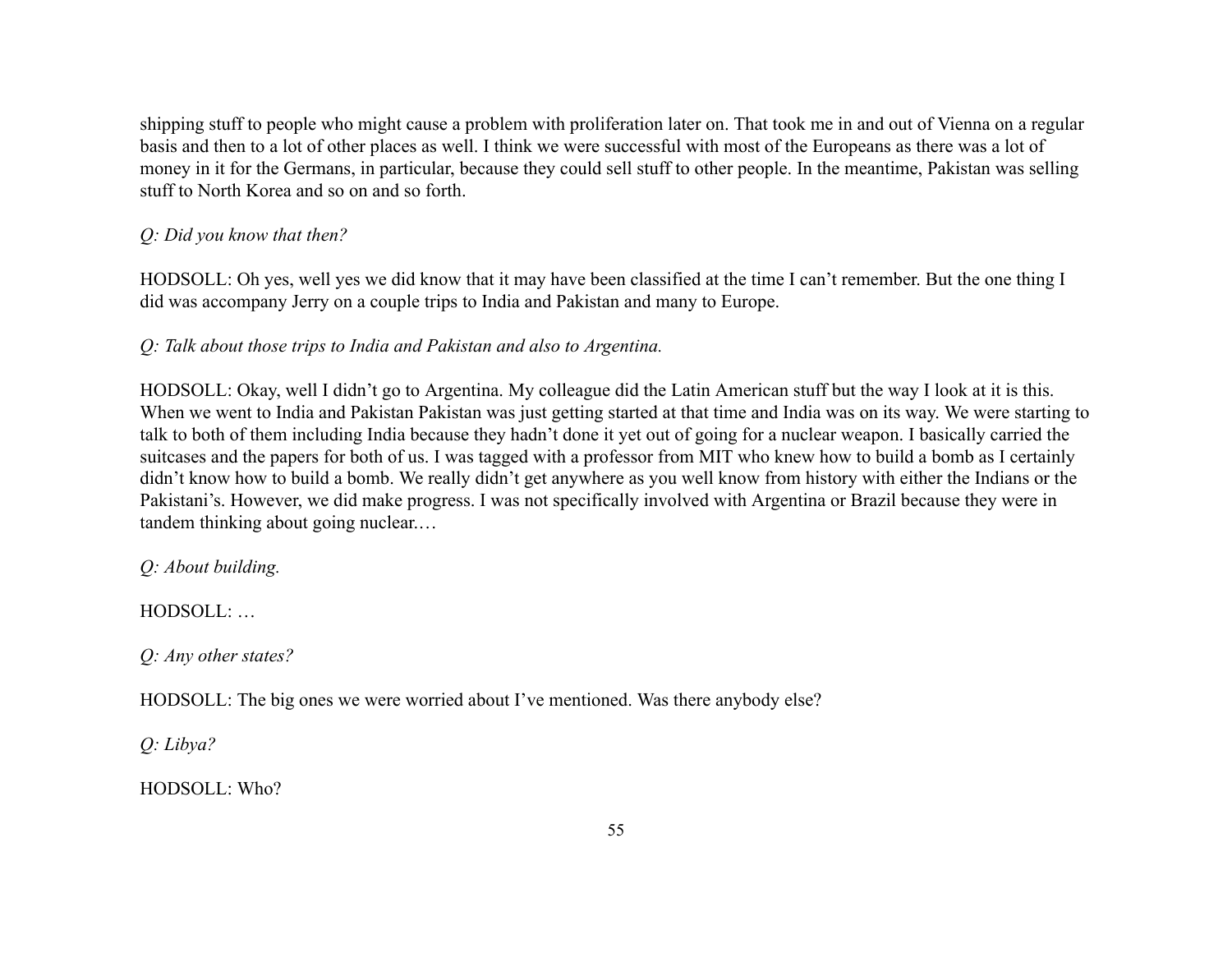*Q: Libya? That was later*.

HODSOLL: That was later. Anyway I wasn't involved with it.

*Q: You mentioned there were six India, Pakistan…*

HODSOLL: Argentina, Brazil, South Korea, South Africa we knew the Israelis were going to go ahead and do their own thing.

*Q: And the South Africans had a bomb.*

HODSOLL: I don't think they ever had a bomb did they? You would know more than I do about that.

*Q: I think they did and the Israelis helped them explode it in a terrible heavy rain storm so it disrupted a lot of the fallout, which would have taken place.*

HODSOLL: Okay, I had just forgotten that but my principal job was to go to the IAEA and capitals and get them to agree not to just ship stuff that was sensitive.

### *Q: So it was COCOM?*

HODSOLL: Yeah, yes. We were modestly successful with that. Again, we did not know at that point that Pakistan had this guy by the name of Khan who was busy making money off of selling stuff to various people.

*Q: Were you promoted then at that level were you and FSO-2??*

HODSOLL: I resigned from the Foreign Service to rejoin Jim Baker and the Reagan campaign and after I had done that, without knowing it, I was promoted to level 2, which is Senior Foreign Service in those days and I was quite amazed because I had already resigned; however that was fine. Anyway, Baker and I kept in touch and Baker basically said, "I need help; I've been asked by the Reagan team before to run the Bush campaign."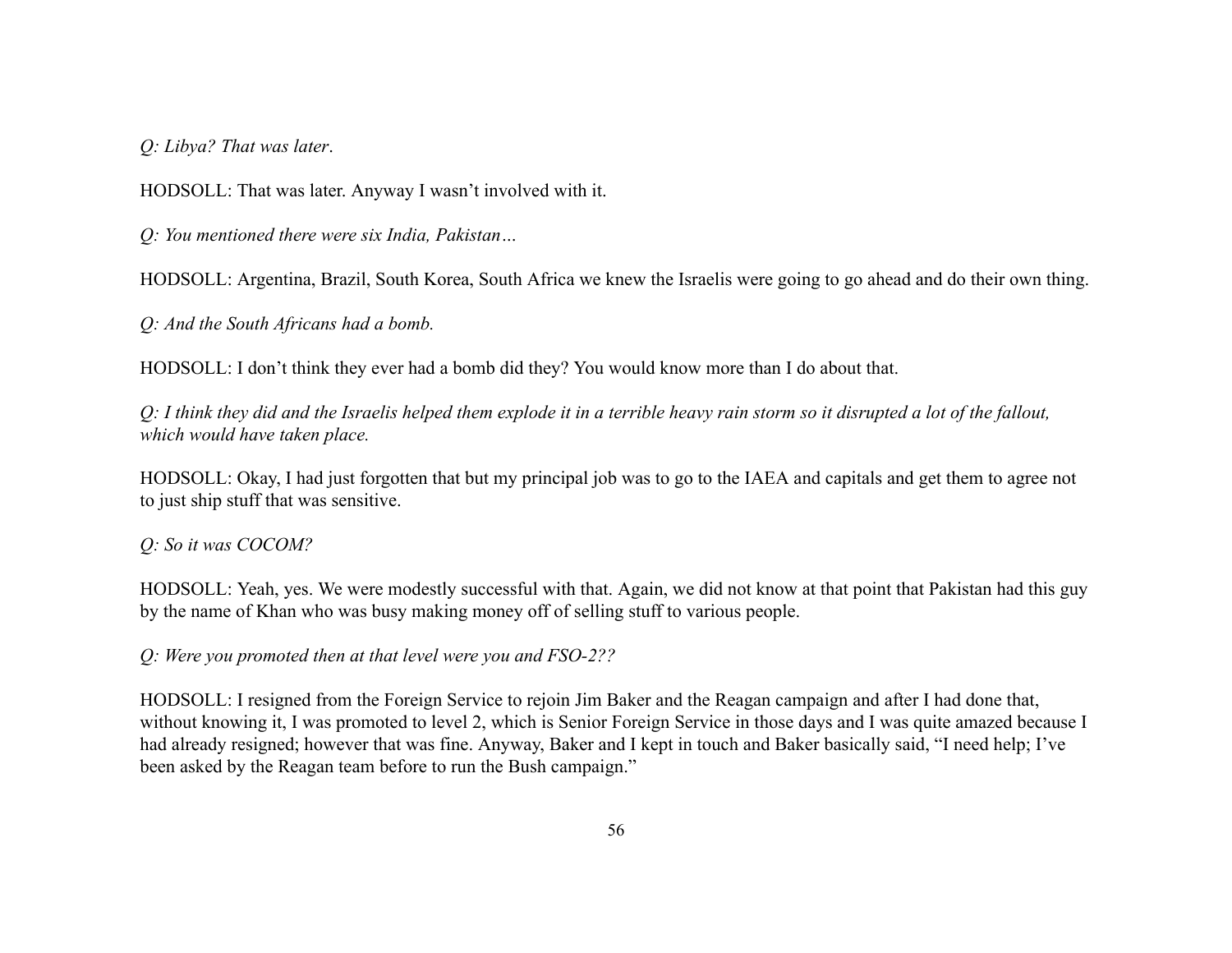*Q: Let's do this in detail. Where were you when you got the call and how did he know to approach you and what happened? Give me the whole…this is interesting stuff. It will be history and people love to read this stuff, okay? This is James Baker building his team to run Ronald Reagan's campaign.*

HODSOLL: Well not to run the Ronald Reagan campaign because there were other people involved with that but to run the debate preparations for Reagan in the Ronald Reagan campaign.

# *Q: Okay.*

HODSOLL: Baker was viewed as the guy interestingly--because he had only had a brief period in the federal government--as the guy who knew Washington. The Californians didn't really know--Ed Meese and Mike Deaver and so on and didn't really know Washington. There were other people but essentially Baker in his extraordinary way had established trust with the Reaganauts. So in any event, Baker offered me a job with the Ford campaign I called him up and I said, "How are you doing, this that and the other thing?"

# *Q: You called him?*

HODSOLL: I called him first and he said, "Well I'm doing this new thing and I can use some help."

*Q: This was during your phone call to him he said….*

HODSOLL: Yes and Dave Gergen was working for him--from multiple Republican administrations in the past. I said, "Well, I don't know, I think it would be really interesting to do." I was also having real doubts about Carter and to tell you one other anecdote from my period….

# *Q: Great.*

HODSOLL: I had written a paper and to be honest with you I can't entirely remember, I probably can figure it out and remember what it was on but it was on non-proliferation for Cy Vance who was Secretary of State to send to Carter. I think it had to do with the other hi-tech countries that were in my area of the situation. In any event, a copy of the paper comes back from the secretary's office with all kinds of little notes from Carter in the margin;--a question here and an observation there and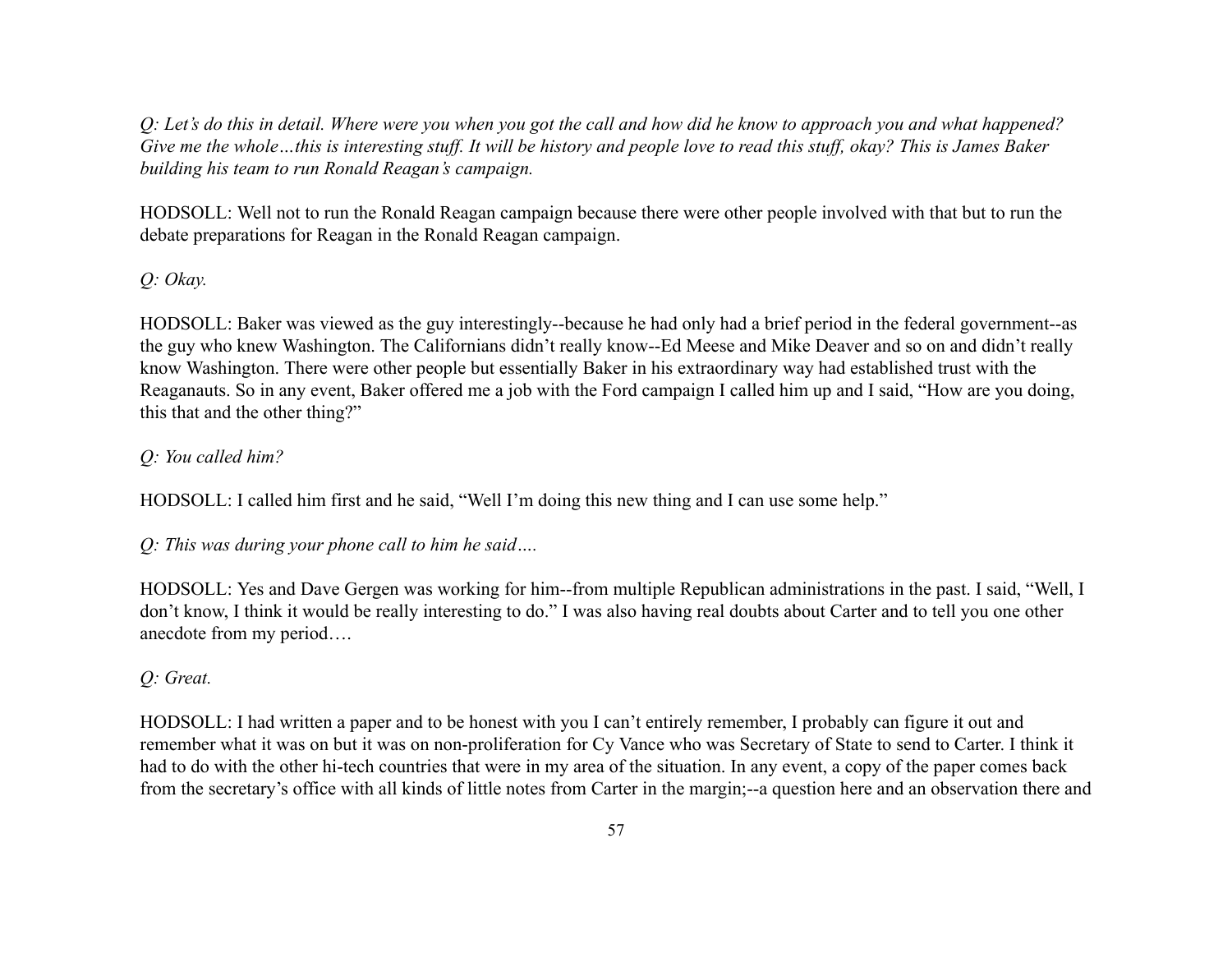so on and so forth. I was just quite taken by that because I thought I had really scored high on something and I remember going into Smith and saying, "Jerry, look at this I got this paper that I had gotten for the secretary and it's got all kinds of presidential notes." He looked at me with actually a grin and kind of a scowl he said, "Do you really think that the president of the United States should be annotating your paper?" I said, "Well I think maybe you're right." That was the problem with Carter, he loved to get into details that should be left to other people which I have another story about when I went into the White House with Baker. Anyway, a long story short, y yes, I called Baker to see how he was doing and the next thing I knew I was getting sent in to get an interview with Ed Meese and others and I ended up working primarily for Gergen and my job was less about how you should conduct yourself in the debate because I didn't know diddly beans about that than it was to make sure that the president knew what the policies of the Carter administration were, what the strengths and weaknesses were and strengths and weaknesses of other positions the Reagan campaign had taken and so on and so forth. There were a lot of other people I could draw on, which I did. I did a lot of homework and produced many little pieces of paper and so on that were used.

*Q: These went into the briefing books?*

HODSOLL: These went into the briefing books.

*Q: Now how did you get information to the president-elect or the candidate Ronald Reagan who is notoriously not a good reader?*

HODSOLL: He's a terrific reader.

*Q: He's a terrific reader?*

HODSOLL: That is absolute nonsense.

*Q: Good.*

HODSOLL: Absolute nonsense. In fact, Nancy Reagan used to complain about some of us throwing too much stuff at him. He is a terrific reader.

*Q: And retained.*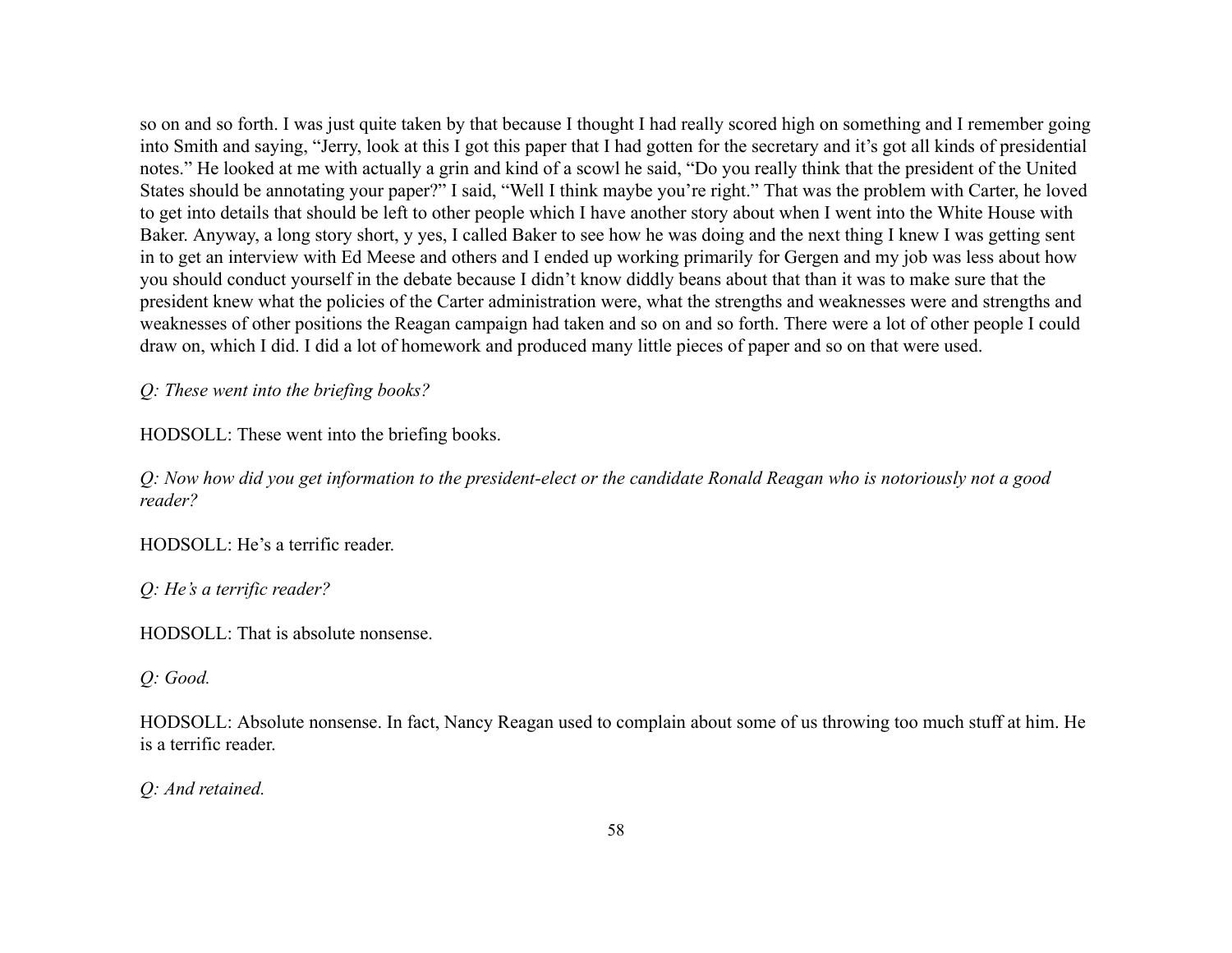HODSOLL: And retains and he is very smart. A lot of people never gave him credit for that. I mean he didn't do what Carter did and that was write little notes on middle-grade officers' briefing papers. He didn't do that but if he had an interest in the subject or it became important to him he would just call you in and you'd have the opportunity to tell him whatever the heck you were going to tell him.

I wasn't sure exactly how I was going to react to Reagan. I thought that Jimmy Carter shortly after he made his speech about malaise, I didn't think the president should be doing that sort of thing even if that is what they felt and I had huge respect for Jim baker. I had never done anything quite like this and I was stuck in this mid-level position in non-proliferation and we'd accomplished most of what we needed to accomplish in terms of stopping, I think I've already mentioned an extraordinary trip I made to Australia.

### *Q: No, you haven't.*

HODSOLL: Well I will go back to that before I get on. I was in Vienna doing something with regard to supply and I got a cable from the State Department, Jerry Smith--it must have been--saying we need to talk the Australians out of building an enrichment plant and you know more about this than anybody else. We've got an appointment for you to meet with the ministry of energy--or something I've forgotten who the heck it was. So we need you back here. I said, "Well yeah I've got all the stuff I am doing here." He said, "Well you can get back in time." So I got on a plane and I had to go to Washington first to get my instructions and then I had to go off to Canberra. We were able to talk. I'm not sure it was just me but we were able to talk the Australians out of going forward with their enrichment plant and then I had to fly all the way back via Washington; that's a hell of a lot of time in the air to Vienna. I was exhausted after all of that but that was an interesting side. Where I was just sent on a mission and it worked out I don't think the Australians really needed to have I guess it might have meant some money for them at least some aspects of it.

In any event, coming back to Reagan and reading here is a guy who had been governor of California for eight years and a successful governor. He was a successful governor not because the majority of Californians were 100 percent with him on conservative positions and that kind of thing he was a successful governor because he was modest, he did not believe he knew everything, he listened to people and most importantly he stroked them; even people who were fairly far down from being governor and so on and so forth. He knew how to count votes and he had absolutely no ego. I mean he was just wonderful. He would do anything once he agreed with it that you asked him to do and if he thought it was important. When we were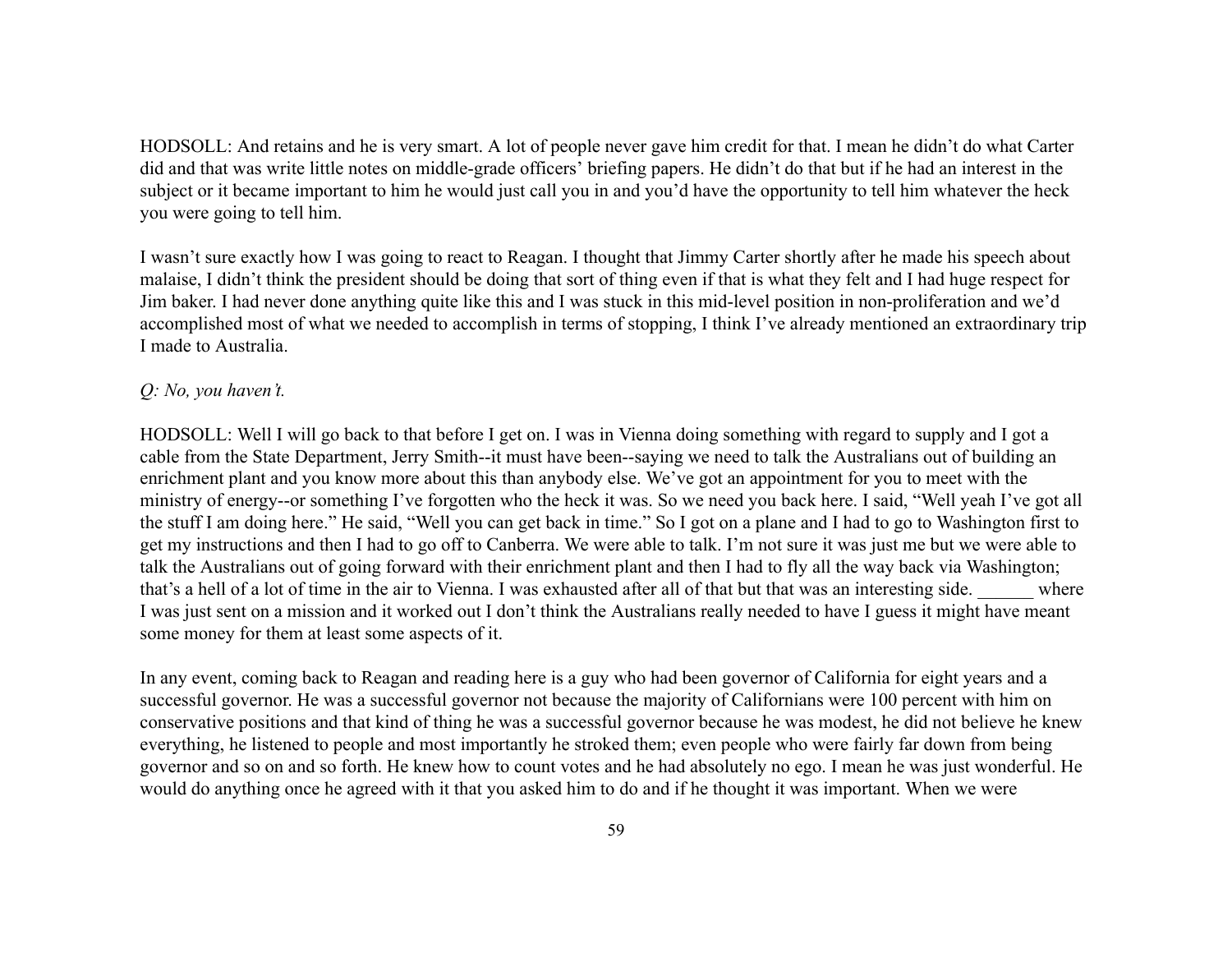preparing him for the debates we gave him all kinds of things to read and he would not write little notes on it he would come back and say, "Well what did you mean by this? Could I do that or how would that fit. Who's in favor of this?"

*Q: So he read the stuff, digested it and questioned it?*

HODSOLL: Yes, all of the above on a regular basis.

*Q: How much time did you spend with him briefing him?*

HODSOLL: In the campaign not that much. I was there in the room but Baker did it.

*Q: I mean your team. Did you spend days with him in preparation because debates won Ronald Reagan the election as president of the United States?*

HODSOLL: He won it by things that were not in the briefing books like asking Carter the question or asking the panel the question, "Are you better off than you were four years ago?" I paid for this microphone….

## *Q: In New Hampshire.*

HODSOLL: In New Hampshire. He just had an innate sense; he was a master politician that didn't come out of briefing books. I wrote briefing books and other people wrote briefing books and most of my briefing books were used by the surrogates so I ended up being in charge of a process that resulted in position papers on every conceivable thing. I'll tell you something that may be of interest to you.

## *Q: Historians, not me.*

HODSOLL: Or whoever. Well Marty Anderson, who was from the California crowd, conservative guy, and I were in favor of the Carter administrator of EPA, whose name was…

## *Q: Douglas Costle.*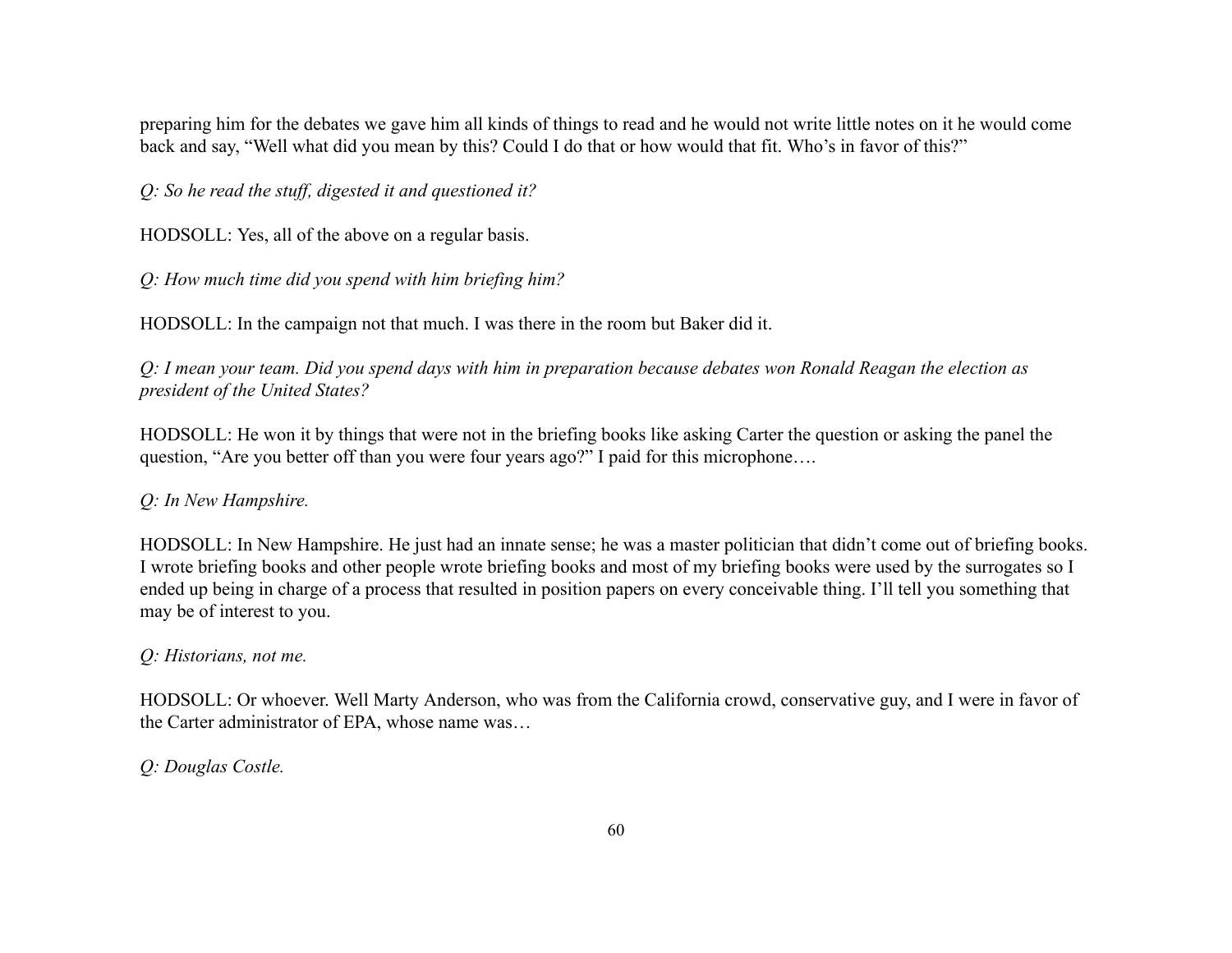HODSOLL: Costle, thank you. We were in favor of what he was doing to allow flexibility with regard to some of the EPA regulations. So in one of the papers that I wrote on environmental policy with Marty's agreement--and Marty was a true blue conservative, was that we are in favor of the Carter administration's EPA policy and then we appointed a couple of nitwits like Anne Gorsuch and at Interior Jim Watt but that was separate and eventually they got fired. So the Reagan campaign and Reagan himself, there were some things he said that I didn't fully agree with but most things he was a very practical guy and that's why, in my view, he was a very good president. So in any event that all went along and….

*Q: We've met our goal today, which was to get you through the Foreign Service so you've now resigned from the Foreign Service and you've gone through the transition election period as the…*

HODSOLL: I have a lot to say about the transition. We'll do that.

*Q: We're just doing the election.*

HODSOLL: Once Reagan won then all kinds of things happened.

*Q: Then we will start next time. Any additional things that you have with regard to the election period and other stories and then on the election period?*

HODSOLL: I didn't really have much to add on the election period. I have my job and I worked ump-te-ump hours on it.

*Q: Where were you headquartered?*

HODSOLL: We were in Arlington in a dreadful building with a McDonald's down on the ground floor.

*Q: Lots of french fries.*

HODSOLL: Lots of french fries and it was a very modest campaign group; there were no fancy offices. The governor had a nice office with a secretary and the rest of us were just all crammed in every which way. They were by and large pretty good people and I shared an office and I will never forget that with one of the women who was the co-chair of the National Right to Life Committee, which is not something I espouse particularly. So I would listen to her on the telephone and learn a huge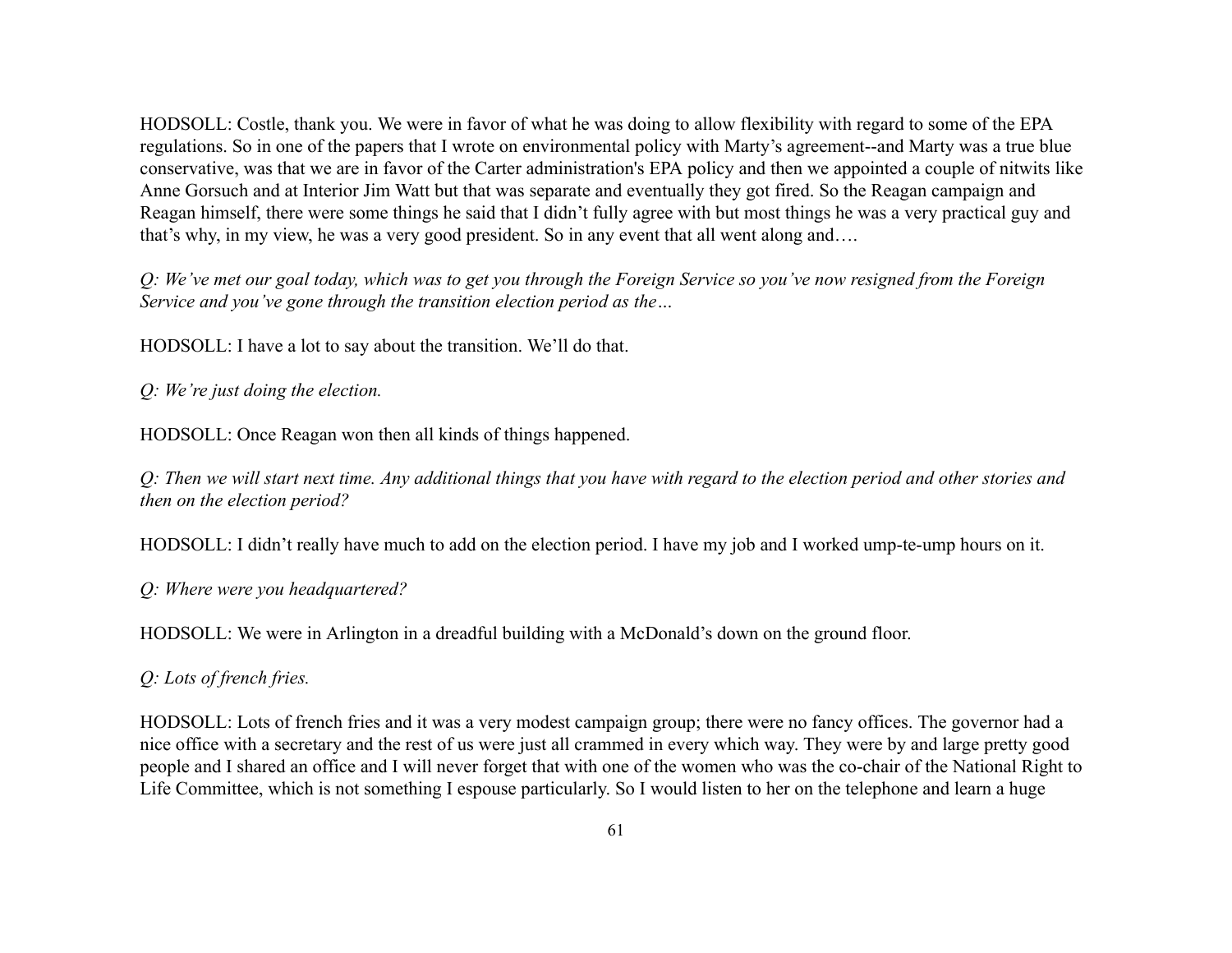amount about fetuses, which never occurred to me that I would ever learn. In that particular instance it brought home to me how passionate some of these people were about it. It wasn't that they were evil or anything like that but the upper levels of the Reagan campaign including the governor at that time didn't want to get into this. It came out of Hollywood and there were all kinds of different people in Hollywood, believe it or not, of the same view and he also knew because of being governor of California. California which is a Blue state. Here was this guy who could give conservative speeches but he also knew where he could win and he was really good at that. He read stuff and sometimes he would read something that we would have to recuse him of.

### *Q: But it stuck in his mind and he liked it.*

HODSOLL: Yeah that's what would happen. The group Ed Meese, Mike Deaver, obviously Baker, and Marty Anderson and

*Q: Gergen.*

HODSOLL: Gergen and Fairbanks who used to be at EPA, somebody Fairbanks. Anyway, Dave Stockman came in and played the part of Jimmy Carter when we did mock debates and for somebody who had been a career guy and who--had happened because you've got to remember--during my career period most of the presidents were Republican. I didn't come up because I had been in the campaign or saying this is what we have to do to get votes in Nebraska or anything like that. I didn't know entirely what I was getting into and what I do know is I thought Baker and Bush would moderate things a bit. I didn't know much about Reagan because if you go back to the earlier conversations my family friends were going to run for Congress, they were part of the Earl Warren group, which is pretty liberal Republican. But when I met Meese and Deaver I thought these people are first class so off I went and that's what I did.

*Q: This is a continuation of the oral history of Frank Hodsoll; the interviewer is Tex Harris and today's date is December 13th , which is a Sunday and it's an absolutely gorgeous day, spring-like in Falls Church, Virginia. Frank, over to you.*

HODSOLL: We were up to transition into the White House.

*Q: Transition into the White House. Alright, let's begin there Frank. I guess the first thing is we left off when you were working on the team during the elections with Jim Baker and others to prepare candidate Ronald Reagan, Governor Reagan for the presidency. What happened after that? Okay?*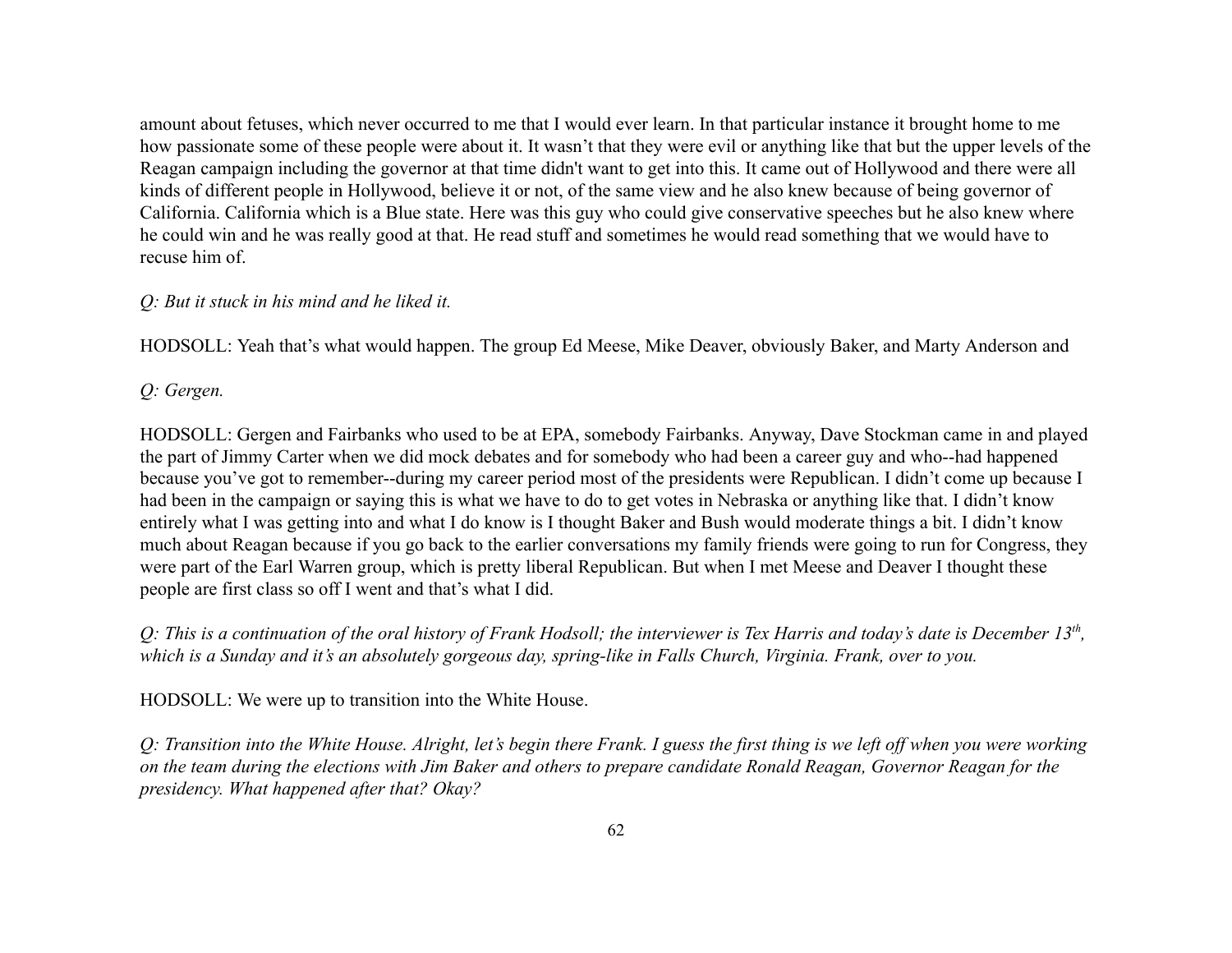HODSOLL: Well after that the first thing that happened which was the most important Reagan won.

*Q: Frank, we left off last time with your work with James Baker in the role of preparing Governor Reagan for his debates for the presidential election against Jimmy Carter. Let's pick it up there and what happened next?*

HODSOLL: Well the thing that happened next was Reagan won obviously and then Baker asked me to come with him into the White House to help with the transition in the White House. I said, "Okay." We all left the campaign headquarters, which was a rather dilapidated building on top of a McDonalds and went into a very nondescript building that the General Services Administration provides for transitions and we had quite a lot of space there. I had an office there with Baker and Margaret Tutwiler and David Gergen and others. Basically, what Baker had me doing was threefold. The first thing was anything he wanted me to do on any given occasion, the second thing was to help with the actual transition into the White House and the coordination with the Carter people in terms of office space, parking and how paper would flow and all those kinds of things. Then the third thing he gave me responsibility for coordinating with the Carter administration on the return of the hostages from Iran; so those were the three big things going into the White House.

### *Q: Oh my God well let's talk about those first. Let's start with the last one first. Who was your point of contact and what were the issues that you were working with in the transition regarding the return of the Iranian hostages?*

HODSOLL: Well I had various points of contact but the guy at the top of it was Carter's legal counsel Lloyd, a very well established Washington lawyer, Cutler, Lloyd Cutler, there we go. He was the legal counsel to President Carter and he was the principal guy in making the arrangements from the Carter point of view with returning them. I was, in addition to these other things, I spent a lot of time in the Carter White House with not just him but him and a whole team of people on the arrangements that were being made and what kinds of agreements we would make with the Iranians. I would report back and then get permission to go forward or it was up to President Carter not up to us but to make sure that President Carter's people knew where we stood on some of these things. We stood pretty positive because we were very anxious for the hostages to come back and we were hoping that it could be arranged under Carter and we were delighted. It was that kind of a thing. The Iranians decided they didn't actually want the hostages to get airborne and out of Iranian airspace until President Reagan was sworn in, they didn't want to give Carter any credit for it. Why that was I don't really know. Basically the essence of the deal was that we would release some assets we were holding, the hostages would be airborne and out of Iranian control before that happened but we wouldn't open a new embassy. We wouldn't have normal relations with Iran but the hostages would be on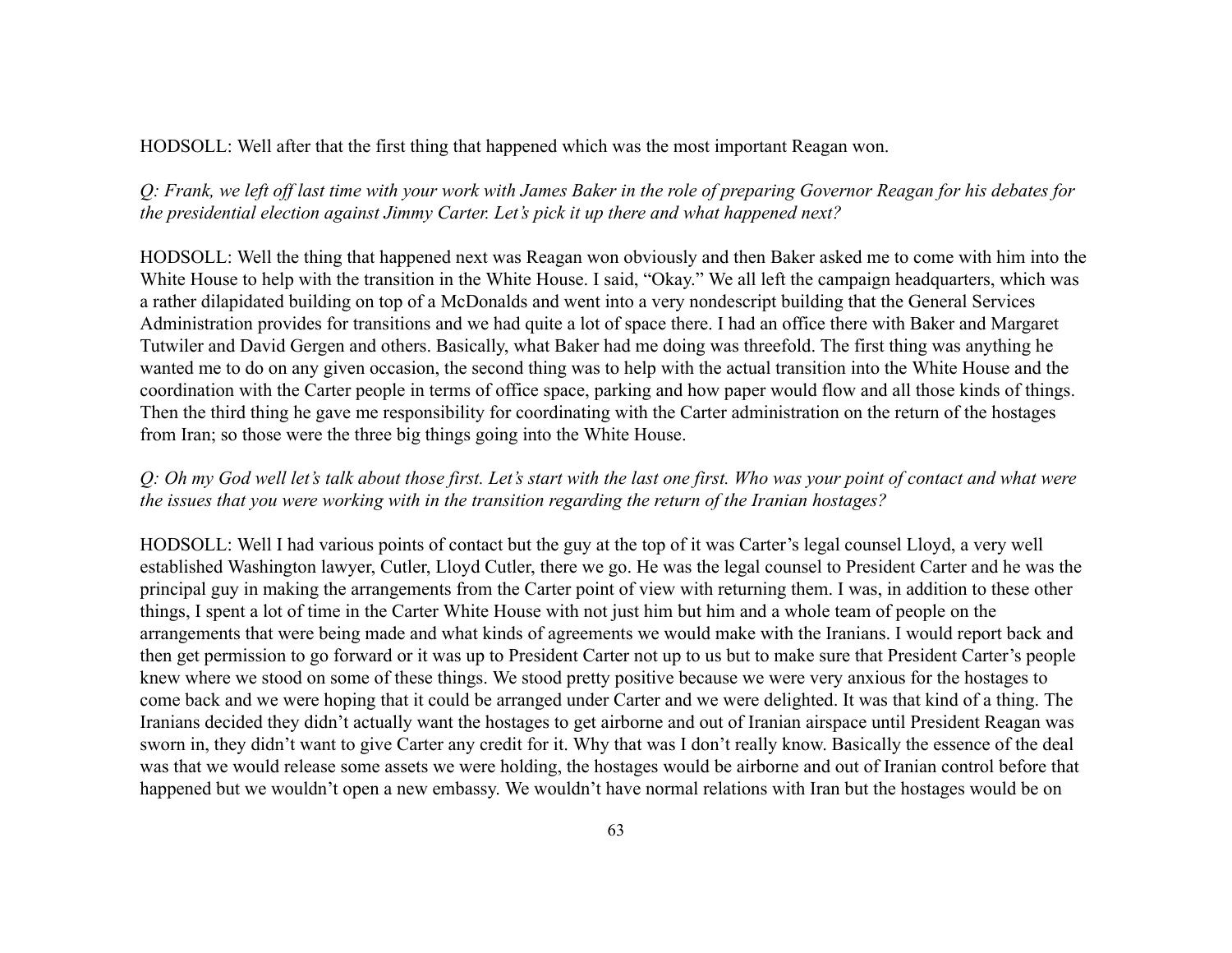their way home. The fact of the matter was the hostages were airborne as Governor Reagan was being sworn in as President Reagan. I conveyed that to the president via another staffer who was there and once we knew that they were airborne the Carter people told us that they were beyond Iranian control.

*Q: So you got the signal for the Reagan camp and it was minutes away from being the Reagan president and passed that on.*

# HODSOLL: Yes.

*Q: There was a commitment that President-elect Reagan had to make in terms of keeping the terms of the agreement so….*

HODSOLL: He didn't do that before they were airborne the actual approval by the new White House came after he was president but he knew and his people knew Dick Allan who was to be the first National Security Adviser knew and Al Haig knew who was going to become Secretary of State at the beginning. So what the essence of it was and I didn't have all the papers at that point and we agreed assuming once we had all the papers and reviewed them so on and so forth that we could live with that so I let Lloyd Cutler know that.

# *Q: In general terms?*

HODSOLL: Well in pretty specific terms and as an administration we didn't approve it until we were an administration.

*Q: But you sent them a soft signal.*

HODSOLL: That we were on the right track.

*Q: You were on the right track. So that was a clear issue of, clear issue of good cross policy. How, in fact, were the substantive matters of the transition between the Carter White House and the in-coming Reagan White House?*

HODSOLL: Well the President Carter White House teams were terrific. I mean they had made every effort to help and were completely open to my coming over and asking all kinds of questions as to how they had organized their White House and so on and so forth. I had a lot of dealings with the Carter White House secretary who was in charge of paper flow and they gave me how they organized office space, who went into the West Wing and who went into the Old Executive Office Building and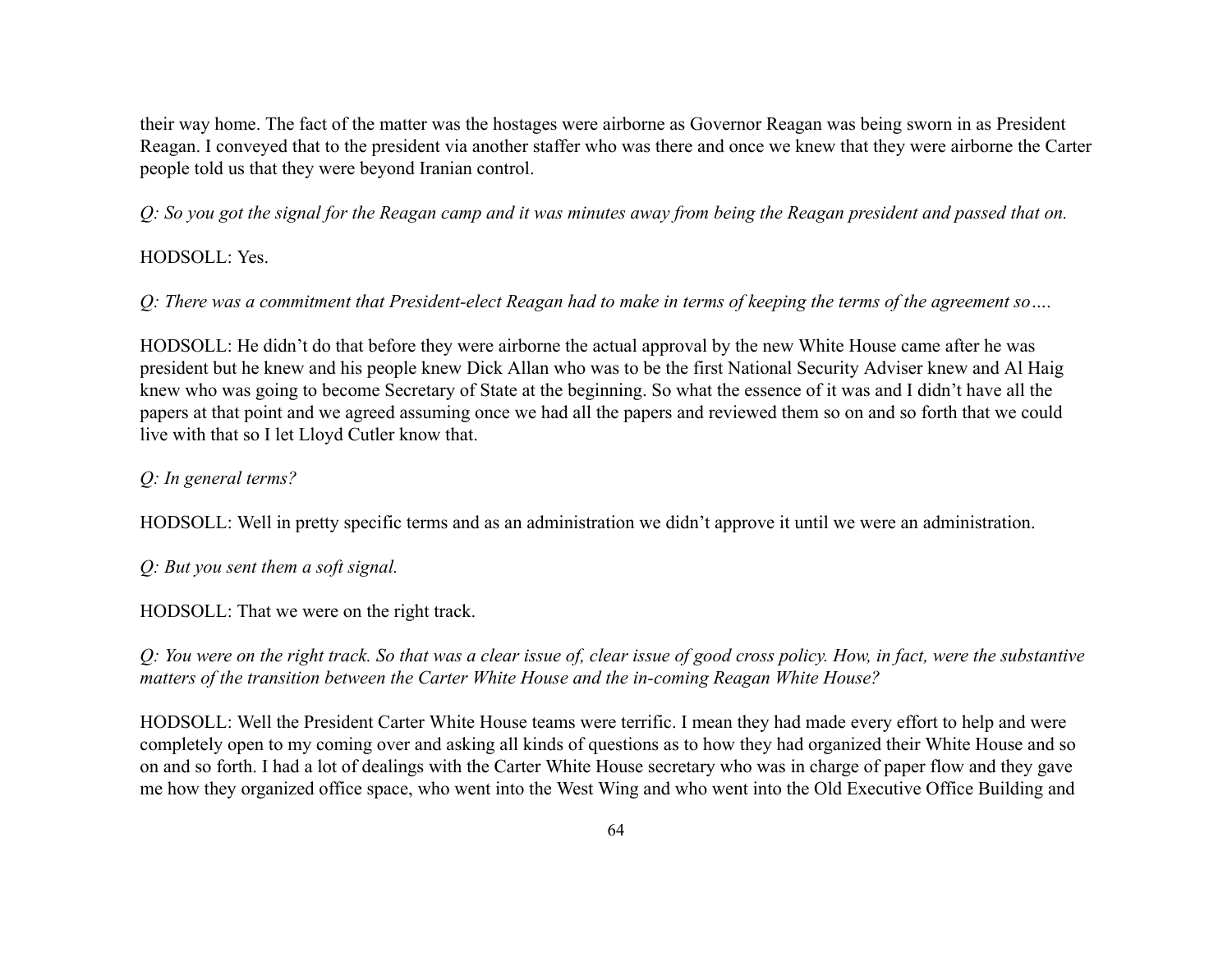so on and so forth and briefed me on all of that. Then there were a couple of issues that arose which I can tell you about that will give you a sense of the Carter versus the Reagan administration. One of those issues, very important for any White House is paper flow, what goes through to the president and when because on our team we had people who had been in the Nixon White House and other White Houses like, for example Dave Gergen. So we knew what had happened in previous Republican administrations. The first time I went over to talk to the secretary, I can get you his name but I don't have it at the moment.

## *Q: This is a rough draft.*

HODSOLL: I basically quizzed them. How do you organize papers for President Carter and I briefed myself on what had happened in the Ford and Nixon administrations. I was quite amazed to learn that President Carter got up very early and he liked to read everything so everything was put into his mailbox without any effort to segregate stuff out or whatever; it appeared that way to me. Well without telling the Carter guy this I knew without having to check with anybody we weren't going to do it that way so we organized a different system in which what went forward to the President had been cleared by various people and the opportunity for others to comment on whatever it was before he started reading stuff. We set that up and eventually I got Baker to bring in Dick Darman who became our office secretary and he did very, very well. The new system seemed to work.

### *Q: You suggested to Baker that he bring Darman in?*

HODSOLL: Way, way back. Way back when. Darman didn't come in initially but he came in during the transition before the president was sworn in. So that was one thing and then along with that we had all these people from different parts from what was to be the Reagan administration. We organized who was going to be part of the inner circle, so to speak, who was going to go into what offices, what would their titles be, would they have parking spaces, what would their salaries be. I was at the center of all of that. I didn't make the decisions but I was at the center of bringing that to the fore.

## *Q: So if it was a person and a job that needed an office you made sure that issue came up?*

### HODSOLL: Yes.

*Q: Who decided who got the office closest to the president, furthest from the president and the one with the window that looked at the Washington monument and the one who looked at Lafayette Park?*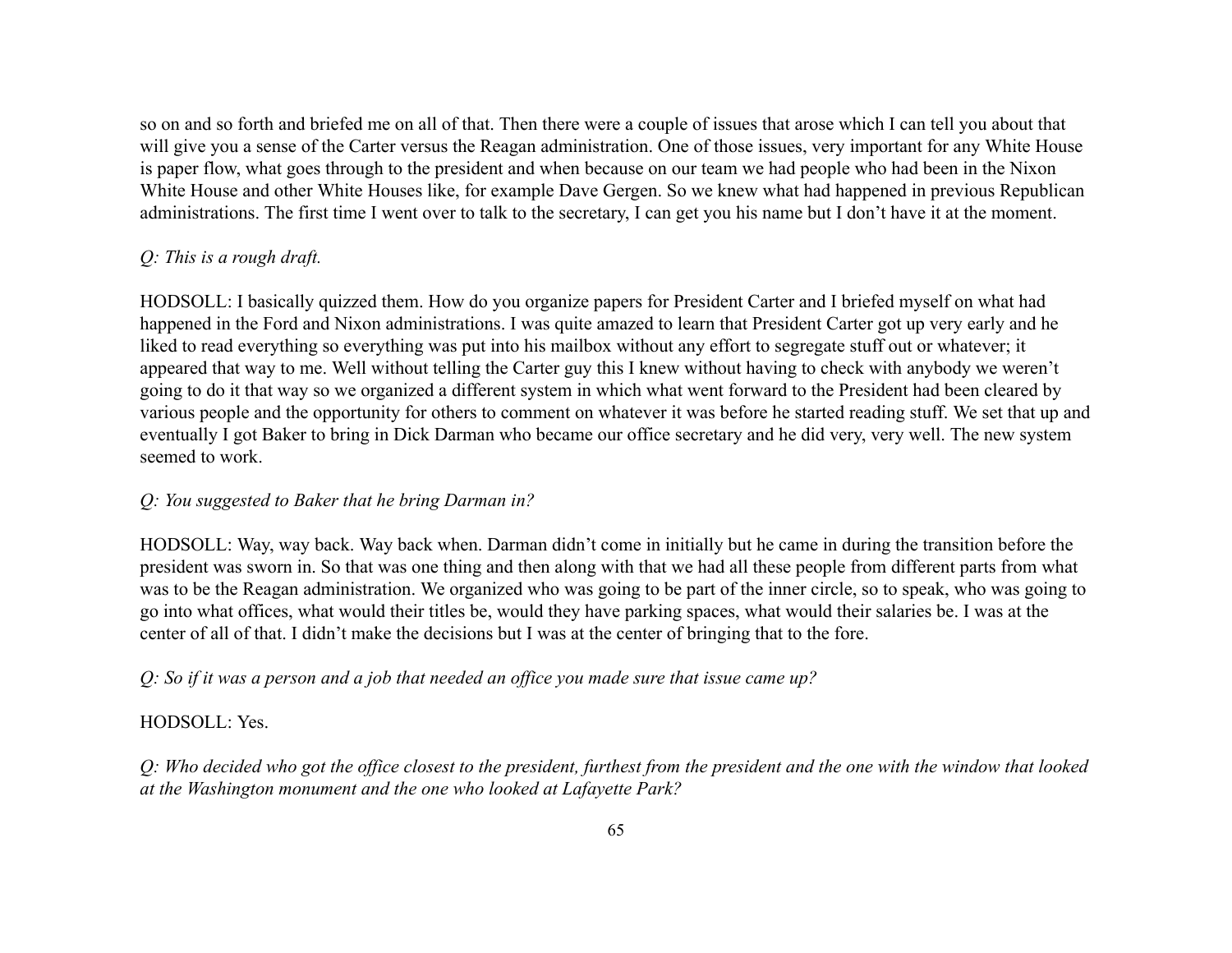HODSOLL: Well Baker, Ed Meese and Mike Deaver were a triumvirate and basically they signed an agreement which Baker drafted as to who would do what and what the titles would be for those three; those three were the key people under Reagan.

#### *Q: What were their titles and what were their jobs?*

HODSOLL: At the top of the list was Ed Meese who was counselor to the president on all matters, then Baker chief of staff of the White House, and then Mike Deaver who was deputy chief of staff and in charge of the outreach aspects and the positioning of Reagan when he went on the road and all of those kinds of things. Deaver was also the closest of the three to Nancy Reagan; Nancy Reagan was a very important part of the Reagan administration. She was sometimes referred to as his human resources person because she was very good at spotting who was helping the president and who wasn't. And when she weighed in on those matters, which she did much later, they were usually decisive in terms of what happened to various people. In any event, the three of them Meese, Baker and Deaver signed an agreement, a two pager, that laid out how they would relate to each other on a broad basis and then everybody else was one step below and reported back and forth to everyone. Baker had charge of all Congressional stuff for the president of making sure that the right people were brought in and so on and engaging the president for discussions with people on the Hill. As I say, Deaver had responsibility for all of the positioning of the president in outreach and so on. Meese sort of cut across the board and basically Meese is a lawyer and knew that side of it pretty well. The three of them were in offices--Baker had the corner office, which was the chief of staff's office, Deaver was right next to him on one side and then at the beginning Meese, as counselor of the president, had the office that later became the National Security Advisor's office and so on. Then who gets West Executive parking and all that sort of stuff. I basically staffed and made sure that there was some degree of agreement not always total before titles were handed out. All that would have to go to the president to make his own decisions but it was kind of an interesting position to be in. One of the things you learn on those is there are a lot of egos involved with those kinds of things.

### *Q: Oh my God.*

HODSOLL: But I will say this in terms of Meese, Deaver, and Baker–and all three of them get credit–they established a working relationship and there were no secrets, there was nobody trying to push out one versus the other. Actually it was a less political system than anything I had seen in my previous career anywhere at the State Department or any of my other assignments. If there were disputes on any particular issue there would be a discussion, that would be arranged and then we'd go see the president.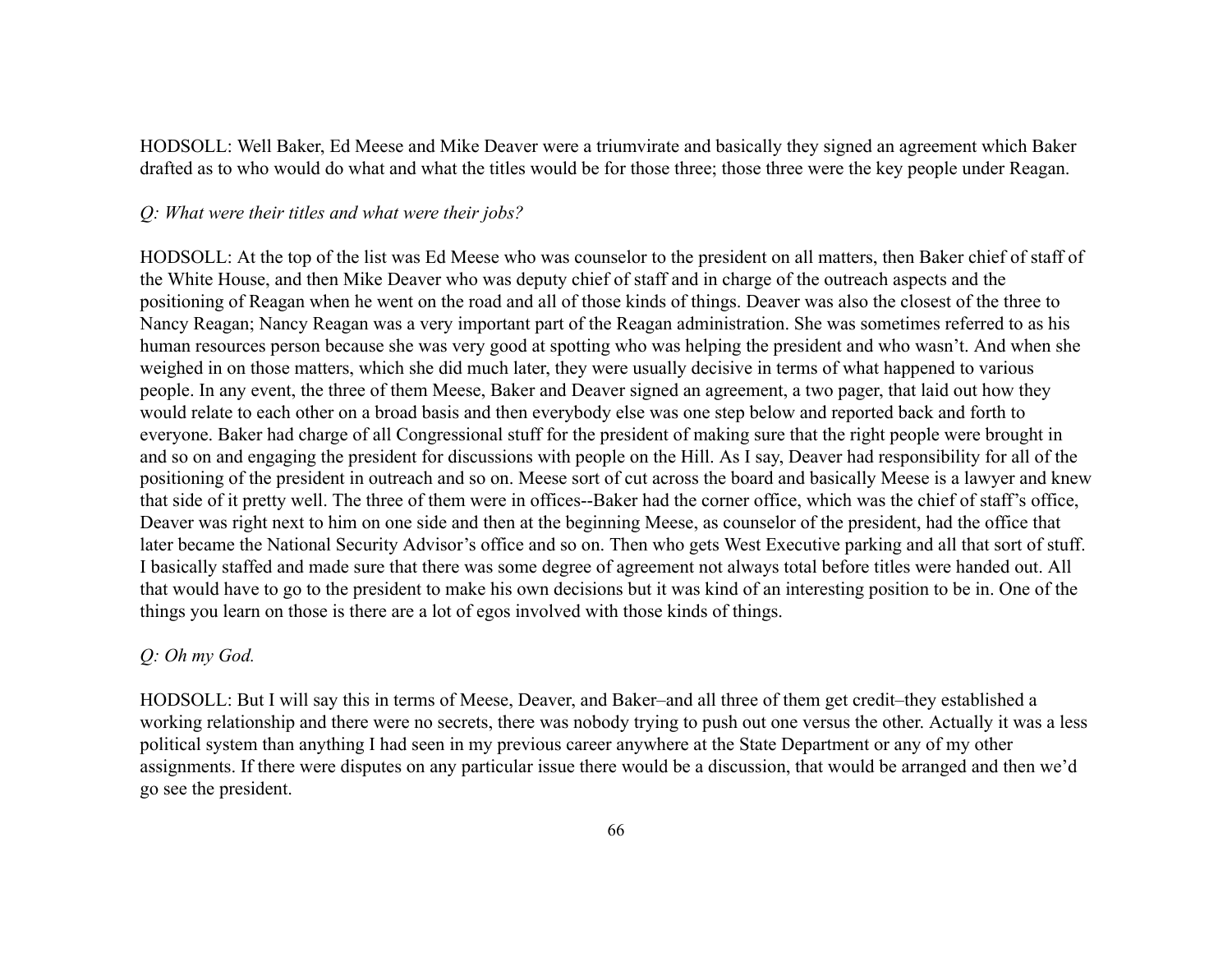*Q: That sounds good and then everybody had a clear vision that they were there to support the president and make his term successful.*

HODSOLL: Absolutely, no question about that.

*Q: Now the second issue was the paper flow.*

HODSOLL: Well the paper flow we just arranged a system in which whoever was involved if it was national security the National Security Advisor, the State Department and the Defense Department and so on. If it was a domestic issue Marty Anderson who was the assistant to the president for domestic issues would be involved with it. Then we'd get the Cabinet people who were involved in it and I think we were pretty successful. We never tried to shut out the Cabinet people and the power was really in the White House but the Cabinet people were brought in or sometimes we went below the Cabinet person, if it was a very technical issue. So during the time I was there I'm unaware anytime anybody really tried to just shovel everybody out and just do it within the White House; we just didn't do that.

*Q: So everything was straight forward and everybody knew there was transparency throughout?*

HODSOLL: There was transparency throughout but there were mistakes made and so on; it's like any place. No I thought it was pretty good though now I hadn't been with any other White house so I can't really tell.

*Q: Was the president strict in terms of having things come through the front door or there is always a temptation to go through the back door or the side door and get the president to agree with you and then have a fait accompli and then run.*

HODSOLL: There were always attempts at end runs but they didn't work; the president was pretty good about that.

*Q: Great. What was the president's working style in terms of just his regular work day? When did he like to do paperwork, when did he like to have meetings, when did he like to have breakfast, lunch and dinner? What was an average day for the president in the White House?*

HODSOLL: He would come in in the morning and have his national security, CIA briefings and that would be between eight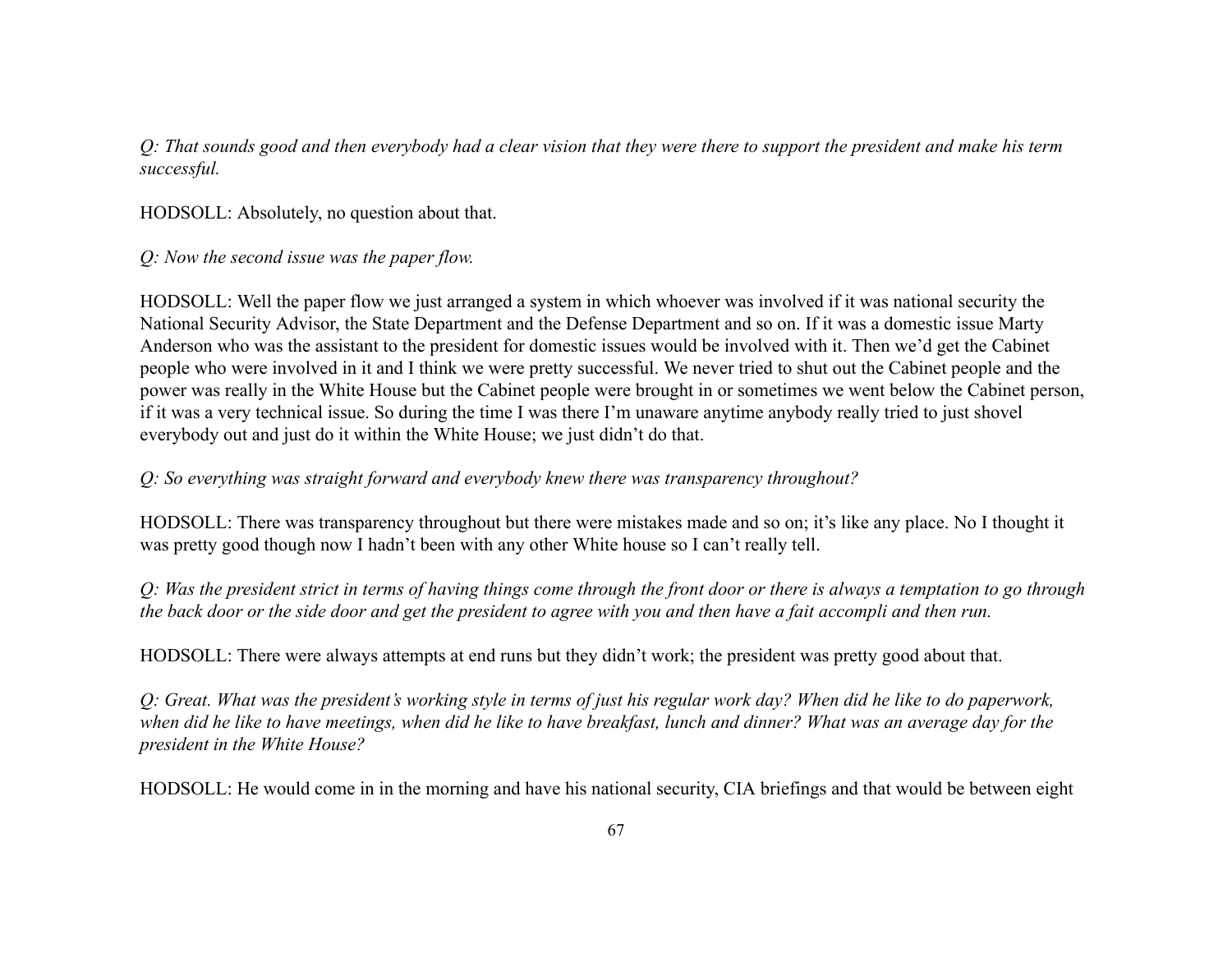and nine o'clock. Then there were all kinds of appointments--different kinds of people wanting to see him and so on and so forth throughout the day. He had meetings with key people, not very many Cabinet meetings. Actually, in my view, Cabinet meetings aren't where you have the whole Cabinet; there isn't much point in it because you don't have people concerned about a particular issue. So he would have meetings throughout--the day the triumvirate would look at his schedule usually two or three days in advance and sometimes things had to be changed because there was an emergency or whatever. Then his schedule would be proposed to him for him to make a decision he thinks this sounds about right and off we would go and people would be scheduled in either to see the president or to see people below the president, if that was what seemed like the right thing. Reagan didn't make decisions on that sort of thing all that much. There were people who could get access to him separately from this but it didn't happen very often.

### *Q: Nancy Reagan played a key role because people could get ideas to the president through her.*

HODSOLL: They could but that didn't happen all that often. Mostly Nancy Reagan's operation was if we were over burdening the president by feeding him too much stuff; he would stay up late at night and I will come back to that in a moment. She would make sure we learned about this saying, "You are overburdening him, you've got to give him a chance to rest, he shouldn't be calling people at midnight" and so on when he did do that on occasion. She did that and she had a sense of who was serving her husband and who wasn't and who was helping him be a first class president and who wasn't. She'd make that known often through Deaver but directly to Baker and maybe Meese too. I'm not as clear on that as perhaps others would be. As we set up the White House you had Baker and I had this very peculiar thing in the Washington Post showing my office was right next to Baker and the president was only two offices down; it was right on the first floor. But the president was very formal; he never ever didn't wear a coat and tie in the Oval office but he would go to another little office that was right next to the Oval office and take off his coat.

#### *Q: But not his tie?*

HODSOLL: Well he would sometimes take off his tie too but rarely. He had a huge respect for the office of the presidency.

### *Q: Did he work weekends?*

HODSOLL: He absolutely worked weekends, I mean not always in the Oval Office but he would either take stuff home to his living space up above in the White House and he would read enormously. The one thing that was really great, I thought, about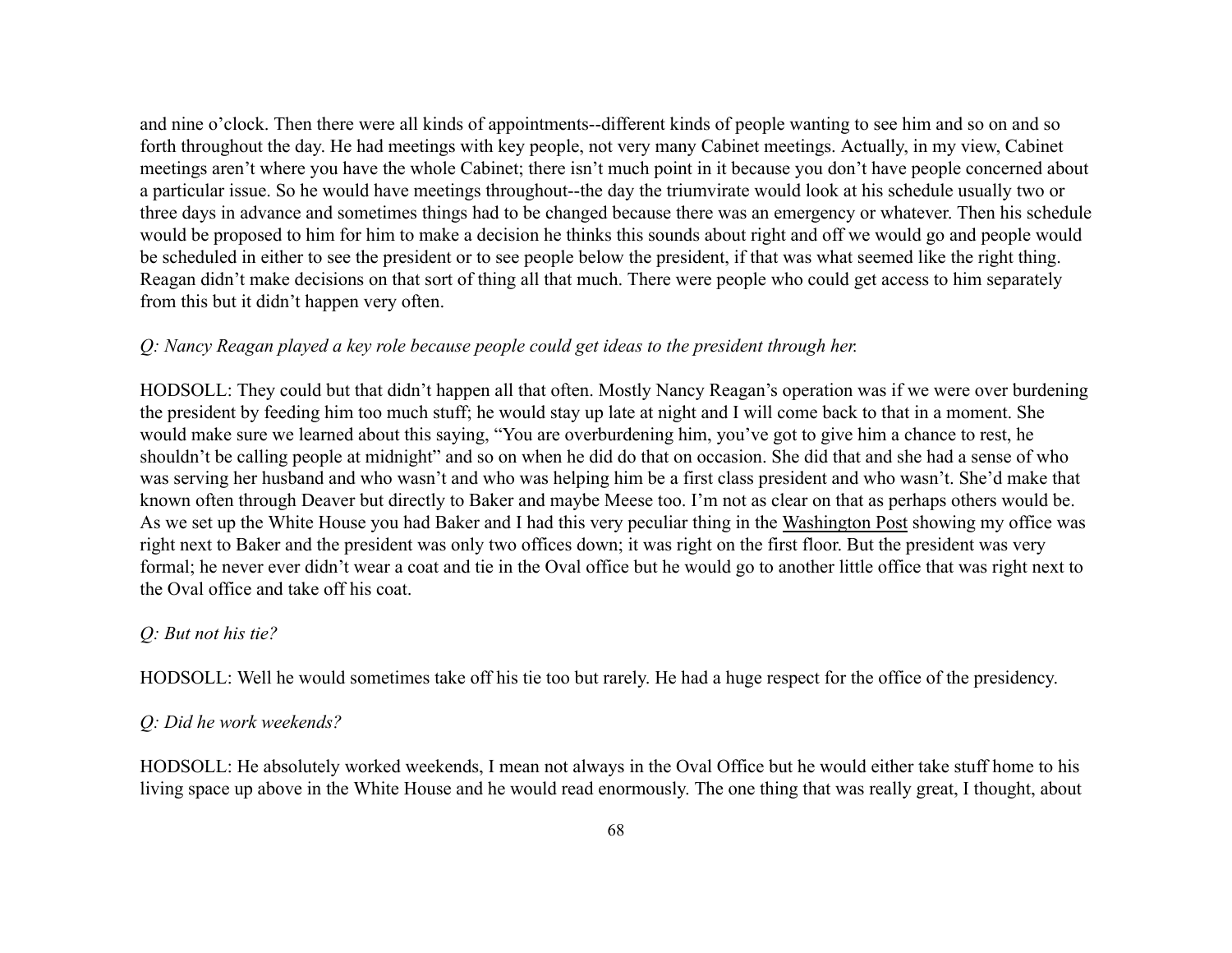Reagan was when he was elected the Senate turned to have a Republican leadership, the House stayed overwhelmingly Democratic so one of the first things Reagan wanted to do was establish a personal relationship with Tip O'Neill and he did and they had drinks almost every Friday and chatted. I used to refer to them as the two Irishmen. What that did was while they didn't agree on all that much, there was trust so if Reagan said he was going to do something or not do something Tip O'Neill trusted him and similarly Reagan trusted Tip O'Neill that Tip O'Neill wasn't going to lead him astray. That plus the other thing that I should mention that really helped with a lot of issues as we went forward.

The other thing that I should mention is that when we were having a fight with the Hill on whatever the matter was, and sometimes it involved Republicans as well as Democrats, Reagan was willing to call people at home. Whenever even if they weren't committee chairman or the speaker or whoever, he tried to jawbone them and Reagan would do that up until about midnight. I wouldn't but others would prepare talking points and then he would write next to the talking points little snippets about what the other guy said. I think this had an enormous impact on his ability to get the necessary votes to do his initial economic plan and various other things. I've never forgotten that because I think that to be a successful president you have to be a leader in the sense of bringing people together and it's basically gathering votes. My guess is, although I don't know this for a fact, he learned that in California where they had primarily Democratic legislatures. I would hear back in some cases; I wasn't in charge of the Hill. Baker brought in incidentally a substantial number of people who had served in the Nixon and Ford administrations who really knew the Hill. Max Readersdorf was our top guy but we had an extraordinary bunch of people who knew people on both sides of the aisle and everything else and they were extremely helpful in saying, "You know you've got to talk to Smith or whoever the heck it was on this issue because Smith controls five votes or whatever it turned out to be," and Baker gets credit for that. He pulled together an extraordinary team in that regard and so we had actually a pretty good administration for a bunch of years.

#### *Q: And the president was willing to do the hard work, he was willing to put the hours in no questions asked?*

HODSOLL: Absolutely, he would read his talking points and if he had a question about the talking points he'd call up Baker or whoever it was and sometimes he'd even call me but that was rare.

#### *Q: What was your personal relationship with the president?*

HODSOLL: I was a junior person but it was good. He and I always said hello to each other when we ran into each other in the hall. I wasn't in on all the big meetings or anything like that but I was around. When Baker couldn't attend a big meeting I was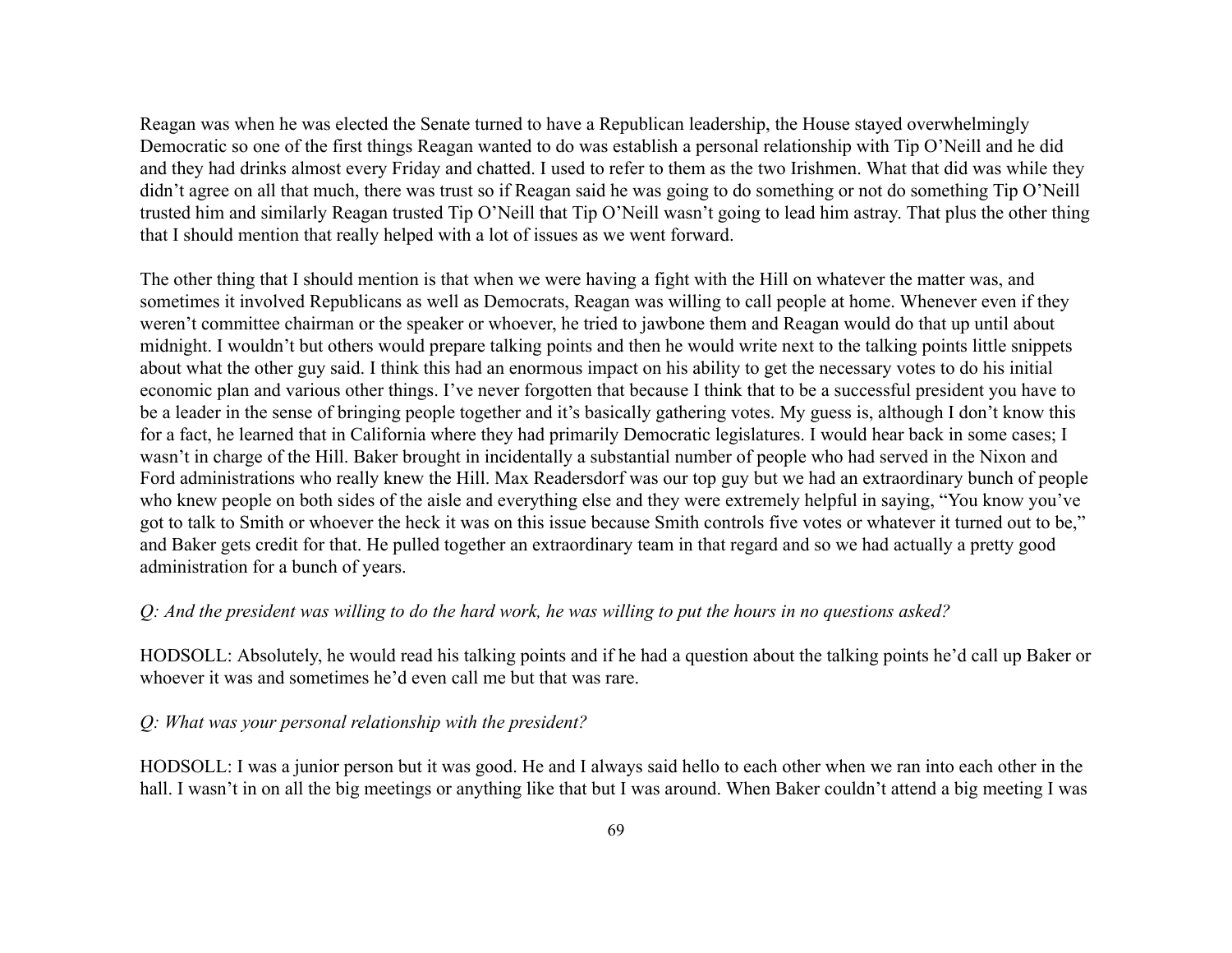the person who was sent in as his stead, mostly to take notes.

## *Q: Did he recognize you as a fellow Californian?*

HODSOLL: Not initially because I had a relationship with Nancy Reagan not so much with President Reagan long before he became governor of California. My sister, her name is MacDonald, lived right next door to them on Amalfi Drive in Brentwood and she and Nancy Reagan were great friends.

# *Q: And neighbors.*

HODSOLL: And neighbors. At the time I knew them Ronald Reagan was still trying to have a career in Hollywood which wasn't going all that well but they had a house right next door and General Electric for whom he did spokesperson things had given him a kitchen that was absolutely top of the line for General Electric at the time. I remember going in and wandering around but none of that connection transpired before I went into the White House. I kept it to myself and it later transpired for another reason that has nothing to do with this because when I got involved with the arts basically I put my sister's husband Angus MacDonald on the Arts Taskforce. The president put him on but I recommended him for this and then they came down for a couple occasions and, of course, knew each other.

*Q: That's wonderful and a small world. What were the other issues you were dealing with in this initial stage going in? One was getting the right person in the right office, with the right title, the right pay and their car parked in the right spot and the other was the Iranian. There was a third issue you mentioned.*

HODSOLL: The paper flow and basically Darman took that over eventually. I drafted the first cut of this and other changes that were made but basically it was to make sure that anybody who had a real substantive take or shall I say authority with regard to an issue, if it was important, had a chance to see what was going in to the president. If it was some minor thing we wouldn't send it in to the president. We made sure the views of those people even if they weren't part of the inner circle or that high were factored in because a lot of these factors got to be technical and you need somebody who really knows what they are talking about to be part of it.

*Q: How was your paper flow different from the Nixon administration? Clearly it was very different from the Carter one where everything was just thrown in but how was it different from the Nixon and Ford administrations because you had a lot of*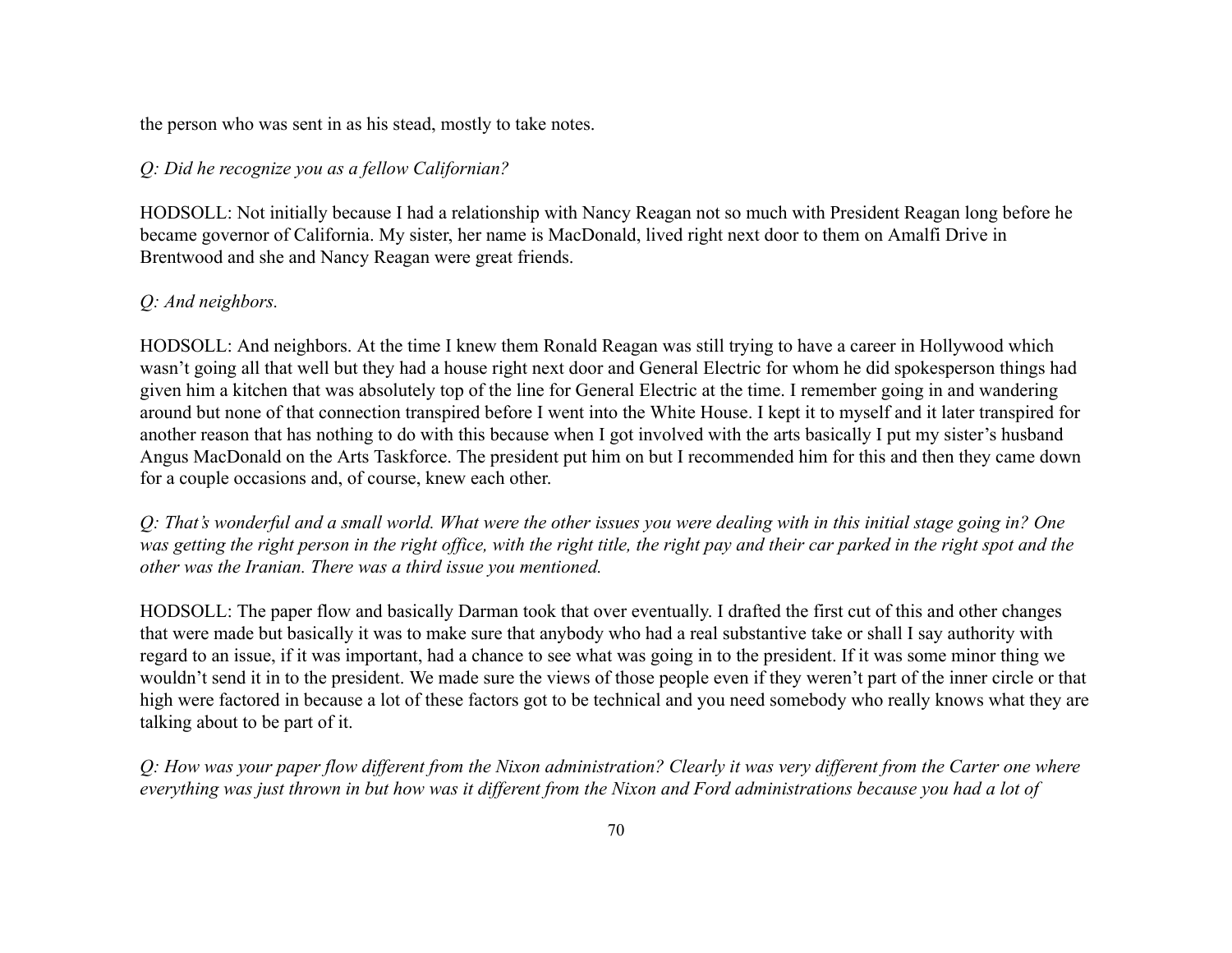#### *people in your White House who had served in those previous White House administrations?*

HODSOLL: I don't know the answer to that. I think it was probably more similar to Nixon and Ford than it was to Carter. I did look at papers as to what they did and again I don't remember high detail other than at the broad level anybody who knows something about an issue and is in the position of either having to help formulate what our position was going to be or even more importantly in the position of having to implement whatever the Reagan Administration came up with had a crack at it but it didn't mean that they were going to get it accepted but a crack on it before the president made his decision.

*Q: Frank, what was the physical decision-making and staffing of the paperwork in the Reagan White House. You had an executive secretary operation. Who ran that, how many people were there, who decided who was missing on a memo, whose views had to be brought in and who called them up and did all that?*

HODSOLL: Darman and his staff primarily and sometimes I would get in on that but it was either Darman or me.

#### *Q: As a secretary?*

HODSOLL: As the secretary and if there was a huge dispute and there sometimes were with Al Haig then Baker might have to get into it or Meese or Deaver but for the lesser things it was people like me or Darman.

*Q: How many people did Darman have on his staff looking at all the hundreds of letters and memos coming over from all the agencies every week?*

HODSOLL: Initially, he only had himself and then he hired somebody who worked with me on non-proliferation and bit by bit but Darman….

### *Q: Who was that?*

HODSOLL: I'll put it in later, he was the other deputy. But Darman is a past master at getting to know all kinds of people and he was extremely good because of the Elliott Richardson connection and he'd been in a wide variety of departments so he had a lot of connections and people that he knew who needed to be asked about things so he was the principal person. He was also the principal person in starting under Baker the Legislature Action Group which essentially was a group in the White House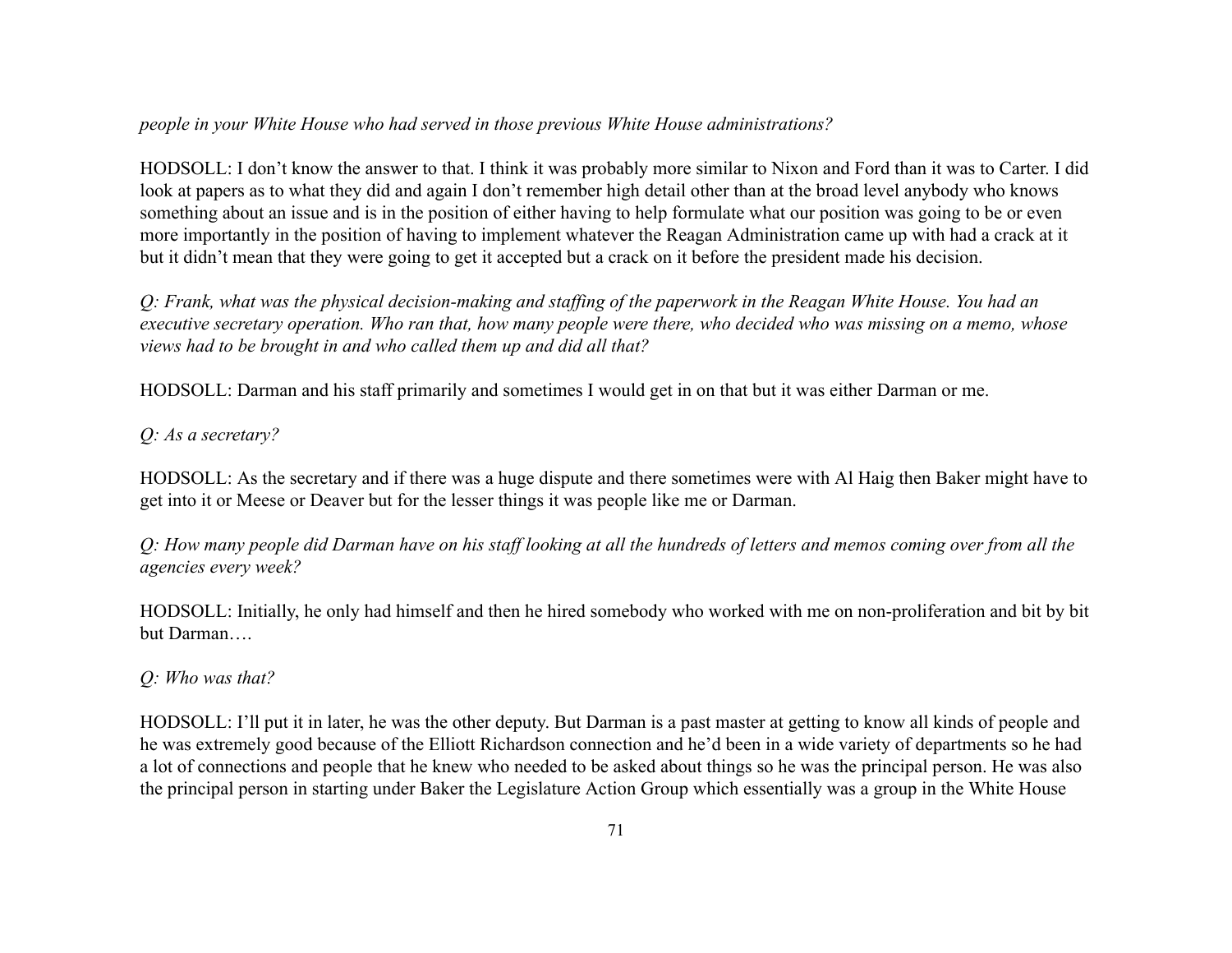that did the initial advice and often made decisions. But he gave initial advice to the president of who we needed on board on the Hill.

### *Q: The Hill staff. What other things did you do as staff coordinator of the White House transition?*

HODSOLL: Well I then was put in charge of actually the administration approving or not approving but mostly approving of the agreements that had been made under the Carter administration on the Iran hostage return. I brought in a guy from the legal advisors office and a couple of others and Dick Allan and we ran that through and basically approved essentially everything that….

### *Q: Do you remember who that was in L? Was it George something? Aldridge?*

HODSOLL: No, I don't remember George Aldridge, I don't remember that name. Let's see. Well Dick Allen was the National Security he was involved with this. Mark Leland was in the White House Counsel's office and had done international work before and we became friends while I was there. So I brought him into this picture; there wasn't a whole lot of dispute about it. Then once we get into the White House and beyond the transition again anything that Baker wanted me to do, I became heavily involved in budget and environmental matters and I mentioned Iran and immigration because there had just been a guy who was then the president of Notre Dame who had done a big report during the Carter administration and the immigration subject came up. Basically, I was like an executive assistant to Baker. When it wasn't something that required the highest level Baker would say, "Hodsoll, go help me figure this out."

*Q: Great. Tell me about your relationship with Baker. How was he to work for and what kind of an operator was he in the White House situation? You talked about him at Commerce and being able to identify the political sweet spots; what was his style of operation in the White House as the Chief of Staff? You were very close.*

HODSOLL: Yes and Baker is in a class of his own. He knows innately who has to be involved in any given decision for it to be successful. Number two he knows how to ingratiate himself with other people even though he never knew them before and how to figure out what their interests are so as to accommodate at least some of them as he moves forward. And number three he was totally without ego in terms of "I'm the Chief of Staff" and you've got to say, "Yes, sir." He would work on almost anything.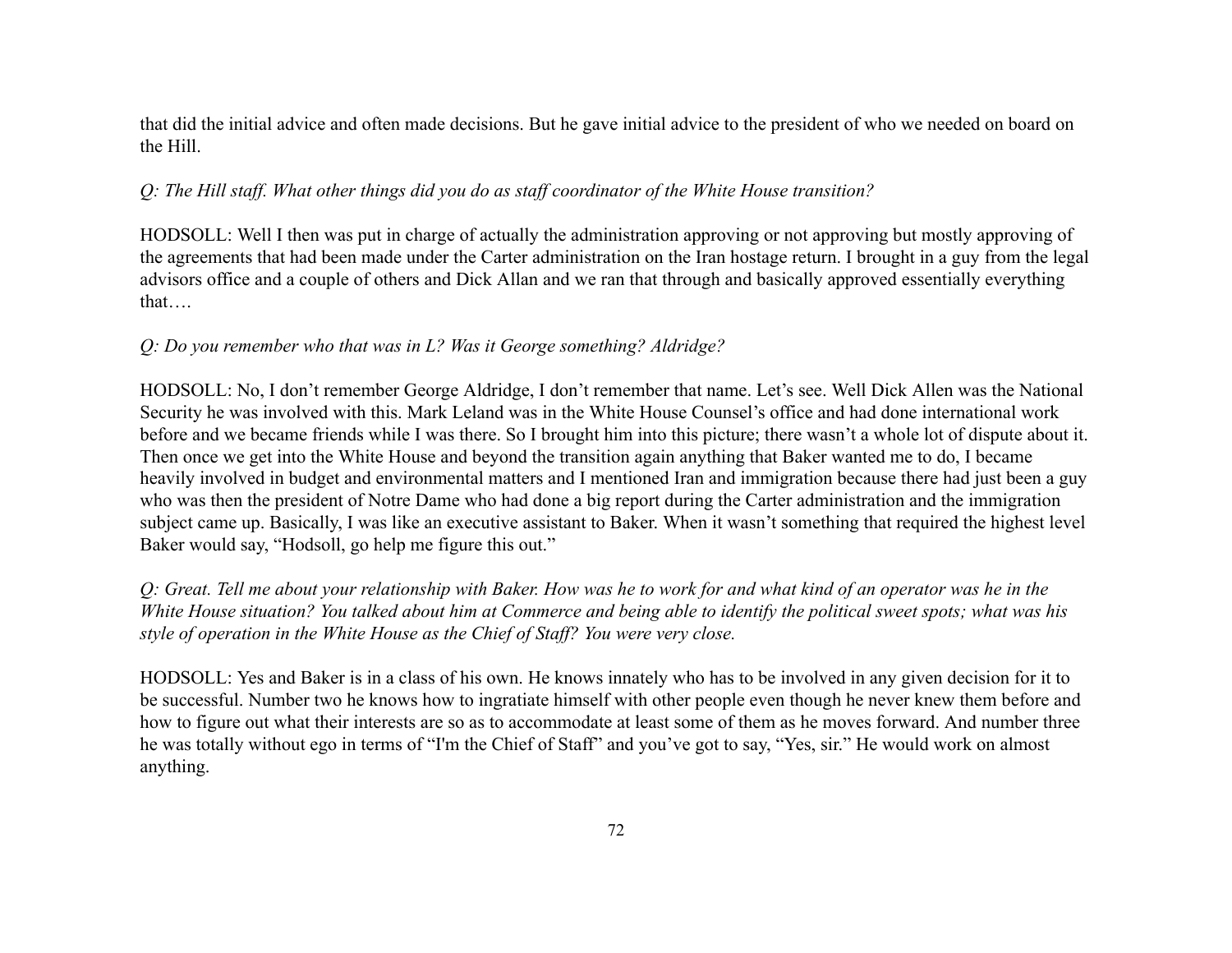### *Q: Is that a good thing or a bad thing?*

HODSOLL: A very good thing and allotted to do more good things than a lot of people thought he could. It was to the benefit of the president that was the case.

## *Q: A much broader perspective and range of interests than normally you might have?*

HODSOLL: No I think that's exactly right and the other thing that Baker did was he was very perceptive as to what matters. He would draw people back or ignore them if people were off doing things that he thought the president didn't need to get involved with at this point of time given the other things that were on the president's agenda. So he was extremely good at that and had been before. You have to remember that when Baker came into government way back in the Ford administration he had had absolutely zero government experience, he was a lawyer in Houston and so on and so forth. His father had helped found Rice University and was also a lawyer. But Baker really knew how to put what I would call a coalition of the willing together. The other thing about Baker and I remember being on a trip when I was at the Arts Endowment by accident sitting on a plane in Texas next to some guy who was at the University of Texas, I don't remember his name, an Austin political science type. We were talking about why Texans tend to be quite good at politics and we both at the end of our conversation and this was Baker to a T said that when you give your word you are going to go do something or you are not going to do something you can take it to the bank; it's the end of the discussion and you have to be very careful about when you do that but when you do it you don't go back and chisel or try to change it around after the fact. The reason why Baker was so successful was because people knew that. They knew that when he spoke and he said he was speaking for the president he was speaking for the president and they also knew even when he wasn't that if he said, "I am going to try and help this happen or not happen," as the case may be they could take it to the bank.

*Q: That's great. It's interesting that both the president and Baker were Westerners and not having met Reagan but having met Baker he has that very much senior executive Texas style of very smart, very charming but also very straight forward. That must have chemically done well with the president; I'm just speculating.*

HODSOLL: Their chemistry was great and so it was with Nancy too. Part of that was the fact that Baker, Deaver and Meese were a triumvirate that the president could trust as they were being together or if they had a dispute they'd go in to see the president, hash it out and the president would make whatever decision he was going to make.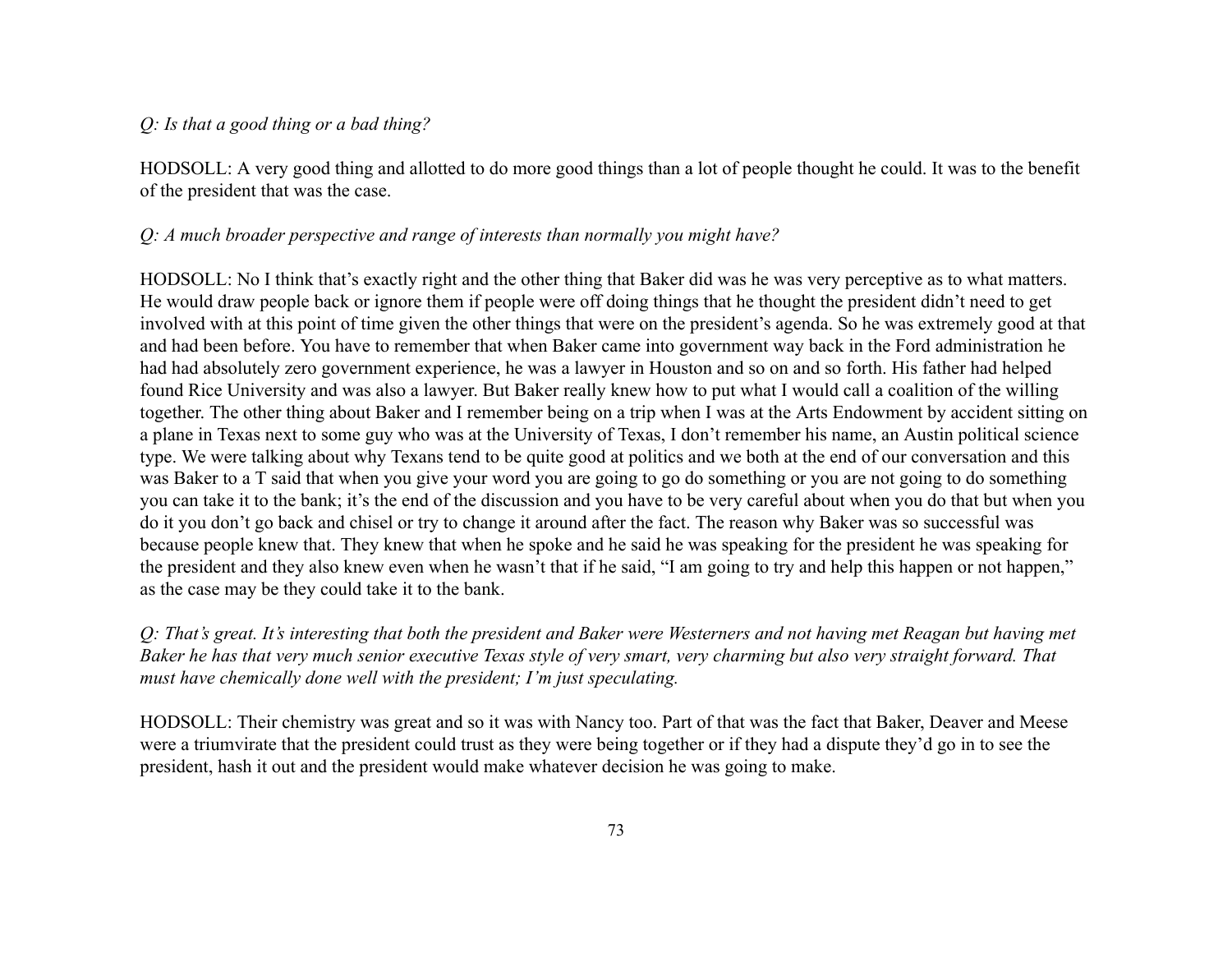## *Q: So he did have this dispute thing? Can you think of any disputes that they had?*

HODSOLL: Not really when I was there. By disputes I mean well let's do a little bit more than this versus that. We are not talking about some major disputes at all but again that was true of Meese and Deaver as well as Baker with an assist from Nancy Reagan and the president worked to make sure that the White House operated in as friction free a way as possible. It doesn't mean that there was never going to be friction.

*Q: One friction point you mentioned already was Al Haig because Al Haig had a very clear I'm in charge here view of American foreign policy and also you had Ambassador Jeane Kirkpatrick in New York who also had a very clear view of what should be done as a role of the United States and you had an NSC operation reporting to the president. I know over Argentina there were problems, there were problems over South Africa and also you had Buchanan aboard at that time. And Buchanan had some very strong views on these things. The triumvirate may have been very congenial and focused but there were some significant gaps at the next level down; talk about some of those.*

HODSOLL: Okay, well I think I'd better say the appointment of Al Haig turned out to be a disaster and it wasn't so much foreign policy.

#### *Q: Stop beating around the bush Frank, just tell me what you think.*

HODSOLL: I won't beat around the bush and the disaster aspect of it came to a fore when Reagan was shot. Al Haig shows up at the White House and says he's in charge. The vice president was on a trip and immediately came back and so on and I was there sitting in the back row kind of thing.

### *Q: When Haig made that…*

HODSOLL: … when Haig made that announcement that he was in charge and so on and so forth. That just ticked everybody off in the White House. It was done in the way like I'm a commanding general kind of thing. Then Al Haig did stuff behind the scenes and so on. We're not talking about major differences of policy so much as just his autocratic nature. He had been one of the key people at the end of the Nixon administration and then was kept on by Ford. He was not the Reagan style and Reagan hated to fire people but the various forces combined and eventually the president just fired Haig, just told him to go do something else. Unlike what I've described in the White House Haig thought he was going to be like Kissinger over there at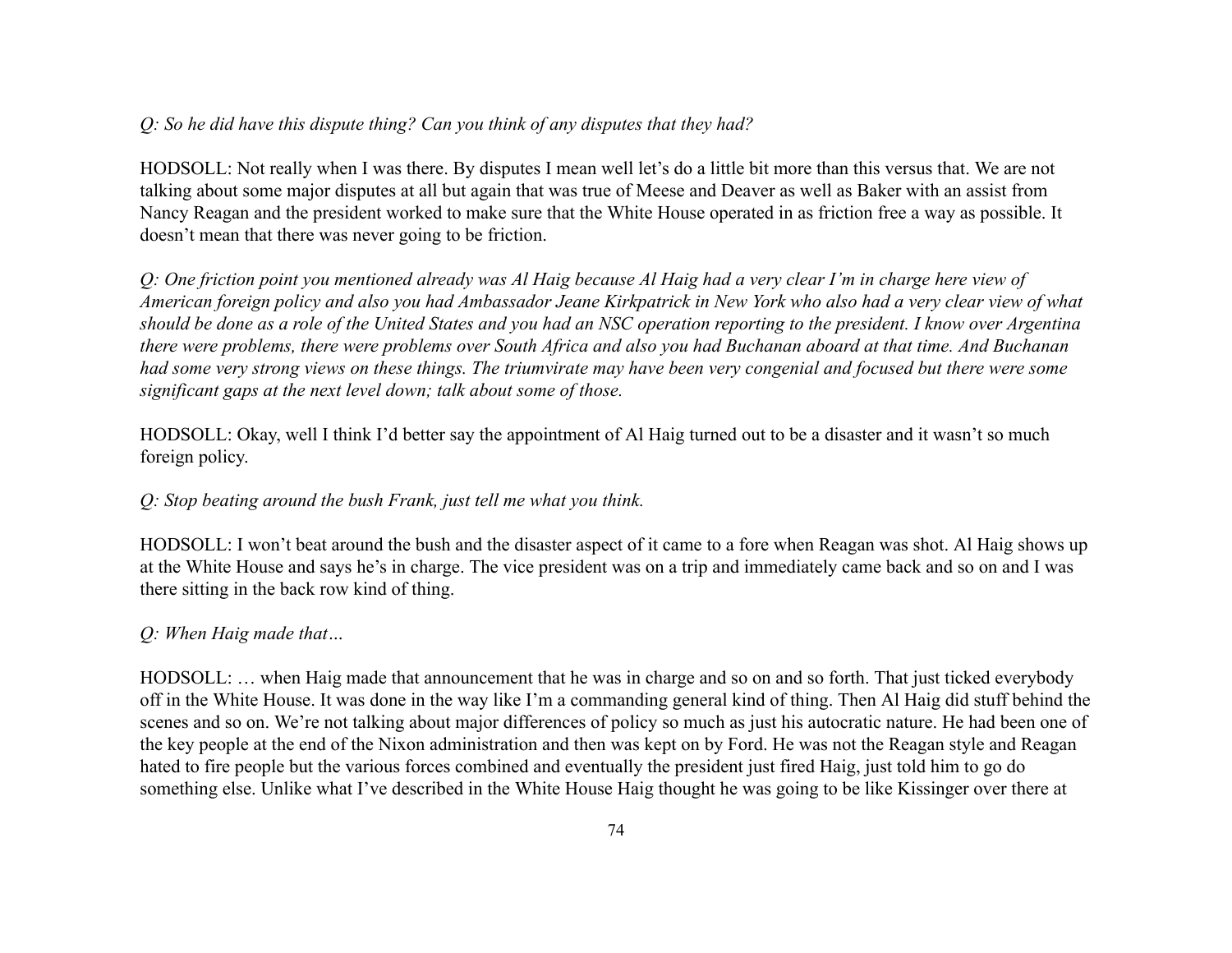the State Department and run everything regardless of what everybody else thought and leaving aside the substance of any particular issue that did not sit well with the style of the Reagan White House. George Shultz not so long ago wrote a wonderful article about a book that's been written by, I've forgotten who it was somebody I've never heard of, about Reagan losing his marbles or not having any. Shultz just said, "I was his Secretary of State for seven years," I'd forgotten that Shultz had come in that early on. "Reagan knew what he was doing throughout that entire period' and that was true. A lot of people accused Reagan of being this light weight who didn't burrow into things. He didn't burrow in like Jimmy Carter and correct Hodsoll's paper for the Secretary of State or write notes on it or so on. But he knew where the big stuff was and that was innate; it was part of him. He was extremely good at that and my experience was I never saw an occasion even after he had been shot and he was lucky to be alive after being shot, where he was just out to lunch about something. He didn't focus on fine detail but he was a very, very smart guy and he read a lot of stuff and he worked hard at it. But most importantly he knew the relationships he knew he had to create in order to get stuff done. He was pretty good at it but he didn't win everything.

*Q: But he worked at it.*

HODSOLL: Oh he worked at it absolutely.

*Q: And that probably was his style he brought in. I think your point was an interesting one that roots probably lay in his political work as a two-time governor in California.*

HODSOLL: Yeah, and you know California is not a highly conservative state so….

*Q: It's blue, very blue. Alright then I'm trying to think of other relationships. Did Baker have people who challenged him in the White House? Buchannan was another.*

HODSOLL: I don't think we ever saw Buchannan. He was there but I'm damned if I know what he did.

*Q: He was the political counselor to the president or something like that.*

HODSOLL: I don't remember; Buchanan was not a key guy.

*Q: Okay, good. Ambassador Kirkpatrick how did she get along with the president and how did she get along with Haig? I think*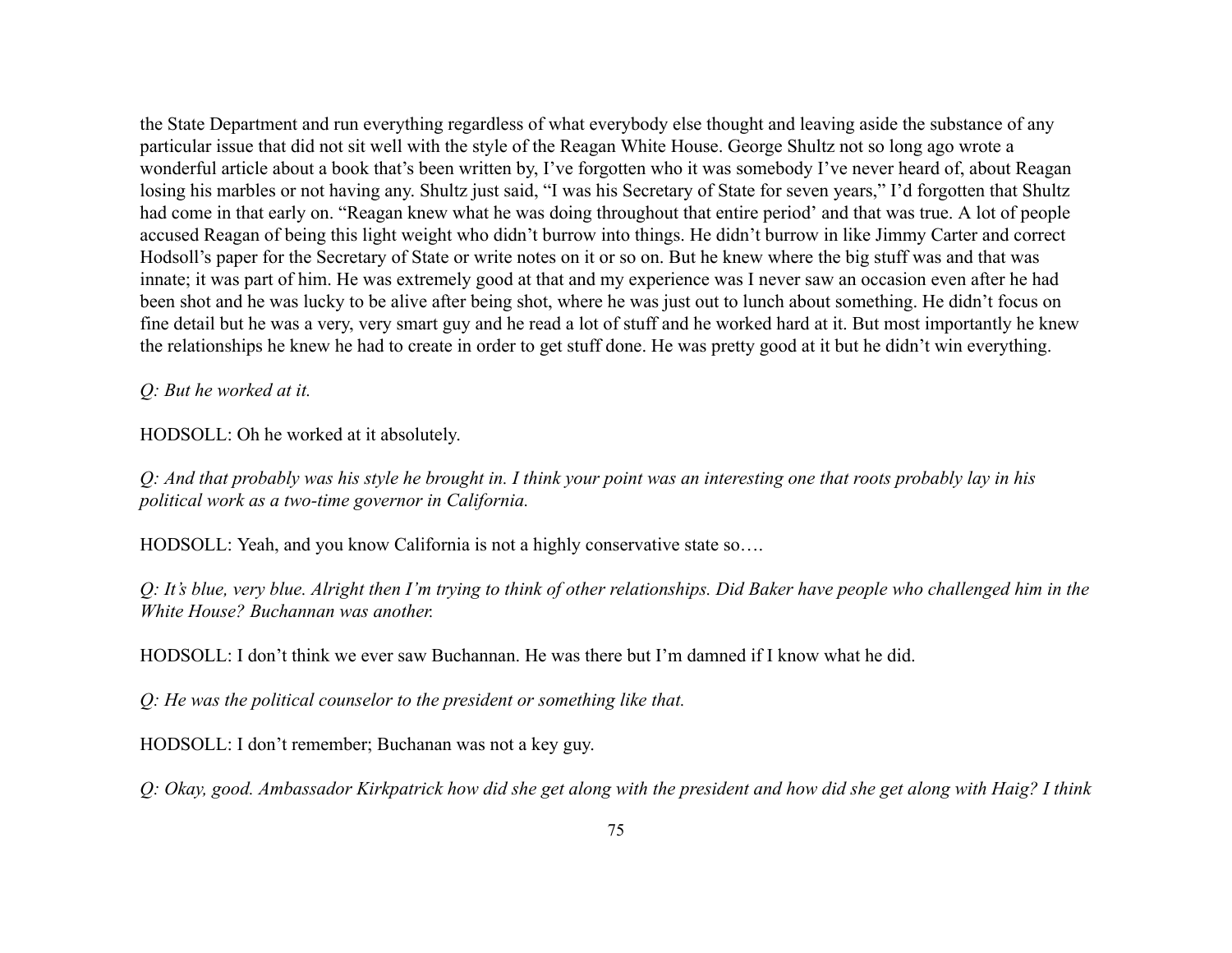### *they had some real difficulties.*

HODSOLL: I don't know the answer on Haig and I think the president viewed her as being too much of an ideologue in terms of getting things done so she went off to the UN. She had wanted to be Secretary of State but that didn't happen and I had practically no dealings with her in the course of all of this. So I really don't know what relationship they had.

## *Q: The relationship with George Shultz must have been fine, Shultz was a Californian as well.*

HODSOLL: Yes, he was and so was Cap Weinberger, interestingly both of them had been with the same company; they didn't like each other much. Cap Weinberger was the Secretary of Defense and Shultz is a genius. He is a little like Baker, he knows how to keep the main pieces working together and he is also very smart and then Reagan who had not particularly known him before liked him because he operated in a way totally different than Al Haig. I should say also that Dick Allen was National Security Advisor initially but he was a very weak National Security Advisor. There is nothing against him but he just wasn't a guy who got in there and really got stuff done. He didn't do anything bad but….

## *Q: Not the strong lead person that you had in a Kissinger presence or whatever.*

HODSOLL: Not at all.

## *Q: Who succeeded Allen?*

HODSOLL: Allan let's see it was after I left, who succeeded him? I have a terrible feeling it was Poindexter; we did not have good National Security Advisors. Once Shultz was there and Cap Weinberger, who was close to the president, was at Defense….

*Q: Weinberger was actually closer to the president from California relationships…*

## HODSOLL: Yes, yes.

*Q: Although they had both worked for Bechtel?*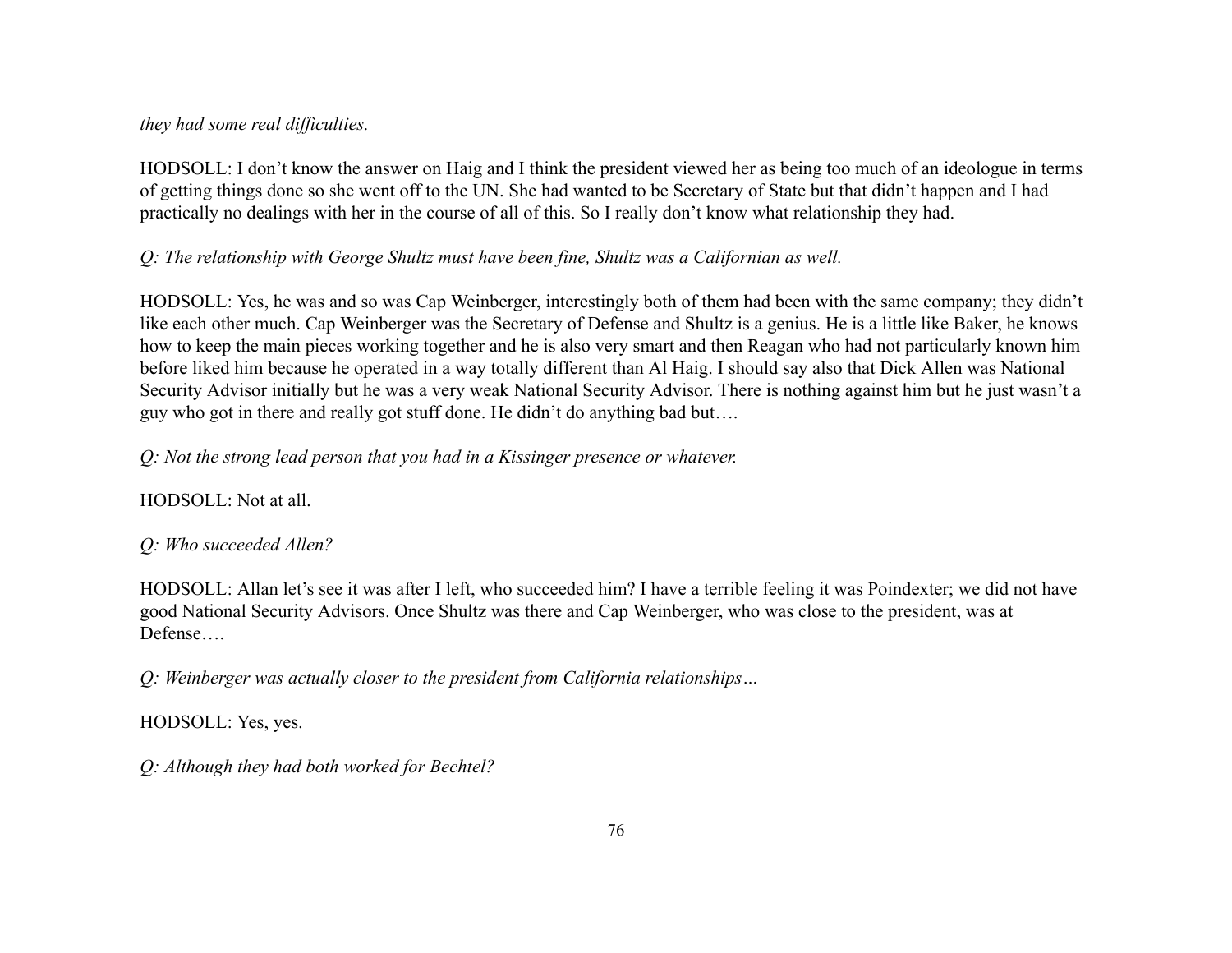HODSOLL: That's right and Weinberger basically was a principal force behind the president. I should tell my little story about being subbed in for Baker for a full National Security Council meeting in the Cabinet Room where Dave Stockman, Baker, for some reason was somewhere else I don't know what the deal was. Stockman was trying to cut back Cap Weinberger's request for budget for the Defense Department. The president was there, was Shultz there at that time or was it still…I can't remember who it was from the State Department; it was one of the secretaries whoever it was at that time. In any event, and this was all the president, there were no cue cards for this. The president turned to Casey and our CIA director who had been writing and I got copies of these. These were extraordinary; he went on a lot of trips at the beginning of his period at the CIA around the world. He was writing these extraordinary cables that went to Haig and they went to the president and a whole variety of people in which he said, "The Soviet Union is having enormous difficulty economically. They have a hollow armed forces, a lot of the stuff that is on paper really isn't there, and they can't afford weapons modernization and so on and so forth. We need to make it tougher for them in that regard." So anyway, here I am sitting in the back row with the staff at the National Security Council meeting and the president turns to Casey and says, "You've been writing me these letters, I think he called them, saying that the Soviet Union is in some difficulty and so on and so forth. Tell everybody a little bit more about that." Casey was a very good advocate, so he went into high detail and started talking about all kinds of facts and figures and everything else. Nobody denied his facts and figures and the president listened to all this and then tuned to Davy Jones who was Chairman of the Joint Chiefs, Air Force Chief of Staff is Chairman of the Joint Chiefs, and he said, "Davy, you've just heard the CIAs opinion on this what do you think?" He said, "I think Casey is absolutely right." So Reagan just turned around, looked at Stockman and said, "Give Cap everything he wants, we are going to bury them."

#### *Q: Wow, great story.*

HODSOLL: And he did and let's just say I reported that to Baker.

*Q: That's a great story, yeah, that's incredible. Any other relationships you can think about in the White House during those early days when you are coming on board? It must have been rather daunting to win an election and then have to take on responsibility as a senior staff person in the White House.*

HODSOLL: Well, we will come to the arts eventually; you mean after the president was president.

*Q: That early transition…*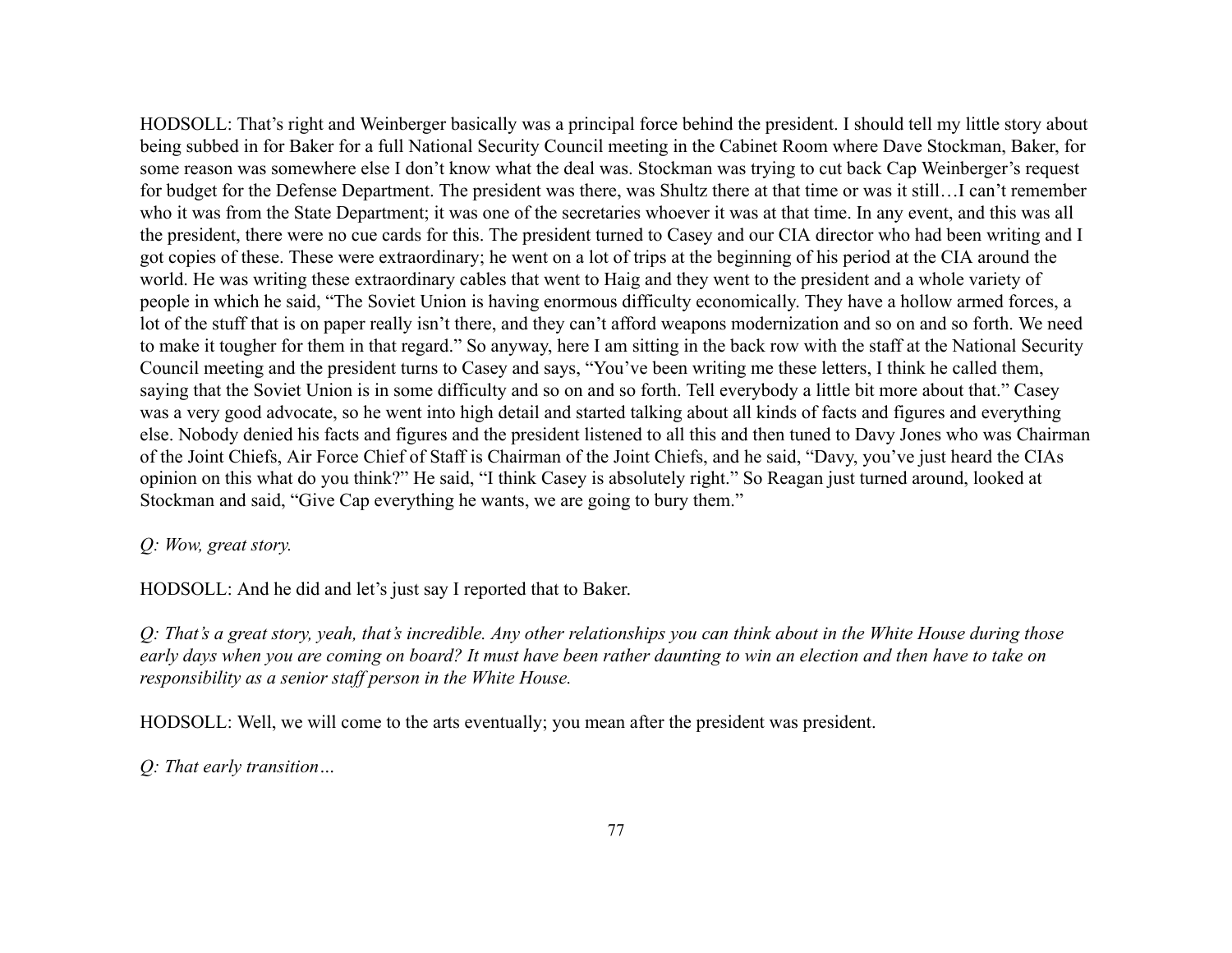HODSOLL: Oh you're talking about the transition…

*Q: …not the transition but when the president is sworn in and you come back from the Hill. Where were you during the swearing in? Tell me about that.*

HODSOLL: I was in a wonderful seat. I was with Mimi and was in the front row, reserved section, we weren't obviously up on the Hill or anything like that. The first thing when I came back I knew that the Iran thing would have to now be looked at seriously as opposed to me just being over there at the Carter White House. So I came back and went into the White House counsel's office that had been Lloyd Cutler's office thinking that there might be a folder there that said something about Iran. The White House career staff had just cleared the whole place out, as they should, I'm not arguing that. I remember scratching my head and saying, "Now what do I do?" But I eventually went to the State Department and to various other places and recollected the papers and so forth and we went off and we started.

*Q: So you had to get the terms of reference between the Carter administration negotiations and the Iranian government as your starting point?*

HODSOLL: That is correct because I knew sort of what it was but I didn't have any paper from the Carter administration at that point.

*Q: So when you are talking about starting at ground zero, you were starting with empty file folders that didn't have anything written on them?*

HODSOLL: That is exactly right but they are all there you just have to…it is quite right as a career staff in any White House to clear everything out because it is political and there is no reason why the Reagan administration or any administration should know about what the previous president's private correspondence was at least not as a whole. So that was a piece of it but then I got different assignments. We had in my view two pretty awful people that the president nominated and were eventually confirmed at EPA, Anne Gorsuch and at the Interior Department Jim Watt.

I should mention one other thing and remind me to come back to this. You've got to remember that Baker was the chief of staff to George H. W. Bush when he was running for president and he was chosen to help with the debates but he was a Bush guy. So Baker had to be very careful that he was quite clear and did things that were absolutely evident that he was now a Reagan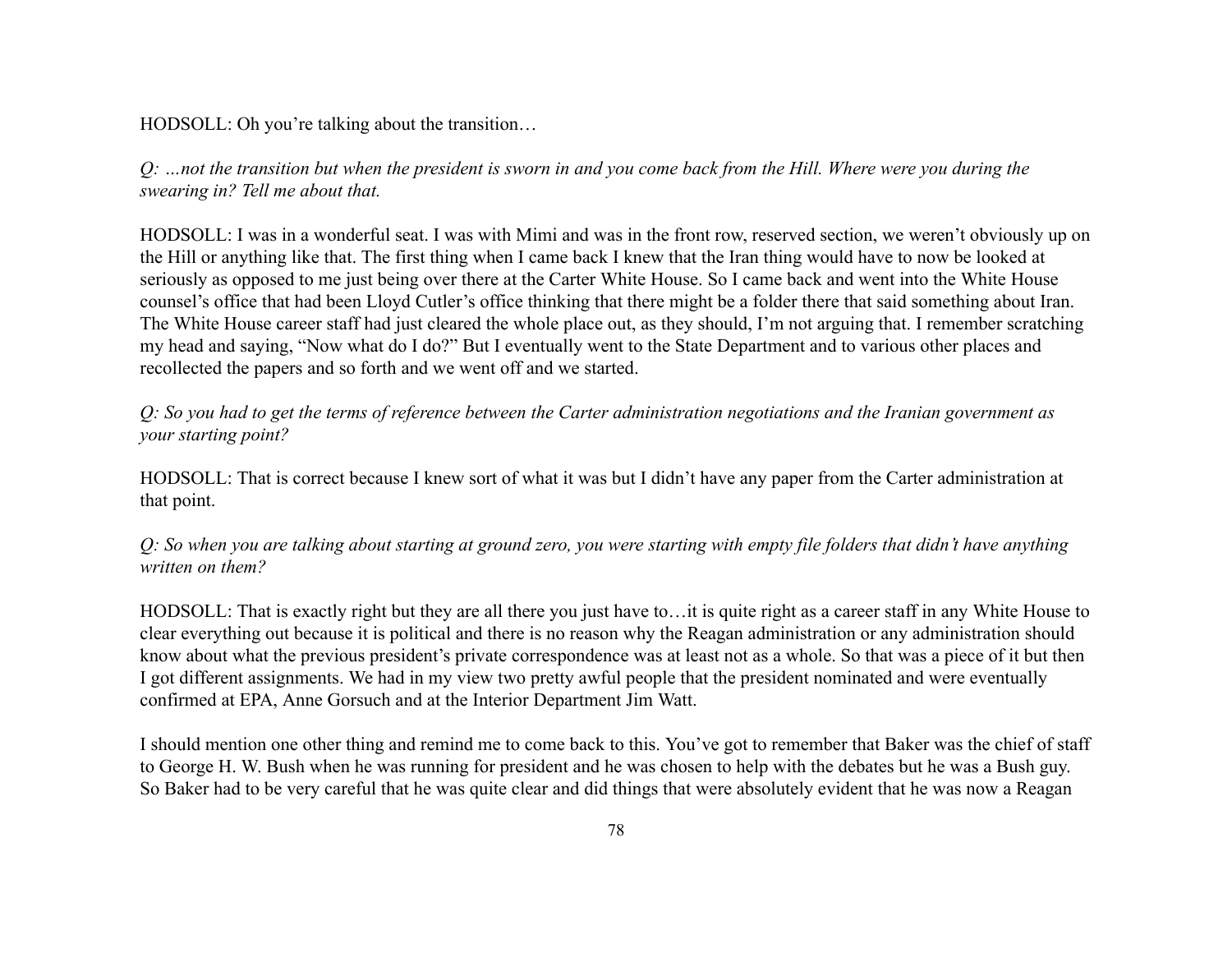guy. That is not to say that Reagan and Bush didn't have a cordial relationship. Bush was in the White House right next to Baker right in that office the Vice president has and he had his weekly lunch with Reagan but there was never any question that this was Reagan's administration and Bush was detailed to do various things. So let me come back to what ended up on my plate.

Baker wanted me to be his eyes and ears on the budget so I had a lot to do with Dave Stockman, his eyes and ears on international affairs so I had a lot to do with Dick Allen and people at State and Defense Department and so on. And then other odd things and among the other odd things for some reason, and I still don't know how this started, I was asked to take on immigration because Al Simpson who was a senior Republican Senator.

## *Q: From Wyoming.*

HODSOLL: …from Wyoming who had picked up on immigration as something we needed to reform. So I didn't know Simpson but he had called me up and said, "You are in Baker's office and I'm going to need some help on this."

## *Q: Simpson Mazzoli.*

HODSOLL: Simpson Mazzoli was the Democrat on the House side and in 1986 they passed immigration reform. So I got into this and Baker was not at all pleased about my getting into this. In his view immigration was not something he wanted on the front of his desk. It wasn't like today on immigration, there wasn't a huge fuss going on or anything like that but I think we had 12 million or something like that illegals in the country.

Q: It was fewer but it was high.

HODSOLL: Anyway there were a number of people.

Q: There were millions.

HODSOLL: There were millions so I discovered in the White House there was a guy who offered me a job to become his deputy instead of my going off to the arts; a guy by the name of Marty Anderson, who had been a principal assistant to Arthur Burns when he was Chairman of the Federal Reserve, a conservative Californian economist.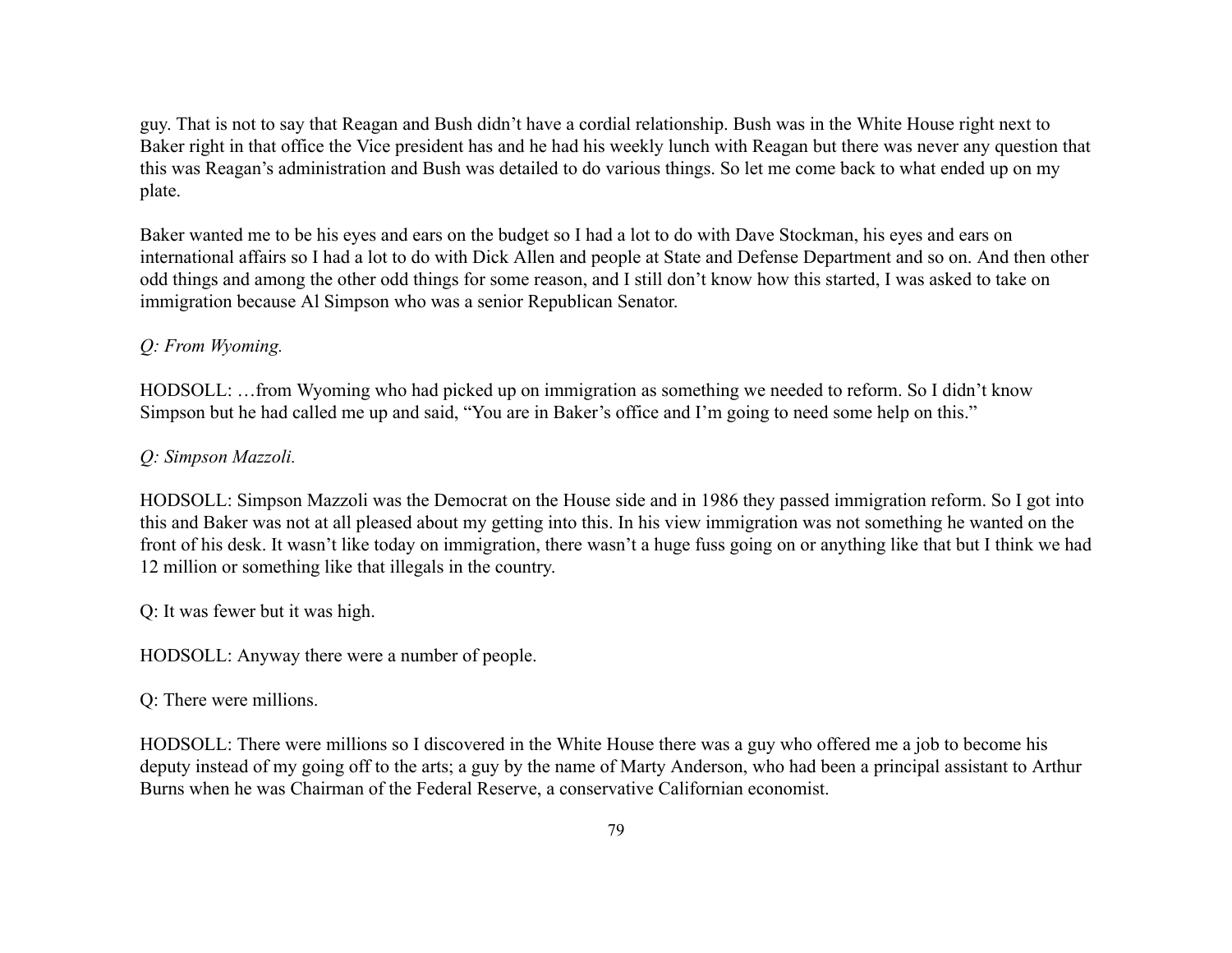#### *Q: What was his job?*

HODSOLL: His job was assistant to the president for domestic policy. He and I had gotten along because I'd used some of his staffers in producing some of the papers during the campaign on all kinds of domestic policy issues and we managed to come to an agreement on all the various things. But in any event, Marty had this idea which particularly given today's experience on immigration is kind of interesting. His idea was we should have free flow in labor as we have free flow in goods and services. While I didn't know anything about immigration per se at the time I said, "Marty, that's just not going to be acceptable; there's going to be a huge fuss if you just let anybody come from making a dollar a day to making \$20 a day or whatever it is people won't like that. We've got to have a more balanced approach to that, we still need to bring people in." In any event, thanks to the vice president I was able to overcome that and attended a whole bunch of meetings for which I wrote papers on immigration. So we ended up with Reagan and Simpson who came down on several occasions and so on more or less adopting what became the Simpson-Mazzoli approach. Then eventually the president signed the bill some years later and I think it was the right thing to do in terms of immigration. So that was one issue.

#### *Q: One of the major achievements of the Reagan administration.*

HODSOLL: Well, I think it worked pretty well but now we have a big group of illegal people back in the country so you know how this all works and you can argue about it. But, any event, that was one of the additional things that I got involved with. I'll tell another little story.

#### *Q: These stories are wonderful, they are great, and your earlier tells are great ones.*

HODSOLL: Well, Reagan went up to the Hill with his first economic plan which included reducing taxes and cutting back on some programs. After consulting with Tip O'Neill even though Tip O'Neill didn't particularly agree with all of this I remember Marty Anderson's people, Reagan was going to make a speech on television, produced a speech and Reagan was up at Camp David and I was the guy there on the weekend who put it on a helicopter; Reagan didn't like faxes he preferred to have hard copy that he could see better but we had a classified fax system. So off it went in a helicopter to Reagan; Reagan had some guests at Camp David I don't remember who they were. The helicopter probably arrived on a Saturday afternoon or something like that and in those days I worked seven days a week. Then Sunday afternoon the helicopter came back with a new speech written entirely by Reagan in long hand on a yellow pad which said exactly the same thing but it was so much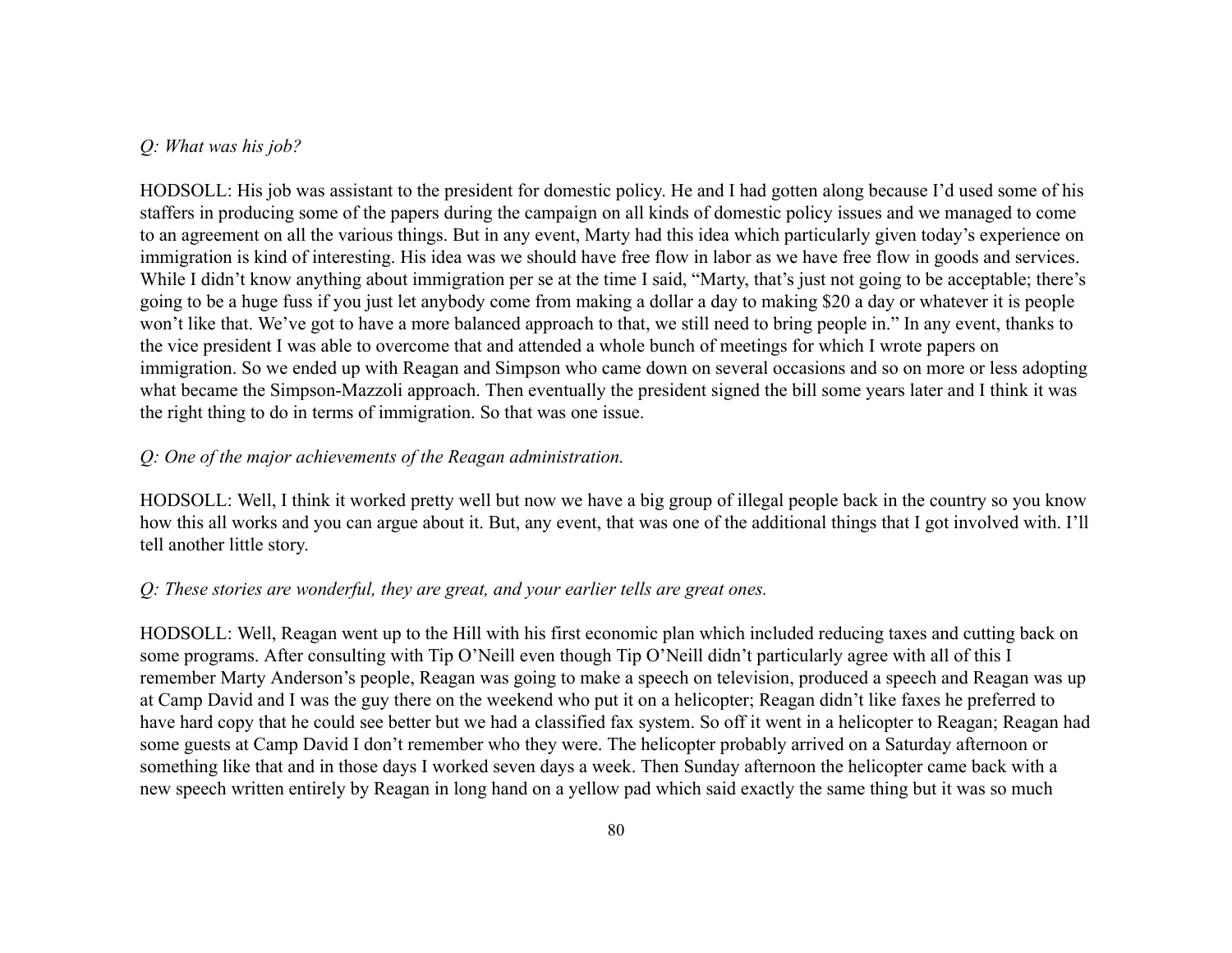better than what we had sent him in terms of communicating with regular people that with minor adjustments that was the one we were going to do. So Reagan had a knack for putting in regular language what he wanted to do and again the substance didn't change materially in any particular way but…

*Q: Yes, but the communication did.*

HODSOLL: …the communication did change. But bear in mind buttressing that on the other side is Reagan telling Dave Stockman, "Let's bust the Russians, if they are having all these problems let's buildup our own and make it even more difficult for them," and that has nothing to do with style that has to do with this is what we should do.

*Q: Instinct.*

HODSOLL: Instinct.

*Q: Talk about the vice president.*

HODSOLL: He's a wonderful guy and I worked for him as president also.

*Q: What was his role with the president in the early days? Did you work in the…*

HODSOLL: Extremely good partly because Reagan wanted it to work. Even though the vice president, when he was running for office, had said that some of Reagan's economic ideas were, I forgot he had a famous phrase…

*Q: Voodoo.*

HODSOLL: Voodoo economics, right. That didn't affect anything and Bush made clear I am your man now but I'm going to tell you when I think you want to have a different approach or whatever. But if you decide against me I'm your man. That's the way it was so they had their lunches and Bush was given one thing that I ended up being on a co-chairs of a task force was our relationship with the European Union. Bush was I'm not quite sure exactly how Bush became in charge of this but Bush had a National Security woman who was, well I'm not going to say anything about her but anyway I got involved with that. I had great experiences with the vice president; he was enormously helpful on immigration in his quiet way.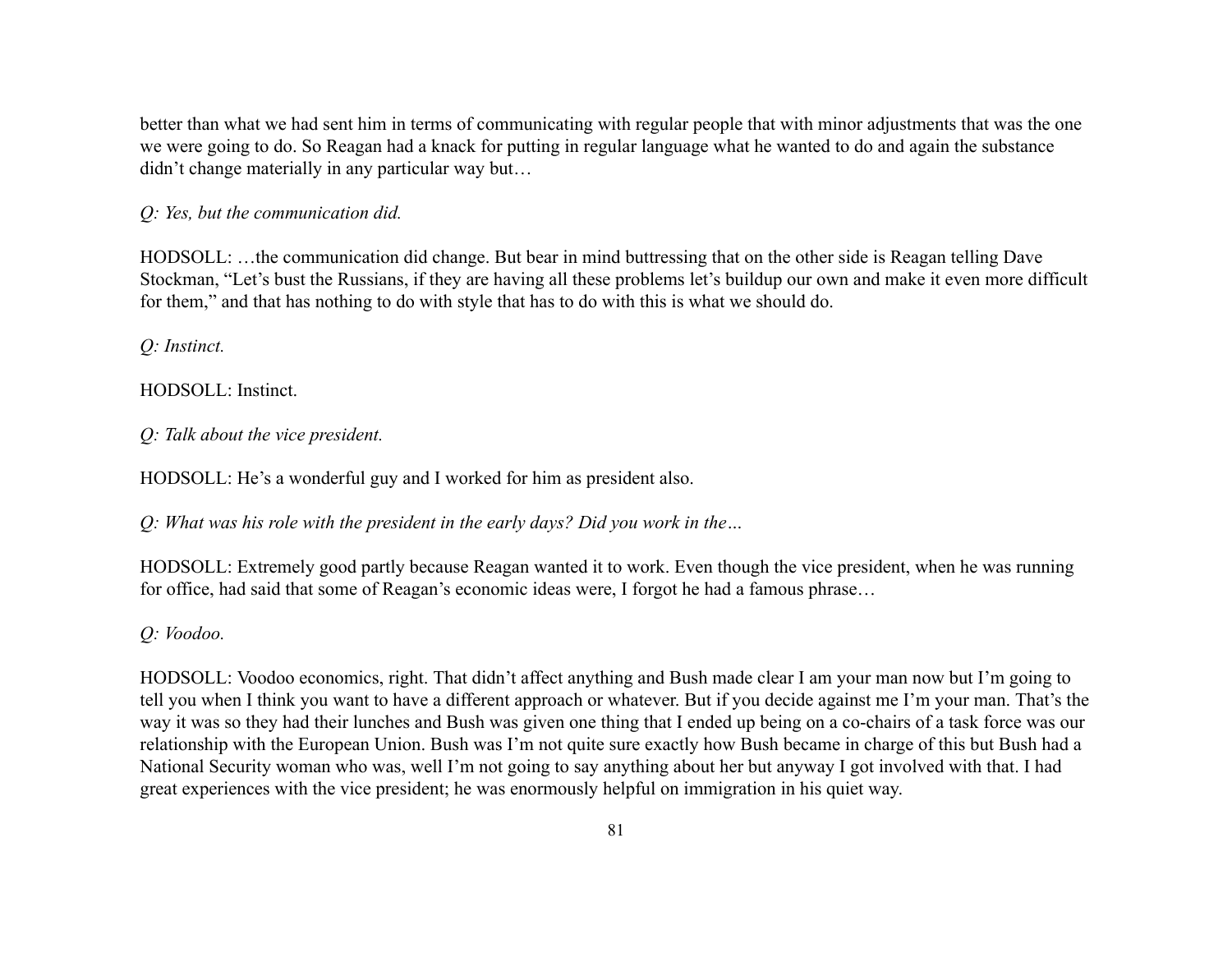*Q: Well he is a great Yale hero.*

#### HODSOLL: True.

*Q: And you go into Mory's the famous pub there they have very understated a small picture of whatever the years was that he was captain of the Yale baseball team and it is right by the door there. It's not a picture of him in presidential garb or whatever as president, it's a picture of him captaining the Yale baseball team, which I think is a just picture.*

HODSOLL: He is also a war hero and he was like Baker; they were very close friends that's how Baker came to know him from Houston. If George H.W. Bush said something you could take it to the bank, end of discussion.

*Q: Frank, I want to ask you two tales about friend's that you worked with during your time in the White House and the first one is me, okay? I was the associated minister of the Environmental Agency and one day you kindly called me up and you said, "Tex, I have some bad news for you. I see your position, the associate administrator of the EPA for International Affairs is on a list of jobs to be filled." I had thought you told me and I had told you that the administrator, Anne Gorsuch, had said she was going to keep me on. But tell me your relationship with EPA and Interior and the other agencies because you had a watching brief on them.*

HODSOLL: I had a watching brief mostly on EPA not so much on Interior and that came about through Boyden Gray who was then the council to the vice president. We wanted to make sure that we didn't have a counterproductive set of policies when it came to the EPA. Remember that I told you in an earlier session of the oral history that Marty Anderson who was the assistant to the president for domestic policy and I and others had agreed in the campaign that the Carter administrator was doing a good job. So the papers we wrote for the campaign said, "We are on the right track with EPA." I'll have to go look up precisely why we thought that but that's what we thought. In any event, so in comes Anne Gorsuch and I had nothing to do with her appointment and I didn't really have anything to do with anybody's appointments outside the White House. Anne Gorsuch came in and she called me up because she knew Boyden and I had written a two-pager of environmental principles that the Reagan administration should follow and they were quite reasonable; there wasn't anything anybody would have a big fuss about unless they were ready to abolish EPA. Anyway, Anne Gorsuch called me up and she had been nominated but not yet confirmed, I didn't know her from Adam actually. She says that she is having a lot of trouble because she has all this career staff who are briefing her for her confirmation hearings and she thinks she shouldn't have to talk to any of them. I said, "Anne,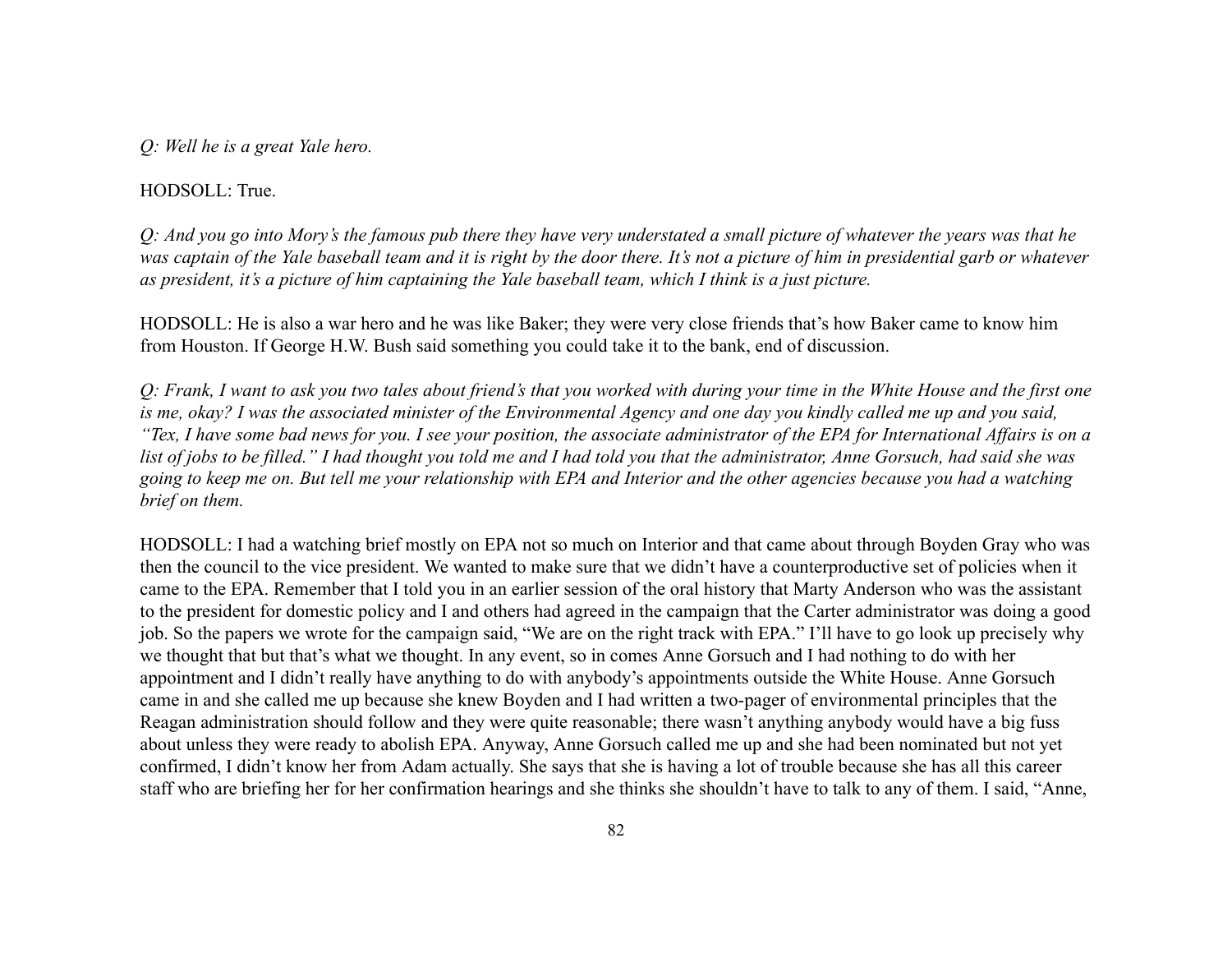you really should because they are going to know what's on people's minds up there and they can tell you what kinds of questions you are going to get asked. You can reject their advice, you are the person, but to just not have anything to do with any of them I don't think makes any sense." Well she totally ignored my view and went on with whatever she was going to do and then eventually it all came apart and so on. One of the things that I probably was useful, sometimes at the Cabinet level particularly the less important Cabinet levels and sometimes at the sub-Cabinet level because I was often the one who was called in when new appointments were being made, by appointments I mean nominations were being made, not all of them but some of these people were sent in to see me to give them whatever advice I might have as to what it was like to work in the federal government. I can come back to my general advice because I did that in the George H.W. Bush administration as well.

## *Q: Well let's do that.*

HODSOLL: We can do that but in any event so that is something with Anne Gorsuch. I have to confess to you I don't remember having spotted your name or position on the to be filled, but I'm sure you are right.

#### *Q: You kindly gave me a call, thank you.*

*Q: Another big Presidential decision involved the Carter administration imposition of a total grain embargo on the Soviet Union in response to the Russian Christmas-time invasion of Afghanistan, in which Carter also withdrew the United States participation from the Olympic Games in Moscow and took various other punitive steps. The major, long lasting action that was taken by the Carter administration was a total grain embargo against the Soviet Union which cost U.S. farmers billions of dollars of exports. Tell me that story.*

HODSOLL: Sure. Well Paul DeLaney is his name; he's a long-time trade lawyer. He was also deputy trade representative in the Nixon administration and he came in to see me or he called me, I can't remember but anyway he contacted me and said, "Have you looked at this issue of the Soviet grain embargo?" I said, "No, not really." He said, "It is underway. Can I come in and talk to you about it." So I invited him to come to the White House Mess and we had lunch. He absolutely convinced me that we weren't doing anybody any good except the Argentines who were selling all kinds of agricultural products to the Soviet Union. So I talked to Baker about it and to Dick Allen and I've forgotten who our secretary of agriculture was and I talked to Al Haig actually because he was still there then. None of them thought this was doing us much good. The grain embargo and the Soviet's were getting all the grain that they could possibly need from other people to the detriment of U.S. farmers and the agricultural interest to the United States. So I went to see Baker about it and said, "This has come in and here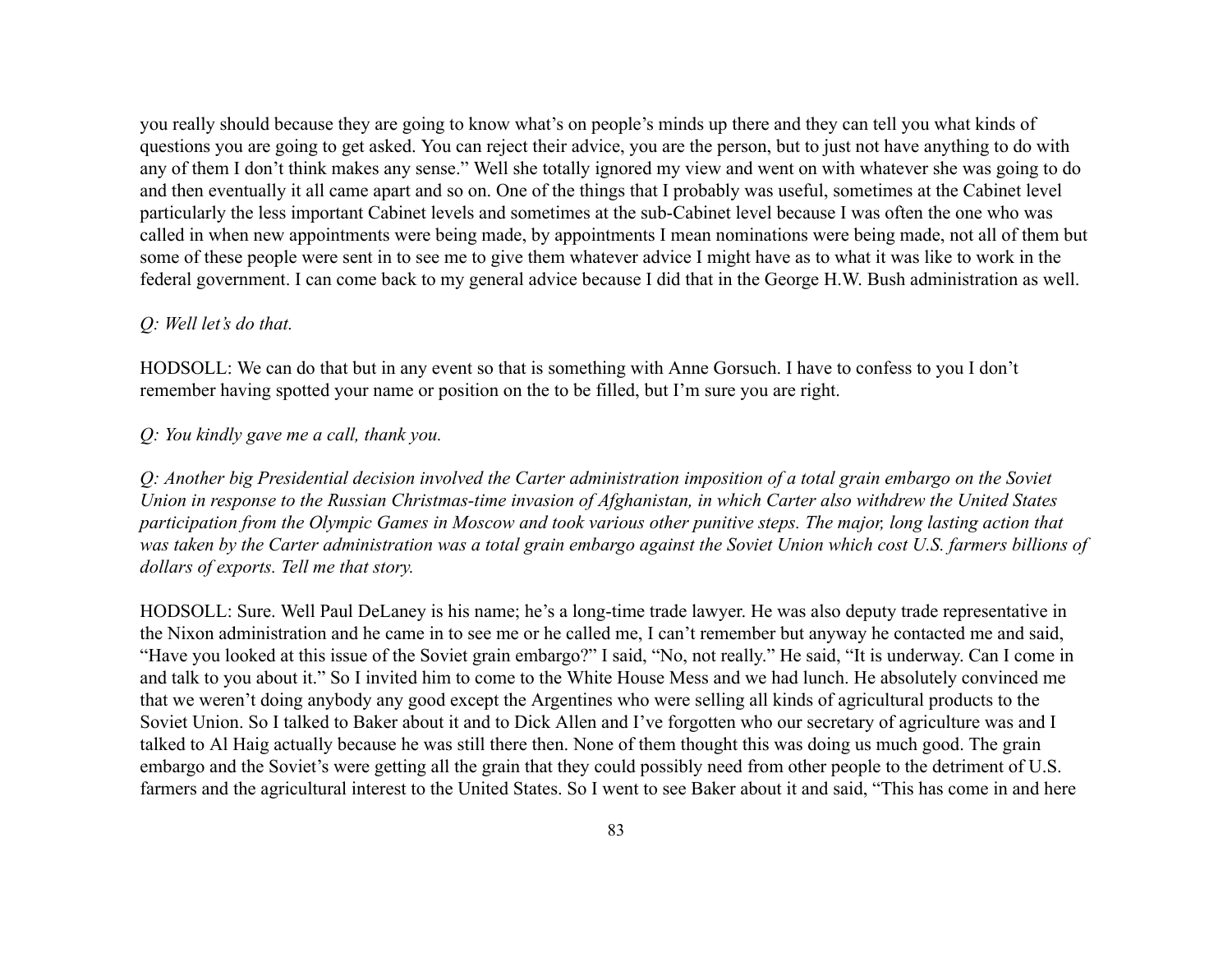are the reasons why it's not working. It's not causing any harm much to the Soviets, it's causing harm to American agriculture. I will also confess you know American agriculture is important to the American constituency in terms of the second term and voting they are all over the damn place" that more or less came from me. Baker agreed and he went in to see the president and the president said, "Yeah, let's get rid of this. Help me design a process that could do that." So we did and we did abolish it. It was not only popular with the agricultural community and the farm bureaus and so on and so forth but it was generally popular. I don't remember anybody in the White House or from the outside coming in and saying, "God, you can't do that, they are bad guys these Soviets and one thing and the other."

## *Q: It was close to a win-win?*

HODSOLL: It was largely a win-winWe and so we did that and the president got credit for it. Paul Delaney thinks this is a reason why when he President was being elected to his second term; he won every state except Minnesota against Mondale as the Farm Bureaus turned out in force in supporting Reagan throughout all those states; that's just a comment I don't know whether that is true or not but certainly Delaney has been very kind to me even today to draft up letters of appreciation in which I get mentioned its really Baker who did it I was the conduit.

*Q: You were the in-house spark plug.*

HODSOLL: I was an in-house spark plug, yeah.

*Q: So you made the cylinders fire.*

HODSOLL: Nobody was talking about it before I started this.

*Q: Absolutely well that's the spark plug, congratulations that's great. I understand now documents are being collected at the Reagan library and they are building a full record on this…*

HODSOLL: Going back to more recent times, I helped Paul get access to the Reagan library and they have a little sub-section on it.

*Q: That's great. Any other stories you can think of Frank? These are so rich in terms of you are talking about the structural*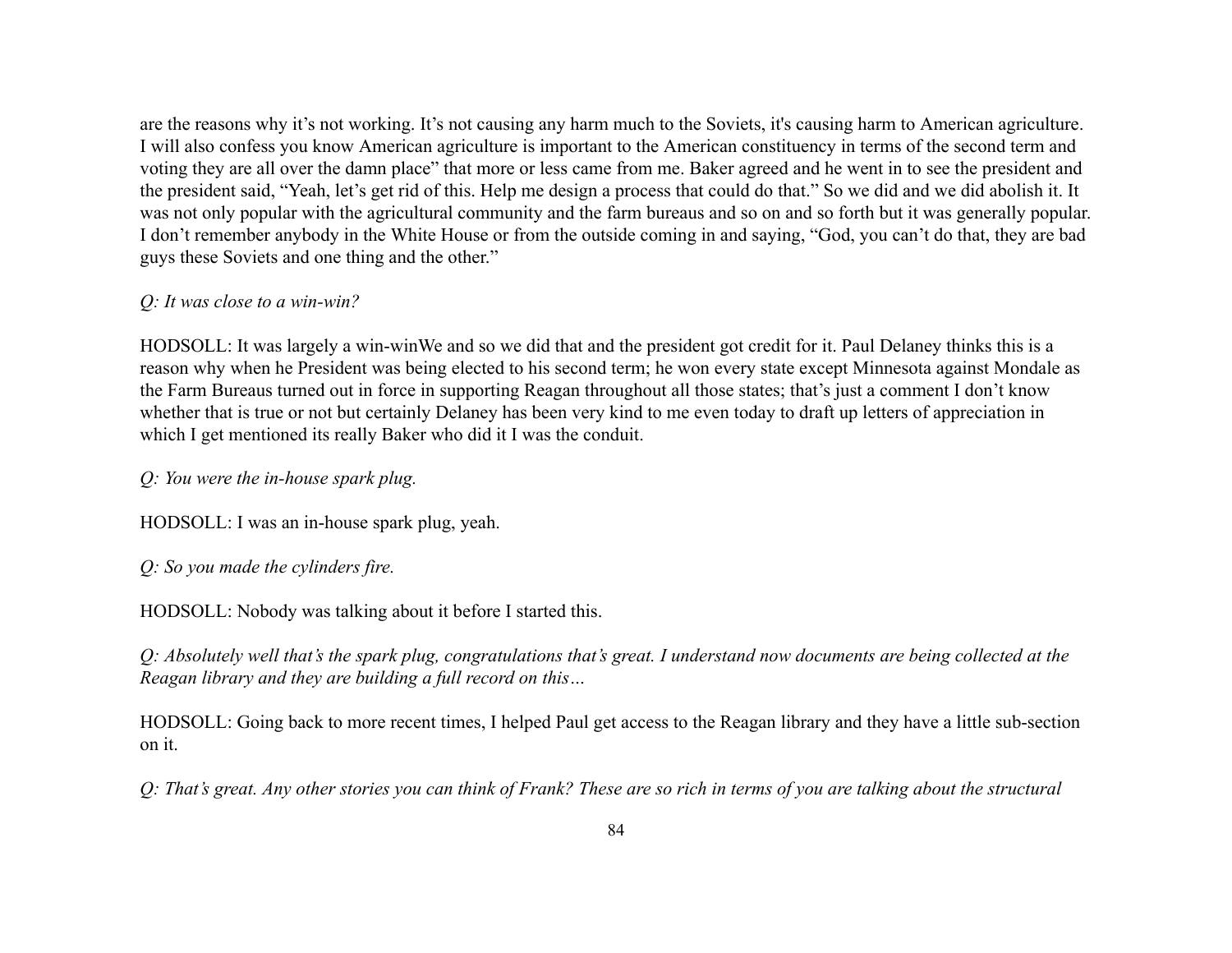*things but some of the ornaments on the tree that if there are any other things you can think of that landed on your desk and you were spark plugging around?*

HODSOLL: I mentioned the big ones I think. I mean there were dozens of things.

*Q: Think of six and put six in this space of the thing because that's the stuff historians and others look for are these are wonderful anecdotes to make the tree have a great structure.*

HODSOLL: There were a lot of issues and I'll have to go and look because I don't remember where I wasn't. My principal role was to make sure that the damn thing got decided and that it went up the system.

*Q: For me that's an important role.*

HODSOLL: They were little things I'm not talking about great or major things.

*Q: Yeah.*

HODSOLL: I'll have to go back and look, part of my job was to help Baker make the trains run on time. It wasn't on everything it was on some things and so on and so forth. I'm just trying to think….

*Q: And the major areas that you had were budget, international, environmental and immigration. Any other areas you can think of?*

HODSOLL: Right and we'll get to arts later no international includes national security.

*Q: Yeah, sure, and also included the budget. Stockman is the most brilliant and most unusual guy. What was the relationship between Stockman, the triumvirate and the president?*

HODSOLL: Well it was good Stockman was a conservative Congressman from Michigan which is unusual with Michigan not being particularly a conservative state and he was brilliant. As OMB, Office of Management Bureau, director the OMB career staff including those who didn't agree with him on all occasions will tell you that to this day who were there with him once he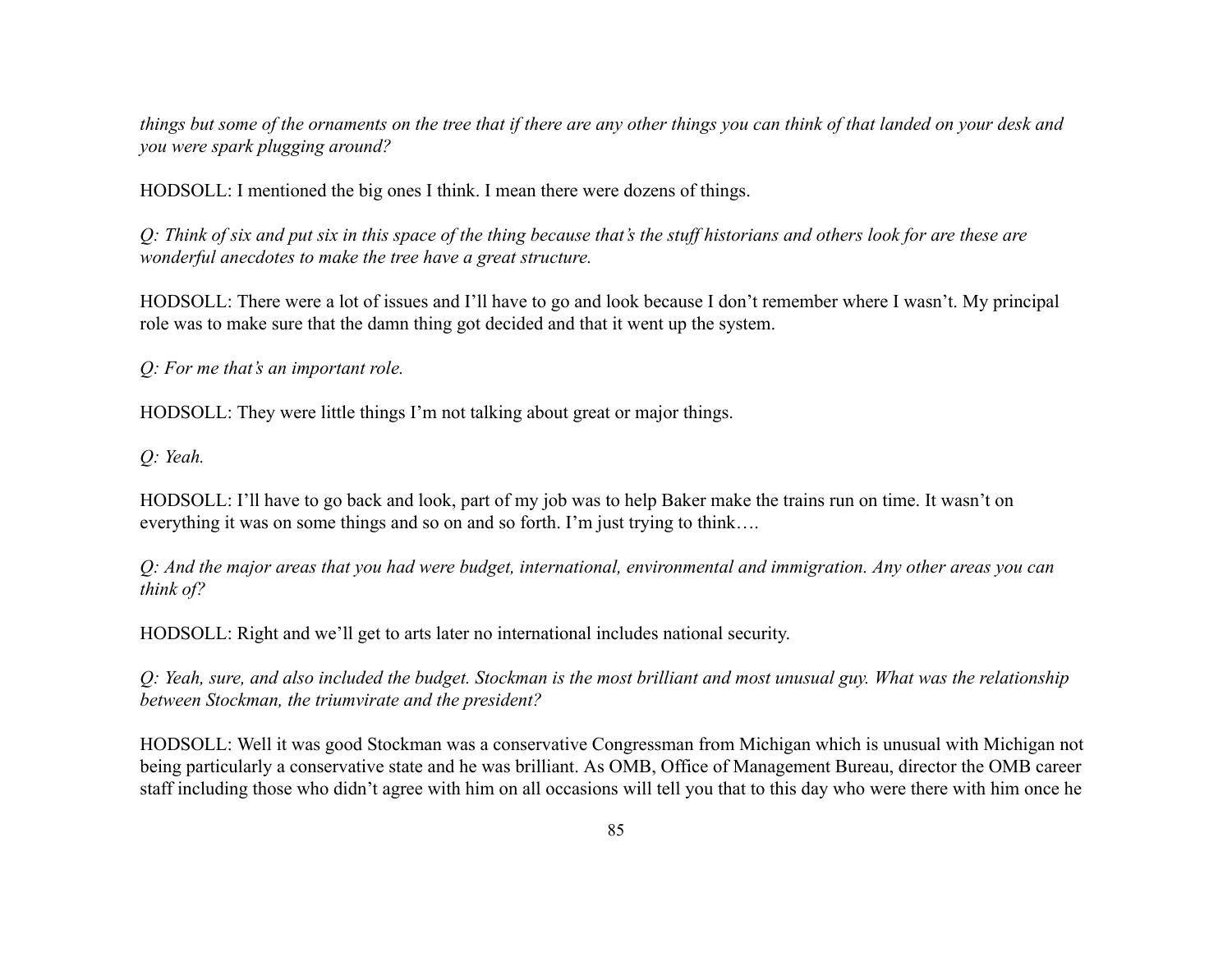got there and after a very short period of time there was no one who knew more about the budget in every detail than Dave Stockman. He was just an incredible absorber of information. He also had a very analytical mind and so he was able to not only absorb information but to compartmentalize it in ways that allowed him to design policy. Stockman had come to the attention of Reagan in the campaign as the guy who played the part of Jimmy Carter in our debate preparations and he was absolutely brilliant at it.

### *Q: How did he perform?*

HODSOLL: He performed beautifully.

### *Q: How*?

HODSOLL: He obviously had done his homework on Jimmy Carter and what kinds of things Jimmy Carter would say and almost everything that Stockman had predicted Jimmy Carter might say, Jimmy Carter did say or came close to saying in the same area. He knew the budget; he had been on the budget committee or on appropriations, I think the budget committee in the Congress. He also had a lot of friends in the conservative community of Republican Congressmen like Vin Weber and Jack Kemp, who the Reagan administration was very fond of. Jack Kemp is an absolutely extraordinary person. In any event, a long story short he comes in and he wanted to be director of OMB and there was no other candidate that had put in his name for that. As far as I knew, everybody I knew applauded the idea that he would. So he goes over to OMB and quickly becomes the world's greatest expert on what was going on there. Actually, we didn't have huge problems with the Carter administration. Carter was not left wing; he was a centrist political guy from the South.

### *Q: A military officer.*

HODSOLL: A military officer and so on and so forth. So there weren't a huge number of changes. One of the things that Stockman did was to collaborate with a number of people to put into effect a new part of OMB called OIRA, the Office of Information and Regulatory Affairs.

This office was to review agency regulations to make sure that they weren't overly burdensome and had been adequately justified and that continues to this day. In any event, so he goes over there and because he feels that the federal government has gotten too big and too broad he was looking around for some things that might be pared that might cause a huge fuss on the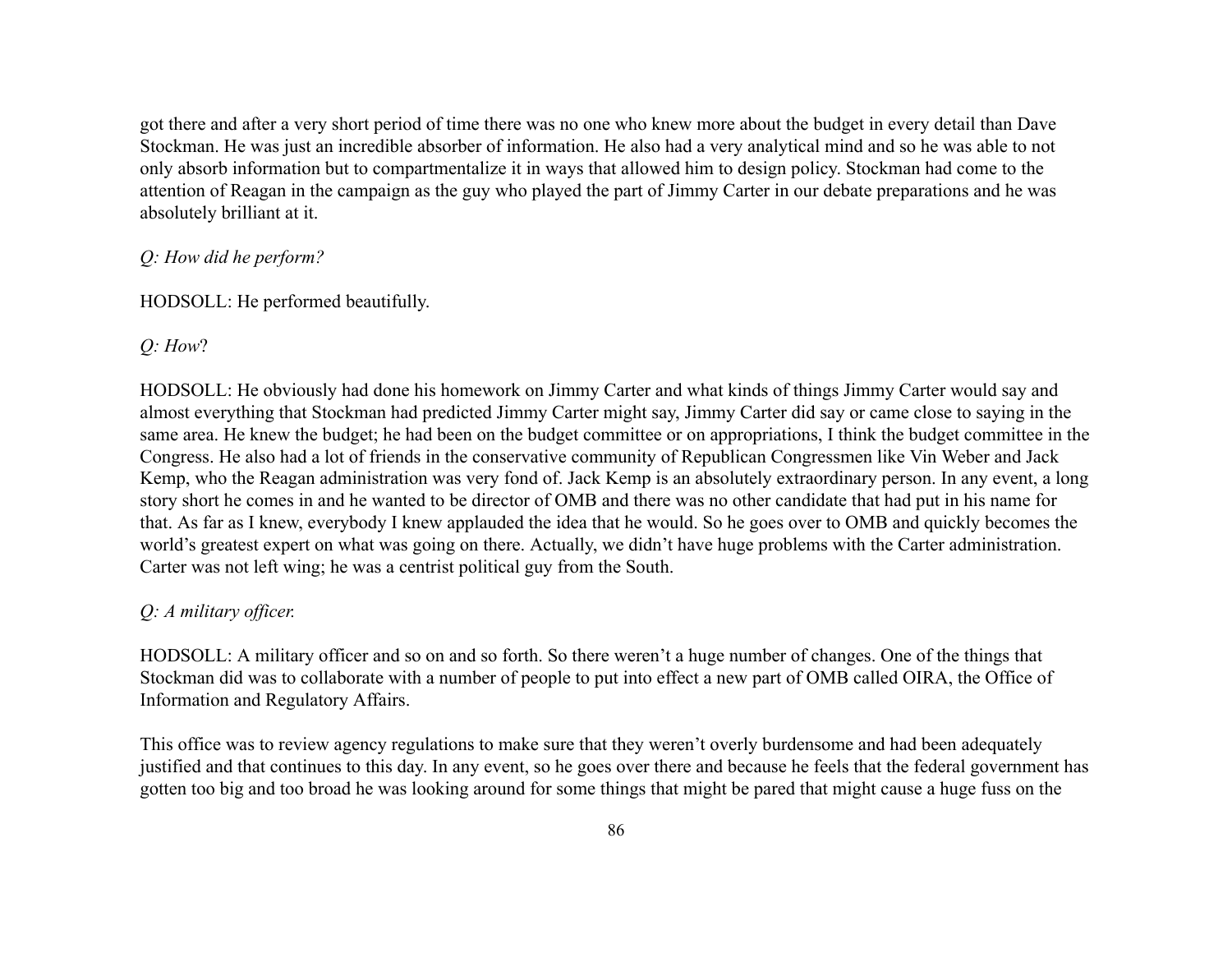Hill and could be easily pared. Of course, one of those was the National Endowment for the Arts and the National Endowment for the Humanities, which is where I came into the arts. But on general budget and leaving aside what happened as I mentioned earlier on Defense and Cap Weinberger by and large we were on board with what Stockman was suggesting. None of what he was suggesting was just totally beyond; he was a former Congressman who knew what we could sell and what we couldn't sell so he wasn't going to go off on some huge tangent and suggest we get rid of three Cabinet departments, and he wasn't for that kind of thing. He did a good job and I saw him on a number of occasions beyond the ones that I've mentioned in meetings with the president and with Cabinet people and so on. There wasn't a Cabinet person that could stand up to him on the merits. I mean Stockman just knew his stuff.

### *Q: And he knew their budgets better than they knew their budgets.*

HODSOLL: He knew their budgets better than they did. You could argue we need more for this or less for that or whatever but you couldn't argue with him about his facts; he had them. So I had quite a lot of back and forth with him because Cabinet secretaries or their deputy secretaries or whoever would often come to me and say, "We are having an awful time with OMB, could you help?" So I would get into some of these things and I rarely took him on.

### *Q: Could you give us an example of those Frank? Can you think of one battle as an example?*

HODSOLL: I'll have to go look at my facts, I don't remember.

*Q: Look at your notes and put it in here. Let me ask you, we are coming to the end of the deputy chief of staff time and it's been terrific stuff and really useful but the perspective we are talking about is the top of the Christmas tree, okay, and the pyramids, the top of the pyramid. You are the right hand to one of the triumvirate that sits underneath the president of the United States and so you look at the government in a special way.*

## HODSOLL: I was a right hander not a right hand man.

*Q: You were a right hander but how does the government look? There is all this mass of two million people down there working, more than two million if you count the military working and going up the decision tree to one guy and the vice president's office and these three lieutenants.*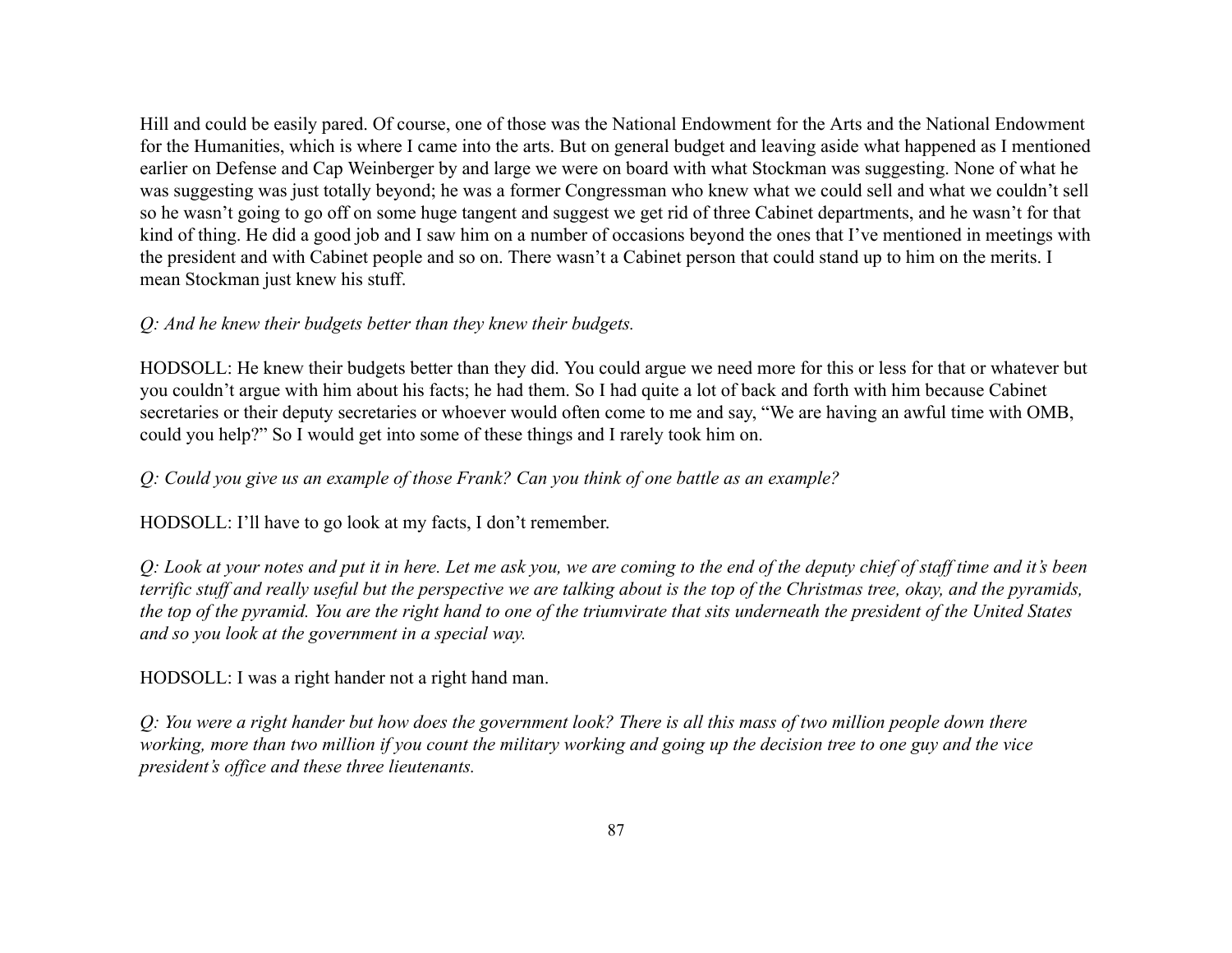HODSOLL: And a number of sub-lieutenants below the top three.

*Q: Right, but how does the government look from that perspective? I mean it is very different as you've got to do triage, how do you do that?*

HODSOLL: Well you do it by looking at what the president got elected to do and he is a conservative; he's not for expanding government into all kinds of areas and that kind of thing. But there was never a case that I am aware of, of the career people in government being trashed; certainly nothing that I was aware of. The president and others viewed the career people, obviously not everybody, but as a class of people that were hardworking people trying to do their jobs. If somebody went against that belief there would be pressures to fire that person or get somebody else or whatever and Cabinet secretaries and agency heads were given lots of latitude on that; we didn't get into that at the White House. But there was never a case ever while I was there in the Reagan administration or the Bush administration after it where people were out to say, "Look at all these awful people," or like Anne Gorsuch when she told me she didn't want to deal with any of the career people in EPA. That wasn't in the White House. So the president himself and certainly among the principal lieutenants we were constantly talking with career people where they had more expertise than anybody else to see what they thought. We might disagree with what they thought or we might find that they didn't really have their facts together whatever it was but that was a process that wasn't an automatic conclusion on the part of anybody at the White House.

Now coming back to your basic question for me, I had been a career bureaucrat in all kinds of different places doing different things. I didn't agree with everything that we ultimately ended up doing but I agreed with most things that we handled it reasonably well but that is not to say that everybody either in the bureaucracy or certainly in the Democratic Party would agree with what I just said. But again leaving aside the Anne Gorsuch and Jim Watt's of the world who were a minority I didn't get the feeling it was a war between the people who had been here and the new people who had come in at any time, no, not at all. You have to bear in mind that the reputation of Reagan leaving aside those of us who were working directly for him in the government generally was not positive. It was assumed he would want to get rid of all kinds of things and so on and so forth, which was not true. The government is enormous as you made that point so how do you keep track of all of that? We did not try to keep track of all of that in the White House. There are White Houses since that have been much more into every conceivable kind of thing than we were. We relied on the Cabinet, on agency heads whether Cabinet or not and we would track partly with the Hill both Democrats and Republicans as to how we were doing and what people thought of what we were doing. If we thought that things were getting off track to the point that we couldn't get more important things done then we would call in a Cabinet secretary, an agency head or maybe a deputy or program director whomever the heck it was and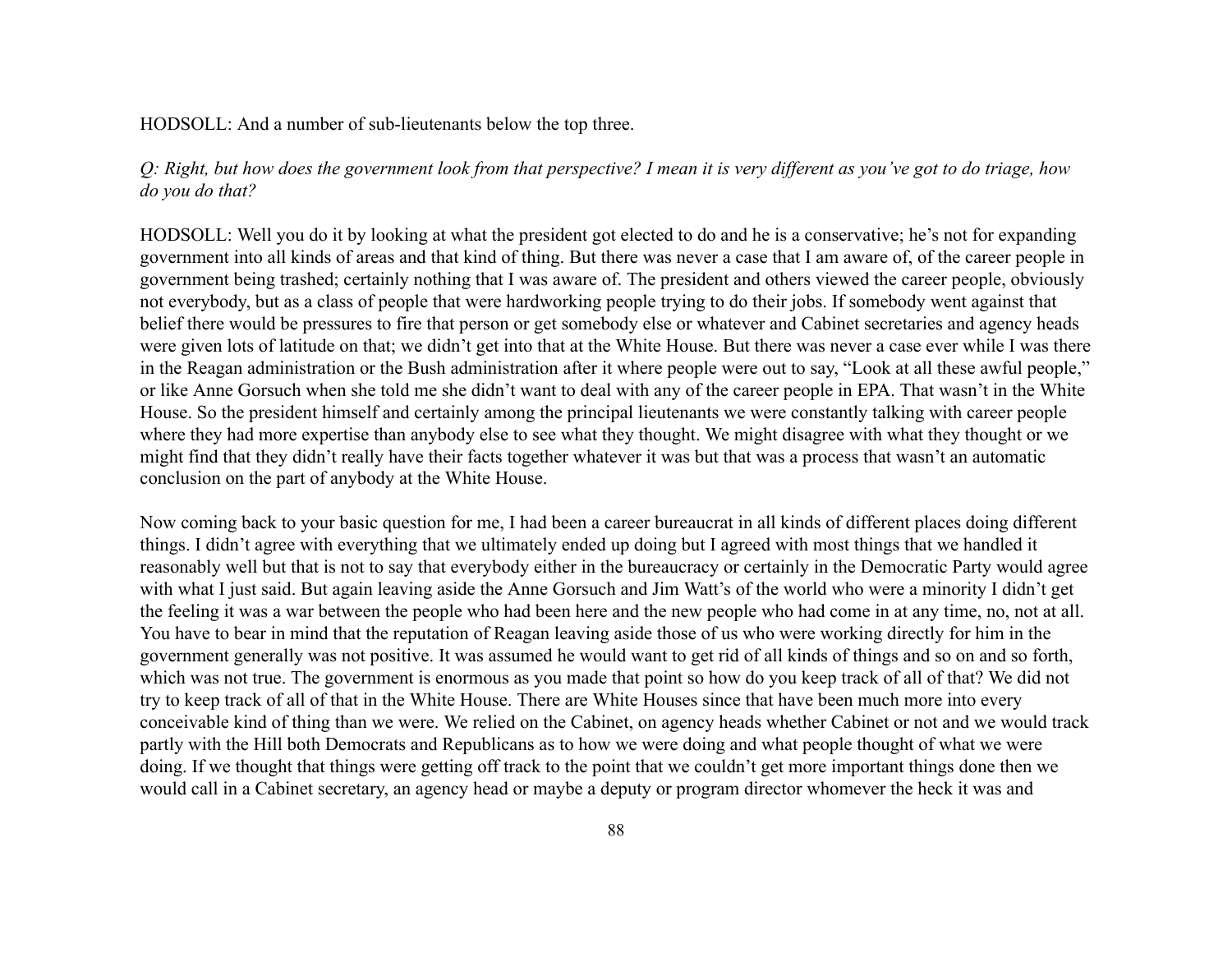somebody like Baker would say, "We don't want to do this anymore so let's bring it to a halt." Other times we'd say, "We are going to support you, go forward."

### *Q: It was when the wheels squeaked?*

HODSOLL: It was mostly a question of the wheels squeaking because we knew what the president wanted to do--he wanted to reduce the budget, he wanted to make the government more accountable in a variety of ways in terms of being able to measure what government programs were doing. We know that he wanted to reduce taxes and remember in those days the top rate was 75% or something. Reagan never got over when he was a movie actor paying 93% to the government for relatively minor roles because he was earning over \$100 thousand a year or whatever it was in those times. He never got over that and I think there is some merit to that; I'm not sure people should have to pay 90% of their income automatically so there were certain things we knew that we wanted to do. So essentially Baker was the key guy and later Darman was a part of it in saying these are the three, four or five things that we really want to do and if we do X we are going to jeopardize being able to do those four or five things, so let's get off X for the moment even to leave aside even if it's a good thing to do or not a good thing to do." The purpose of Baker's legislative strategy group was just that to make sure that our legislative liaisons and so on were solid, and they were very, very good, we were making sure that. If Smith were someone that we could count on for a vote to reduce the budget or work some of the things we cared about but he was absolutely committed because of some constituent in his district or in his state to doing the arts or something that was at a lower level of importance and there were people that wanted to get in and let's support this guy in doing away with these things we would rein them in and say, "It is more important. We need this guys vote for X, Y is not as important, stay away."

### *Q: It's called politics.*

#### HODSOLL: It's called politics.

*Q: Thank you for that answer that was very helpful. Same question but, there is a slightly new perspective everybody thinks their issue should go to the president's desk because it's the most import issue because it's been on my desk as the assistant secretary of whatever agency it is and this is a decision the president needs to make and we need a new X, Y, and Z. How does that get filtered out in the White House and those kinds of non-presidential issues fall by the wayside and how are they averted?*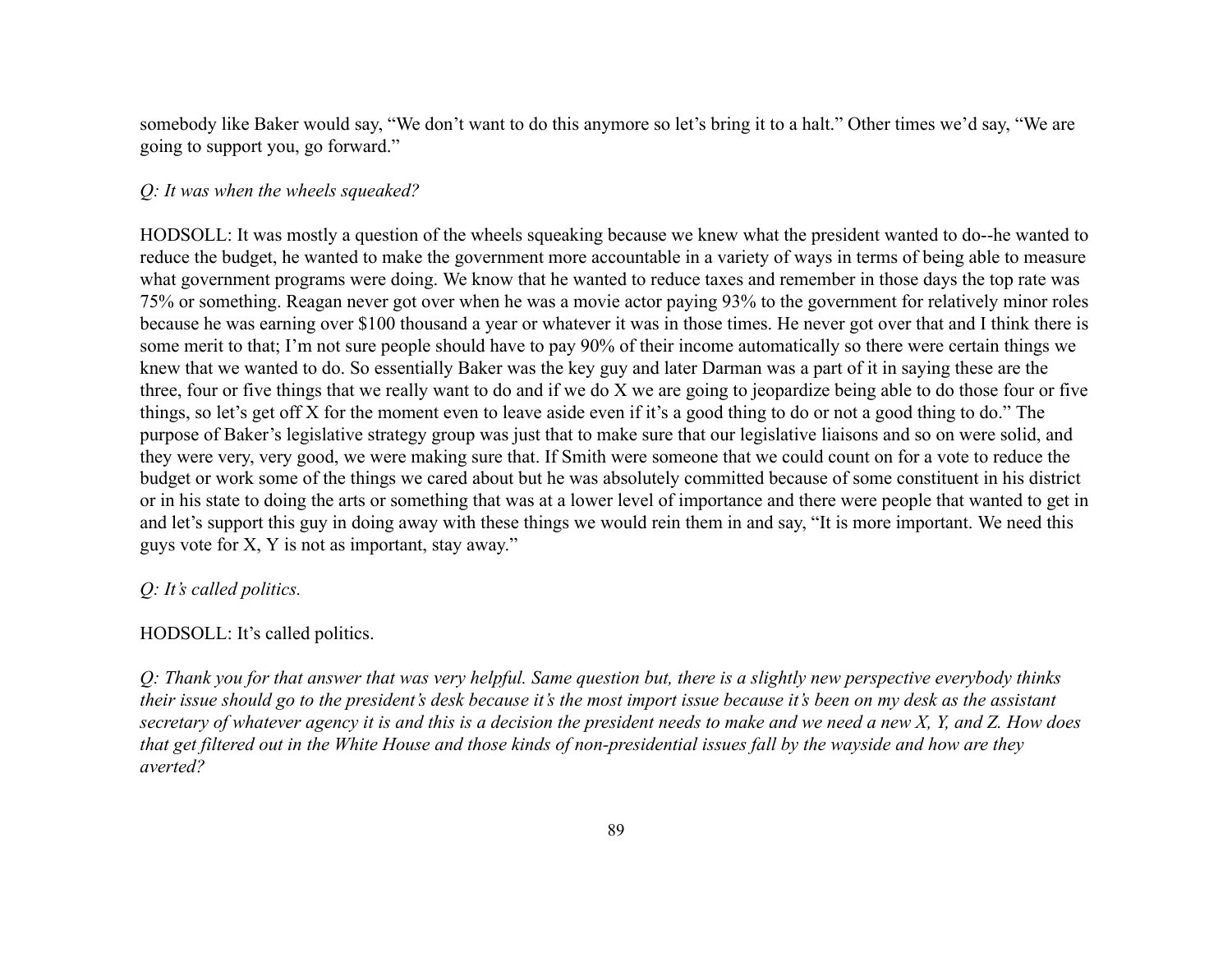HODSOLL: Baker and Darman essentially had with inputs from other people. When we thought something shouldn't go to the president's desk and there were reasons for it and unless there was a huge fuss in the White House or something, we did derail it and take it to the Assistant to the President Marty Anderson or some other person at a lower level.

### *Q: And they would decide?*

HODSOLL: And they would decide; the president never saw it.

*Q: So essentially issues unless they were squeaky wheel issues which were affecting other high priority issues of the Reagan agenda those issues would be winnowed and redistributed to lower levels inside the White House or below the White House by the duo of Secretary Darman and Chief of Staff Baker?*

#### HODSOLL: That's right.

*Q: Okay. Now did you see those issues?*

HODSOLL: I saw most of them but I didn't input on most of them. I inputted on some issues that I thought I had something to add.

*Q: Okay so that was the process, that was the process.*

HODSOLL: Well basically once a week Baker and Darman would have the legislative strategy policy group meeting and they would go over these kinds of issues and they would decide as a whole. Meese attended that and Deaver occasionally attended and I sometimes attended it. Basically there would be a hash around and that's where the decisions would be made to tell Secretary X that we are not going to deal with this, he has to deal with it on his own.

*Q: Frank, now you were the Deputy Assistant to President Reagan and Deputy to the Chief of Staff during 1981. When did you leave that job and what were the circumstances?*

HODSOLL: Okay, I left it at the end of 1981 and the circumstances came about by accident in my capacity of doing anything that Baker wanted me to do. I'll tell you a funny story about this. What had happened was a classmate of Jim Baker's from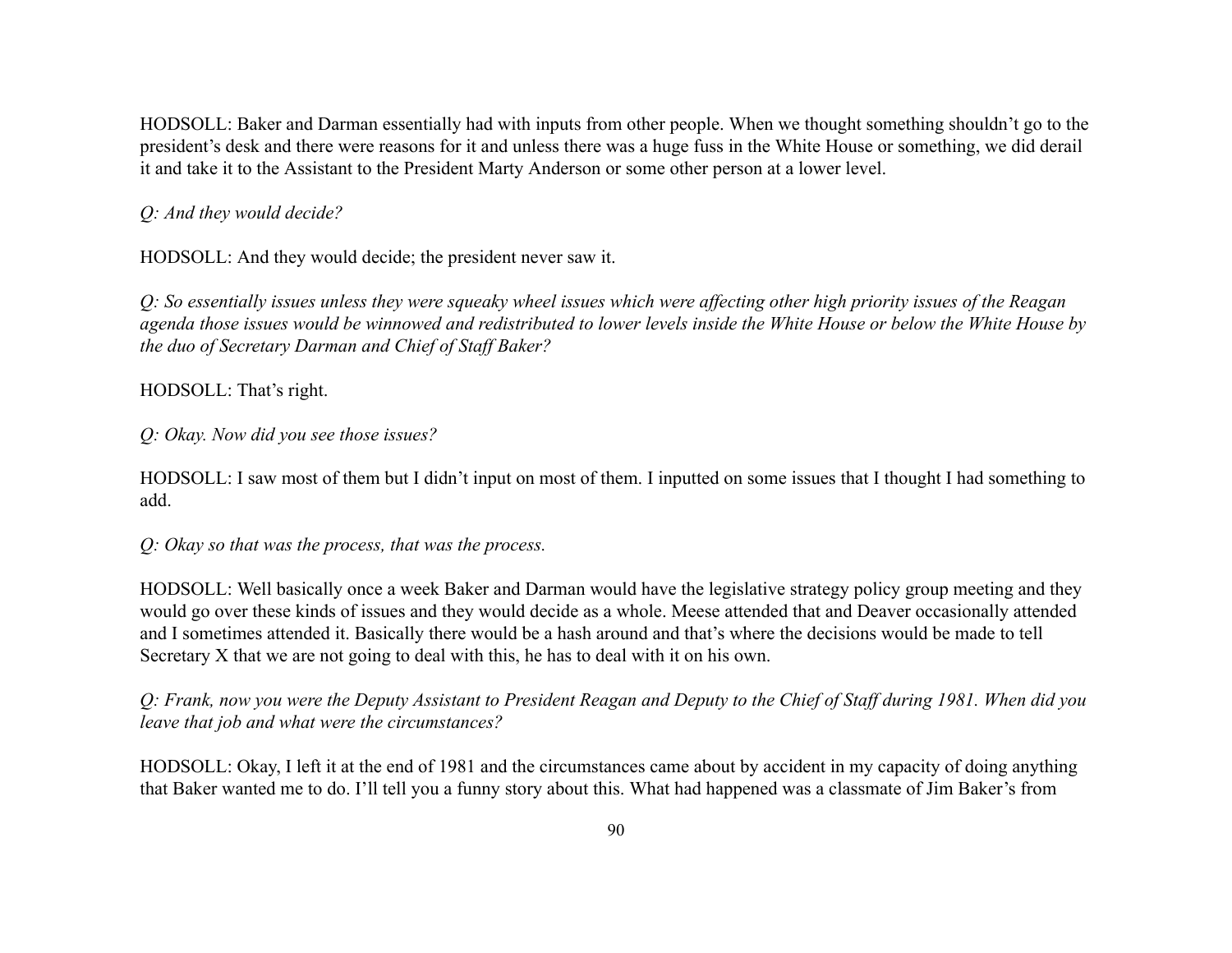Princeton, a guy by the name of Barney McHenry who later became the CEO, Chief Executive Officer, of the Wallace Foundation and was on the board of the New York Museum of Fine Arts, came in to see Baker. I didn't know Barney McHenry at that point from Adam and I wasn't in on this first meeting. As Baker reported it to me, McHenry had come in and asked Baker, "Why are you," being the Reagan administration, "trying to get rid of the National Endowment for the Arts and the National Endowment for the Humanities?" Baker said, "I don't know; I haven't heard about this." McHenry left and when I came back at some point Baker asked me to come in and he said, "I've had a friend of mine from New York who is asking me why we are trying to get rid of the National Endowment for the Arts and by the way what is the National Endowment for the Arts?" So I gave him about a one sentence answer on the second question, which is about all I knew, and I said, "I will talk to Stockman, this hasn't come to my attention." So I talked to Stockman….

#### *Q: Stockman would take your calls immediately?*

HODSOLL: Yes. We worked together because he and I had respect for each other when he knew I had been on the campaign and I knew he really knew what he was talking about; I might disagree with him but he did know his stuff. So Stockman simply said, "Well you know we got too many agencies and too many things going on. This is not an important one and it will be an easy one to get rid of as a good step in the right direction." I reported this back to Baker and I said, "You know I don't really know but our president was a former President of the Screen Actors Guild and has a lot of friends in Hollywood and so on and so forth and I've done some checking around as to who likes the National Endowment for the Arts. I'm not sure that he would want to have all kinds of people calling him from his old profession on this. It's minor from the point of view of a budget issue; we are talking about \$150 million or something for each of those endowments." Baker took that in and said, "Well let's go see the president." We went in to see the president and….

#### *Q: Were you with him?*

HODSOLL: Yes. We went over this and he said, "No, I can see why Chuck, Charlton, Heston keeps telling me what a good job the National Endowment for the Arts is doing and he is one of my best friends and also a good Republican." Baker said, "Let's see if we can find a way for you to deal with this without having to become necessarily directly involved in terms of saying we are going to overrule Stockman or whatever." So we got the president to set up a task force on the Arts and Humanities. The president made three people chairman of that with one being Chuck, Charlton, Heston, one was Hannah Gray who was then the president of the University of Chicago and a good conservative and the other was Dan Terra who had been the chairman of the campaign finance, a very wealthy guy from Chicago; all of whom wanted to continue the Arts Endowment and the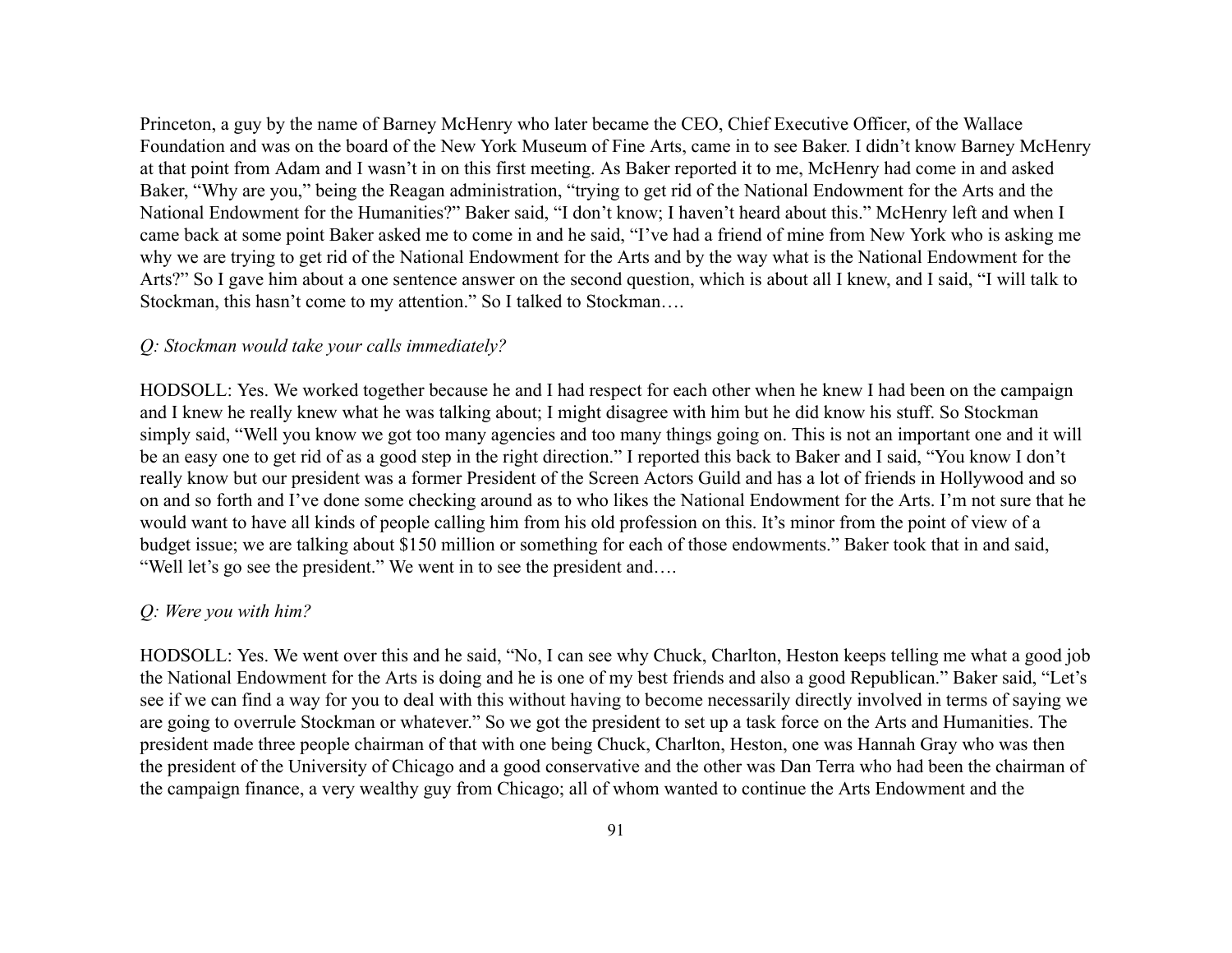Humanities Endowment. We set that up and then Baker in his inevitable way told Marty Anderson and I to recommend to the president the members who could be on it. So Marty and I got together and we did that with enormous help from Ed Meese, a Yale graduate, who liked the National Endowment for the Arts for reasons that are not entirely clear to me but it wasn't odd or anything like that, and Mike Deaver also liked the idea. I might add this was the first year of the Heritage Foundation report on government and the Heritage Foundation had a chapter in it and never did again, that stood up for the National Endowment for the Arts by two absolute conservatives one of whom we put on the National Endowments Council for the Arts a guy by the name of Sam Lipman and the other was Hilton Kramer who was the principal visual arts critic for the New York Times. In any event, we got all these people and had all kinds of celebrities like Beverly Sills and so on; we had a star studded group.

## *Q: No pun intended.*

HODSOLL: No, no pun intended, and it came out more or less the right way. Basically it said, "These are useful and there are a few tweaks that should be made." In any event, that is what happened.

### *Q: And that went to the president of the United States.*

HODSOLL: That went to the president of the United States with a recommendation from Baker and me. While that was all going on I became quite intrigued. I had certainly not come into the White House to be chairman of the National Endowment for the Arts but I had spent a certain amount of my time doing this and it was quite heady to meet all these famous artists and one thing and another. I believed in the idea of having a federal component just as we have a federal component in other areas.

## *Q: We are continuing to talk about Frank Hodsoll's work at the White House.*

HODSOLL: So continuing along the task force came to its conclusion, which was positive, and because, if you look at my background I had been in part a history of art major, an actor, had a radio show and produced concerts in New York and so on.

### *Q: What was your radio show?*

HODSOLL: It was called The College Sound.

### *Q: We haven't talked about that.*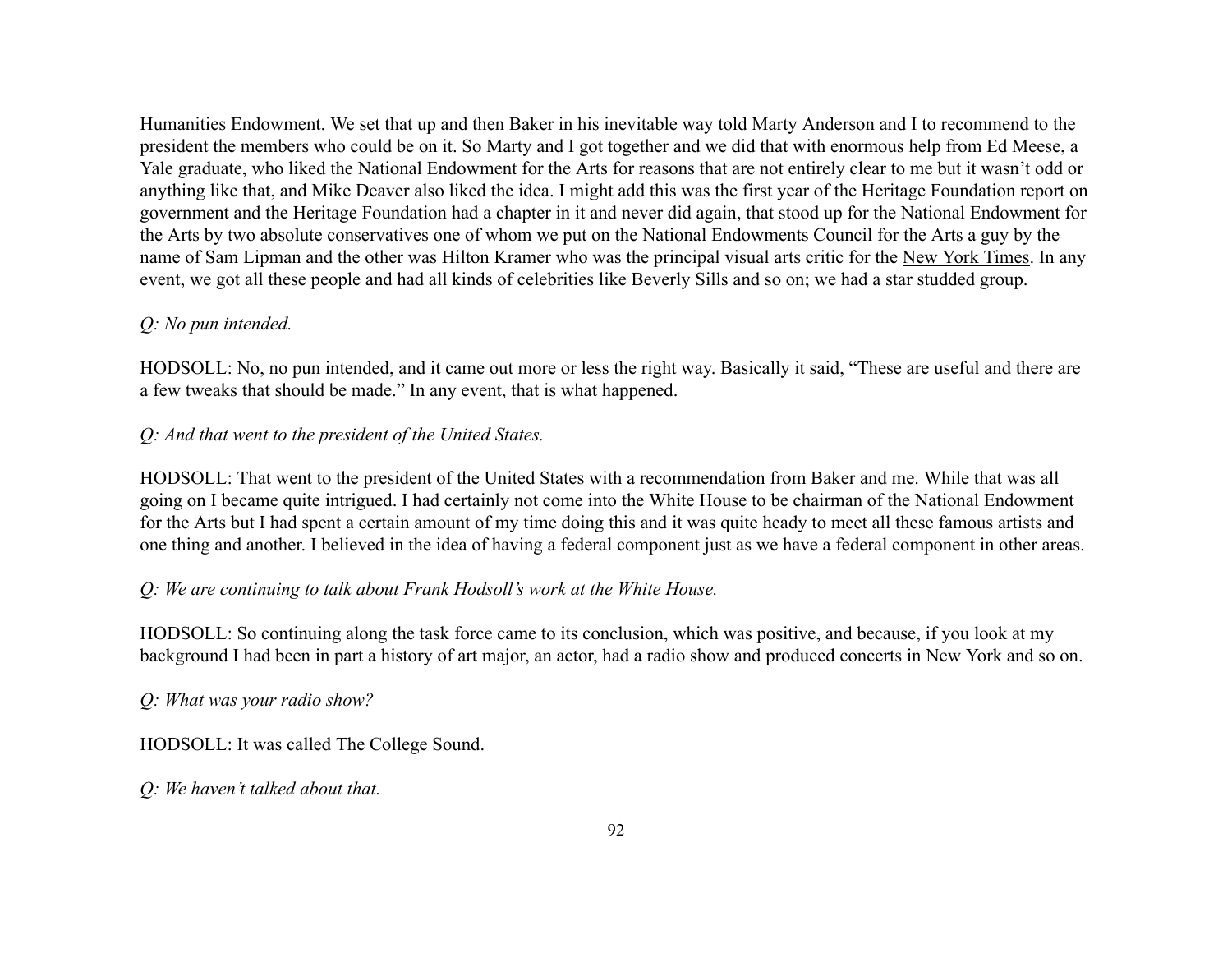HODSOLL: It was at Yale, it was *WYBC*, and I basically invented a program which brought together all kinds of different musical people to both perform and to talk about music on the Yale radio station. In addition to the singing groups and choirs and some aspects of Yale's own thing, we brought in Odette and all sorts of famous people to be interviewed and I played a rather unusual collection of music that people seemed to like; that was the radio show. I mean it was a very small audience because it was a radio program that went into the Yale dorms.

### *Q: We had one at Princeton and it was broadcast through the radiators.*

HODSOLL: Wherever it came from I don't remember any more. So I'd done all of that and I'd written an honors thesis at Yale on the New York School, which was the abstract expression that was getting going in New York and so forth. I thought I might become an actor at that point, so that was all there. So I had an interest and I'd been going to stuff obviously as a member of the audience. So here I was helping President Reagan organize a task force on the Arts and Humanities and the jobs were coming up because we hadn't appointed anybody into the heads of those agencies. I thought to myself whatever this may be for my career, which if it was not a great thing for my career, it would be such good fun and I don't think I'll ever have another chance to throw my hat into the ring. I also had been approached by Heston and some others saying, "You ought to go take this over," because they thought I had done a decent job.

### *Q: Well, you were the director of the study.*

HODSOLL: Well I wasn't. I was the White House liaison for the study but yes, I did do most of the writing.

## *Q: More important than being the director, you were the author.*

HODSOLL: Part of it. Well I had to get everybody on board and so on. So I went in to Baker and said, "I hope you are sitting down but I think it would be great fun to go over and be the Chairman of the National Endowment for the Arts." He said, "You are absolutely nuts." He didn't say no but he said, "You're nuts." Then he sent Deaver in to see me and said, "You can do better than being the chairman of the National Endowments for the Arts; there are all kinds of jobs we'd love to have you in if you don't want to stay in the White House anymore." I said, "Well no, I like being in the White House. I'm not fed up with the White House it's just..." and I told them I had this peculiar background. I said, "As a matter of fact, you can see it and the president knows about it too because when you come into the West Wing you are allowed, Clem Conger was then the archivist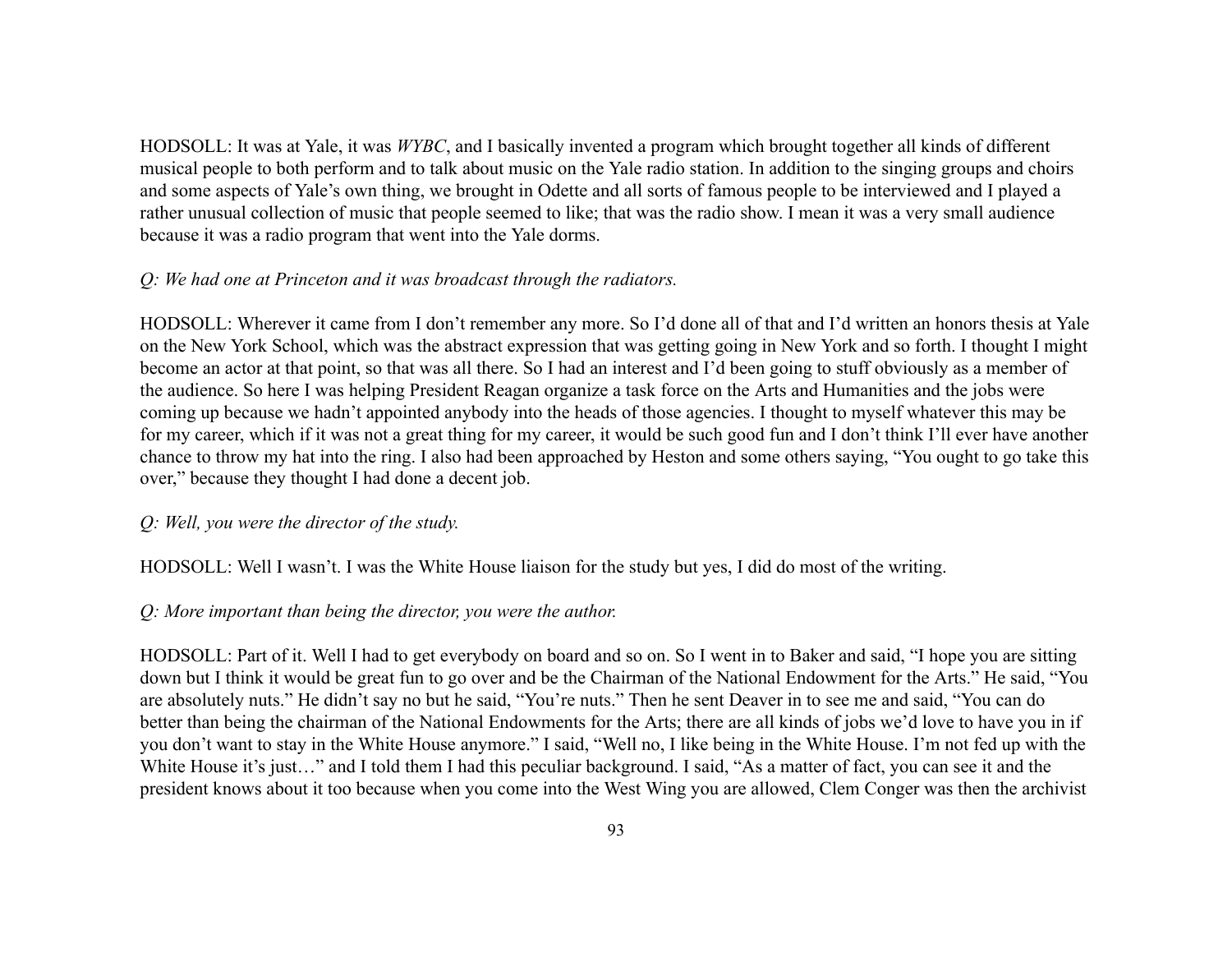of the White House, to go to the Smithsonian and select paintings to go in your office. Virtually everybody in the Reagan White House had Remingtons and things like that, which is fine. I said I wanted to go over to the Hirshorn and get some abstract paintings and so I ended up going over to the Hirshorn and getting three fairly large, for my tiny office paintings that covered every space of wall; I had three abstract paintings. I remember the president coming in to see Baker and he stopped in my office to see what I was up to. He looked at the paintings and said, "My gosh, look at all that; do you like that?" I said, "Yes, sir, I sort of do." He said, "Well, good for you."

### *Q: Oh that's wonderful.*

HODSOLL: So that had been part of my visibility in the White House. But in any event a long story short Baker offered me some other things including staying in the White House, promoting me to an assistant to the president. I was offered ambassadorships, all kinds of different things. I was offered two deputy secretary ships to work with secretaries who hadn't been in the government and they figured I could help with that.

*Q: Where were they?*

HODSOLL: Labor and what was the other one?

*Q: That's incredible, deputy secretary of Labor.*

HODSOLL: In Labor, yeah. I can't remember what the other one was.

*Q: You'll think of it.*

HODSOLL: I'll think of it.

*Q: Think of it, we are just doing a rough draft here.*

HODSOLL: In any event, what occurred to me was that if what I wanted to do was to progress at the high political level in the administration I'd be better off staying in the White House. I was liked there and I got all kinds of jobs to do that people seem to think I did okay at. But if I wanted to go out of the White House, here was this unique experience and I figured that because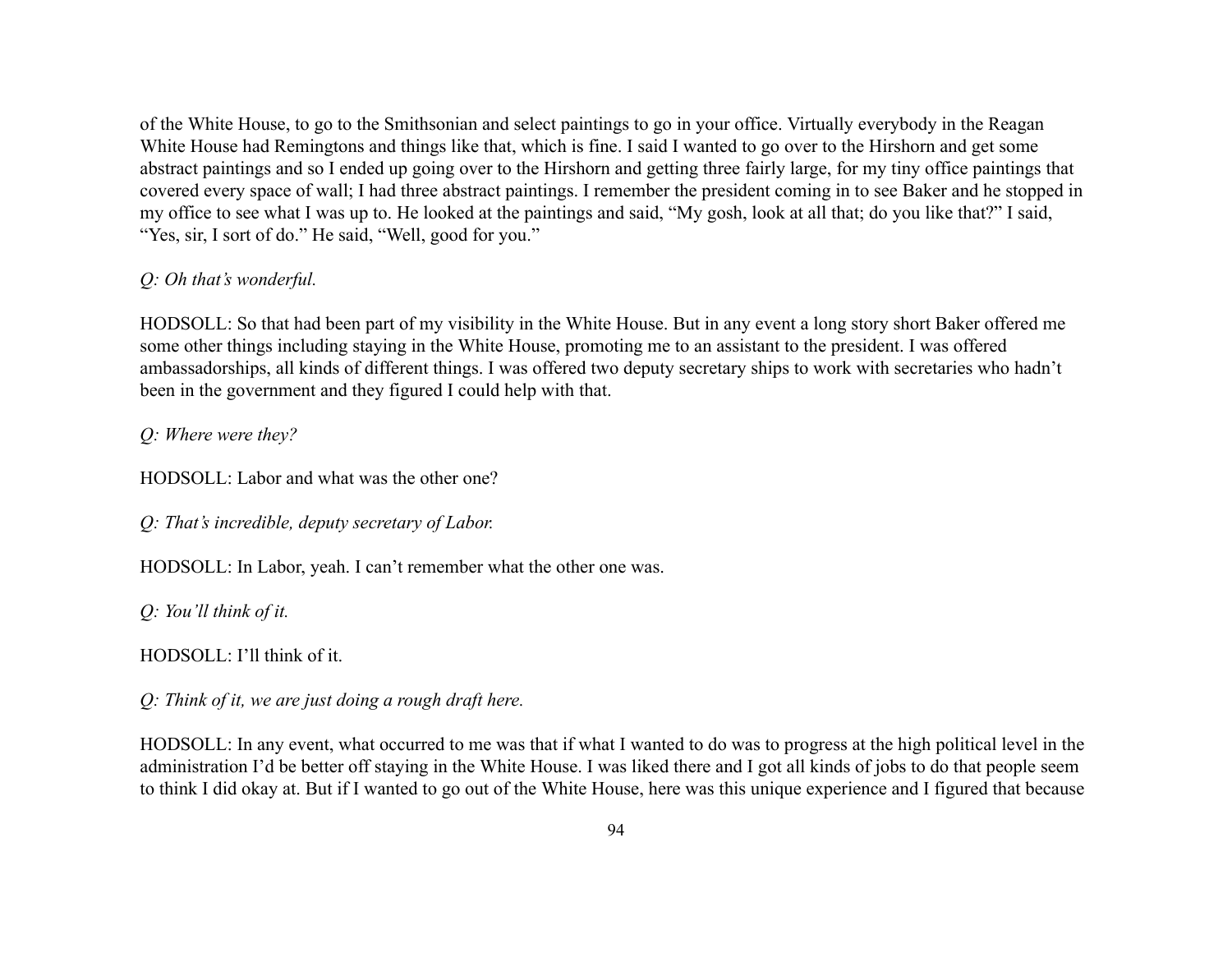I had really good relationships with a lot of people, if the time came for me to leave the Arts Endowment, I could probably come back assuming the president was still the president. So after a little bit of back and forth on all of that Baker and I went in to see the president and he said, "Well, if you want it you can have it." That was the beginning of my moving in that direction.

*Q: Was there criticism of you being a Foreign Service officer working in the Reagan White House?*

HODSOLL: No, I had resigned from the Foreign Service.

*Q: When you went political?*

HODSOLL: No, because of my period of time in the campaign, the Reagan people viewed me as totally trustworthy.

*Q: And the conservatives outside the Reagan White House?*

HODSOLL: I was okay on that too because I had worked with a lot of them on the campaign. And back to relationships, I'd established relationships and then was able to write stuff that the Reaganauts, if you want to call them that, thought that guy knows what Reaganauts believe.

*Q: Frank, we have now come to your shift to chairman of the National Endowments for the Arts. That's going to be a long conversation.*

HODSOLL: It could be.

*Q: I think what we ought to do…*

HODSOLL: Stop for the moment?

*Q: Stop for the moment.*

HODSOLL: Okay.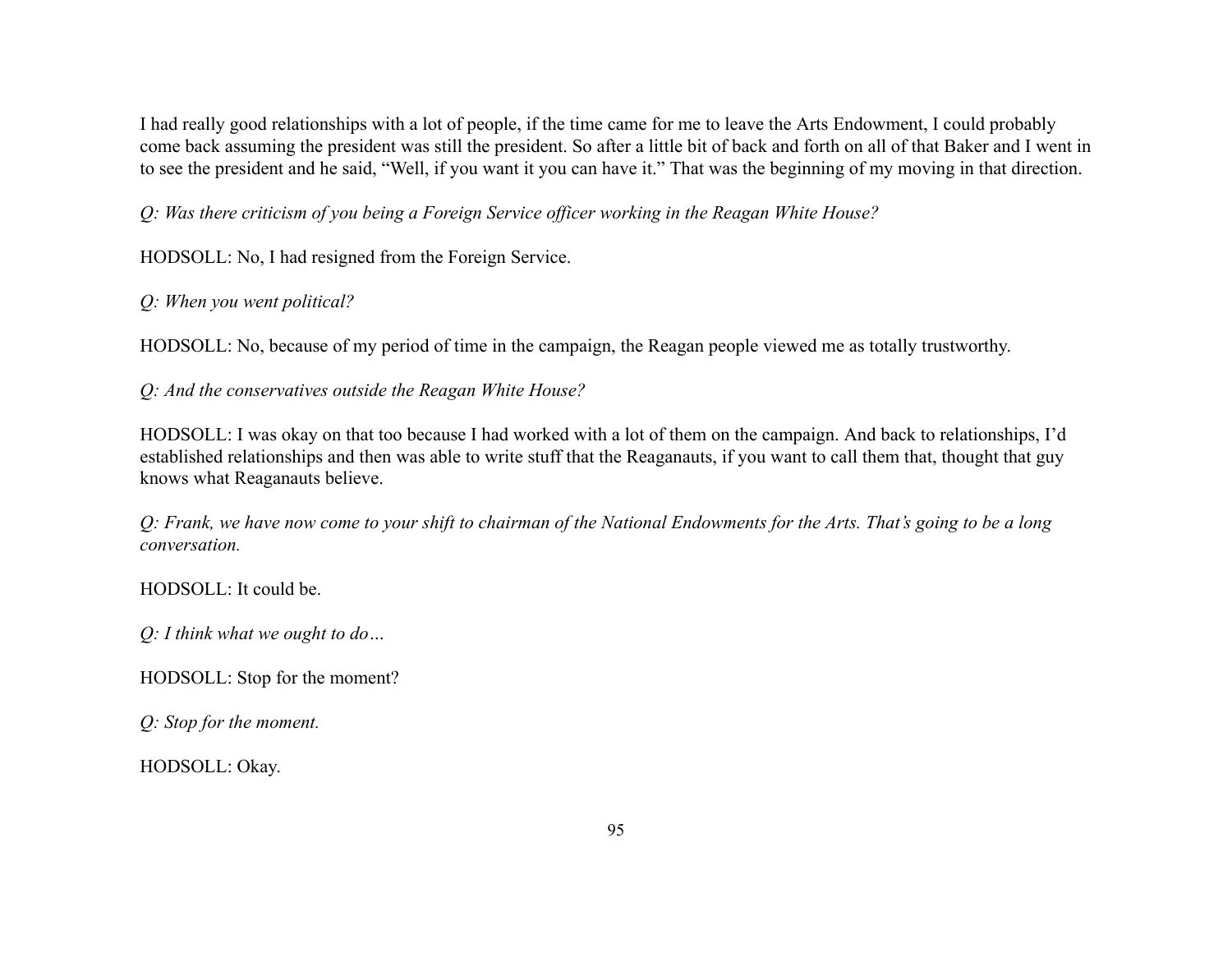*Q: And then we've come to a very natural stopping point. We will pick up next time with that. I want you to be thinking about those other six anecdotes of that incredible year in the White House.*

*Q: This is the oral history continuation with Frank Hodsoll. Today is Wednesday December 16, 2015. We are beginning with Frank exiting the White House and moving to head the National Endowment for the Arts.*

*Q: Frank, anything that you've thought of in the White House years, that incredible time in the campaign and getting the administration up and running before you moved over to the National Endowment for the Arts? [Hereafter, the interviewer and the subject refer to this federal agency as the endowment or as NEA.]*

HODSOLL: Nothing new; I think when I see the transcript I may add or whatever.

*Q: Tell us about your transition from the White House to the chairmanship of the National Endowment for the Arts.*

HODSOLL: Sure. It was late 1981, and the President [Ronald Reagan] gave us a luncheon for the task force on the arts and humanities which we put together, and I was a part of that. That was a nice send-off; he [the President] said a bunch of nice things. So off I went. And my first speech. . . .

### *Q: What about your confirmation? You were confirmed, were you not?*

HODSOLL: Yes, I had to be confirmed. Before I went over there, I went up and met with various senators, including Ted Kennedy and Ted Stevens, with whom I had worked at the Commerce Department, and Claiborne Pell, who had helped start the endowment. All those went very well, perhaps except for Ted Stevens, whom I had thought was a friend of mine. Except I guess he thought that for Alaska, I was too highfalutin and wouldn't treat the Alaskans properly. He made some acerbic comments, and then he called me back and apologized. It was one of those things, and we were fine.

*Q: Were those acerbic comments in his office or were they public?*

HODSOLL: They were in his office. Nothing happened publicly, by anybody.

*Q: Who was your predecessor?*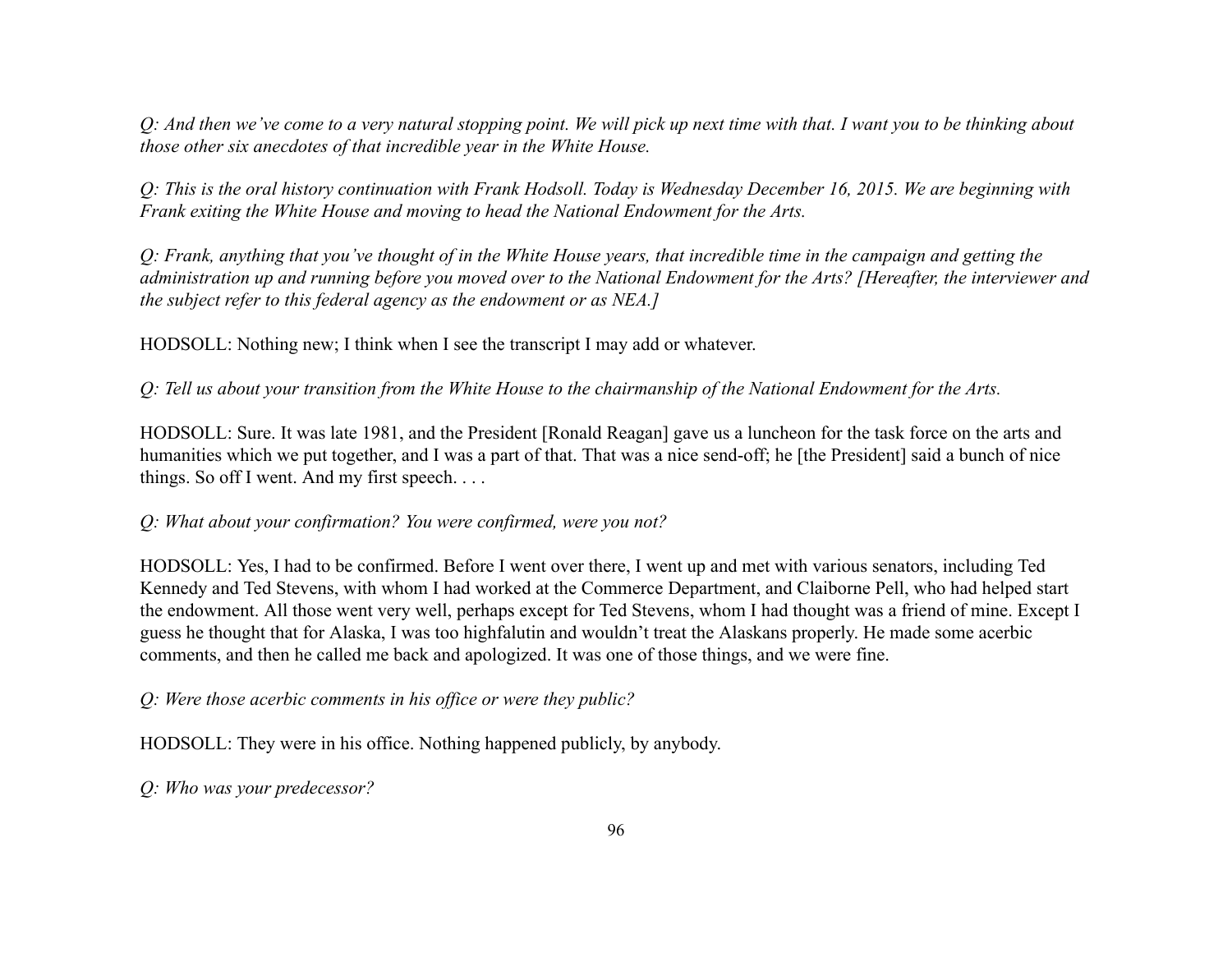HODSOLL: My predecessor was Livingston Biddle, who had helped draft the language for the Endowment. He had worked for Claiborne Pell way back in the 60s; he was at the endowment and so on and so forth. [Livingston Biddle, Jr., not only participated in the drafting of the 1965 legislation creating the National Endowment for the Arts (NEA) and the National Endowment for the Humanities (NEH); he also served as President Jimmy Carter's chairman of the NEA.] He was totally happy with me being there; so was Joe Duffey, [President Jimmy] Carter's head of the humanities endowment, whom I had gotten to know. His wife was a powerful Democratic operative, whose name is escaping me...Anne something.

## *Q: Anne? Hm, I worked for her when she was in the White House. [Anne Wexler, Joseph Duffey's second wife, was a special assistant to President Carter.]*

HODSOLL: But no, I was viewed, because of the way the task force had come out, and the President had come out, I was viewed by the politicians as a relatively friendly person. That was not true of the staff who were there, many of whom just quit because they thought I was going to go over there and burn the place down, which I wasn't going to do.

[The Reagan Administration had come into office promoting the idea of cutting domestic programs that Republicans had deemed wasteful and inefficient. Thus, whether the arts and humanities endowments would survive this period was in question. Reagan created a task force to consider the issue; the task force came out on the side of cutting the budget of the endowments but not doing away with them.]

### *Q: This was the staff of the endowment who were concerned that the Republicans were coming in to set fire to their institution?*

HODSOLL: That is correct, not all of them, but many of them. And so, I was fortunate that a whole bunch of them quit, and I was able to bring in a lot of new people.

In the endowment, at the program director level, they are not career civil servants; they are Schedule A. So, they can be dismissed without the normal protections. I didn't do that, with maybe one or two exceptions.

[The Office of Personnel Management allows certain exceptions to the hiring regulations. For example, "Schedule A" appointees are those who have been hired for their special qualifications—doctor or lawyer—or to fill a short-term vacancy. Persons with disabilities are also eligible for Schedule A appointments. Conversely, just as they can be hired more quickly than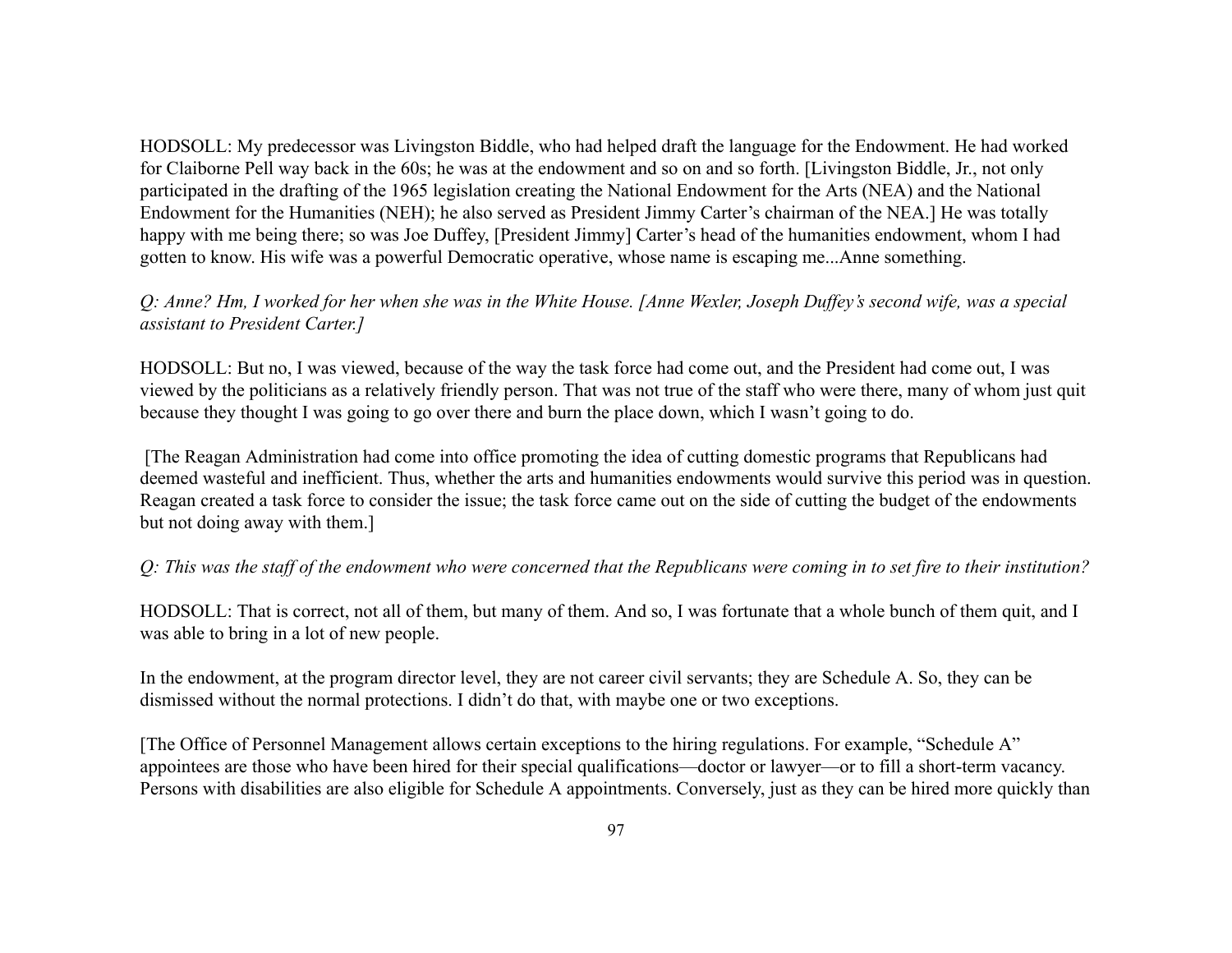civil servants, Schedule A appointees can also be fired more quickly than can civil servants, who are guaranteed certain rights in a termination process.]

But that allowed me opportunities. While I was being confirmed, and my confirmation was relatively simple; it wasn't a big deal, because I was able to convince senators who cared about the endowment that I meant well, I was going to learn a lot and try to be helpful. That was on the Republican as well as on the Democratic side.

In any event, my first activity—maybe this was my legal training--my first activity after I had been confirmed, was to read every grant the endowment had given in the last year. My staff put little candy bars in the files—no one had ever done that before. So that was my introduction.

#### *Q: What's this about candy bars?*

Well, they put candy bars in with the files—to keep me alive, they said—as I was going through the grants.

#### *Q: When you went through a file there would be a candy bar?*

HODSOLL: There would be a candy bar stuffed in the files as I went through the files. I learned a lot from that. I'll come back to that in a minute.

*Q: What was the total budget of the endowment, the approximate number of grants. And how was the endowment organized when you took it over?*

HODSOLL: When I took it over, the budget was 155 million dollars. We reduced it to 143, but that was a lot better than 0. And then it grew back, and over 155. At that time, and later—the number of grants didn't change all that much—we gave about 4,000 grants a year. They varied from as much as a million dollars—though that was rare—to a lot of little grants of 10 to 20,000 dollars, that kind of thing.

We had fellowships that went to individuals, but most of our grants went to not-for-profit corporations that were arts organizations, from large ones like the Metropolitan Opera to the little tiny ones, that had budgets from five to 10,000 dollars per year, some of them 50,000.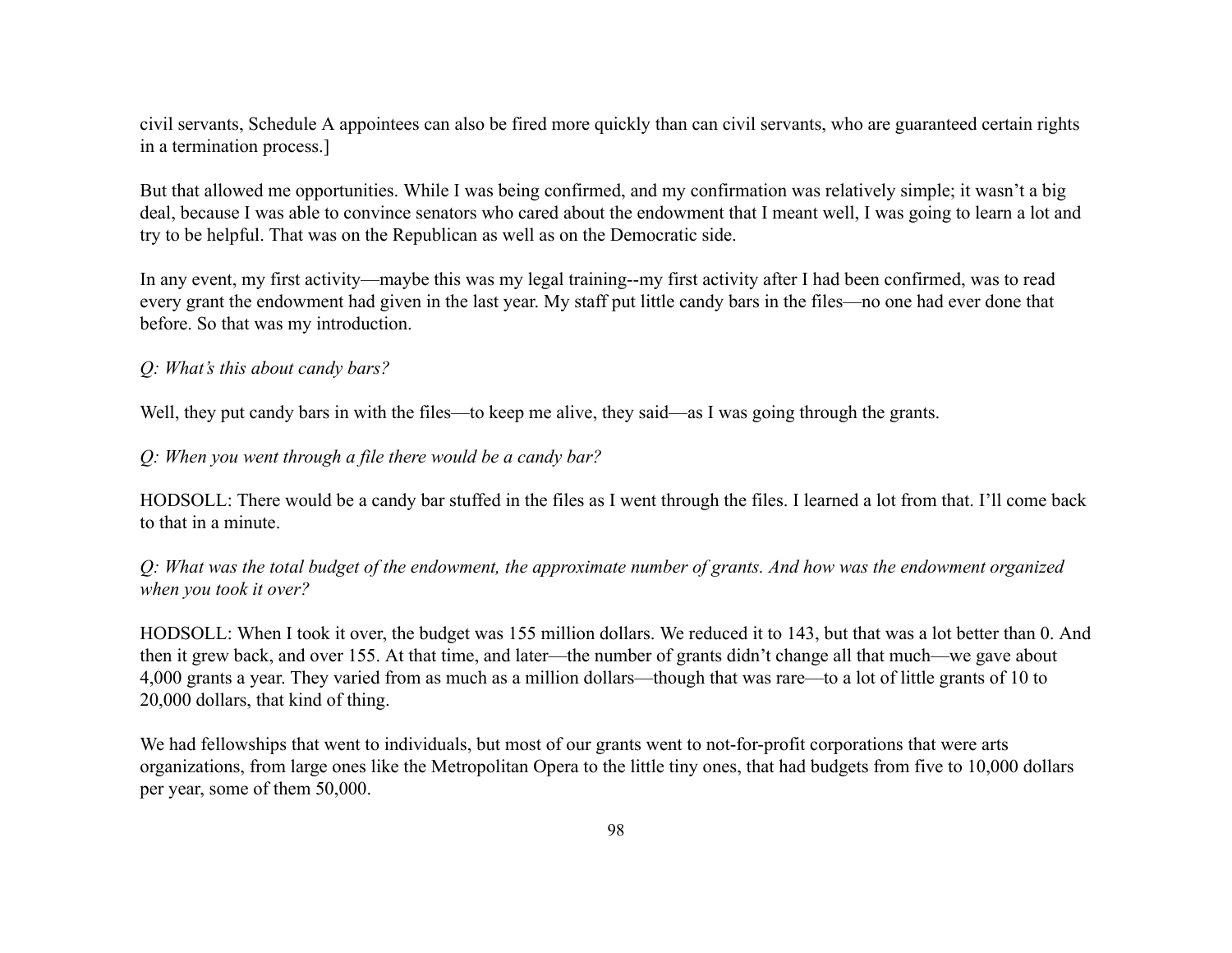#### *Q: There were some Alaskan native institutions in there as well.*

HODSOLL: And there were some Alaskan native institutions in there. We didn't change that much about that.

In any event, once I got over there and went through the grants, I discovered, among other things, that in the theater program, there were on the order of 19 grants for which no one had anything good to say. And one of my first actions at the endowment was to bring this to the attention of the council. [The National Council of the Arts serves as an advisory board to the Chairman of the NEA.] And I said, "You know, I'm going to reverse these grants." If they're good, and the panel…first, the endowment runs on a bunch of programs that are mostly discipline based: Opera, music theater, theater.

### *Q: What are your departments?*

There are a whole bunch of them. First, on the public partnership side, there are the state programs, which by law, a certain amount [of funding] goes to the state arts agencies. Then the rest are by discipline—everything from literature to the various performing arts; to interarts, which is the presentation of the arts; museums; and so on. And all the grant applications come in and go directly to the program people. And then they are sent out to panels we convene, and still do. We have always convened panels from the disciplines, to make the judgments as to who should get the grants and who shouldn't.

### *Q: So there is a dance panel.*

HODSOLL: There is a dance panel, and there is a music panel, etc. And they make the basic decisions. But ultimately under law, the chairman makes all the decisions. The chairman can overrule everybody, which I rarely did.

## *Q: The chairman's word is final.*

HODSOLL: The chairman's word is final. The chairman signs off on the grant. That's the way the legislation is set out. So, there is accountability in the chairman for that purpose. That's why I read all the grants for one cycle. I didn't read all the grants that had ever been made, by any means. And as a result of the reading of those grants, I went through program by program, and I brought in new directors for a number of the programs.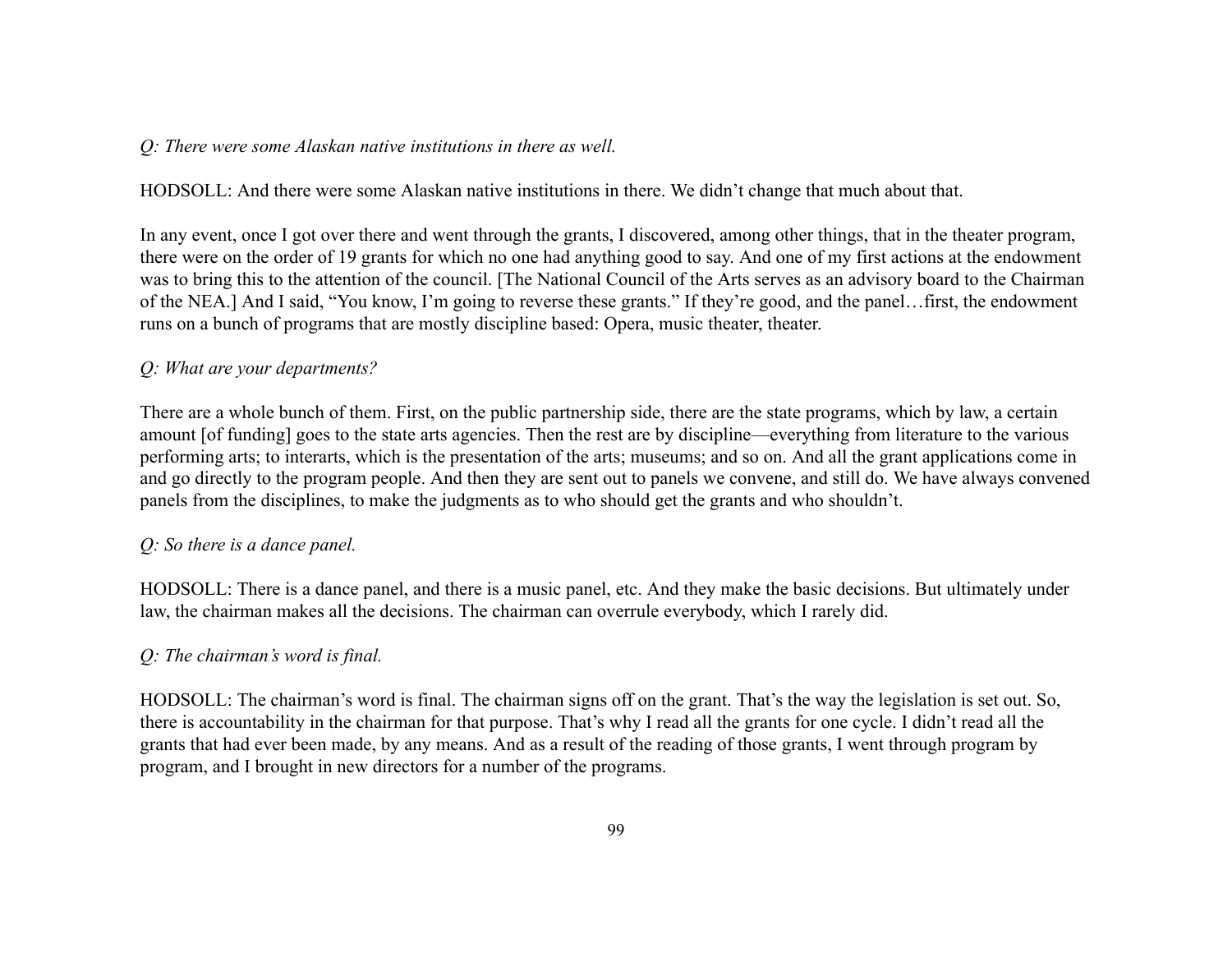We spent quite a bit of time talking about what constituted eligibility for a National Endowment for the Arts grant. We came to an agreement, mutually, on what the basic criteria should be. We changed several of our grants guidelines to reflect that.

## *Q: In each discipline.*

HODSOLL: In each discipline and in the state programs. And I created some new programs as well, which I'll talk about in a minute. That all happened at the very beginning. I was interested in the views of the National Council on the Arts, which reviews and makes advice to the chairman at the very end. All [of the Council members] at the very beginning had been nominated by President Carter and confirmed by the Senate. I got applause [from the Council] for turning down the theater grants. I don't know why they were ever agreed to. I'm not sure I ever got a good answer. But in any event, we changed that.

Then we made consistent rules. You know: These are the criteria. We are going to go by the printed guidelines. We are not going to make it up as we go. We are not going to give the grant to Smith versus Jones because of unknown factors. I did quite a lot of that, and I also, at the very beginning, spent quite a lot of time with my program directors—and I'll come back to some other processes—making sure that as best we could that our panels were top-notch, that they came from the arts, that they were the top people in the arts.

I did a lot of jawboning with my program directors to get a few famous people on every program panel. So that when we gave a grant, people would say, "Oh, well, you know, so-and-so was a part of that. It wasn't just Hodsoll making these grants." It was a decision by peer panels, very like the National Science Foundation, or the National Institutes of Health--from which, you know, in terms of process—the National Endowments on Arts and Humanities came. So, I did quite a lot like that at the beginning.

*Q: You were a new broom and you swept clean.*

HODSOLL: Well, I didn't sweep clean the people. I kept a lot of people.

*Q: But you reviewed all the programs.*

HODSOLL: But I reviewed every program, and I also created—this was a little controversial at the beginning because the National Council wasn't sure I wasn't going to supplant them—I created a series of seminars in every program area. I brought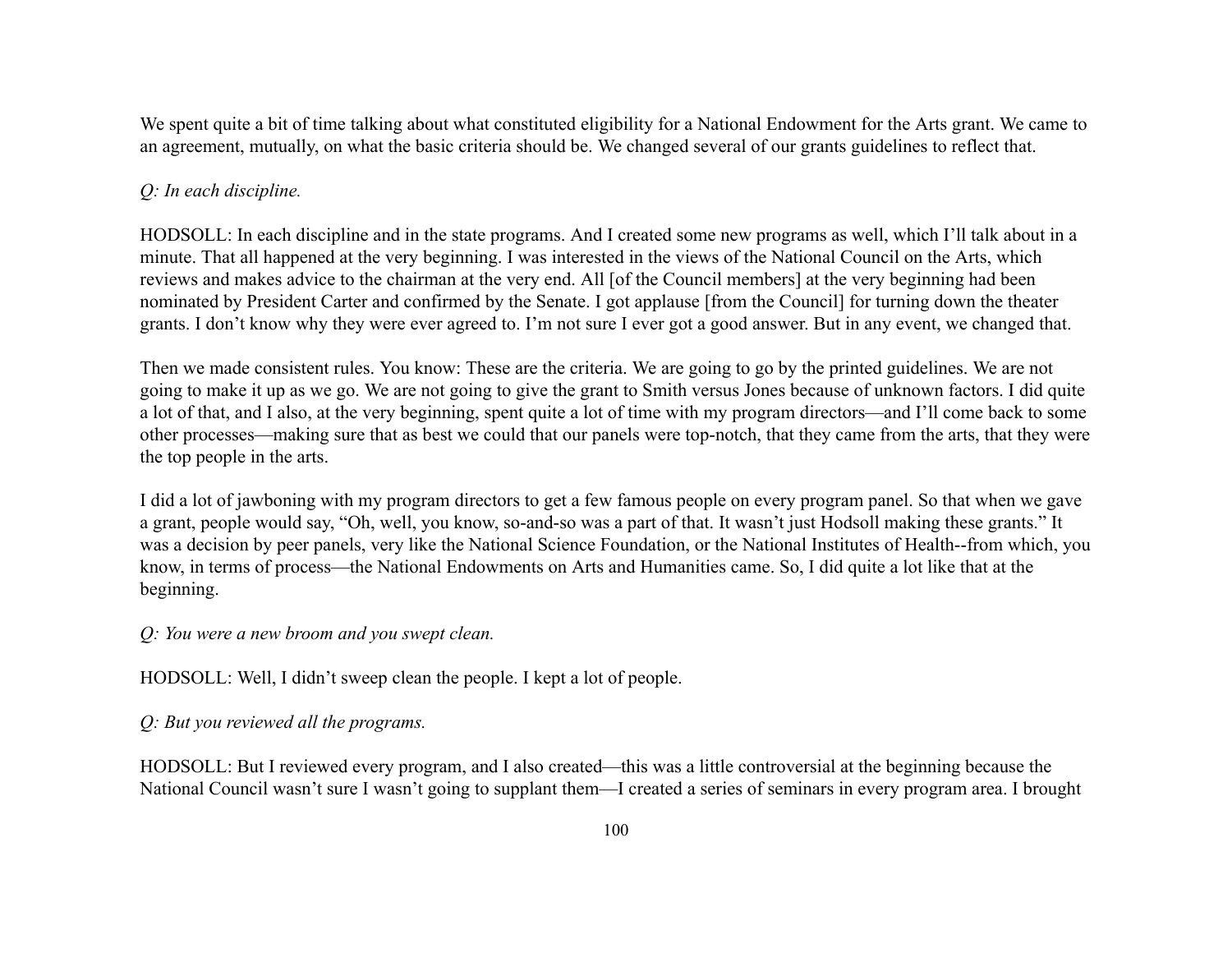into a variety of places across the country, people of real stature, in each of those program areas. Basically, what I said to them was, I gave them the guidelines for their area. I said, "This is what we do now; I want to know what is most needed from a National Endowment for the Arts. I want you to tell me what is most needed. And then we are going to tweak these programs. And if a program is just fine, that's fine too, by me. But I want to make sure that this isn't something just done in Washington or just by a peer panel. I want to make sure that a whole variety of people get in on the act, to at least provide advice, as to what seems to be at the center of gravity of some of these things."

## *Q: What were some examples that surprised you from that process?*

HODSOLL: I don't remember what surprised me, but you mentioned the dance program. We put a lot more emphasis, for example, on touring. That's what dance companies want to do; the lion's share of their income comes from touring. Also in dance, we put special monies into providing an avenue for dancers who were, say 30 [years of age], 40-plus, when you couldn't dance that much anymore, to make sure they had avenues into universities and other places to do something, to do dance or something other than dance.

In the media arts, it led to a whole bunch of connections and projects with commercial arts institutions. The endowment doesn't give to commercial arts institutions by law. But whether an arts institution program is successful financially or not has nothing to do with its excellence. I mean, you know, Broadway and the movies are important.

## *Q: So, the Metropolitan Opera gets a grant.*

A: The Metropolitan Opera gets a grant. While I was there, it got our largest, single grant, except when we helped [film actor and director] Bob Redford start Sundance. [The Sundance Film Festival, now part of the Sundance Institute, became one of the primary venues to promote independent American film makers. Sundance is headquartered in Utah, Redford's home state.]

It's important, and you could argue, and if you go back to the beginnings of the endowment, you will discover the big, well-known institutions like the Metropolitan Opera or the New York Philharmonic or Los Angeles Philharmonic—they didn't want an endowment, because they had money from the private sector, and they were afraid that if the endowment came in, private philanthropists would feel they didn't have to do that much. The amount of money that we gave in percentages of the budgets of these larger institutions was minuscule.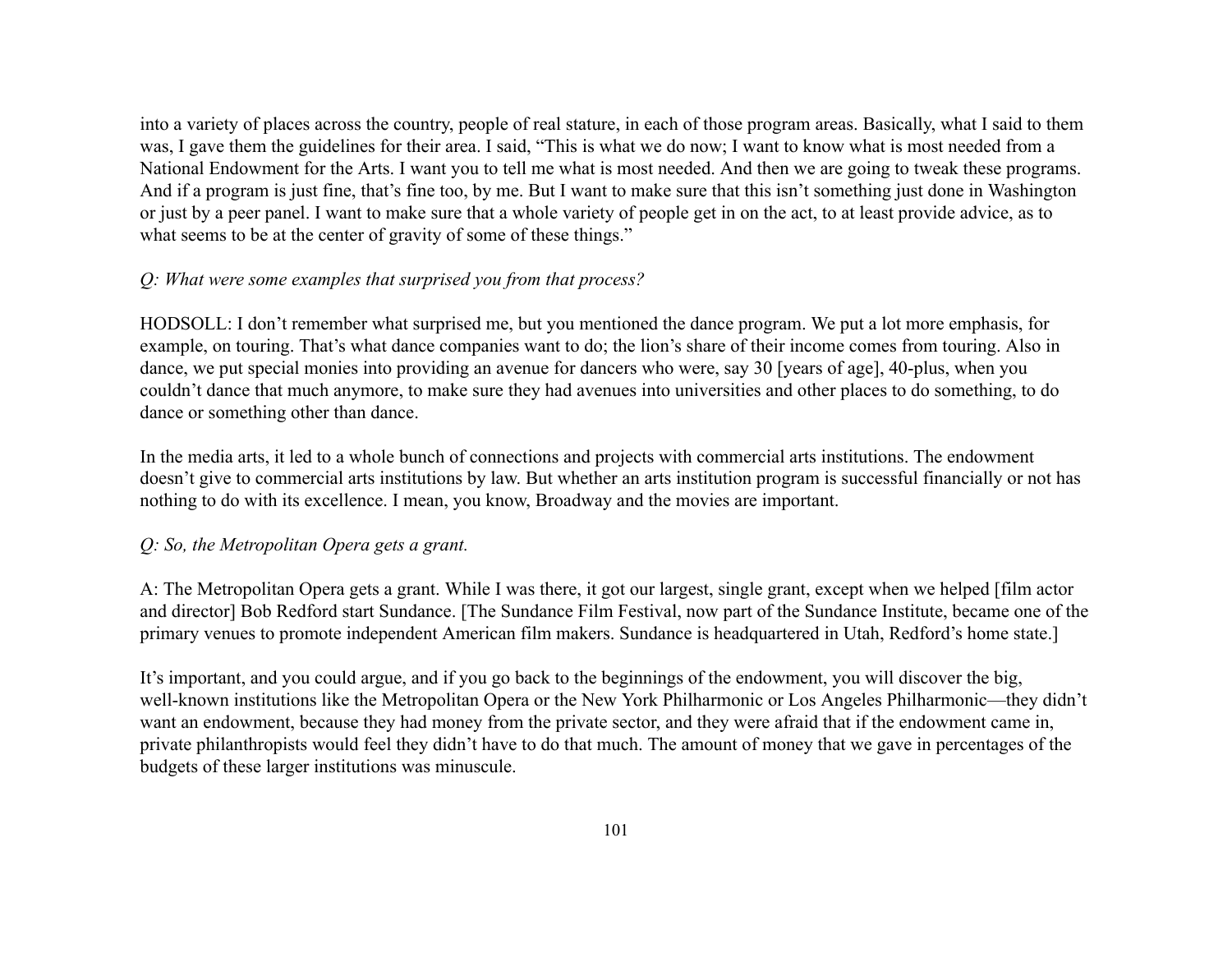But it was important because if you had the right people on the panels and on the council, even for the Boston Symphony or whatever, it was something they could then use to get more money from Boston philanthropists. It meant something. Then several of these people would invite me to their fundraisers, and I would make speeches on behalf of the nation, about how important this all was. I sometimes brought letters from the President, not on all occasions but on some occasions. He was very good about that. He let me draft stuff.

## *Q: A Hollywood guy.*

HODSOLL: He was a Hollywood guy. [President Ronald Reagan had been a film actor prior to his involvement in politics.]

So, we did these seminars, and then I went back to the council and the panels. And I said, "Look, this is what I think." I did a lot of the drafting [for what we presented to the panels and council.] "I think we've learned from the seminars. And I want you to tell me where you think it's right, and where you think it's wrong, and what you think is possible."

## *Q: As the chair, you were still doing the drafting.*

HODSOLL: I was doing a lot of the drafting; that's just my nature. But I had my program directors doing some of the drafting; I didn't do all the drafting by any means. Getting back to the program directors, and this was before we had the first round of Reagan nominations for the council, everybody but four had left the endowment. So, I had to hire a whole bunch of people.

The four who were still there were some of my best program directors. There was Brian O'Doherty, a very renowned artist who ran the media arts program, but who had been The New York Times and [radio station] WNYT art critic for years before coming up under Nancy Hanks [the second chairman of the NEA, who served both Presidents Nixon and Ford].

There was a woman named Bess Hawes, part of the Lomax family, who was our folk arts director, and nothing short of superb. [Bess Lomax Hawes was the daughter of the noted folklorist John A. Lomax, who was instrumental in compiling the Archive of American Folk Song at the Library of Congress. Bess and her brother Alan assisted their father with this endeavor.]

There was Anthony Turney, who was in charge of the state programs, who was also superb, and all of them stayed. [Turney went on to become deputy chairman of the NEA and later, chairman of the Names Project, the custodian organization of the AIDS Memorial Quilt.] And then I brought in a lot of other people, because while I had this interest in the arts, I didn't know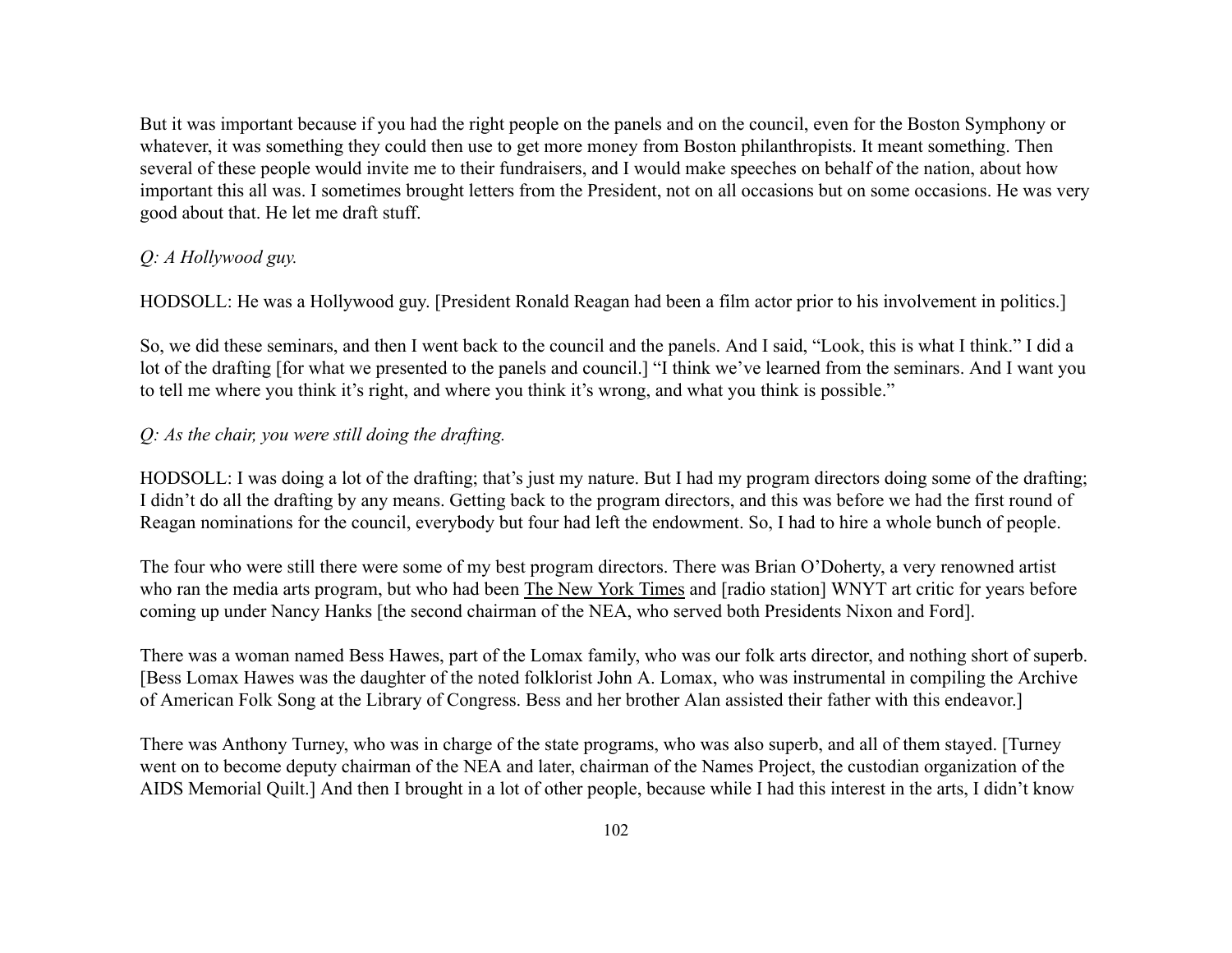who the people in the arts were at that point, because of my prior career [as a federal employee, U.S. Foreign Service Officer, and political appointee].

I was able to get Nancy Hanks, who had been Arts Endowment Chairman under [President] Nixon to join me, and a woman by the name of Muffy Brandon, who was Nancy Reagan's social secretary, who had quite a bit to do with the arts in New York. The three of us sat around in a room even before I was confirmed, and then afterwards, to help me identify and then lure in some people, including my deputy, Hugh Southern, who started one of the ticket programs for theater in New York. I was able to bring in some pretty extraordinary people, so it wasn't all me.

*Q: Who were some of the favorites who joined in advisory roles in the council while you were there?*

HODSOLL: In the council . . .

*Q: Or staff?*

HODSOLL: I can do either or both.

#### *Q: Do both.*

HODSOLL: We'll start with the council. The council comes out of the White House. And I cut a deal with Penn James, who was then the special assistant to the President for presidential appointments. I basically cut a deal on the way out of the White House. I said, "You know, I want to create a President's committee on the arts and humanities, and we can do that by executive order, and we can put political people and philanthropists on that, but I want the lion's share—I'm not saying there can never be an exception—I want the National Council to be from the arts, regardless of party."

## *Q: Qualified people.*

HODSOLL: Qualified people, and with stature, because you never know how people are going to react on a council. And I got that deal, as I got a deal out of [David] Stockman, after we ended up on where the budget was that it wasn't going to get cut again and I would get raises as we went along. So, I left the White House with those deals. [David Stockman, President Reagan's first Director of the Office of Management and Budget, had come into office committed to Reagan's vision of cutting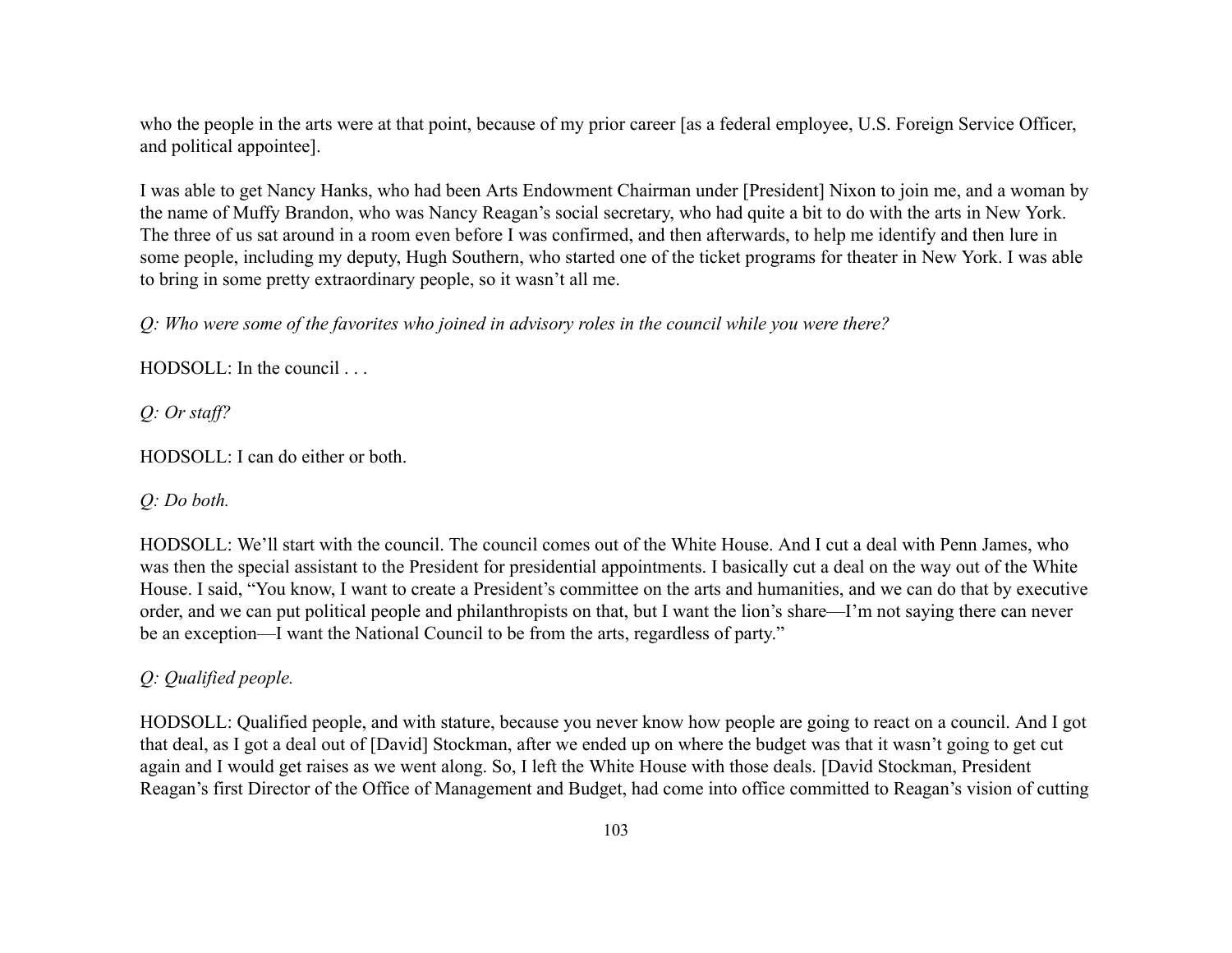the role of the federal government in American life.]

And it worked. I mean, it wasn't a problem. I mean, every now and then I would get a suggestion, particularly from Nancy Reagan, who helped me bring in the famous dancer, Martha Graham. That came from Nancy. She was involved from time to time. Obviously, there was nothing wrong with having Martha Graham on your council. So, that was good!

I also did a lot of telephoning around, and gradually got not only some artists to join in with me, but got chairmen of the boards of the major arts institutions. Because I went around talking to them and had some of them at the seminars.

## *What would be some of the typical arts institutions that you would bring in?*

HODSOLL: Well, at the upper end it was the six major symphonies, the Metropolitan Opera, the San Francisco Opera. I brought in the American Film Institute; we helped to create Sundance, as I previously mentioned. I also established telephone relationships with every one of the major studios, so I could talk to them from time to time, if it seemed appropriate. I didn't want to take their time if it wasn't appropriate.

## *Q: So, you would call the CEOs [Chief Executive Officers]?*

HODSOLL: I would call the CEOs. I thought it was important that if the endowment under its statute was to be a leader, with a relatively small budget—I mean on the not-for-profit side, our budget was only one or two percent of the total that was going into the arts across the country. If we wanted to have an impact, and encourage things that people wanted to do, one would need relationships—back to relationships—with key people in the arts. I mean, you know, a violinist in a small symphony orchestra that has only five full-time paid positions is going to be quite intrigued by the idea of associating with the first violinist of the New York Philharmonic, because they are at another level. They have a hundred paid positions on a full-time basis.

I thought it would be good to do that. It would also help the funders of those organizations in some of the smaller towns to raise money, by being able to say, "Hey, you know, our music director has just talked to the music director of so-and-so!"

I also thought it was important—as in the Science Foundation—and this was less successful, to have at least a program, but in some other programs also, to have an opening to new, experimental stuff.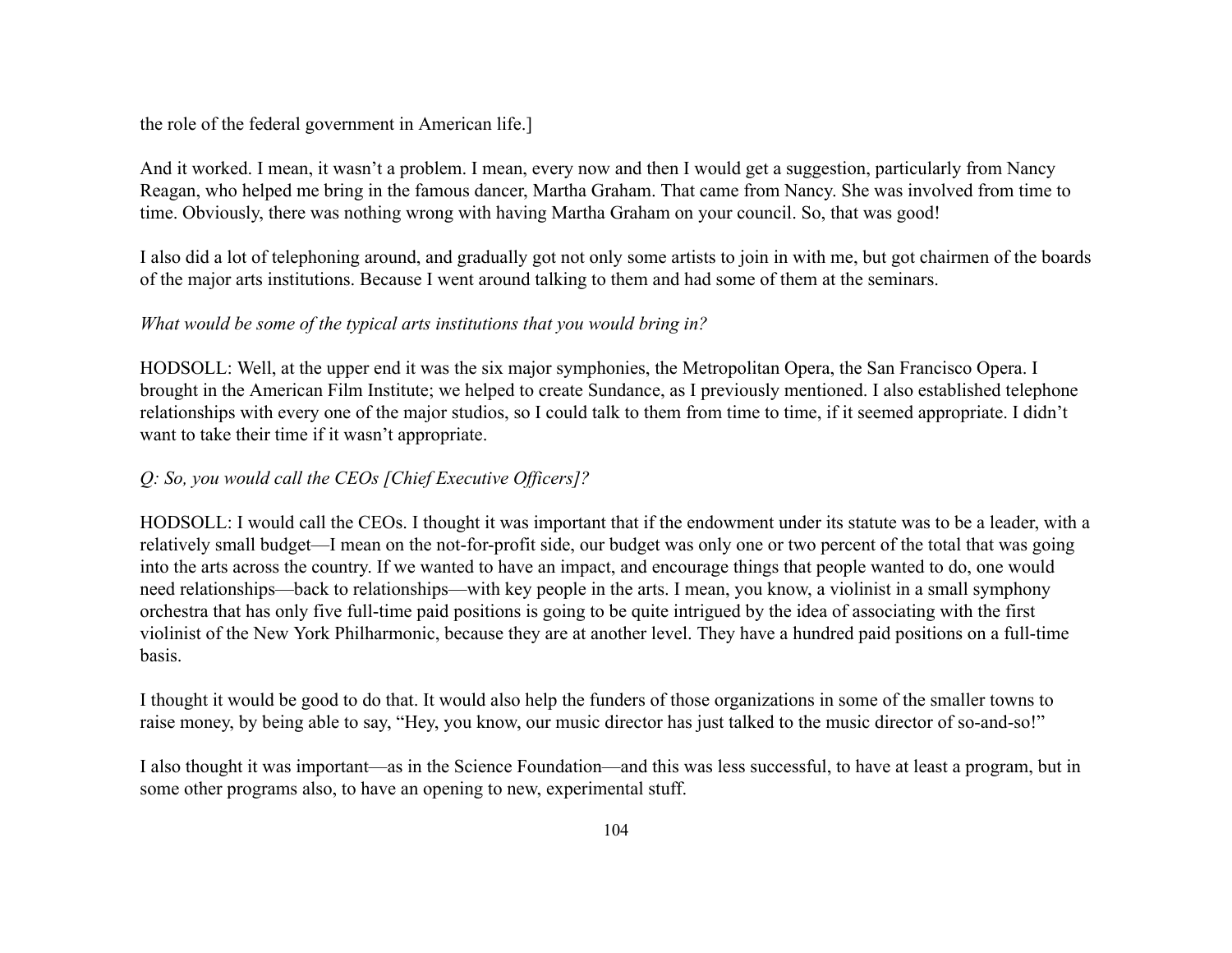## *Q: And you started that?*

HODSOLL: No, there had been some of it before, but I added to it. I increased the amount of money available for it. It made me popular in New York City but not everywhere else. One of the problems I had was, as I put together a panel on this, the panel wall came from one side of the experimental, so we ended up with some sameness and some not-so-good quality, so I had to reverse that a bit and change it around.

On the experimental side, you also get some of the grants that are problematic. One of the things I did, I discovered it had been the practice in the Biddle administration, to have the panels who had come from the arts community, to make decisions as to what might maybe be politically unacceptable. I changed all that.

I said, "I didn't want the panels making decisions about politics. What possible expertise will they have in that? That's not what they're there for. They are here to say whether this is good theater or not-so-good theater." I said, "I want all of that in my office. I will take responsibility for being the political guy."

While I was at the endowment, I may have vetoed maybe a dozen grants out of 4,000 times eight, which is 32,000 grants. I sometimes made mistakes, and I can talk about that. But I did feel that we were very fortunate in Ronald Reagan. He made a wonderful speech three or four years into my tenure there, aimed at the Soviet Union, that artists must be free to do the unthinkable, and make everybody mad if that's what they're about.

I used that with some people, but there were also areas where you could give a grant—I will come back to Mapplethorpe at the end. [The late Robert Mapplethorpe was an artist who received an NEA grant; his work, which in some cases was sexually explicit, attracted controversy and condemnation in some quarters. Conservative Senators and pastors lobbied in the 1980s to end federal funding for the arts because of NEA support to experimental art.]

# *Q: [Laughter.]*

HODSOLL: That was my last year.

*Q: You did the deed [awarded a grant to Mapplethorpe]?*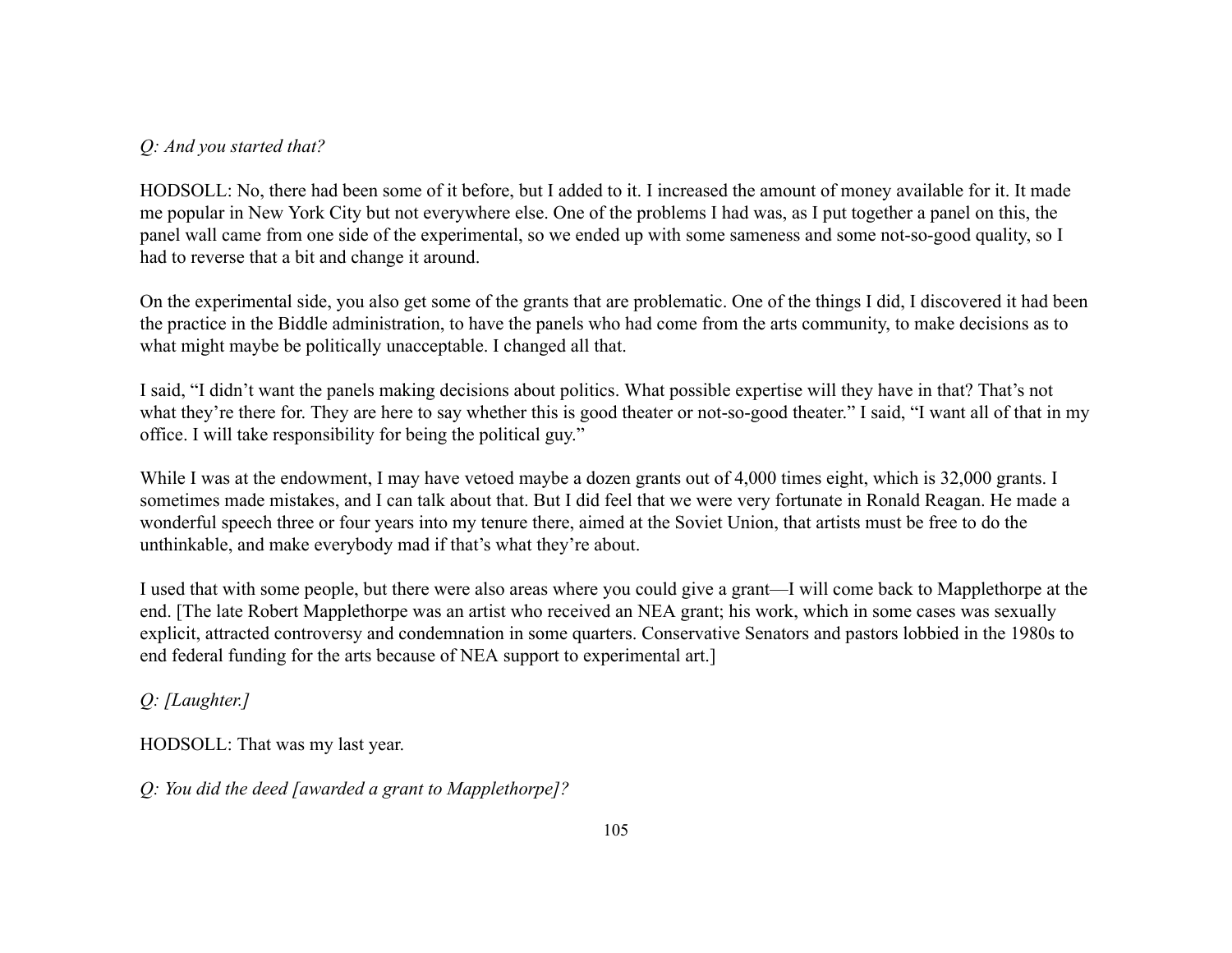HODSOLL: I did the deed but under circumstances that changed because of the nature of the grant. Here is an example of a grant that I denied: There was a guy who was chairman of the board of something called the Washington Project on the Arts; he was a good friend and still is. He wanted to have us help an artist he was encouraging, who wanted to do an outdoor exhibit of television sets with absolutely critical views of every congressman and senator in the Congress, and stick it up on Capitol Hill right in front of the Capitol.

I basically said, "This may be a good piece of experimental art, but given where it's going to go, and the hoorah it is going to cause, I don't think we should be doing it." So, I turned it down.

I also turned down some sexually explicit things that I thought would cause a huge fuss, particularly where there were pictures that people could go wandering around and say, look at what the endowment is up to now!

While we are on this subject, I also had some conversations with people on the very conservative end and in the religious communities about it. I got Mark Hatfield [U.S. Senator from Oregon] to help rent me the Sequoia, the former presidential yacht, to take the guy—who was the guy from Yale, who was so against the endowment? I took the guy, a pastor, and his wife out on the Potomac. We went down the Potomac and had a very nice time. I boned up on the Bible, and we were fine until our literature panel; there was some poet who had used one four-letter word. This guy went off the deep end—not the deep end—I don't want to phrase it that way. He basically went back to what he had earlier thought [that the NEA should be shut down].

## *Q: This was the Yale guy? Divinity school?*

HODSOLL: He had gone to Yale; he was a preacher. I'll think of his name. He hammered away at us. But he made a huge mistake; he went on national television and read the poem he objected to, and then added some more four-letter words of his own!

And then we had a woman from Peoria, Illinois, who called in to my public relations person, Dotey Kasingen who I brought in from the White House, complaining primarily about this guy. How can you at the Arts Endowment let this idiot use four-letter words on national television? He got into more trouble out of it than we did.

Coming back to the endowment generally. There's nothing like coming out of the White House [literally being present at the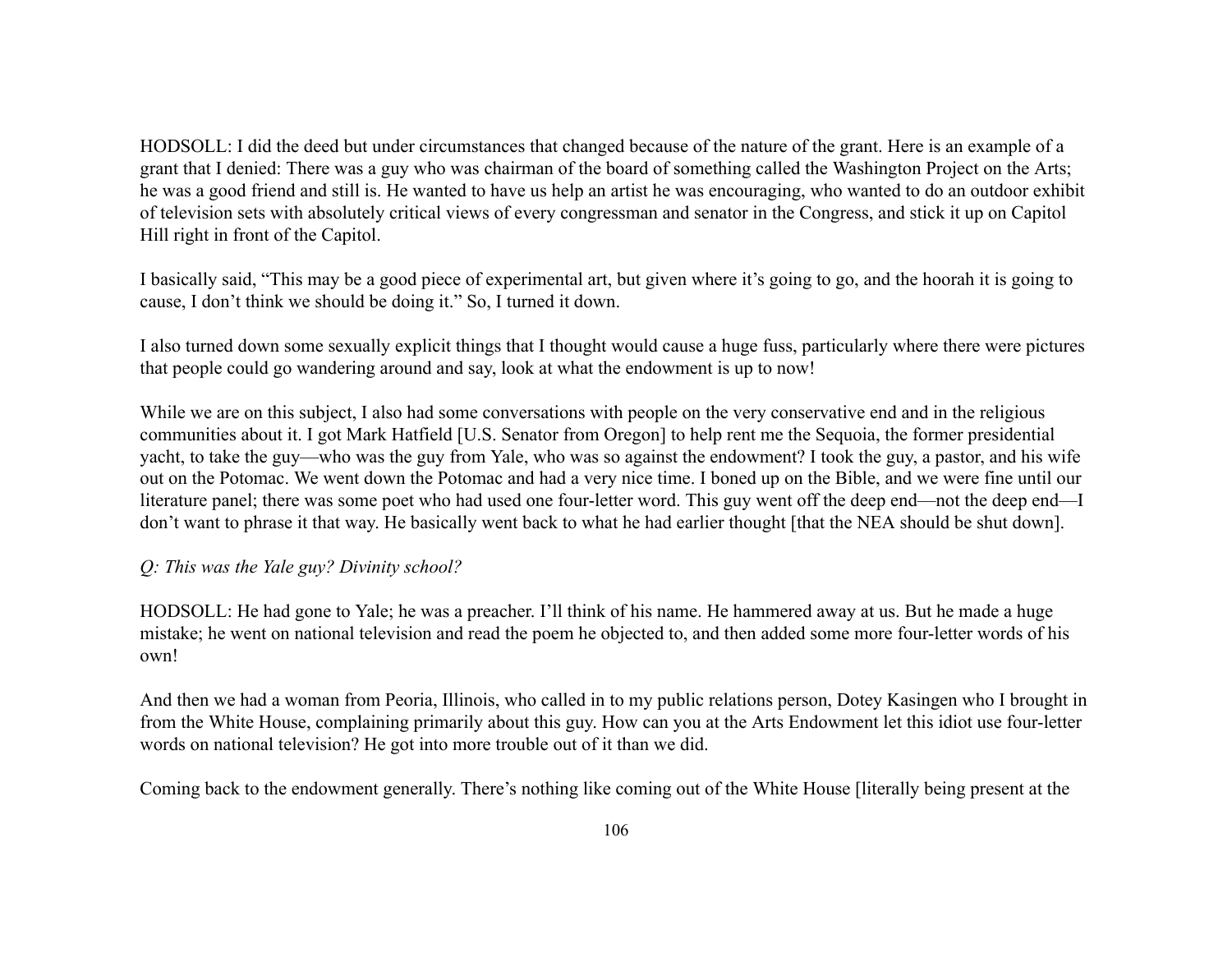White House to get things done]. When I went over there, after being confirmed, I was able to get Chief Justice Warren Burger to swear me in, who was also a big fan of the arts.

### *Q: Where was the ceremony held? In the White House? His chambers?*

HODSOLL: It wasn't in the White House. We weren't in the Old Post Office yet. It wasn't his chambers. I can't remember. It was maybe a hotel, nothing spectacular.

But before I get to that, let me backup. Before I left the White House, having settled the appointments process and having settled the budget issue, a colleague of mine there by the name of John Rodgers came into my office, or maybe [James] Baker, came in and said, "The Attorney General is trying to steal your building." And I said, "What?"

[Former NEA Chairman] Nancy Hanks had arranged for the modernization of the Old Post Office, with the understanding that the Arts and Humanities Endowments would go in there once the renovations were completed. [Nancy Hanks also led the effort to save the Old Post Office from demolition.]

#### *Q: And now it is the latest Trump Hotel.*

HODSOLL: And it is now the latest Trump Hotel. I knew Bill Smith [William French Smith, attorney general under President Reagan] pretty well from my immigration, because he was involved with immigration policy when I was at the White House.

#### *Q: Who was Smith?*

HODSOLL: First attorney general under Reagan. So, my first reaction was, I don't see any benefit in taking on the attorney general as one of my first acts in office. We'll find someplace else. Since Nancy Hanks had been involved in saving the Old Post Office building, I called her up, and said, "This is what's going on. What do you think?"

And she said, "If you don't get the endowment into the Old Post Office, I'll never speak to you again." I said, "Oh."

Thanks to John Rodgers, and then I went over to see Bill Smith. But first I went over to the Old Post Office to see what it looked like. I had never been inside as opposed to outside. I learned that the Justice Department, which is just one block down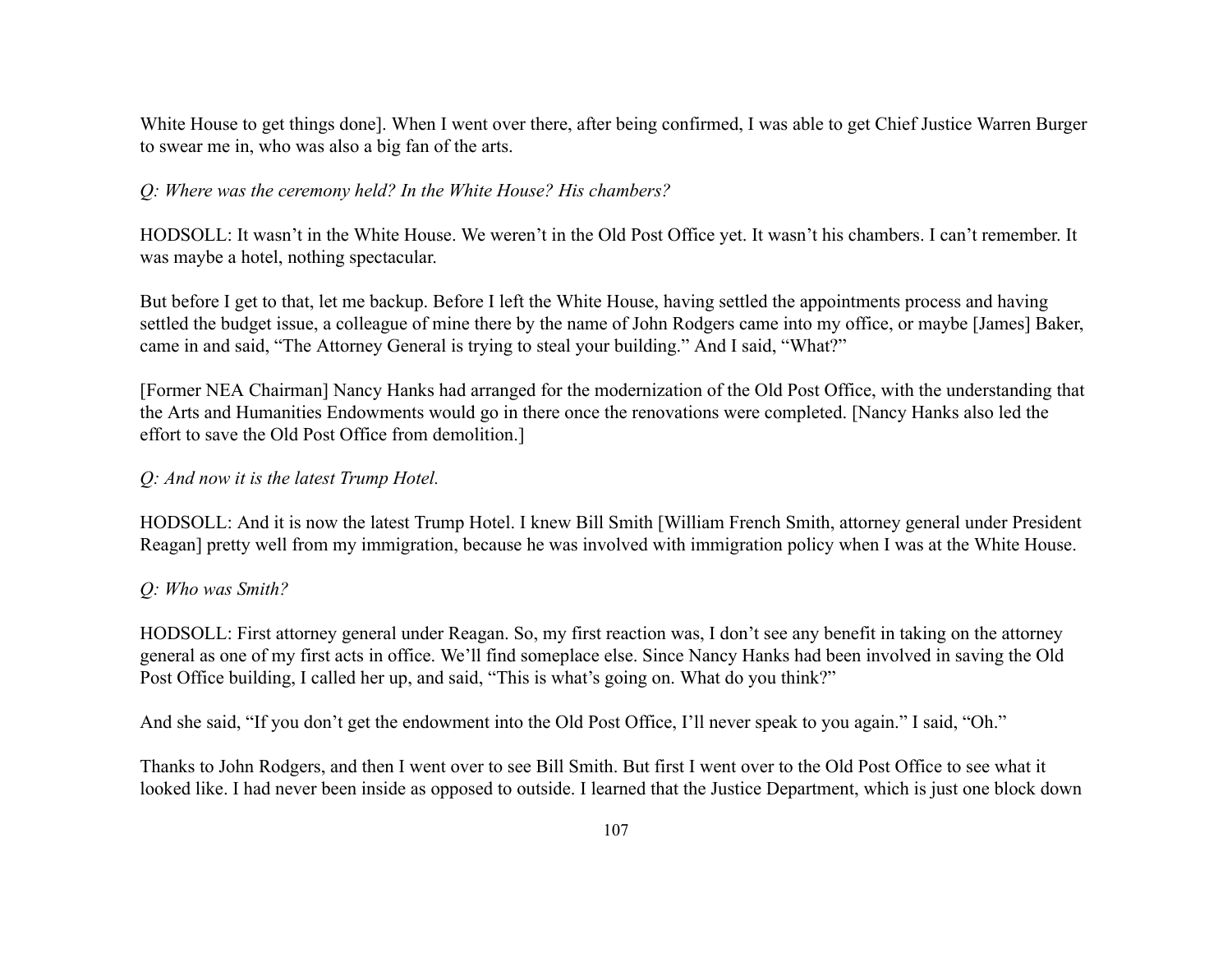the street [from the Old Post Office] wanted to put a high sensitivity group with high classification into it. I walked around this open-air building, and thought, they can't put something like that in here. It's not going to work; it's going to be a mess.

I got an appointment with Smith. I said, "Have you ever been to the Old Post Office? Your people want to take it over, for the following purposes. I just don't think it's going to work. Would you be willing to take 15 minutes out of your day and just walk over there with me?"

And he did, and he said, "I couldn't agree more." And that was the end of that. And we [the endowment staff] went into the Post Office.

*Q: So, you walked over during your meeting? Ah!*

HODSOLL: I had a relationship with him. Again, you see, all of this is relationships, nothing more.

*Q: And keeping one's word.*

HODSOLL: And keeping one's word. And so, we went in, and Nancy did speak to me again. And as I say, Muffy Brandon helped me hire people.

*Q: Well, I was in your offices; they were quite glorious.*

HODSOLL: They were. I picked the office nobody thought I would pick, because it was in the back, overlooking the rooftops. It was like being in Paris, because the rooftops of the neoclassical buildings were back there, whereas the front offices on the same floor faced Pennsylvania Avenue and overlooked the FBI (Federal Bureau of Investigation) building, which was hideous. It was and it is. So, I said I'd rather be back in the rooftops.

Bill Bennett, who became the humanities endowment chair, went into one of those corner offices. [William J. Bennett was President Reagan's Chair of the National Endowment for the Humanities from 1981-1985.] I can't remember who was in the other office. After about a year in, we went into the Old Post Office. It wasn't ready for us when I first went over there.

*Q: So, the General Services Administration took care of the building and so on.*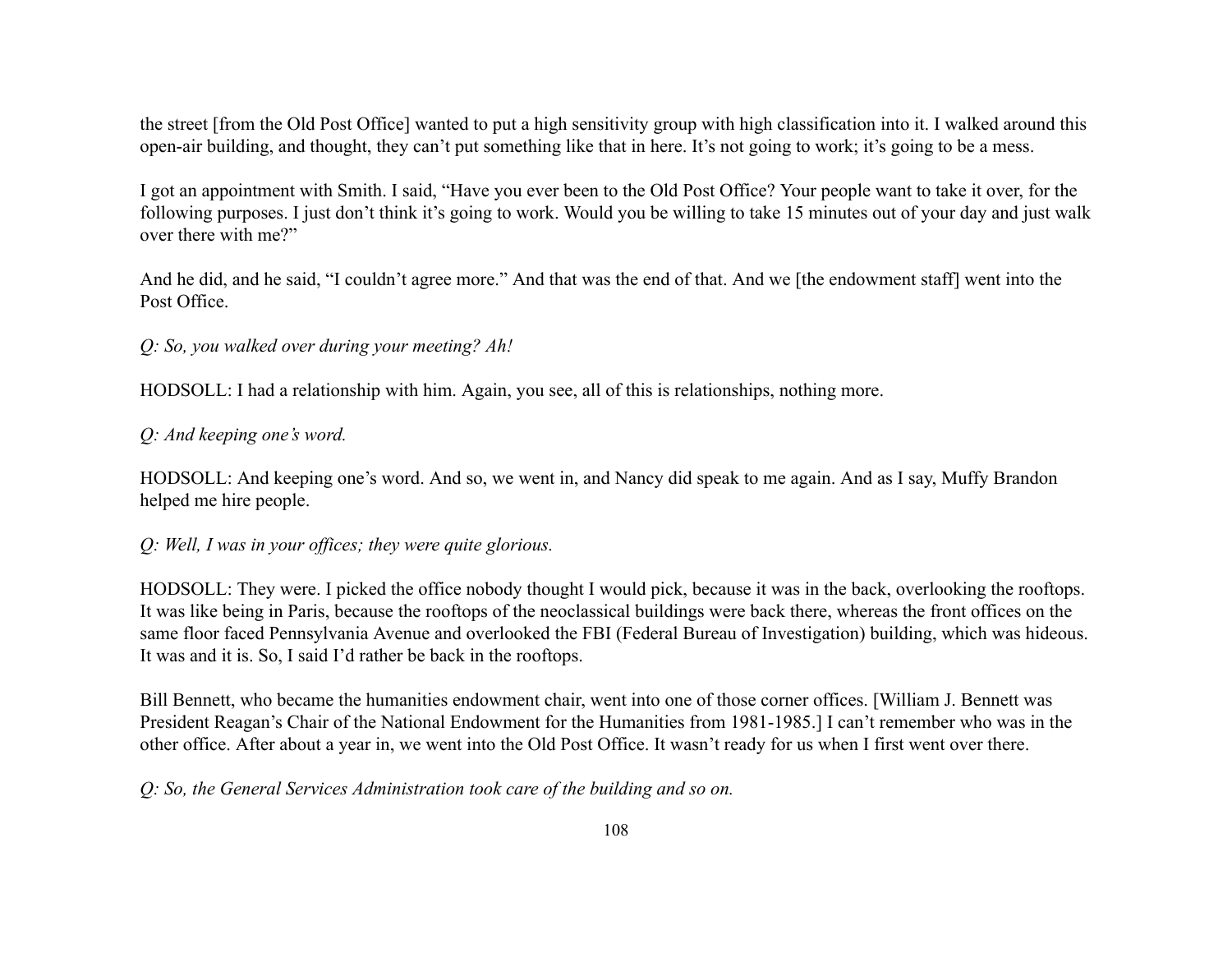I fought much later on, obviously without success. The GSA decided to just take money from [Donald] Trump. I still don't know how Trump is going to make a hotel out of it.

While we were getting ready to go over there, we were doing all these things internally.

My speech at the beginning is a sort of interesting commentary. I drew it mostly from André Malraux, who was a French minister of culture at one point and also a great author and intellectual. His book Les voix de silence (Voices of Silence) was primarily about the visual arts, and if you look back at history over time, these are the voices that tell us about previous civilizations. Drawing on the last three pages of his book, I said I hope we help not only preserve the best of the old and make it available to people who normally wouldn't be interested in it, but also encourage those who have the greatest chance of passing the only test that matters in the arts, and that is the test of time.

I would make speeches about this. If you look back at those things that have passed the test of time, most of them were commercial in their day. They appealed to broad audiences. Shakespeare was commercial in his day. The broad audience was the wealthy class and the aristocracy, but that was the audience of the day. Now, folk arts were in a slightly different place than this.

But I felt from the beginning that some important people agreed with me. That caused me to take some initiatives not only with the movie industry but also with television and the recording industry. This was before the internet had gotten around as fully as it has today. I think that helped, because I could bring in people.

I mean, there was not an actor in a not-for-profit theater who didn't want to go on Broadway or be in the movies. There wasn't a director who wasn't in that frame of mind. Just as there is only a very small percentage of classical music if you look back over time, that has passed the test of time, there is only a small percentage of movies or television that has, or will, pass the test of time. So, I felt that the endowment should get involved in that.

*Q: I downloaded Topper last night because it has passed the test of time.*

HODSOLL: It was a joyful film.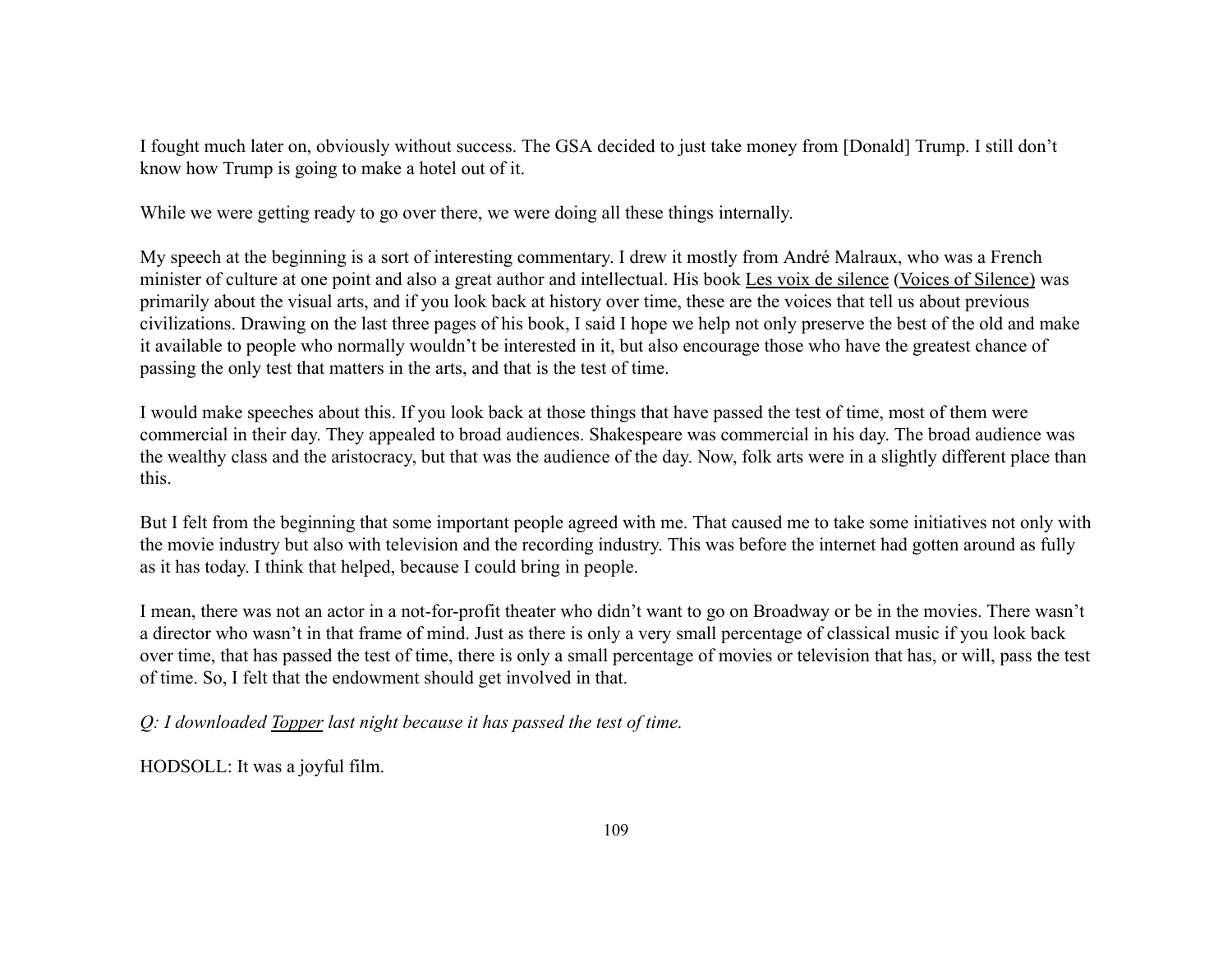If you look at the basics, those were the things that I did. I just have a couple of other notes here that I used for the  $50<sup>th</sup>$ anniversary of the endowment when I went with the other chairmen still living. I mentioned already developing a bipartisan policy and political relations. Maybe I need to start there. I mentioned the President and First Lady, White House staff, key Cabinet members, and Congressional leadership.

I eventually established a really good relationship with the Democrat who mattered most: Sidney Yates, from Illinois, who ran the appropriations subcommittee in the House of Representatives. We were all about the appropriations committees. I mean, no one was out to change the basic structure of the endowment. We got along. Although in my opening foray and my earlier speeches, I kept talking about the importance of the endowment to civilization, Sid had me up one time for a sandwich in his office. He said, "Frank, you know, you and I agree on civilization. But I can't get any votes for civilization. So, you must get over that, and talk about what it does for people in their home districts."

So, I did, and that seemed to work.

*Q: That relationship—that give-and-take relationship is a very important factor for establishing rapport with a committee chair, who decides on a number, which will decide how many grants you get.*

HODSOLL: That is exactly right. On the Senate side, I had the Republican senator from Illinois whose wife was a piano teacher. He was a great guy. We got awards together. I can't remember his name.

*Q: And Claiborne Pell [U.S. Senator from Rhode Island, instrumental in the creation of the National Endowments for the Arts and Humanities].*

HODSOLL: And Clay Pell. He was on the authorizations side, not appropriations. But I made a big effort with that, and I also made a big effort to get to know the leadership.

*Q: So, your years of political work at State, at Commerce, in the White House were excellent preparation for you as were your wasted years at Yale chasing the various muses instead of studying your calculus.*

HODSOLL: All true, and the other thing that was a product of my early career was to talk to your enemies, and make sure you understand why they are your enemies. And try to see if there are places around the edges where you can turn things around,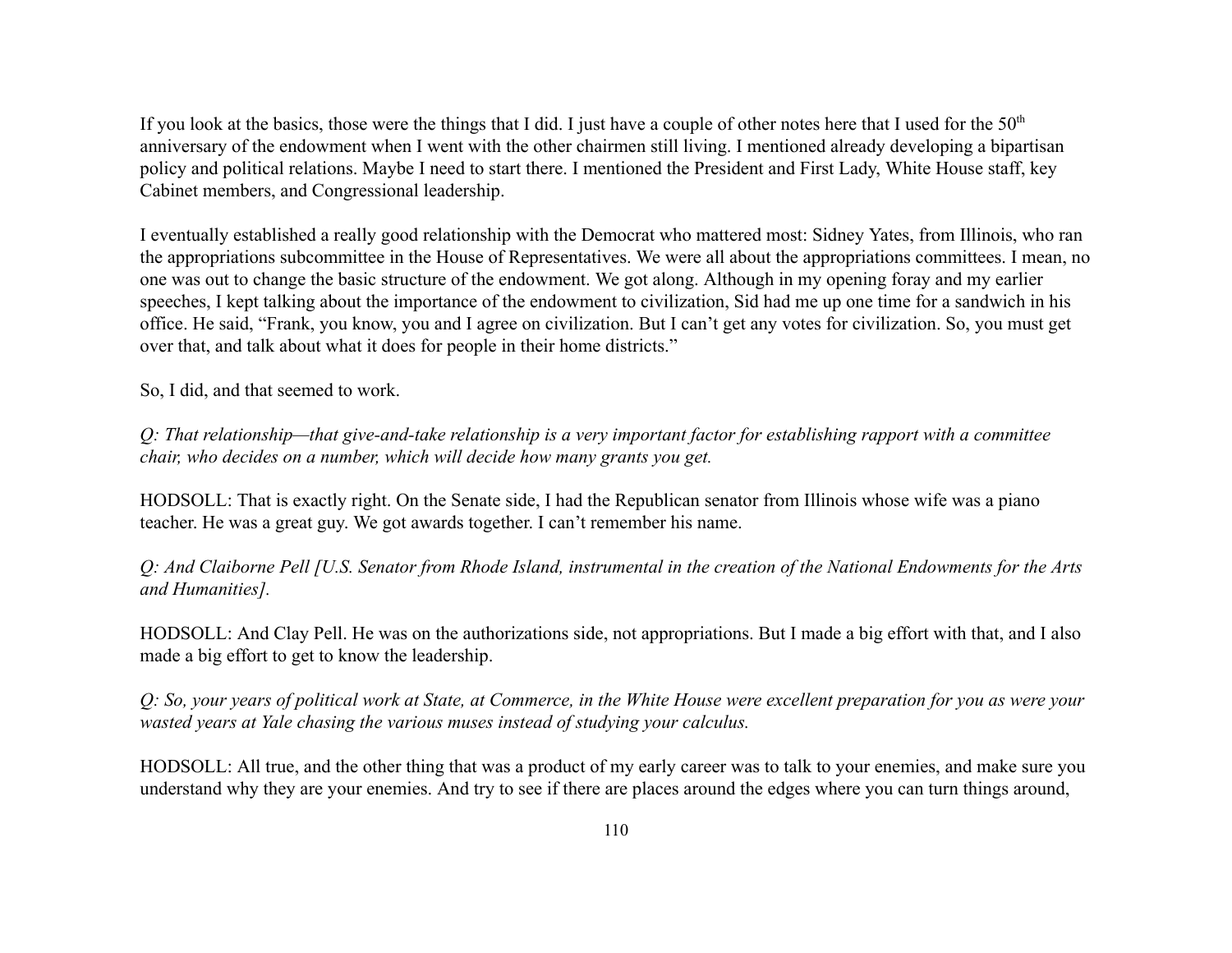and at least make them not as big an enemy as they had been.

The other thing that I did: We had these programs that I mentioned already, and we had the state program, but we had no program that brought in mayors and county commissioners and locals. And the vast majority of not-for-profit arts organizations are local institutions. Even if you're the Metropolitan Opera, it's all about New York, let alone if you're a symphony in Lincoln, Nebraska, or wherever you are.

So, I made a big effort to bring in a new program—the locals program. Which established grants for, and panels for, local arts agencies, to bring public monies at the local level. I am not suggesting there wasn't money there already; New York City had a huge budget. But we wanted to make them part of the mix so they could provide ideas as to how they could increase that—to bring in chambers of commerce and so on.

*Q: There was another analytical view of where the money was going, so you looked at it not only by the medium—dance, art, visual arts and whatever—but you also wanted to see where it was going, see how it was spread across the fifty states and the localities.*

HODSOLL: Well, the 50 states were easy; we already had a panel on that. But the locals….You're talking about thousands of locals, from little tiny places to New York City or Los Angeles. The point was to get their perspective, and I wanted little local arts agencies to be part of it, too. So, we created a locals program, which became quite popular. I had a guy at the White House, Rich Williamson, who sadly died not so long ago, who was our special assistant to the President for state and local government.

He called me up and said, "You're the first person who's had the Congress of Mayors appraise the Reagan Administration."

*[Joint laughter.]*

HODSOLL: I said, "I hope you won't hold it against me."

The guy who was then Chairman of the National Conference of Mayors, who was and is still mayor of Charleston, South Carolina, was Joe Riley. And Joe and I got to know each other, and we decided that we would start at the endowment something called the Mayor's Institute, and it continues to this day. Basically, what the Mayor's Institute does is provide a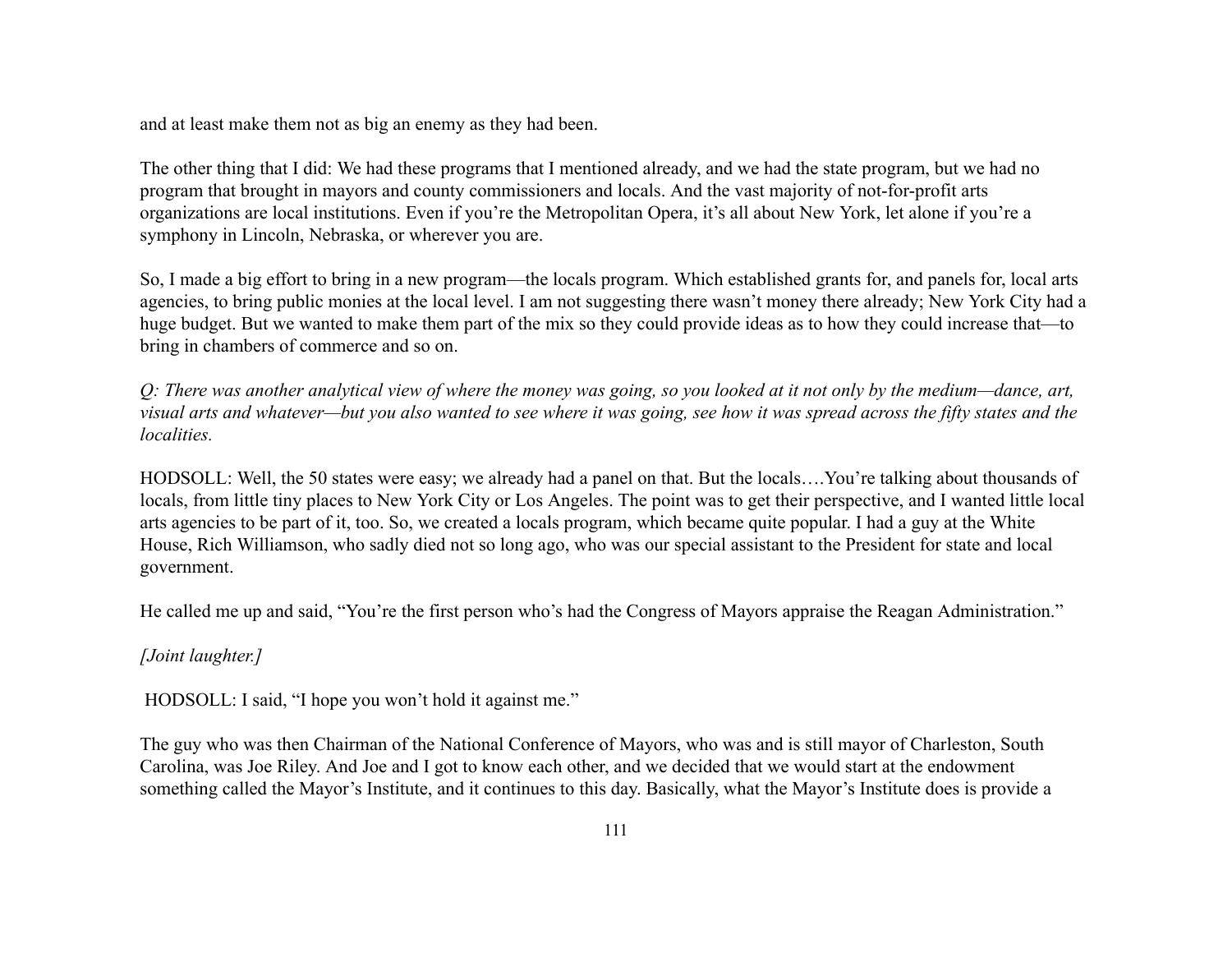meeting, every year for one week, that brings together the mayors from different kinds of cities with the best design architects in the country, in terms of city planning. This all grew out of working together.

## *Q: This is something you would think would be coming out of HUD [U.S. Department of Housing and Urban Development]?*

HODSOLL: It was coming out of the Arts Endowment, and it wasn't just about aesthetics. It began, in part—I had a fine arts director whom I was able to lure in: Adele Chatfield Taylor, who was until recently President of the American Academy in Rome. She came up with this idea [the Mayor's Institute]. It wasn't my idea. Most of the ideas I capitalized on came from other places.

### *Q: That's your job; if there are a thousand ideas coming, you pick ten.*

HODSOLL: Or pick some that work. That one did work. But the context for it was, just before we started this, there had been a disastrous set of decisions by the U.S. Department of Transportation in the city of Seattle. They had decided that they were going to connect one portion of the interstate [highway] with another portion of the interstate. They ran a big interstate connector right through the center of a whole bunch of Seattle neighborhoods, destroying the neighborhoods, destroying the sense of community of those neighborhoods. It made the press, The New York Times, and various other places. That became the issue.

Of course, in Charleston, South Carolina, Joe Riley was concerned about preserving the historic inner city while continuing to encourage the city to be economically viable. How do you combine historic preservation with the economy of a local community? And so, he was extremely interested in this.

I'm very proud of the fact that a couple of years ago he did the Nancy Hanks Lecture, and he shouted out in the middle of his lecture, "Is Hodsoll in the audience?" I raised my hand.

He said, "You remember when we spent a lot of time on the telephone talking about the parking lot at the edge of historic Charleston? And I said, "Yes!"

[The Nancy Hanks Lecture on Arts and Public Policy is an annual forum intended to stimulate dialogue on policy and social issues affecting the arts.]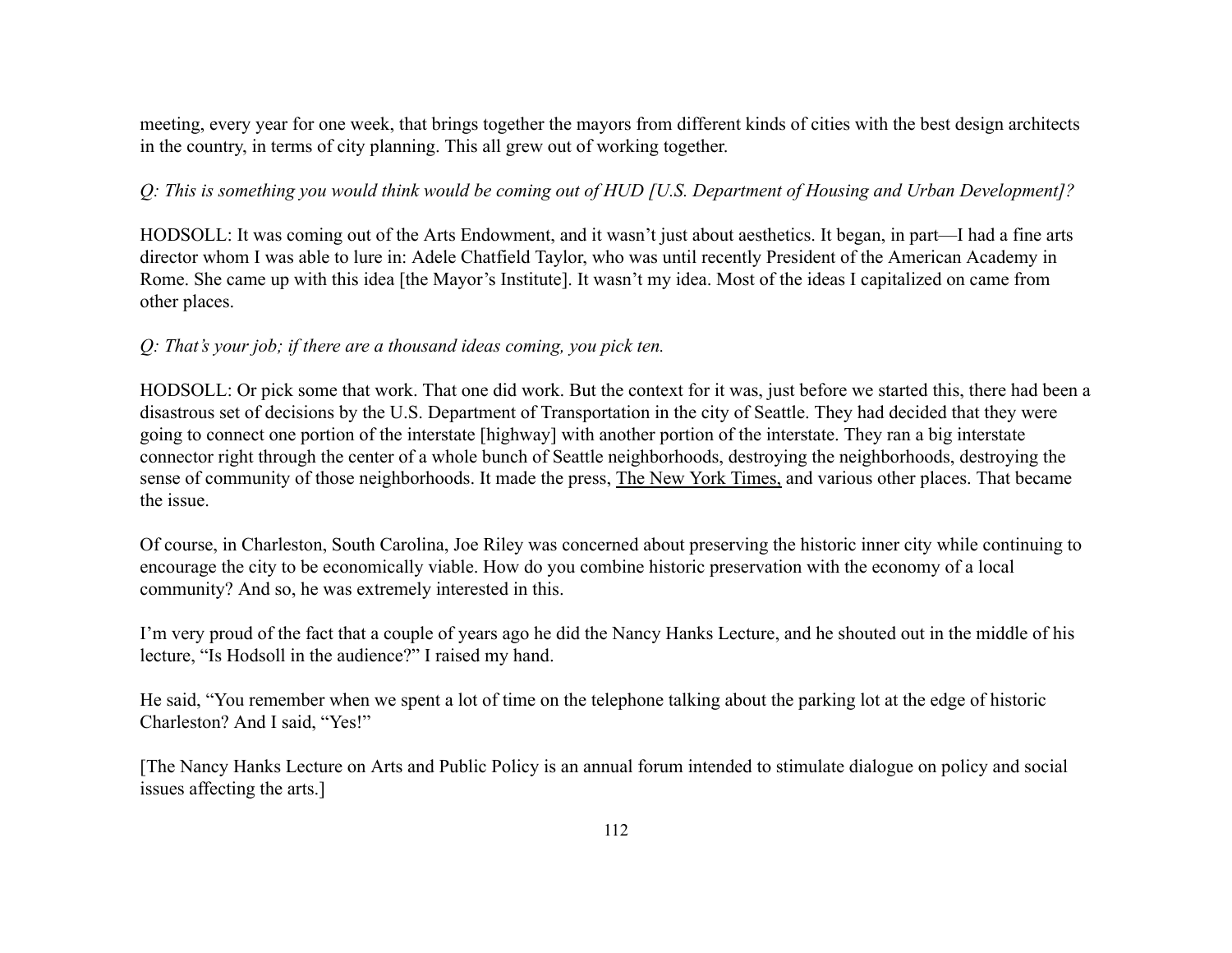And this approach gets back to NATO CCMS.

*Q: North Atlantic Treaty Organization Committee on Challenges to Modern Society, of which you were the U.S. secretary. [In the 1970s, Hodsoll had been assigned to staff the U.S. Office of CCMS. He worked for John Barnum, who served concurrently as Deputy Secretary of Transportation and Chairman of CCMS. Hodsoll discusses in detail his assignment to CCMS in this oral history.]*

HODSOLL: I remembered that traffic patterns—we had some program—

*Q: Road safety.*

HODSOLL: Road safety. John Barnum had been the Under Secretary of Transportation. I had written some notes for the director of policy at Transportation, a short piece of paper about buses vs. trains. I was for buses as opposed to trains in those days. And so, I had gotten into some of the analytics.

But anyway, I could talk with the mayor of Charleston with some memory of what went into traffic patterns and where you put parking lots in places that didn't cause blockages. He remembered that, and he thought that was quite unusual for an arts endowment person to be talking with him about such things.

*Q: Let me go through a couple of things that you've touched on and I want to expand on, Frank, and then we'll take a break. You talked about needs. What were some of the needs panels and what were some of the recommendations and suggestions that they made regarding needs in the U.S. arts?*

HODSOLL: Well, in dance it was for more touring, getting companies out traveling, and better ways of helping dancers who were no longer able to dance to do other things. In literature, it was increasing the amount of money available to not-for-profit presses, and encouraging for-profit presses to have not-for-profit arms so that people's stuff could get published. There wasn't an Amazon in those days. [Amazon.com is an online retail seller of books and other merchandise; it is also possible to self-publish a book on Amazon.]

In the visual arts, it was helping unknown artists to get shown in the major art centers of the world. In film, it was helping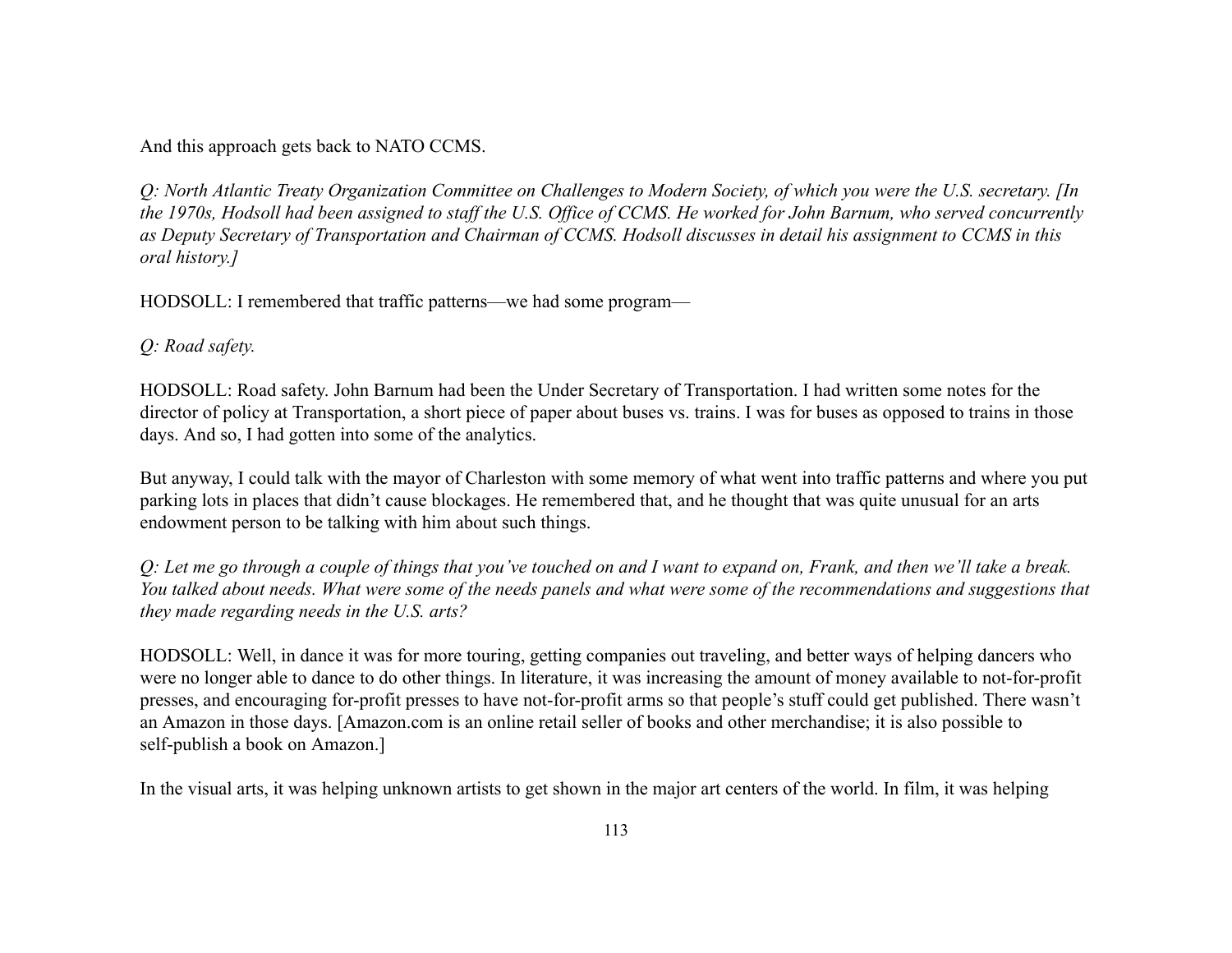independent filmmakers to be able to contact Hollywood filmmakers, and to have a chance to be seen and be trained in how to put on a commercial film. In opera, it was getting people to produce operas beyond the divine 12 of the 19<sup>th</sup> century, and the same thing in classical music, to get beyond just the 19<sup>th</sup> century Germans, and to open people particularly to American composers. So, we gave special points for that in our grants process. We changed guidelines and made more emphasis for some of these areas that came up.

In the state arts agency, one of my big initiatives was about art education, and opening arts education programs to things other than helping artists in schools, which were an adjunct to what the schools were doing, and to helping arts teachers. Eventually we were able to get arts standards passed at the national level. But basically, to engage the education universe in the arts. We were able while I was there to get Elizabeth Dole [Secretary of Transportation under Reagan and then Secretary of Education under President George W. Bush]. Her assistant secretary for policy [at the Department of Labor] was the husband of one of my arts directors. And we got him to do a scans study by the Department of Labor, which showed that people who had had arts education could do better than people who had not had arts education. I can talk about that if you'd like.

So, that came out of the state panels, who weren't sure how they were going to take on the much bigger state education bureaucracies around the country.

#### *Q: And your local initiative . . .*

HODSOLL: Well, we didn't have a local seminar at that point because I hadn't thought of it yet. But the locals program came to some degree from a similar direction.

### *Q: Frank, talk about the work in terms of supporting Sundance.*

HODSOLL: Well, my brilliant media arts director, Brian O'Doherty, knew Bob Redford well, and Redford was a big supporter of the Arts Endowment. He was thinking about taking a magnificent piece of property in Utah that he had bought, primarily for environmental reasons, to turn into a reserve for the environment. It is still there, and we have meetings out there even today. But he wanted to use his contacts in Hollywood; he was a major star. He could get some of his colleagues who were also major stars to join him in creating a place in which there could be two things: one would be training and the other for contacts for new filmmakers and new actors, but mostly filmmakers. It is interesting to note that although Redford has never gotten an Oscar as an actor, he has gotten four Oscars as a director. He would then bring in, and still does bring in, major figures from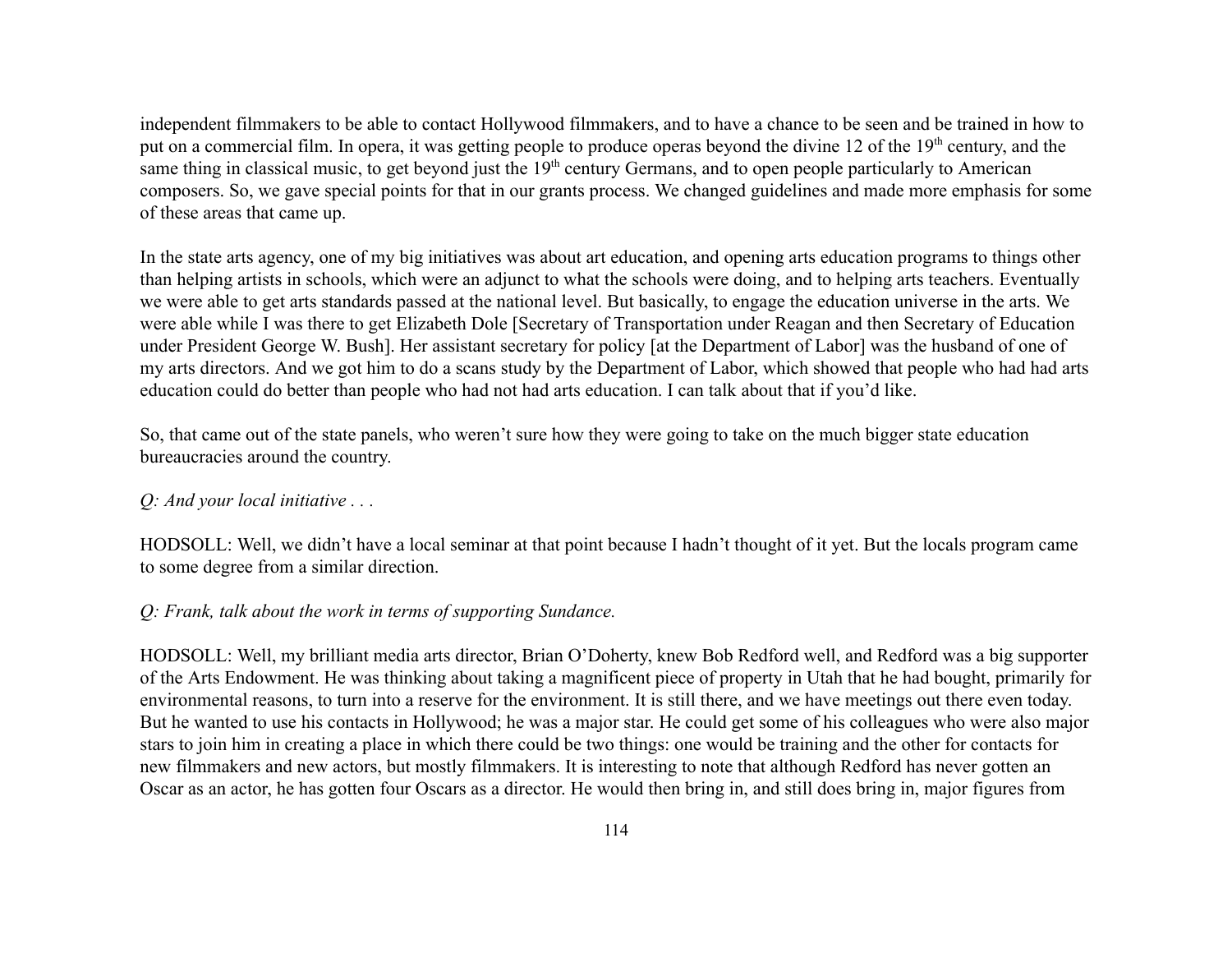the industry to work with young filmmakers.

Coming back to Brian O'Doherty, when we had the seminar on film making, Redford came to that. We had it in Cleveland or somewhere in the Midwest. Several other people came as well. The idea sprang out of there, mostly Redford and Brian. I didn't invent it. A year passes, and it gets to the point where Redford is ready to move forward. Brian came in to see me and said, "Bob is ready to move forward on this. Can we give a special grant of 250,000 dollars to help him with walking-around money to get it started?" I said, "You bet." And so, we did; it was a Chairman's grant.

### *Q: So, that was the kick-start money.*

HODSOLL: That was the kick-start money.

### *Q: For the Sundance Film Festival.*

HODSOLL: For Sundance Institute, which brought the filmmakers into Sundance. The festival came about as part of that, but later. That's commercial; it doesn't need any help from the endowment.

But there wouldn't have been a Sundance Festival if there had not been the Sundance Institute. That's where Redford started. The people involved in the Sundance Institute became, if you will, like the National Endowment for the Arts; they became the hub for the festival. People wanted to go to the festival and get an award or a nod or a pat on the head, because the people who counted in Hollywood were part of it. The people who could green-light a show were part of it.

We did things like that in other areas. I convened a meeting of the major commercial publishers with the not-for-profit publishers to get them to talk about who did what, and how one could help the other. I did a lot of that with the recording industry as well. Because I felt that first of all, an individual artist is not not-for-profit and is not commercial. He or she wants to make a living. To make a living, you've got to sell things. You have to sell yourself as an actor, or your book, or whatever. You need to become somewhat commercial in the process.

There is not a theater or symphony orchestra in the country that doesn't today use the most popular pieces, whether they're going back to the 19<sup>th</sup> century German composers, or whether it's Shakespeare or whatever, that doesn't look very carefully at what they're doing, to make sure they have enough ticket sales to stay in business. That's a commercial decision. That is why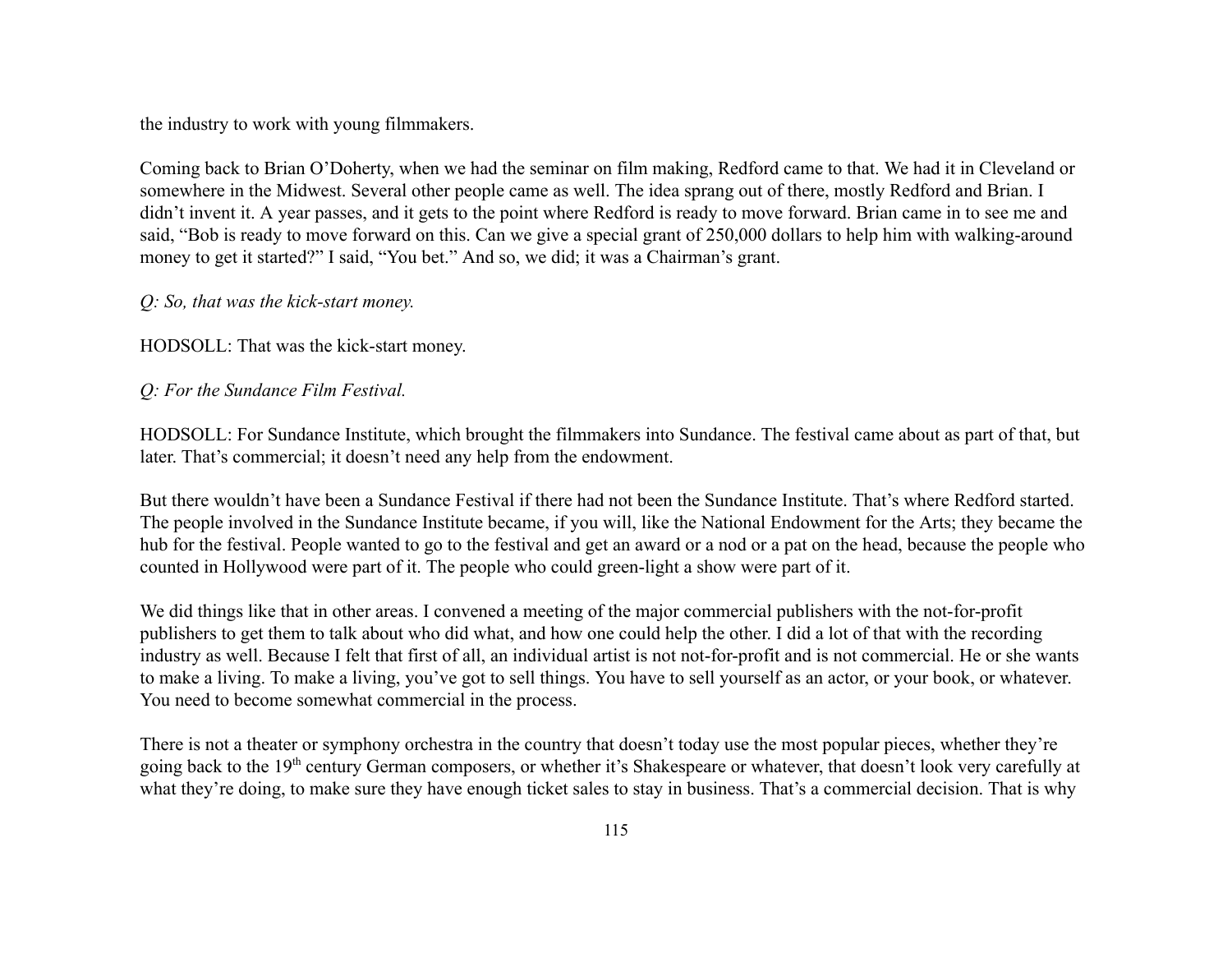Broadway today is mainly all musical. It's hard for straight theater that isn't musical, because of the movies and television, and people are looking at things on iPads and other devices.

*Q: And because of ticket prices! If you pay 150 or 160 dollars for a seat, you certainly want some strings and drums to go along with it.*

HODSOLL: Ticket prices are huge, that is true. I may take here a note from the theater, from Molly Smith, the artistic director of the Arena Stage [in Washington, DC]. I first met her when she was running the Perseverance Theater in Alaska, in Juneau. She had put together a fine theater; we sort of brought her into the endowment. Nobody had heard of her on the theater panel, but when I went to Juneau on other business, I went to one of her productions, The Cherry Orchard. It was mind-bogglingly good, and there wasn't a single professional actor in it! She was the director, and she got paid, but she was the only paid person. She had managed to get people from the community to act in The Cherry Orchard, and it was knock-your-socks-off!

I had a long talk with Theo Bikel, the guy who used to be head of Actor's Equity [the professional union for actors] and who was on our council then, and I said, "How can we find a way to get an exception from union requirements to allow people who are doing amazing things, who are not union, who are not threatening any union, but who are out in remote places where it would be hard to get unions started?" He got together with us, and between us we were able to change the guidelines around to allow for some of that, without taking on Equity and just saying "we're not for unions."

The other thing that we did: We had a challenge program, to provide larger grants, as much as a million dollars, to institutions that needed help getting over a hump or going a little more strongly in a different direction, whatever it was.

I got [Senator] Sidney Yates [a Democrat] and Jim McClure, the Senator [from Idaho] on the Republican side, to agree to double the amount of money we put into the challenge program; we had to reduce some money in other areas in exchange. While we did that we created an advancement program, much smaller, for little institutions that needed technical assistance. And the idea was to get these institutions to build endowments that would last over time, instead of spending it all on the operating side.

And by the time I left the endowment, my challenge program director—and I'm not going to vouch absolutely for the mathematics—but she said we had raised a billion dollars—that's B for billion—in new money over and above what people had been giving before. If that's true, or even half that, we did well. So, that was one thing.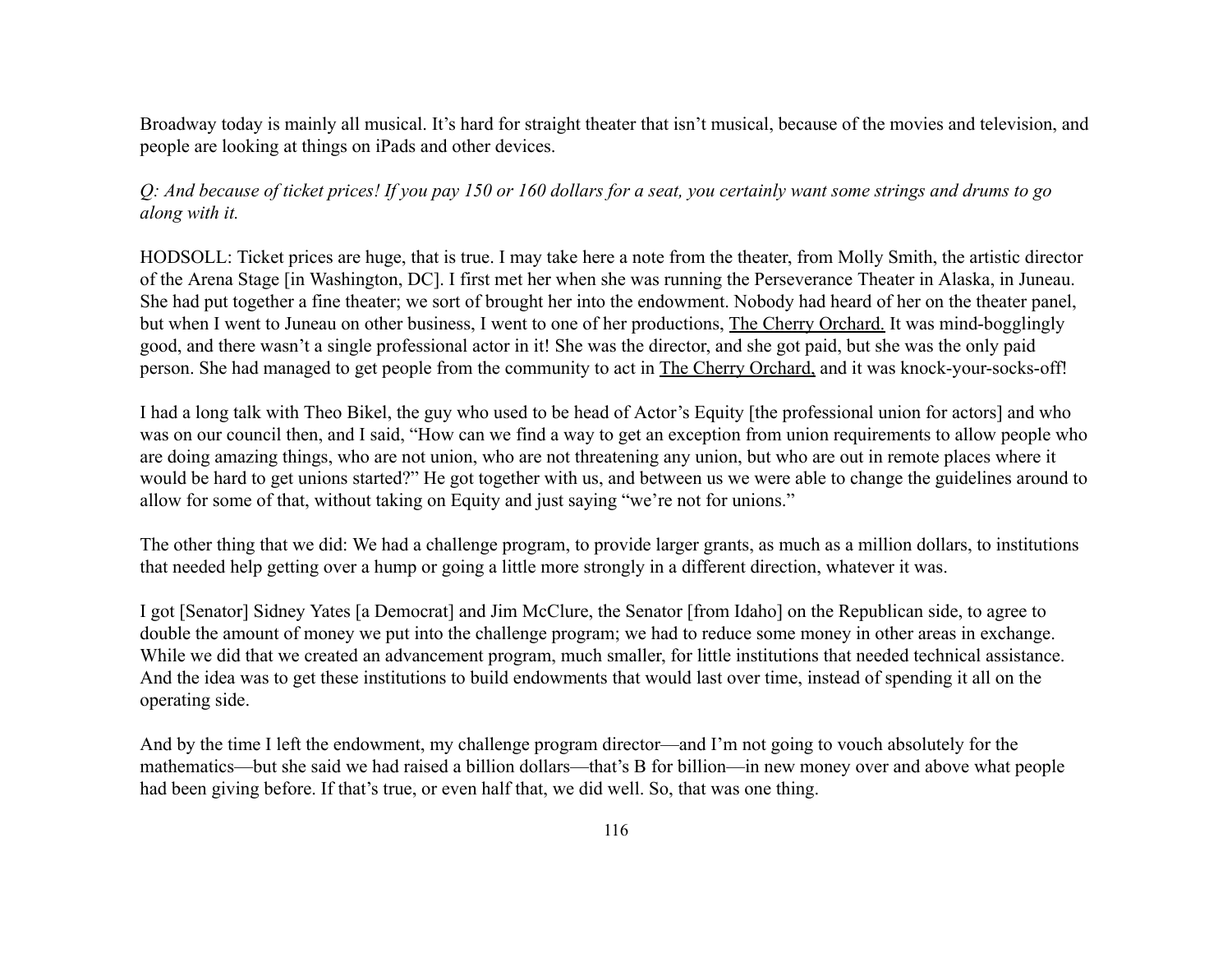National recognition: There were two programs that were not yet in place—that hadn't started, but had been talked about—when I arrived. One was the Heritage Awards for folk artists, and the other was Jazz Masters for the best of the jazz musicians. We started them officially, although I give credit to Hanks and Biddle [Hodsoll's two predecessors at the helm of the NEA] for both of those programs.

Then we created the National Medal of Arts. There was a National Medal of Science, which got no recognition whatsoever, particularly. But I thought it would be a good idea to bring in the President once a year to lay on hands for some of our best artists. The Kennedy Center Honors went only to the performing artists. We thought we would do both performing artists and writers and painters. I was able to get that through the Congress and the President signed it, and that's been going on ever since, on an annual basis, at the national level.

### *Q: Is there a lunch or something at the White House?*

HODSOLL: When I was there we always had a lunch or a reception. I can't tell you how it works today.

[Changing subjects] Preservation: One of the things I thought was important, and this had started before I got there, was to preserve elements of our popular culture that had existed before and that had passed the test of time. There was an outfit called the American Film Institute, which had started to catalog some [films], but it had been let go; it wasn't progressing.

So, I talked to several people in the film industry and major artists in the film industry, including Chuck [Charlton] Heston. Basically, everybody agreed that there needs to be a better way. The Museum of Modern Art [in New York City] has a program or museum of television, but there was nothing that put it together and made the studios feel like it was an important part of their mission. I also carried this over into television and met with every one of the CEOs of the television studios. But television is so much more difficult, because there is so much of it.

## *Q: Storage technology is improving.*

HODSOLL: It's improving a lot. Remember, this was before the internet had blossomed.

So, we did that, and that became quite popular, and we got an Oscar for that. That was for the endowment. (The National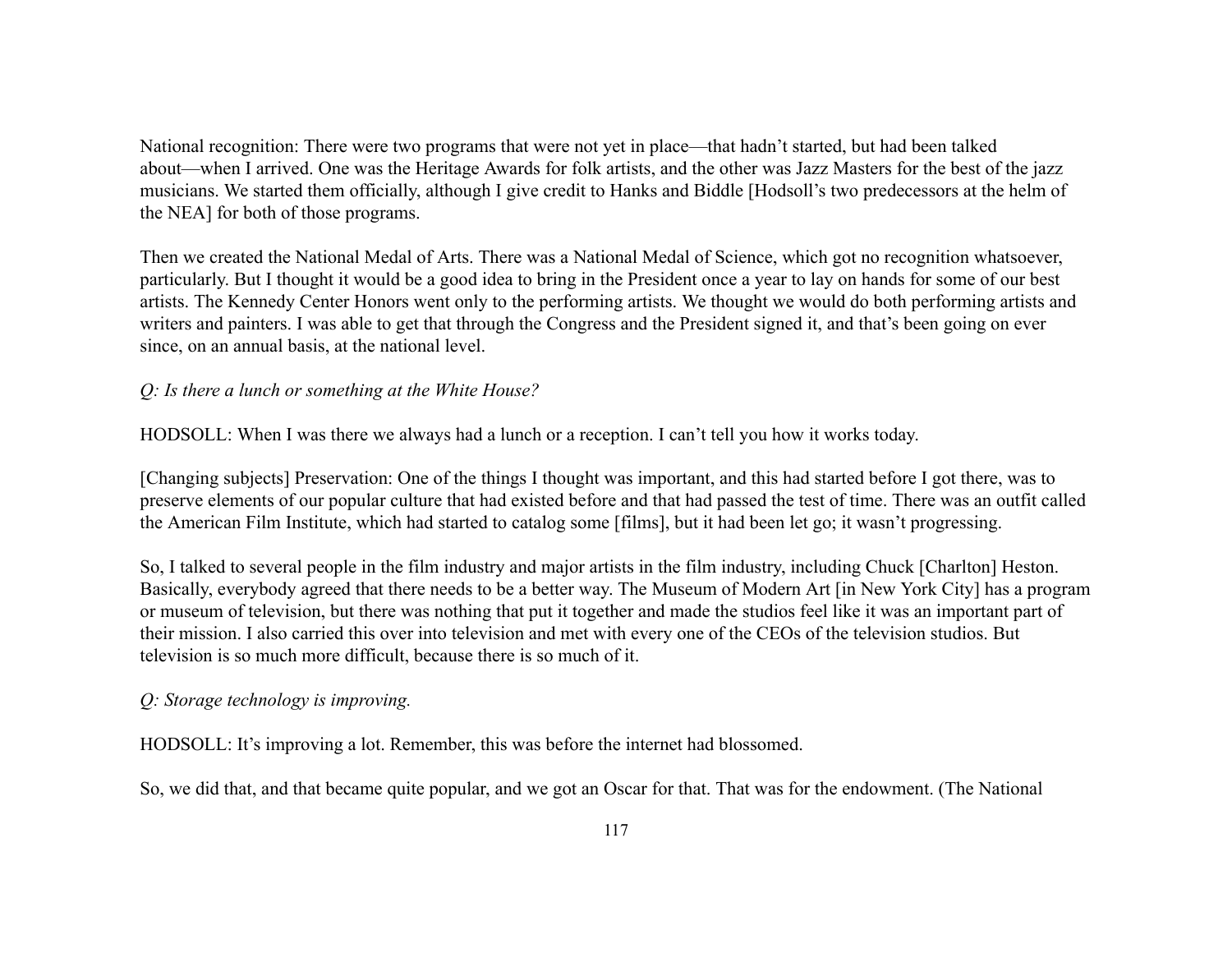Academy of Motion Picture Arts and Sciences presents annual awards for excellence to films and to individuals involved in creating American films. The so-called "Academy Awards" are also called "the Oscars," named for the golden statuette that is given to each awardee.)

### *Q: The endowment got an Oscar?*

HODSOLL: And I got to go to an Oscar ceremony and make a little speech. The Emmy Association gave me, for me, a special little thing—not a big thing—for the same thing in television. But we did a lot less in television, to be honest with you; it was immense and too hard to deal with. (An "Emmy" award recognizes excellence in the American television industry in the same way that an "Oscar" recognizes excellence in American film.)

### *Q: That's great, Frank. Congratulations!*

HODSOLL: So, that was on the preservation side.

Arts education. As I mentioned earlier, when I got to the endowment, the arts education was about putting artists in schools. And it was perfectly decent, but I felt that if we wanted to make a difference in schools we needed to get into schools, not take artists and move them into schools, but to get their community to make the arts important.

I already mentioned the issue with the Department of Labor and the scan study. We hired a guy who had been a superintendent of one of the California school districts—Ed Newman or somebody? —and produced a report called—well, I called up [Senator Sidney] Yates before we agreed on the title, and said, "We're going to create a book called Towards Civilization. I know you are not that keen on civilization, but this is about arts education."

And he said, "Well, that's fine. Do what you need to do." So, we created a booklet that became quite popular.

*Q: That was a nice touch to recall that conversation with him.*

HODSOLL: I never forgot any conversation with him.

We created that booklet, and I made a huge effort. Bill Bennett had gone on to the Department of Education—he was Secretary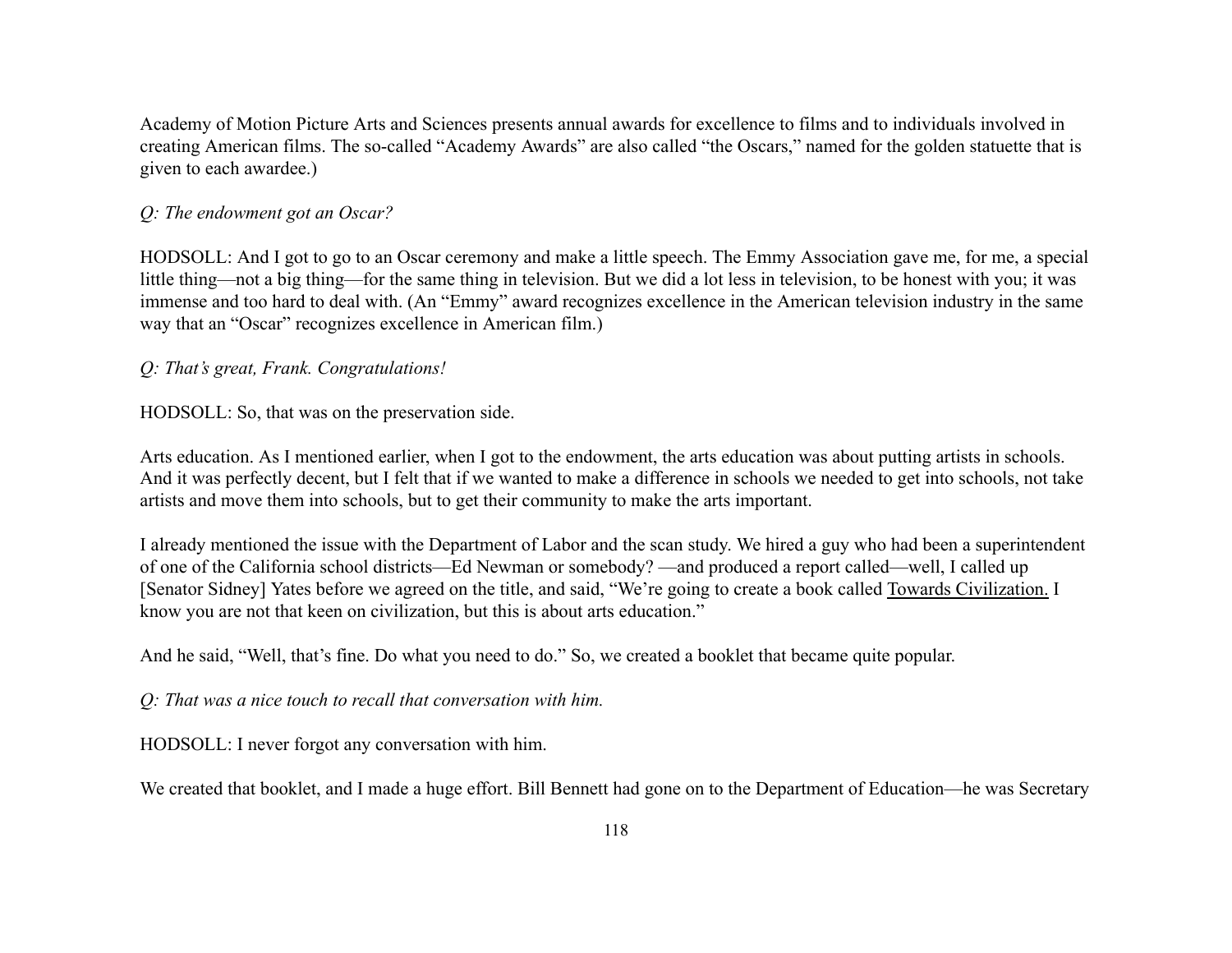of Education—and Lynne Cheney was now Chairman of the Humanities Endowment. And I made a big effort to bring both into what we were doing, and got their consent—not money but consent—to the general direction of where we were heading. And obviously I had to bring in arts educators. We didn't have any panel of arts educators, and I had to make sure the artists in education didn't have a riot over this. And we had a lot of meetings all over the United States, regional meetings.

# *Q: So, your staff was hopping.*

HODSOLL: We did hop, and I brought in additional people.

# *Q: How many people did you have, roughly, on staff?*

HODSOLL: I would say, I don't know, probably a little less than 100. In any event, this went over well, and the National Council for the Arts went along with it; the Department of Education went along with it—Bill Bennett had gone over there; and Lynne Cheney was in favor of what we were up to.

We then drafted up—we basically had a bunch of meetings with the arts educators and some artists—and we put together national guidelines for arts education, and that took a bit of time, about a year. Eventually we had a document, and I took it over to see Bill Bennett, at the Department of Education. I said, "Bill, we have been working on this education stuff…."

*Q: This is all in the Reagan administration, and you are sending out guidelines from Washington?! [President Reagan had campaigned on the promise of reducing federal mandates to the states from Washington, DC.]*

HODSOLL: This is in the Reagan administration, but we hadn't done that yet [issue guidelines]. I talked to Bill. I said, "We want your department involved in this at the ground level, and you should take it over. We are not the Department of Education." And he read it over, and called me back, and said, "It seems like you are on the right track. I'll assign somebody to work it through."

What happened, before anything happened, there was a process that was started under Bennett, but it didn't conclude under Bennett. It concluded under [Richard] Riley, who was [President Bill] Clinton's secretary of education. About the second year of the first Clinton administration, they issued the arts education guidelines.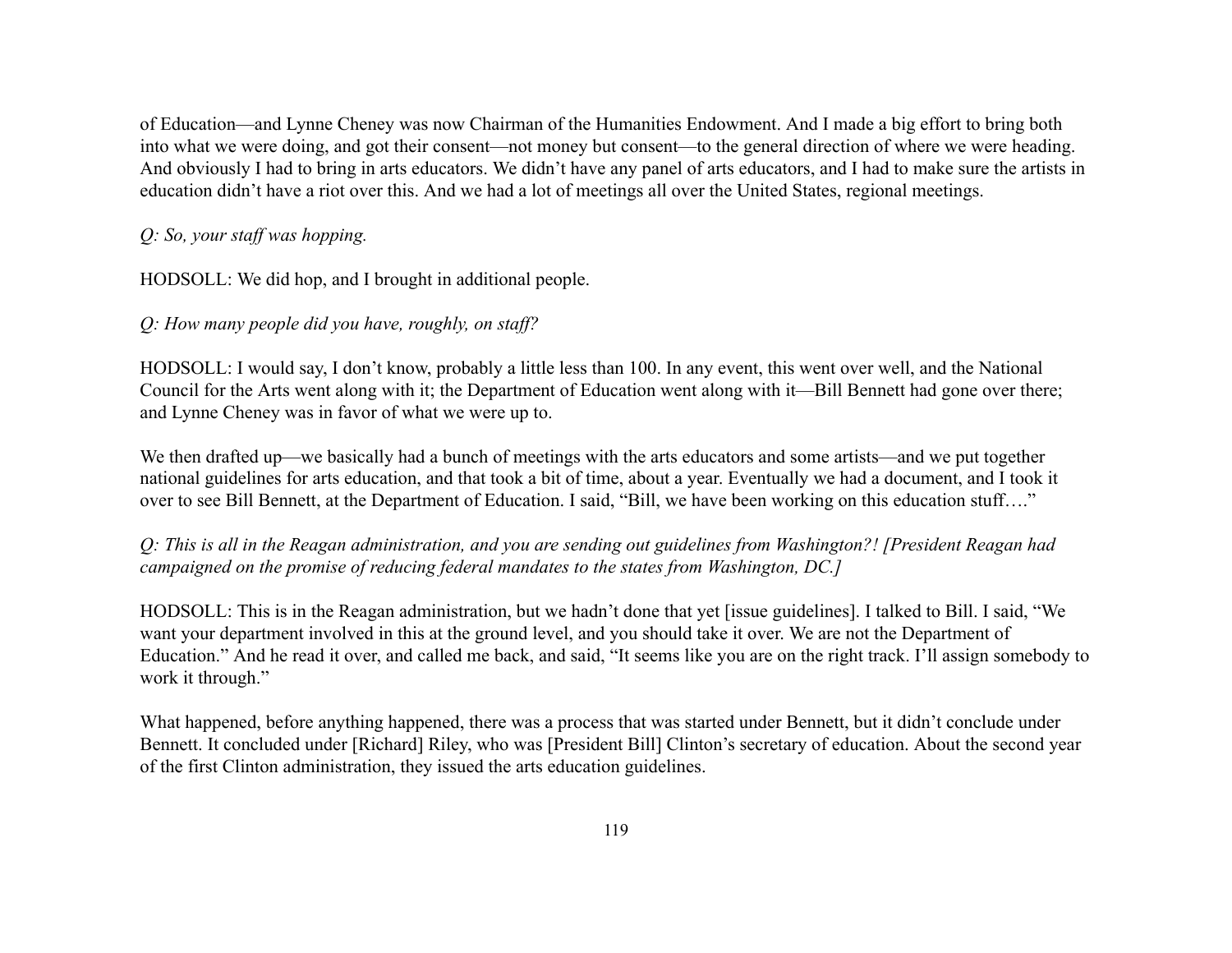There were already guidelines in history and a number of other subjects. They are not mandates, they are guidelines. Then long after I had gone, within about the next two or three years, every state adopted these guidelines, almost verbatim. But, and here comes the big but; I have said this in public speeches, too:

There are 16,000 school districts, and there are precious few, hardly any, that have adopted these state guidelines, and the reason for that is, they didn't vet it at the local level. The lesson for me was, we did some good stuff. But if you want to make a change in education, you've got to get the school districts on your side. While I had met with a number of school districts in the associations of school districts, I didn't make it as much of a priority as I should have.

And as I said at the 50<sup>th</sup> anniversary of the endowment, "Hierarchical pieces of paper do not get you from here to there." Even if they're coming from all kinds of fancy signatures. What gets you from here to there is the people who have to implement them. We need to think about that even today, in arts education.

Better communication among arts funders: We instituted in addition to the panels, regular meetings with state arts agency leaders, and we established the locals program, and then meetings with the leaders of the locals. That's on the public money side. I would bring in some of my program directors, depending on the subject area. That had never happened before. That was a question of bringing in public funders at other levels of government with people at the national level who were concerned about this. Some good ideas came out. These were ministerial kinds of ideas, not major things, but ministerial kinds of ideas. Most importantly, people were talking to each other. The conversations, the introductions helped.

### *Q: There were states, were there also localities?*

HODSOLL: We also brought in several locals.

## *Q: Big localities.*

HODSOLL: No, little ones, too. We always made sure of the little ones that were in there, too. Because if you look out across the country, the big ones have major institutions. Eventually I became the commissioner of Ouray County, a tiny place of 4,000 people. They needed more help than New York City, which had a staff of more than 100 people administering New York City funds for the arts.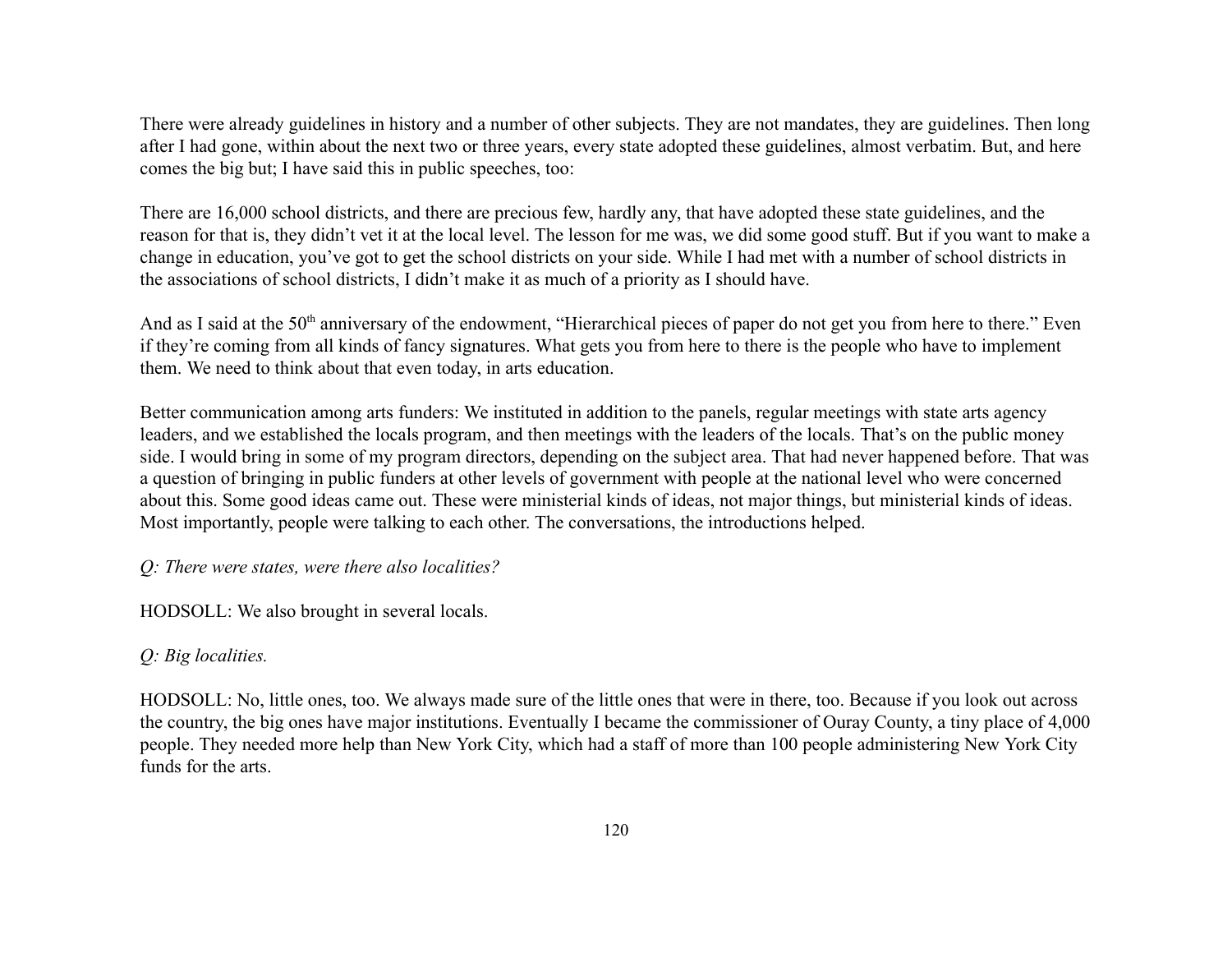Special projects with foundations: I did a lot of traveling to New York and other places to establish relationships, particularly with the Rockefeller Foundation, and others. We entered into several joint projects with them, which increased our budget. They could use our panels.

*Q: Was there a political overlay because of Reagan's conservative principles, which underscored who he was and how he governed?*

HODSOLL: Ronald Reagan was a master politician, and he knew, and since he had decided he was in favor of the arts endowment, that if you were going to have a successful arts endowment, you needed to reach out to all kinds of people regardless of their political views. So, he supported that.

In terms of the arts community in general, a large majority of them were not in favor of Ronald Reagan. I doubt they voted for Reagan in his second term or George W. Bush in his only term. But after I got there, after about six months, I never had a single time when any of the people I dealt with regularly—whether on my staff or at high levels in the arts community—ever mentioned Reagan. They knew I was the person they were dealing with. They knew that Reagan was supportive because the administration was basically supportive. They may not have liked the administration on other things. There wasn't a political issue, and I respected their right to have whatever political views they had; we just never got into it.

The last thing I'm going to mention is, we increased the amount of money for research. I was a big believer in numbers. We did some five-year planning. And that sort of guided in general. I would bring all kinds of people into that. And if somebody felt left out, I would say, "I'm sorry," and bring them in.

I want to summarize all this by saying that the key thing to running any government agency of any kind, whether it's the arts endowment or something else, is to identify the key people you need to have, if not totally on your side, at least more or less on your side. And they must absolutely trust you. And if you can create that trust, they will let you get away with some things they may not agree with, because you're a decent guy and aren't doing this to do me in. That's just critical.

Coming back to the Foreign Service—I don't know today. But when I was in the Foreign Service, the Foreign Service and the State Department, and a lot of other government agencies needed to do twenty times, a hundred times, the amount of that [trust-building] than they do. In this government of ours—and it's true of other people's governments, too—we tend to compartmentalize it into dinky little pieces and fight for whatever the heck it is we think we should fight for, without thinking,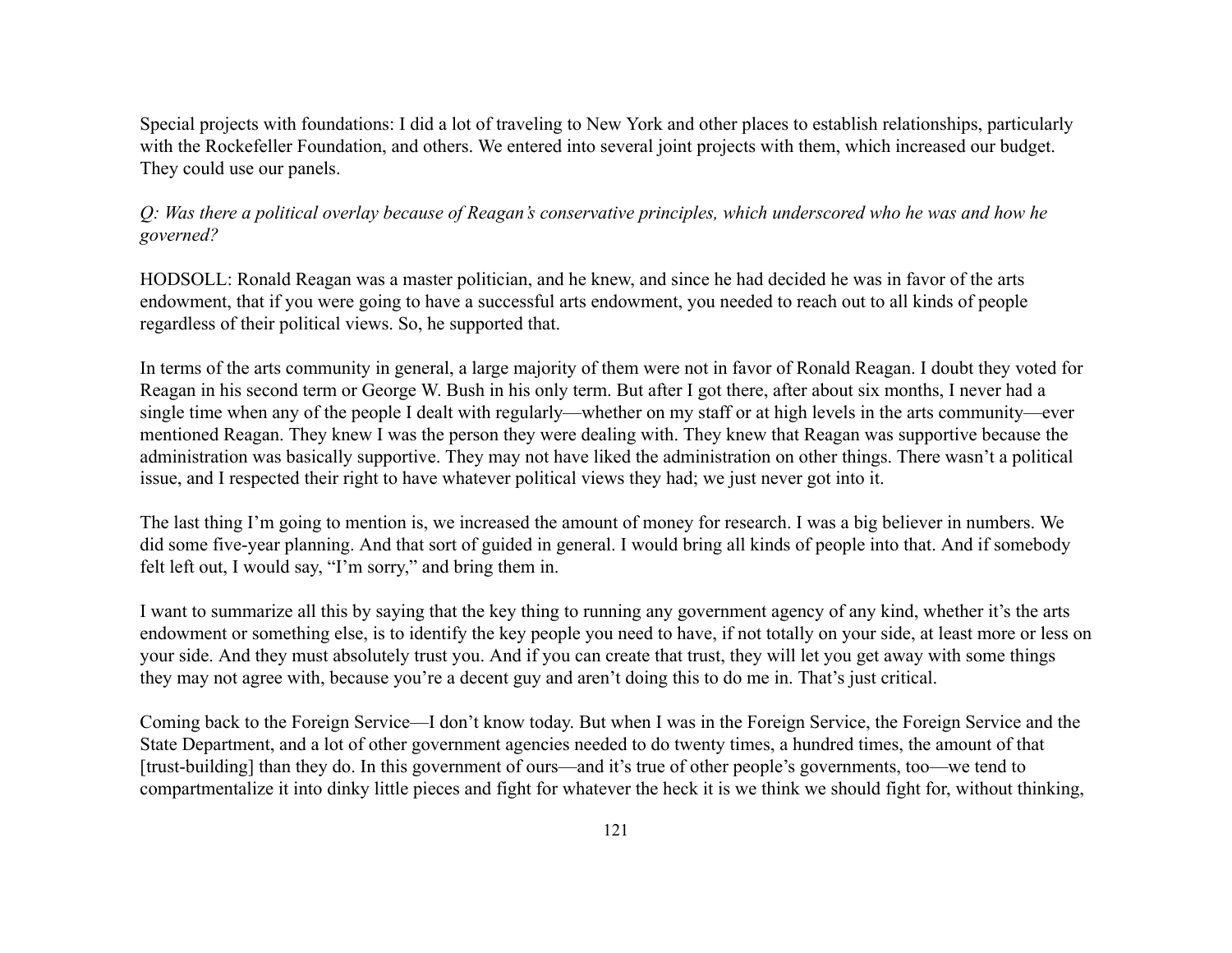"Why are these people fighting us? Do they have anything to say that we should think about?"

If there is anything I learned in government, that is the most important thing. If you want to change things, you need to think about it. And you need to respect people even if they disagree with you. I think that's extremely important.

*Q: That's very good. Let me close with a couple of questions here. Bill Bennett and Lynne Cheney: Would you talk about your relationship with each of them, and the transition between when Bennett left and Cheney came in?*

HODSOLL: Sure, well, Bennett came in after I got there, and I helped him get the job. Bennett was at the humanities center down in North Carolina; he was director of it. The guy who was there [at the National Endowment of the Humanities] previously was quite awful; he believed in segregation. When Penn James and crew were going through all of this as to who to appoint, they asked my views, and I said I don't know either of them, but Bennett seems to be a solid citizen, and he was certainly conservative. Whether that had any influence, I don't know, but Bennett got the job. My relationship with Bennett was excellent.

#### *Q: How often did you see each other?*

HODSOLL: Practically every day in the hallway, once we got into the Old Post Office. I would only bother him, and he would only bother me, on occasion. The humanities endowment does a lot of public television. He would come down and ask if my panels could help him: "Is this being done well from the television point of view?"

Bennett was always quite appreciative that I had drawn on Voices of Silence [the Andre Malraux book] for my opening statement, which showed that I wasn't totally a politico; I thought about some of these things. We got along. He did his thing, and I did my thing. Arts education brought us together, because my view of arts education was relatively conservative.

Incidentally, while I was helping to put this together, I learned that doing the arts is as almost as important as learning about the arts. Learning about the arts helps you understand other people's civilization, their culture and history. But actually doing the arts is quite extraordinary. When you're on stage, and I can remember this from my high school days, you're not just writing down something in a blue book that nobody ever sees. Everybody is looking at you and seeing if you did your stuff. And if you do not do your stuff, then thumbs down, and there are no excuses. It's like playing football. When you are on the football field, you either catch the ball or you don't. You either block the guy or you don't, and if you don't, everybody knows that you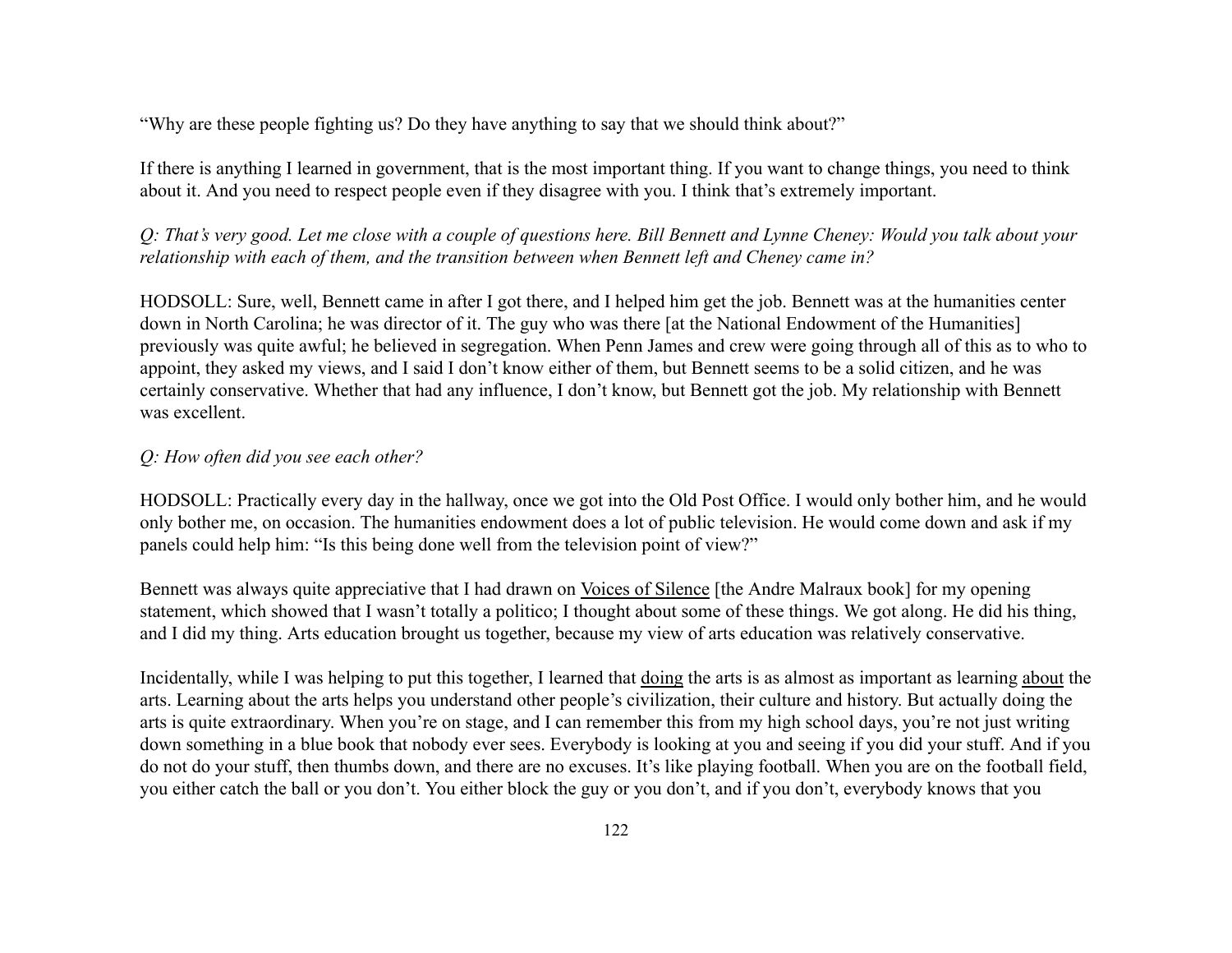failed.

### *Q: And there are consequences.*

HODSOLL: And there are consequences, and you can't hide it. That's one of the things that doing the arts does, which I didn't fully understand at the beginning, although I should have known from my own experience.

The transition from Bennett to Lynne Cheney: I didn't know Dick Cheney or Lynne Cheney [the husband and wife team active in Republican politics. Dick Cheney served as Vice President during the George Bush presidency.] No one asked my opinion about Lynne Cheney being the new chairman of the National Endowment for the Humanities. But Lynne Cheney had a relationship with Margaret Tutwiler, one of Jim Baker's principal assistants in public affairs [at the Department of State]. Evidently Margaret had said some nice things about me, so when Cheney came over after being confirmed, she invited me to lunch. And then I invited her to lunch, and it went back and forth. We got along.

Was there a transition from Bennett to Cheney? I don't really know. Lynne made her big thing trying to change the history standards and got into a mess over it. I am on Lynne Cheney's side on that. Some of the history courses in high schools in this country are really not very good. It's not a question of being conservative or liberal. It's that they don't get to it [they don't really teach history]. So, I was on her side on that. We would have periodic lunches and get together on occasion. But like with Bennett, she did her thing and I did mine.

# *Q: There were some areas of overlap, more in the education area [between the NEA and the NEH].*

HODSOLL: There were areas of overlap in education and television.

*Q: Frank, you mentioned Reagan's speech on the USSR [the Union of Soviet Socialist Republics]. Were there other ideological kinds of things in your portfolio that were drawn in by others in the administration?*

HODSOLL: Well, the Reagan speech came out of the Reagan White House. There was a very conservative speech writer, whose name escapes me, but he asked my opinion [of the draft]. And I said, "Well, the Russians keep a pretty tight lid on anything that could be critical of the Soviet regime"—just as they do today. In those days, we had USIA [the United States Information Agency] programs that brought jazz and Dizzy Gillespie. [USIA existed 1953-1999, when it was shut down and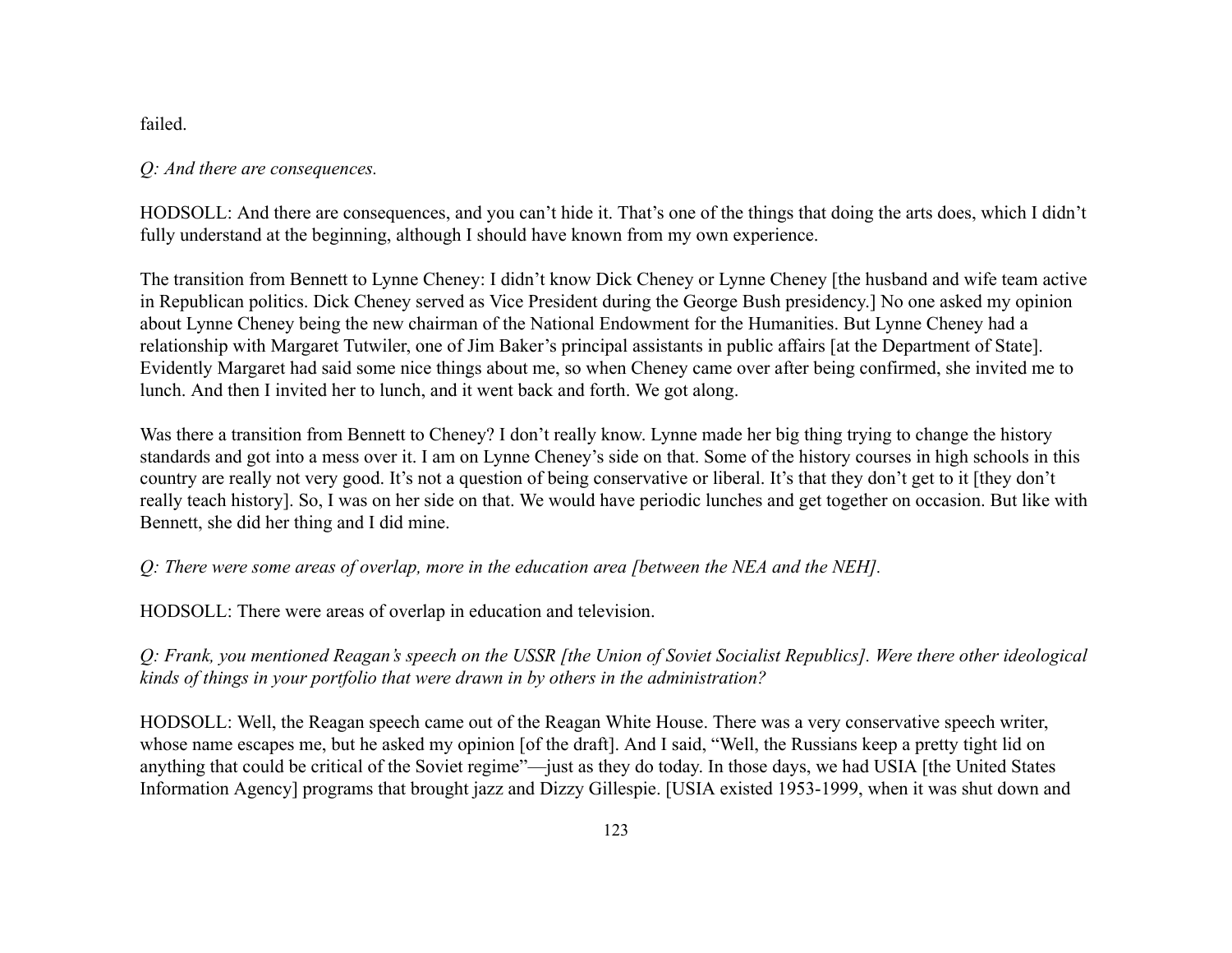its functions brought under the Department of State.]

USIA did wonderful stuff, and Russian people and other people in the Soviet republics loved it. People would applaud quietly or in secret, the fact that in America we had all these artists doing all these things, most of which was quite extraordinary; it was good. The Russians had to go back to the czarist period, the 19<sup>th</sup> century, where they were producing their extraordinary stuff. So, we were in sync [NEA and USIA].

Charlie Wick, the director of USIA, and a dear friend of the president, was totally supportive. He sent me on a major tour around Latin America, for the quincentennial of the voyage of [Christopher] Columbus. I guess that came at the end of my career. While I was at the endowment, we had the quincentennial of Columbus, 1492-1992. It must have been before 1992 because I left in 1989. At any rate, we were planning for the quincentennial.

## *Q: A quincentennial: My goodness, we don't have a civilization that has that concept!*

HODSOLL: That is true. And I learned quickly that in Latin America, as well as many other places, you need to talk about Columbus as an encounter and not as a discovery. I figured that out quickly. [In the United States, Columbus Day is celebrated as the "discovery" of North America. However, many persons throughout the Western Hemisphere dispute this interpretation of history.]

At any rate, I went to see Charlie, with whom I had a good relationship. We had not done much in international, only every now and then. We did produce panels for USIA on the arts.

# *Q: What do you mean, you produced panels?*

HODSOLL: USIA used NEA panels to pick artists to send abroad.

*Q: Oh, really? So, if they were looking for painters or musicians, they would turn to your panels.*

HODSOLL: They would turn to our panels. If the panel recommended Smith and they didn't like Smith, they could reject Smith; that was fine.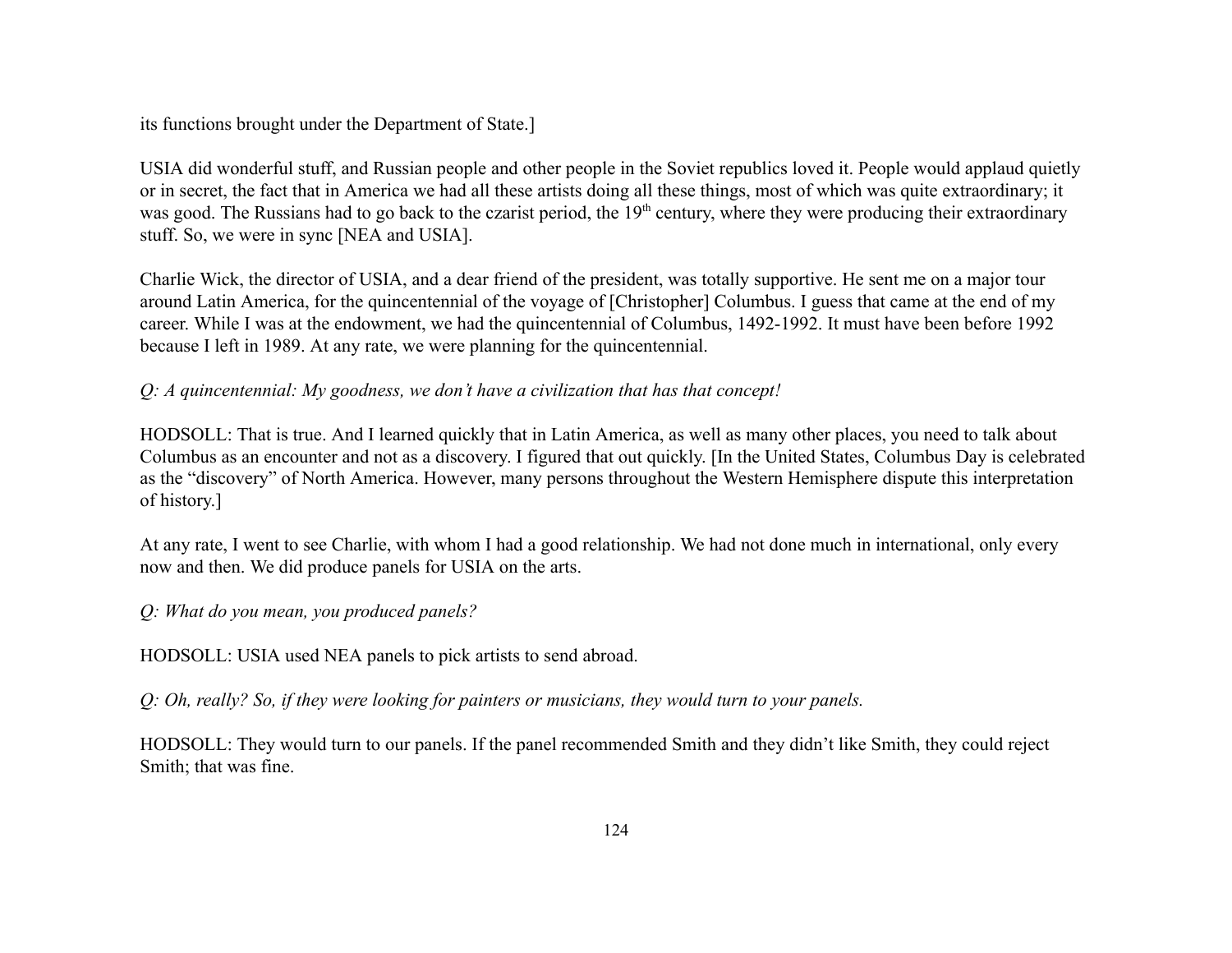*Q: But if they liked Smith . . .*

HODSOLL: We were the initial cut. We did other things. We helped finance the [U.S. national exhibit that was shown at the] Venice Biennale. That's where I got money from Rockefeller. I was a source of resources, in very minor amounts. We got interested in the quincentennial. I said, this would be a wonderful way to bring together the Western Hemisphere in the arts. We could have the countries in the Western Hemisphere have more interchange with the United States. They wanted to do that, because we were the media hub of the world.

I went over to Charlie and said, "I'd like to see if we could spearhead some specific projects on the quincentennial. I also shared with him—and I may want to delete this later—that the guy who was head of our quincentennial commission was just hopeless. He didn't do anything; he just had a title.

## *Q: Don't delete him but don't criticize strongly.*

HODSOLL: Charlie said, "Why don't I get some money together, and we'll send you off on a tour of Latin America." I think it was something called AMPARTS; is that a program?

# *Q: Yes.*

HODSOLL: I said, "That will be great, because I don't think we should use arts endowment money for this." He sent me first class, and off I went, and it was South America, mostly. I started in Brazil and went all around South America.

# *Q: Did Mimi go?*

HODSOLL: Mimi [Hodsoll's wife] went to part of it; to Peru and Colombia. Tony Gillespie was then ambassador in Colombia. She did not go to Brazil, and she didn't go to Argentina.

Off I went and talked to ministers of culture and various other people in these various countries and there was tremendous interest in having some group come to the United States to represent their country as part of the Columbus Quincentennial. Most of it was European-derived art. We weren't talking about Indian folk art; take that back, we did talk a little bit about it, but not as much.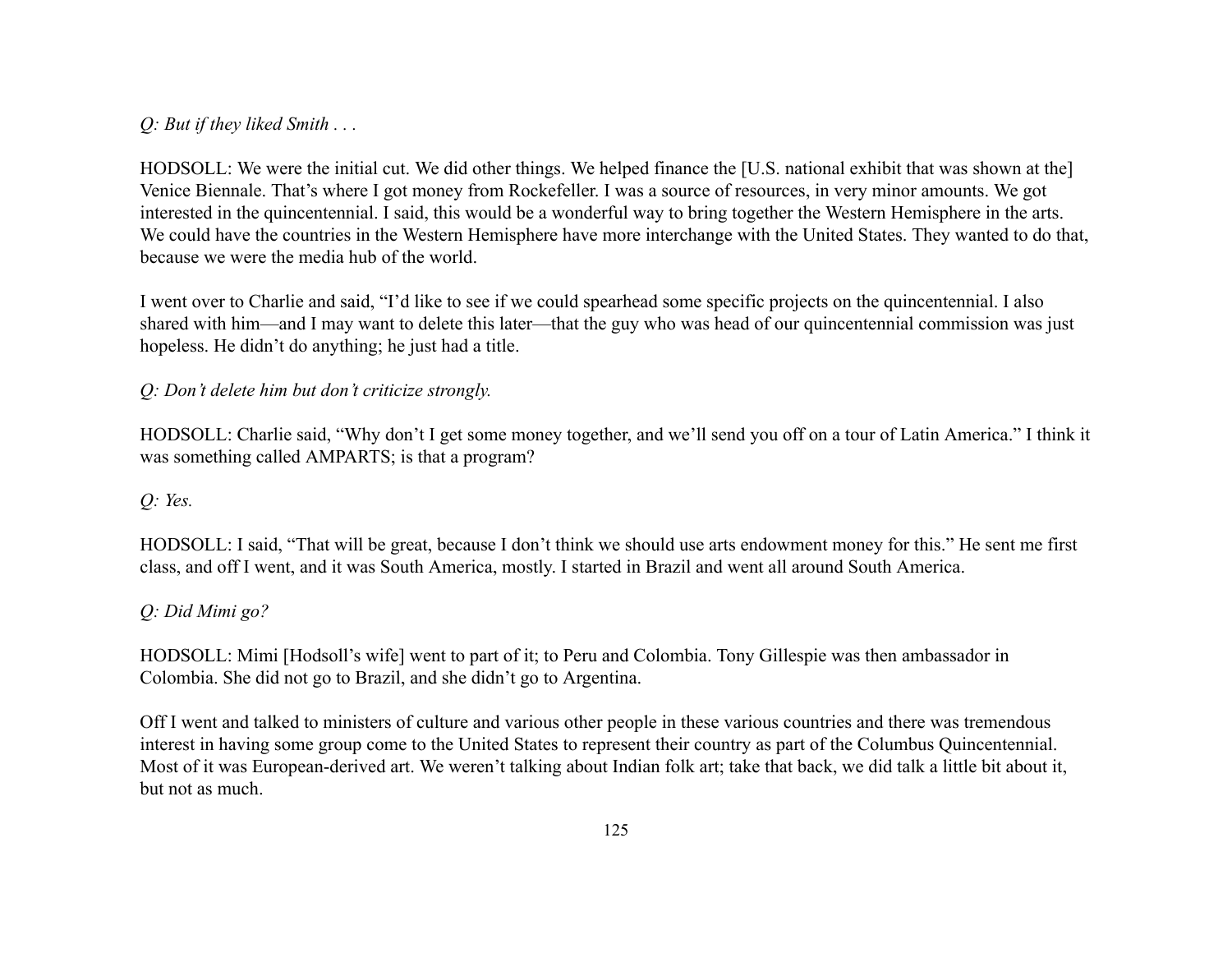So out of that came a series of projects. I can't remember what they were, I'll have to check. I know that the symphony orchestra in Santiago, Chile—I got letters from them for about a year saying how glad they were that this had happened. And this was under Pinochet [President of Chile, 1973-1990; he was concurrently chief of the Chilean armed forces and ruled Chile as a dictatorship.] And when I was in Chile, the minister of culture was Pinochet's daughter. And she took me out to a theater production in Spanish, and she helped translate. I said afterward, "You know, this is pretty critical of your dad." She laughed and said, "It will never be on television. This is an outlet."

## *Q: What were the divisive issues? Mapplethorpe was one, and what were the others?*

HODSOLL: Throughout my career at the endowment, we had grants that came up that I either rejected or had to defend.

## *Q: What percentage were the tough ones?*

HODSOLL: Oh, tiny, less than one percent. I vetoed 12 grants out of 42,000. I may have made a mistake. What happened on [Robert] Mapplethorpe and [Andres] Serrano…

# *Q: This was the "Christ piss."*

HODSOLL: This was the Piss Christ [by Serrano] and Mapplethorpe's erotic photography. What happened here, first, was on Mapplethorpe. My museum director came in to see me, as did all my directors when they thought something might be problematic in terms of politics. This was my last year in the endowment. The museum director said, "We have a proposal from the Institute of Contemporary Arts at the University of Pennsylvania for a Mapplethorpe exhibit."

I said, "What Mapplethorpe exhibit?" Most of what Mapplethorpe did—you could argue whether he was a great photographer, but most of what he did was not going to cause anybody an issue.

I was told it was the Whitney Show, sort of repackaged. I was shown the Whitney Show, which I think we may have funded in New York. And the only thing that came close was a nude family scene. I said I could defend that, and so we gave the grant.

## *Q: You hadn't seen the Piss Christ?*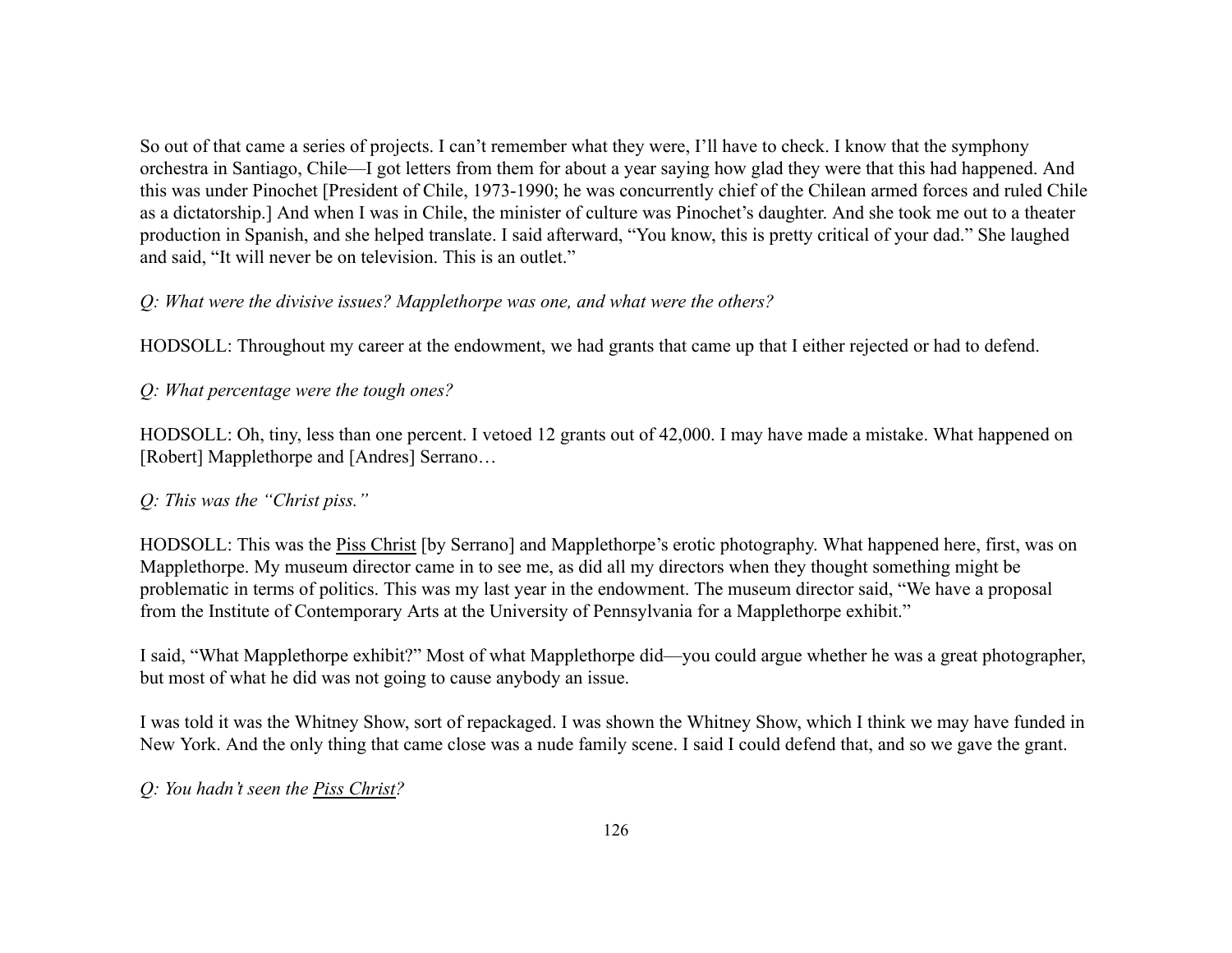HODSOLL: No, I'm going to come back to Piss Christ. This is all Mapplethorpe. They are separate issues. So, I made the grant, and then Mapplethorpe died of AIDS in New York. And Janet Carden, who was the head of the University of Pennsylvania Contemporary Arts Institute added the X-Y-Z series as a tribute. We had not funded that, but she added it. And then it went to the University of Pennsylvania.

## *Q: To the same space?*

HODSOLL: Yes, as part of the exhibit, it went to the same space. Nothing happened at the University of Pennsylvania, but then it came to the Corcoran [a gallery in Washington, DC], and all hell broke loose. I was then at the OMB [Office of Management and Budget].

Okay, Piss Christ. Piss Christ was something we didn't choose. At Nancy Hanks's suggestion, very early on in my tenure, we funded the North Carolina School of the Arts to pick a visual artist, once a year, to be recognized by the National Endowment for the Arts as a distinguished artist. They picked Serrano, and they picked Piss Christ. Serrano was the photographer for Piss Christ. And so, no one had brought that to my attention.

The irony is, when I agreed to do this Nancy Hanks program with the North Carolina School of the Arts, I was criticized by the then-visual arts director for being an unapologetic conservative. It had nothing to do with being a non-apologetic conservative. North Carolina School of the Arts was a well-regarded place; we had other places outside Washington that made decisions, and we blessed the process.

Then Piss Christ comes along, and all hell breaks loose. By the time it came, I had left the endowment and was at OMB. I was told to keep out of it, which was appropriate. From one perspective—and some of my arts friends and I have laughed about this—my timing was exquisite, because I didn't have to deal with it when it broke. [John] Frohnmayer did, the guy who succeeded me. [John Frohnmeyer served as NEA Chairman under President George H.W. Bush, from 1989-1992.]

The trouble with Frohnmayer was, and I think the arts community would agree: He was a decent sort of guy. He had not a clue as to how to deal with the politics of this. Soon, nobody trusted him, either on the arts community side or on the conservative side.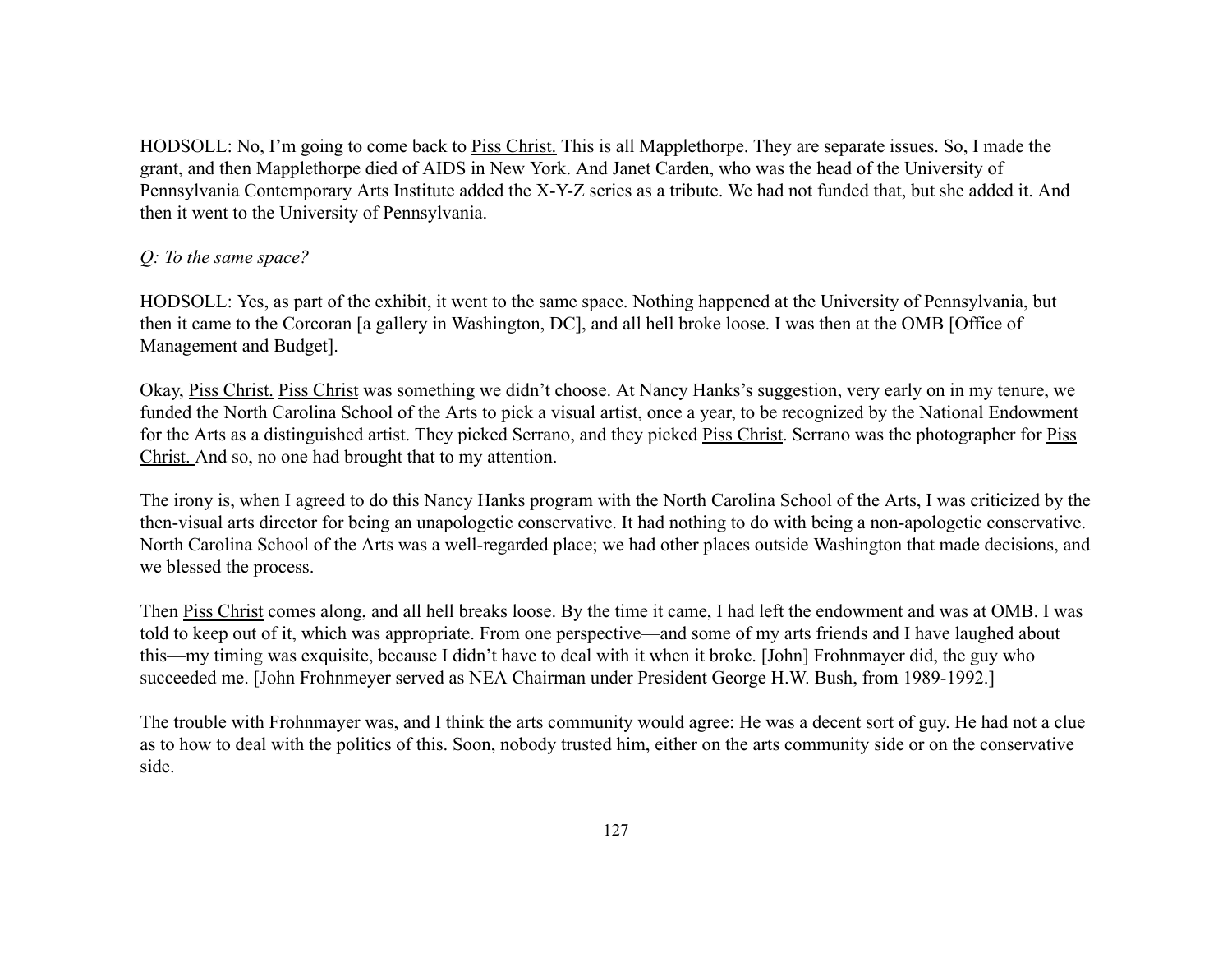### *Q: And it became political in the White House.*

HODSOLL: And it became political in the White House, and eventually Frohnmayer was fired.

I testified before a commission that was put together by Lynn Garner, a principal benefactor of Nancy Hanks in the Nixon White House, and some others. I testified that what I would have done, had I been there, which I was not: I would have made crystal clear that we had not funded the X-Y-Z series, and would not have done so, and that it had been added on [to the original exhibit, after the fact]. The endowment imprimatur applies only to the original approved grant.

*Q: So, there were two different artists, the X-Y-Z series by Mapplethorpe, and Serrano. There were two separate incidents.*

HODSOLL: They were done at the same time but they were two separate exhibits.

*Q: But there was essentially an attack on the judgment of the endowment, for funding two separate exhibits: the X-Y-Z, which you hadn't funded, and the North Carolina School of the Arts—the Serrano—which you had funded. But you funded the institution, not Serrano.*

HODSOLL: We had funded the other part of the Mapplethorpe, too. It was very confusing because there were two exhibits going on at the same time; it wasn't the time to get into a long exegesis as to what's in the grant papers.

But what I would have done is simply say, we did not fund this. It's not appropriate for funding. Any future funding of this show can only refer to the general Mapplethorpe show and not to the X-Y-Z. And I would have put on my walking shoes and walked over to the Hill and talked with every conservative I could find.

I had a very good relationship with [United States Senator] Jesse Helms. The reason was, he had a pet project in North Carolina that he loved. It was not something I would have necessarily gone to every year. It was a history pageant about Jamestown. I went to it every year and shook hands with Jessie, and I never had any difficulties with Jesse Helms, whatsoever. That is the sort of thing you do, politically. There was nothing wrong with the pageant. It was a perfectly fine thing to do at the local level.

I would have gone to see him, and I would have repudiated the X-Y-Z. You must think about politics. Jesse Helms was in a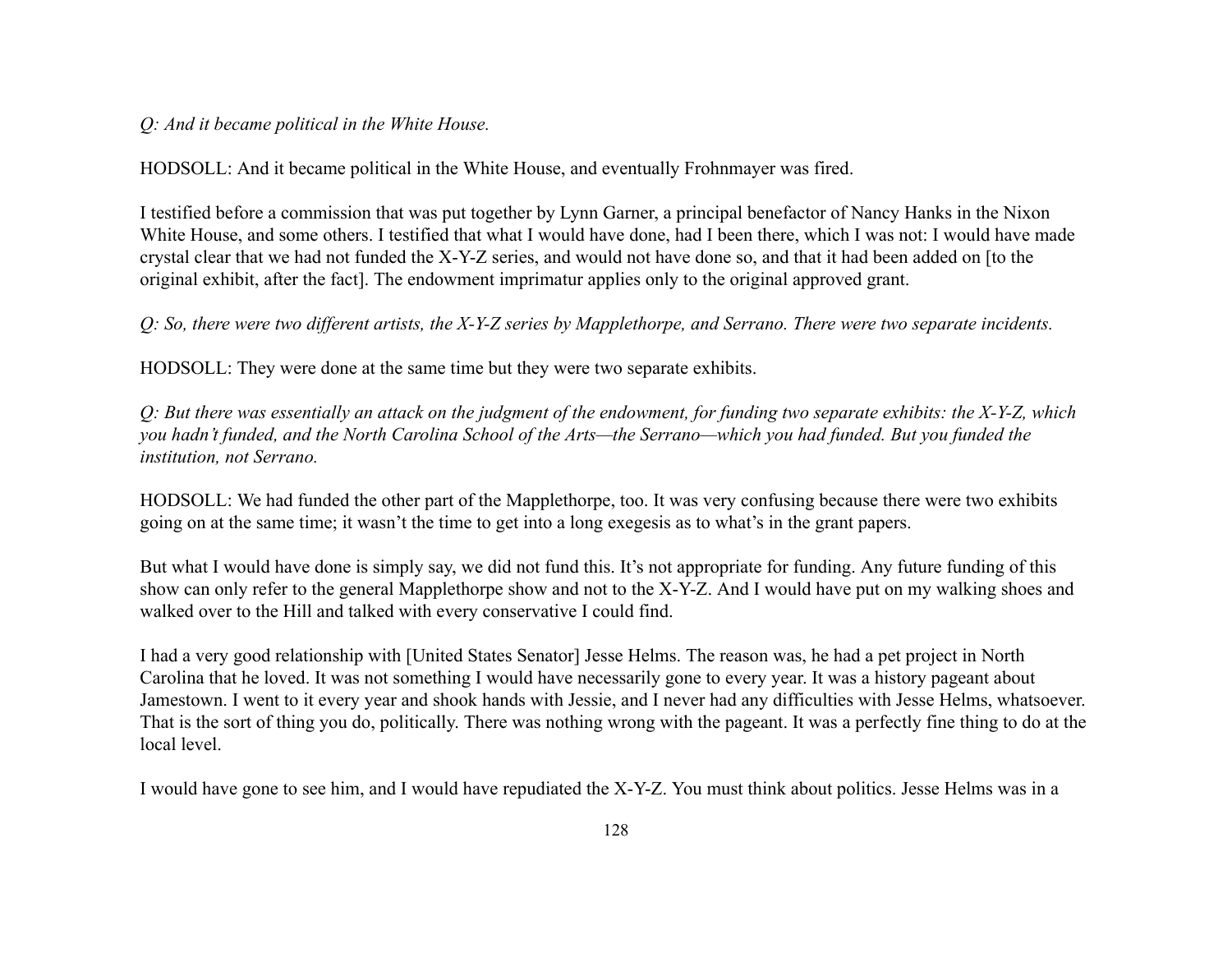tough re-election campaign against a moderate Democrat. He was able to use the pictures from the X-Y-Z series in his political campaign, to say, you need me, a good conservative in Washington, to keep your tax dollars from funding this crap.

On Serrano, I would have said, first, we didn't fund it. Secondly, I would have gotten into the press and said, it's not appropriate for funding because it's not the art, it's the fact that a crucifix in urine is going to be highly offensive to a huge number of people. It's like going to a historically black college and calling them all 'n word.' It's just not appropriate. I would have said, I'm going to withdraw the money from the North Carolina School of the Arts and ask them never to do something like this again. And I would say I was sorry.

Now, Frohnmayer never did any of that. Had I been there and done that, would it have saved the day? I don't know.

*Q: Looking back on your time at the endowment, and I think this is enough. We've done two hours, and this is brilliant stuff, you hit this over the wall.*

HODSOLL: I did this on the 50<sup>th</sup> anniversary [adapted the oral history from his notes for that event].

*Q: History needs more and this is good stuff. In fact, there may be more people looking at this particular thing, because anybody who is going to be writing anything about the endowment or OMB will be looking for this in the search engines.*

*Mistakes: What were the tough issues? If you had to do them over, whether directions or scope or people, with the hindsight of 20/20 and 20 years, what would you have done a bit differently?*

HODSOLL: On arts education, I would have engaged the school districts and local schools. I mean you can't spend time with 16,000 school districts, but I would have spent more time on it, and not just with the federal and state level.

I would have probably put more effort into sort of local pilot projects that would demonstrate how public sector and private sector can get together to make communities better off. Not only better off from having the arts available, but better off financially, because people come to places because of the arts. The arts sell more tickets and bring in more money in aggregate than all sports events.

*Q: Say that again?*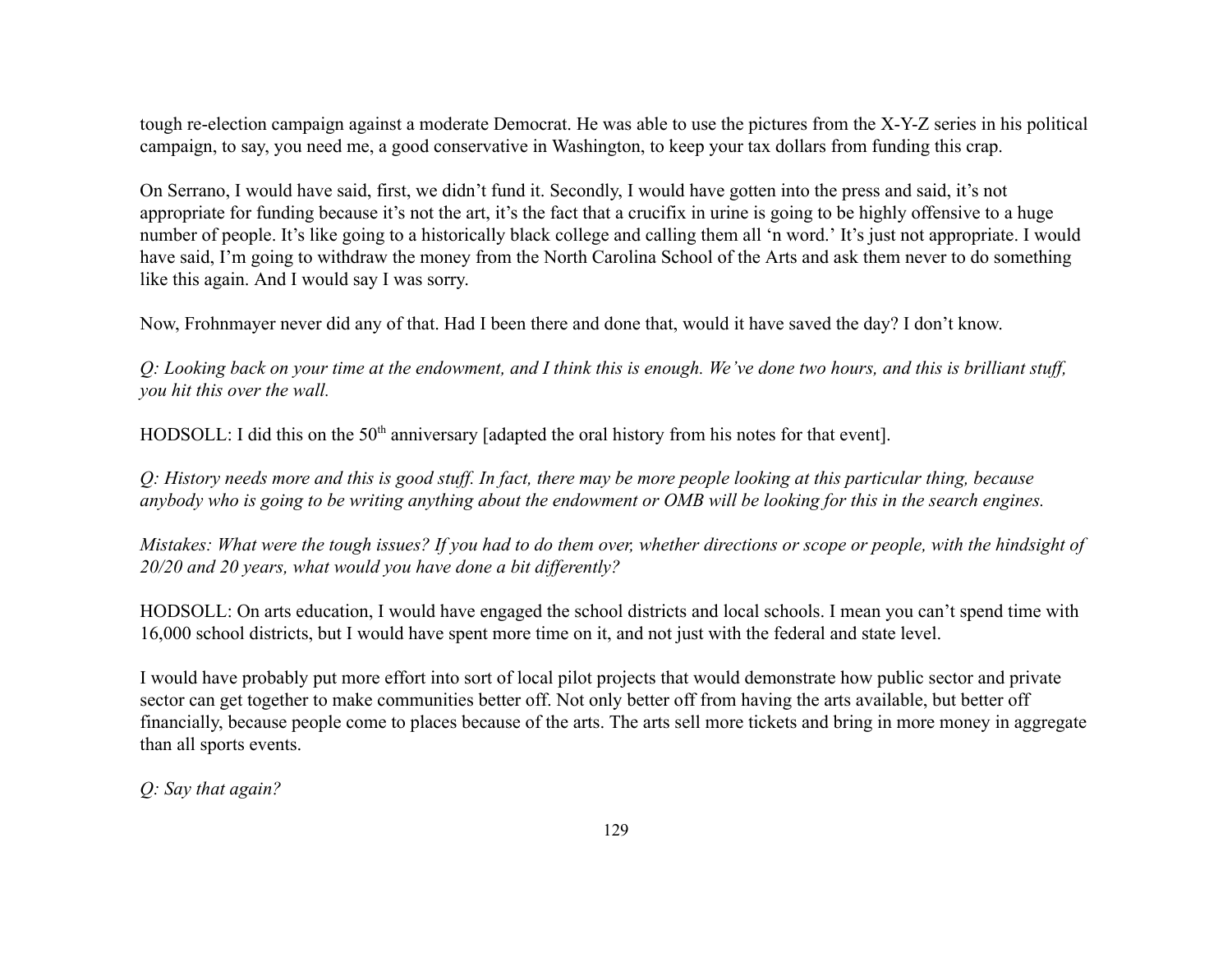HODSOLL: People in aggregate spend more money on the arts—including movies—than they do on professional sporting events. It's important financially to a lot of towns. People who come to smaller towns because either they have relatives there or they have something specific they want to see. That's why the national parks are such a huge draw.

I should have spent more time at the Department of Commerce to establish relationships with tourism and so on, because tourism can make an enormous difference. It's also great from a public diplomacy point of view, for people to know that in the United States, you have all this myriad of fantastic things that are going on. You don't have to go to New York City, although you should go to New York City. I could have spent more time on that.

I will tell you something where I made a mistake. Towards the end of my time at the endowment, I noticed because of my sort of inability to stay away from detail, that our peer panels were –I had them all ranking the institutions that came in. You can't do this for individual grants. I noticed there was no necessary relationship between the percentage of the grant request given and the rating in terms of artistic excellence or impact. And so, I started talking to my program directors. I said, "Why is this? I don't have a problem with inconsistency, but if there are going to be major inconsistencies then you are going to have to explain it to me. We gave more money to this lower-ranked organization as a percentage of the grant request because so and so. Maybe it's just fine; I'm not saying it's wrong."

Nobody particularly liked that idea. So, I introduced computers at the endowment. To show you how much I knew, I brought in Wang. Not a terribly good decision, but it seemed okay at the time.

*Q: At one time Wang was the top-of-the-line, state of the art!*

HODSOLL: Well, they were. They had a good reputation.

Long story short, I started to change the guidelines. Nobody wanted me to. I should have been smarter, and then there was a hoorah out in the hustings. Panels should not be juries.

I said, I don't understand; there should be an explanation.

*Q: If you rate somebody high and give them low money, why?*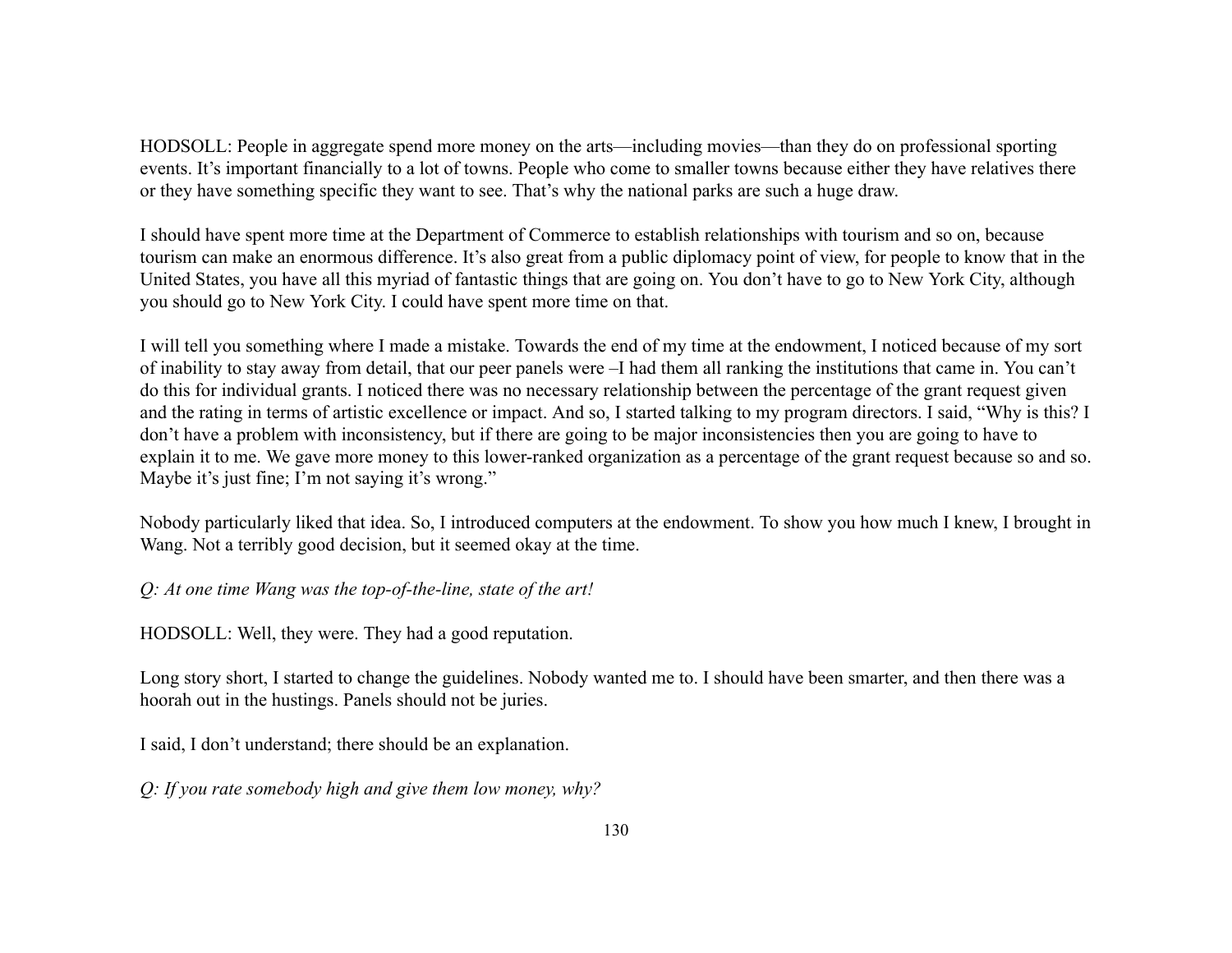HODSOLL: And then what happened was, the hoorah went public, and [Senator] Yates called me and said, "I'm going to cut you off on this." No appropriated monies—and that meant my salary—could be used to push this forward. And that was the end of it. That was a failure, in hindsight….

*Q: But a good example of how Congress rules.*

HODSOLL: In hindsight, it was not a big enough issue to have gone to the mat on. You have to pick your battles.

*Q: Something you learned from Baker.*

HODSOLL: I got overly intrigued with my mathematical mind. That didn't serve the endowment well; forget about me.

*Q: Well, if you think of anything else, think next time to add. There are things that will pop up when you wake up in the morning, and we will do it. Probably when I get back from California.*

HODSOLL: Well, have a good trip.

*Q: We'll look forward to seeing you on the way back, and let's get together and do something other than oral history, too.*

*Q: This is February 1, 2016, the continuation of the oral history of Frank Hodsoll. Interviewer is Tex Harris. We are about to begin with a little bit of a retrospective from Frank's work at the National Endowment for the Arts, dealing with Grammy and Academy awards.*

HODSOLL: We never got a Grammy. We got an Emmy—I personally got an Emmy—and then an Academy Award for preservation. I had made big deal about beefing up our preservation program with the American Film Institute, and we completed what had been started some years earlier, making copies of particularly nitrate films that were deteriorating, of movies that dated to the  $19<sup>th</sup>$  century and all the way up to the present date, and the AFI catalog thereof. The Academy [for Motion Picture Arts and Sciences] thought that was a good thing to do, and so a former council member of the arts endowment, a guy named Bob Wise, who was the Academy-Award winning director of The Sound of Music and West Side Story, called me up. Actually, one of my deputies had spoken with him, and he said the Academy would be willing to give the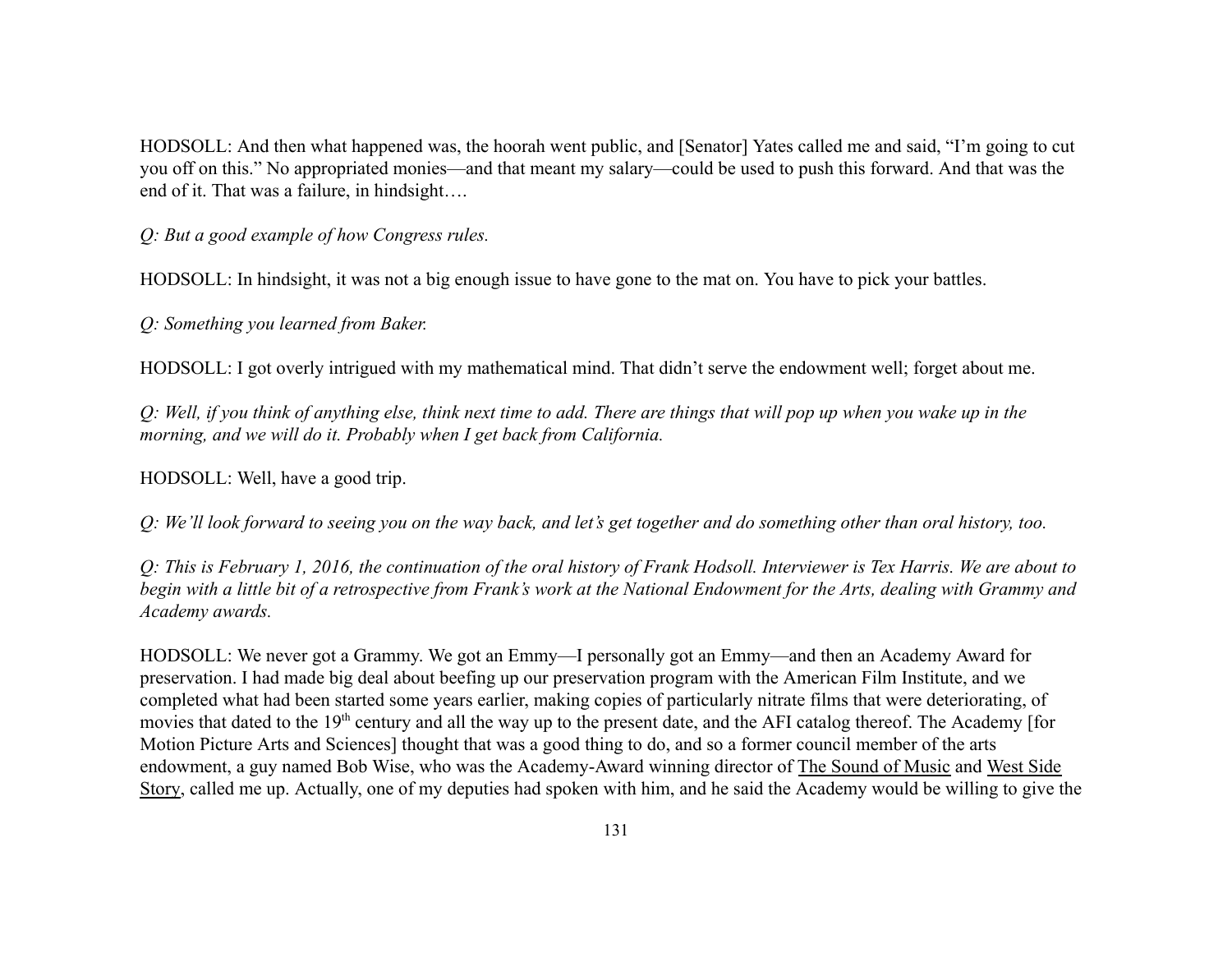endowment an Academy Award for this. So that happened. I went out there, and it was quite a thrill. That was kind of fun. Who is the woman who presented me the award, with whom I'd been on a panel before? Her father was from Wyoming. She was a very famous actress, Glenn Close.

So the endowment [National Endowment for the Arts] was able through that television program to reach 50 million people, so that was a step forward. And then the Academy for Television Arts and Sciences decided they had to be part of this too, so they gave me a special Emmy Award. We also went after television. One of the things I discovered was, it's a lot easier to preserve feature films than it is to preserve television, for the simple reason there is so much television. Are you really going to keep all of it?

I made quite an effort with the television industry to visit with the CEOs [Chief Executive Officers] of the various television networks at the time. We did make a dent in it, but the motion picture side of it was probably more important. We were able to preserve a greater percentage of what was there than of television. The other thing that I did when I was there was that my media arts director introduced me to Bob Redford, and he was then thinking about putting together what became the Sundance Institute, which has both a festival and the production of films and a television series as well. And we helped him get that started, and as I told him [Redford], it was one of the best investments the endowment ever made, because it became a huge success. So that was another piece of the arts endowment. I got lots of awards from all kinds of people, but those were the big Hollywood awards.

### *Q: Any other awards that were kind of memorable or that had a lasting impact in the communities where they were done?*

A: Most of the awards came from the American Symphony Orchestra League, or Theater Communications Group—they came from the trade associations. I got one for being an entrepreneur in the arts. That was given to me primarily for things I did internationally after leaving the endowment. The arts are a kind of thing where if you do something good, you get awards. It's part of the deal.

*Q: Frank, I am interested because people who know you well know that you could have gotten a deputy cabinet post, deputy secretary of a cabinet agency, or the head of a much larger agency than the National Endowment of the Arts, which would have feathered your nest later in your career with a thicker pile of feathers. What is your thought about that choice that you made, to grab for the endowment when it was available, as opposed to the deputy secretary of labor or some other position which was also attainable at that time?*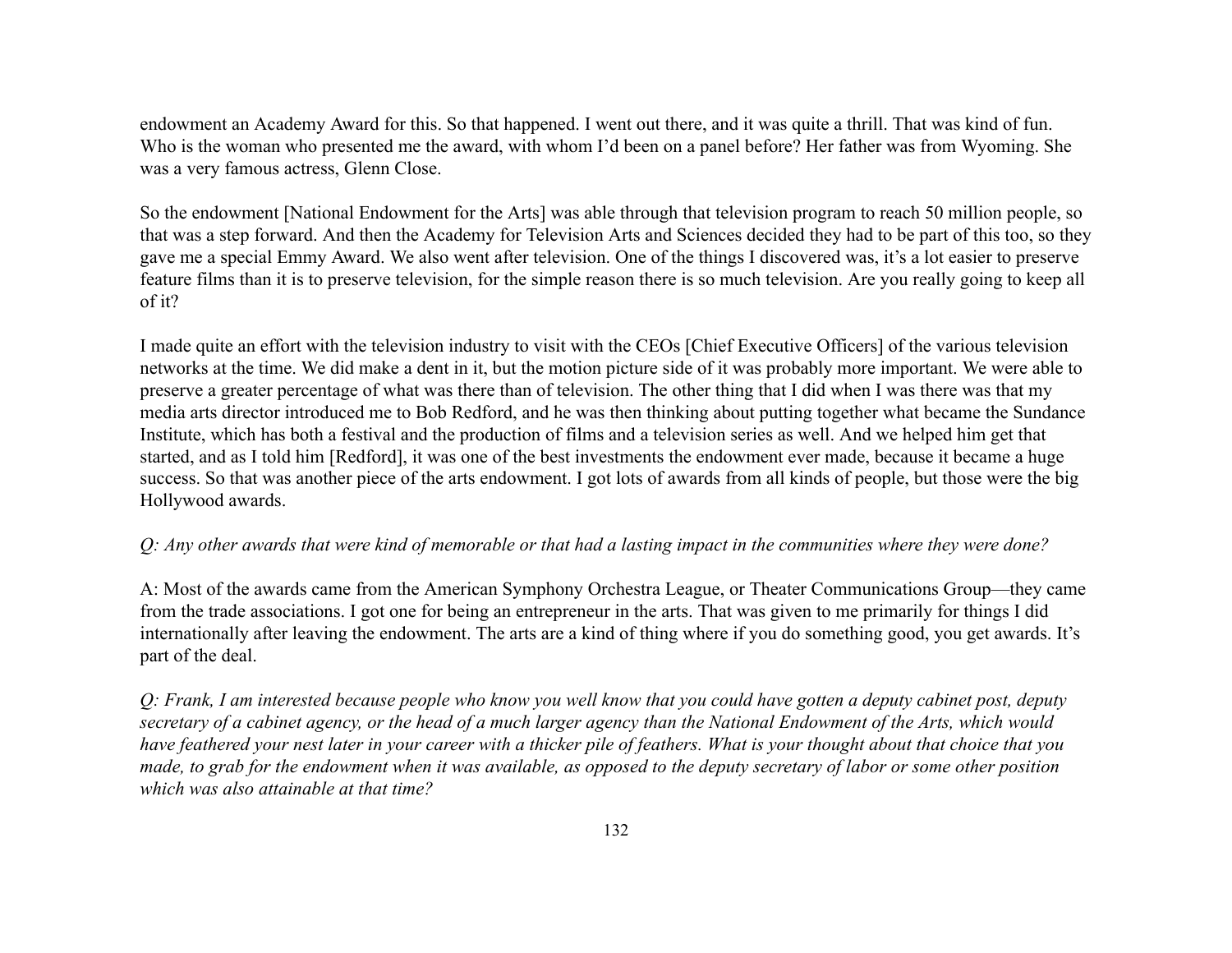HODSOLL: Well, Jim Baker thought I was absolutely nuts. There is no question that had I either stayed in the White House or gone to some other position in the government, I would have probably had a better career in the sense of titles and responsibilities. Since I had not gone to the White House to be at the arts endowment, and since it kind of came along, and since I got along with the people that I was involved with in getting the president [Reagan] to endorse continuing the arts and humanities endowments, I thought to myself, given my undergraduate experiences at Yale and my previous acting experience, this wasn't something that was going to come around again. Later, and if I had gone and done these other things, a continuation in many ways of what I had been doing, more analytical probably, I thought that I would have never have this opportunity again.

As I mentioned in an earlier segment of this oral history, the people in the White House thought I was absolutely plumb bonkers. But they said, if you want it, you got it!

*Q: Frank, there were rumors around that Baker was getting tagged because people thought that a Yalie who was his deputy and someone on whom he relied heavily, who had been a Foreign Service Officer, not something which is highly regarded in deep conservative circles in the United States, that you were a bit suspect. Sorry I don't have a softer word than that. You were not as conservative as one might have hoped in that job. What were those pressures like?*

HODSOLL: There were no such pressures, because Baker vouched for me. I had a long interview with Ed Meese [counselor to President Ronald Reagan]. Between all of that and my work in the campaign, which was successful, I was trusted, and no one thought of me as a Foreign Service Officer. Probably, the majority of people in the White House didn't even know I had been a Foreign Service Officer. I was valued for what I did at the White House, and Baker knew that I had been a Foreign Service Officer, but that didn't matter to him one way or the other.

*Q: Well, your word product was your contribution to your bosses, your ability to get the projects done, get cooperation from other agencies, was absolutely critical to their success and to your success. So congratulations on that!*

*This past week we have had a very interesting example, which was foretold by Ronald Reagan, that he did not engage in the* last debate prior to the Iowa caucuses. And I just wondered if you had any recall of that. You were part of the team putting that *together. There must have been quite a bit of discussion, whether to debate or not to debate, in Iowa.*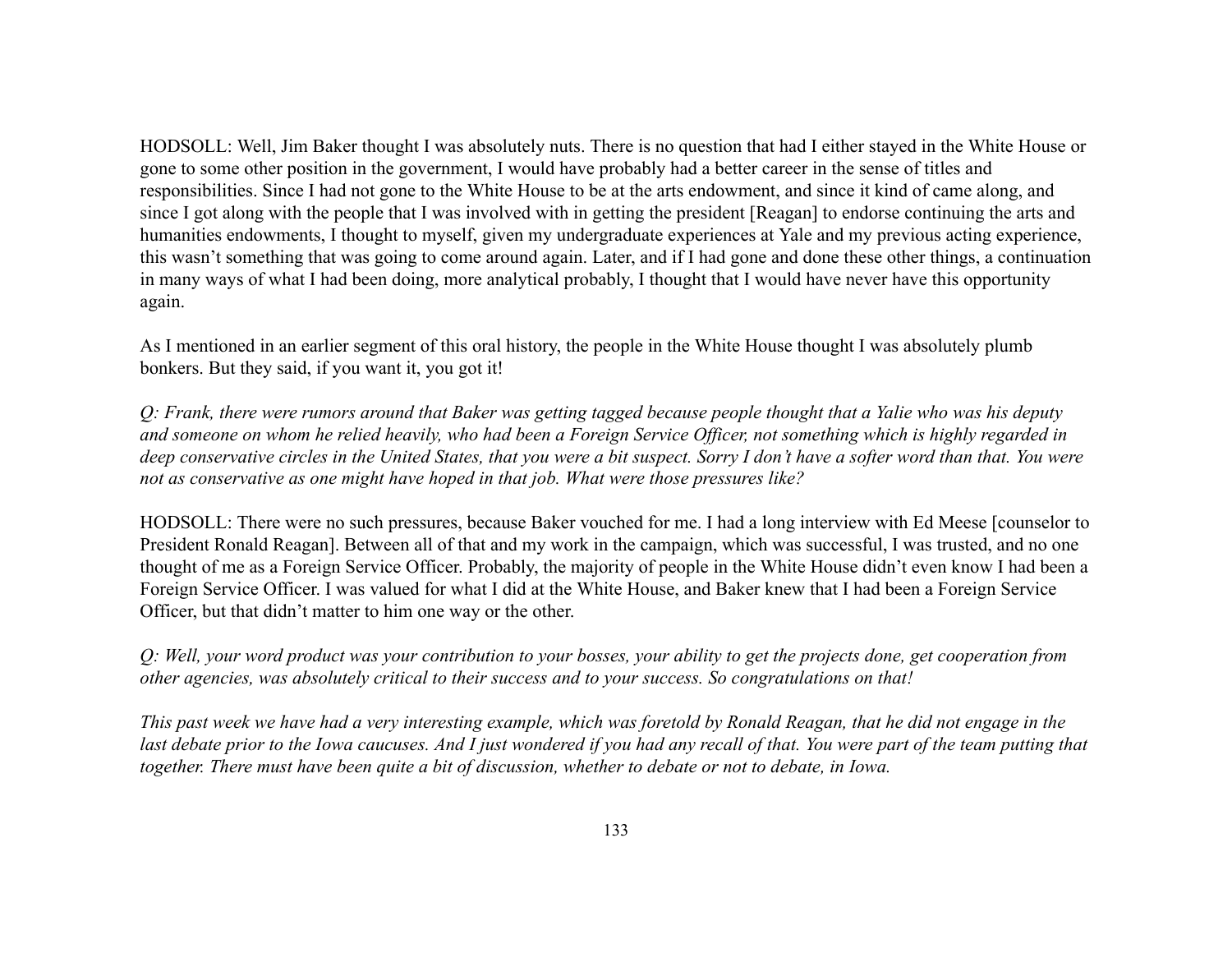HODSOLL: I was not involved with that. I read about it recently, just as you did, and thought, well that's interesting.

*Q: But you were working on preparing Reagan for the Republican debates with the other runners [candidates for the Republican nomination] at that time, as well as the presidential debates?*

HODSOLL: Just the presidential, because [George H.W.] Bush had basically dropped out, and when Reagan hired Baker, who had been Bush's campaign chairman, Baker went to work for him on the debates, essentially. Reagan was already the nominee. That had already happened. What happened before then, before Baker got involved, wasn't part of my involvement at all. So it was strictly the presidential debate. There was an Independent named John Anderson, who had been in Congress, whom Reagan also debated. It came and went, and Reagan did fine. But the big debate was with [President Jimmy] Carter.

Beyond Reagan's circles, the general feeling was that Reagan won that debate. Part of it was just Reagan being Reagan; it wasn't something he prepared for.

*Q: Let me ask about something that is talked about today, is the Reagan spirit of optimism as a defining characteristic of his campaign. You were in on preparing the debate dealing with that. Talk about that, if you would.*

HODSOLL: Well, Reagan was a natural-born optimist. There have been recent articles because of the somewhat disarray of the Republican party, that Reagan was an unusual guy. He liked to say this: "You are dealing with somebody who is conservative but who voted four times for Franklin Roosevelt." So Reagan came out of a liberal and moderate background and became more conservative as time went on.

## *Q: And he was a union leader!*

HODSOLL: He was union leader of the Screen Actors Guild. Then he was a two-term governor of California, which is not exactly a conservative state, even then. So he was used to dealing with all kinds of people. And the one thing he had learned, as a union leader and as governor of California, and then exemplified while he was president, was that if you are going to get anything done, you need to get people of all persuasions, a sufficient number of them, together with you, or else you're not going to win.

He was very practical, and he was very good at that. And he worked very hard at that. He would stroke people. His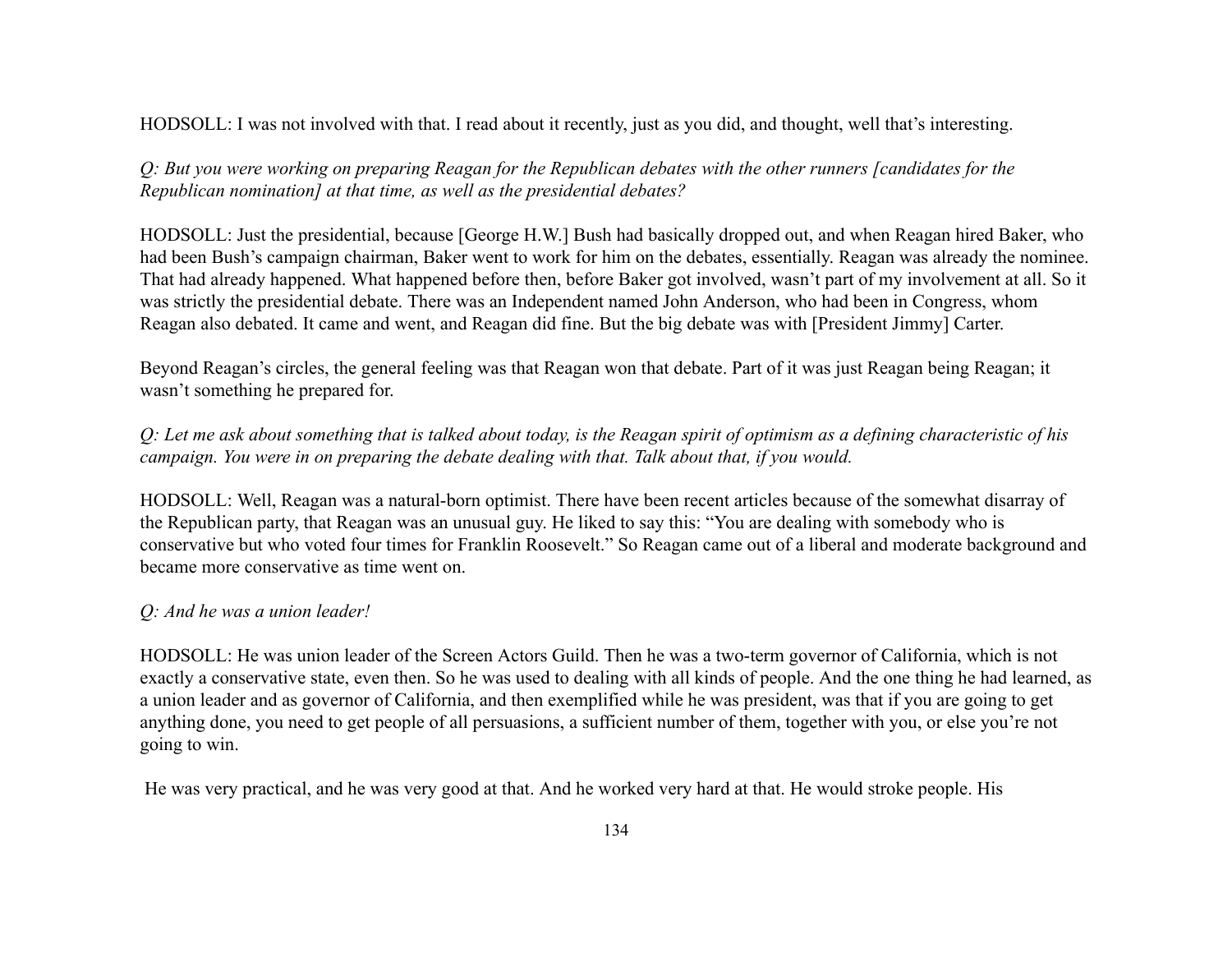relationship with Tip O'Neill was extraordinary. [The late Thomas Phillip O'Neill was a member of the U.S. House of Representatives from 1953 to 1987. O'Neill, a Democrat, was Speaker of the House, from 1977-1987, during the Reagan presidency. While O'Neill and Reagan disagreed on many issues, they were able to work together effectively.]

## *Q: That was something that he put forward as his modus operandi.*

HODSOLL: He had his own views and he was a conservative guy, no question about that. But he also knew that to move something somewhat forward in his direction, you had to be able to give as well as to get. You also had to be charming about what you did. You had to show interest in other people and think about what their interests were. He was damn good at that.

*Q: It's interesting because in the White House you had an enormous split. You had Baker, who was a mainstream Texas conservative, and then you had [Patrick] Buchanan, who was strongly ideological. How did they get along? [Buchanan was Reagan's director of communications. His background was as a conservative political commentator on television.]*

HODSOLL: I don't really know. We didn't see all that much of Buchanan, at least I didn't. But Baker, Meese, and Deaver [deputy chief of staff to Baker], under the President, and to some extent the vice president, ran the show. So other people were dealt with in a polite and accommodating way, but the policy went forward without regard to high ideology.

And some of the people who came with Reagan from California who were known for being conservative were also highly practical, like Reagan. Marty Anderson was one example. He was in charge of domestic policy. Who was the first national security adviser? He was very conservative—Dick Allen.

None of the people who had influence, including the president, were in it to make speeches. They were in it to use speeches to move the ball forward to some extent in their direction. They exemplified that and they were largely successful because of it.

*Q: How was the decision-making process that you saw with the president? You had one example that you gave us on the lifting of the grain embargo, in which you discussed it with the president and he gave you direct instructions.*

HODSOLL: He gave Baker instructions.

*Q: That was done without the usual blizzard of the bureaucracy. Had it been turned over to the bureaucracy, [the Department*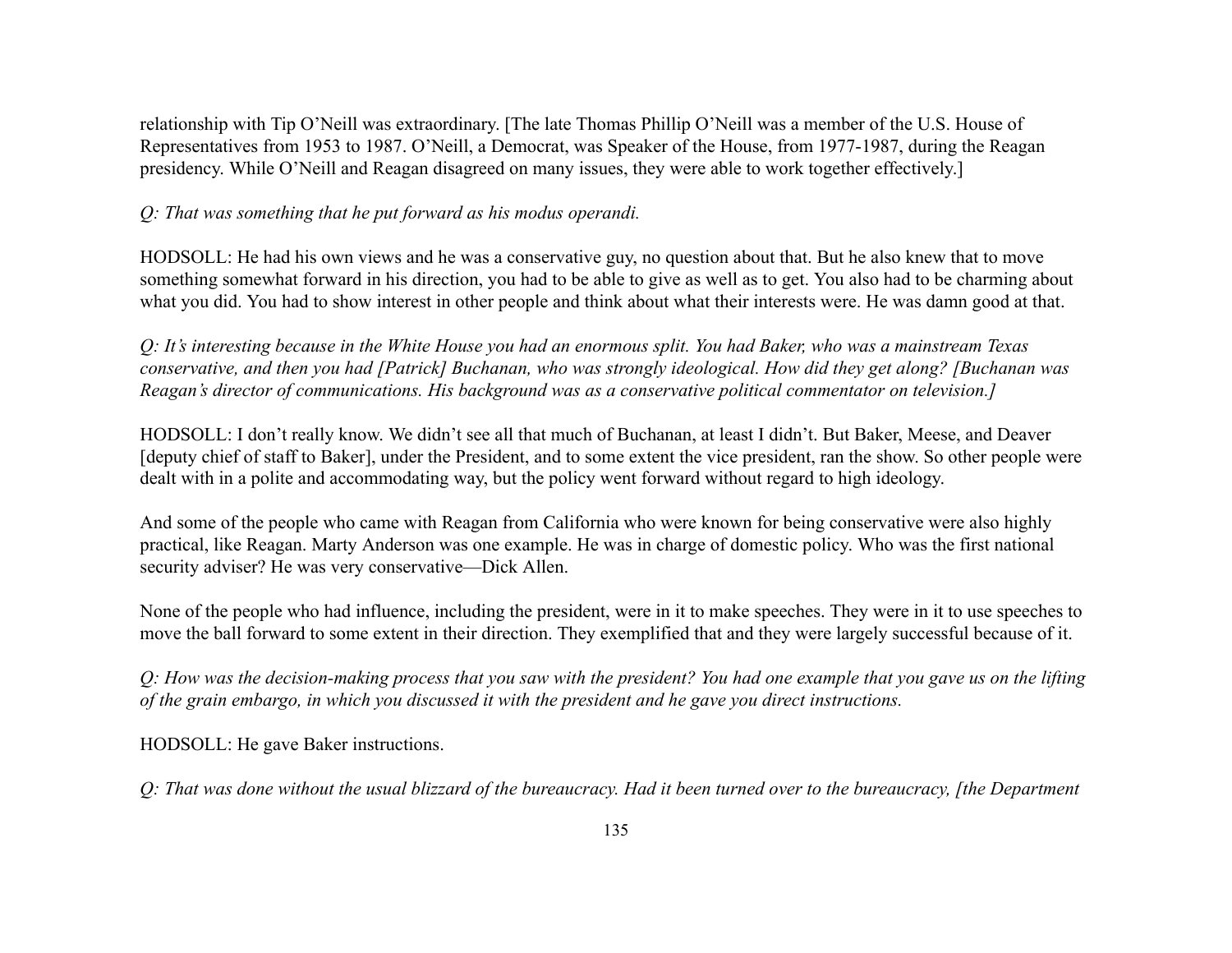*of] Agriculture would have produced six feet of paper, and [the Departments of] State and Treasury also. You would have had a pile of paper as tall as the room.*

HODSOLL: We had those papers, but the President made his decision based on the parts of those papers that he thought made sense. To be honest with you, I don't recall the State Department going up in a flame over getting rid of the Soviet grain embargo, maybe Agriculture a little bit. The embargo hadn't worked very well. Other countries were supplying grain; the Soviet Union wasn't really suffering. [The U.S. grain embargo against the Soviet Union had been initiated by President Carter in January 1980 in reaction to the Soviet invasion of Afghanistan the previous year. President Reagan lifted the embargo in January 1981 upon entering office.]

Q: *The views of the ambassador to the UN notwithstanding [Jeanne Kirkpatrick, Reagan's ambassador to the United Nations, had previously been an academic well-known for anti-Communist views].*

HODSOLL: I don't remember her getting into it. Maybe she was involved, but I don't recall her getting into it. The people I knew who got into it were Al Haig at the State Department, our secretary of agriculture [John R. Block] and some of the other president's staff.

*Q: Well, wonderful. So Frank, when did your tour of duty at the National Endowment take place, and what was the transfer of power and what happened after that, from the endowment to OMB [Office of Management and Budget]?*

HODSOLL: The short version is, the transfer was after we were largely into completing the president's task force on the endowments for the arts and the humanities. [President Reagan had come into office pledging to cut the National Endowment for the Arts and the National Endowment for the Humanities; however, he reversed himself after a task force recommended keeping the endowments with some changes.]

I threw my hat in the ring, and after everybody was shocked and said I was crazy, they let me have it. The president couldn't have been more supportive; he gave a big lunch for his task force. I then finished up what I still had to do at the White House and then I moved in.

*Q: How long was your term for?*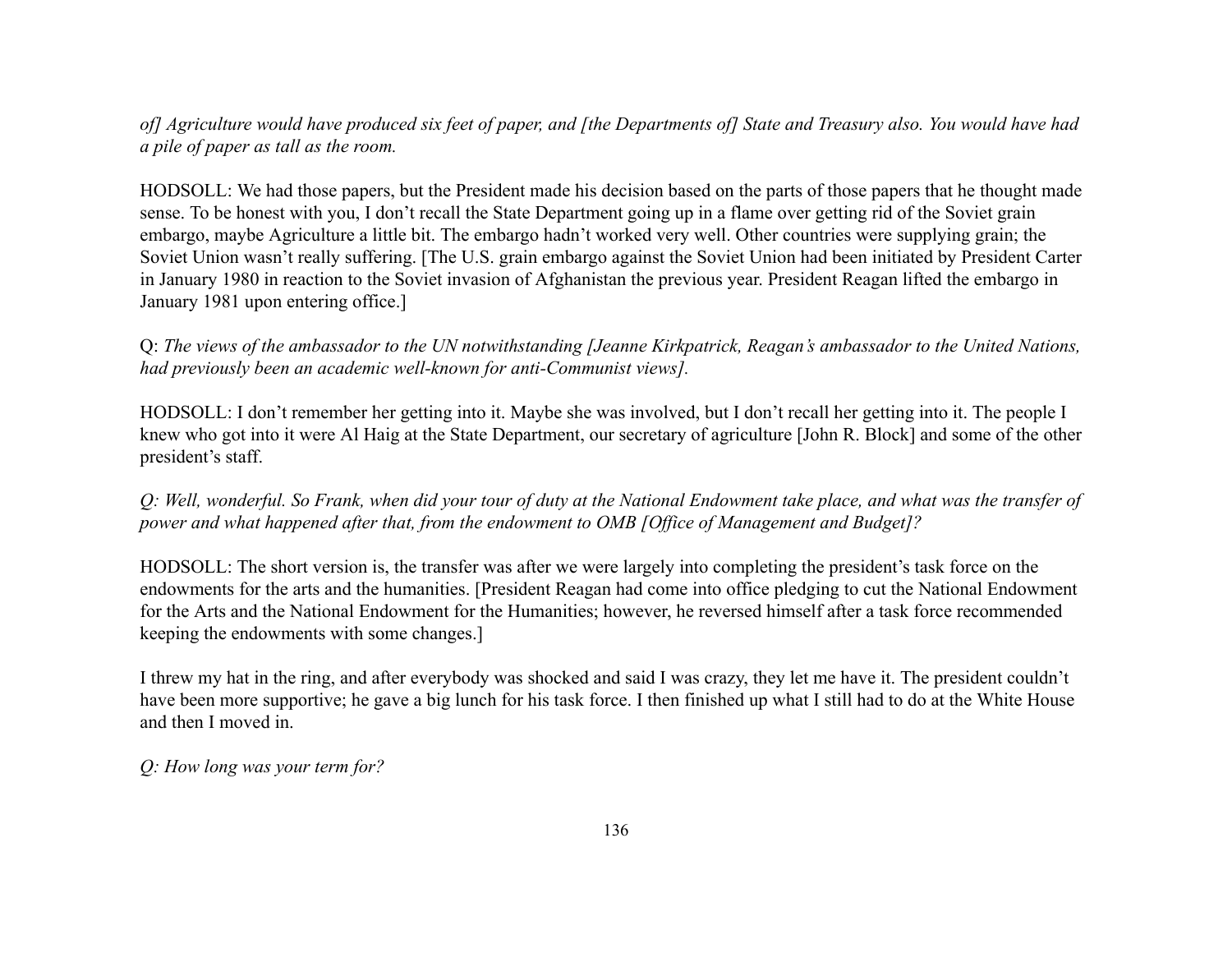HODSOLL: Four years, and then I was renewed for another four years.

*Q: So, you were at the endowment [NEA] for a total of eight years.*

## HODSOLL: Yes.

*Q: The entire Reagan administration.*

HODSOLL: Except for the first year of the Reagan administration, when I was in the White House. I left the arts endowment at the beginning of the Bush administration.

## *Q: What month; do you remember?*

HODSOLL: Well, the president had been re-elected, so we were into 1989. Somewhere in the spring of 1989, something like that. I felt that I had done my bit at the endowment and it was time for me to move on to something else. I enjoyed the arts endowment. I might have been able to stay on; I don't know. I started having conversations with Jim Baker at the State Department and Dick Darman at OMB and ended up going to OMB.

[Richard Darman, who had held White House positions during the Reagan Administration, served as OMB director under President George H.W. Bush. James Baker III, who had been chief of staff and then Secretary of the Treasury under Reagan, became Secretary of State in the George H.W. Bush Administration.]

# *Q: Tell us that story. How did that happen?*

HODSOLL: Well, I knew that I wanted to move back into more of the kind of thing I had been doing before the arts endowment. So I called up the two people I knew best in the Bush Administration, who were Baker and Darman, and said, you know, it's probably time for me to move on and do something else. And I got offered various jobs, and decided to go with Dick at OMB—initially, sort of being the program associate director for international and national security. So I had the Defense Department, CIA, and State Department budgets for review at my level.

*Q: That's huge! That's a third of the budget!*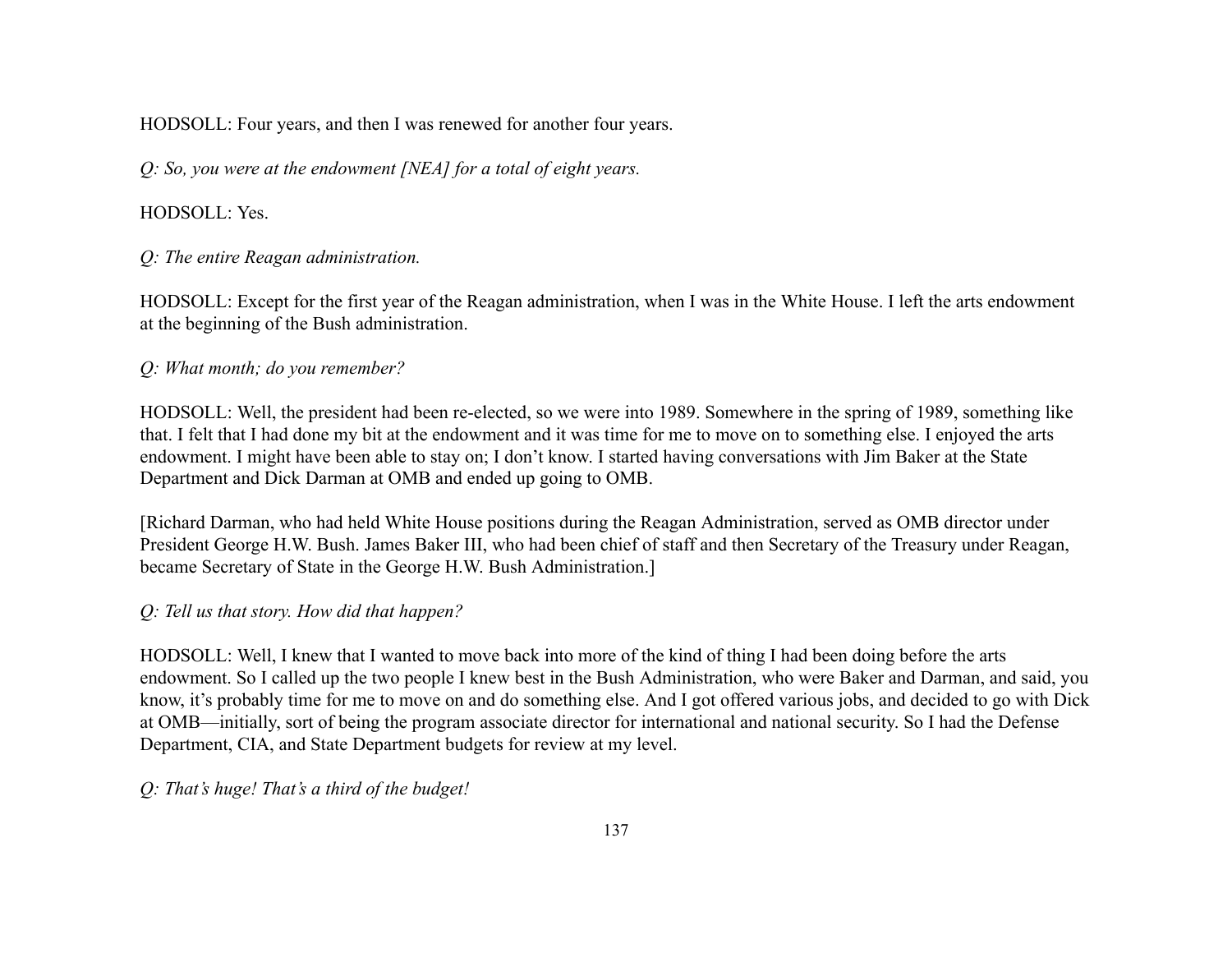HODSOLL: Yes, a lot of stuff. A third of the discretionary budget, and on the national security side a huge amount of it is super classified. And I had some very good career people working for me.

#### *Q: Gordon Adams was one.*

HODSOLL: No, it wasn't Gordon Adams. It was Bob Howard, who had national security, and then on international affairs, it was, I'll think of his name.

But then Darman wanted me to do management as well, because he didn't have anybody to do management. But I couldn't do both, it was too much. Little by little I ended up doing management, then negotiating legislation that made a second deputy, and then I was nominated and confirmed for the second deputy. And at that point I gave up the budget stuff.

### *Q: So you went into OMB and there was only one deputy, and you were in that position.*

HODSOLL: No, a guy by the name of Diefenderfer [William M. Diefenderfer III] was the deputy, and he came off the Hill. He was an assistant to Packwood [U.S. Representative, and later U.S. Senator, from Oregon Robert W. Packwood]. He did across-the-board budget stuff and Hill work. I had national defense and national security and international affairs before I became total management.

Darman wanted to make a bigger influence on the management side, as he told me on several occasions, "The Defense Department is not about policy, it's all about management." And so at the beginning when I was doing the Defense Department, when Dick Cheney came over as Secretary of Defense after Tower had flamed out, we spent a lot of time on the Defense Management Improvement Program, which was fairly successful. [President George H.W. Bush had nominated former Senator John Tower of Texas as Secretary of Defense, but he failed to win confirmation from the Senate amid allegations of alcohol abuse and "womanizing." Richard Cheney became Bush's Secretary of Defense in the wake of the Tower scandal.]

The Defense Department is difficult because management improvement is also extremely political, because you have all these Congressmen and Senators who have all these big plants in their districts that are producing stuff for the Defense Department. You have to bear that in mind, whatever the merits may be as a strict matter of management. So you attempt to balance good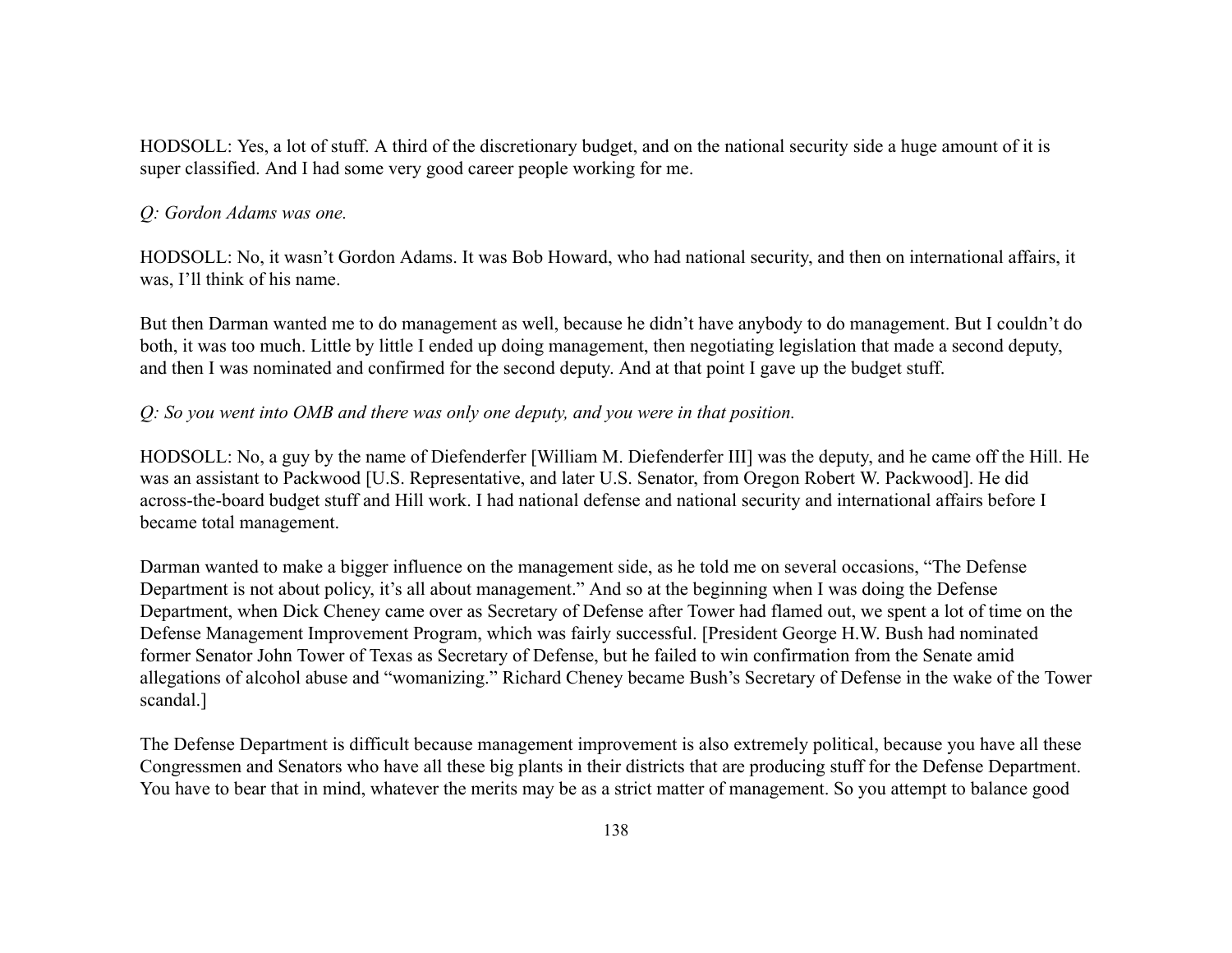management without causing such a fuss that you're going to lose.

# *Q: Fascinating. What jobs did Baker offer you?*

HODSOLL: I got offered a couple, but I think I'll leave that out.

*Q: Alright.*

HODSOLL: Actually, much later in the Bush Administration, I got a call from John Rogers, who later became Under Secretary for Management, asking me if I'd like to come over to the State Department and become the Under Secretary for Management. And I said I was grateful and honored, but I'm doing this job for Darman. I've just been confirmed and I don't think it would be appropriate.

# *Q: Fascinating.*

HODSOLL: Then John became the Under Secretary for Management. [John F. W. Rogers was Under Secretary of State for Management, 1991-1993.].

*Q: What were the issues involved, how many years were you in the M (Management) billet?*

HODSOLL: We got the M billet in legislation in 1990, and the end of the Bush Administration was 1992-1993, so I was nominated and confirmed two or three months after [the legislation passed]. Before the position [was created in] the Chief Financial Officer's Act, I didn't have the title, I was executive associate director of the entire agency which included the management portfolio. So I was doing the management in addition to national security the first year or two.

*Q: Could you go in rough chronological order in talking about four or five major issues that you dealt with and tackled, or lost and had a draw on, both while you were doing the national defense work as well as the management work at OMB?*

HODSOLL: I think we were quite successful in the management reform effort at the Defense Department. In regards to the State Department budget, we didn't do all that much, even tinkering with it. I had a certain amount of back and forth with regard to USIA [the erstwhile United States Information Agency, since folded into the State Department] as it was at that time,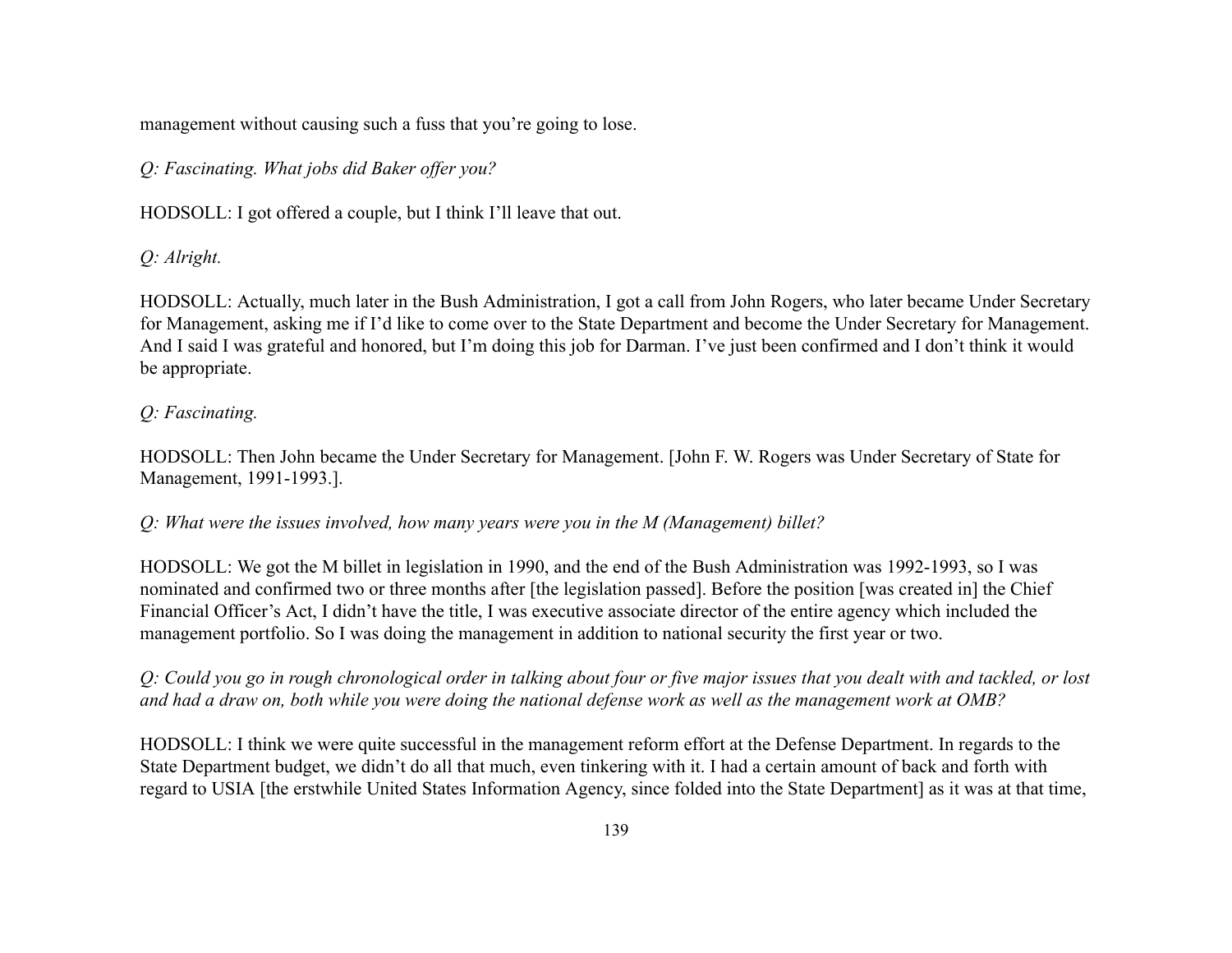but the Darman OMB and Frank Hodsoll weren't going to make a big issue out of Baker's proposals for the State Department budgets. There were minor tinkers, but there was nothing major there. The Defense Department was different; we had a lot of back and forth on that.

Now, did I have a major role in changing those budgets? I don't think so. My job was to make sure that where there were disputes, that the president had the right kind of information. I did a lot more on the management side than I did on the budget side. Cheney came over from the Defense Department. Who was the director of the CIA? I don't recall. [The Bush administration was served by two CIA chiefs. William H. Webster was Director of Central Intelligence, 1987-1991. He was succeeded by Robert Gates, 1991-1993.]

I had some back and forth on the CIA, which I can't talk about, particularly on the covert side. But the budget piece of that was rather small. Later on, even though I was in management, I got involved to a degree in the Baker-Cheney initiative to get others to help pay for the first Gulf War. We made a profit on that war. I don't want to overstate it, but other people contributed. I got involved a little bit with that, but by that time I was almost exclusively doing management stuff.

*Q: How did the issues get hardened so they could be presented to the president? I mean, that's rare. Most of the issues and battles are between the head of OMB and the agency heads, and the relevant Congressional committee heads have some input as to whether they are realistic. What you send up has to be approved [by Congress]. Talk first about the normal process, and then talk about when there were differences of opinion.*

HODSOLL: Well, basically the agencies would come in with their budgets, and if there was an issue that struck me as requiring more than my level, we would go in and see Dick Darman. And at the end of the day, 90 plus percent was approved, with minor variations that the department involved agreed to. And then there were a very small number of issues that had to go to the President, or be resolved at the Darman level as opposed to my level.

### *Q: So, it would be Darman versus the particular cabinet department secretary.*

HODSOLL: It would be Darman versus the department secretary, and if Darman couldn't settle it outside, or even inside, with the president—I've been at meetings where Darman would present his view to the president, the cabinet secretary would be there, and there would be a back and forth. And the president would make his decision. But these were all big items. We're not talking about a million dollars for this or that. We're talking hundreds of millions, or billions of dollars. It was the same thing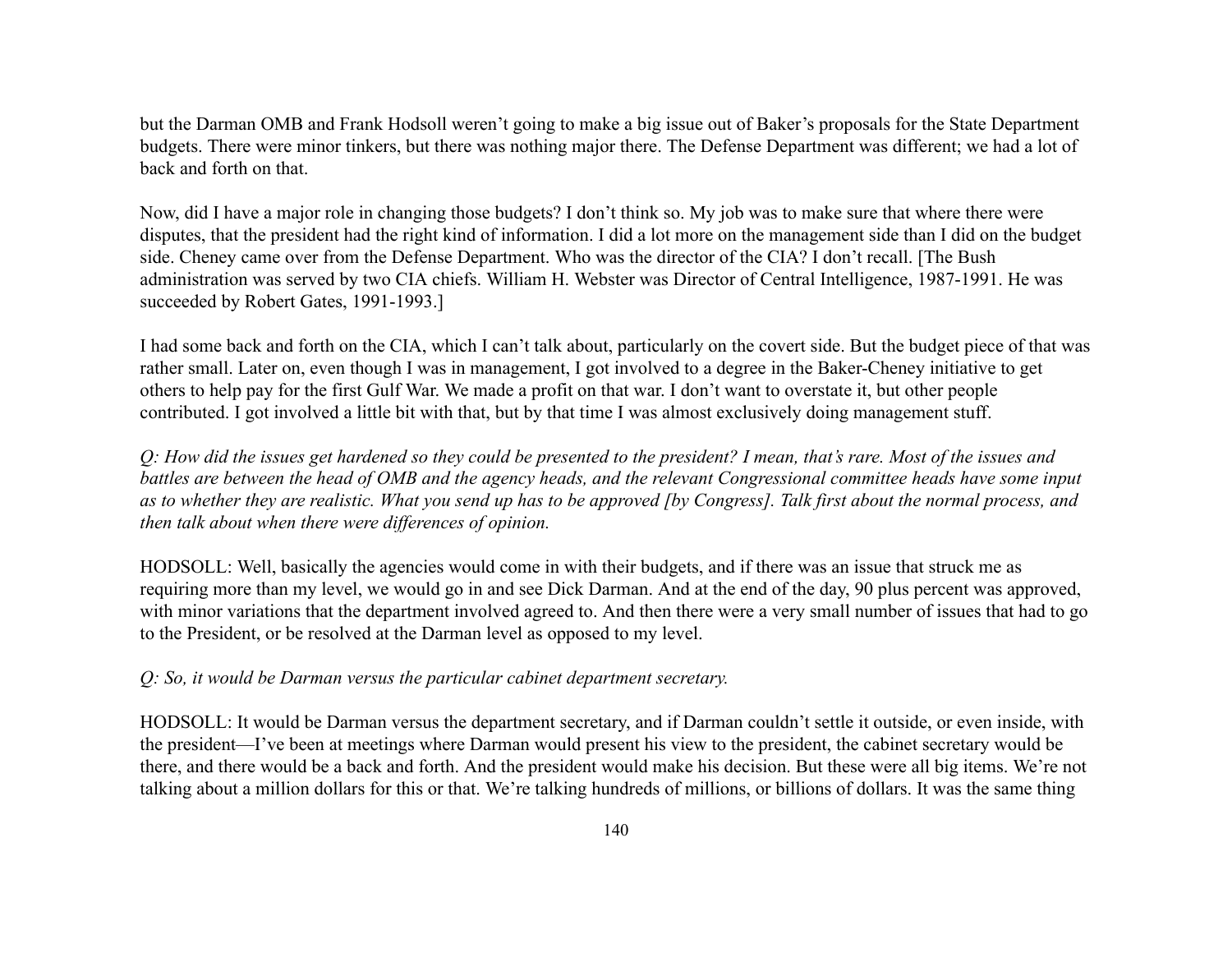for all the domestic agencies.

Basically, like Stockman, Darman ran a very good process. [David Stockman served as OMB Director in the first Reagan Administration, 1981-1985.] He knew what was going on. He read everything. And so by the time we got to the president, sometimes the president would overrule OMB. But more often than not, OMB would win the argument. And we won the 90 percent that never went to the president. We won those cases, an overwhelming number of times. We gave up on a few things. When you went to the cabinet secretaries, whether it was with Baker or Cheney, or Cheney's head of budget, we had very good discussions back and forth and some of it was, is this a good idea or a bad idea? And some of it we didn't do because it would cause so much of a fuss on the Hill that it wasn't worth doing. We ended up winning more than losing. We used to have those discussions, and OMB had good relations with Congress.

Congress was all Democrats during the Bush Administration. We had good relations with the appropriations committees. Sometimes I would go up and tell the chairmen of those committees, this is what we think and why we think it, and if your interest is x or y or z, why we think it won't hurt your interest to go along with us. Furthermore, if you do, we will give you this.

*Q: So you had two kinds of concerns: one was the political viability of the agency's budget on the Hill, and secondly, you had to somehow balance the budget between all these agencies in the discretionary budget. Everybody couldn't get everything they wanted, so you had to rob Peter to pay Paul.*

HODSOLL: That's true, and after the Budget Enforcement Act of 1990, which was a Bush Congressional initiative, which established the PAYGO ["pay-as-you-go"] principle, it was an enormous step forward. Because it meant that the Congress, during the period that the act was in place, had to find resources—it could be increased taxes or some offset—to pay for it. You had to have less of x or y or z. Those discussions would take place. We didn't win all of them. The Budget Enforcement Act was an enormous Bush victory. It was achieved through very close relations with the Hill and the Democrats who ran the Hill.

# *Q: Those relationships were built by you, Darman, and people working for you.*

HODSOLL: Yes, but they built on what had happened in the Reagan administration. I mean, Bush came in and he had been part of the Reagan administration as the vice president. He came in, not with everybody saying we are going to get this guy. He was very practical and also, like Reagan, willing to make phone calls to key people.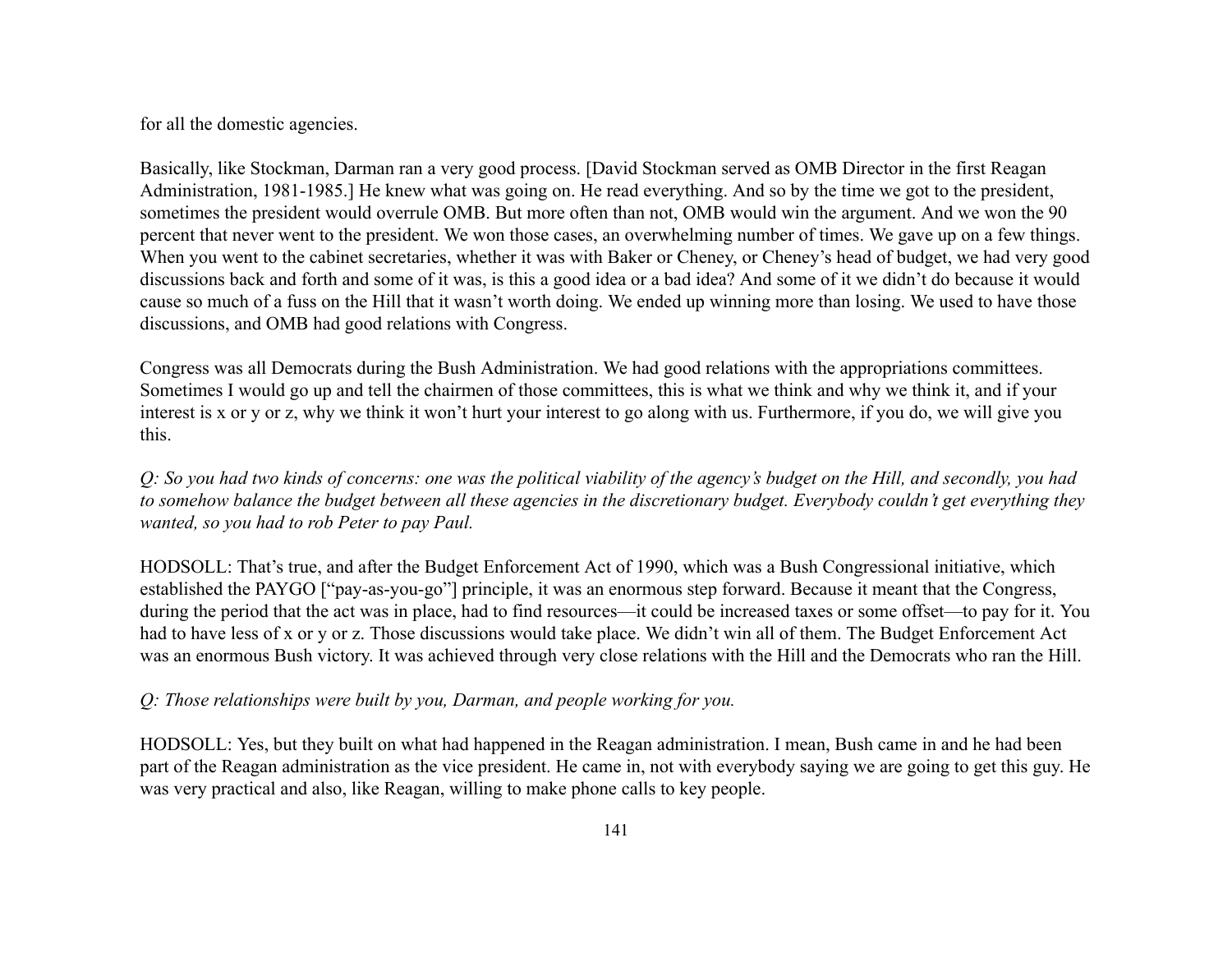*Q: That's interesting. So the calculus was a very complicated one on many levels. I don't understand how at the OMB helm, you essentially kept all the accounts from the agencies. I can understand the interagency fights. But if the Defense Department gets another 50 billion, then there's less. Then two billion comes out of Labor, two billion comes out of State. The money has to come from someplace.*

HODSOLL: You have to remember, in my day there was no sequester, so you could add money. We didn't, but you could add it. It wasn't automatic that—I am making up numbers here—if you gave 20 billion more to Defense, you had to have 20 billion come out of somewhere else. But PAYGO, which started a couple of years into the administration, required that we find the money somewhere, and that could be through additional revenues or through cuts. We would recommend both. Sometimes we would end up getting a bit of what we wanted, and the Congress would get a bit of what they wanted, and we would end up with a budget.

[Budget sequestration is a procedure in United States law that limits the size of the federal budget. Sequestration involves setting a hard cap on the amount of government spending within broadly defined categories. As explained by Hodsoll, the hard caps were abandoned and replaced with a "pay-as-you-go" system that was part of the budget reform initiative of the George H.W. Bush Administration. The PAYGO system was in effect until 2002. Sequestration was brought back again as part of the Budget Control Act of 2011, which resolved the debt-ceiling crisis that year.]

What the sequester did: Everybody thought that the sequester [which began in 2012 and continues at this writing] would force people to the table, and it didn't, and we still have sequester going on. The Defense Department is particularly upset by it. And the problem is, the lion's share of the budgetary resources is entitlements. And it's even bigger today than it was in the Bush administration. Well over half the budget, and going up, and you can't touch entitlements, unless you change the underlying legislation, which most people, both Republican and Democrat, have shown no stomach for. And so here we are today.

Just yesterday or today, there was an article by [regular economics columnist Robert J.] Samuelson in The Washington Post, saying that somebody has to start paying attention to the fact that our debt is continuing to increase and we are having a larger percentage of GDP [Gross Domestic Product] going toward servicing the debt. We got a tremendous boost out of the fact that we have very low interest rates. Some of my Democratic friends have recently told me, well, let the Chinese pay for it. That's got a point to it, but it's not sufficient by itself.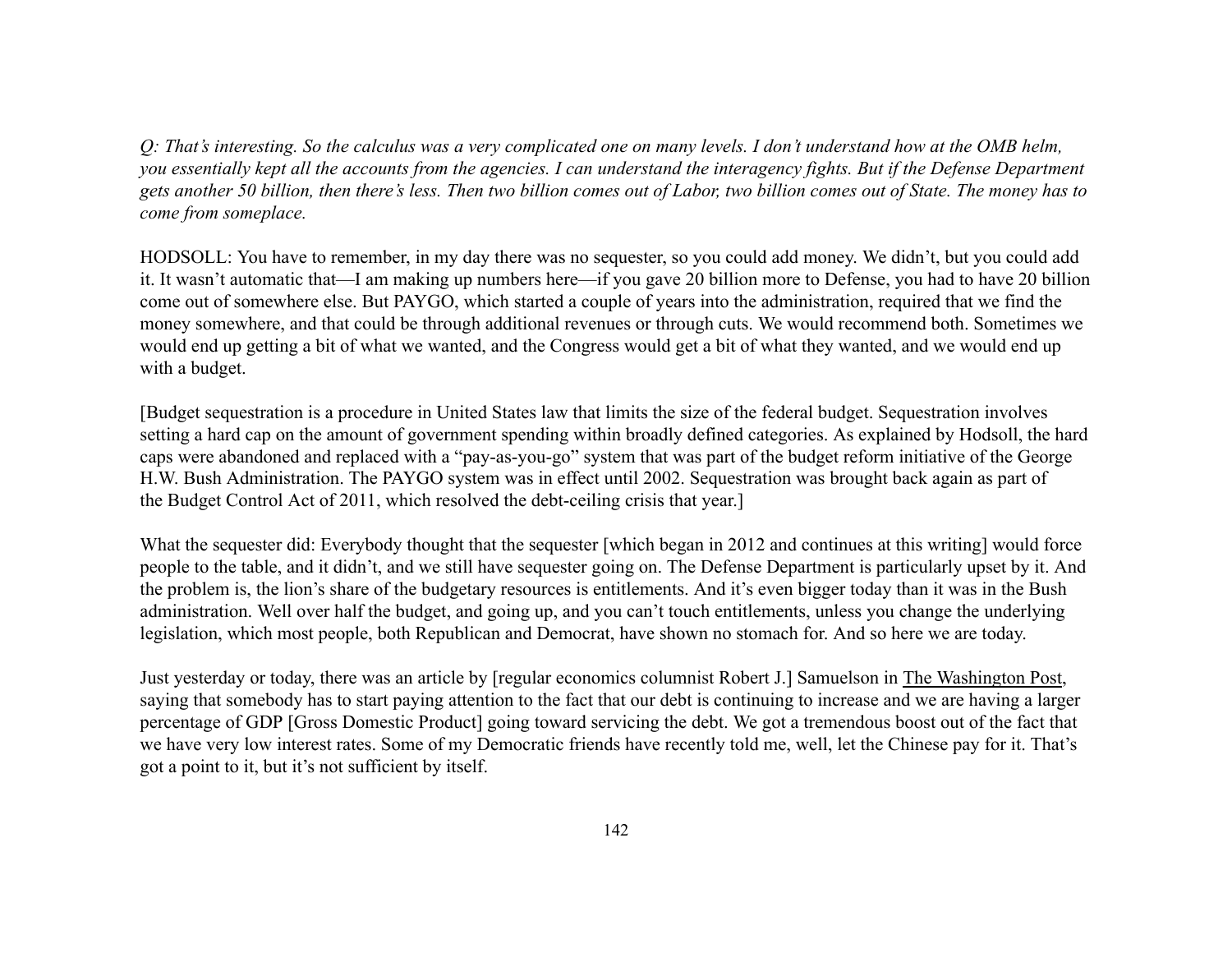## *Q: Frank, mention a few battles, specific ones if you could that took place at OMB, that we should include in this record.*

HODSOLL: Well, I'm going to management. The battles on budget were relatively minor. We changed a few things, and we won a few. But on management, there was quite a lot to do that had not been given high priority.

## *Q: And you spent three years doing management there.*

HODSOLL: I did, well, two and a half or three years. The first point is, Darman believed in management, and he gave me extra staff. I got to go out and hire people on the management side. And the president occasionally would get into it, every now and then. I have mentioned the Budget Enforcement Act of 1990, which is primarily budget, but there was also management stuff [in the legislation]. The thing I was most responsible for was perhaps the Chief Financial Officers Act of 1990, which created the deputy director for management.

### *Q: So you were very much involved in the writing of the act.*

HODSOLL: The writing and the negotiation of that with the Hill.

## *Q: Just for the reader, can you explain what a chief financial officer does?*

HODSOLL: Well, the Chief Financial Officers Act, in addition to creating the deputy director for management at OMB at the deputy secretary level, it also made sure that there were financial officers in every department and every agency. The chief financial officer's purpose is to make sure that the numbers add up, that money is not going out to fraud and abuse—and this is something that I was involved in—that we had performance measures, that we could see how this program versus that program is doing. On the domestic side, there are lots of semi-duplicative programs, so you could measure them. So, we had a lot of stuff in the CFO Act about performance measures, which was one of my highest priorities. I will come back to that in a minute.

Darman made sure that I would have the attention of the cabinet officers, so we created a committee, a presidential committee on management, which consisted of the deputy secretaries of all the major departments.

*Q: So that was not in the [CFO] Act.*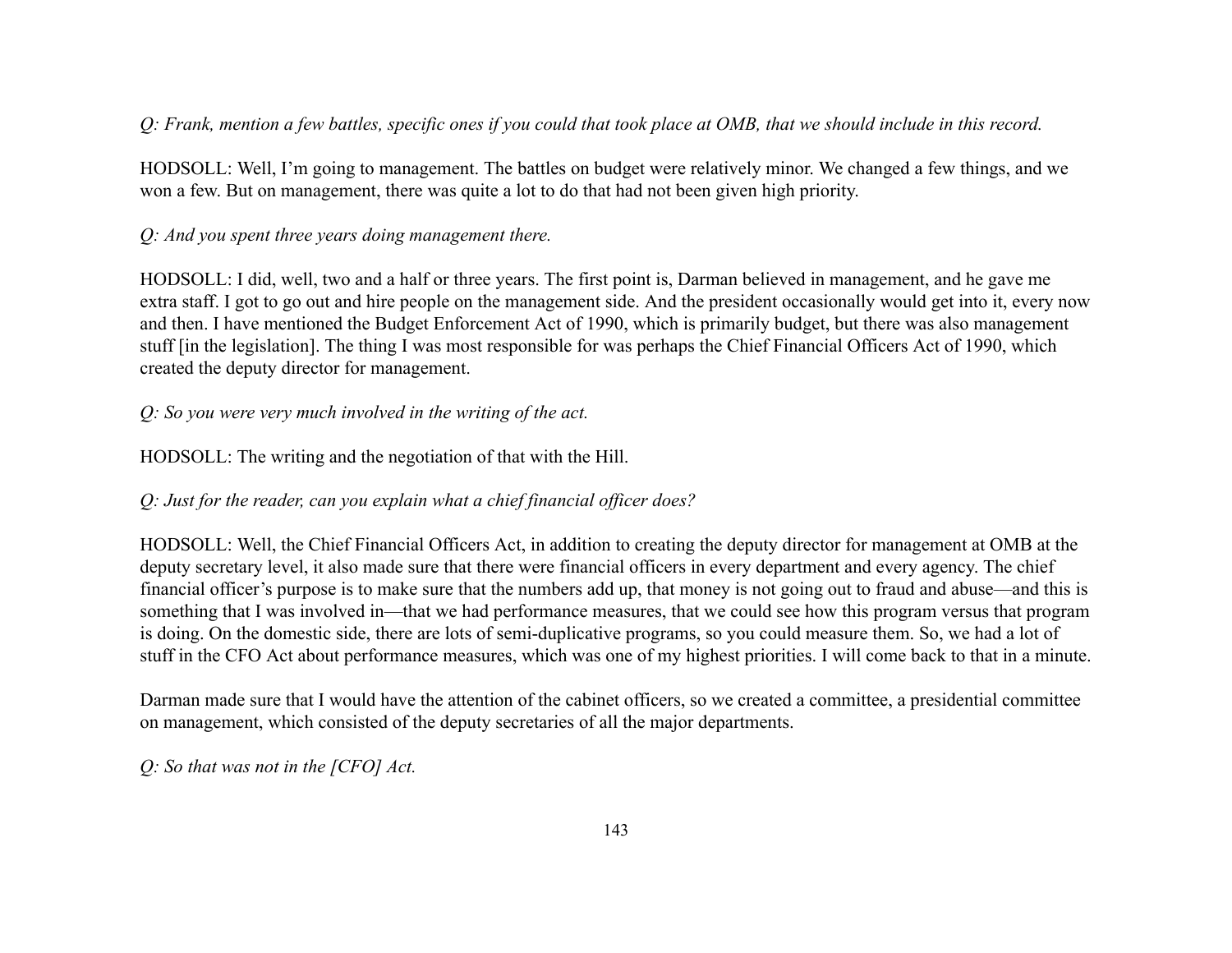HODSOLL: That came before the act, we were already doing that. And we also heavily used the inspectors general. Through the President's Committee on Information and Efficiency, PCIE, that I chaired. I chaired all these committees, and then I had a staff, obviously, to make sure that I was prepared. We developed high-risk lists. This was before the GAO [U.S. Government Accountability Office] did it, and then they followed on from us. And we put it in the budget every year. This was a list of programs, or parts of programs, that were at highest risk of not doing what they said they were supposed to be doing.

## *Q: You told the Congress where the problems were.*

HODSOLL: We told the Congress where we thought the problems were, and we consulted with the Congress, so that we weren't doing something that was just going to cause a huge fuss. We were political as well as on the merits about it. We had stacks of papers that I commissioned that showed why this particular program . . .

## *Q: You couldn't use the GAO, so who did you use?*

HODSOLL: We did use the GAO, and in some cases, we commissioned our own studies within the executive branch. We did both.

# *Q: If you had a problem area that you were worried about, you would have your staff look into it.*

HODSOLL: Right, and the programs that were at the biggest risk in terms of dollars and/or being unable to deliver services in a quality way, we put on the high-risk list. And then we allocated money from the budget specifically to address the high-risk problems. We gave money back to the agency or department, but we said, here is your budget, but you are going to spend x amount of money on this problem.

## *Q: Monitoring and fixing as you go.*

HODSOLL: Fixing and reporting back to us and letting us know was key. And we engaged the inspectors general, because they had the staff that was able to get in and under law, had the right to get in and challenge program managers.

*Q: Under the OIG Act [Inspector General Act of 1978].*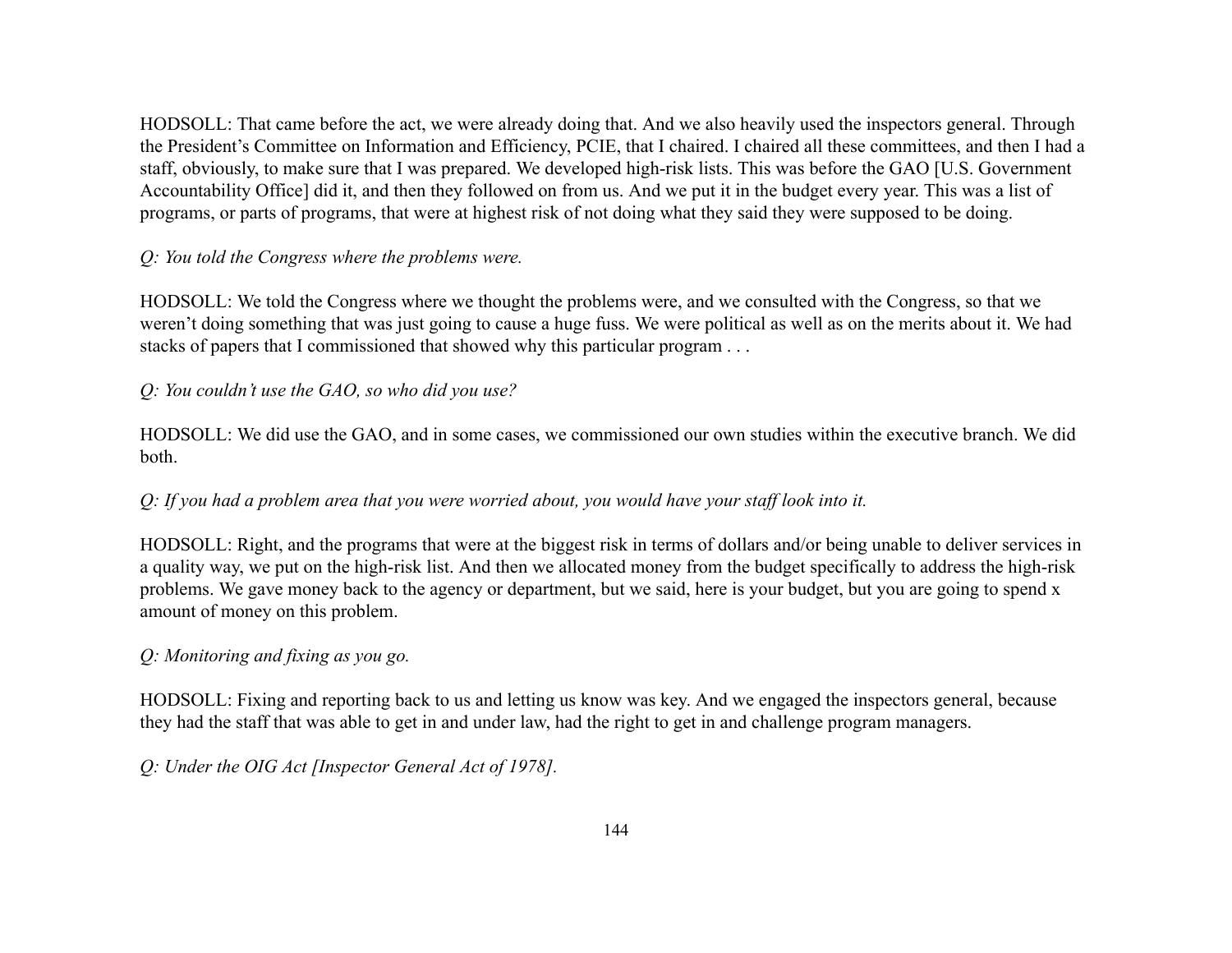HODSOLL: Under the OIG Act. And some of the inspectors general were enormously helpful. There was a guy named Dick Kusserow at HHS (Department of Health and Human Services), which is the second largest agency after Defense. Our collaboration was—we saved billions in the Medicare and Medicaid parts of HHS. Did we win all of them? Absolutely not, but we won a lot of them. [Medicare is the federal health system for persons aged 65 and over and for persons with disabilities; Medicaid is the joint federal and state assistance program for persons with limited incomes.]

### *Q: But you set up new processes.*

HODSOLL: Well, the processes were there, but we made them count. Darman made them count. What the cabinet secretaries knew—I met with all of them and their deputies—was that we would have these periodic meetings where I would embarrass them in front of their peers. I would say, "This is on the high-risk list, and you were supposed to do something about it. What's going on? Why are we not doing this?"

## *Q: You were very straight in your Frank Hodsoll way, asking the question very matter-of-factly.*

HODSOLL: I would add in, "I know you have a problem because of whatever it happened to be." One of the problems with the performance measures, which you can't really argue against, is that they were pretty rapidly—and certainly this happened after the Bush Administration—devolved over to the management side of the departments. And the management side of the departments are generally not going to get the job done.

As I said at a gathering a few months ago, you've got to get the program managers invested in this. And while it is true that under the new Senior Executive Service Act, senior executives are to be graded in part on their management capacity, the fact of the matter is that it doesn't happen. Because the way you get ahead in the bureaucracy is to please your appropriators and the interests that are getting benefits from whatever the program is. That is why it is so hard to reform the government. Not just the federal government, it is also true of state and local governments as well. So, you must pick carefully what you're really going to go after, because otherwise you will be viewed as just a bunch of paper that comes up. So, we tried to zero in.

Darman came up with the idea of sending SWAT teams to different agencies, and getting the secretary or head of the agency to go along with it, which we could do. [SWAT—or Special Weapons and Tactics Teams—was initially a police term. Over time it has come to be used to describe any specialized team dedicated to solving a difficult problem.]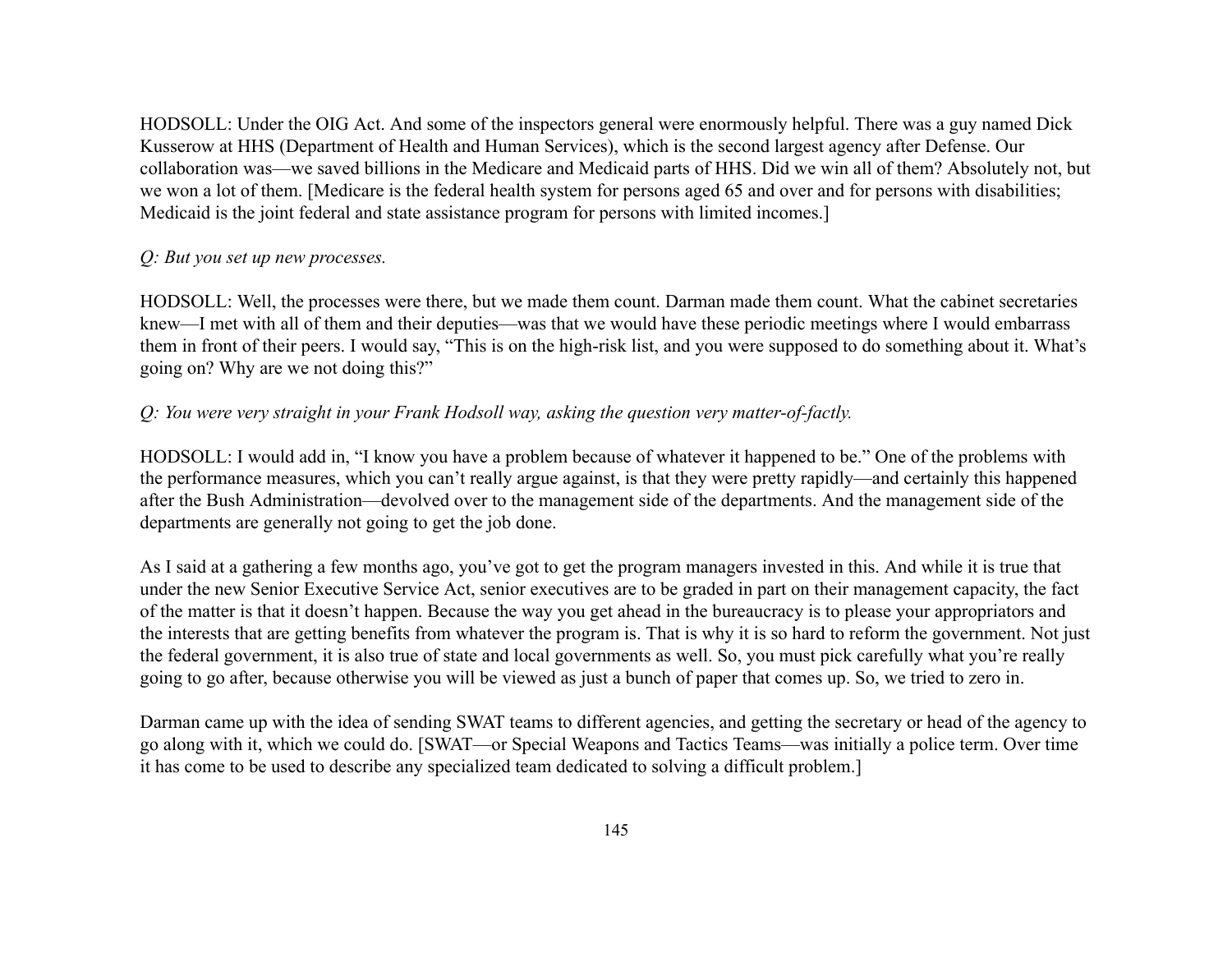OMB would be on the teams; we would pick staffers from the agencies, so you would have honest people, including from the programs. Because if you don't have the program managers who have the day-to-day relationships with the appropriators, you are not going to get anywhere. And many of them have decades of relationships back and forth, and they are career people. They are good people who are not going to try to subvert a president, but what they try to work on are the things that will move their program forward.

So, in management you must be very aware. There are not very many Admiral Rickovers in the career bureaucracy; he was quite unusual, and a hero in many ways. [Admiral Hyman G. Rickover, known as the "father of the nuclear Navy," served as a commissioned officer for more than 50 years. He created controversy in Washington for his unvarnished criticism of persons in authority, regardless of their rank or position.]

Most of the career people were good. They would do what the president wanted them to do, but how high a priority it took would depend on convincing them it is in their interest to do this. And that has both carrots and sticks. As you design ways of doing this, you must [take this into account].

If you haven't read Jack Welch's book on running General Electric, that was a very similar situation. [Welch was CEO of General Electric, 1981-2001. His book on the experience, Winning, was published in 2005.]

#### *Q: Can you talk about some particular cases?*

HODSOLL: I will talk about one from the foreign affairs community. One of the high-risk areas while I was there was USAID. We had a guy whose name I forget, who was the head of USAID, he had been a president from a Midwestern university.

*Q: I know him well. This is terrible [don't recall the name].*

HODSOLL: He wasn't very strong.

## *Q: McPherson.*

HODSOLL: No, the guy before McPherson. His name started with an R. [The USAID administrator during the George H.W. Bush administration was Ronald Roskens.]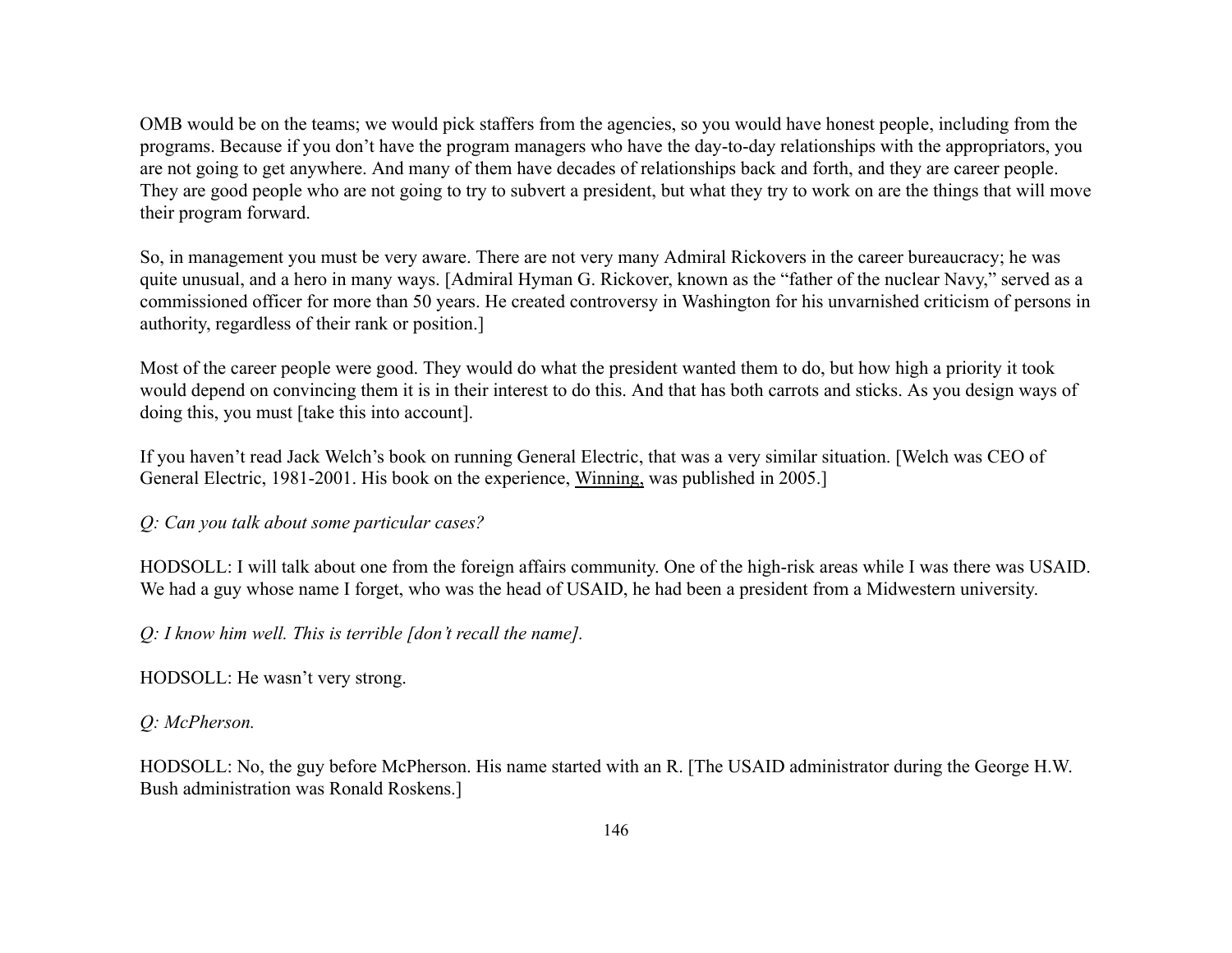You had, not huge sums, but in the millions, going into various AID projects around the world, which weren't producing very much. The money was going out, to somebody-or-other.

In terms of the goals, whether better government, or getting food out to people who were poor, or better water, or you know, whatever it was, the end results—the performance measures—weren't measuring up. Money was going out, and there were lots of issues. Here we had a problem with the IG (Inspector General). The IG was a retired major general in the Marine Corps. He was a very good guy in many ways, but he didn't understand the politics of a lot of this. Unlike the guy I mentioned with great praise, Dick Kusserow at HHS, the USAID IG told everybody to do this, and they said, yes, sir, and they would go ahead and not do it.

I hired Tony Gillespie to be the head of our SWAT team at AID. We came up with a bunch of recommendations. That was toward the end of my tenure, and I don't know which of the recommendations were taken seriously. Eventually they got a new AID Administrator and so on.

But one of the problems, Tex, and you will appreciate this. You know, your interlocutor here had been in the Foreign Service and knew the efficiency report system. We got into this issue in depth regarding Egypt.

#### *Q: Egypt was the monster program.*

HODSOLL: It was a big program. Things hadn't been going that well. I brought Tony in, and then I got into it. I discovered that what was happening was, the USAID officer who got the grant approved to put in a sewage treatment plant in some city, had left USAID before anything had happened on the ground to put in the new plant. His efficiency report was graded on having given the grant, not on whether the grant worked.

One of our recommendations, although I don't think anything was ever really done about it, was to create and introduce an editing possibility into the efficiency reports, that would allow bosses at the embassy to be able to say, well, did the sewage treatment plant go in? Did it come in under budget? Is it treating sewage? Is it doing what it is supposed to do?

And then, coming back to the officer in question, unless there were some extenuating circumstances showing that it wasn't his fault [that the sewage system never got built], the personnel system would have to show that he'd get dinged on his next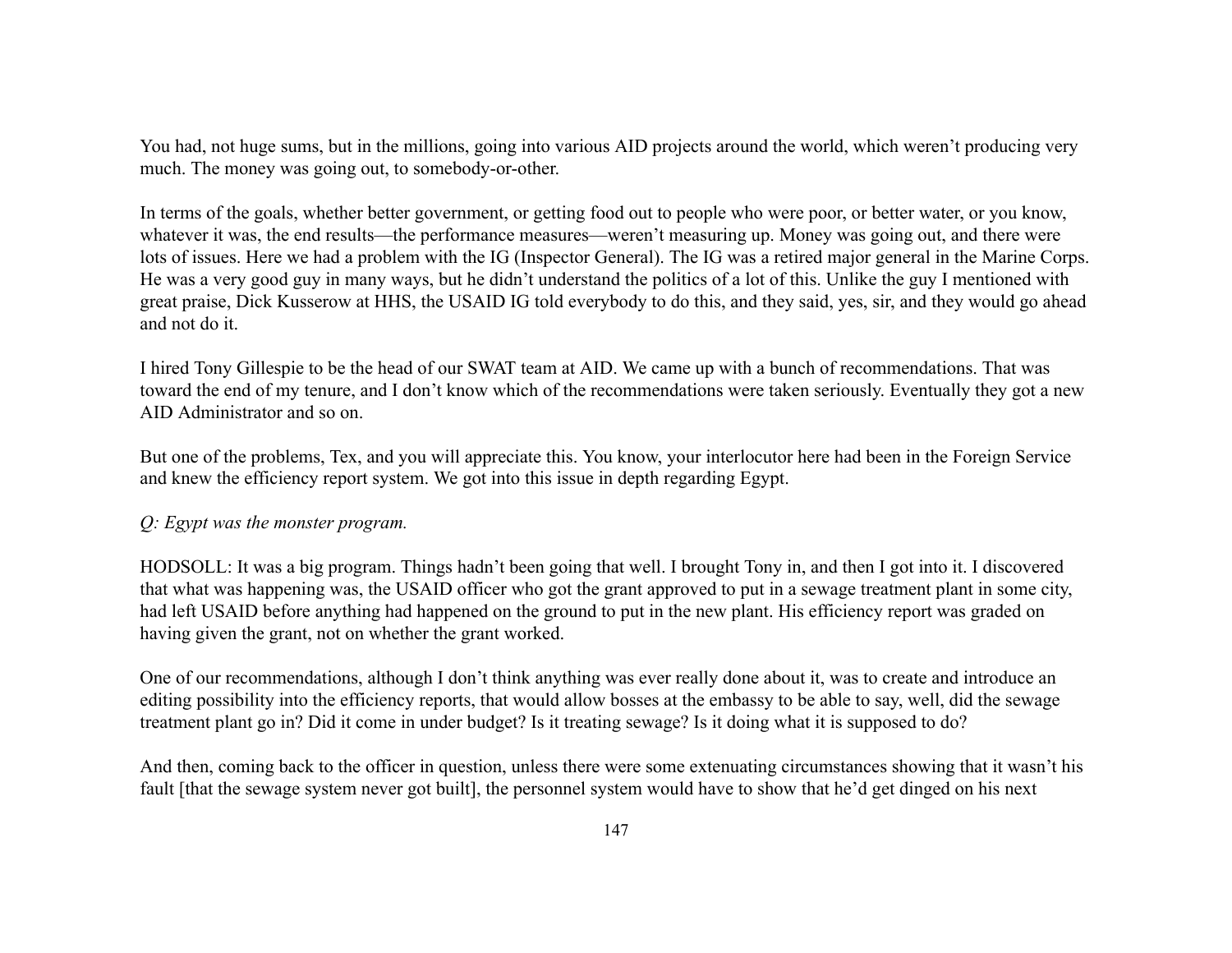efficiency report. And I thought that was entirely fair. We did get that changed on paper, but I had left at the end of the Bush administration, and I don't know what ultimately happened.

Since I left, I have done a lot of work at the National Academy of Public Administration, of which I'm a fellow, on performance measures. One of the problems with the way in which we went about it—I'll take the blame in part—we thought that if we got everybody, including the [Congressional] appropriators to agree that this was a reasonable performance measure, we would get the performance measure implemented. Actually, getting it implemented and getting people to pay attention to it was a completely different matter. You can have all kinds of stuff with the secretary's signature on it, and nothing matters unless you have a system that damages people who don't play by the rules.

#### *Q: Accountability.*

HODSOLL: Accountability. I don't think we could have done as good a job as we could have. Actually, a better job was done in the George W. Bush Administration by their guy who was in my job, by having red, green and yellow diagrams in the budget, because then people would get embarrassed. They would find friends on the Hill, whether political or substantive friends, who would make sure these things got raised at appropriations hearings. At a minimum, there was some embarrassment that this or that had not happened.

Working with GAO and the inspectors general—the inspector general cannot be stopped by his secretary. That is helpful. Now, not all inspectors general are terrific. But of those who are, I am a big fan. Their pathway to the future is not based on whether they can expand their program by 50 percent or whatever. Their pathway to the future is exposing what doesn't work and finding fixes. Finding fixes is extremely important. You know, we made some progress, and other administrations have made more progress.

A guy who is really good [at finding fixes] is in deep hot water right now. He is the commissioner of the Internal Revenue Service, John Koskonin, who had my job in the Clinton administration. I don't know who is right or wrong in terms of what is going on at IRS, but he did an extremely good job.

The big thing in government management is to find ways to make it in the interest of the program managers to do what they are expected to do. To find out what they are expected to do, you must go back and look at the words in the authorizing language. This is the theory of what they are expected to do. You create your performance measures around that. Sometimes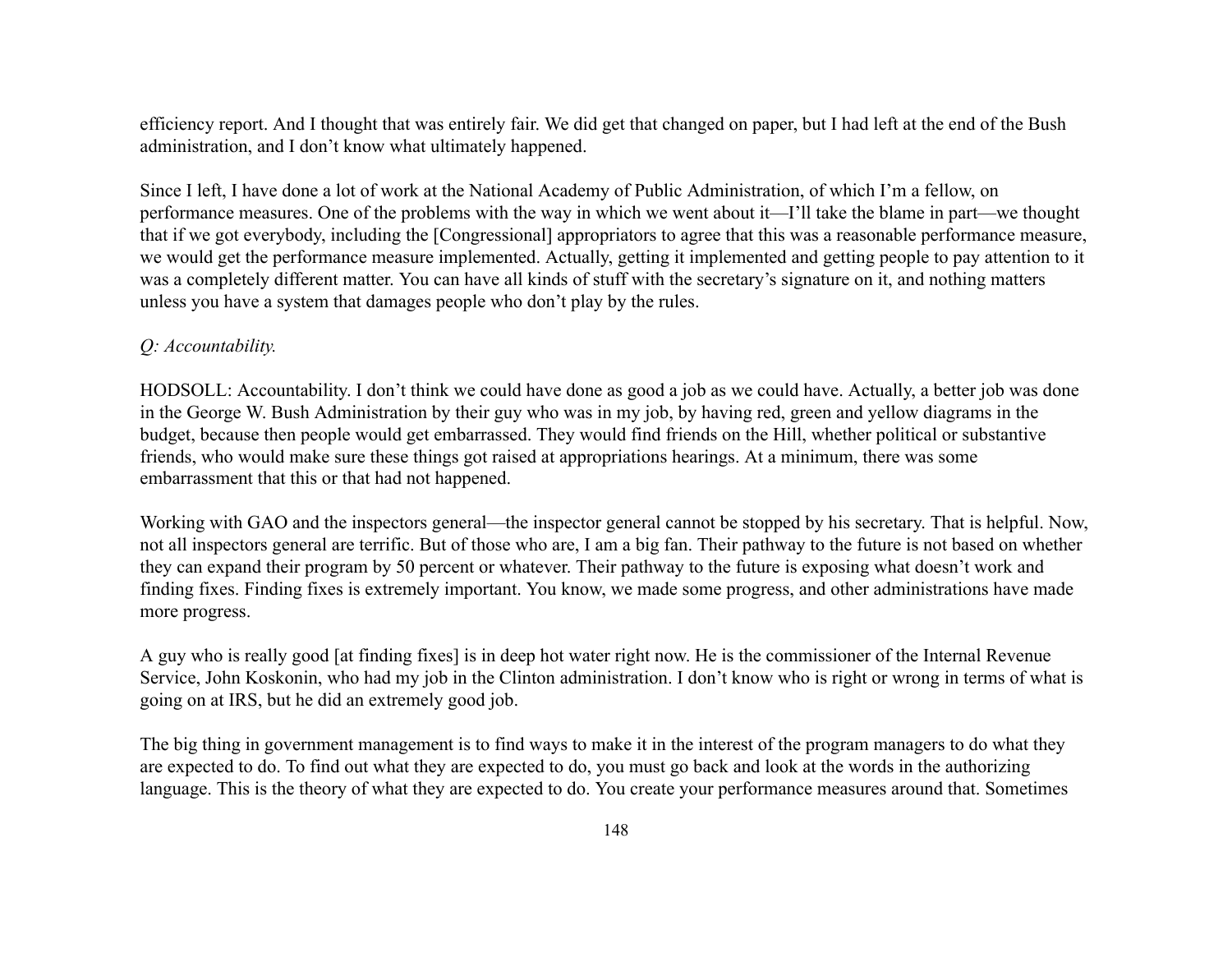the performance measures have to be done by the state or local government. So, you must get buy-in not only by the federal agency but also by state and local governments. After my time, CDBG (the Community Development Grant, a program of the Housing of Urban Development), did an absolutely superb job getting the states and localities on board, so that they wanted the performance measures to be better, too.

While I am on the subject of performance measures, I can't resist. One of my great victories with the Hill was with Jamie Whitten [longtime Democratic Member of the House of Representatives from Mississippi], chairman of the appropriations committee. After the Chief Financial Officers Act had been enacted, Whitten decided he didn't like what all these CFOs were doing, writing all these embarrassing reports. So he put forward a bill on the Hill, to abolish all the CFOs. And he had the support of most of the appropriations subcommittee chairmen on the House side.

So, I talked to Darman about it, saying, we really have to defeat this. I went out and got people like Citizens Against Government Waste, which John McCain [U.S. Senator from Arizona] has been a part of, and a whole bunch of people who were on the good government side of things, including politically powerful people, to join with me, and we defeated Whitten on the House floor.

I remember spending one very late night in what was then Newt Gingrich's [Republican member of the House of Representatives from Georgia] office, helping to coordinate people to come in and vote against this thing.

I remember Steny Hoyer [Democratic member of the House of Representatives from Maryland], with whom I had a very good relationship from another good thing we did—locality pay. We had a situation in New York City in which senior FBI agents were being paid less than a junior patrolman on the New York police force. It costs a bit to live in New York City. We got that through, although it was never fully implemented by any administration. That was something Steny and I worked on. The guy who later became Steny's principal assistant [John Berry] later became the head of OPM in the Obama administration.

I remember with great pride, after we'd won, Steny came up to me and said to me, "You know, I got to hand it to you, Hodsoll. This was not our best day but you done good." We did things like that.

I could mention a bunch of other things.

*Q: Do, do!*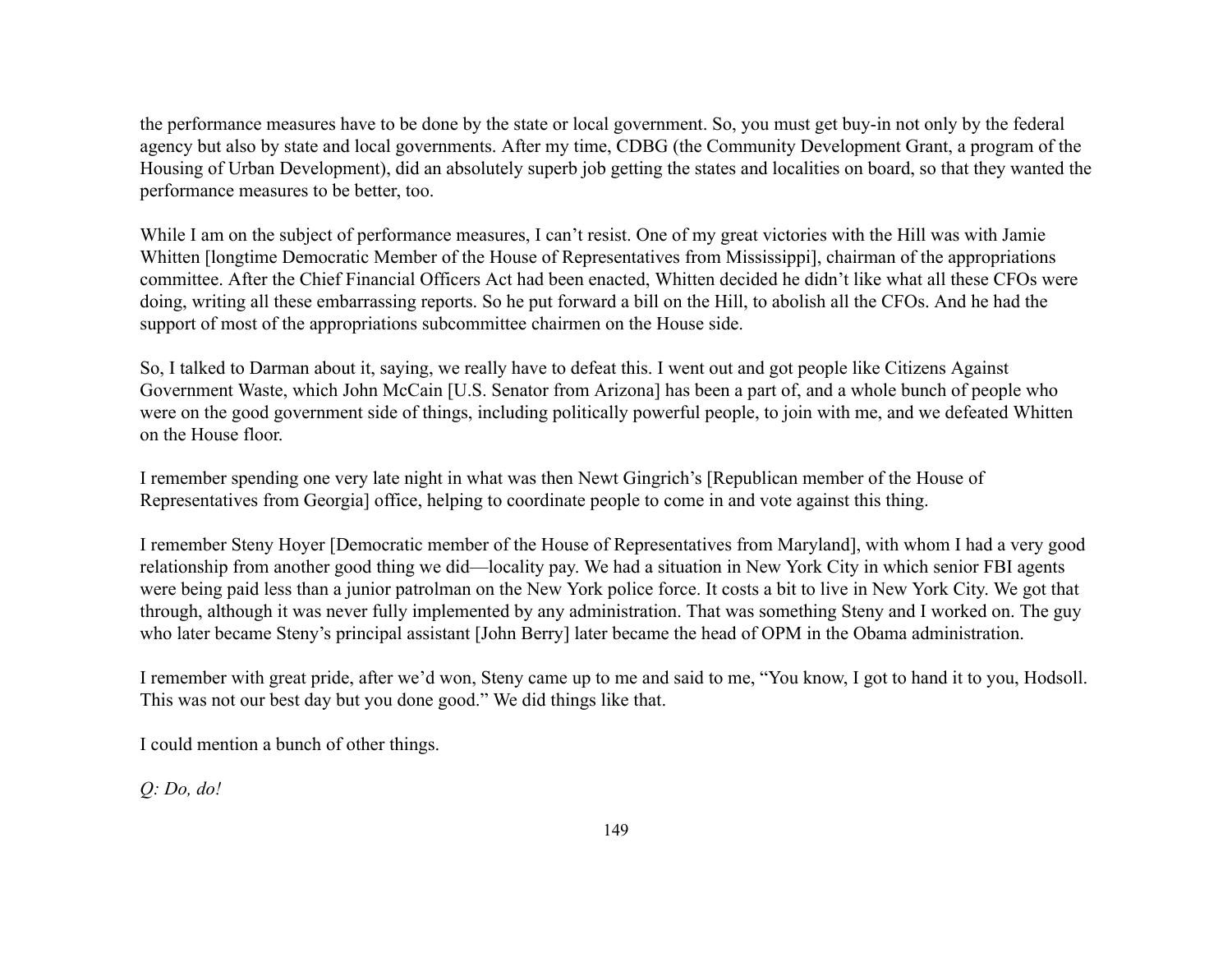HODSOLL: Our high-risk list. We had 106 areas; we made significant progress in 36 of them.

*Q: Now when you say "areas," what do you mean?*

HODSOLL: Well, they were programs, or parts of programs, not necessarily all of the program. GSA telecommunication system 2000 saved two million dollars in voice services [telephone].

*Q: Talk a bit about each of them, Frank.*

HODSOLL: Basically, through the GSA [General Services Administration], we were paying standard rates for voice services to AT&T and Verizon, not getting much of a discount—there may have been just a bit of a rebate. The federal government is a huge customer. So, we got that fixed.

The FBI Integrated Automated Fingerprint Operation—we didn't have an integrated fingerprint automation system!

*Q: That's incredible!*

We got that. That was one of our high-risk areas.

*Q: And a great achievement!*

HODSOLL: I think so. I will tell you about something that appeared to be a great achievement, but turned out to be a disaster.

*Q: Frank, your honesty is to be much appreciated, your reticence, not!*

HODSOLL: We got SWAT and review teams to go in and do accountability on the following: student loans, Medicaid accountability, HUD Section 8 automated system, Department of Energy clean-up pilot. This was Hanford, from the nuclear days.

[Per [www.Hanford.gov](http://www.hanford.gov/).: The Hanford Site is in a 586-square-mile shrub-steppe desert in southeastern Washington State.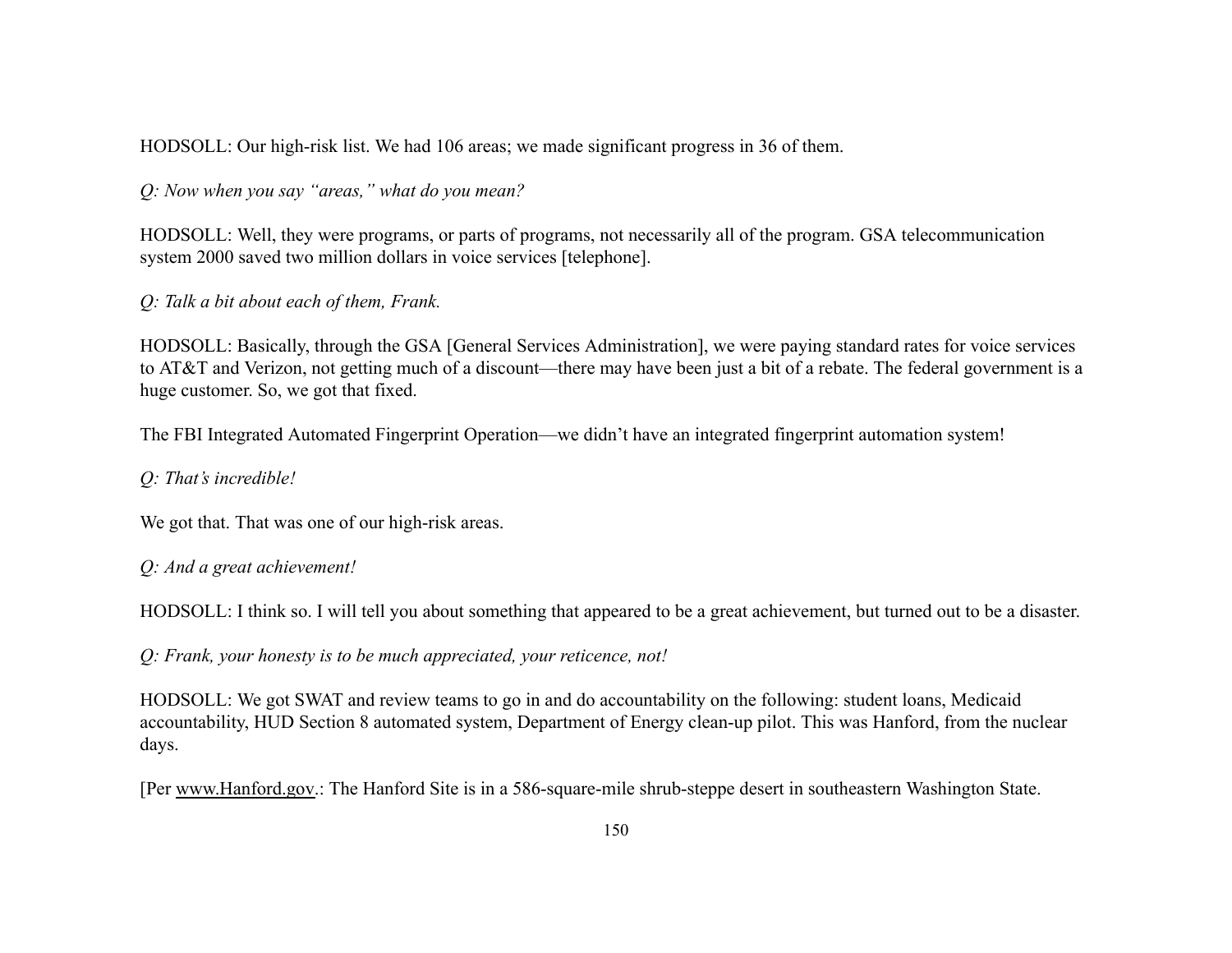Beginning in 1943, the site was used to produce plutonium for the bomb that brought an end to World War II. Weapons production processes left solid and liquid wastes that posed a risk to the local environment including the Columbia River. In 1989, the U. S. Department of Energy (DOE), Environmental Protection Agency (EPA), and Washington State Department of Ecology entered into a legally binding accord, the Tri-Party Agreement (TPA), to clean up the Hanford Site.]

*Q: Go slow, somebody has to transcribe this. One of my pals was a project manager for two [nuclear clean-up projects]. He was the only guy who ever cleaned up and handed over the keys to the community, somewhere in Tennessee.*

Q: We got the Medicare people to change their regulations to consolidate oversight and claims payments; we closed loopholes in durable medical equipment. This was with the inspector general.

We incorporated quality as well as price into the federal acquisition regulations—that took a lot of doing.

Federal locality pay legislation, I've already mentioned.

*Q: And that was not just for the Justice Department but for the whole federal government. So, it affected people in Alaska.*

HODSOLL: Oh yes, it changed pay all over the place. Different administrations have been more or less favorable, because it costs a lot more money, if you're going to give more money to people in New York, or wherever.

We had a number of successes in 36 of 106 high-risk areas. I was asked at a recent gathering, how about all of the ones that are still on the high-risk list? Now the list is at GAO, OMB doesn't have the high-risk list.

I basically said, it's because your program managers don't get ahead necessarily by doing better management. No matter what's in their SES reports, and you have cabinet agency heads or agency heads not in the cabinet, who are more interested in expanding their programs rather than better management.

And better management is not the end-all-and-be-all, anyway. It has to be constructed in a way that is compatible with what the program is supposed to do. In my NAPA work after leaving government, I got involved in a whole bunch of that.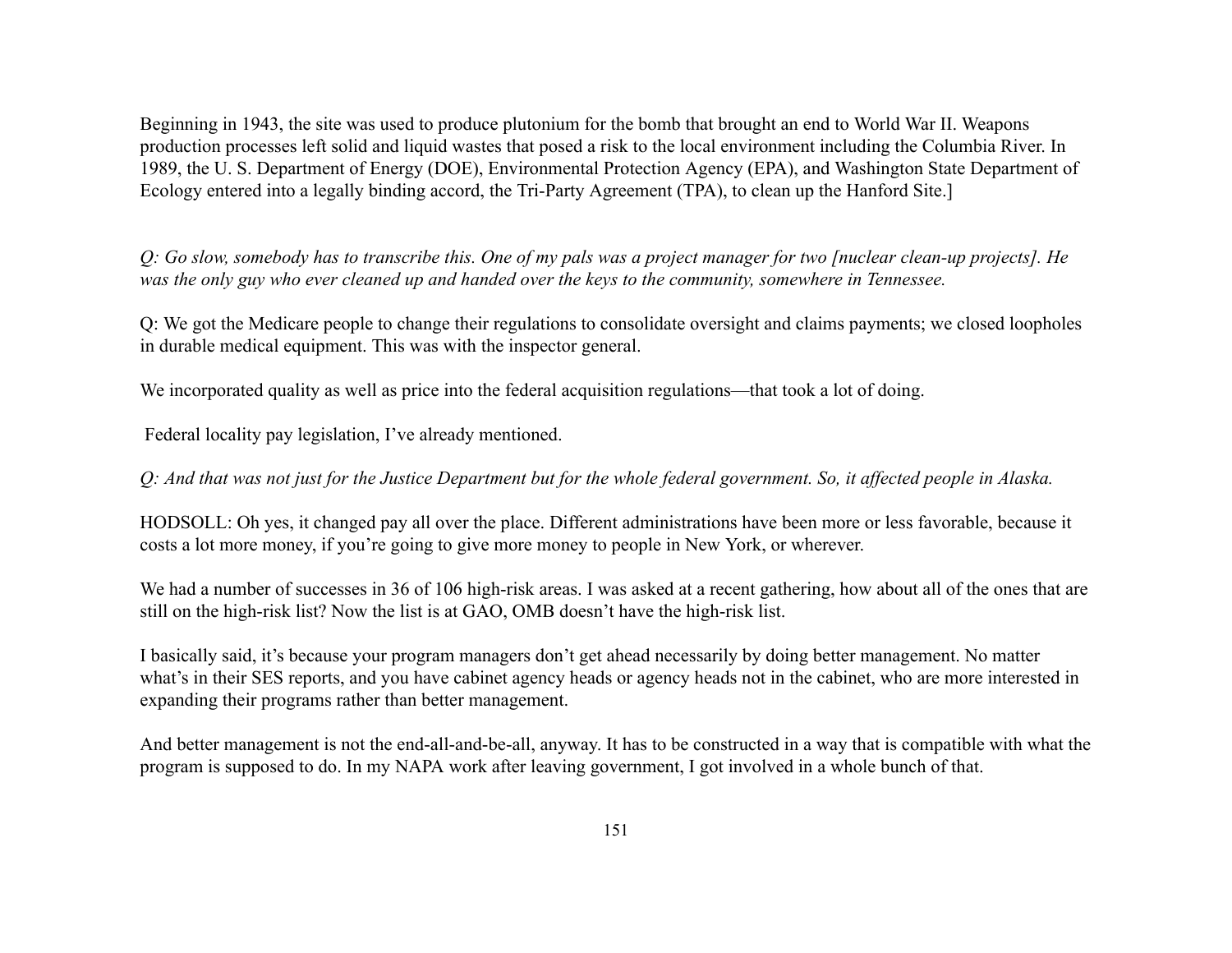We reduced subsidized housing for the U.S. Postal Service.

There were a whole bunch of programs. Oh, federal credit programs. It used to be, before we got there—this was eventually taken care of in the Budget Enforcement Act of 1990—that if you made a loan to somebody to do a small business loan, it didn't count against your budget, even though there was a default rate. We got the Congress to agree to a change that created a risk-based budget consequence to the size of your loan programs. We created the credit – there is some name for it. What do we call it? It's still there. So, I think that helped make a difference.

The CFO Act. The Obama administration did a 2011 appraisal of the CFO Act that was extremely positive. My big failure in the CFO negotiations, there was a big fuss that goes on; it still happens today. The Reagan administration had created something called the OIRA [Office of Information and Regulatory Affairs], to look at agency regulations and to see if they were appropriate to the risk of whatever the regulation was supposed to accomplish. This caused a huge fuss particularly among liberal Democrats on the Hill.

The House authorizing committee for OMB, who was the famous African-American chair who has been there forever?

# *Q: Cummings?*

HODSOLL: No. Anyway, he didn't like the idea of OIRA at all. There were some things in our administration and previous administrations where OIRA went overboard. The vice president was involved in this as well; he was very interested in this. I came at it from the point of view, what were the numbers? How did it add up, right, wrong or indifferent. Some people came at it from the point of view, we don't want regulation at all on this issue.

Anyway, there was a big fuss. Some of the Democrats on the Hill were trying to get rid of OIRA, get rid of OMB's ability to fund OIRA. We had a career guy in OIRA while I was there.

# *Q: That is in OMB.*

HODSOLL: That was in OMB, and it reported to me. But the vice president was in charge. So Darman said to me, you've got to be careful and make sure you keep the vice president, or someone on his staff, on your side.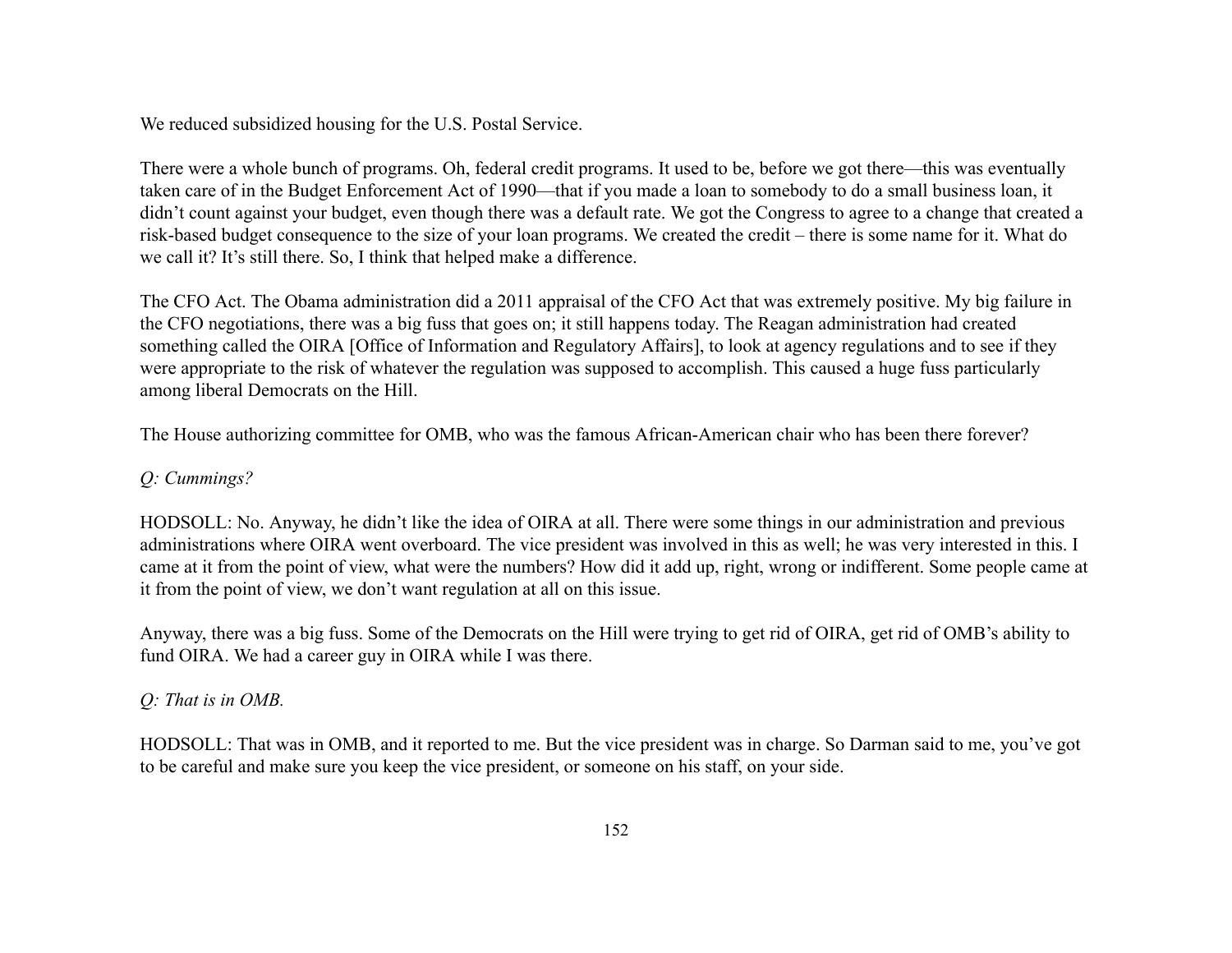In any event, long story short, there was this threat of defunding OIRA. I came up with a plan that the Bush administration adopted, to basically create some language that would make sure that OIRA had facts and figures and was being done on a nonpolitical basis. Then we had these people—I will remember the head of the committee who was against it.

I had a guy named Cokely, who worked for the Democratic senator from Florida who was on our side. Ran for governor of Florida at one point.

As we were coming to the end of getting the House to agree to this bill, the Chief Financial Officers Act. We were having trouble with John Glenn [former astronaut and Democratic U.S. Senator from Ohio], head of the government affairs committee. Cokely came to the rescue and said, "Hodsoll, we are not going to be able to give you OIRA because we've got a couple of Republican Senators who are putting a hold on this stuff. So, we will put a hold on OIRA, but your nomination is going through."

I felt bad about it, but Darman said, don't worry about it. These things happen.

So, I would have liked to have seen us come up with [a compromise]; in the House, we had the Democrats on our side, and eventually we had the Democrats in the Senate. But we had a couple of Senate Republicans, including a former schoolmate of mine from California, Malcolm Wallet. They were just adamantly opposed to any restraints whatsoever on OIRA. Anyway, we lost that one. The Chief Financial Officers Act went forward with everything else.

#### *Q: Any other big ones on that list? This is wonderful stuff, Frank.*

HODSOLL: These are all the things that we did on the budget. I wasn't the only one responsible for this.

Quality as well as price in procurement is really important.

Oh, yes, as part of our performance measurement, we had high on our list service delivery at the IRS. I will tell you a story about IRS in a minute. . . Social Security, Railroad Retirement Board, Civil Aviation.

During my period at OMB, the IRS needed to have a restructuring of their computer system. It wasn't performing. After much back and forth with my staff, we approved a major increase—in the billions—for an improved computer system for the IRS.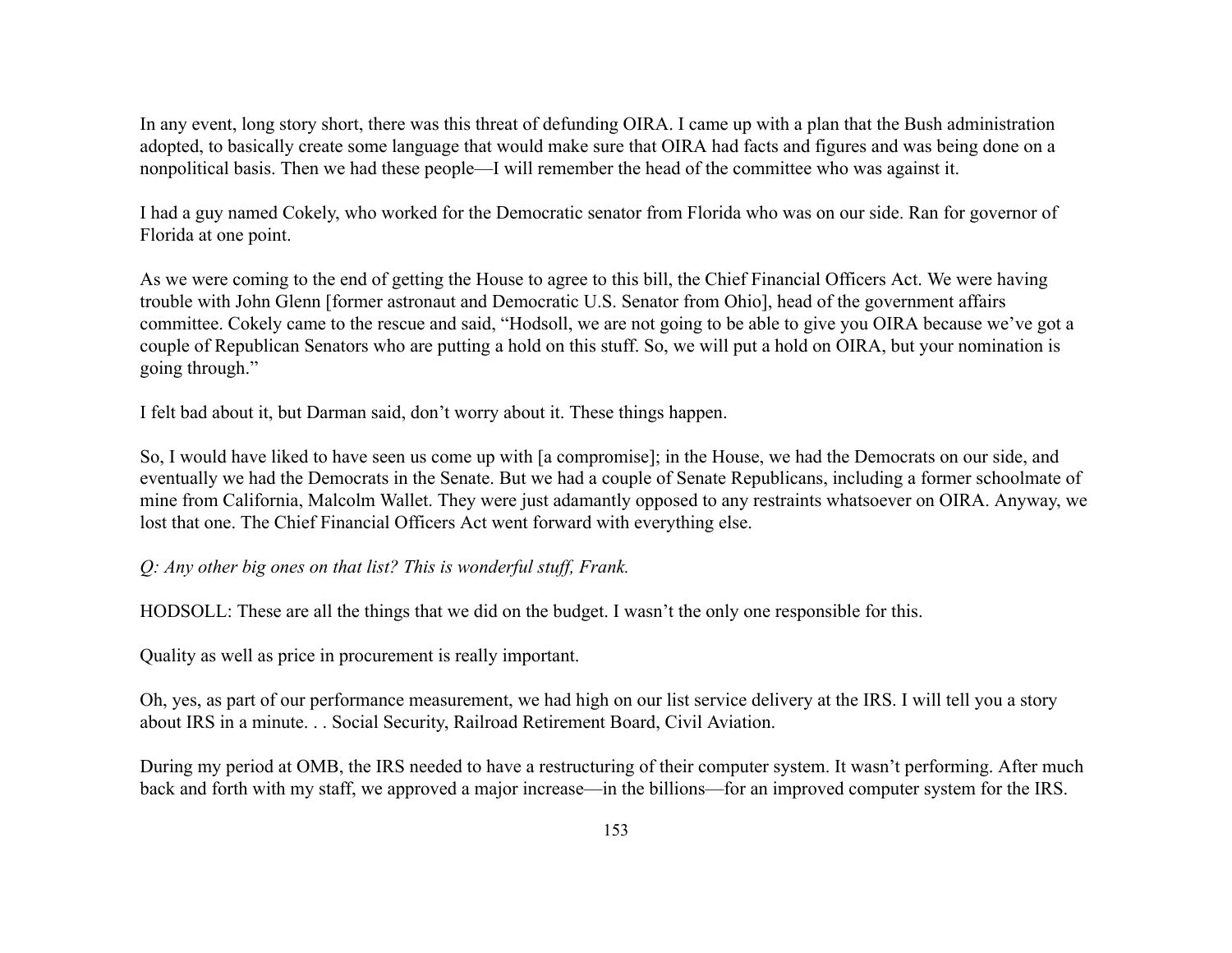One of the things that we were focused on, was what I call the "gray area." That is, the people who are not paying what they should be paying, who somehow got away with it. They weren't reporting all their income, or they had hidden it in an offshore bank. Some of this was in the millions of very tiny transactions. Some of it was big stuff. You had to have something [an IT system] that can do both.

In designing the new IRS information system, I had a whole branch of my operation that was into computers and IT [information technology]. I was no expert on this. We designed a system with the IRS that allowed more of this stuff, when it reached a certain threshold, it would come up so people knew about it. And we made it part of the efficiency reports of IRS agents who were responsible for the gray area. And we congratulated ourselves after this was all done.

But then, in the Clinton administration, it became apparent that because we changed the performance measures so that senior people in the IRS would get either dinged or bonuses, depending on what they had done, that they were going out and hunting down grandmothers who had missed a payment of 10 dollars, and being abusive. They weren't exercising any restraint. Going after bad guys with millions of dollars is one thing, but it's another thing to go after somebody with a 20 cent under draft or overdraft.

And so that eventually got changed, rightly. So, when I make management speeches, I say, here is an example of something that on paper looked perfect, but you must think of what's going to happen when GS-15s [the highest level in the Civil Service] get into it. If they can get an extra 10,000 dollars by locking up 23 grandmothers, well, that's something you have to bear in mind.

*Q: Grandmothers know where you live! Oh, Frank. What exciting times! What was your work day and your work schedule like?*

HODSOLL: I worked very hard, and all the OMB staff worked hard. I mean there wasn't a laggard among them.

*Q: You were in every Saturday for sure.*

HODSOLL: Yes, and sometimes Sundays.

*Q: And what were your hours? What time did you get there?*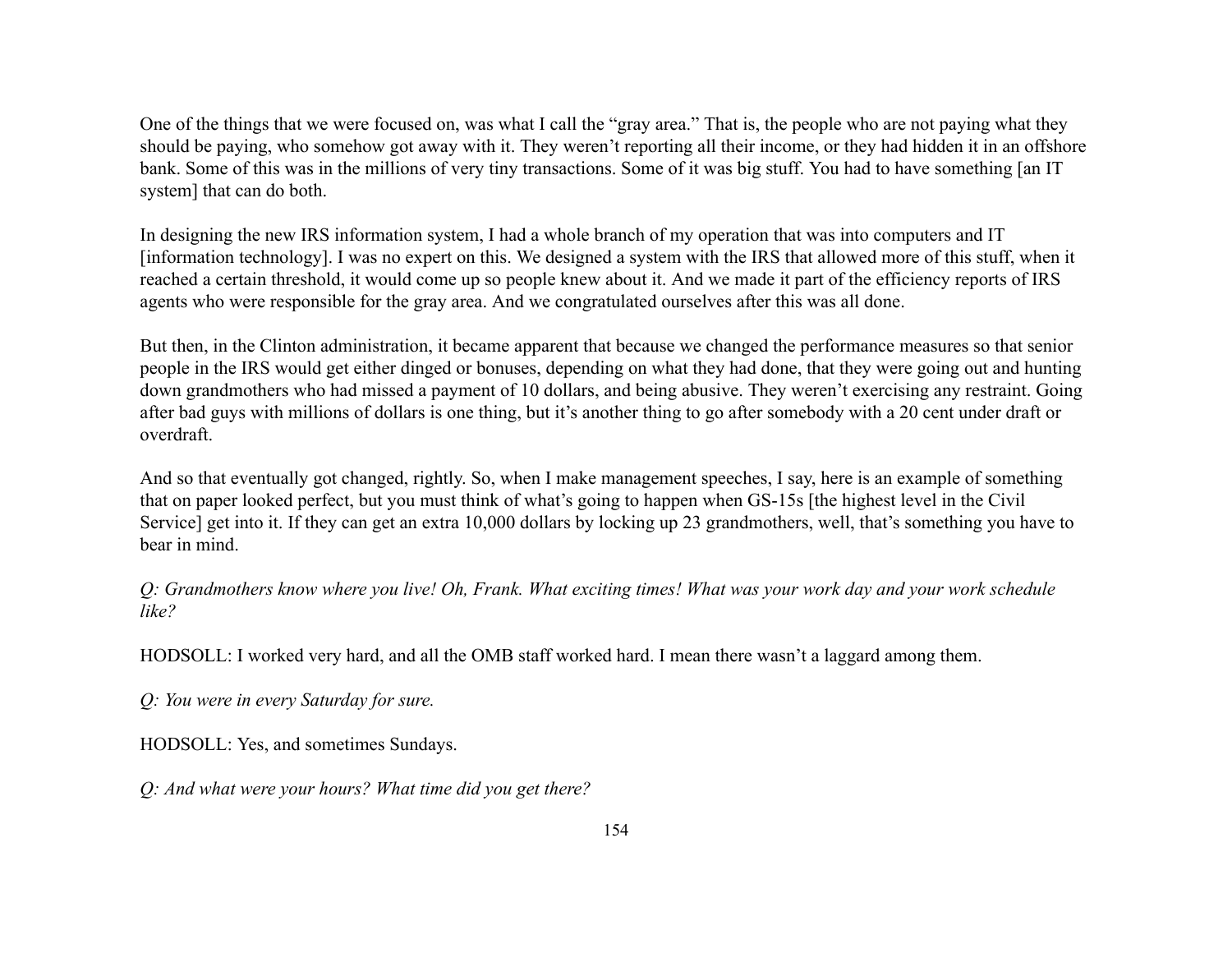HODSOLL: I was usually there 12-14 hours a day, sometimes all day and night.

*Q: Wow.*

HODSOLL: There was just a lot of stuff.

*Q: Did you have a car and driver?*

HODSOLL: No, I did not. As an executive level 2, I was entitled to one, but I told Darman, there are only two of these cars. One for you and one for your senior deputy, Dick Diefenderfer. I have a West Wing Executive parking space, I can drive myself in and out.

*Q: That is a terribly long day.*

HODSOLL: Yes, well, I have never been one to not have relatively long days, in almost all my jobs. I got vacation from time to time, and Darman was a good guy to work for because there was no bureaucratese about it. As long as you did your job, he didn't give a damn how you did it.

*Q: And what were your relations with the White House? I mean, you were in the Office of the White House, you were in the New or the Old Executive Office Building?*

HODSOLL: I was in the Old, with an extraordinarily fancy office.

*Q: I think I visited you there with a fireplace.*

HODSOLL: You may have. Yes, I had a fireplace and a lot of other stuff. Whoever had been there in the Reagan administration had allowed a pizza to be squashed on the rug, and the cleaners couldn't get it out. So, I told Darman, while I wasn't going to ask for new furniture, I asked for the carpet and the drapes to be replaced. The drapes dated to the Nixon administration and were in tatters. I said, you can't expect me to operate in an office that has squashed pizza on the rug! Otherwise I didn't change anything; it was a very nice office.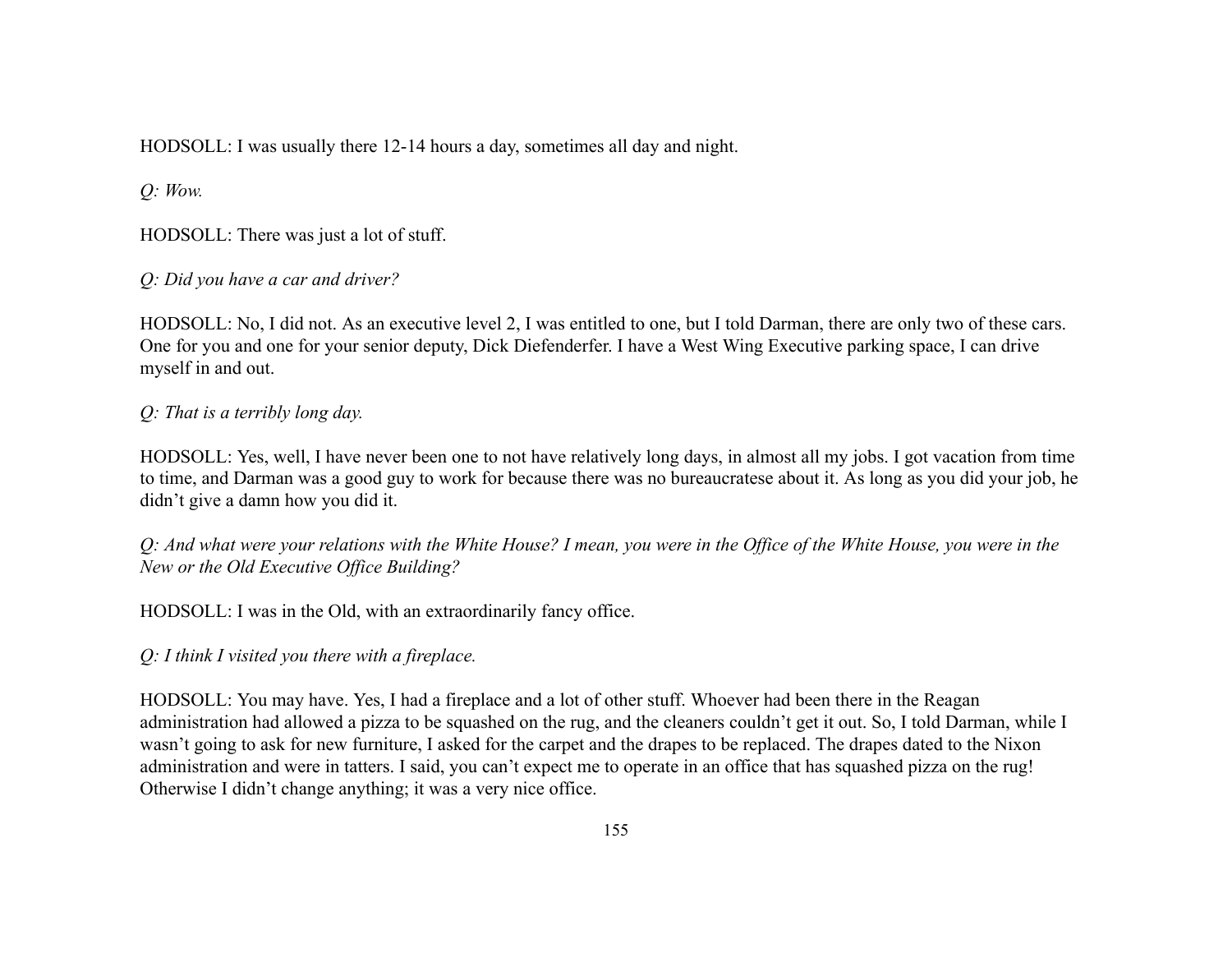#### *Q: And your dealings in the White House, who did you interface with?*

HODSOLL: I interfaced mostly with Boyden Gray, who was counsel to the president. He was particularly interested in the OIRA, the regulatory side of things. Boyden was much more of a middle-of-the-roader than the vice president [Dan Quayle]. So, we would collaborate to ensure that nothing too drastic happened. And he was very interested in management. We had worked together on environmental issues during the Reagan administration, when he was counsel to the vice president. [George H.W. Bush was Reagan's vice president.] And Boyden also had a very close personal relationship with George H.W. Bush. He was a good person.

Occasionally [I dealt with] John Sununu [chief of staff to President George H.W. Bush], and [Samuel] Skinner, who replaced Sununu as chief of staff. But mostly I dealt with the next level down. Darman had the high-level back and forth.

## *Q: But the Domestic Policy Council and those people?*

Not really. [The Domestic Policy Council, the domestic equivalent of the National Security Council, became official by executive order in 1993.]

I dealt with Brent Scowcroft [national security adviser to President George H.W. Bush], when I was doing the national and international security, and when I got called back in to work a little bit on the first Gulf War, and was making sure we got our money back. Bob Gates was deputy national security adviser, and he brought me in from time to time to make sure that the numbers were adding up. I'm not quite sure as I had left Defense Department responsibilities by then. I didn't do that much.

Of course, a lot of these people in the Defense Department used to work for me, and Bob Howard would come in every month or so and say to me, "Guess what's happening!?" And that was always fun to hear.

#### *Q: The Gulf War audit—tracking for the Gulf War, where was that conducted?*

HODSOLL: In terms of the money? OMB. Bob Howard was the principal guy. The NSC [National Security Council] was involved. But in terms of following up, making sure that the check was really written, that was done by OMB.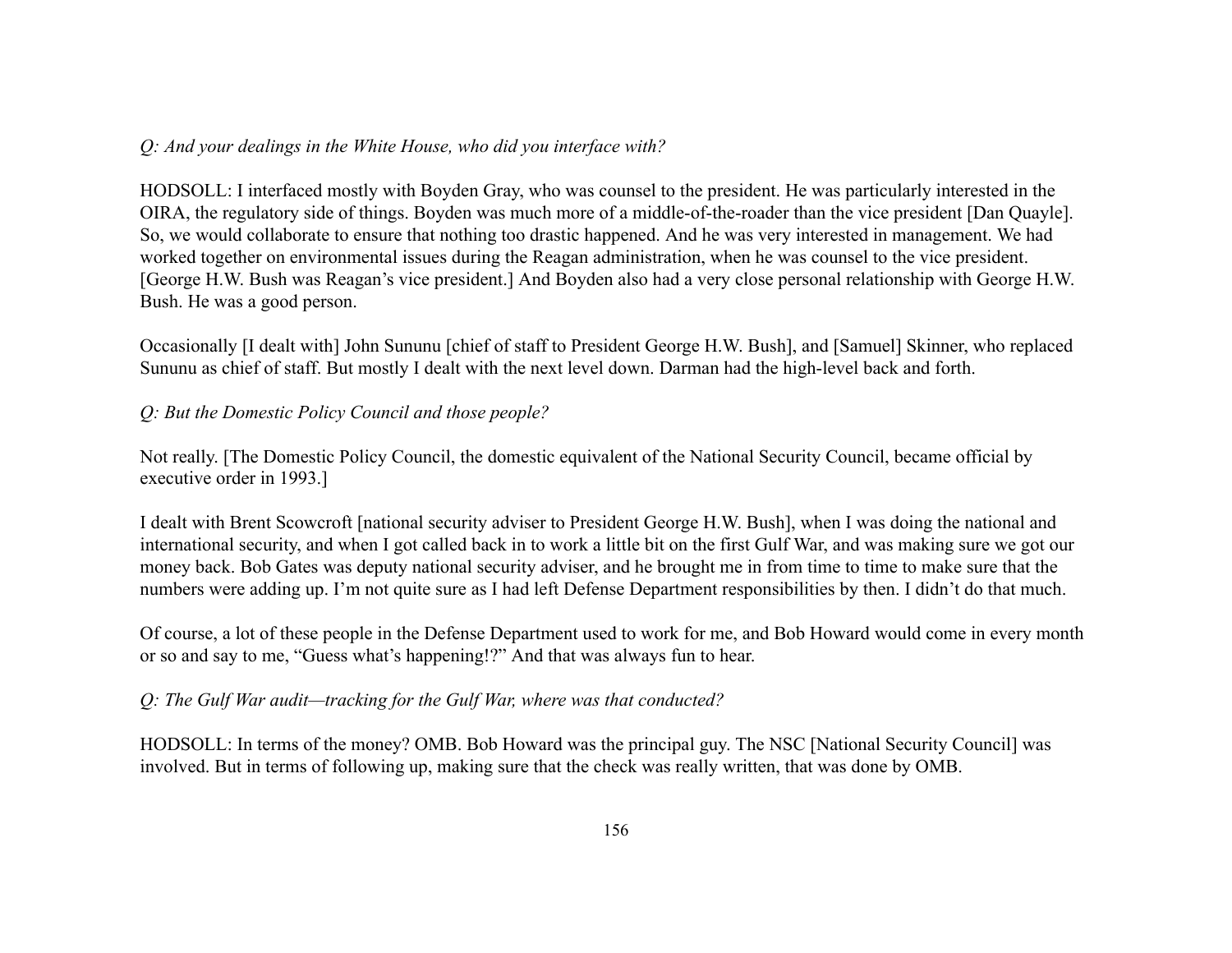And the guy who gets credit for that was [Secretary of State] Jim Baker. Jim Baker was unbelievable. I mean, the accomplishments that he achieved!

Even though I wasn't directly involved with him at the time, not only on the issue of getting people to pay, the stuff he did with the Israelis, the Madrid Conference, his relationship with [Richard] Cheney. And with the former chairman of the joint chiefs, Colin Powell, it was a good group. Scowcroft was the right guy to manage that group. They were all reasonable, and the president was reasonable. They pulled off, compared to later involvement in Iraq [the 2003 intervention in, and occupation of, Iraq] an enormous success.

*Q: A 100-hour victory.*

HODSOLL: Yes.

*Q: And then they stopped. Objective accomplished.*

HODSOLL: All exactly right. And the president was part of that. If you read Jon Meacham's biography of George H.W. Bush, you realize that he was a much-underestimated president.

*Q: He was very lovely. I received a personal handwritten note from him after he visited us in Melbourne. He was always so gracious. I have a deck of playing cards he gave me; I won't play with them. I just keep them!*

*How do you look back at your OMB stint in terms of the challenges you faced, the challenges the country faced? What big-picture observations do you have about your work then?*

HODSOLL: It is less about my work than the entire work of the Darman team. I think Darman was superb at what he did at OMB, but then I'm prejudiced. But the Bush White House, including OMB, was an extraordinary place to work. The career people at OMB, they had trouble even when I was there. It was easier for OMB to attract truly the best and the brightest, if you go back over time. It is less easy today, because there is less of a feeling that by graduating from the best universities, that government is a good place to go. I can't speak for now, it's been quite a long while since I was there. But when you look at the younger people, you weren't getting the same quality that you got at OMB twenty years prior. I went out on several recruiting trips to business schools, and we got a few people in, but they could make ten times as much with an investment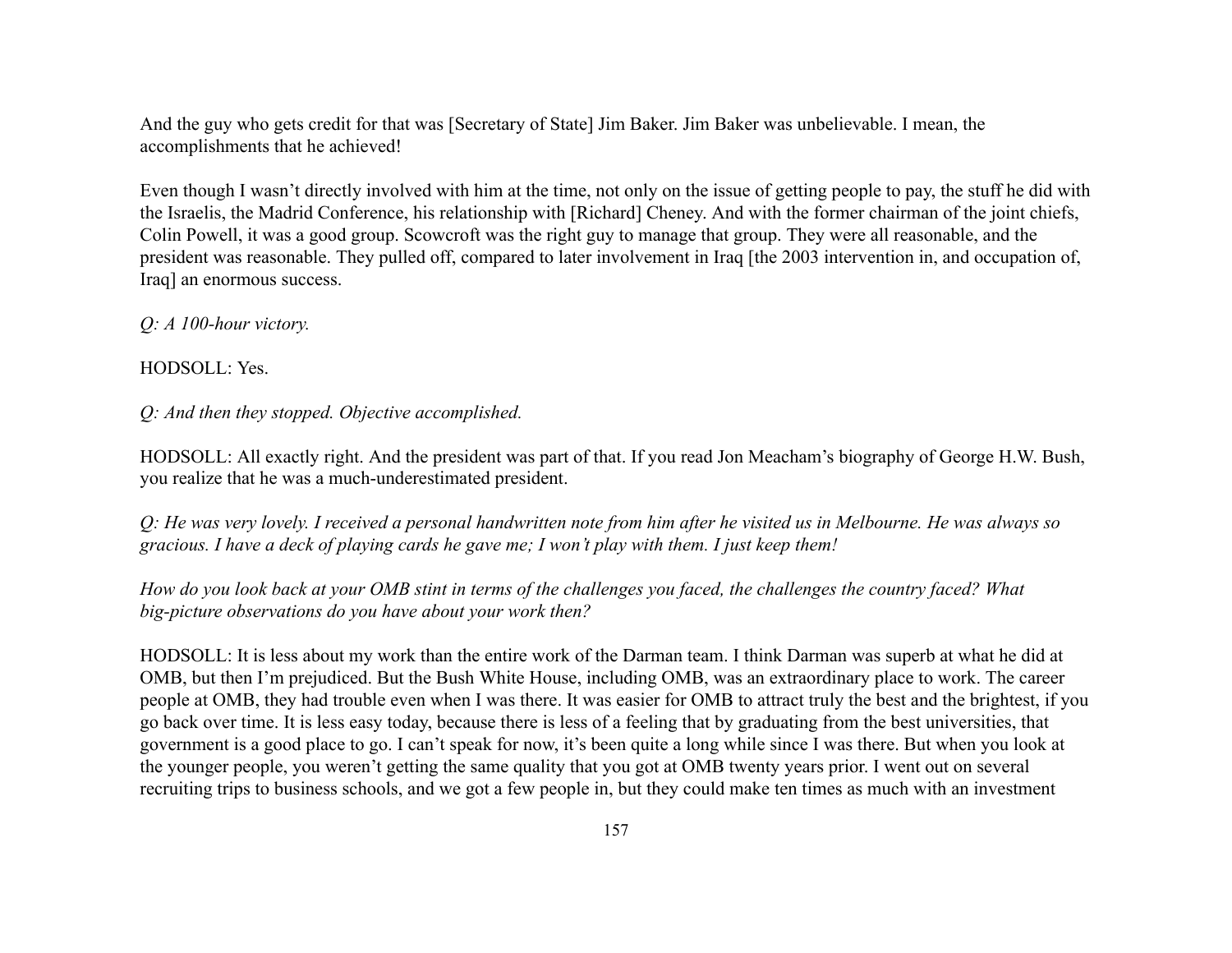#### bank.

And so, there is a need to really work on recruitment. The civil service system doesn't help much with that. It's complicated, it takes a long time to get a job offer, job offers are put in categories as opposed to by career, which was unusual. I got to bounce around and got to do a lot of different things. And people coming out of college or graduate school today, that's what they want to do. They want to bounce around, do different things, help move the country forward in some way, not just do a bureaucratic piece of business that works your way up.

Having said that, 95 percent of the time the people at OMB were the best there is. The senior people at OMB now were there when I was there. I have never run into people better than the ones at OMB. They were there on the merits, they were politically savvy, they worked 24 hours a day if that was what was required, they were honest, and they were just bloody good. And they would tell you when they thought you were wrong.

### *Q: There was a culture there that was open to people standing up.*

HODSOLL: Absolutely. Certainly, if I was wrong, I would say, "Keep going."

That was helpful. It kept me out of a lot of trouble. I was very impressed with the OMB people. Because of my work at NAPA, I have since had jobs with OMB, and most of the people are very, very high quality.

## *Q: And dedicated.*

HODSOLL: And dedicated. You can talk with them about anything, and they will be straight with you. A lot of people who worked for me are now senior. Some of them are starting to retire now. There was one guy by the name of David Kleinberg who ran the health care budget side of OMB. Darman once said to me, "Among our good OMB staff, Kleinberg is major league."

Kleinberg got fired by the Clinton Administration, over Hillary's first healthcare proposal. He raised issues, in part with the political aspects. You can't do it in secret and expect everybody to just say, "yes, sir," or "yes, ma'am," as it was in that case. He was viewed as an obstructionist and went on to become assistant secretary of management of transportation.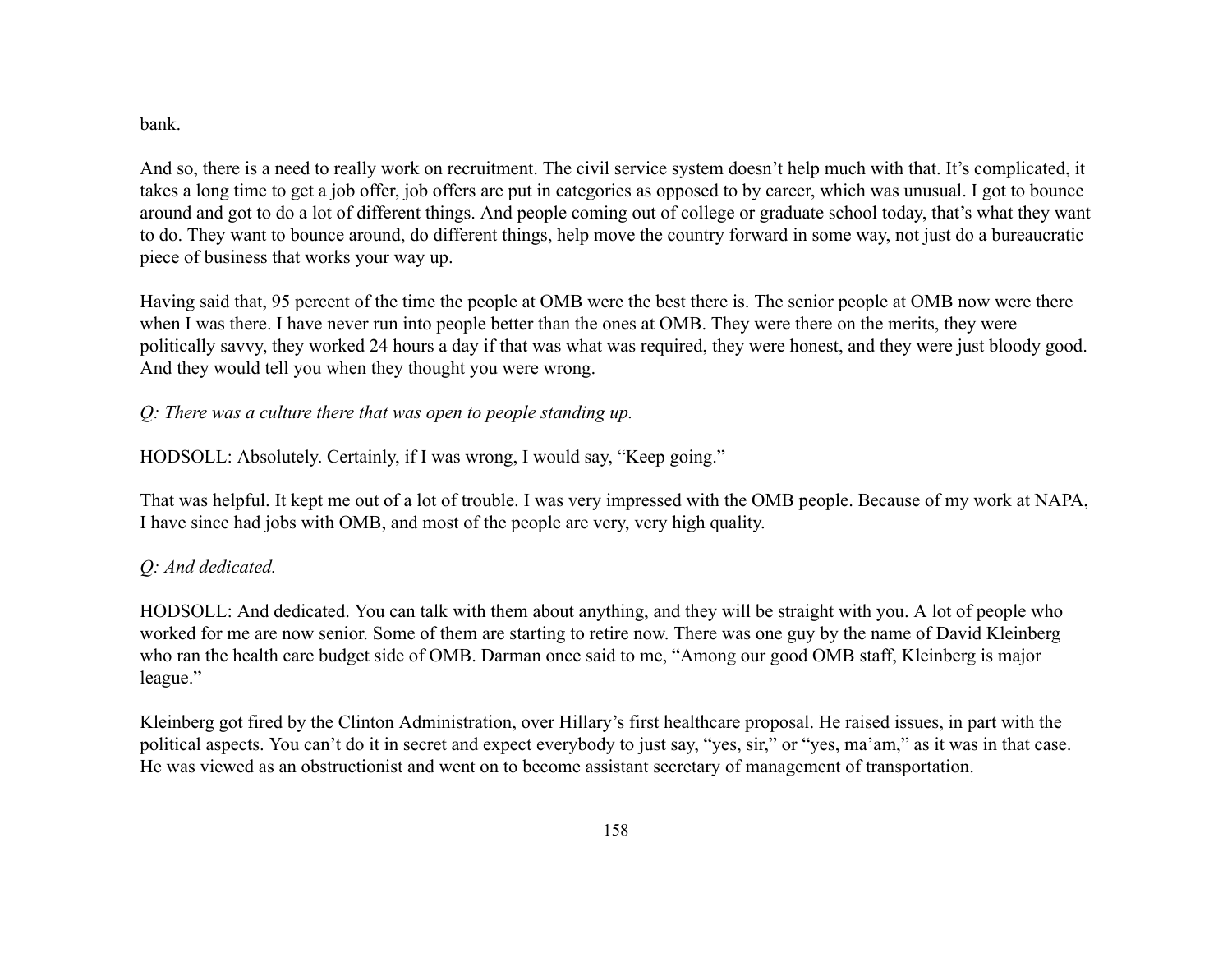I still see him, we've worked together on other projects since. I'm not blaming the Clinton administration in general for that.

### *Q: But it's an attitude that comes into discussion.*

HODSOLL: I can't speak for other people's administrations, but the White House in the [George H.W.] Bush administration, and the Reagan administration, were very respectful of the OMB staff. Whenever I would have to come into the White House, they would want to know, who is working on this with you? And if I said Bob Howard at Defense, then they would say, oh, he's a pretty good guy! It was like that.

*Q: Frank, it's being part of a successful team that is one of the thrills of government service. You were both blessed in having been on some high-powered teams that just magically appeared with some of these superstars. It was like being on a championship team, like a Yankees World Series Pennant team!*

HODSOLL: Even at OMB, we had a few . . . I fired a half-dozen people while I was at OMB. I was one of the few people to do that, because it's quite a business to fire somebody. But if I felt somebody wasn't holding their own, and other career people felt they weren't holding their own, I would have a chat and say, "You've really got to pick up." And if something happened, I would talk to Darman about it, and sometimes it would take a year for me to get rid of them, but we did.

*Q: You could move them on, too.*

HODSOLL: Well, in some cases I moved them on, but in some cases I fired them.

*Q: That is tough, a lot of paperwork. I think I fired two in my government career. It's a lot of work. That's one of the reasons people don't do it.*

*Any other thoughts on your time at OMB, Frank.*

HODSOLL: I think I've given you the essence of it.

*Q: What were the toughest times, the major disappointments?*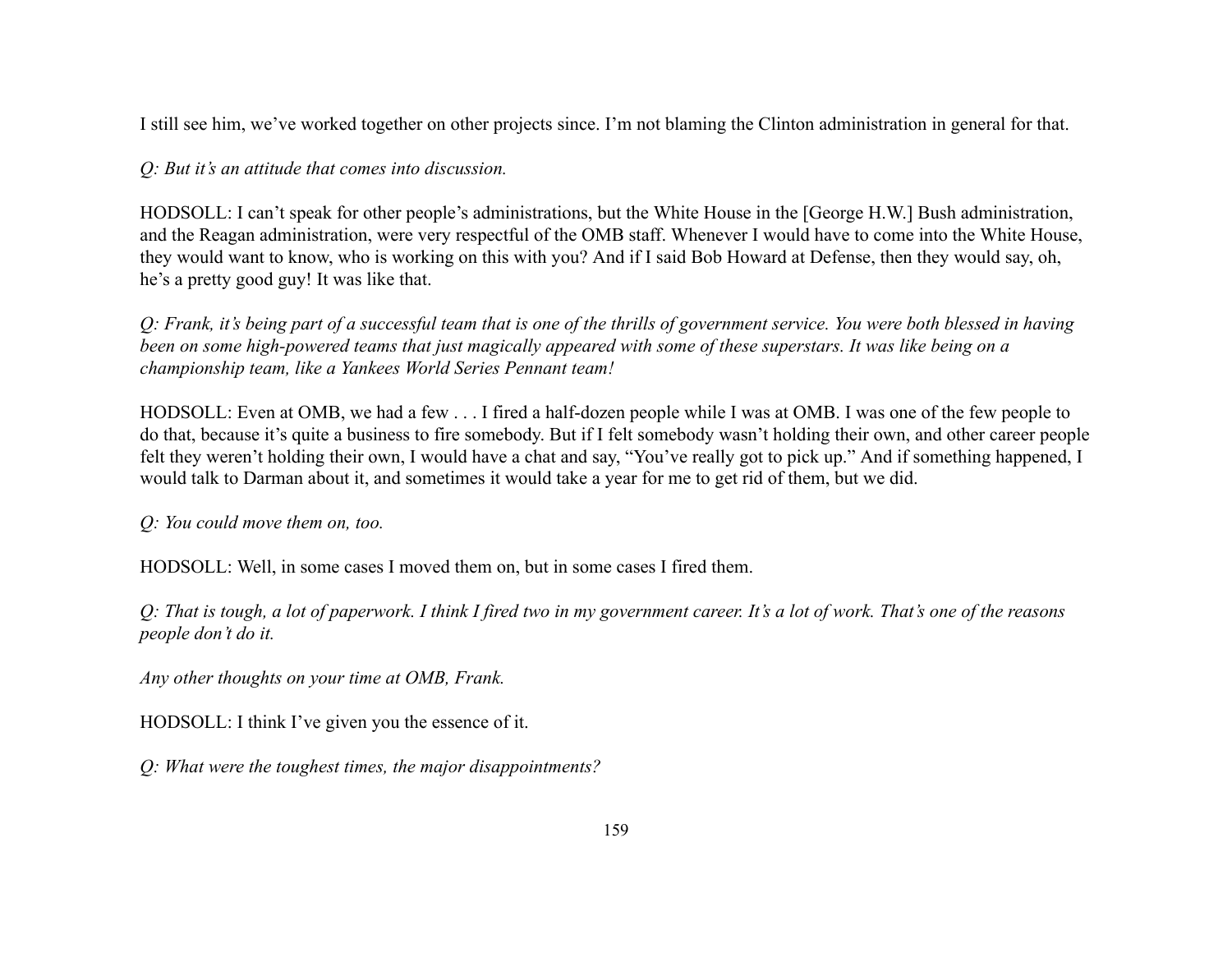HODSOLL: Well, I mentioned OIRA.

Oh, evaluation. I sort of instituted, on a more serious basis than had existed before, a series of evaluations for different programs, partly for the budget side, partly for the management side. I think my biggest disappointment was the degree to which we would get something agreed to, in an evaluation or performance measure, or change of management structure, and everybody would sign off, including the cabinet agency head. Then six months later, I would come back and say, how are we doing? And they hadn't done anything, notwithstanding having it in the president's budget. I would go into Darman and raise hell.

You can't go...one, I would not have had the time or the brilliance to run a department in addition to the things I was doing. You have to rely on the people who are there. And you have to start that, at least in the management area, with the political employees.

While the career staff stays on usually for a period, assistant secretaries come and go every two years. Career staff stay on, and the political appointees come and go, not in every case but in most cases. And some political appointees are better than others. But their getting ahead in their onward jobs is not going to depend on whether they got more widgets per dollars spent. It is going to depend on whether they are viewed by the political structure as having done a good job, which is usually seen as increasing the size of the program, those kinds of things. Sometimes that's good; sometimes you want to increase the size of the programs. It's not always a bad thing to do.

So, it's extremely difficult. Management is viewed [very negatively] by political appointees, and the senior career people devolve management to the management cone. The management cone people don't have influence on anything. They write papers that go into file cabinets or a computer, and nothing much happens. And they are protected by appropriators on the Hill or people in the constituency. And so, it is very difficult.

Let me go one step further. The committees on the Hill that are responsible for management or government operations are "nothing" committees. They write papers or legislation that are often ignored. The power is in the appropriators and/or people who are involved with regulatory issues. This is true of people in power in both parties. Both parties see it as their interest to make their constituencies happy, even if it's not being done in the most efficient or effective way. They may not want to change a program to make it more efficient or effective because it would open a can of worms of some sort that they would have to deal with, that they don't want to have to deal with.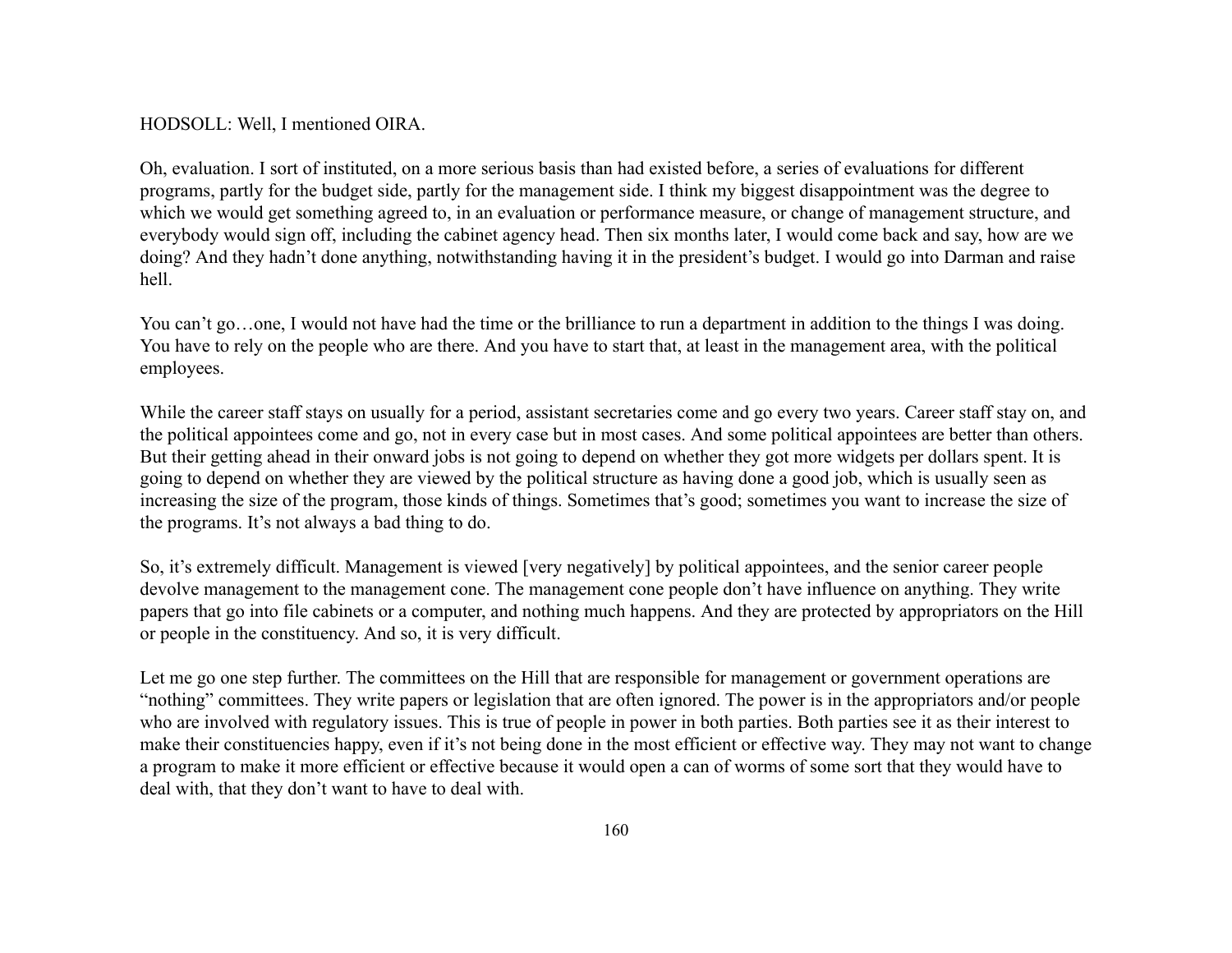So, government is different from the private sector in that way, because in the private sector you're either producing widgets that work or not, that make you money or not, and you can look at it and see a number that says "plus" or "minus."

### *Q: And your stock price will reflect that.*

HODSOLL: Your stock price will reflect that, but often not as well as it should, because it's more about quarterly earnings as opposed to long term. But in government it's particularly difficult.

If you turn over all your performance measures to some management bureaucrat who nobody pays attention to, he's going to write you a paper with all the "right" things in there. You can't trust him, because you don't know what's really going on.

#### *Q: And what the unintended consequences are?*

HODSOLL: And what the unintended consequences are. And you also need to have enough good sense…when I was at the arts endowment, I mentioned one case where I should have backed off what I thought should have been better management. You can't win all of them, you have to back off sometimes. But it is particularly difficult in government. It requires that the people in charge, the political people, including the cabinet secretaries, not just second-level bureaucrats at OMB, understand that it's a political system. To make management improvements, you must line up your forces just as much as if you're going to increase social security by x dollars.

#### *Q: It's a reach.*

HODSOLL: That's exactly right, and it's difficult. I think the Clinton administration did a good job of relating the management side of OMB to the budget side. Had I thought about it when I was there, I would have done the same thing. But they didn't do so well on other things.

Vice President Al Gore was put in charge of management, and most of the reductions in budget that he got were by basically allowing people to retire and not replacing them. And the White House spun high credit for that. It may be a useful technique. But it is a technique. You must look at it in terms of who are the people, and who is making the difference in getting these programs done, and not just automatically say, we're not going to replace x, y, or z.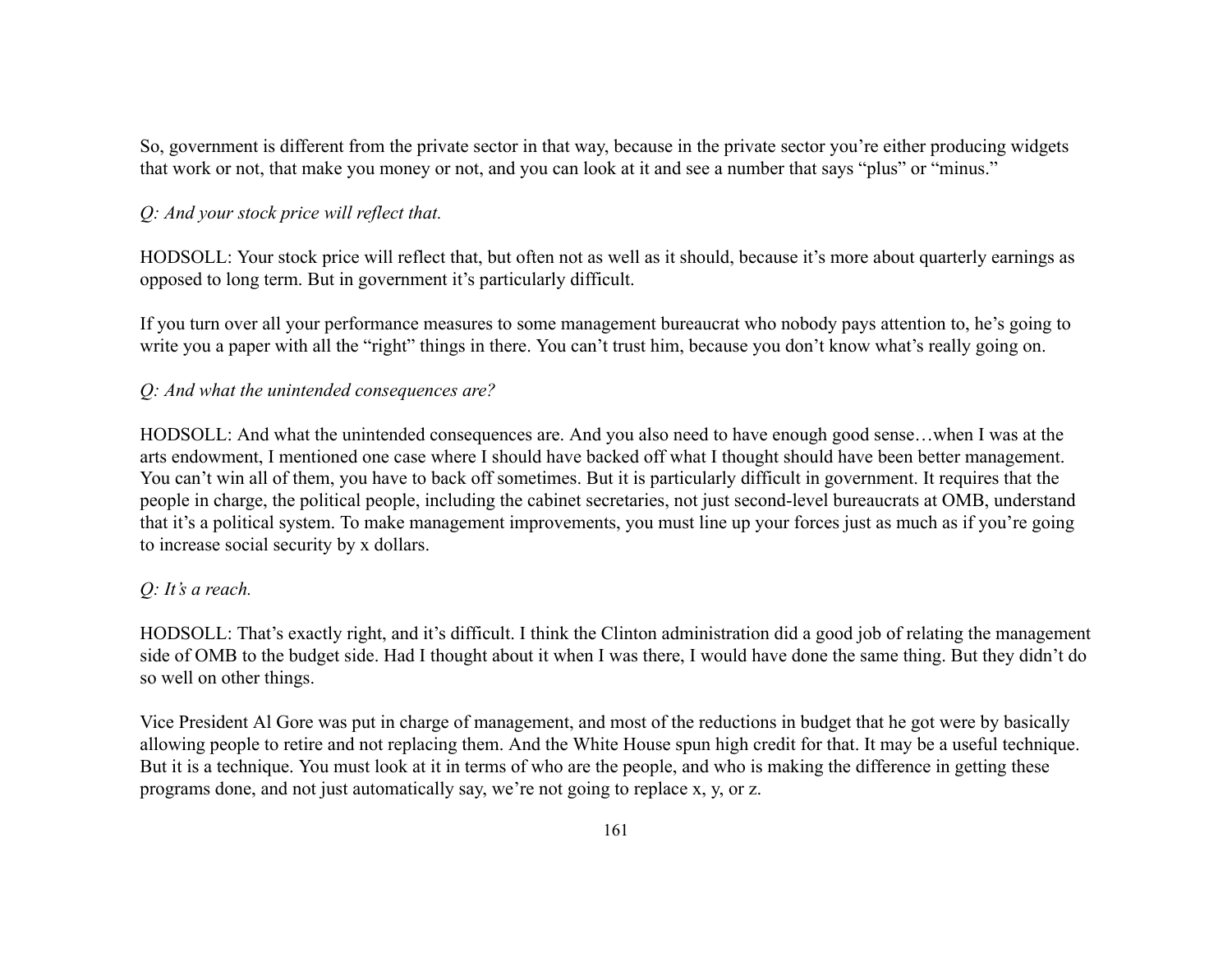When I had my session with the other deputy directors of management at George Mason [University], I didn't make a big point of this, but I sort of said, you know, it's more complicated than simply reducing the budget. And then I shut up. These were all colleagues and I didn't want to get into a big fuss in front of a bunch of students.

Clinton did some good stuff. I think George W. Bush's guy [Clay Johnson, deputy director for management at OMB—the same job that Hodsoll once held] did some terrific stuff. You know what his problem was? He loved performance measures so much, he created too many of them!

If you want performance measures that work, you need three or four for each program. And then make sure people really hone in on those three or four. It could be five or six, but it can't be 25 or 26. We never did 25-26; we just had a few important ones. Johnson did a good job at showing up and embarrassing people who weren't fulfilling their performance indicators.

I would say to career OMB people, you can't have this many performance indicators. Nobody's going to pay any attention to them! Pick a few that are important now, and succeed. And then change to a few others. You expect people to measure and take seriously 25 or 26 performance measures? Don't be silly. It's not going to happen.

*Q: Frank, this has been a fabulous tranche. Let's agree to meet next Wednesday the third. We're going to stop here.*

*Q: Frank, hello, this is February 3, 2016, and it's a very rainy day here at your very lovely home in Falls Church. We are headed into the last 23 years of your career. We're looking forward to this.*

*Frank, before we start with the chronologies, I wonder if you could talk about your family and where you lived, your hobbies, what you were reading—something about the other half, quarter of your life. Let's start off with first, where did you live in Washington and afterwards during your career?*

HODSOLL: When we came back from Brussels, we bought a house in Arlington. It was a traditional kind of house. Actually, we were dickering with the idea of remodeling a house in Georgetown, but it became too expensive. So, we ended up buying this house, and we ended up remodeling it extensively.

*Q: Was this the one with the black swimming pool?*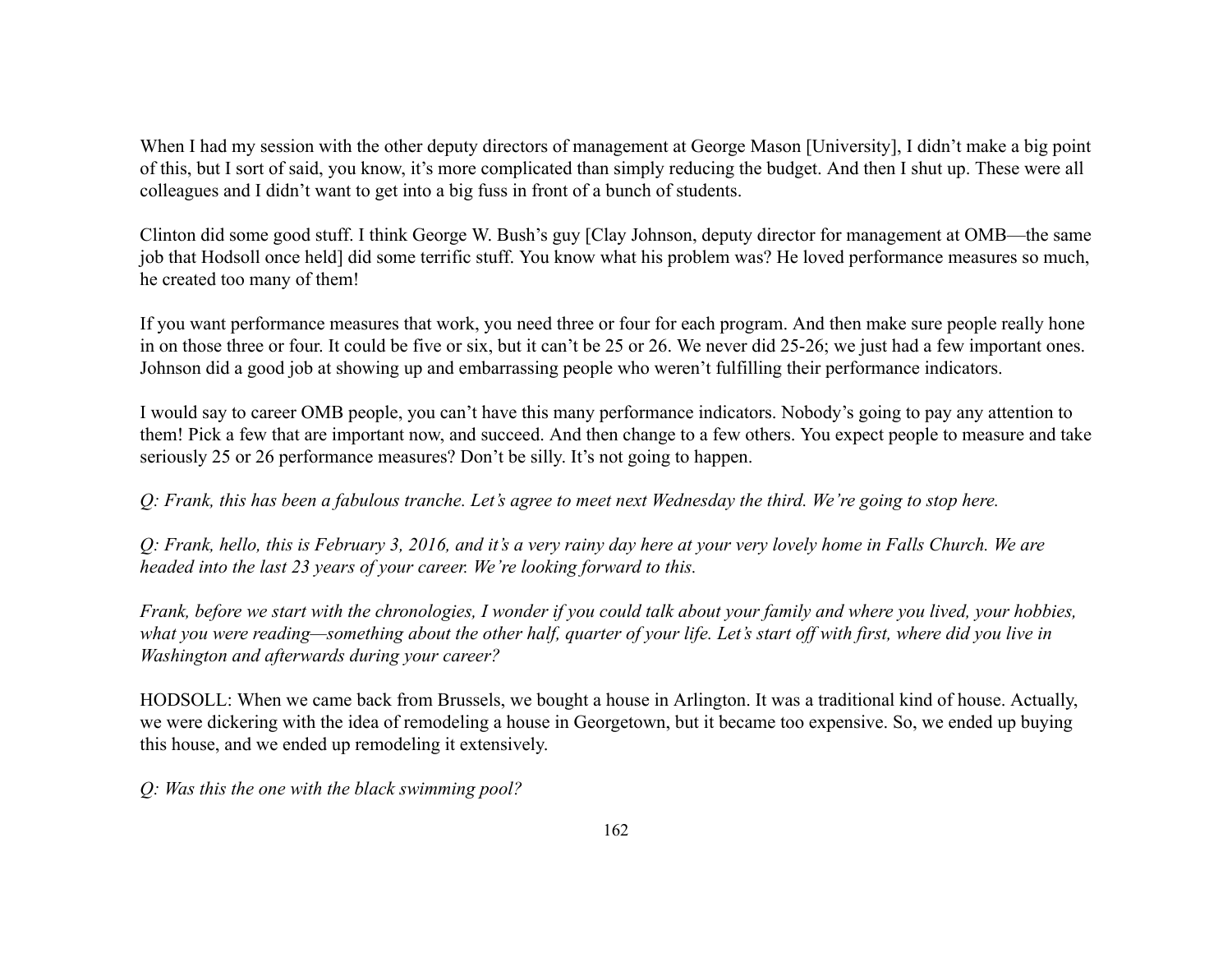HODSOLL: This was the one with the black swimming pool and the discotheque in the basement. We remodeled it again before we moved out of there, and our children came back and learned to speak English again, having spoken French basically in our household in Brussels.

They went to the Taylor Elementary School in Arlington. But then we became somewhat disappointed with the elementary school in Arlington. We yanked them out of that. We felt the teachers were kind of bureaucratic and didn't seem to have any discipline. We put them in Saint Stephens and Saint Agnes, private day schools. Later, they managed to get into Choate, in the case of our son Frances. And he came back to Sidwell Friends. And our daughter went up to Exeter in New Hampshire.

Basically, they grew up here until they went off to boarding school. We were involved with their education and so on and so forth.

We had a lot of very good parties at our house in Arlington.

#### *Q: I can attest to that.*

HODSOLL: Including some Foreign Service Officers who jumped off the roof having had too much to drink—too much of something, not sure what it was.

#### *Q: Jumped off the roof into the deep end of the pool!*

HODSOLL: Jumped off the roof into the deep end of the pool, over a sort of balcony kind of arrangement that was very dangerous. I told Dick Browney, who was at IO/UNP [Bureau of International Organizations, Office of United Nations Political Affairs—the office to which Hodsoll was assigned at the State Department during the period] with me, that if he didn't stop I was going to have to call the police and have him removed from the place.

We also adopted a couple of dogs that just sort of strolled onto our property. We had a very lovely personal life. Unfortunately, the family didn't see a lot of me. I was working non-stop during most of that period. When we were off, we had a lot of fun.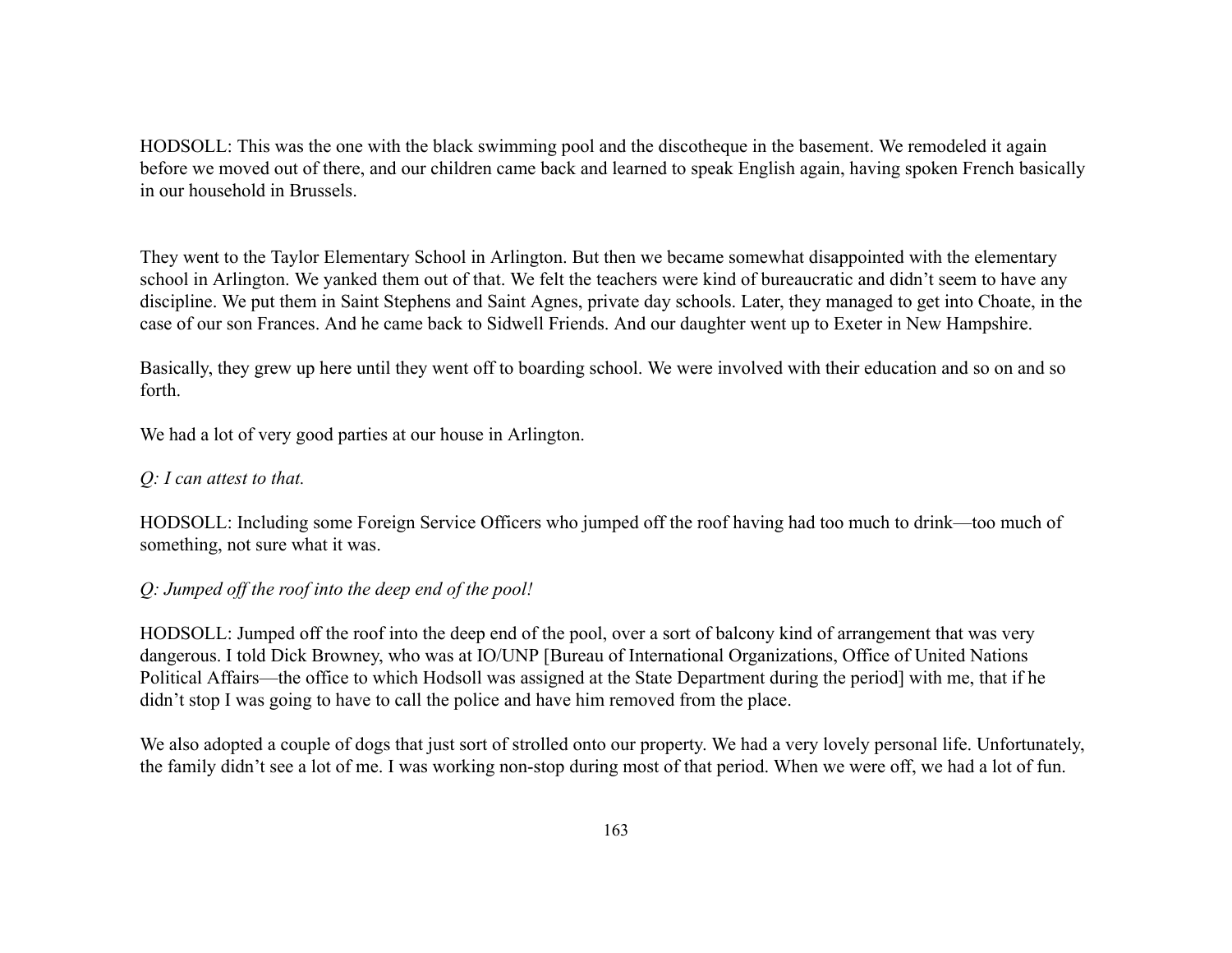## *Q: Where did you vacation?*

HODSOLL: Let's see. We went skiing out in Colorado, to Aspen. We ended up in Colorado after federal service. Initially we were in and out of Aspen more than any of the other places. Mimi had gone out there multiple times when she was a young girl with her family, who knew the Paepckes, who had started Aspen as an international spot. [Walter and Elizabeth Paepcke were wealthy Chicago philanthropists who popularized Aspen as a cultural and ski resort starting in the mid-1950s.] And so, we went there.

And you know, we did all the usual things [in the Washington, DC, area]—walking on the [Chesapeake and Ohio] Canal. But most of the trips were out to Aspen, Colorado, during that period.

*Q: I remember some very wonderful times we spent when you made arrangements for friends to use Camp Hoover. We went out and had wonderful retreats there, and played very, very incredible games of charades and other parlor games long into the night. It was great, great fun and merriment.*

HODSOLL: One of the benefits from having been in the White House—I don't think this came from the Arts Endowment or OMB [Office of Management and Budget]—was that I had access, and continued access thanks to a friend of mine named John Rodgers, who stayed in the White House. He eventually went off with [James] Baker to [Department of the] Treasury.

They kept me on the list so I could use Camp Hoover, which was President Hoover's equivalent of Camp David. It's a [United States] Park Service facility, which is now closed. I don't think you can use it anymore. It's relatively modest but was great fun to go out and take the whole place over. [Hoover's Rapidan Camp, located in the Shenandoah National Forest, was restored in recent years by the Park Service and is now an historic site.]

We had friends like Tex and Jeanie Harris, and Mark Leland and his daughters, and Harry Blaney and Julia Moore, who came out for these occasions. You're right. We did charades, and we did a lot of walking around.

*Q: Miss Moore was there.*

HODSOLL: Miss Kate Moore was there. We had a lot of good fun.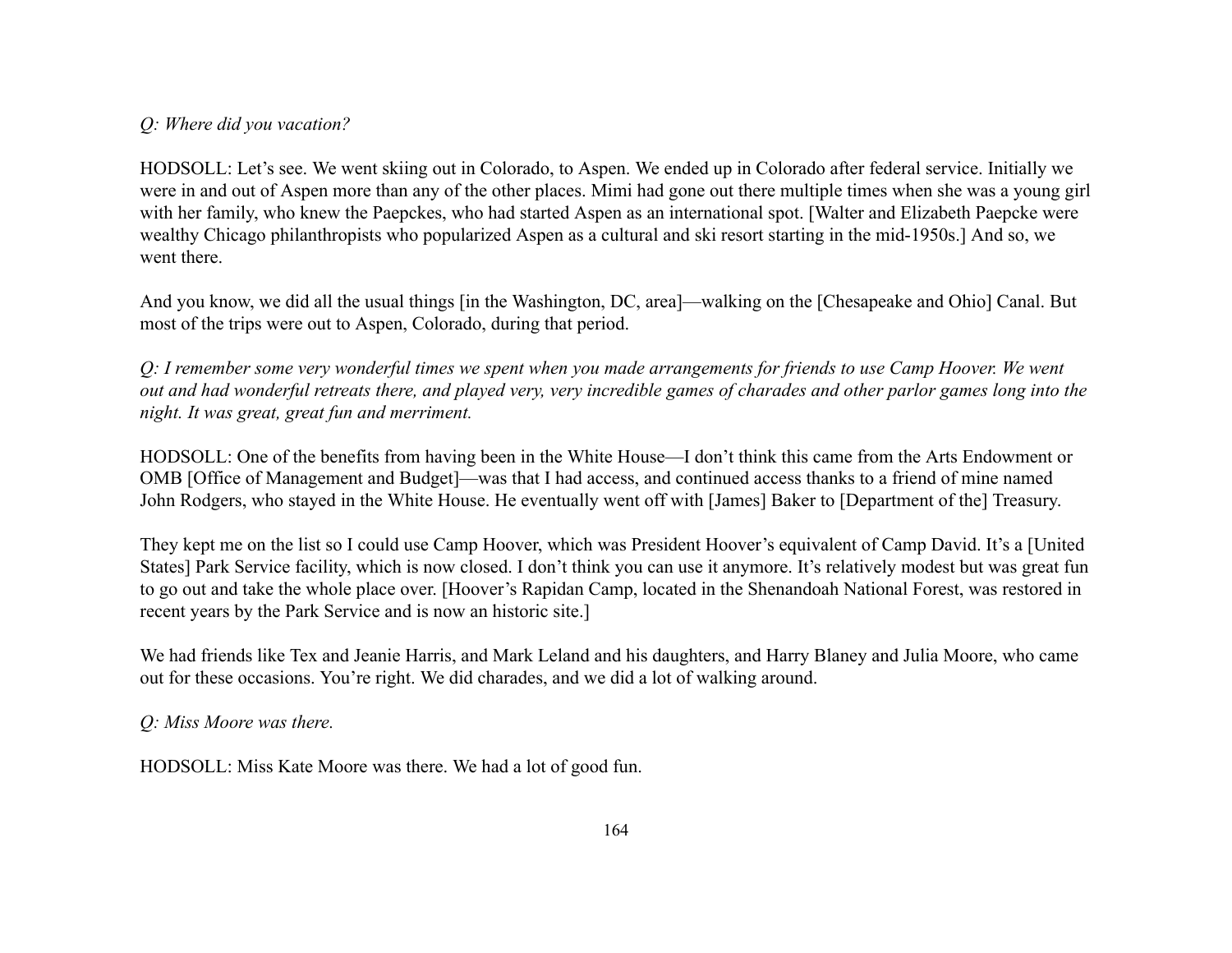### *Q: With kids! Filled with kids!*

HODSOLL: Easter egg hunts in the woods and so on. Unlike one of our son's best friends—Fred Malik, Jr. Fred Malik was a Republican operative from the Nixon days, and a very senior guy in the Marriott Hotel business.

He [Malik Jr.] had gone out [to Camp Hoover] at one point, and the ranger told us he wanted to go up and see the bears. This was something we never did. Evidently the best place to see the bears is where the dump is—not for Camp Hoover, but for people who worked for the Shenandoah National Forest. Evidently, he lost control of his car and it rolled down into the dump. They spent the whole night waiting until someone could come help. This was before adequate cell phone service. That didn't happen to us. So, we did Camp Hoover, we had quite a few years of wonderful times.

### *Q: You had Sunday walks on the canal followed by lunch at Clyde's [a Georgetown restaurant, still in operation].*

HODSOLL: All of the above. Sunday walks on the canal, and a lot of theater. One of the things that happened since I first arrived here: In 1959 when I arrived for an internship on the Hill, the only professional theater that I was aware of was Arena Stage, operating out of a warehouse. There was no Kennedy Center. Now, Washington has really become a highly cultural place.

There were also not very many good restaurants [in Hodsoll's early years in Washington]. As some people used to say, it was a city of Northern charm and Southern efficiency. But, you know, a lot of interesting people.

So anyway, the Hodsolls lived first in this Quebec Street house, and then we decided we would like to build a house of our own. There was a period of transition from the Arlington house to Crest Lane [in McLean, Virginia], where we built two houses so that we could afford to live in the one that was built for us. We hired a wonderful architect by the name of Don Hawkins, who designed these houses.

I took a year off from the Foreign Service, from Elliott Richardson [Hodsoll's supervisor who later served as secretary of four federal agencies] when I was doing Law of the Sea, to build the houses. Mimi was absolutely critical to this. We had an incredible time in those houses. As we got towards the end of it, and our kids were going on to college, we needed a bit more cash to make sure they could go to college and not have any debt and all that kind of thing.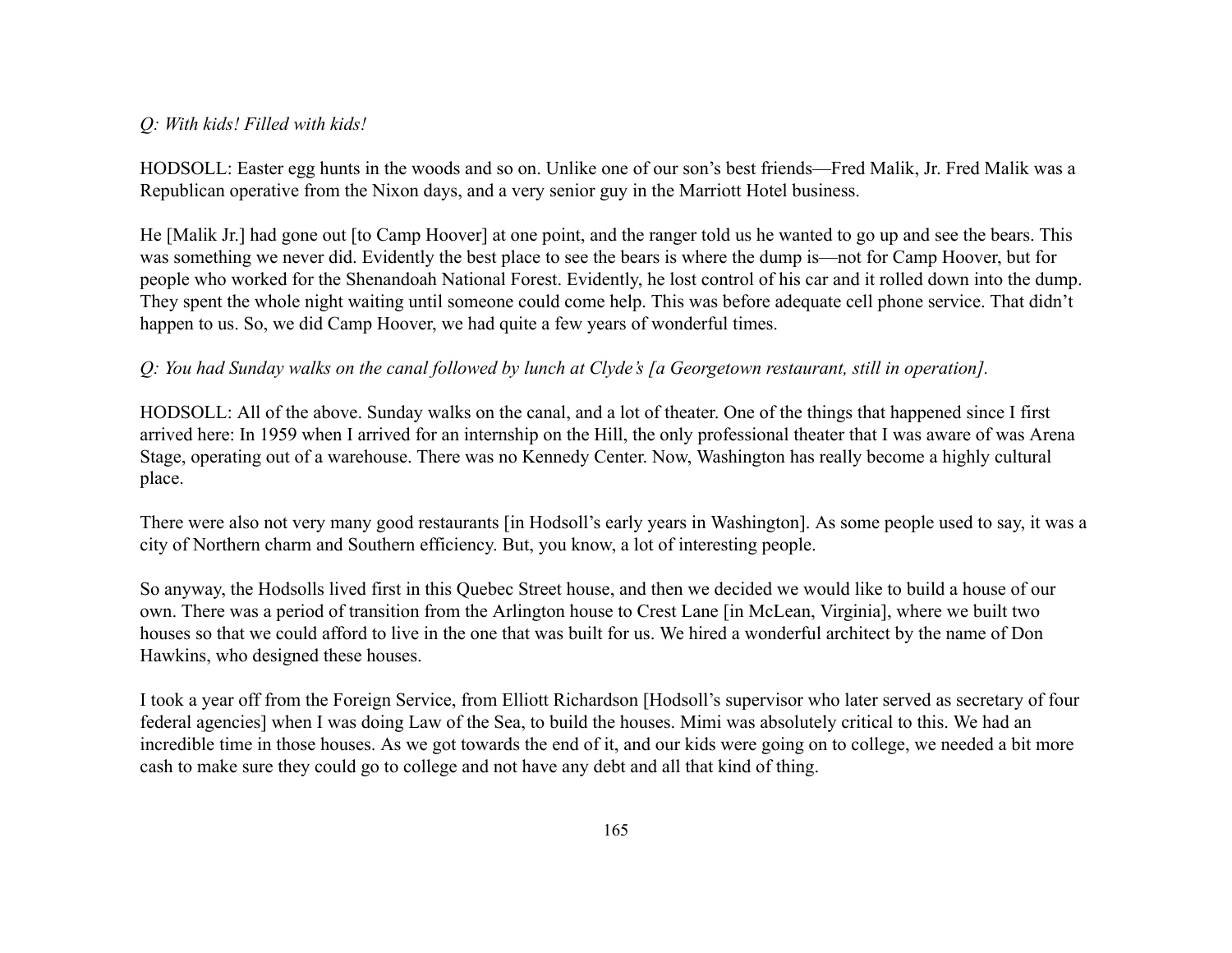So, we sold the house we had built for ourselves to Frank Carlucci, who had been Secretary of Defense, who still lives there as far as I know. We moved into a much smaller house. Basically, when the Bush 41 [George H.W. Bush] administration came to an end we decided to go out to Colorado. We sold our house in Washington.

We had bought land in Aspen during this period. It was overlooking the town of Aspen, and we had built a road down into where a house might be put, and it was during this that we ran into a woman by the name of Diane Wolfe, whose parents had decided that they wanted to have a rather big ranch of more than a thousand acres near Ridgeway, Ouray County, Colorado. We were with them [the Wolfe family] in Aspen, probably at Christmas, and they said, why don't you come down and see a more beautiful place than Aspen?

And we did that, and were taken around by his ranch hands, by Irving Wolfe, a wealthy guy from Wyoming, who had started from scratch but then had discovered how to buy and sell oil properties on the railroad rights-of-way when the Intercontinental Railway was put one square mile by one square across the country. He became a multi-multi-millionaire, maybe a billionaire.

We became friendly with him and his family. His eldest son's wife is Maya Lin, who did the Vietnam Memorial. That was one of the first things I was involved in at the [National Endowment of the Arts].

We went down to Ouray County [where the town of Ridgway is located] and wandered around and concluded that we didn't need the social life of Aspen and the music—you could always go up there for that kind of thing. From the point of view of sheer beauty, you could not beat this part of Colorado, with the northern face of the northern San Juans, which are geologically much younger than most of the Rockies, so they are really craggy.

What had happened in Ouray County was that a good portion of the valley, called Pleasant Valley near Telluride, where Ralph Lauren's ranch was…I used to accuse Ralph Lauren of keeping our lawn. We were on a mesa overlooking his lawn, which was thousands of acres of cattle ranching. There was no question that it was absolutely gorgeous. If you wanted to go skiing you just spent an hour on the road to Telluride; that was still possible.

Though it didn't have the things the Paepckes had initiated at Aspen—the Aspen Institute and the concerts and the symphony. So, we built a house out there. We built it ourselves. I had a little help from our architect, Don Hawkins, but mostly Mimi and I designed it, and we were the general contractors for putting it together. We built a house on the ridge.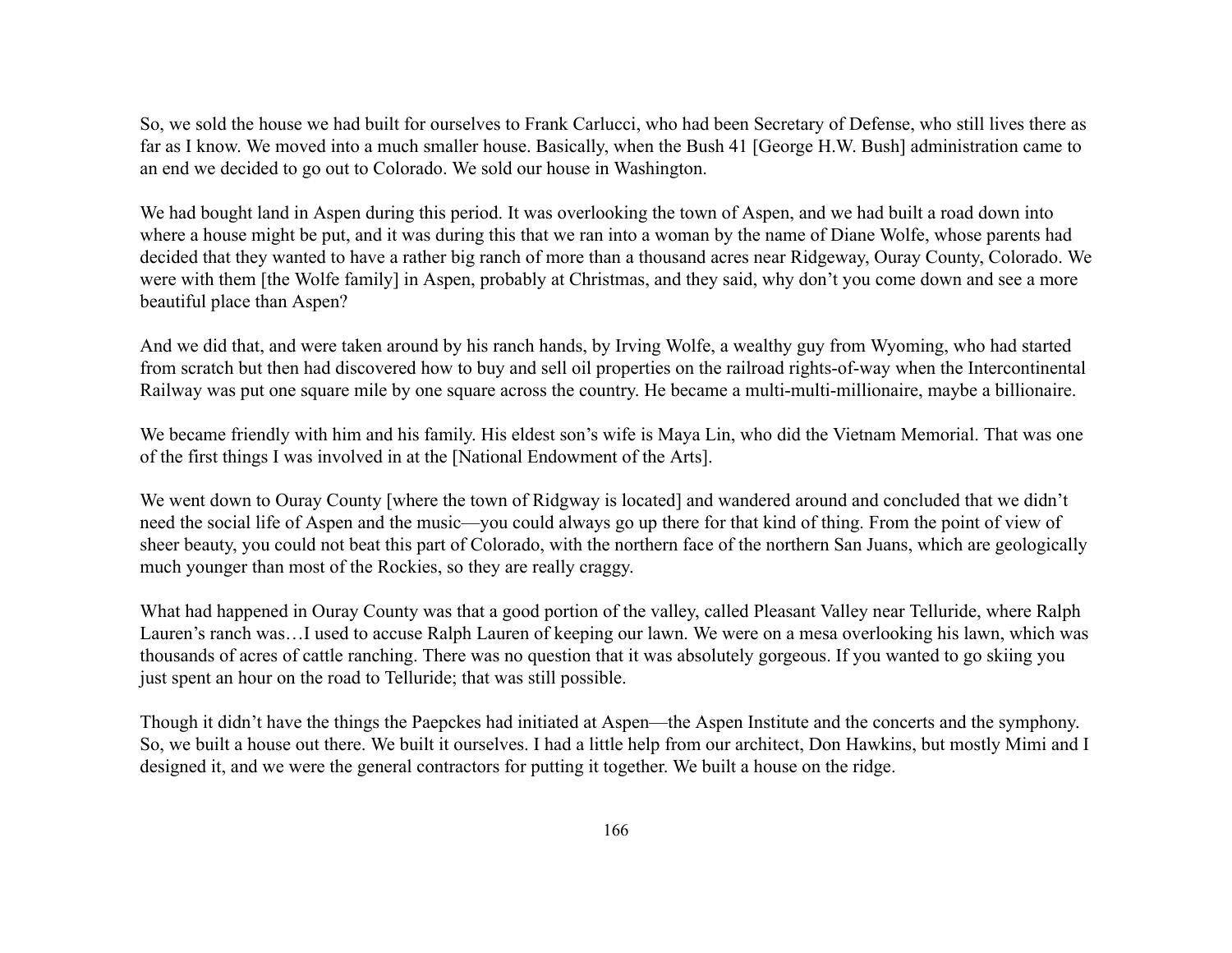Originally, we had no running water; we used to truck water in. Then Mimi, to her great credit, was able to convince the local water company into probably the worst deal they had ever entered into, and they ran a water pipe all the way up there, thinking there would be a lot of development along this ridge overlooking Ralph Lauren's ranch and the Wolfe's ranch and others. Anyway, the water came in, and the price of the water was about the same as the price of the water in the valley. But they had all these pumping stations to bring the water up.

We really lucked out, because getting the water truck up the hill in the winter was dangerous, even with chains. Particularly when the truck was empty going downhill, and the back wheel would just go back and forth.

So we had built a house out there before we left Washington and went out there from time to time, and then, when the Bush administration came to an end, after some thinking about what to do next with my life, we decided to just go out to Colorado and make that our permanent place of living. So, we sold our house in Arlington and got a U-Haul truck and motored out there with all our belongings. And made our house in Ridgway our permanent house. So that brings us to the Colorado period of our life.

### *Q: Great. The children?*

HODSOLL: Basically, Francis for some reason didn't like Choate much, and came back and went to Sidwell Friends. We are talking about the 1980s and early 1990s. There were some problems at Sidwell Friends, which is where the Obama kids go now.

I will never forget going to a parents' conference at Sidwell. The headmaster and various other people were there, and everybody was worried about the kids getting into drugs and that kind of thing. And these were all well-off kids, because Sidwell Friends did not have a lot of scholarship students. And the well-off parents could not agree on anything. They couldn't agree on drugs, they couldn't agree on anything!

About the most we could come up with was a list of telephone numbers so that if somebody else's kid had gotten drunk, or whatever he or she had done —whatever, they could call another person's parent who would not tell the other parent but go pick up the kid who was in trouble. And drive the person home who was in a drunken state, or maybe it was marijuana, who knows. But I found that kind of indicative of the lack of consensus on what should be done about discipline with kids. So, I pass that along as an anecdote.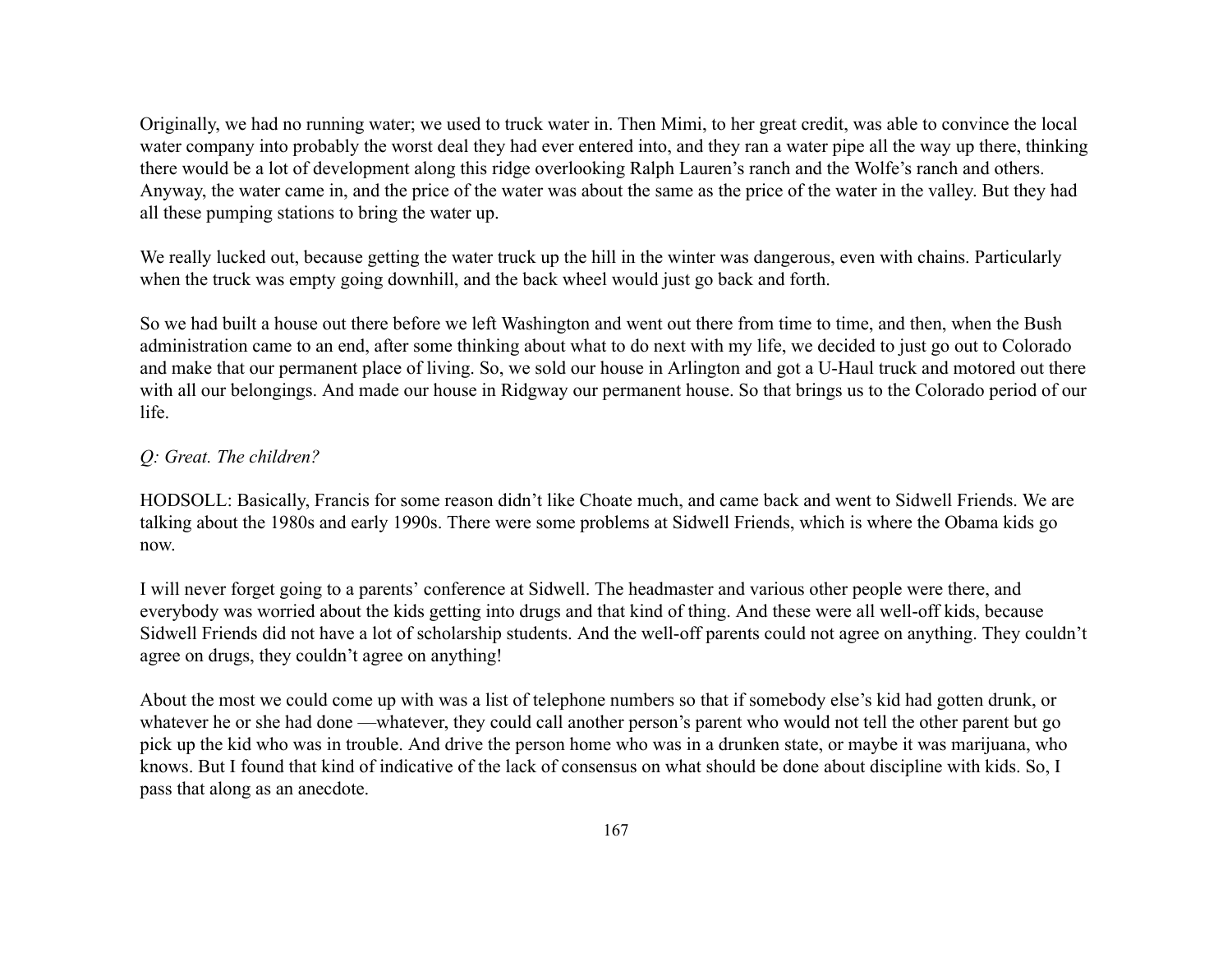### *Q: A good one.*

HODSOLL: At any rate, the Bush administration came to an end and after a certain amount of cogitation of what to do next, we picked up our belongings and went to Colorado.

*Q: Tell me about where Francis and Lisa went to college and what they have done professionally.*

HODSOLL: Well, Francis was a real cut-up at Sidwell.

## *Q: And a football player.*

HODSOLL: And a football player. He got into Colby; we were quite relieved because we weren't sure what was going to happen. He spent four years at Colby.

## *Q: Very successful.*

HODSOLL: Well, sort of. He got his act together. Our daughter went to the University of Virginia, where she was primarily engaged in acting—being a theater major, and she spent four years there.

## *Q: It's a very fine theater school.*

HODSOLL: I think it is. Francis spent four years at Colby, got through, then came out and sort of wandered around in non-descript jobs for a while. Then our daughter graduated; they were a year apart in terms of graduation. Then our son sort of got religion somewhere, after Colby and odd jobs.

My brother-in-law—my sister's husband, now passed away—was heavily involved with MIT, where he had gone to school, and got Francis into MIT [the Massachusetts Institute of Technology]. That was extraordinary because his undergrad grades were not impressive. But Francis got religion and graduated in the top ten percent of his class. He got his MBA from the Sloan School and became successful in that.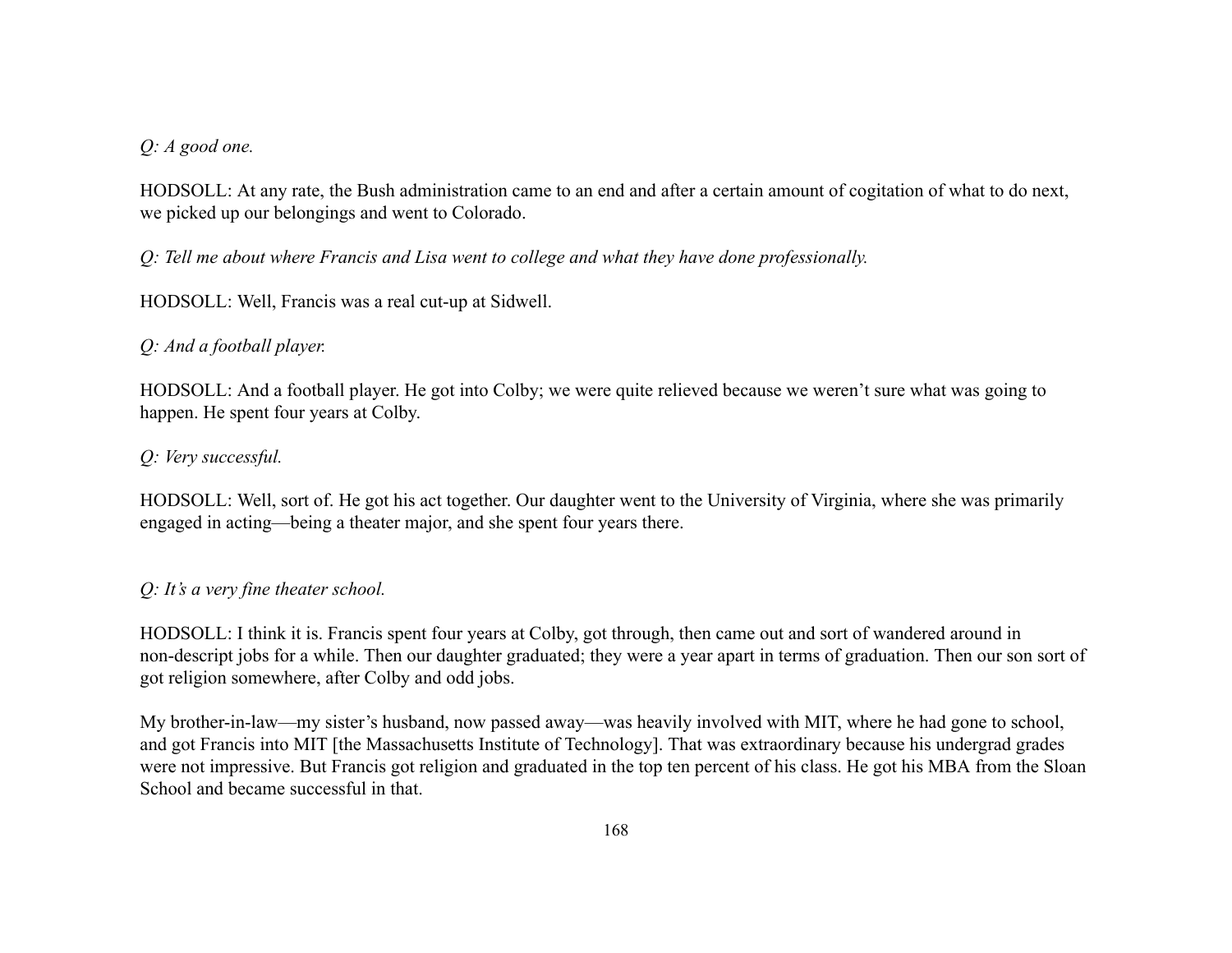So, our kids did that. Our daughter is still involved in theater, in Chicago, doing a one-person show that she started here, called Medea Has Issues. In my view, she is a pretty darn good actor. She is not making a lot of money but she is doing well.

Her significant other for quite a few years was Pascal Waidacher, a very peculiar person in our view. He wore a Communist hammer and sickle on his clothes and was a declared Communist. They lived not just modestly but on what I would call the edge of existence.

### *Q: A Bohemian lifestyle.*

HODSOLL: A Bohemian lifestyle! They remodeled two houses in Baltimore. Lisa is selling one and will be selling the other.

*Q: And a firehouse!*

HODSOLL: That was Pascal's. In any event, Pascal is no longer part of the picture.

### *Q: He is a well-known artist from Austria.*

HODSOLL: I don't know if he's well-known but he lives now in France. Lisa has now taken up with another guy, Dana Galloway. Lovely guy.

### *Q: And he's from Texas!*

HODSOLL: He's from West Texas. Grew up on a ranch. His brother is an art dealer in Santa Fe, New Mexico. He has a wonderful car. Our daughter has a broken-up old Volvo and he has a Mercedes and that really helps them get around to places.

He has just taken her out to Chicago and will pick her up when her two months of Medea Has Issues play is done. They have ended up doing that.

Francis is now in a major way involved in producing an increased amount of solar power in the Middle Atlantic region but particularly in the state of Virginia. He has entered a partnership with another guy. He did a lot of work for the Defense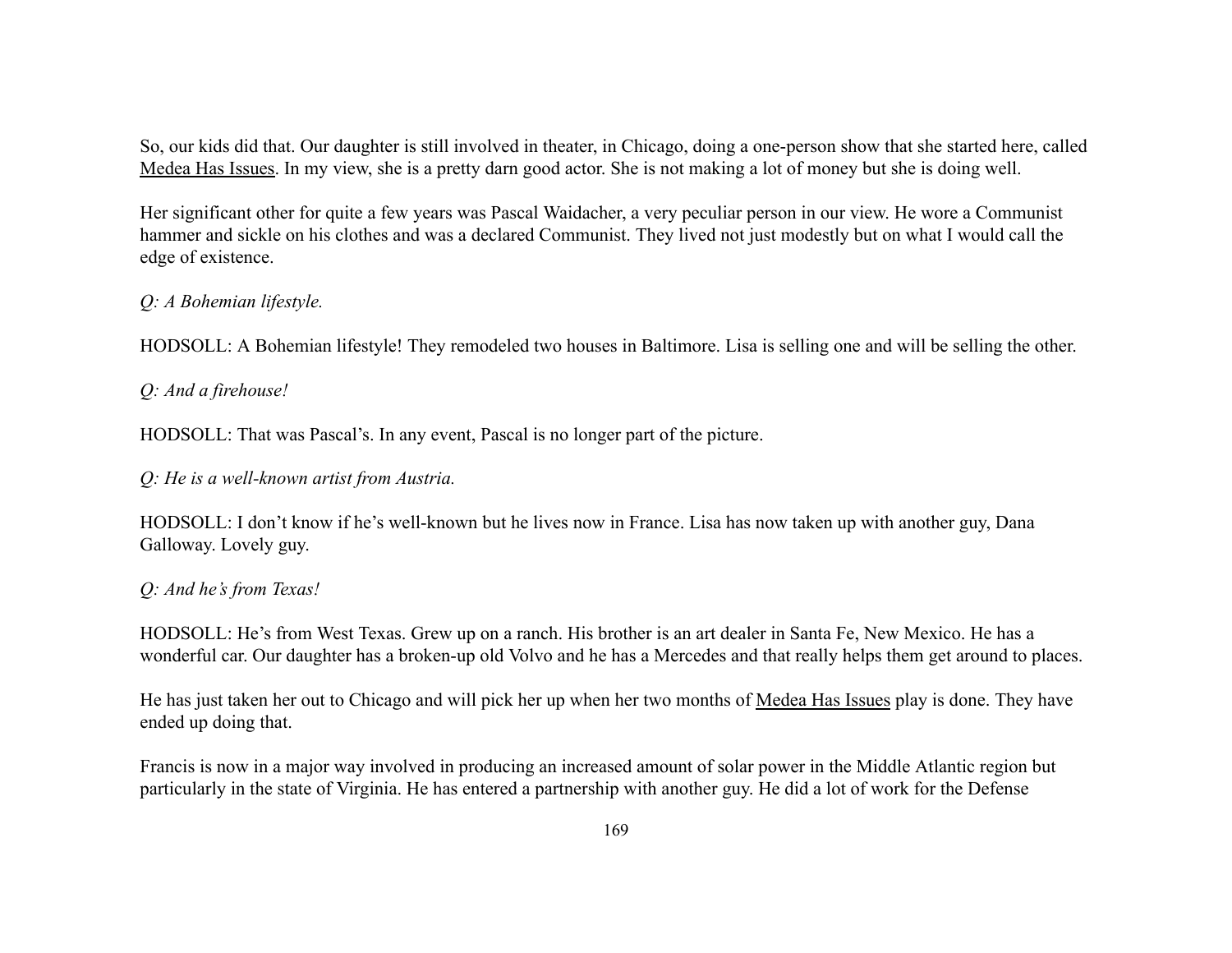#### Department in Afghanistan.

He was in the government for a while, during the George W. Bush administration, in the Energy Department, in their international section. Then he went over to the Interior Department as the number two guy in offshore mineral leasing. And then he went off to the private sector, initially to Richmond, to work for a company that works at converting solid waste into energy, in small amounts, to add to the grid. And now he is the partner and co-director of Solunesco, which is in the process of starting a business to option and then to lease and to buy the land on which solar collectors would go, to provide additional electricity into the grid.

They have an option on 400 acres in Virginia, and they are getting another one up for 1000 acres. We are keeping our fingers crossed. We try to be helpful and hope this will work for Francis. He was on a radio show today. Did you get notice of that?

He is the senior executive in a wide variety of solar energy companies.

#### *Q: And he is passionate about it.*

HODSOLL: And he is passionate about it. So, they are doing well.

*Q: It's delightful that both kids are doing things that they believe in very strongly and that they are knowledgeable about: Lisa in the theater and Francis in alternative, green energy.*

HODSOLL: No question about that. All good stuff.

*Q: And Mimi has been a very lovely artist and done very wonderful watercolors, particularly, which are fabulous.*

HODSOLL: No question, she is the artist in the family. Most of our art collection dates from her having run an art gallery in Chicago when she was a young woman. Henry Geldzahler, the head of the Metropolitan Museum of Art's contemporary section said it was the best art gallery in Chicago. So, our house is graced with all of Mimi's possessions. She has a great eye, and I think she is also a very fine artist.

*Q: This is wonderful although it is not the hard stuff of your government work. It enriches your oral history, Frank. Leave this*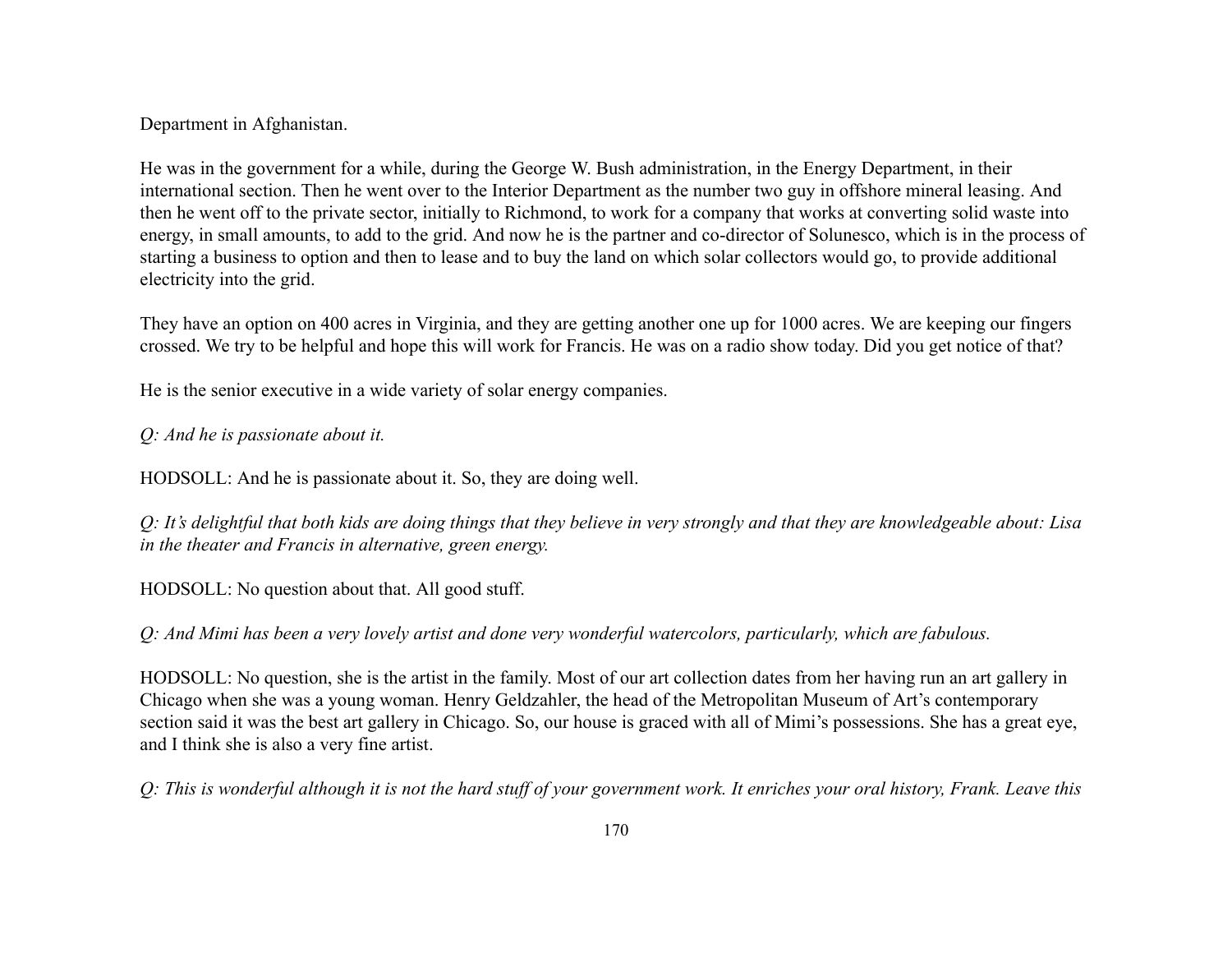*in and expand on it because your major readership, another channel of your readership, will be your grandkids and then their great grandkids. So, they will enjoy it as much as the stories of the OMB and the other things that might be a little more remote to them.*

*Let's go now to your career. You left on the last day of the Bush Administration in 1993, I guess it was January, and we are today about 23 years almost to the day. You have since done a lot of things in several areas—in the arts, in management as a management consultant, in government roles at the local level in Colorado, and significant work internationally in UNESCO [United Nations Educational, Science, and Cultural Organization]. You also did some special assignments such as looking at the loan program of billions of dollars for Sally Mae in terms of a major commission that they have done. Why don't we go through each of those at your pace, and if you could give us some of the highlights of this last 23 years? Why don't we start off with management?*

HODSOLL: That's fine. Okay. I organized this by date, so let me pull out "management."

I guess the first thing that happened in federal management—when I went to Colorado I was doing this: I became a principal of the now defunct Council on Excellence in Government, which is something Elliott Richardson had helped to start. And I was involved with them on a wide variety of projects including our capacity to respond to terrorist attacks at the local level, across the country. I went out with them to a wide variety of places.

#### *Q: What year, date, did that start, your involvement?*

HODSOLL: The council had started before I became involved. [The Council on Excellence in Government was a public-private partnership that ran from the mid-1980s to 1989, when it was absorbed into the Partnership for Public Service.]

I was on the council even while I was still in government, and continued with it. Then I was asked by the then-president of the council to take on some specific assignments while I was in Colorado. The assignment that I remember the best had to do with the communication between federal, state and local—the people involved in responding to an attack of some sort, whether terrorist or otherwise, and how recovery could take place. And how one would save people, particularly if it were a biological attack.

And I knew some people—a guy who had been a friend of mine and colleague in the office of the science adviser to President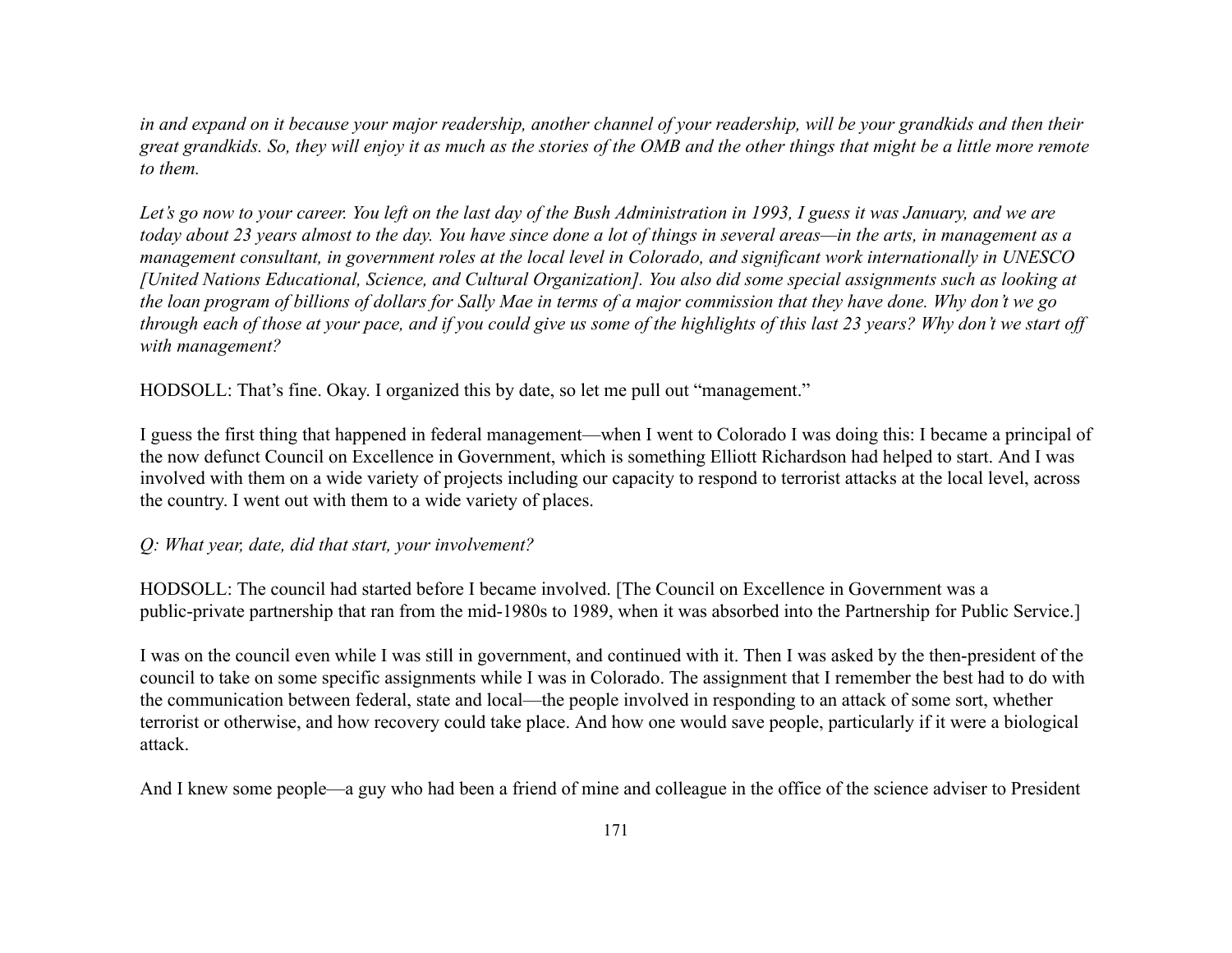George H.W. Bush and later became a key guy in HHS [Department of Health and Human Services]. He was the guy who helped to eradicate smallpox, D.A. Henderson. I worked with him on a number of things and translated them out to the state and local area as well. [Donald A. Henderson was the American physician and epidemiologist who directed the 10-year effort that eradicated smallpox worldwide and launched childhood vaccination programs. Later, he initiated national programs for public health preparedness and response following biological attacks and national disasters. That was the context in which he and Hodsoll cooperated.]

Another management issue: I co-chaired the Sally Mae Education Services Council and was the author of the final report. I was privileged to be co-chair with Dick Cyert, the then-president of Carnegie Mellon University.

Sallie Mae wanted this done because they were thinking about getting into the business of providing information technology (IT) services to universities. We pulled together a committee and then drafted a report, as to areas where Sallie Mae could help. This was in 1995-1996. [SLM Corporation—commonly known as Sallie Mae, originally the Student Loan Marketing Association—is a publicly traded U.S. corporation that provides consumer banking. Its nature has changed dramatically since it was set up in 1973. At first, it was a government entity that serviced federal education loans. That was its mission when Hodsoll participated in the committee discussed here.]

During this, I must have visited 50 or 60 college and university presidents across the country, talked with them, and became friends with several of these college presidents. That also translates into something I did at OMB, which I don't think I have mentioned.

A friend of mine from arts involvement, a lawyer named Jim Fitzpatrick, came in to see me with his client, Donald Kennedy, then the president at Stanford University. Donald Kennedy had been the food and drug administrator in the Kennedy administration. His name was Kennedy but he was no relation to JFK [President John Fitzgerald Kennedy]. He had gotten into trouble with the Congress, and rightly so, because he had taken part of a grant that Stanford had received to help Stanford with its higher education responsibilities, and used it to buy an antique commode and some other bits and pieces for the president's house. And this caused an outrage.

I hadn't even heard about it until Jim Fitzpatrick and Donald Kennedy came into my office. But this caused an outrage on the Hill, particularly with John Dingell, a senior Democrat.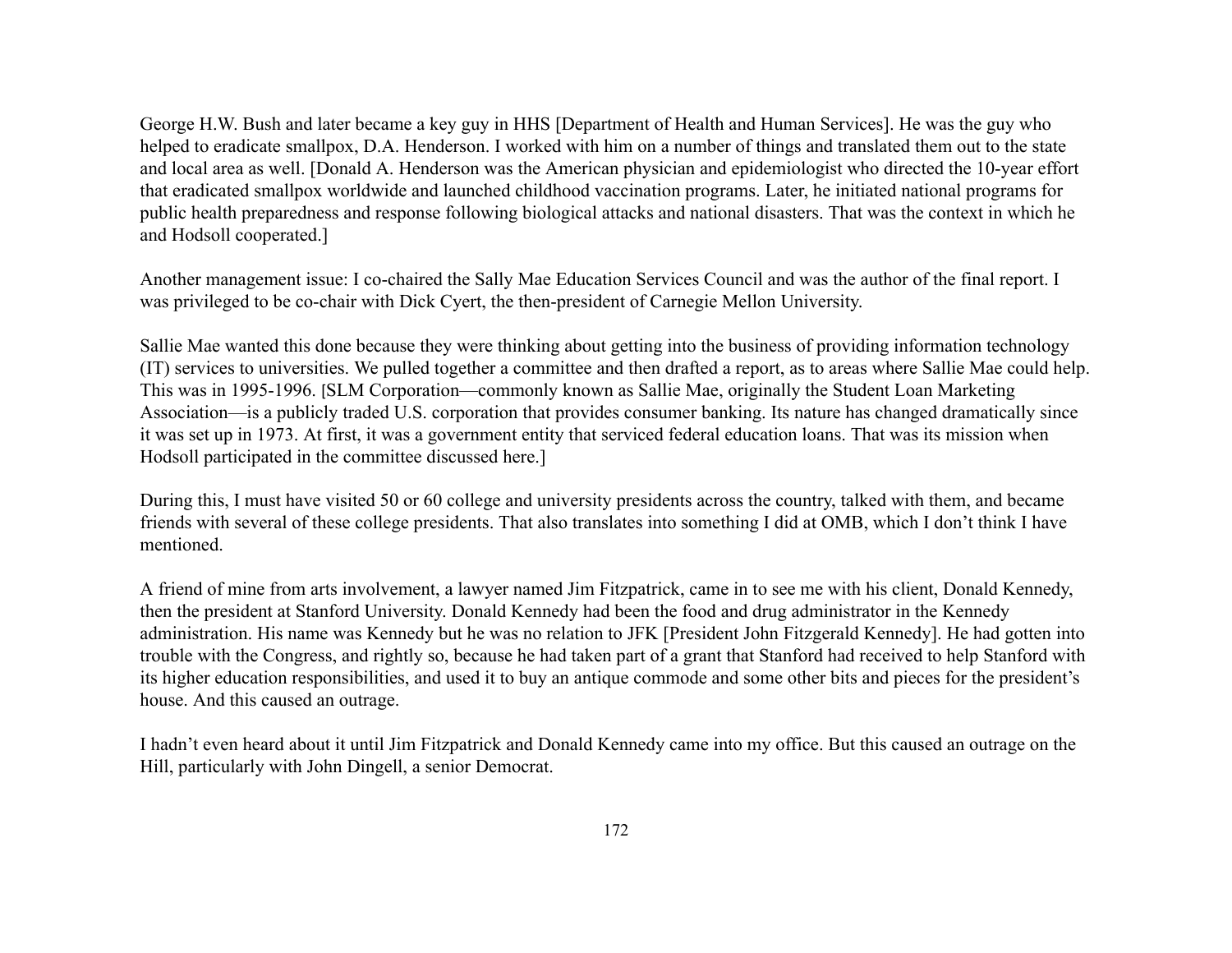*Q: And a guy you don't want to get crosswise with.*

HODSOLL: And a guy you don't want to get crosswise with. [John David Dingell, Jr., of Michigan, was a member of the U.S. House of Representatives for 59 years. He retired in 2015.]

So, I ended up being the OMB principal on this. Essentially, I told Jim Fitzpatrick and his client, who came in in a rather arrogant way and said, "We should be able to spend this on anything we like"—I said, "It's federal money, and you're not spending it on antique commodes for your house, for Christ's sake." I said, "What's wrong with you? You used to be in the government. That just doesn't pass muster. You may be able to do that with a wealthy, private donor but not with the government. You have put the whole program in jeopardy."

I told him right to his face.

# *Q: Good!*

HODSOLL: I never saw him again, but I did participate in a committee of university college presidents, in particular the presidents of Johns Hopkins and MIT and all kinds of people, and essentially my job was to go up on the Hill and said that we fully agreed with Dingell and others, that the money should not be spent for the president of Stanford University's house!

# *Q: Oh, so OMB was the bellwether of the administration for this.*

HODSOLL: We were the central point on it. Eventually we were able to talk, with a lot of help from these presidents, who had lots of influence with these committees. Eventually we got it down so we added some legislative language that under no circumstances were funds from the federal government supposed to be used for these kinds of things. But draconian regulations were brought in that said you couldn't do any of this or your budget would be cut by so many dollars.

So, that essentially made me favorably known to the university community, and that's what got me into the Sallie Mae job. No, the woman at Sallie Mae who hired me used to work for me at the arts endowment. So maybe it was that relationship, at any rate they knew I could write papers that would bring people together. So, off I went with Dick Cyert, who was such a great guy.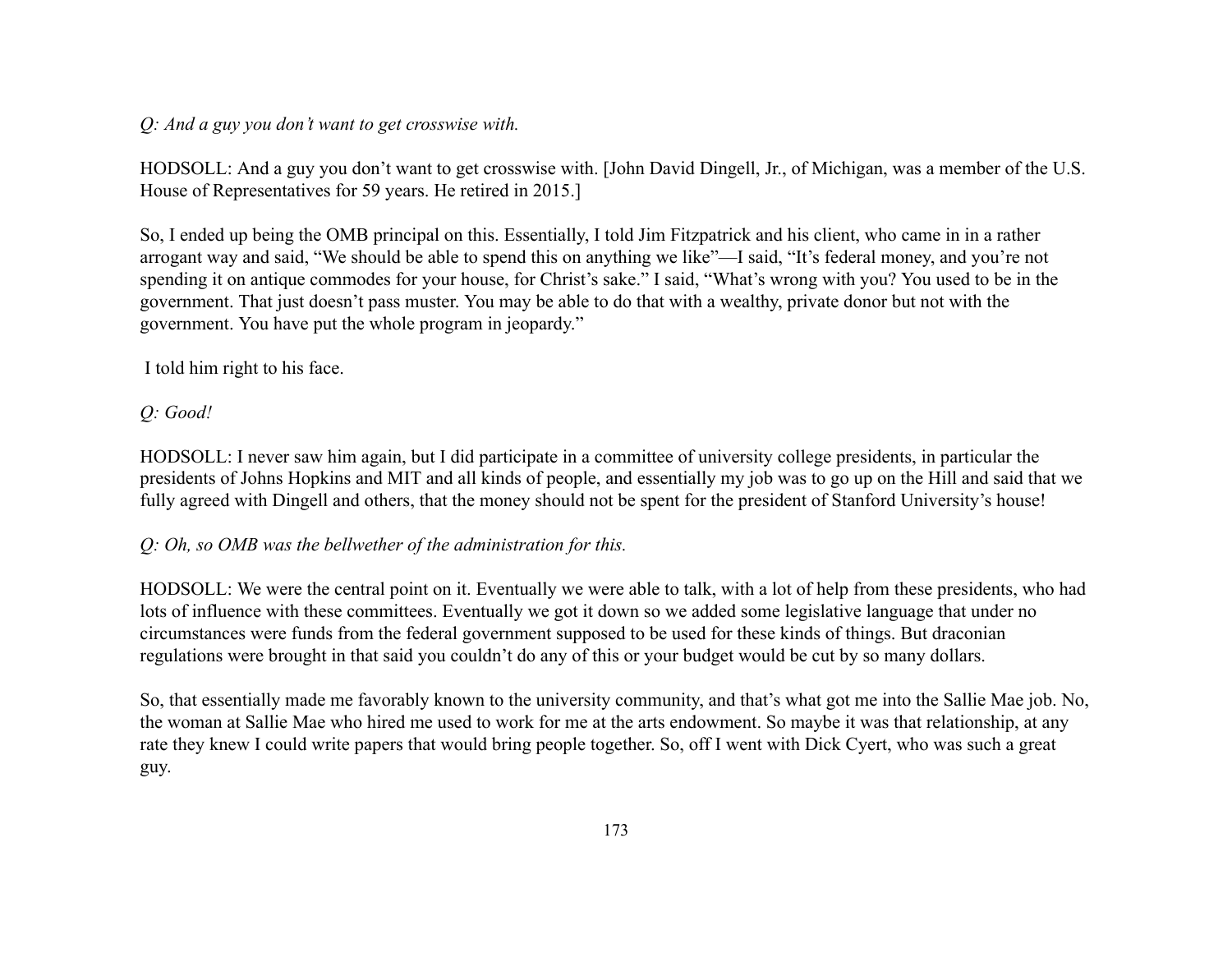## *Q: So, you did a lot of the writing.*

HODSOLL: I did all the writing. He would edit. He has now passed away. For those who don't know him, he was one of the seminal leaders on information technology in the country. Just an extraordinary guy. I was very honored to be with him, and I also got to meet a lot of college presidents and hear what their issues were.

These were the days when--what was the music system that was causing such a fuss then? People were pirating music? The whole question of what information technology was doing and how young people viewed copyright became part of this, but almost as a separate matter.

## *Q: You met Diana Natalicio, who is now at Carnegie.*

Yes, I saw her again last year in El Paso, and she took us on a nice tour of the University of Texas at El Paso [where Natalicio is president]. She is a great lady, a very nice person, one of the people I spent some time with. Another person I spent time with is a guy named [Robert] Berdahl, then the president of the University of Texas at Austin, and he went on to be chancellor of the whole University of California system. He knew [James] Baker well, who had gone to UT Austin law school.

I will never forget. Berdahl and I were chatting about the Sallie Mae program. He said, "Come on over and let me show you something." He took me over to his window and he said, "See that big building?"

I said, "Yes, what is that?"

He said, "That is the legislature."

And I said, "Really?"

Berdahl said, "I look over there at the legislature, and I shake my fist at them regularly. But never in public!"

And I said, "Well good for you! Are you getting more money?"

And he said, "A little."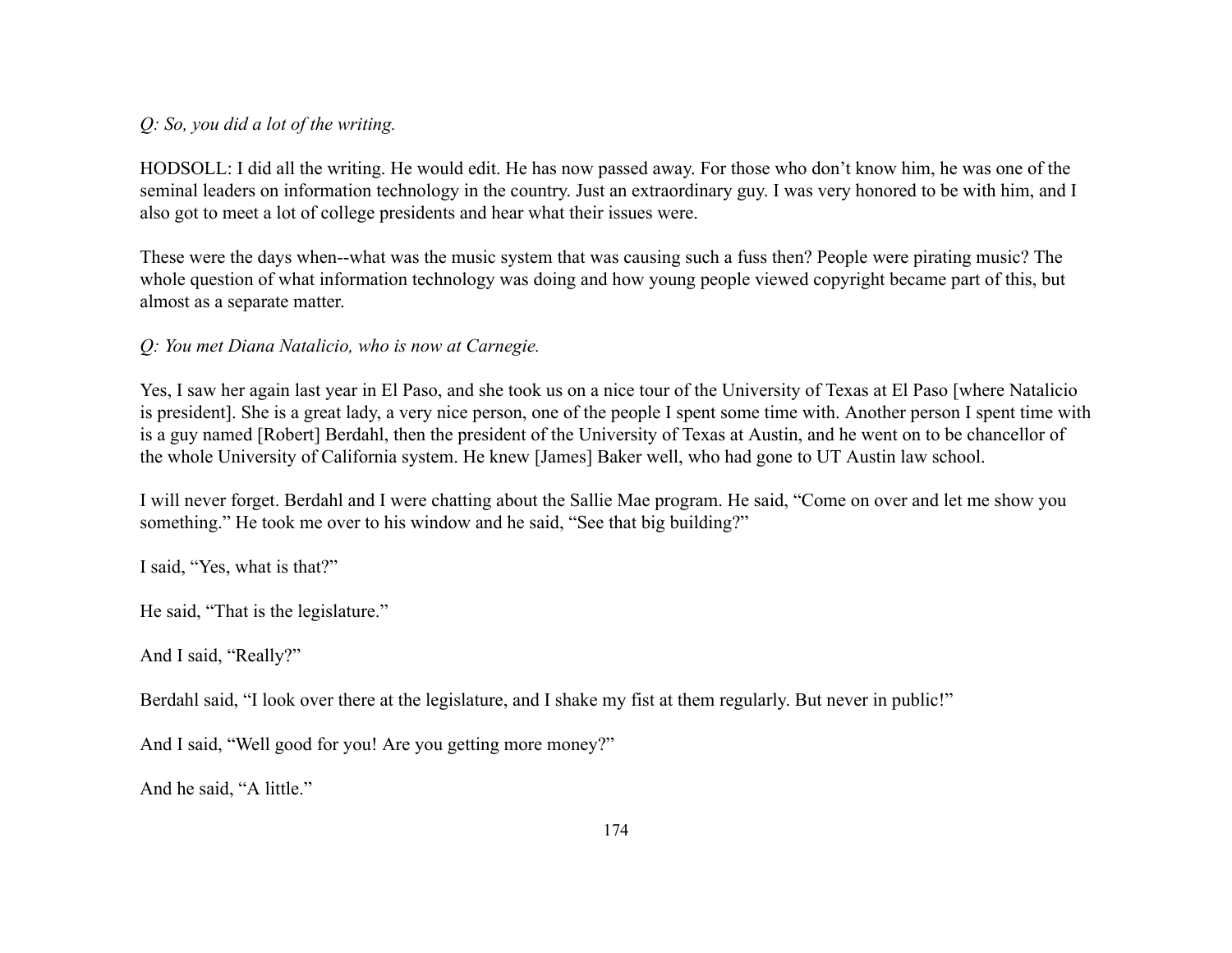### (Laughter)

HODSOLL: A lot of my capacity to do this for Sally Mae was my relationships, again back to relationships I had built up over a long time, doing things like trying to tamp down the Dingell issue over Stanford, which is one of my colleges. I went to law school at Stanford.

## *Q: That case is as famous as the 200-dollar hammer with the defense contractor! These war stories are just wonderful.*

HODSOLL: [Don] Kennedy obviously is not around anymore; he may not even be alive. I don't think he ever took what I told him seriously. I think he was just plain bloody arrogant! I may take that out.

[The scandal over misuse of federal funds led to Donald Kennedy's resignation from the presidency of Stanford University in 1992. At this writing, he remains affiliated with the university as a scientific researcher.]

## *Q: Modify a little but leave the story in. Other management consultancy things?*

HODSOLL: Coming back to management, I didn't do all that much federal management consulting while I was in Colorado. I did some but not much. I think there were bits and pieces with the National Academy of Public Administration and some with OMB [Office of Management and Budget] where people thought I could be helpful.

I had kept in touch. When the [President William J.] Clinton administration first came in, I was asked by a senior person, David Taylor, who had been at OMB with me, to give Bob Dole, then the senior Republican on the Hill, an idea about the Clinton proposal for management reform.

I got into it and read it, thought about it, and talked about it to some people I knew. I came back with the following recommendation for Dole. I said, "If they mean it, it's terrific. But hold them to it, because they may not mean it." In my own view, they didn't totally mean it, or totally not mean it. Whether my recommendation was accepted or not, I got a nice note from Dole thanking me for taking the time to go through it. So that was a management issue.

*Q: Let me break the chrono here. This is very indicative of the Hodsoll style. That is, focusing on a subject. You have done that*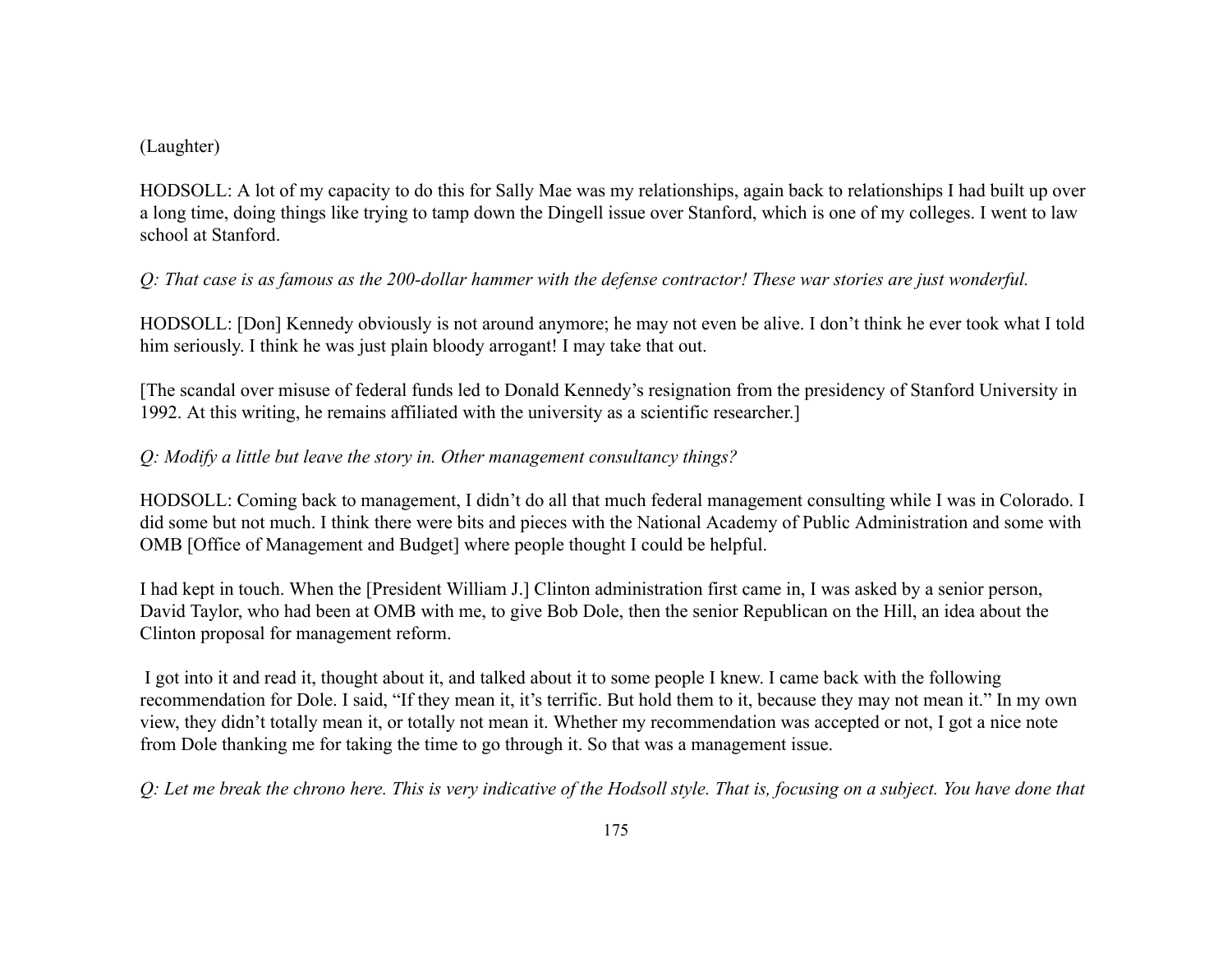*with your friends when you become interested in a policy issue, you will just devote several days to it! There was Piketty's book which got your interest and you wrote a 10-page paper on his observations and other observations in terms of the policy implications. . . . [Thomas Piketty is a French economist who wrote a well-received book in 2013 called Capital in the Twenty-first Century. The book remains controversial in the United States due to its thesis that the capitalist system leads to vast inequalities of wealth.]*

HODSOLL: I am an absolutely incurable wonk.

Q: *On the implications of economic research and thought on public policy*. *And that seems to be a gift! Can you talk about that? Being a wonk is one thing, but what made you a wonk?*

HODSOLL: Well, my jobs had been wonkish jobs for the most part. I get interested. Some people say I have no taste. I am interested in almost everything that has a problem. I find the competing views—who is for what and why—just fascinating! So, then I like to get into it.

You mentioned Thomas Piketty's book [Capital in the Twenty-first Century]. I had read about it. I love it when I read about somebody's book that is praised by people from the left and the right. Then I figure he or she may really have something going. And so, I read up on it and then think through what I think about all this. I may not know much about it, but I really enjoy that sort of thing. I spent my whole career doing it.

### *Q: And then you put your thoughts to paper.*

HODSOLL: Then I put my thoughts to paper and write something, who knows who reads it but that's okay.

*Q: No, no, no! [Your writing] is excellent and very thoughtfully detailed and very wonkish, but knowledgeably wonkish. The other thing is that in your writings there is no real ideological spin. You are clearly conservative, and a Republican. And those are values that are abiding, but they are not overwhelming. And the interest is apparent in terms of finding small t "truth" and workable solutions.*

HODSOLL: I like to think that, and it is certainly my nature. When I first went out to Colorado, a very few people knew that I had been in the government. I ran for county commissioner, and I was told to keep all my background to myself and not say a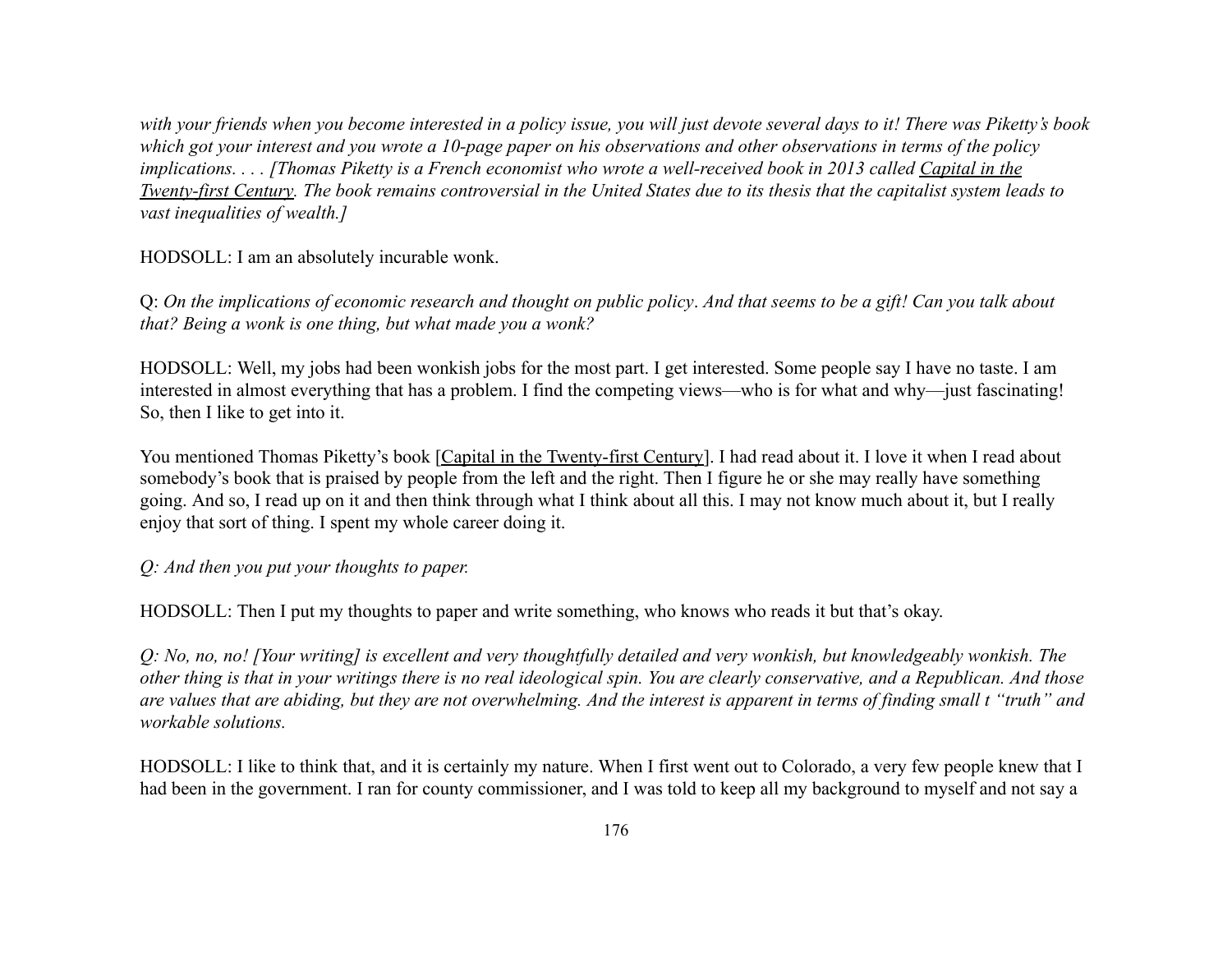word about it. Some people knew I had been in the George H.W. Bush administration.

When Hillary Clinton came out with her health care bill in the early days of the first Clinton administration, I was asked by the head of the chamber of commerce in Montrose, Colorado, to come in and give a talk about the Clinton proposal. I did not know at that time she had done it all in secret and not brought in the Hill. So, I got a copy of what had been sent to the Hill. Basically, I said there is some good stuff here. Whether it will work or not, I am not an expert. But I don't think it should be dismissed out of hand, either.

To be honest, Hillary Clinton's problem at the time was less the issue of the [health care] proposal than it was her really screwed-up way of dealing with the Hill on it.

## *Q: Process.*

HODSOLL: Yes, keeping it all secret and saying we are in charge, and we know better than the rest of you, which was just dumb.

### *Q: Your experience with the Congress led you to that conclusion.*

HODSOLL: Absolutely. Working with Reagan and George H.W. Bush, that was not the way we operated. That is just dumb. You don't get things done that way. Even Democrats didn't like it much, because of that. It's the same problem that [President Barack] Obama has.

[Hillary Clinton's health care bill died in the Congress without being given serious consideration. A health care proposal would not be accepted by Congress until the first administration of Barack Obama. Even then, the Obama health care bill passed without a single Republican vote.]

### *Q: Let's go through the rest of the management things.*

HODSOLL: Okay. I became more involved with the National Academy for Public Administration [NAPA]. Before I was a fellow at the NAPA, I was involved with various things they were up to. They wanted some help with a commission. I think this was after I came back to Washington, though.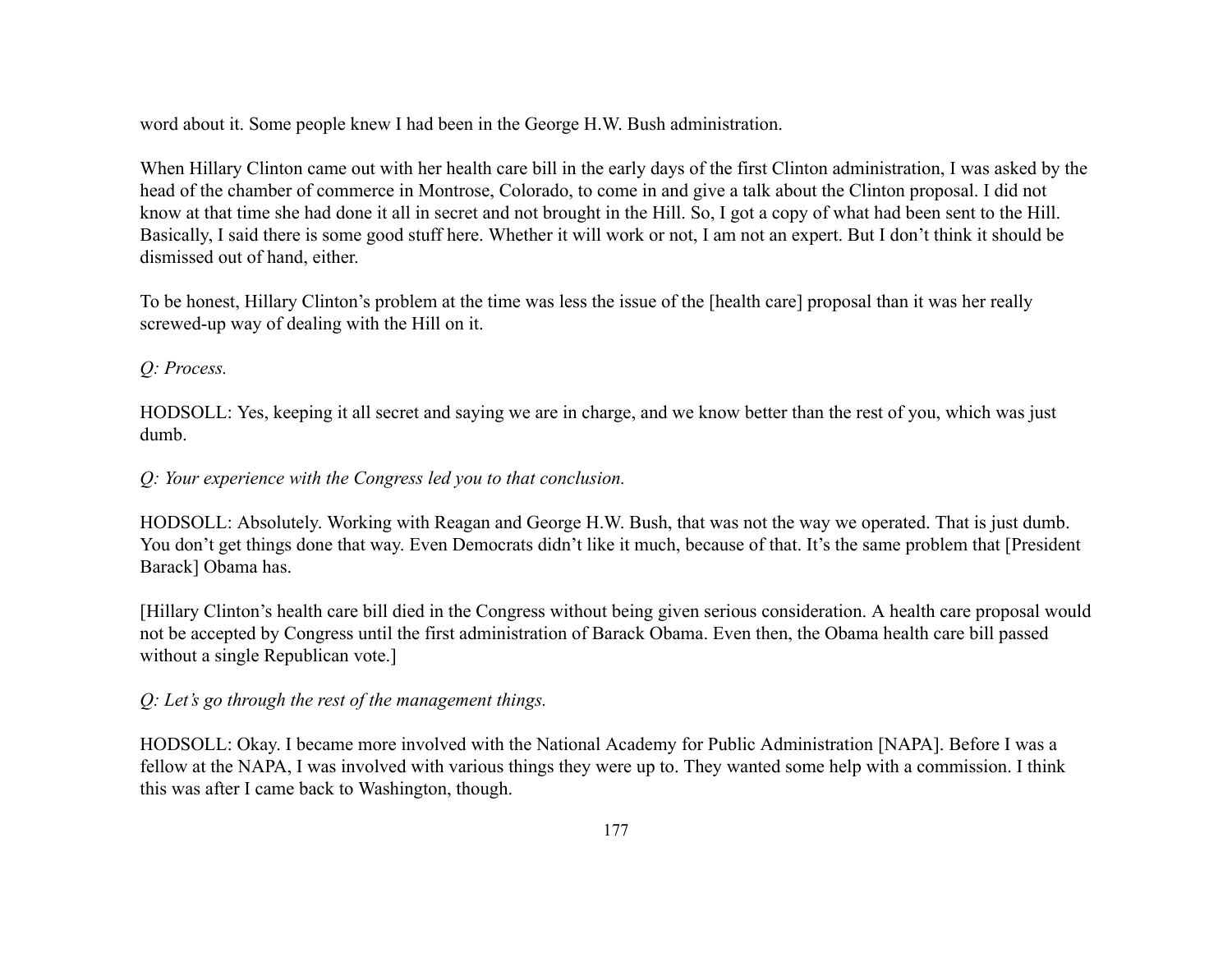Let's see what the dates were here. I told you about Sallie Mae. That's while I was out there [in Colorado].

I mentioned the senior adviser to the Council on excellence in Government, Homeland Security from a Citizen's Perspective project. That was when I was back here.

*Q: When did you come back here [to the Washington, DC, area]?*

HODSOLL: I came back about 2001 or 2002.

*Q: And you sold your home?*

HODSOLL: We sold our home in Colorado. Our kids were back here, and I didn't want to run again. I'm not sure I would have won another election. Some people wanted me to run again, but I didn't want to. One of the interesting things about being a county commissioner in a small county in Colorado in those days: you got paid 15,000 dollars a year, for what was not a full-time job, but became a full-time job before it was all over. The salary is much higher now.

I needed to make a little extra money, I couldn't just live off my federal pension. So, I took on these other jobs. As I got older, to get from the Montrose airport, the airport that services Ouray County, you go into Denver in a little tiny plane, and then you have to walk quite a distance to get to the bigger planes that go to Washington, carrying in my case, my overnight bag and my computer and everything else, and it was tiring. So, I decided we should probably head back, because I needed to make a bit more money than I was making out in Colorado.

So, let me turn to Colorado, to my full-time job.

When I got to Colorado, and again, more things happened to me by accident than by thinking it forward, we had a neighbor who was about a mile away—in the rural area, all the houses were a mile apart–who came up for dinner one night. She and her husband came, and during the dinner they were saying that Ouray County is going to hell in a handbasket because development is taking over the beautiful valley. It was still light outside, and we looked out the window, and I said, "It looks pretty beautiful to me. What's going on?"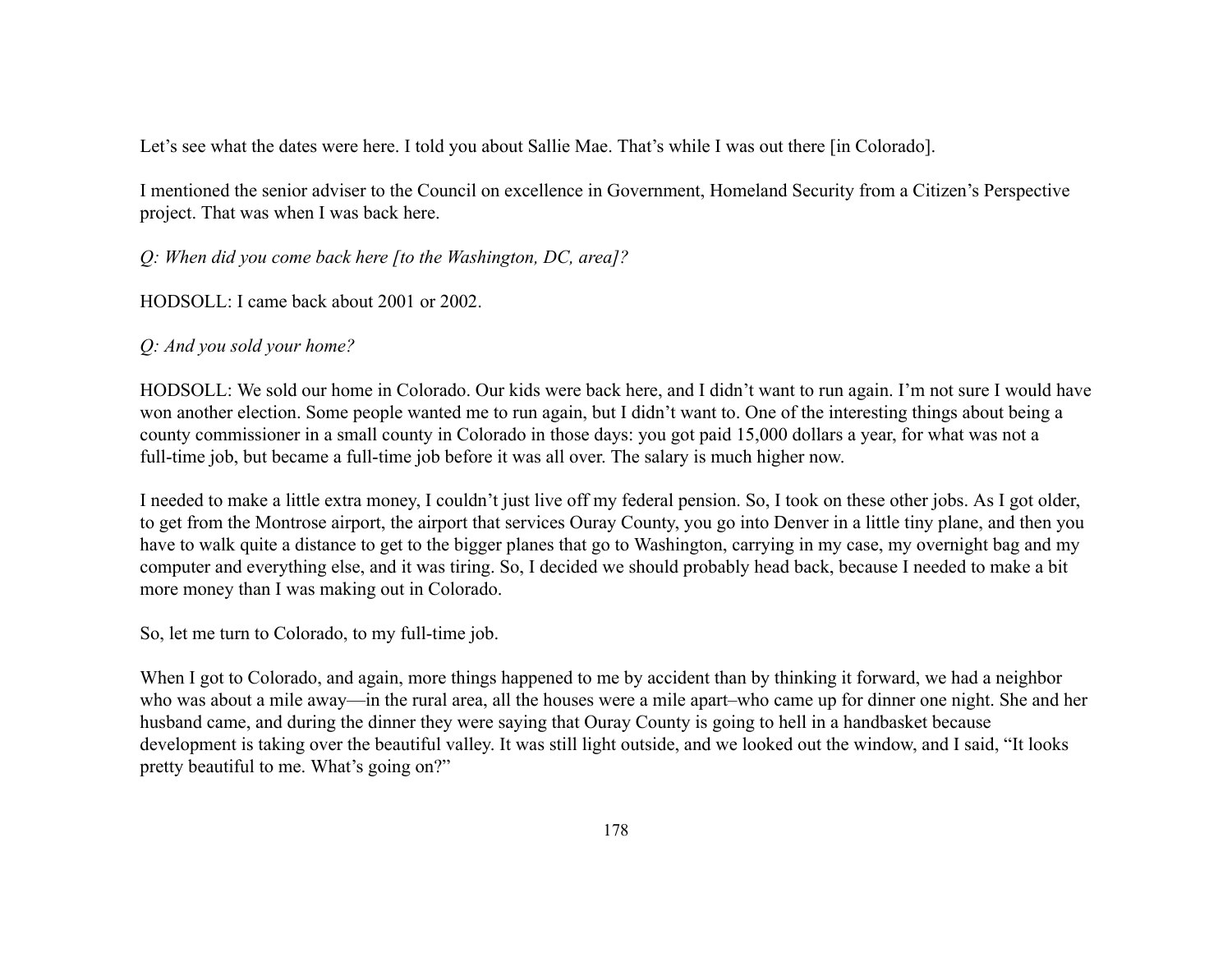They both said, "Well, the county doesn't know what it's doing, and they don't have any maps, and people are tying up land."

She said, "You ought to go down to the county courthouse and take a look and see what you think."

I said, "Well, okay," and so I did. And they didn't have any maps. They had only hand-drawn maps. They were all public records, so it wasn't an issue of being able to get access. It seemed to me they weren't following through on this.

I went to see my private attorney, who had helped us buy [our] land, and who was a friend of Irving Wolfe, the wealthy guy who owned a house and ranch in the valley. And I said, "You know, I just had a neighbor who asked this question, and I went down and had a look. It seems to me the county needs to do something about this."

He said, "You're absolutely right. Would you be willing to take a hand at trying to organize something?"

And I said, "Well I might be, but I'm not a map maker. I don't have a clue as to how to go about doing that."

And he said, "Well, you ought to meet this guy Bill Ferguson."

I said, "Okay, who is Bill Ferguson?"

Bill Ferguson was an aging hippie who was head of a tiny little ranch that raised things. He was at the far end of the political spectrum from me. He was a Bernie Sanders type of guy. [Bernie Sanders is a U.S. Senator from Vermont who identifies as a European-style Democratic Socialist. During the 2016 presidential election, he challenged Hillary Clinton for the Democratic nomination for president of the United States. Clinton then lost the general election to Republican nominee Donald Trump.]]

So, I went down to see Bill. He was married to a woman who had been part of the social set in New York and had been in the arts, and she had heard all about me from the arts. And Bill's father was a banker. But they were both hippies at this point, having come that way totally on their own. Their families were well off, which I guess gave them money to survive.

You've got to know, when I left OMB, I didn't really know how to use a computer. I had staff, and I used to mark up—when they wrote stuff, I would edit heavily. I did it all in red pen. I had lots of red pens!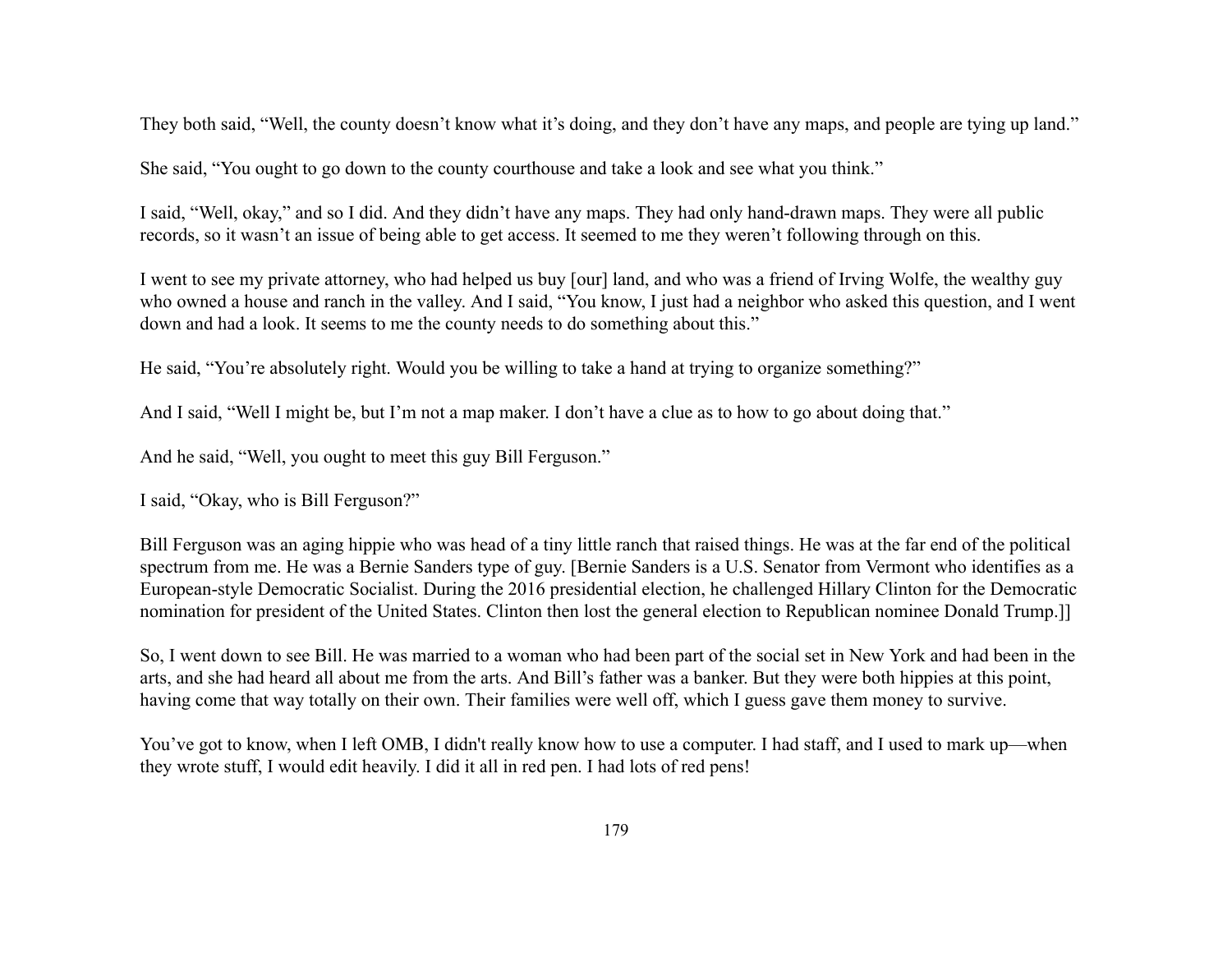I had a computer thing on my desk where I could access other people's papers, but I didn't know how to edit anything on a computer. I learned how to do that in Colorado. Actually, Bill Ferguson was helpful. I got myself a laptop and kind of figured it out.

Anyway, Ferguson totally agreed that a mapping system was needed. He said, "I think I can help you. Maybe we should start an operation that makes better maps."

I said, "Well, I am all for that. How much is that going to cost?" And he said, "Well, not that much. I have a couple of volunteers and I have a computer, and I kind of know how to do this. I am going to need some resources and help."

I said, "Well okay, I don't know where this ends up, Bill, and maybe you have a different view on how the land should be divided up when we are done. But I am in favor of coming up with true facts! What is going on, and who is doing what?"

*Q: Yes!*

HODSOLL: So, I tried to help. So, my role was not the computer side of it, it was then going around and knocking on doors and figuring out with friends that I had there, like Pete Decker, just a great guy, who had been [Colorado] commissioner of agriculture and former professor of political science at Duke, and some other people I'd met through the Wolfes. Pete was absolutely a Democrat. And then I got people from the far right wing up on Log Hill to join in because they thought the county was….

# *Q: Log Hill was a fancy area?*

HODSOLL: Log Hill had a golf course, not that fancy but fancy enough.

And I got some of them to join in so we had some people from the right and left or middle who had some resources. We raised, you know, 50-60,000 dollars. It didn't take a whole lot. And we put together something called the Southwestern Colorado Data Center.

I said, "You know, we need to do more than just produce some maps. We need to also have an analysis of the maps, looking at the population of Ouray County and its two little incorporated cities, Ouray and Ridgway, where people are moving in and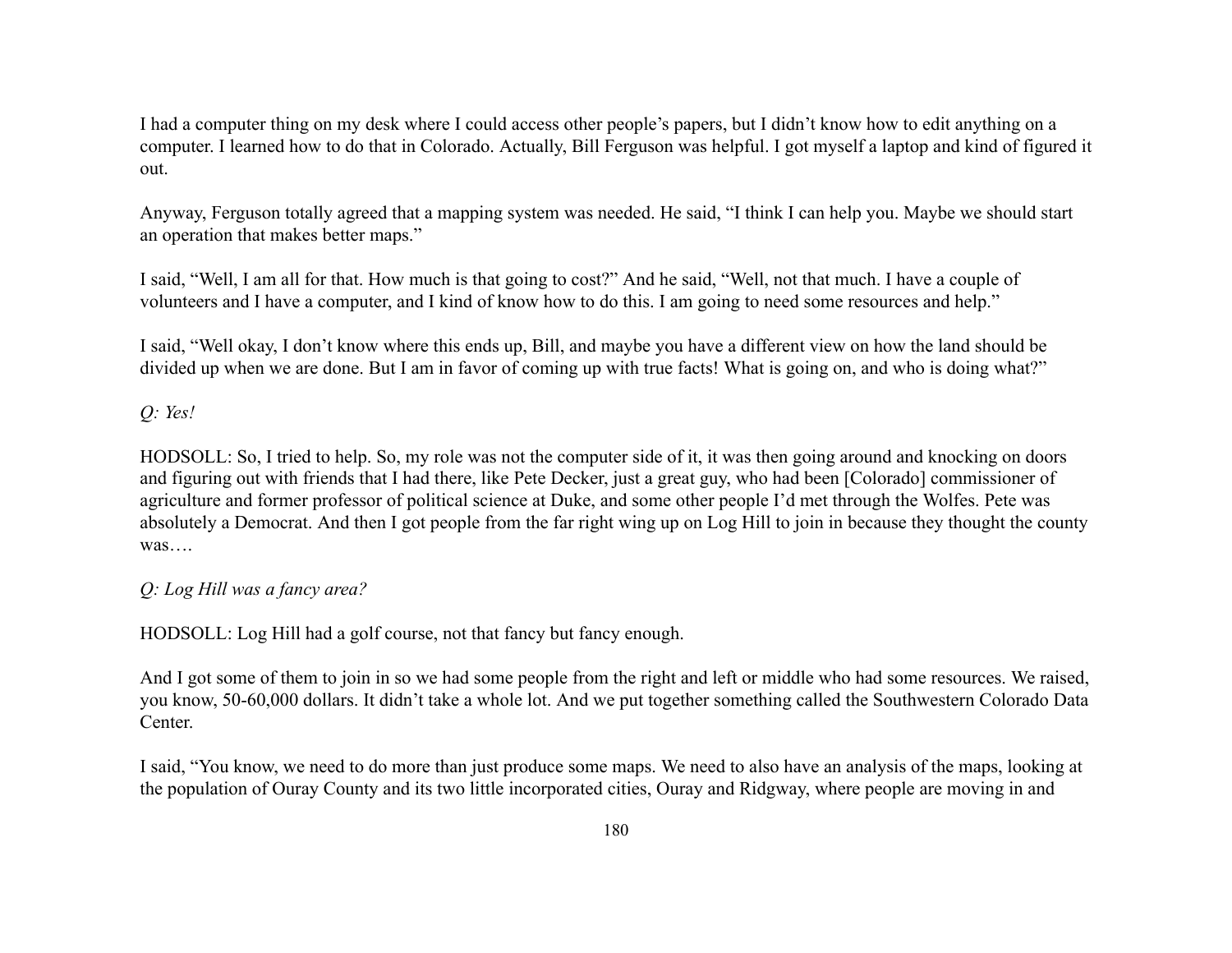moving out. In those days [Roy] Romer was the Democratic governor of Colorado. I didn't have any particular influence with him. [Romer was in office 1987-1999.]

### *Q: He was a fairly impressive guy.*

HODSOLL: He was a very impressive guy, though I helped the Republican guy, Bill Owens, who succeeded him as governor. I chaired the Republican effort on the western slope, the rural area of Colorado. [William F. Owens was governor of Colorado 1999-2007.]

And that got me more into the political side of things. But in any event, we put together this little group, and my job in the group—Bill did all the mapping—but I wrote the analysis….

#### *Q: Once again!*

HODSOLL: What it meant and where the trends seemed to be and one thing and another. And I cleared it with all kinds of people including our board. And that became extremely popular. Before Romer left office as governor he gave us a smart growth award for that.

#### *Q: Gave the NGO the smart growth award.*

HODSOLL: Gave the NGO the smart growth award. Ouray County was amazing. There were only 4,000 souls in it, or thereabouts, and while it was only a small number of people we had every conceivable kind of person. When I eventually ran for county board, which I'll come back to later, I had one guy show up with a gun and threaten to shoot me if I ever showed up on his property again. He didn't want any government types ever to come within shooting range of his property. We had people like that. Then we had the aging hippies, and the white flight from southern California, who said it was getting too brown down there.

Ouray County was overwhelmingly white. I don't think I ever saw a black person there, maybe a few Hispanics.

We joined a church because we liked the pastor. We're not all that religious or churchgoing, but we liked the pastor, who was a former aerospace engineer. He was way too conservative for us. I mean, his views on homosexuals were absolutely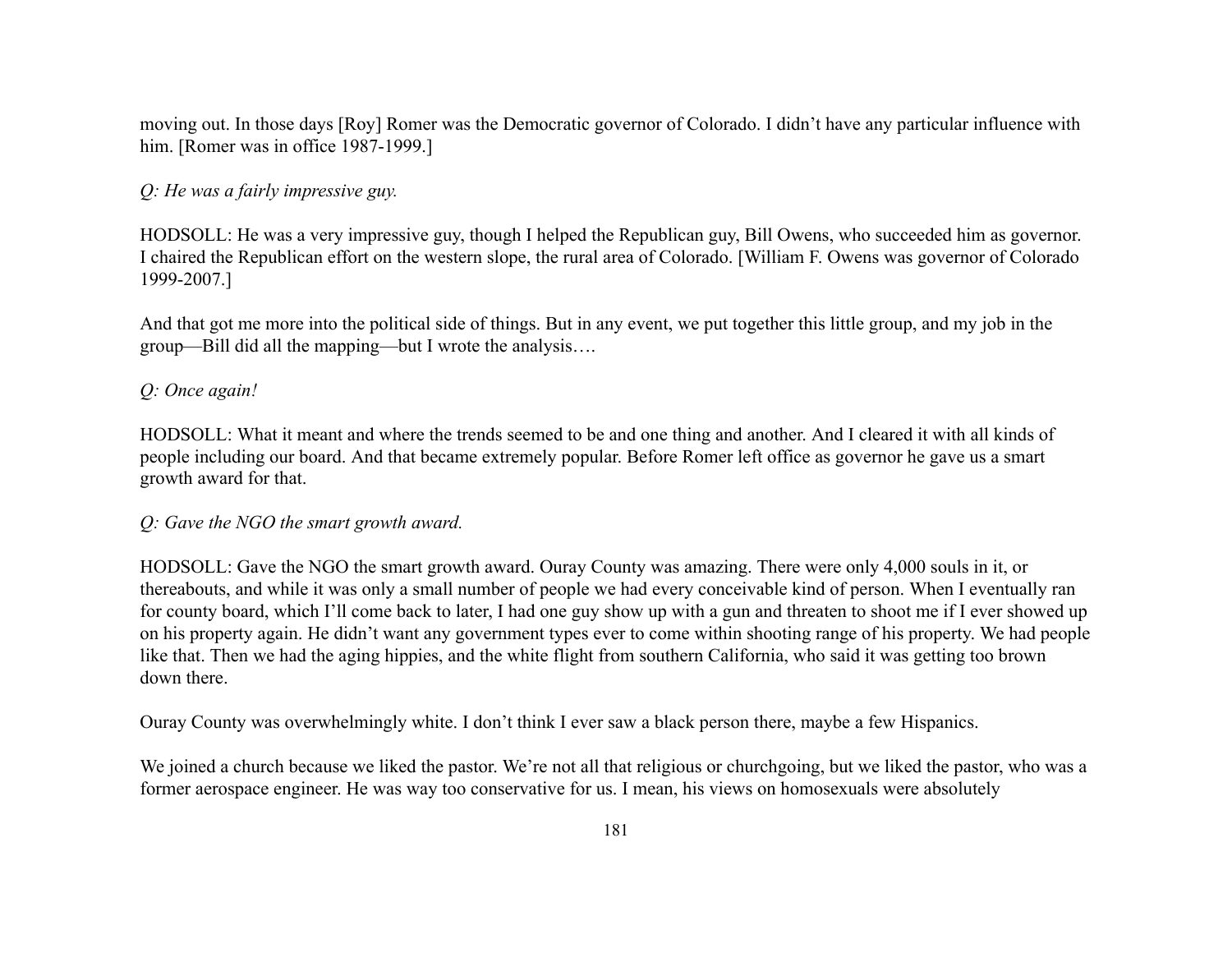antediluvian. But he was a really sweet guy in many respects. So, we got to know him and some of the people on the church board.

What this taught me, because I put a name [to each person]. It was not because there were 20,000 of these and 50,000 of those and 50,000 of somebody else. It was Smith and Jones vs. McPherson and so on, whoever the other names were.

It came down to conversations over hamburgers. There were so few people you could do that.

Then you had the six or seven multimillion dollar ranchers who kept the place looking beautiful—Ralph Lauren, the Wolfes, and the principal benefactor at Stanford whose name I forget. There were six or seven of those people. They performed an enormous service, because they kept it pristine, and employed real cowboys and paid them decent wages. They weren't going to enter the day-to-day governance of Ouray County, but their hearts were in the right place.

So, one of the things I learned while I was out in Colorado, and it began with the Southwestern Colorado Data Center, was that there were all kinds of people there. There was a guy brought in by that actor Dennis Weaver, who had a house out there. Weaver brought out a guy named Joseph Lyons, who was a theater artist. He had been to Juilliard [the Juilliard School for Arts, Music, and Dance in New York City] and so forth. And Joseph started a theater group that I became a part of.

One of the things Lyons could do was to take people from our church, who were all extremely conservative. There was another church that was less conservative. There was no church that was Bill Ferguson style. But by getting people together to come in and be part of his [Joe Lyons'] shows, people who never talked to each other started talking to each other. I thought that was just terrific. And I went to all kinds of different shows.

Long story short, I had done this [helped create the Southwestern Colorado Data Center], and it was successful. It hadn't yet been recognized by the governor, but several Ouray County people thought that it was terrific. I didn't get paid for any of this, I just did it.

There was an election coming up for county commission. A retired three-star general named John Hay—a super guy—not hugely conservative, concerned about land use and that the land should stay beautiful. He came down to see me. He volunteered in the schools and did all sorts of great stuff.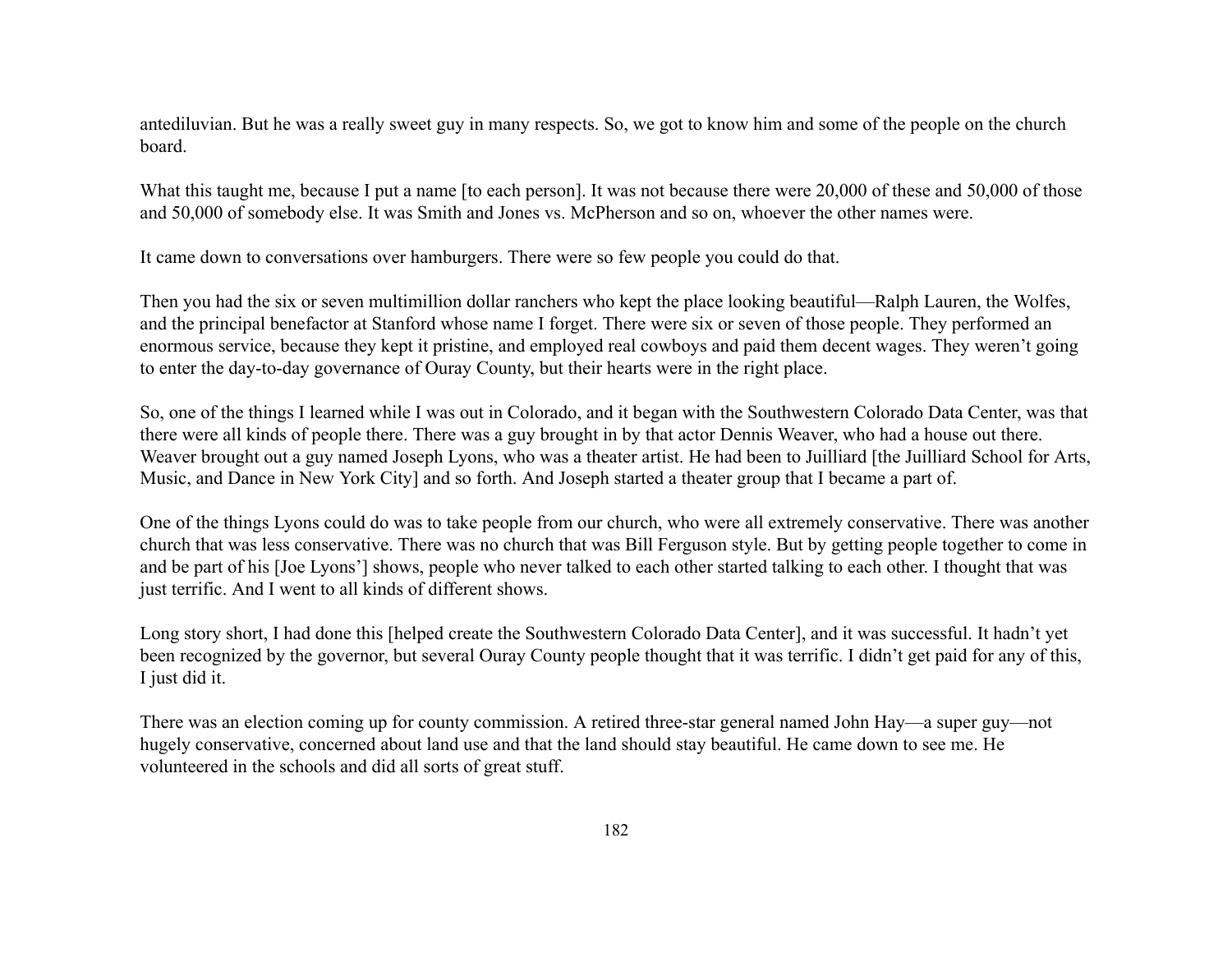He said, "How would you like to run for county commissioner?"

I said, "I have no idea, I've never been elected to anything."

He said, "You've done this business with the data center. We need somebody from this part of the county." There were three county commissioners, and the part of the county I was in was kind of up for grabs. There was another guy, who had been the mayor of Ridgway, who was a Republican.

John Hay after a period of three or four months persuaded me to run for county commission, and so I did. And a committee was put together.

## *Q: You run county-wide?*

HODSOLL: You run county-wide although you come from the third of the county that is involved.

So, I agreed to do this. At that point, I didn't have a full-time job, so I thought if I could still do my extracurricular stuff that would be fine by me, and it would be interesting.

John was kind of neat. He said, "Let me tell you something. I know what you've done because you have given me your resume. But you are not to say a word about your resume—not where you went to school, not what you did in the federal government. It would absolutely be a killer! You won't be elected to anything. We'll get you elected, and you just talk about the data center and your plans for Ouray County."

I said, "Okay, I am not anxious to brag about what I did in the federal government." And so that happened.

*Q: So, all your years of experience in the White House, the arts, and OMB?*

HODSOLL: Most people didn't know anything about it. John Hay knew, but the others didn't. And I won!

I was also at that point chairman of the Ouray County Republican Party. I put on a big shindig for Bill Owen, who was starting his big run [for governor; he served as governor of Colorado 1999-2007]. It was a multicounty affair that went off well, and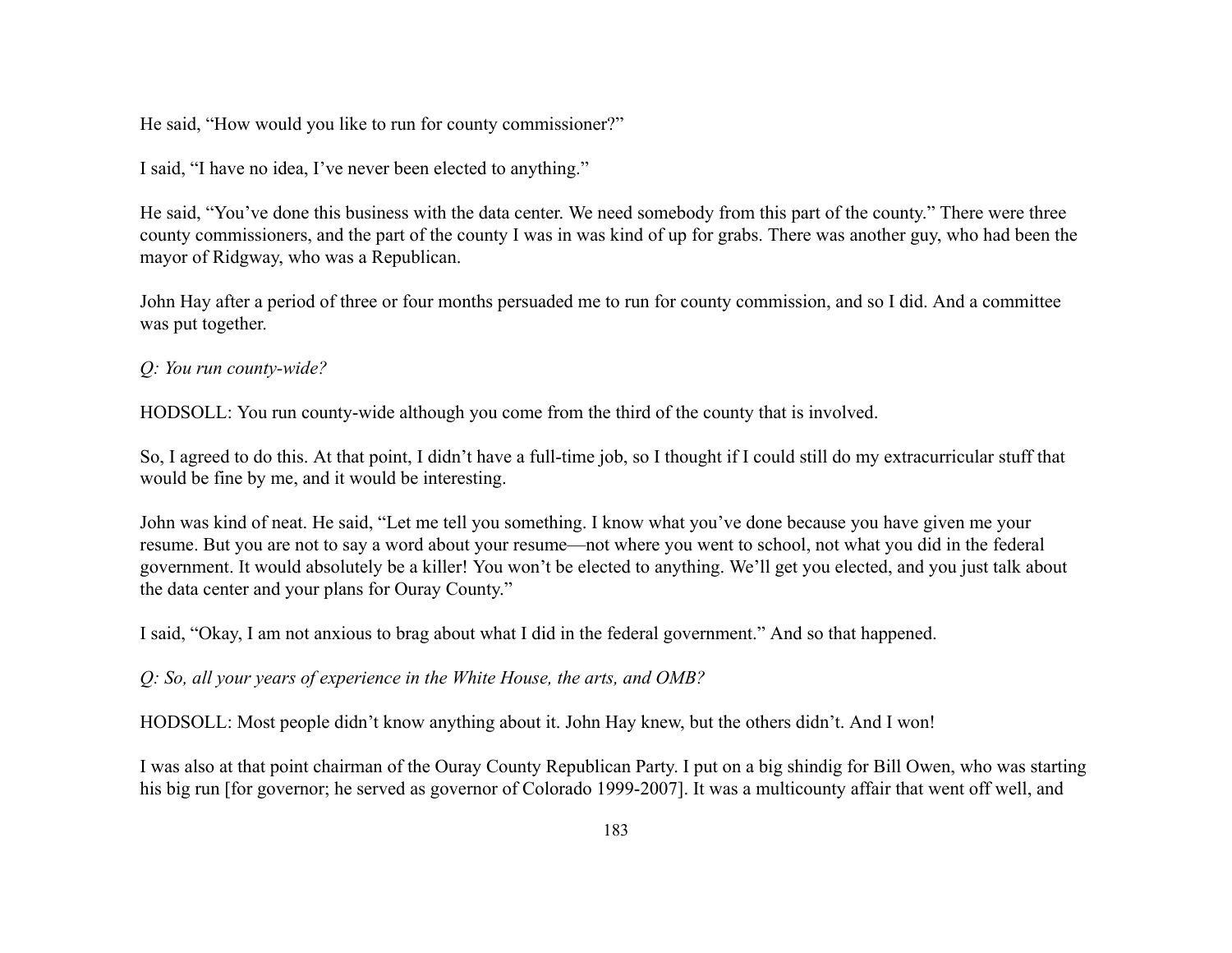several thousand people came to it. This led to things with Owen later.

So, you know, the Democratic side, the more liberal side, including Bill Ferguson, thought it was an awful idea that this guy Don Batchelder, who was the mayor of Ridgway, nominally a Republican but not terribly conservative, become a commissioner. He was a decent guy; he's still a commissioner. After I left he became a commissioner and stayed on. They now pay them \$50,000 a year which is a little better than \$15,000.

There was a group called the Ridgway Ouray Community Council [ROCC, a non-profit organization still in existence] that was far left wing. They basically wanted to shut down all new development of any kind, which you couldn't do in Colorado at that time, because there are laws that give 35-acre development as a right. A whole bunch of 35-acre houses are not going to add to the beauty of the county. You had to figure out how to deal with things of that nature.

If the whole county were divided into 35-acre plots, it would be terrible. These areas would be seen from the main road. But it takes a bit of doing to get this right. It's not just a function of "there shall be no more development." I wasn't in favor of what this ROCC group was doing, just creating bureaucratic obstacles to everything.

I said, "That's not the way I operate. We do it on the merits, and we decide on a democratic basis in the county commission. We are not going to make exceptions and say we don't like this guy, we are going to toss him out. I'm not going to do that."

So, they were against me, and they put up somebody to run against me. [Don] Batchelder was known for having been a decent mayor, and personally I got along with him. He was kind of an aging hippie. Because Ferguson and I had been partners, Ferguson was for Batchelder.

They put up a Democratic candidate who didn't amount to much. That was easy and I eventually won, not overwhelmingly, but by a pretty solid majority, thanks to John Hay, who everybody loved. So, I became a county commissioner because of all of that, and spent four years at it.

*Q: We came to visit you during that period. You took us on one of those breathtaking four-wheel jeep trails, where there was absolutely no space on the road to the right of your tires. And we went up these Billy goat trails with your extra-sized tires in some of the most breathtaking country I've ever seen! There was Hodsoll in his special off-road monster truck!*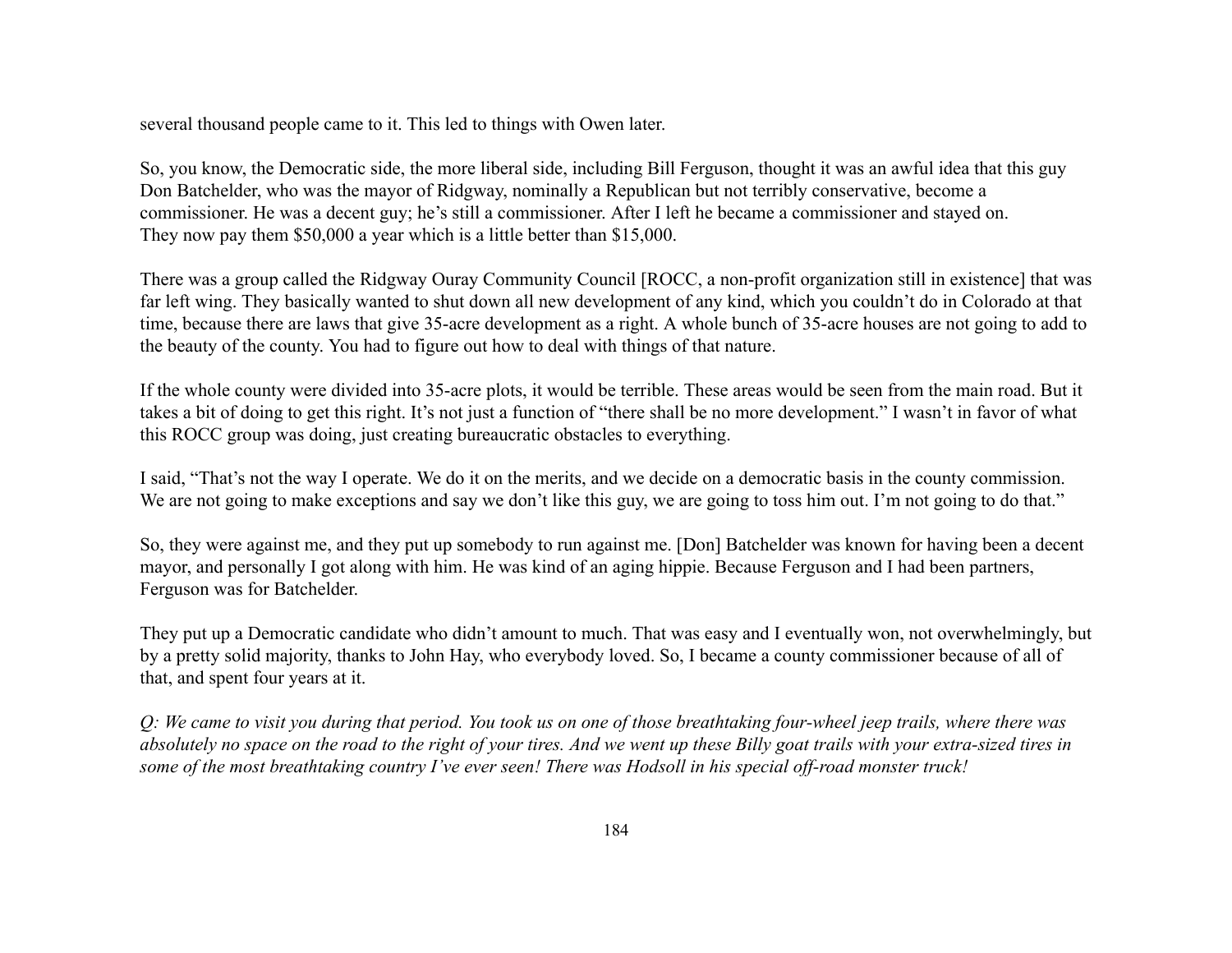HODSOLL: It was a beautiful place, nothing like it.

And I got to even the people who were against me politically. At the end of the day a lot of those people kind of liked me. Something happened, where I didn't pull something I could have pulled to make sure Bill Ferguson never became a council member.

When I became a commissioner, we had three commissioners: Alan Staehle, a former deputy sheriff of Boulder who had a house in Ouray County. His father was a senior executive in Kodak. But Alan had become a law enforcement guy. He also was running for the first time at that time, as a Republican. And then the other guy was a Democrat who came from a very old mining family. His name was Joe Mattivi. We ended up with the three of us: one Democrat and two Republicans.

The wonderful thing about the three of us: None of us was partisan. We might have had slightly different views about x, y, or z, but there wasn't a partisan bone in our bodies. We wanted to work together to make the county work better, how do we do stuff properly.

Then what happened was—I'm leaping forward—I was in Glenwood Springs for a water commission meeting—I was put on a water commission, the Colorado River Water Conservation Commission. I got a call from our county commissioner administrative assistant, Judy Woford, who said, "Something terrible has happened. Joe Mattivi has been killed in a mining accident."

So, I immediately came back. Joe and Alan and I really worked together so well. We had some disagreements, but it wasn't partisan; it was always about the merits. And Joe was a friend, so I rushed back.

The next thing that happened was, the Democrats had the right under Colorado law to pick Joe's successor to serve until the next election. They picked Bill Ferguson. I didn't have a real problem with that, because we continued our relationship on maps and things of that nature.

But the Ouray County Democratic Committee had done something that wasn't approved of by Colorado state law. It had something to do with their composition, a technical matter. I forget the details.

Some of the more conservative Republicans came to me and said, "Go see Governor Bill Owen, you know him, and get this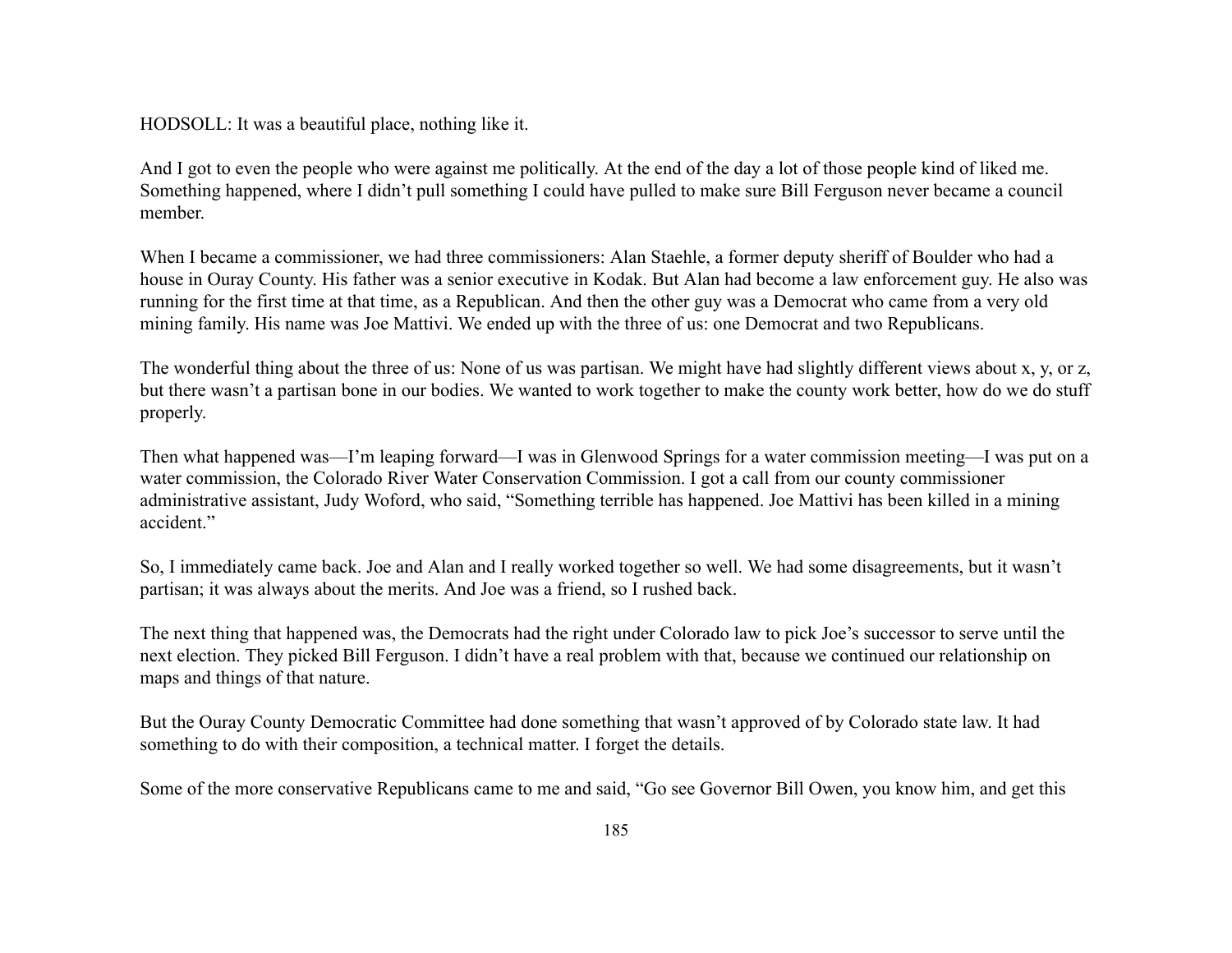nixed."

I said, "I'm not going to do that."

I thought about it a little bit. I said, "Bill and I don't see eye to eye on a lot of stuff, but if that's what the Democrats want I'm not going to try and call a technicality to have him dismissed." Sometimes, later, I kind of wondered whether I had done the right thing.

The Democrats loved me for that. I was taken out to lunch by various left-wingers, and Bill joined us. That is another story for later.

Coming back into the county commission, my principal contribution was making the county a lot more transparent than it had been, fixing the books, and making sure we had a better way of figuring out how much we were spending for stuff and what we were getting for our money.

# *Q: So, management!*

HODSOLL: It was management, but political management, too.

One of the first things I got the other commissioners to agree on. It was right at the beginning. I said, "Let's create a citizen's committee in each important area of the county. Not just have the county commissioners decide—even though they were open meetings and people could come. Let's get people from different parts of the county to be part of it, and have them make recommendations to the county commissioner, along with whatever career bureaucrat oversaw the issue."

# *Q: How many employees did the county have?*

HODSOLL: We had 15 or 20, something like that, maybe 20 if you count the road crew. It was very small. Our budget was like three million or something like that a year.

So, they bought that, and then we worked together making sure we had conservatives and liberals, people for development, people against development, from different parts of the county. We had these meetings. I think it really improved stuff, because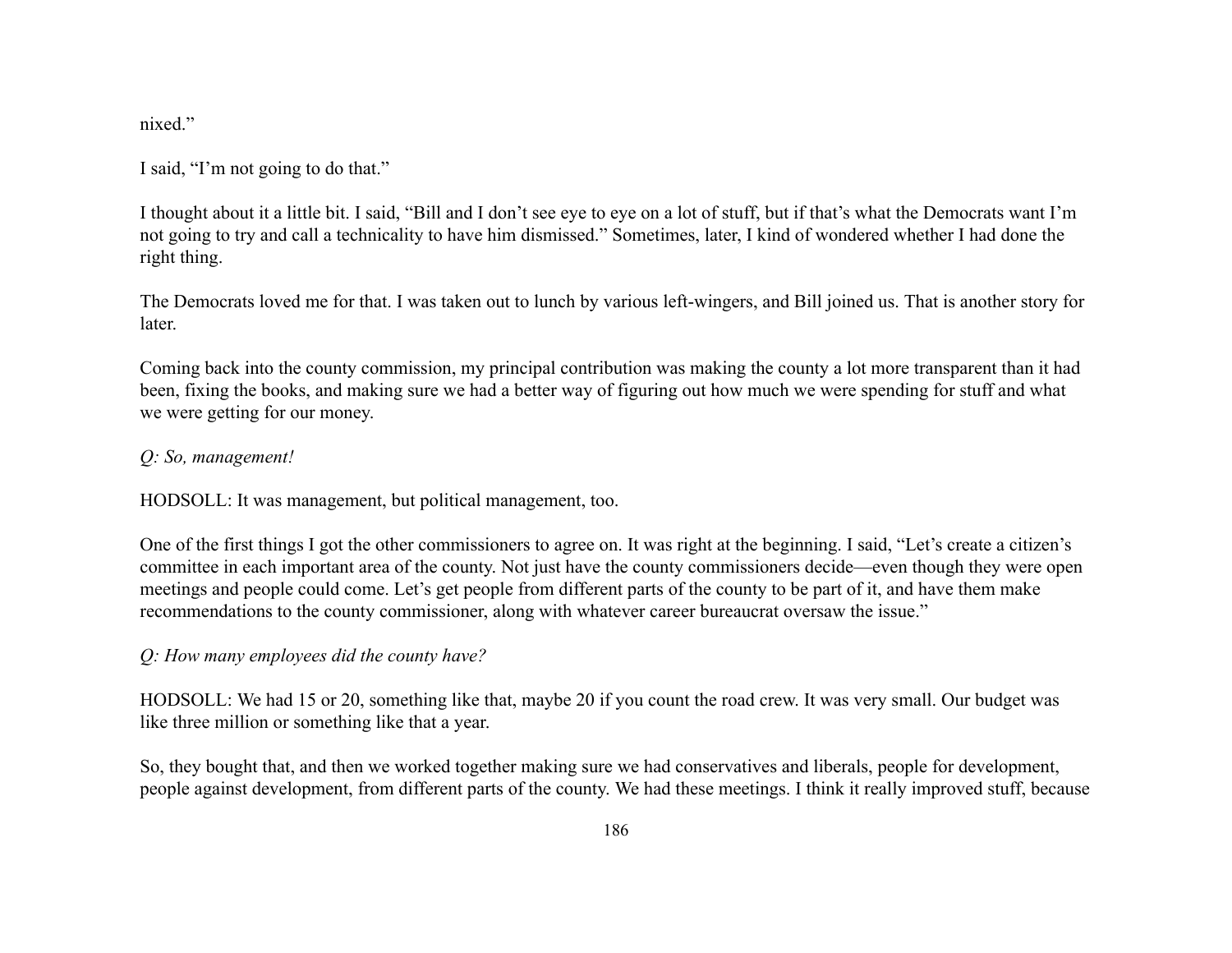we learned things. The road committee would get together, and then they would come in and report to the county commissioners and say, "We think x, y, and z," and the commissioners would say, "We like x and y but we are not going to do z."

It was received very favorably. The local newspaper, the Ouray County Plain Dealer, which has been in existence since the 19<sup>th</sup> century, opposed me. The editor then—the editor now is a different person—was heavily on the liberal side and thought I was something of a carpetbagger; I'm not quite sure. He opposed me.

But we got along after that, because he liked the idea of these committees getting all sorts of people involved, including him. He had opposed me in the election. They wrote a big editorial on how Batchelder should be elected. That is fine, it goes with the game.

The civic committees helped with all of that. It helped me in particular, because Joe Mattivi was a mine equipment operator, not a guy who did papers. Alan Staehle could do papers but he was a law enforcement guy, basically, and doing all sorts of volunteer work in emergency medical services. And I was the guy who brought the skills of putting down on the paper in wonkish fashion the pluses and the minuses, here's how much it could cost and would cost.

So, I could take these committees and help them draft their reports in ways that covered maybe not all the bases but some of the bases.

I think that was number one. That was a process issue.

## *Q: And you were the initiator of that! That's terrific!*

I was also the initiator of a process to get our development of the budget into normal fashion, and using the committees as a part of that process.

The biggest issue in Ouray County was land use.

*Q: Your decisions there made people millionaires.*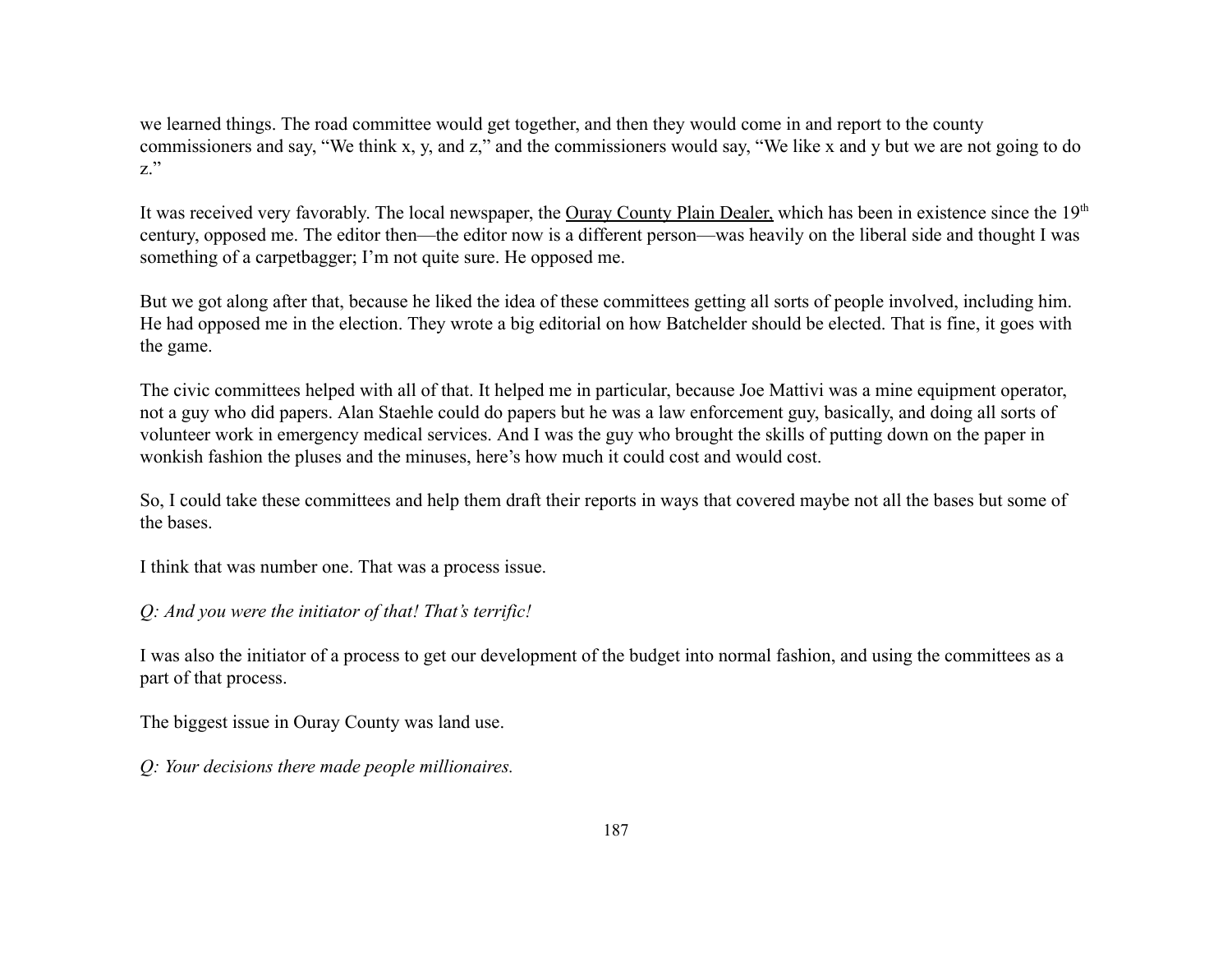HODSOLL: Well, yes and no. I mean, the six or seven very rich outsiders who bought thousands of acres were not a problem, because they were not going to put subdivisions on their pretty acres where they brought their rich friends to come see the view. They kept it beautifully, and they employed people.

### *Q: This was the Ralph Laurens.*

HODSOLL: Yes, this was the Ralph Lauren type of people.

# *Q: What was he [Lauren] like?*

HODSOLL: Terrific guy; he didn't want to spend time with the likes of me. He had taste, and he knew what he was doing. He had a foreman who was a bit of a curmudgeon but also was a terrific guy. They kept the county green and hired people, and I was all for them.

*Q: I remember driving along his property and it was kind of like Kentucky with these gorgeous, freshly painted white gates and this green lush pasture and horses on the other side. It was right out of Lexington, Kentucky, horse country.*

HODSOLL: It was right out of a Hollywood movie.

And interestingly, my friend Irving Wolfe and his wife—Lauren had a pretty fancy house, but the Wolfes managed to move a 1926 Sears Roebuck house out to their property, and that became their house, fixed up on the inside. Which I thought was unique. Anyway, that was a very small group of people who did what they did, and didn't cause trouble. Occasionally there was trouble when hunters wanted to go across their property to get an elk or whatever.

The issue primarily was that of the old-time ranchers, whose only nest egg was their land. To be honest with you, if you were going to cattle ranch, you would not go to Ouray County. It was too remote, too long a winter, too much physical labor to make it work. And they were not rich. The one thing they had going for them was that when they died, passed away, they could pass on to their kids their property, which could be sold and subdivided into 35-acre standards. We're not talking about making millions—well, in some cases millions—but this would make their families secure. And that's not unreasonable. So, you had to think about the implications].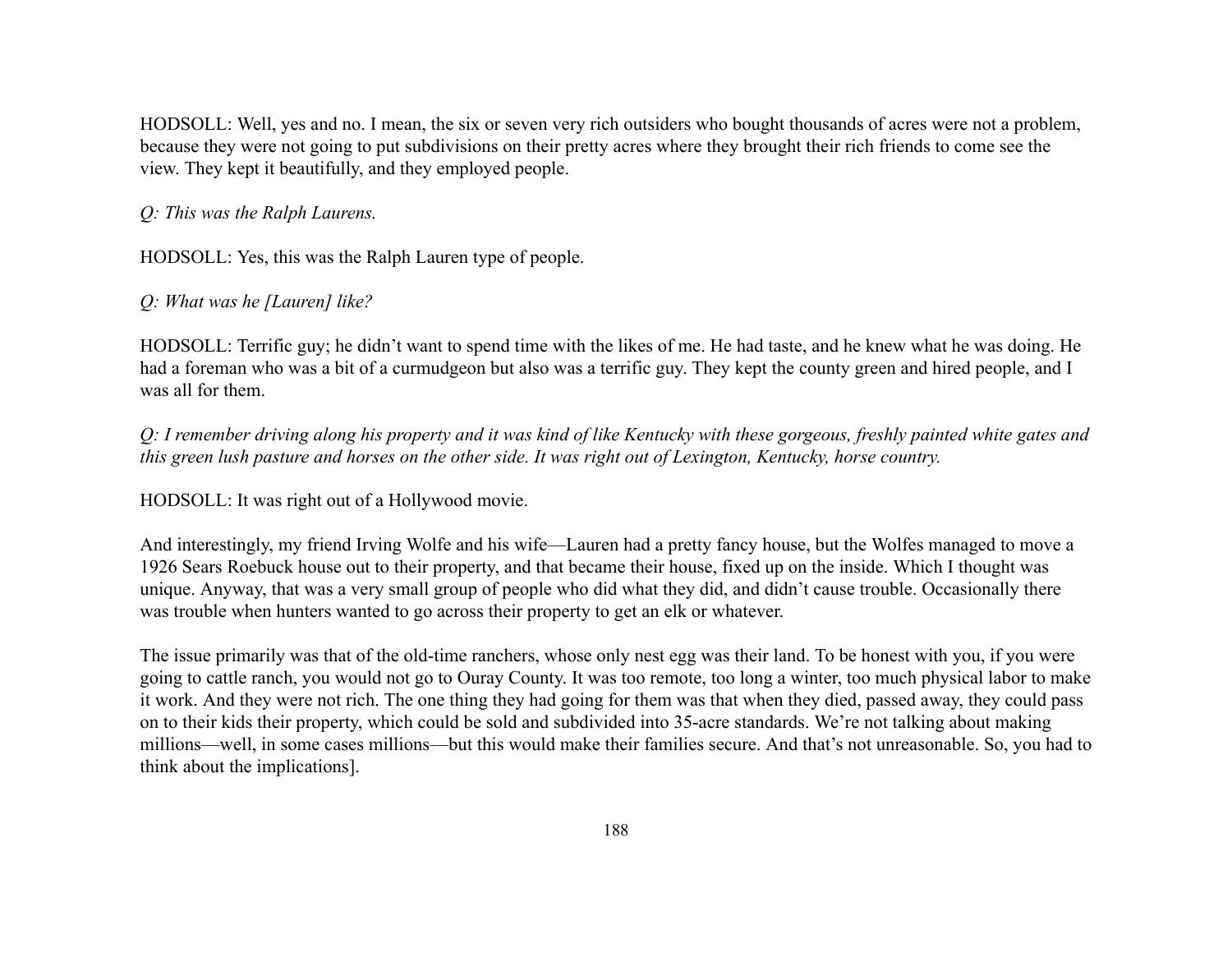This was not just about six rich ranchers who could afford anything they wanted to buy. It was also about these people who had gotten their land from their grandparents or parents, 200 acres or whatever, through the land-grants system going back to the 19<sup>th</sup> century. They were terribly worried about further restrictions on their ability to sell land. Not all of them, but some of them wanted to pass it on to the kids, and the kids could continue the ranching. That said, it surely had to be a matter of love, because you couldn't support yourself off cattle ranching in Ouray County. It was just too far to go to get the cattle to the feedlots and everything else.

What we came up with as part of a new land-use plan was, we created clusters of houses. I am making up numbers here. So, if somebody had 200 acres, they could develop on a quarter-acre or half-acre plots 10 houses, but they had to keep the rest permanently open land.

# *Q: So, you had easements.*

HODSOLL: We had easements. We did an analysis that if we did this, they would get as much money as they would have had they just divided the property without regard to the county.

Did this work in all cases? Absolutely not, but it worked in some cases, and it certainly brought political peace to some degree. The other thing that we did was, we started to look at the issues in land use that caused the most problems. A good bit of the problem was people building on the edge of the Log Hill Escarpment, which you could see from the valley. You would see these modern houses up there. So, we put into the land use [regulations] that all future houses must be invisible, they must be screened, set back so that you don't automatically see them from the valley.

We made exceptions for barns. Your house couldn't be over a certain height, but a barn was okay because that was part of the ranching tradition. It could be a little higher, and if it was a barn it had to look like a barn was supposed to be there, not some fancy house. So, we did a lot of things like that.

We also created easements for wildlife to go across people's property, so we had lots of deer and elk who roamed around. That was a good thing; they had to have a place to go, so we made sure that remained possible.

We did some other things. We got a full-time planner who was qualified.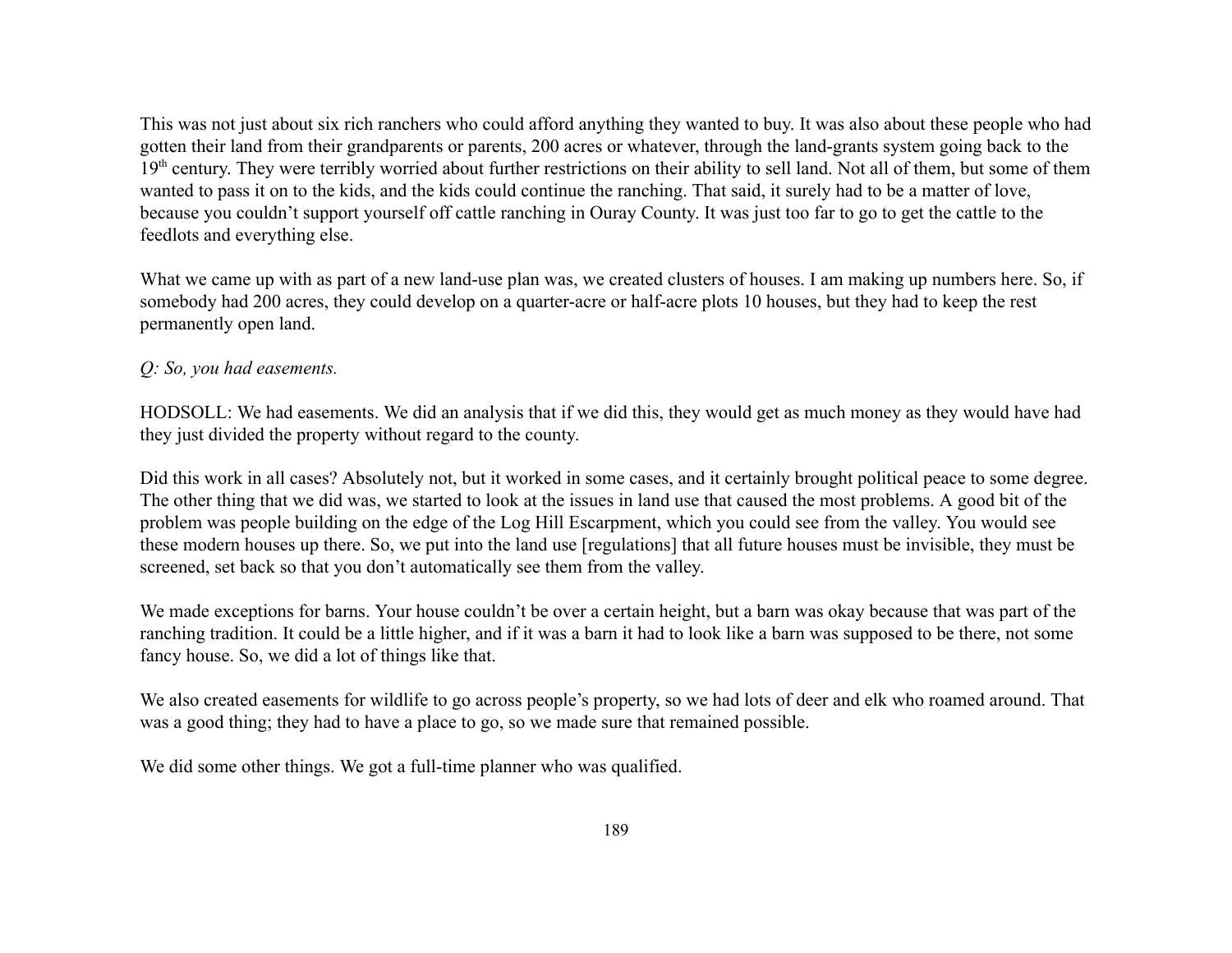## *Q: As a county employee.*

HODSOLL: As a county employee. We had a planning commission which was appointed by us, and we made it very clear. We didn't put any people on that commission who either thought you could build anything you like, or people who thought we needed to shut the whole place down [to development].

These were the accomplishments we had. When I left the county commission, the same newspaper editor [who had opposed Hodsoll's election] wrote a full-page editorial thanking me. I took him out to lunch. I said, "I have nothing to gain from this politically anymore!"

Anyhow, so that's what happened. While I was doing all of this, I also got the opportunity, through the county attorney, to be appointed to the Colorado River Commission. The Colorado River is on the western slope of the Rocky Mountains. Denver is over here; here are the Rocky Mountains. The river goes down from there and ends up in California.

#### *Q: Was this a multi-state commission?*

HODSOLL: Just Colorado. It has advisory power, not absolute but near-absolute, over the waters lying in Colorado. All the Colorado River is governed by the 1922 compact between the states. [The Colorado River Compact, signed by seven U.S. states lying in the river basin, governs the allocation of the water rights to the river's water among the parties of the interstate compact.] What the compact did was, so much for Colorado, so much for New Mexico, so much for California, Nevada, and all the others [Arizona, Wyoming, Utah].

We never used all the water allocated to Colorado in the compact. It would just flow downstream and end up in California.

It was interesting for me to be on this commission because the vast majority of people on the commission, one from each county, were old-time ranchers, or came from families of old-time ranchers. So, I was an odd person.

I even told the staff of the Colorado Commission, "I am really a suspicious character because I grew up in southern California, and a friend of the family was the guy who brought the water into Los Angeles, and you may view me as a friend of the guy who stole your water!" That didn't seem to bother them particularly.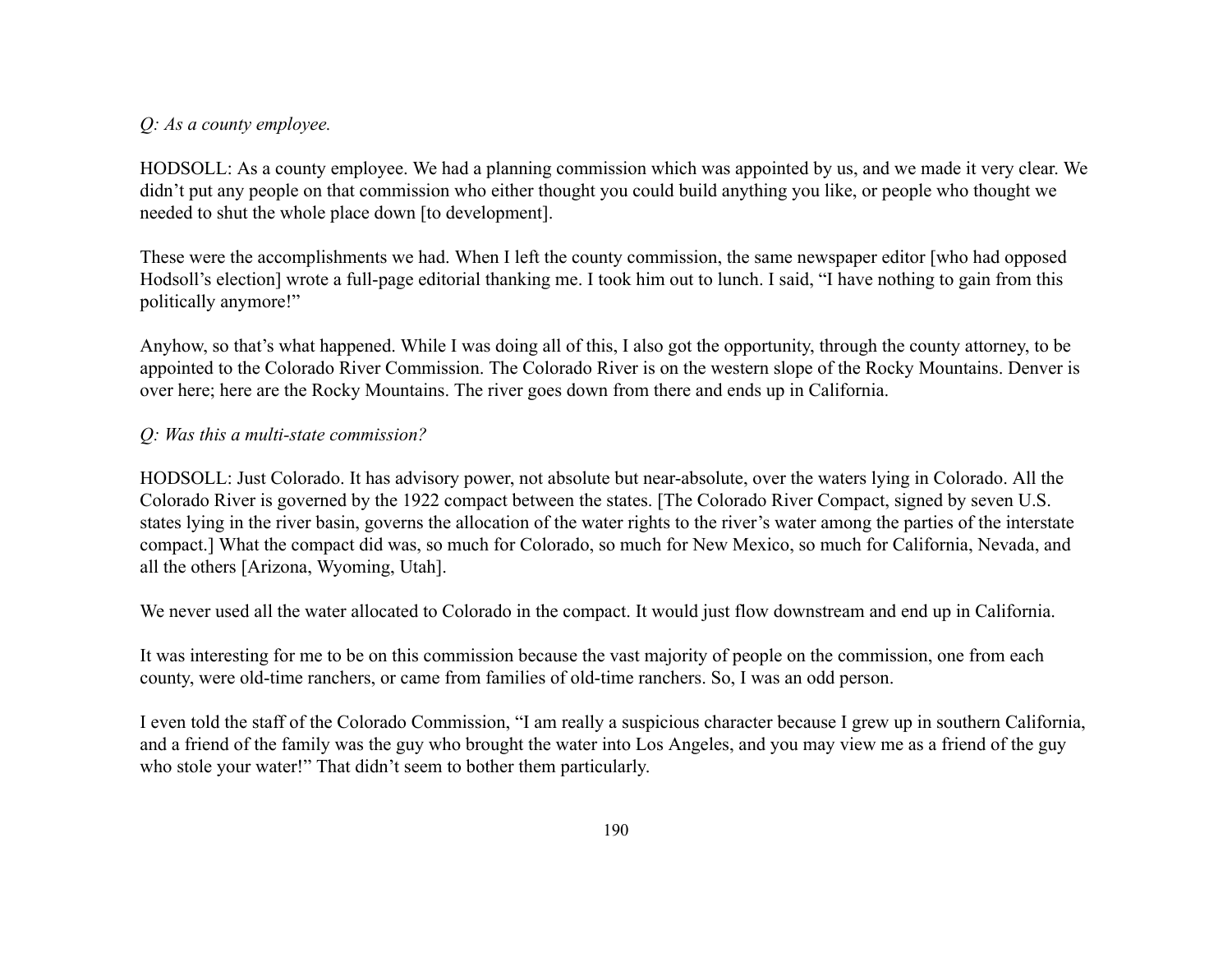But one of the things I discovered was that the head of the Denver water district was a Yale graduate, and he discovered that I was a Yale graduate. He called me up one time, and said, "We ought to have lunch when you are next in Denver."

The conversation continued. He said, "We would like to buy some more of your water. We will give you multi millions of dollars. We will build the tunnel to get the water across the mountains to Denver." There were already two tunnels.

#### *Q: This was Ouray County water?*

HODSOLL: No, this was western Colorado water. Ouray County didn't have any water per se. It had a few rights, but the governance under the 1922 compact is all about the states. So, I thought, gee, this sounds pretty good, bring in multi millions of dollars to help ranchers. So, I came into one of the meetings and I said, "We have had this suggestion made, should we pursue it?"

And there was a silence. Then, leaving aside Paepcke County, where Aspen is, and San Miguel County, where Telluride is—leaving aside the two resort counties—

#### *Q: They used a lot of water.*

HODSOLL: That wasn't the issue. Here was the issue, as explained by one guy who I really liked, who was an old-time rancher, a super guy in many ways. He said, "Frank, you are new here. I would rather have all the water go free to California. I don't want a drop to go to those f----- [profanity] in Denver."

#### *Q: [Laughter.]*

HODSOLL: [Laughing]. I said, "But is that really the best thing?!"

He said, "I feel strongly about it!"

#### *Q: [Hearty laughter.]*

HODSOLL: [Laughing] So that was the end of my idea. I didn't go forward with that.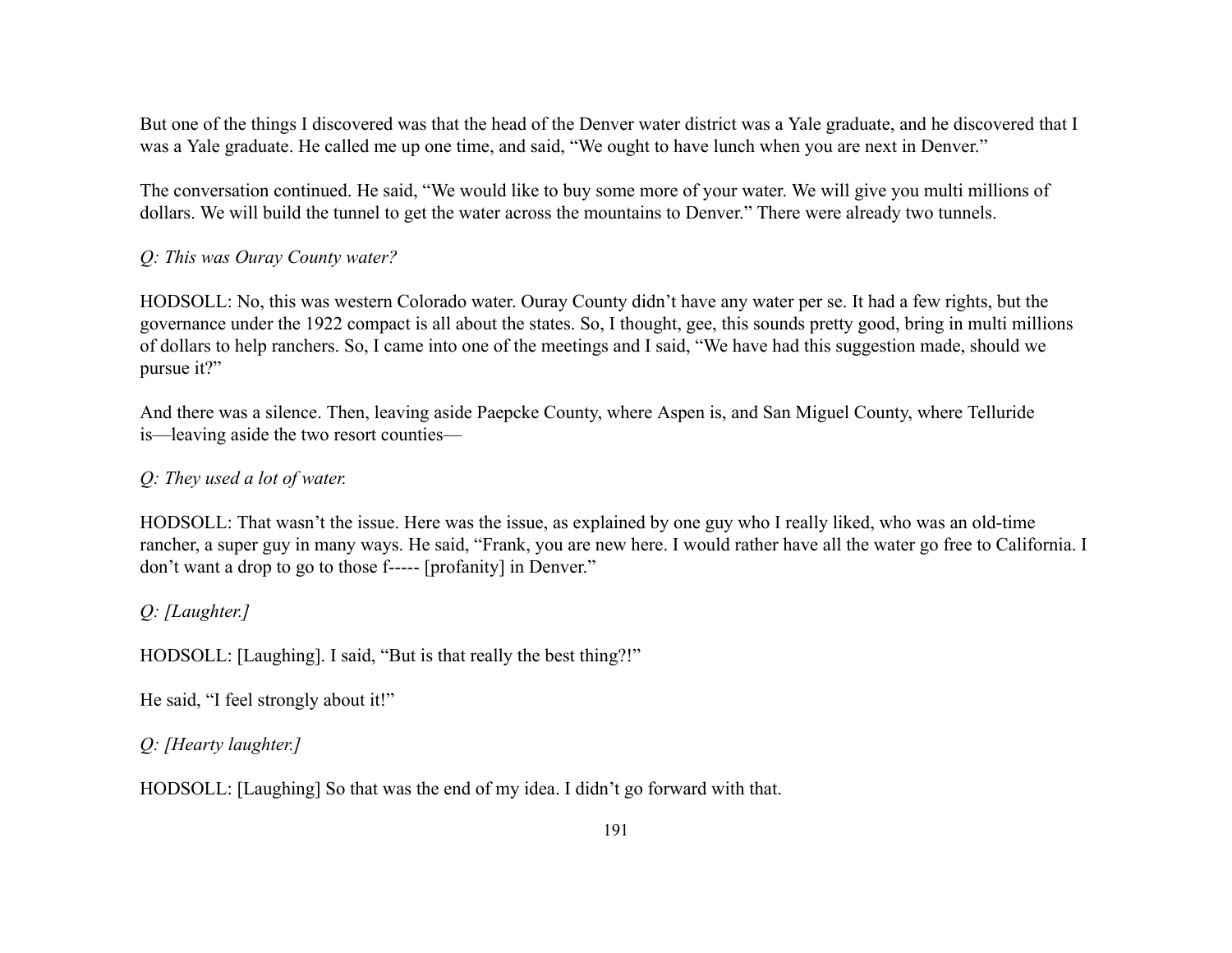I still got along with all these folks, and some of the things they did were just fine. But I would have taken several million dollars that could have been used to improve access to water, if you were not going to use it, or keep some of it and let some of it go to Denver.

I ended up being chairman of their finance committee and helped them get some more money. We had some very good technical people who could analyze snowfall in relation to rainfall, in relation to the melt, and how much water was in the Colorado River.

The Colorado River is in real trouble now, and was in some trouble when I was there.

*Q: It's desperate now.*

HODSOLL: It's desperate, particularly when you get downstream.

*Q: Salinity, the quality of the water is just terrible.*

HODSOLL: There's too much usage for too little flow.

Back to Colorado, Ouray County: I mentioned some of the big things that we did on the county commission. Roads were a huge issue. We had all dirt roads; it was a big deal to put magnesium chloride on the roads because it cost so much money. We had hardly any money.

*Q: What is magnesium chloride?*

HODSOLL: It's a stabilizer that goes on top of the road so you don't get ruts right away. Don't ask any more because I can't remember.

*Q: So, they spread it with a salt truck?*

HODSOLL: Well yes, and then with a roller afterwards.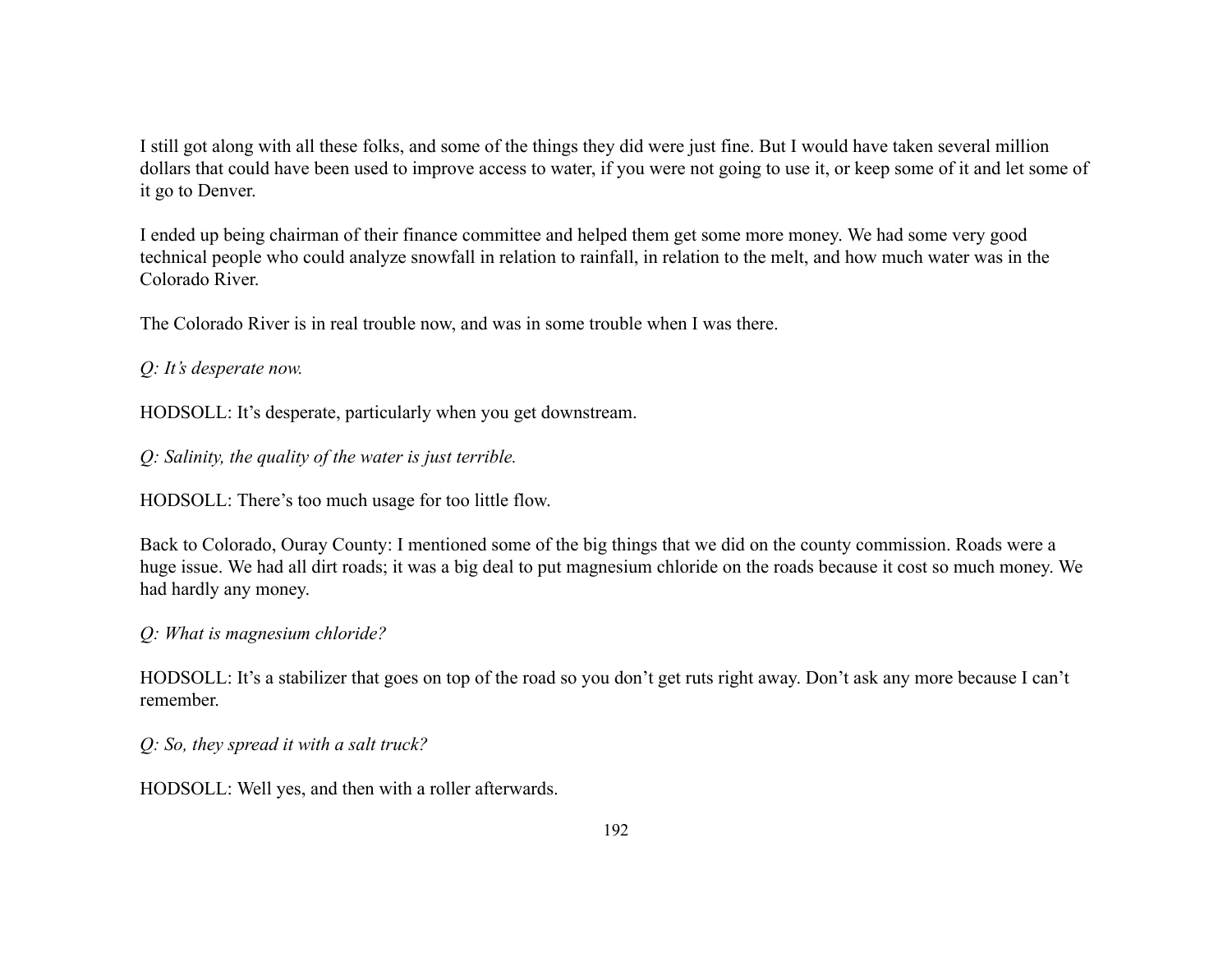We paved one road going up Log Hill, but we couldn't afford paved roads. The roads were constantly needing repair. Particularly as you got into spring when the snow had melted and you had ruts, it was quite something.

Back to the county board: While I was on the county commission, Alan Staehle said, "You know, we ought to get you involved with Colorado Counties." This was the association of Colorado counties, including the big ones on the eastern slope. Because of what I had done on the Southwestern Colorado Data Center, I was asked by the National Association of Counties (NACO) to get involved with their IT (information technology) development.

To Bill Ferguson's great credit, he had established relationships with the federal government, the Interior Department and the Geological Survey, primarily, to get data out of them. Some of it is highly classified, because it is related to defense and comes from military satellites.

I was asked to go on a NACO committee for this effort and started making some trips back to Washington for NACO meetings. And then, Ferguson got me involved in a yearly meeting in Aspen of people who wanted to have rural internet connections at reasonable speeds. They were from around the country, not just Colorado. I don't know if it continues. Ferguson got me involved in that. I took that on.

I said, "You know, there has to be a way to make this better." I knew this was the fact in Ouray County because internet speeds were extremely slow, and we had gotten a guy, thanks to Ferguson, to start an inter-connect, which made it a little bit better. Then I got a satellite dish in my house, which made it very fast.

Incidentally, one of the six or seven rich ranchers in Ouray was Charlie Ergin, who started DirectTV. I went to see him to see how can we improve this, what's practical here.

Coming back to information technology, I was put on the NACO IT committee, and then the leadership of NACO decided I should oversee rural information technology. So, I was invited to come to a meeting in Santa Fe, and was made chairman of that committee. That resulted in a heavy phone bill, because I wasn't going to travel everywhere.

I think we have made a little bit of a difference; I don't want to overdo it. We sponsored some legislation that never got through.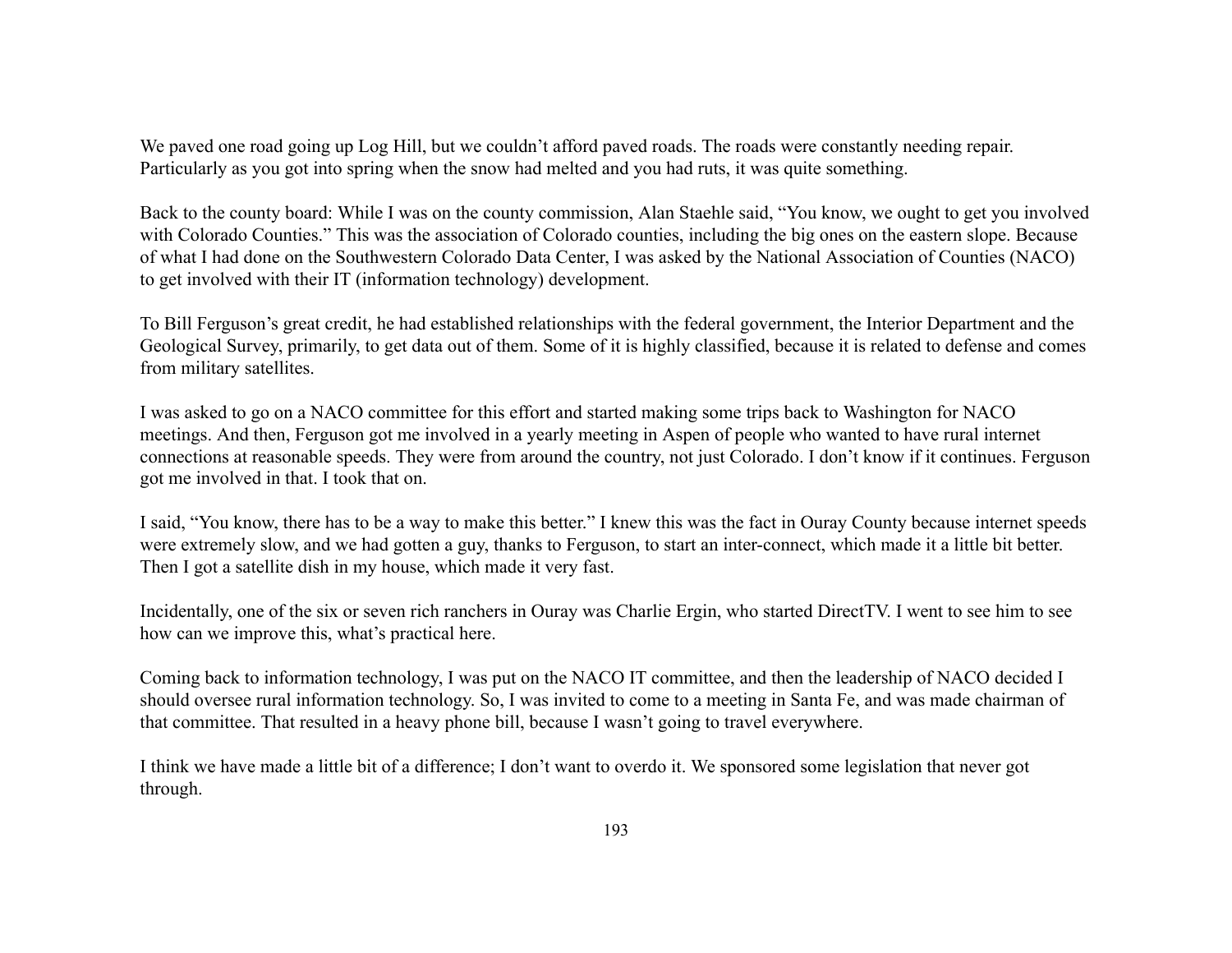*Q: But you set some groundwork.*

HODSOLL: We set some groundwork, and it got better in Ouray County. That guy had a role in educating people on the subject. There were some entrepreneurs who wanted to do this, so it wasn't just me.

It was a highly interesting thing, because as somebody pointed out to me, if you are a small town, forget being a beautiful small town in the mountains. If you are a small town, you are losing population, because people are moving to the cities, where the job opportunities are. You can't maintain businesses, even in the 1990s, if you can't have an internet connection to help with your inventory and decide whether your accounts are straight.

So, rural people are at a high disadvantage, also people in lower income parts of cities. Companies go where the money is. That's understandable, but there is an issue here that needs to be dealt with. It's better than it used to be, but it still has a long way to go to having equal access. So, I got involved in discussions over this.

Did we accomplish a whole lot? I don't know, but I have an anecdote that goes on from here. I became the head of the rural committee, but the lady who was the head of the whole of telecommunications for NACO was a county commissioner from Montgomery County, Maryland: Marilyn Praisner. She and I attended a whole bunch of meetings where we got together with lots of people from different areas.

Then I learned from Marilyn, who unfortunately has passed away—she got sick—that her last job in the federal government was as the person in the Reagan administration who wrote the presidential briefing books on intelligence for the CIA. I laughed and said, "If anybody in NACO knew that the two people heading their committees on telecommunications were one, a foreign Service Officer, and two, a CIA agent, we would both get fired!"

She said, "Absolutely!" [Laughs.]

*Q: [Laughter.]*

HODSOLL: It's a big issue that persists to this day; whether we made strides on it, I don't know.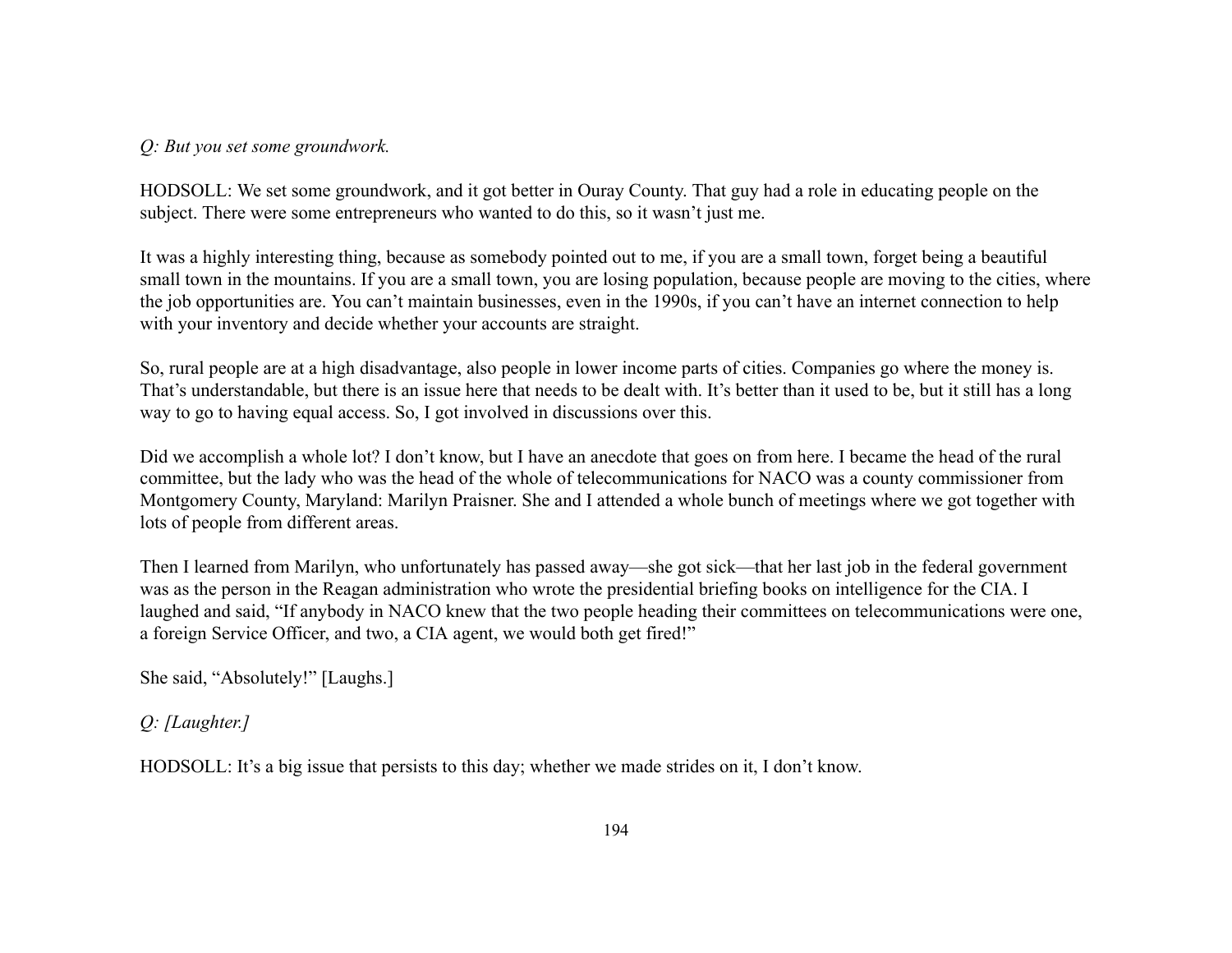### *Q: It's a worldwide problem, not just in the United States but everywhere.*

HODSOLL: [Changing subject]: The governor. I had done this large—by other people's standards—gathering for Bill Owen, who was running for governor as a Republican after Romer decided he was leaving—maybe he had to leave, I can't remember—and there had not been a Republican in decades. [Roy Romer was elected three times as governor of Colorado; he was the last person in Colorado to serve three four-year terms, as the Colorado constitution was changed to limit the governor to two consecutive terms totaling no more than eight years.]

Today it's only Democrats in Colorado. In those days, the legislature was Republican and the governor had been a Democrat. [The gathering for Owen] was quite successful, and I got recognized for it, because I got all kinds of people [to attend].

Owen liked it. He had lunch with me and asked me, "What did you do before you became a county commissioner?" And I told him, and he said, "I can use some help." In Texas, he had been the senior partner of one of the major consulting firms, for information technology. And I said I had done a certain amount on IT.

He said, "Would you be willing to help on Colorado management?"

I said, "Sure, I will do what I can to help if you end up becoming governor." He became governor, and I was put on a committee, and I put together a briefing book.

[Also on the committee was] one of my former Inspector General colleagues, the guy who had been IG at Interior [U.S. Department of the Interior] and was a Coloradan. Jim—I can't remember his last name—had retired and was living in Grand Junction. And so, I wrote a paper, in my usual fashion. I wrote that you must get the legislature on board, establish relationships, and this sort of stuff. Anybody can come up with technical ideas, but they have to work!

I remember, Jim said to me, "I don't know about you. You need to be technical. You can't do this all politically."

I said, "Absolutely you can't do this all politically. You have to be technically sound and then you have to do it politically!"

I went to talk to people in the Colorado legislature; they were more or less all Republicans then. I talked to people on the budget committees and came up with all kinds of ideas, none of which were really implemented.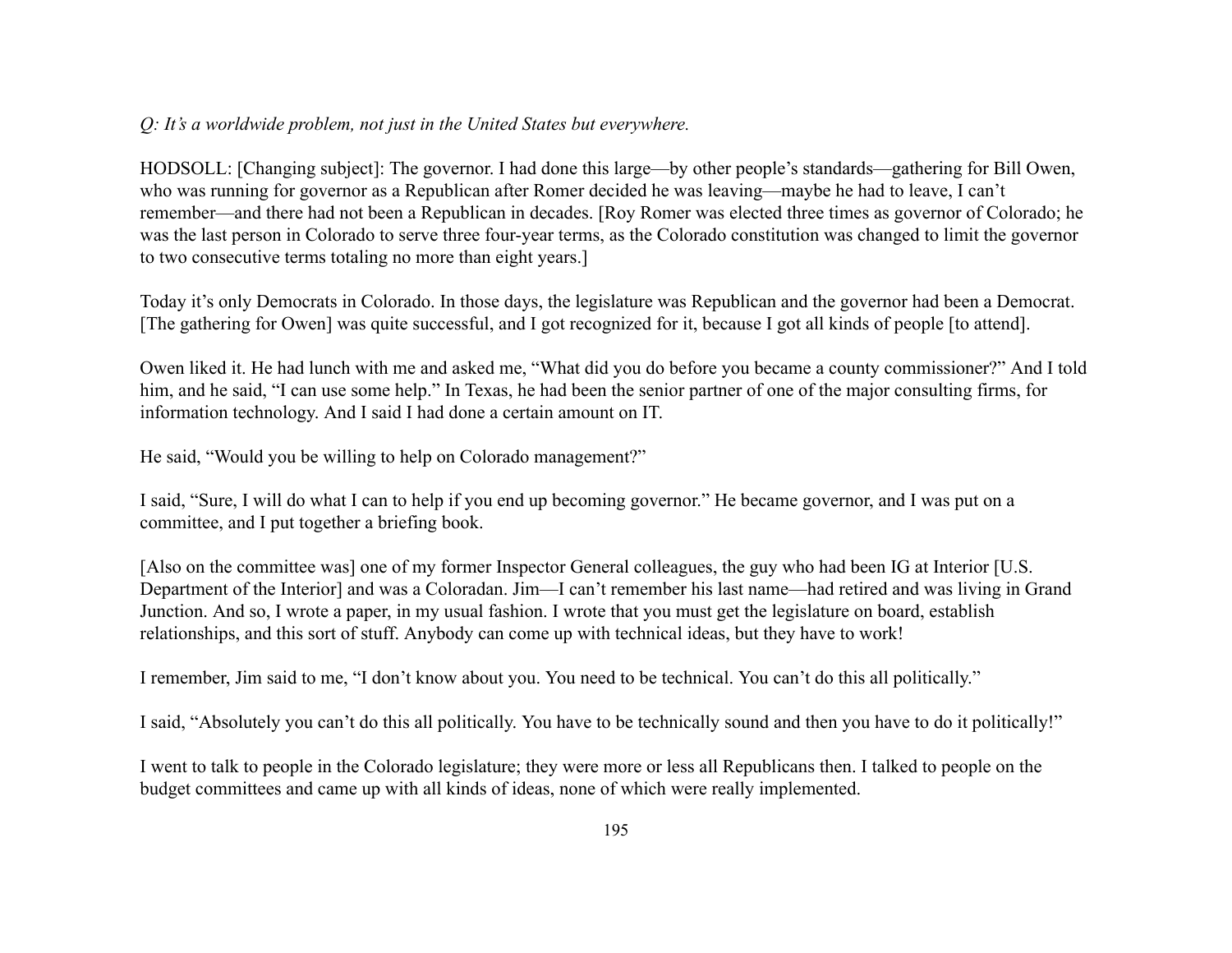Owen thanked me and all that, but he said, "I know in the campaign I was all for better management, but we are going to have to do some smaller things." Basically, I was then put on a committee to pick a major consulting company from the East to come in and advise the governor on what he should do. That was fine, and I went on to other things.

My briefing book got some good reviews by various people in the profession, but it didn't proceed. I had a friendly relationship with Owen from then on. In fact, he would invite me to political stuff, like when George W. Bush came out to campaign. Whenever Owen needed something, I was referred to as his "western slope agent"!

## *Q: The same skill set!*

HODSOLL: It's the same skill set. It's relationships, and it's in thinking, what are the other people's interest in this, and how can we accommodate?

*Q: And putting it down on paper, and getting the technical ideas right. And then selling it door to door.*

*You mentioned before some story about Maya Lin, and you didn't tell it, so now is the time to tell it.*

HODSOLL: Okay, well it was at the beginning of my time at the arts endowment. [Hodsoll was Chairman of the National Endowment of the Arts during the administration of President Reagan, 1981-1989.] And this had happened at the arts endowment. A panel had been set up to choose the designer for the Vietnam Memorial.

*Q: This was under the aegis of the arts endowment?*

HODSOLL: Yes, the arts endowment sets up panels for the federal government on aesthetic things.

*Q: Oh really, I didn't know that! For example, the World War II monument?*

HODSOLL: I think they may have had something to do with it. I don't know about that monument specifically, but when I was there we did that. And the Interior Department Park Service was happy to have somebody else take the heat on the art side of it.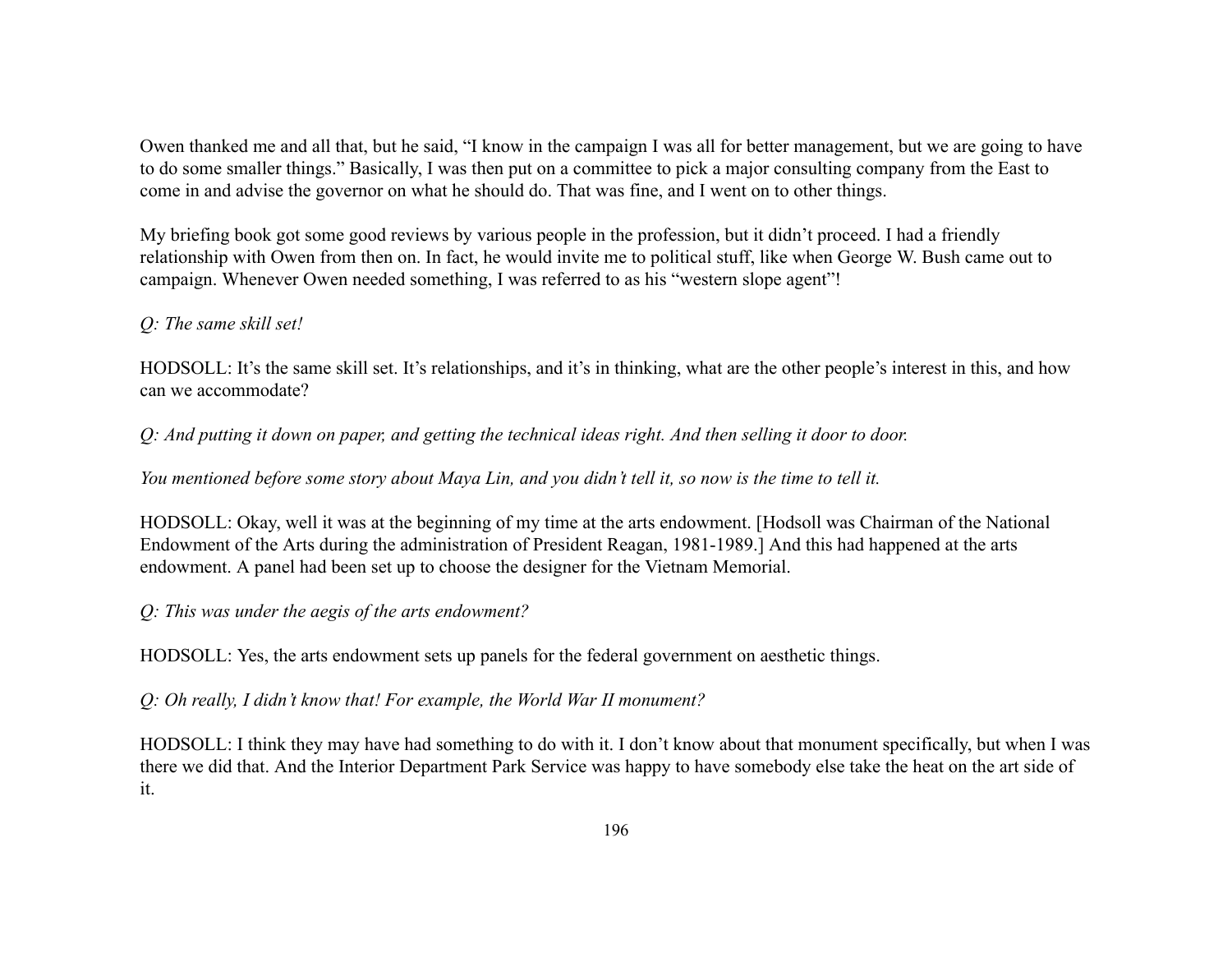Before I got there, Livingston Biddle [Hodsoll's predecessor as head of the arts endowment] had set up the panel for the Vietnam Arts Memorial. When I got there, it had not completed its work.

They picked Maya Lin, and I saw a sketch of what she had in mind. I thought it was quite unusual. We had some feedback, because some people in Washington wanted statues of heroic soldiers fighting. Eventually we did put in another statue in there with heroic figures.

# *Q: Only eight feet tall.*

HODSOLL: Only eight feet tall. Anyway, I thought [Lin's drawing] was a neat idea. We did persuade people while I was there to go along with Maya Lin's proposal. And to his great credit, President [Reagan] totally agreed.

*Q: There is a World War I memorial now being discussed using similar ideas.*

HODSOLL: Maya was very young when all this was going on. I didn't know her; I shook hands with her as part of the thing. She did her completed design. It became one of the great design elements of the Washington, D.C. area. I take no credit for it; I was just there.

*Q: That was an interesting task you had in the arts endowment.*

HODSOLL: Well, we did that in other areas as well. I mean, we would advise other departments. We advised the United States Information Agency (USIA) on what should be in their art exhibits, and I put together a special panel with the Rockefeller Foundation to raise money when I was at the arts endowment.

Reverting to something I said earlier: The endowment's influence is less in its grants, though those are highly important and people like the money, than in its influence in general, on the state of the arts and the kinds of things that get exhibited in different areas. The more that we could do in that area beyond grant review and giving out a grant to somebody, the better off we would be.

*Q: Recently there was a television show sponsored by the endowments of the arts and humanities in the White House.*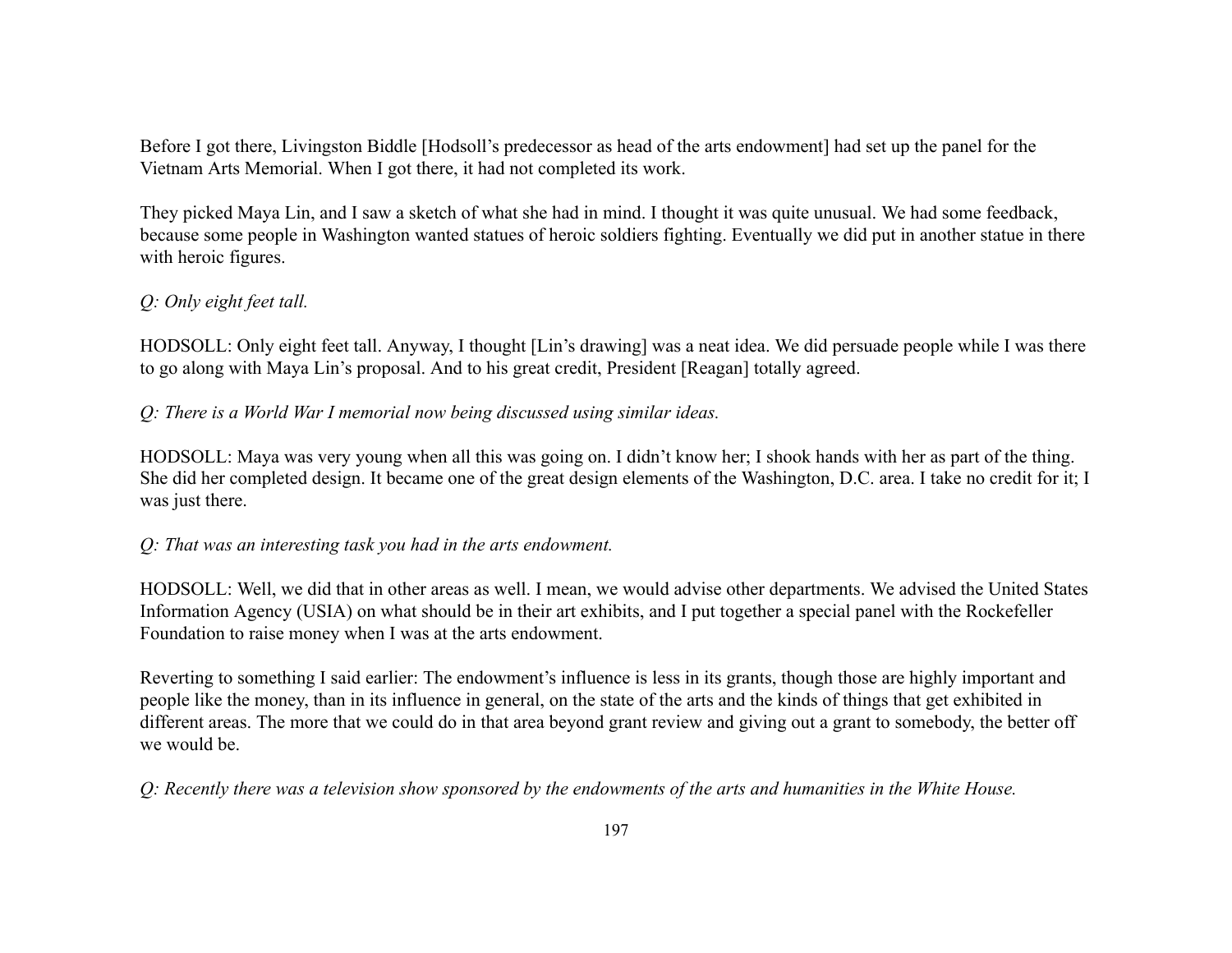HODSOLL: Yes, that's right.

*Q: Did that take place when you were there?*

HODSOLL: No.

*Q: Then that's new.*

HODSOLL: Well, wait a minute, what are we talking about?

*Q: I don't know what room in the White House it was in, but there was press.*

HODSOLL: They have the performance series in the White House. That's done by the White House. At least when I was there, they asked the arts endowment whether we had some ideas, but no, that is a White House event.

*Q: The way they're marketing it now…*

HODSOLL: We invented the National Medal of the Arts, and that was done at the White House by the President and First Lady, and that continues.

*Q: And that was invented in your term?*

HODSOLL: That was invented in my term. I got legislation.

*Q: Tell us about that, that's major!*

HODSOLL: Didn't I already do that?

*Q: I don't think so.*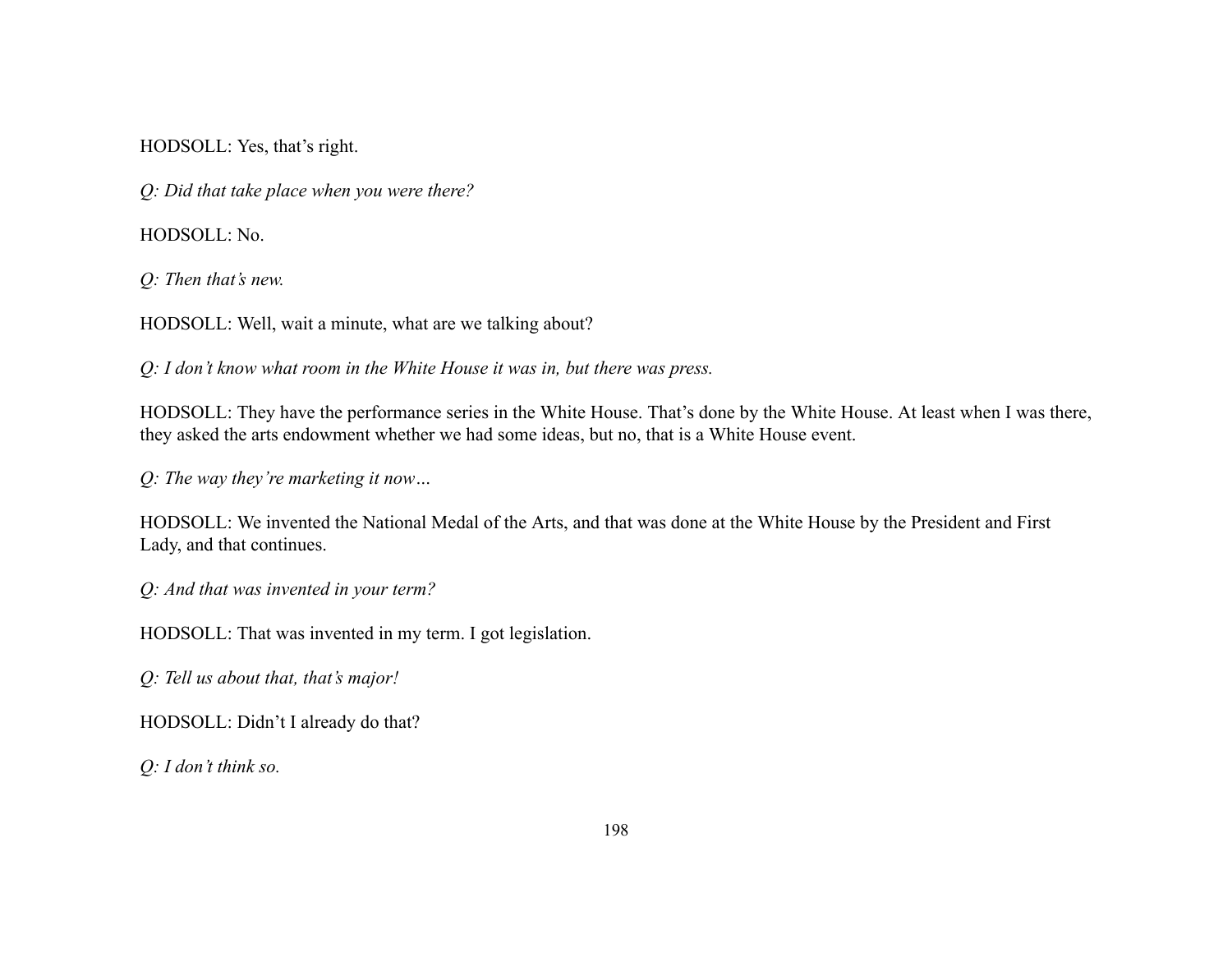HODSOLL: One of my big things was to get recognition for the arts, not for the arts endowment, but for the arts. I thought to myself, how do you do that, beyond recognition of whatever is in the pop culture of the moment that is doing well?

One way is to have the President confer a medal every year on the best artist of that year, and they would be recommended—not chosen, but recommended—by the arts endowment and then the White House would decide whether to go forward with it or not. In my day, they always went forward with it.

We got legislation through the Congress. The President signed it, and we went on with that.

The other thing that I did to get recognition for the arts was, I also got the president to create a committee, the President's Committee on the Arts and Humanities, which continues to this day. The First Lady is the honorary chair of it. The President could put on the committee essentially people that he wanted politically on the committee, who would have access to him through staff and me, as to things that the arts endowment might do.

[Created in 1982 under President Reagan, the President's Committee on the Arts and the Humanities (PCAH) is an advisory committee to the White House on cultural issues. PCAH works directly with the three primary cultural agencies—National Endowment for the Arts, National Endowment for the Humanities, and Institute of Museum and Library Services—as well as other federal partners and the private sector, to address policy questions in the arts and humanities, to initiate and support key programs in those disciplines, and to recognize excellence in the field. Its core areas of focus are arts and humanities education and cultural exchange.]

#### *Q: Was that the model for your Ouray County listening posts?*

In addition, by statute there is a National Council on the Arts, which reviews grants before the chairman of NEA signs off on them. Part of my deal with the White House before I left was that the National Council of the Arts would be composed of people from the arts community, largely without regard to political affiliation, and the President's Committee on the Arts and Humanities could be totally political. And that was fine.

I wanted people on the President's Committee to have access to the President, but I didn't want the National Council trying to be political. I mean, nobody is not political to some degree. With one or two exceptions that's the way it went.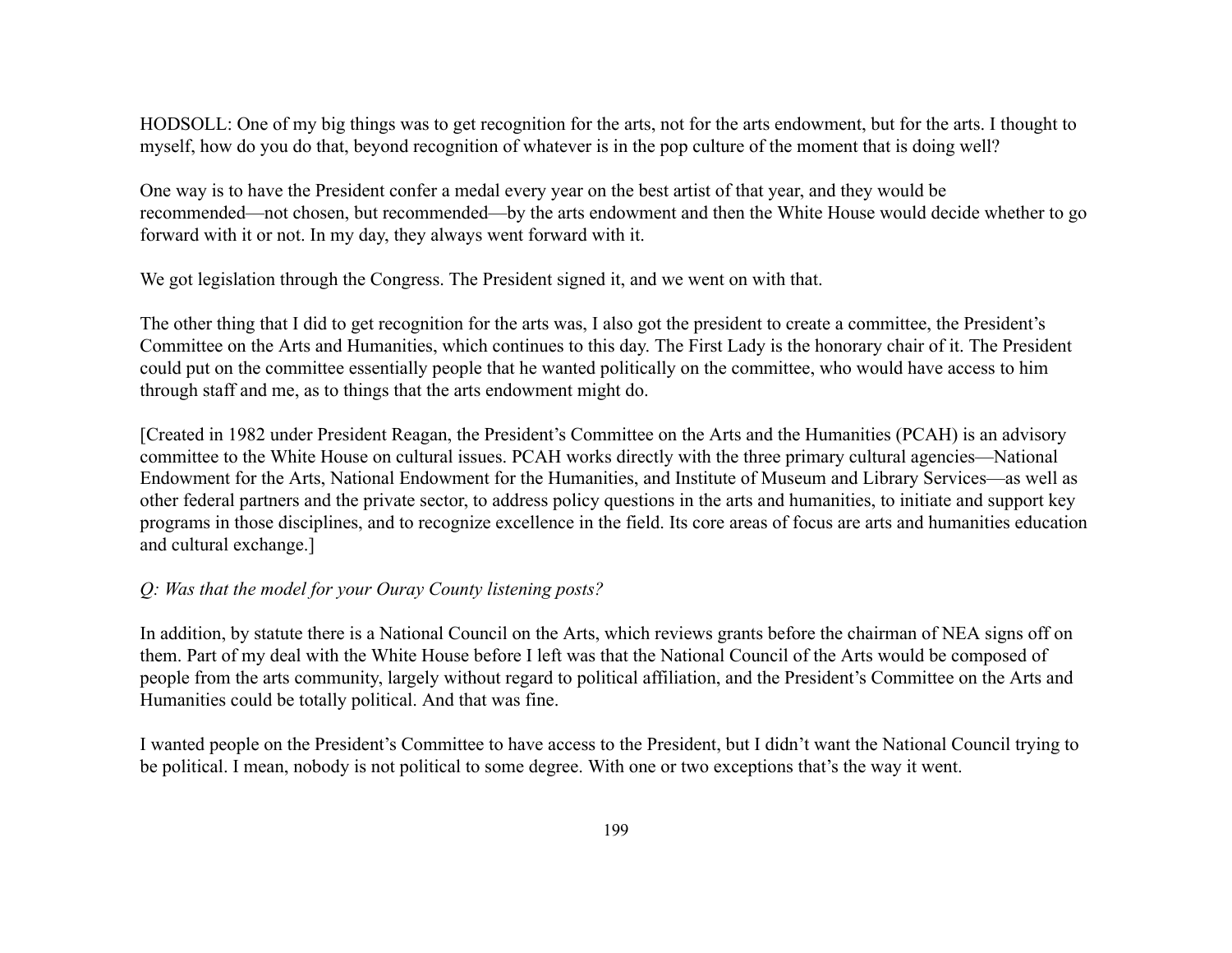Even with the one or two exceptions, it was not a big deal. We were very fortunate with the head of presidential personnel—first Penn James [E. Pendleton James, first director of personnel for the Reagan administration] and then later, who was the guy who became ambassador to London? He was a very wealthy guy from Los Angeles. He was a big art collector. He was really good as director of personnel. He would always call me and say, "We are thinking of the following people for the National Council of the Arts. Tell me what you think. We're not going to make any appointments until we hear what you think." [This is a reference to Robert H. Tuttle, Reagan's director of personnel for one year and later, Ambassador to the United Kingdom.]

I said, "Thank you very much." Most of the time it was just fine. We would occasionally have a discussion about somebody. The recognition is extremely important.

*Q: It may be that this is the anniversary of Lyndon Johnson's signing into law the legislation [creating the National Endowments for the Arts and Humanities].*

HODSOLL: That was the fiftieth anniversary thing. I was at that, made a little speech with the other chairmen who are still alive. That was just a month or so ago.

*Q: Yes, it was on television. Fabulous!*

HODSOLL: Oh, it was on television?

*Q: Yes, fabulous! I looked for you in the audience, I didn't see you.*

HODSOLL: I wasn't in the audience, I was on stage. There was something on television?

*Q: This was a performance at the White House, and they had an array, just like going into a time machine, of singers, from all genres of music, from Broadway.*

HODSOLL: Regarding the arts endowment?

*Q: Yes! Bill Moyers [press secretary to President Lyndon B. Johnson, 1965-1967] was sitting in the front row with his wife,*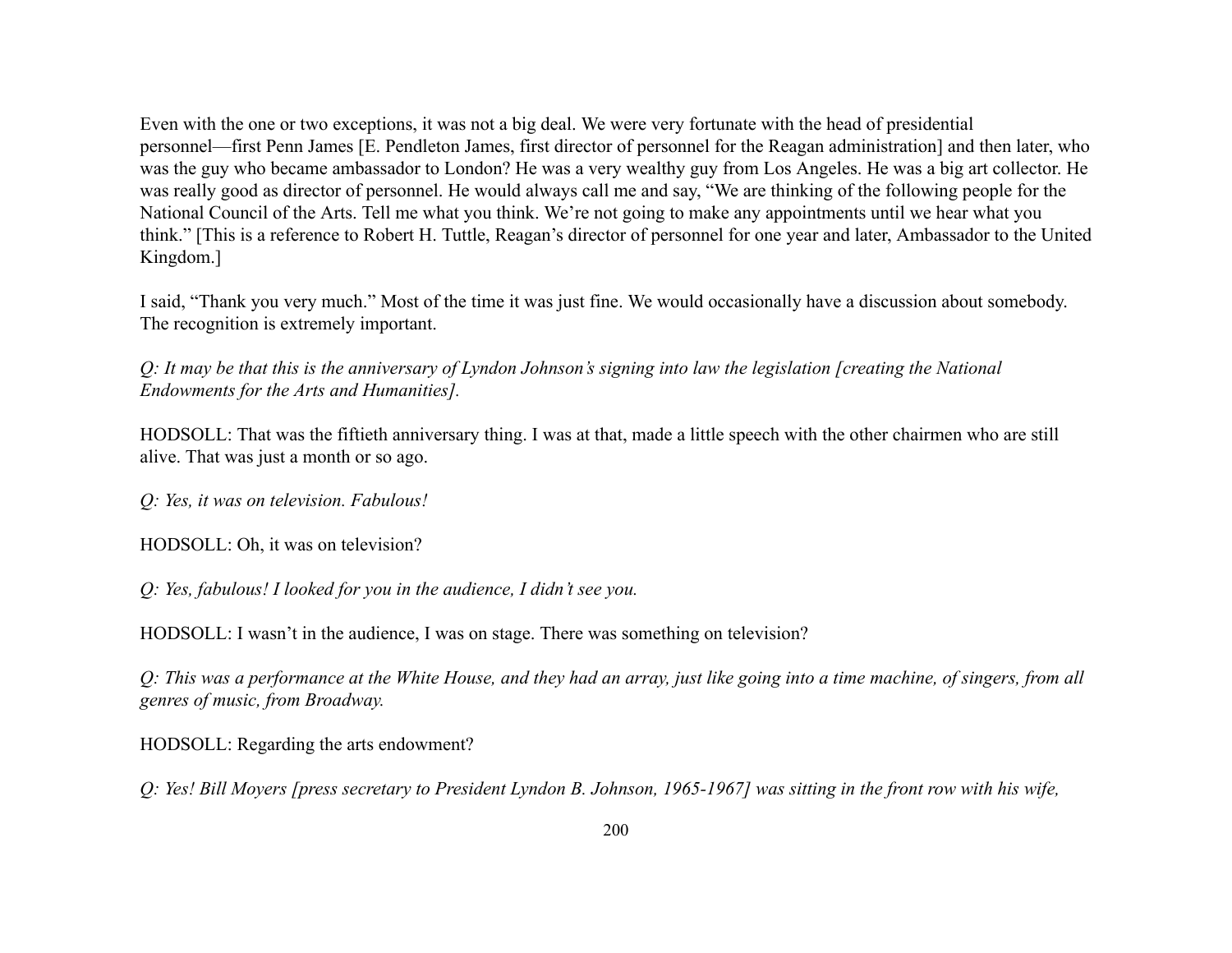*and the Johnsons were there—the girls [the two daughters of the late President and Mrs. Johnson] were there. They were front and center.*

HODSOLL: The current chairman gets credit for that. I didn't know about that. She had an event at the Smithsonian.

*Q: Google it and see if you can get it.*

*Anyway, it was very well done and the performances were outstanding. The President and Michelle Obama as always were great, and there was a responsive audience. But they also had the Johnson girls and Bill Moyers and the usual array of senators and congressmen.*

HODSOLL: That's great that the President did that. The arts community doesn't view this President as being terribly important.

*Q: Now we are in the arts, so let's continue with the arts. We are now doing the last 23 years of the major events. I realize your telephone rings every day.*

HODSOLL: Not anymore.

*Q: Well, almost every day. For many, many years people have asked your advice. By the way I have given your name to Silverstone, the mural of time.*

HODSOLL: Okay, starting early on, Alberta Arthurs, who was then the head of arts and humanities at Rockefeller Foundation, with whom I had collaborated, came out to Colorado in the time frame 1996 to 1997, and asked me to co-chair with her an American assembly on the Arts and the Public Purpose. It took place in 1997. Then she asked me to co-chair an American Assembly on Deals and Ideals, 1998 and 1999. Later, we co-chaired a third American Assembly on Art Technology and Intellectual Property, in 2002.

So basically, we gathered people at the Harriman estate—it's an NYU related thing—and then had lots of different views on this and then wrote reports that were widely circulated. They are sort of think tank kinds of things. I think that particularly on the first one, we made a kind of splash about what we did. That was the American Assembly part of it.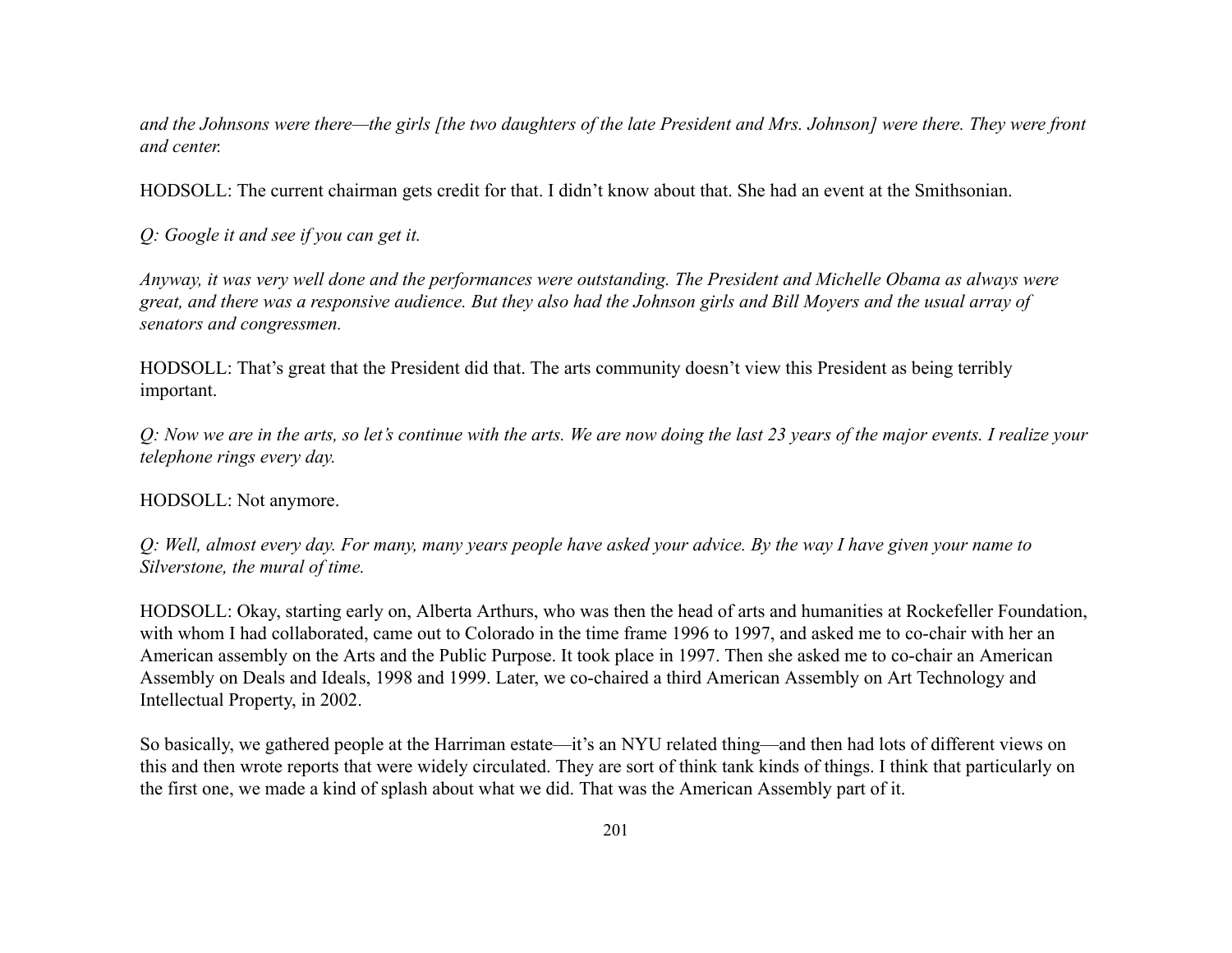*Q: So, you were the co-chair.*

HODSOLL: I was the co-chair with Alberta. We lined up the people, raised money to fund it, and so on.

*Q: And it was a long weekend?*

HODSOLL: It was three days.

*Q: Where is the Harriman estate?*

HODSOLL: In New York. It's on the Hudson River. Fairly close to West Point.

And then annually, until very recently, I have been a participant in the Americans for the Arts seminar at Sundance. Five years doing that.

*Q: And what is that?*

HODSOLL: Basically, Bob Lynch, who heads Americans for the Arts, has established a relationship with Robert Redford the Hollywood actor and director. Lynch gathers people in the arts community, and others, out at Sundance.

## *Q: In the summer?*

HODSOLL: In the summer. We have a variety of subject matter; international was the subject for one year. It is a talk fest. Then Bob, who is a fabulous lobbyist, uses that to get extra support for the arts endowments budget.

*Q: But the focus changes every year?*

The focus changes every year, and there is a report on the Americans for the Arts website—who was there, and who did what, and one thing and another.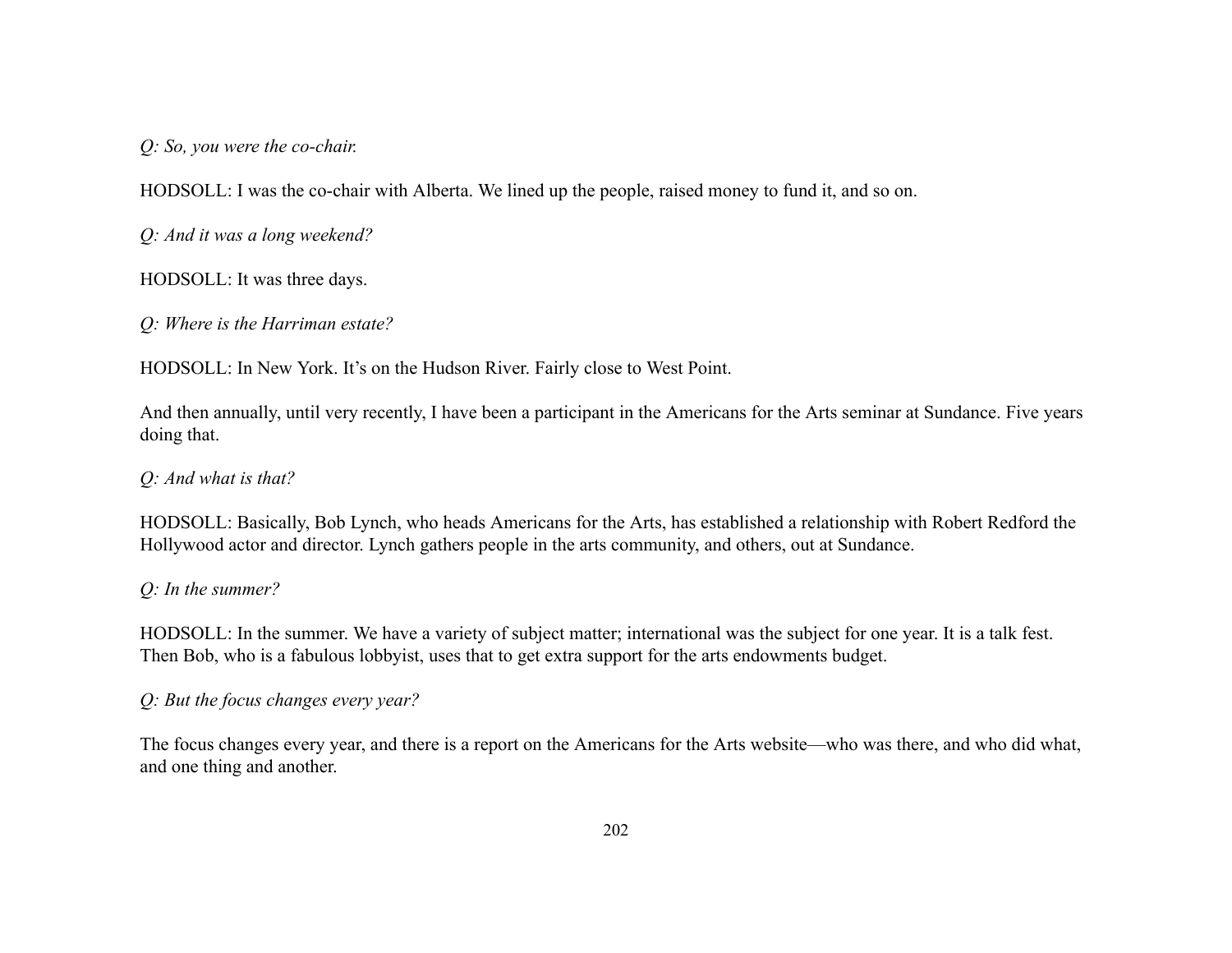## *Q: So, it's really a think tank brainstorming session with a lot of distinguished people in various components of the arts?*

HODSOLL: Yes, and it includes people from foundations and corporations. I mean, we have the head of Gallup polling and a lot of different people who can be helpful in the arts. The "we" is Bob Lynch; it's his deal.

Okay. Then, also after I came back to Washington, I was put on the core group of the Pew Charitable Trusts' State Cultural Properties Initiative, and that again was a study for Pew. And then I was put on a group and wrote the final report for the James Irvine Foundation, which is a California foundation, and I did a report on the commercial arts.

Basically, I analyzed how the for-profit arts were proceeding, and how they inter-related with the not-for-profit arts. And one of the points I made in that report was that if you look back at those art products that have passed the test of time, the only test that really counts, they were all in a different way commercial at the time. And there are very few that weren't, or at last none that I could find. I did a certain amount of research on that. There are no 'village Hampdens'—to go to Gray's Elegy.

[This sentence is a reference to the English poet Thomas Gray's Elegy Written in a Country Courtyard. Published in 1751, the Elegy is one of the most famous poems in English literature. A meditation on how human beings are remembered after death, it contains the line:

"A village-Hampden, that with dauntless breast The little tyrant of his fields withstood; Some mute inglorious Milton here may rest, Some Cromwell guiltless of his country's blood."]

So, this division between what the arts endowment supports—and it's natural, I'm not sure the arts endowment should support Twentieth Century Fox and the New York Symphony Orchestra, for example—is a kind of an artificial one vis-à-vis the arts. So. I wrote a report that said things like this, and made the point that is a long passion of mine, that we need to preserve the things that are commercially viable—or that were commercially viable at the time. We shouldn't just discard them, although of course some of them should be discarded. I wrote a paper about that for Irvine. What happened to that I don't know, but I got paid for it.

Then, starting in 2003, I chaired the Center for Arts and Culture; I was put on the board of that. This center was created by a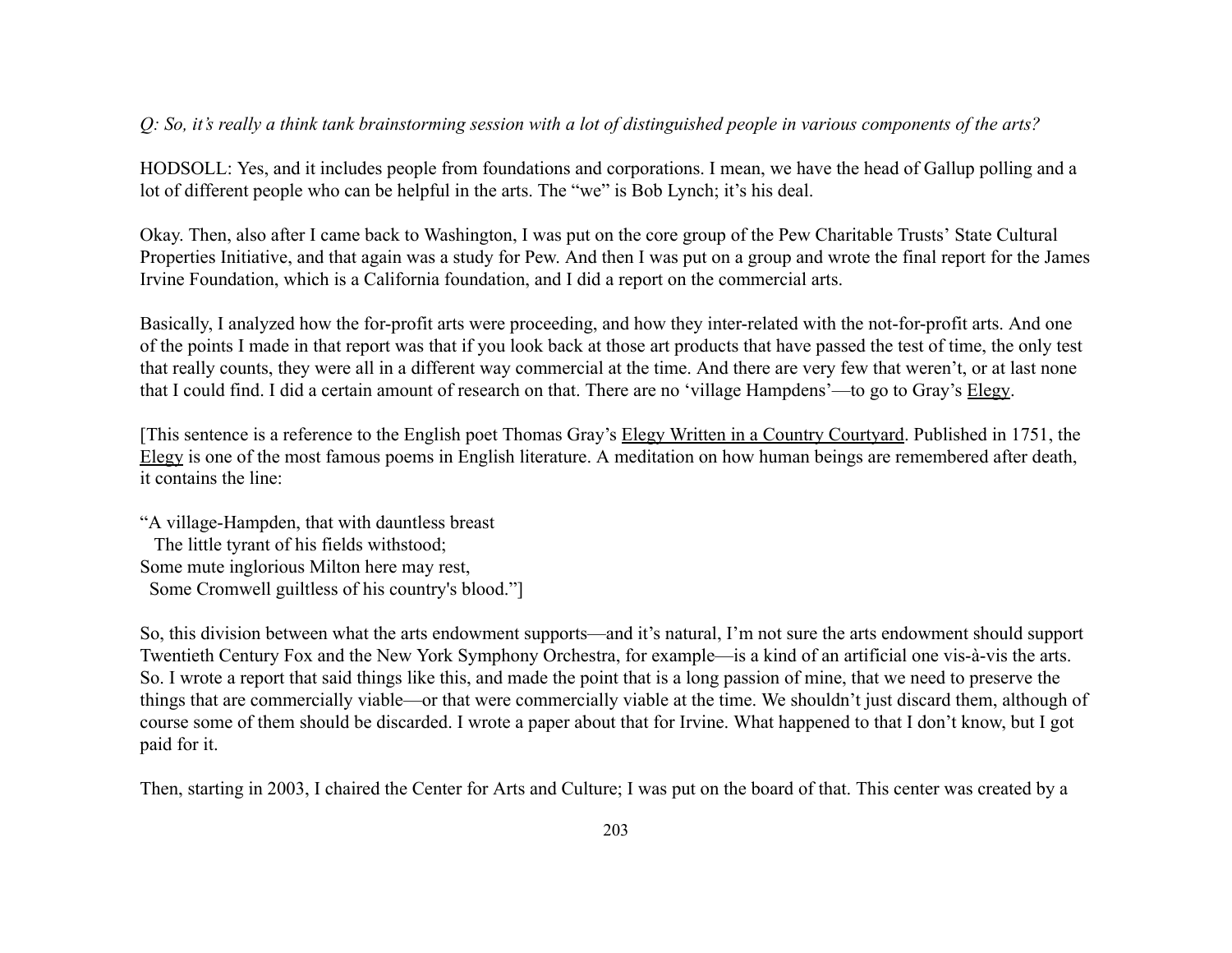bunch of primarily New York foundations, to take the emphasis off the Mapplethorpe and Serrano grants, and all this stuff about the arts endowment funding things that people viewed as obscene, and taking it back more towards the arts themselves. [The Mapplethorpe and Serrano controversies are covered in an earlier portion of the interview dealing with Hodsoll's time at the National Endowment for the Arts.]

So, I ended up doing that. Our primary funding came from the Getty, and some others. Eventually we turned all that over to Americans for the Arts, because we couldn't raise money independently. Mapplethorpe and Serrano had become ancient history.

We also moved the emphasis to George Mason University for a while—we moved the Center for Arts and Culture to GMU [located in Fairfax, Virginia]. That's where I got to know an extremely talented economist of conservative background, a guy named Tyler Cowan. Cowan was very much for the arts endowment. He really knew the arts and had written a bunch of books on it. He was very helpful.

Then, in George W. Bush's administration, the executive director of the President's Committee on the Arts and Humanities—Daniel Henry Moran from Kansas, asked me to come over and be the producer of a President's Committee Symposium on Film, Television, Digital Media, and Popular Culture. And Moran asked me to be the developer of a film and television international exchange program after that.

I did these two projects at the University of Southern California. They were successful. We had all kinds of people there, including some famous people, and produced a report. But out of it I was asked to produce a film exchange program that would be international. It started at the American Film Institute (AFI); now it is being run by the Sundance Institute.

The idea was to put together a set of panels that would choose films, whether for-profit or not-for-profit, around the world and in the United States; pick the best of them, an equal number of U.S. and non-U.S.; bring them to Hollywood and showcase them; take them across the U.S. and to places that do film festivals; and then take them abroad, with the filmmakers.

#### *Q: What a terrific boost for them!*

HODSOLL: That turned out to be a pretty successful program.

I went to South Africa among other places with this project. I think it was a pretty darn good program. One of the reasons it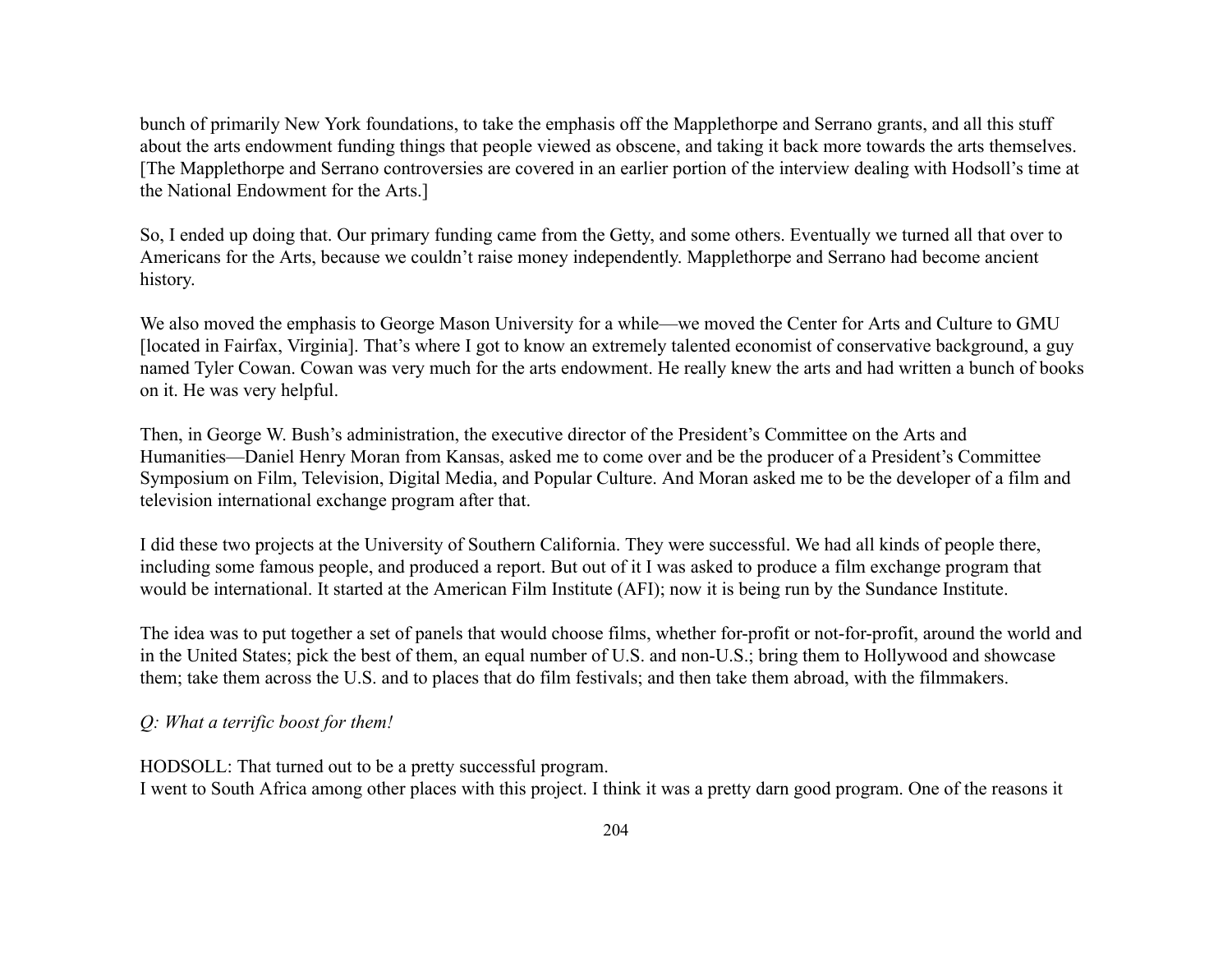was a pretty darn good program was that in the first year, I was able to get Jafar Panahi, an Iranian filmmaker, who is now in jail, to the United States. He was reluctant because he had been put in a holding cell by the Immigration people on an earlier trip to the United States. I hired somebody to go there and meet him personally and bring him. That was a famous person where I made a particular effort to have an Iranian filmmaker! He had just won the Berlin Prize on something called Offsides, which was about girls in Tehran going to a championship soccer game.

We also had a South African filmmaker who had done a marvelous narrative film on the transition from the Apartheid regime to the post-Apartheid regime.

*Q: Do you remember the name? Or the director's name?*

HODSOLL: I can get it.

There was another marvelous one on Rwanda and Burundi.

What this did was, it helped establish relationships. We also had a Chinese filmmaker, who told us about the difficulties he had making films in China. He did a marvelous film from the exodus with Mao Tse Tung to the present period, and how different people reacted to that.

I am very proud of that program. To her credit, Dare Margo, who was chairman of George W. Bush's President's Committee on the Arts and Humanities, and who is a close, close friend of Laura Bush, and Laura Bush herself, supported us. We had a reception at the White House.

I think it's still going on with Sundance. Doesn't matter if it's AFI or Sundance.

Whether shown in movie theaters or on DVDs or on Netflix or on television, films reach a lot of people. So, if you can get the filmmakers to interact with each other, that's a good thing.

*Q: You can use your phone to watch movies.*

HODSOLL: You can use your phone and all of the above to watch movies.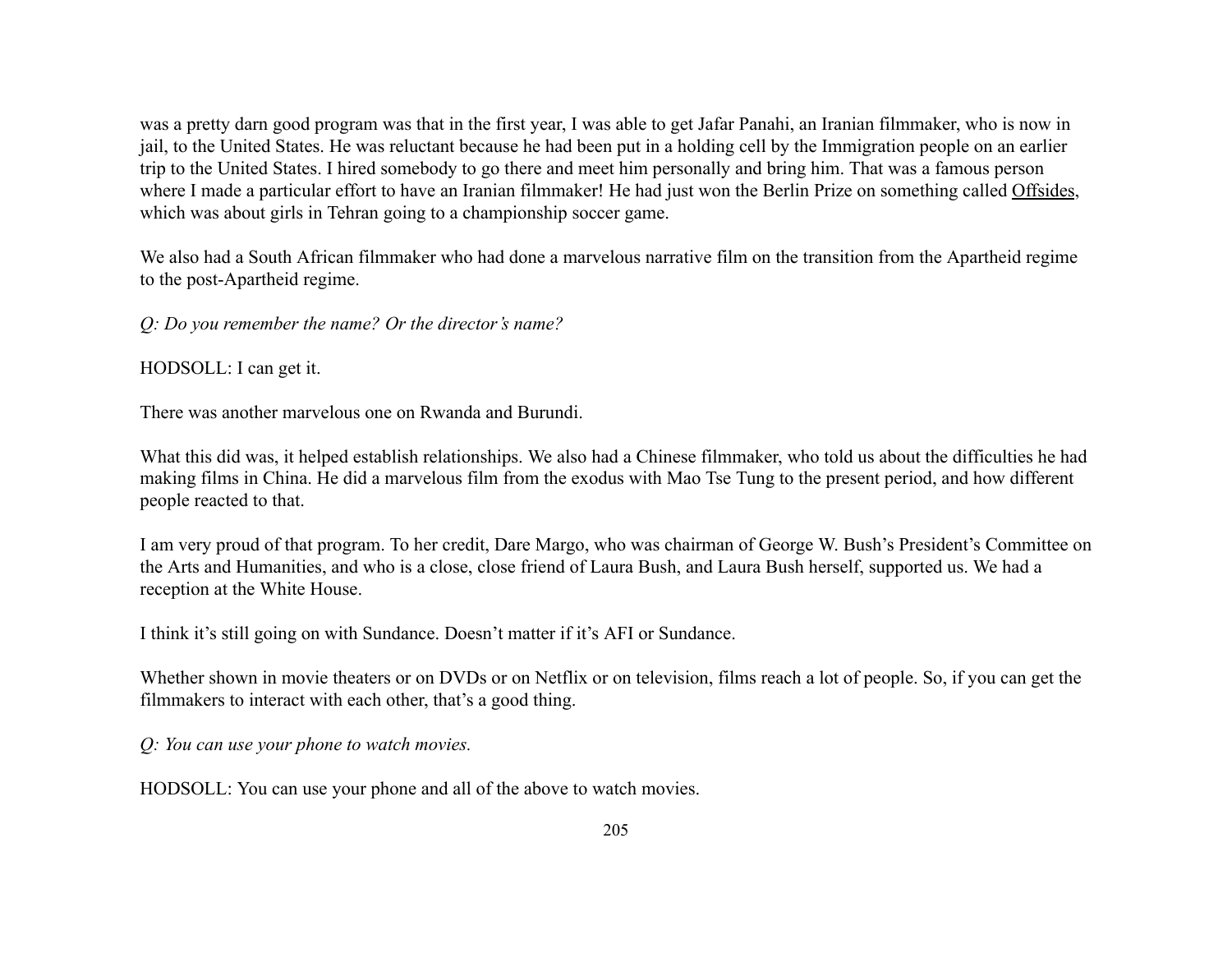I think I've done the arts side. Let's see: UNESCO.

*Q: UNESCO [United Nations Educational, Scientific, and Cultural Organization] is the last topic to wind up this period.*

HODSOLL: Incidentally, I left off some of the more recent ones on government. I will do that after I finish UNESCO.

*Q: One other suggestion. Please put together someplace the top ten list of accomplishments that you've done, things that you would like to be remembered for, that may fall between the tracks. Clearly being chairman of the endowment is there.*

HODSOLL: Okay. UNESCO. When George W. Bush—President Bush 43—with a big boost from his wife, decided we would go back into UNESCO, basically one of the things that had been part of UNESCO before, had been the National Commission on UNESCO. It is provided for by statute. First, the Bush administration had to pick an ambassador to UNESCO: a woman by the name of Louise Oliver, who was just fabulous---thought fabulous by people of all persuasions. Then they had to choose the commission.

[The United States in 1984 had withdrawn its support for, and membership in, UNESCO. The U.S. withdrawal was grounded in opposition to UNESCO's stance on media access in developing countries. The U.S. interpreted the UNESCO position as a barrier to freedom of the press. The U.S. rejoined the organization in 2003, during the George W. Bush administration.]

I got a call from one of Colin Powell's people at the State Department, which was in charge of putting this together, asking me to be on the commission. I said, "Sure! Sounds like fun! How much time is it going to take?"

I was put on the commission, and shortly after being put on the commission I was called by the executive director, who had been the public affairs assistant to Lynne Cheney at the humanities endowment. She called me up, and said, "I see you are going to be appointed; welcome to the commission. Would you be willing to chair the World Heritage Committee?"

I said, "I could do that. A former boss of mine, Russ Train, helped establish the World Heritage Committee. But I am not an expert on World Heritage."

She said, "It's UNESCO's most important program, and we need somebody good who can bring aboard people who are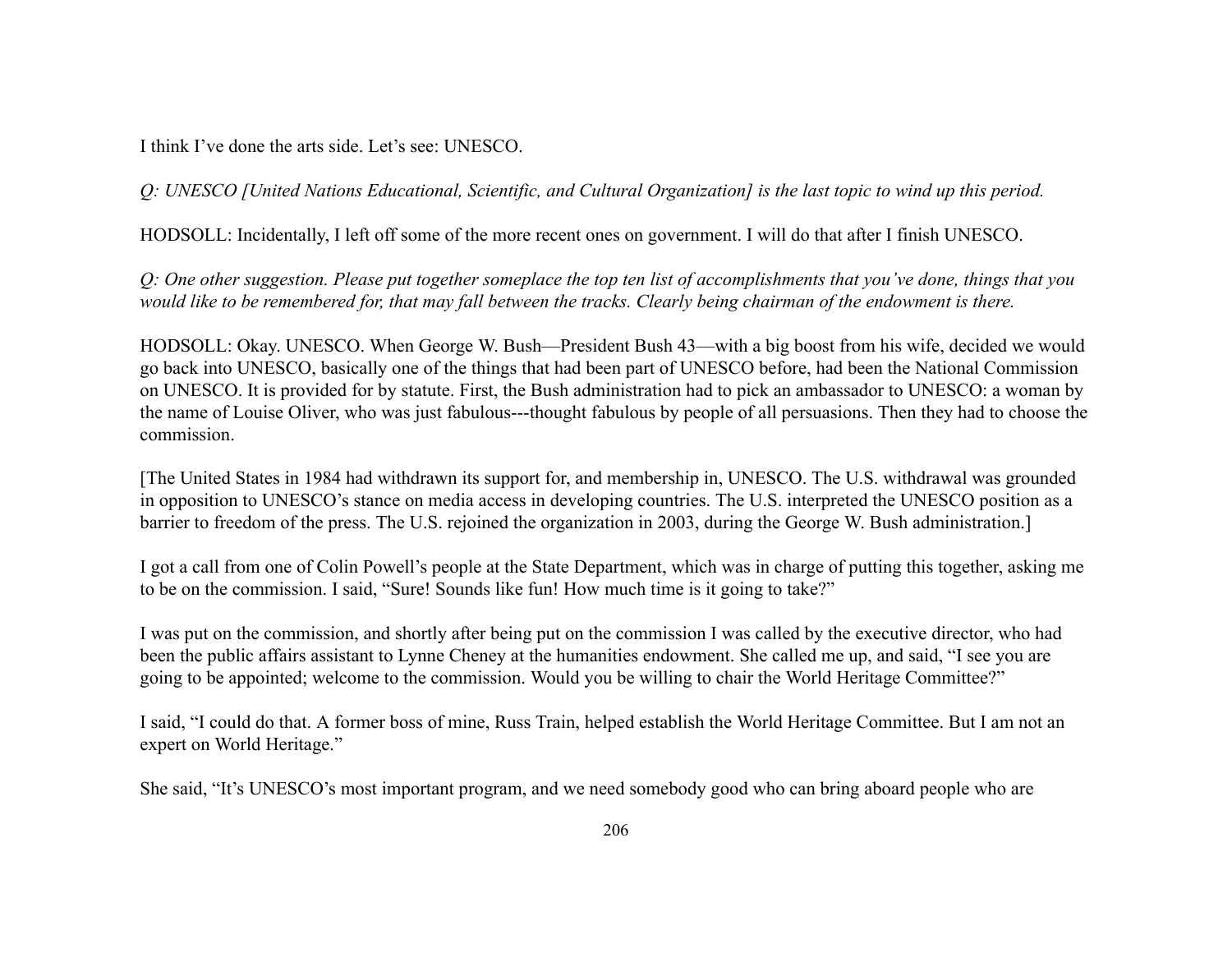#### supportive of it."

Then what happened was, I was made vice chairman of the culture committee. When Dana Gioia, who was chairman of the arts endowment at the time, left, I was made chairman of the culture committee as well. But mostly I did World Heritage.

I was sent over to Paris, initially, with Louise Oliver. Basically, my first task was to get us appointed to the UNESCO World Heritage Committee.

## *Q: Was she based in Paris?*

HODSOLL: She was resident in Paris. The Obama administration has an ambassador there now too, formerly of the Rockefeller Foundation.

## *Q: Is she at the embassy?*

HODSOLL: No, she has her own residence and UNESCO office, not at the embassy. It's a tough job. You have all these nations and one thing and another. The big issue was not so much World Heritage, but it was that UNESCO had overwhelmingly passed a treaty that was designed to keep American movies out. It was a French-Canadian initiative. [This was the 2005 Convention on the Protection and Promotion of the Diversity of Cultural Protection.]

We were against that, although interestingly, I discovered that the major motion picture and television studios didn't care all that much. But the political side, particularly John Bolton [George W. Bush's ambassador to the United Nations], didn't want it. He saw it as censorship, and rightly so. But how high you raise this on the political side is another thing.

I was asked to help with this. I told Louise, "You know, if you want me to get us on the World Heritage Committee, with most of the other countries being for this convention on cultural diversity, it seems to me we should keep me out of this and let me just butter people up to get us on the World Heritage Committee." And that's eventually what happened.

I went over there with a guy from the National Park Service, a wonderful guy named Steve Morris. We got us onto the World Heritage Committee. [Stephen Morris continues at this writing as the head of international programs at the National Park Service.]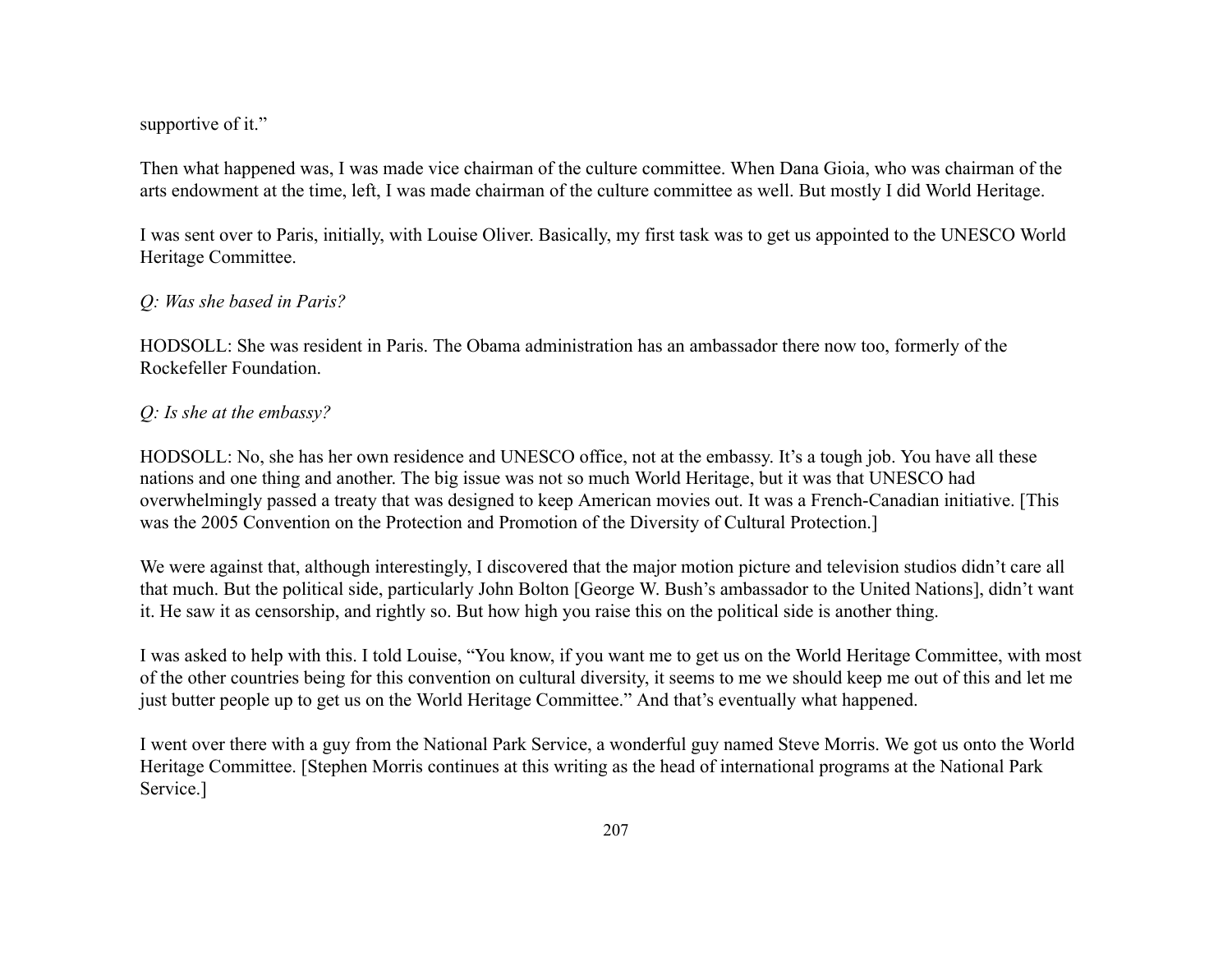And I got Russ Train [leading conservationist who helped found the Environmental Protection Agency and served as its second administrator] to come over with me and wander around and shake hands. He was terrific about it though I had to use my points on the plane to sit with him in the business section. I had to get myself upgraded to business class.

I then became heavily involved with World Heritage across the board, and accompanied the ambassador and others to lots of meetings.

## *Q: Those designations are golden—platinum!*

HODSOLL: They are very helpful, and it's a good program. It needs to be less political and more on the merits. But it's basically a good program.

And so, I continued doing that, and because World Heritage is such a big part—not budgetarily such a big part—but it is a big part of what is recognized at UNESCO, that became a substantial job. I was constantly on emails to different people.

## *Q: And it was all volunteer work.*

HODSOLL: I got my travel paid for the most part.

## *Q: But you got on the committee and then you and the Park Service were the reps?*

HODSOLL: Well, Louise Oliver went to the meetings, too, and she was in the chair. We supported her in whatever she wanted to do. There were big issues regarding Israel and Jordan—sites that were in the disputed area of Israel. They had become World Heritage sites as Jordanian sites going back before the Six-Day War.

Probably the most difficult issue is that once you get on the World Heritage program, you are supposed to step up to the plate and take care of designated sites. That didn't happen, even in places like Saudi Arabia that had pots of money. So, we would have to go in there and raise a bit of hell here and there. Were we totally successful? No, but we may have helped in those instances.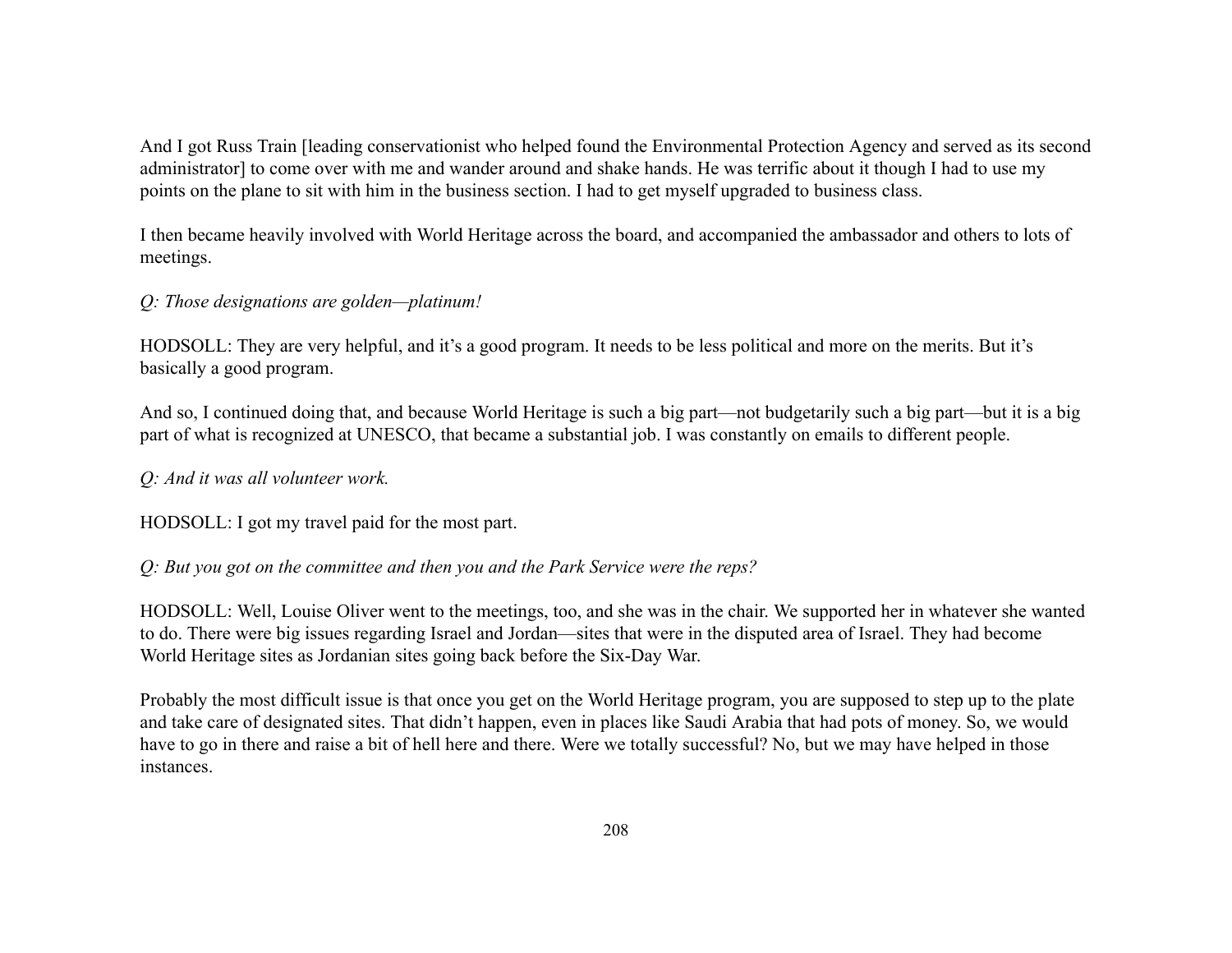I think we got some better guidelines into the World Heritage program. I should mention that the Park Service is extremely fortunate to have Steve Morris as head of their international programs. He is as good as it gets, and he's on the right side of things. And the Park Service in general.

When I became a fellow of NAPA [National Association of Public Administration], I chaired three reviews of the National Park Service. The reviews were on the arts side. They have an enormous museum collection. They don't take terribly good care of it. But they are a wonderful organization. They do what they are supposed to be doing, and they don't get paid that much.

So, I did all of that. To fast forward, we handled issues. We got American sites recognized, and we sidetracked some sites that shouldn't be recognized.

Interestingly, during getting us onto the World Heritage Committee, I discovered our best friends were the Africans, the sub-Saharan Africans. Part of that was George W. Bush's emphasis on HIV and getting medical aid out there. But it was also in part that we were viewed, more than the former colonial powers—the French and the British—as being on the right side of history.

#### *Q: We were former colonies along with those guys!*

HODSOLL: We were former colonies, and the first to leave the empire! I don't want to overemphasize that, but there was a feeling that we were more on the merits.

There was resentment of the French and Italians for getting multiple sites on the World Heritage list without a whole lot of attention to the African sites. It didn't hurt that I could still speak a little French, and so I could navigate some of that.

I was surprised. We got an overwhelming vote of yes, let's get the Americans in. We had money. But I had several African ambassadors tell me in various terms that America was a good place, which was nice to hear.

*Q: That was another major area of contribution, Frank. And it just started a year ago.*

HODSOLL: And it continues.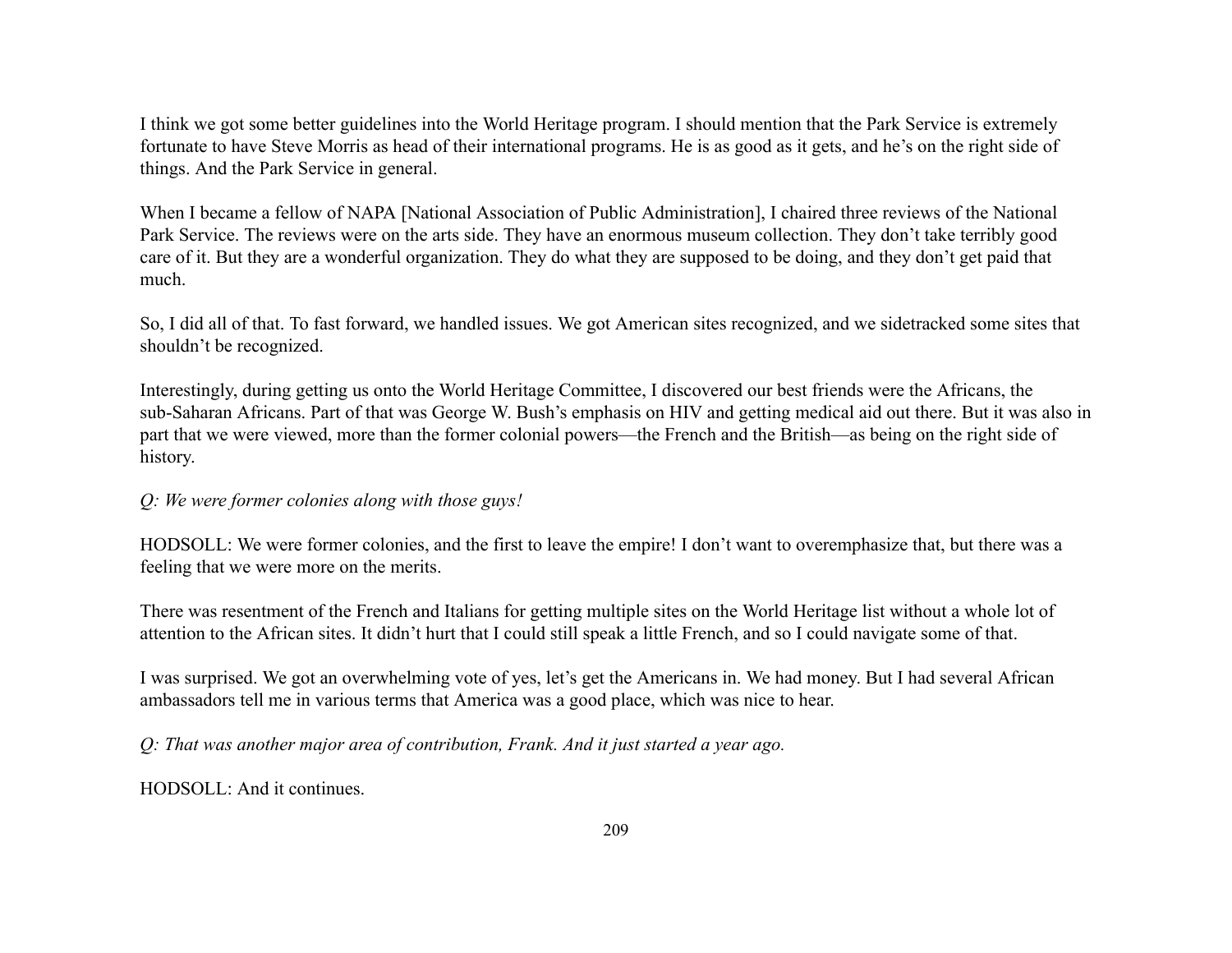*Q: You've got San Antonio.*

HODSOLL: San Antonio is on the list [designated as a World Heritage site]. Which brings me to another UNESCO thing.

In 2011 or 2012, UNESCO with a pretty overwhelming majority voted Palestine on as a member. We have two laws in place, dating to the 1990, which say we can't fund any specialized agency, not just at the United Nations but any international agency, that votes Palestine in as a member, that is not a party to the negotiations with Israel. It's absolute; there is no provision as there is with regard to the economic aid we give to the Palestinian Authority, which the President can waive because it's in the national interest.

This happened. That was the end of UNESCO funding. We are three years in arrears now. We are 22 percent of the budget, so it is substantial. So, I was then asked if I could be helpful on the Hill to get a waiver. The Obama administration wanted a waiver of these 1990-era laws to allow us to fund UNESCO, and Obama put money in the budget to allow us to do this.

So, off I went to the Hill to talk to both principals and staff of both parties, and you know, discovered that it was an extremely mixed bag. Democrats for the most part but not wholly were for a waiver. The senior Senator from Vermont, Patrick Leahy, whom I know, complained to me about the Obama administration not trying to do anything to help with this.

Evidently, Secretary of State Kerry had had a long meeting with Israeli Prime Minister Netanyahu, which was not very helpful, and we decided not to fight for it. Basically, we couldn't get the waiver. We were able to get some money to go forward to World Heritage, but it was very small. I don't know what happened since I left, but I wrote a report saying, it's just not going to work. We can't get the votes in Congress. Again, it wasn't partisan in the normal sense.

Who used to be the majority leader in the House who got defeated? He was open to the waiver. [Eric Cantor, a former U.S.] representative from Virginia, served as House majority leader from 2011-2014.]

*Q: He has a Jewish background.*

HODSOLL: No, but the waiver cuts against the Jewish position.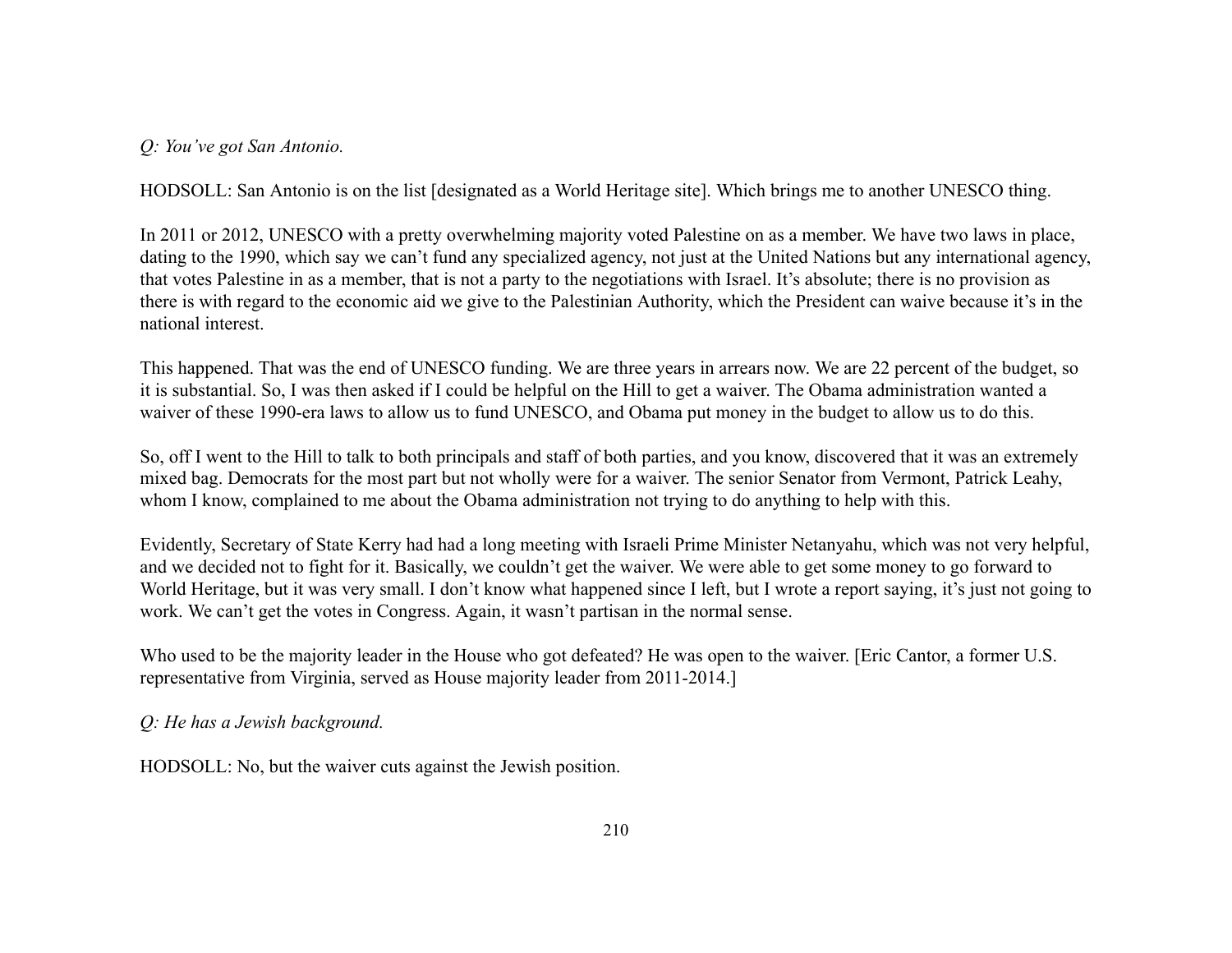# *Q: I understand that.*

HODSOLL: He was cutting against the Jewish position. I went over and visited with AIPAC [the American Israel Public Affairs Committee, which describes itself as 'America's pro-Israel lobby']. I visited with J Street [a lobbying organization that describes itself as the 'political home for pro-Israel, pro-peace Americans who want Israel to be secure, democratic, and the national home for the Jewish people.' As opposed to AIPAC, J Street favors peace negotiations with the Palestinians.] They were all for the waiver. Nothing could be done with AIPAC.

Senior U.S. Senator from Alaska Lisa Murkowski, who was chair of the full Appropriations Committee in the Senate, was against it because of the Jewish lobby, even though she wasn't running again. It couldn't be done.

### *Q: High cost, little gain.*

HODSOLL: That's right, and it wasn't UNESCO. Nobody that I talked to—and I talked with principals as well as staff—nobody said, well we think it was dumb for George W. Bush [to have the U.S. rejoin UNESCO], and maybe we should be out of it. No one said that. Everyone said that UNESCO has a lot of merit going for it, but Israel is important. So that came to naught.

#### *Q: Those discussions were taking place a year or so ago.*

HODSOLL: Yes. I guess I ought to raise San Antonio. I was at a reunion of the George W. Bush President's Committee on the Arts and Humanities two years ago. One of the members of the committee who is from a wealthy family in San Antonio asked me what I knew about the U.S. nomination of San Antonio to receive World Heritage designation.

I said, "Not a whole lot, but I hope San Antonio makes it. But I must tell you, when we are delinquent three years in a row in our dues, I can understand why they [the member states of the World Heritage Committee] would not want to vote for any more American sites." In fact, they did in this case.

I did a certain amount of research. It was a done deal as far as I was concerned; we weren't going to get any money out of the Congress. I said, what if we could raise private monies, enough to fund what we should be paying for World Heritage? Several people thought it was a great idea.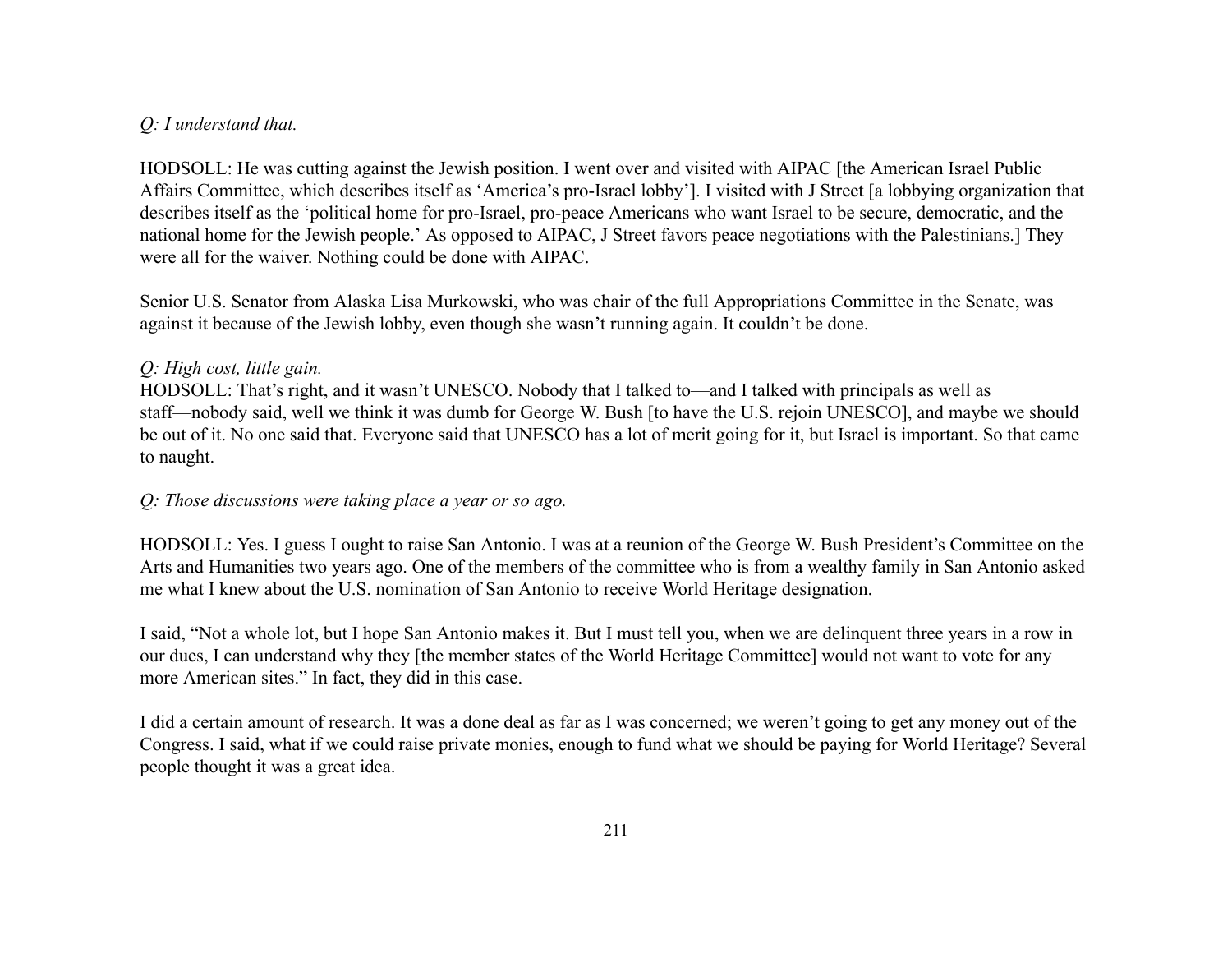## *Q: What great out-of-the box thinking!*

HODSOLL: It didn't work in the end, for the following reason. I began a set of discussions. There were some people in San Antonio who were afraid that if we did that we would be accused of bribing UNESCO. I said, "How is that possible? We are just paying our dues, we are just not paying through the government. As far as UNESCO is concerned, we are delinquent. We are deadbeats!"

But there were enough people in San Antonio who were afraid to take that risk. I had several people willing to pony up several millions of dollars. I had several people in San Antonio and Washington willing to do that. Even the people who had engaged me to do this ended up being against it [private funding]. Eventually I gave it up.

The good news is that San Antonio made it anyway! How long is that going to go along? I don't know. If I were the delegate from another country to UNESCO, I could see the point in buttering up the United States. But when we are delinquent—it isn't as though we have withdrawn, we still have an ambassador and staff there. The appropriations for ambassador and staff are not cut off, it's only the money that goes to the program.

There was worry on the Hill when I was doing this that the next shoe to fall would be Palestine becoming a member of the World Health Organization, where it would matter more in the hierarchy of U.S. interests. I'm not sure how that all parses.

Kerry got a deal that the Palestinians wouldn't try to go into other organizations. So far that has held. But given the state of Israel-Palestine relations, I don't know how long that is going to hold. I've learned that I'm Jewish, Tex, but I must say I'm not a big fan of the current Israeli government.

*Q: As you discovered in J Street, there are plenty of people for the other side.*

HODSOLL: That was the last thing. After that fell apart—having pushback on raising money for World Heritage—I kind of dropped out. I get invited to all sorts of stuff, but because of my illness I can't deal with it anymore.

*Q: You have to take care of yourself. That is important.*

*Frank, I think we've covered it!*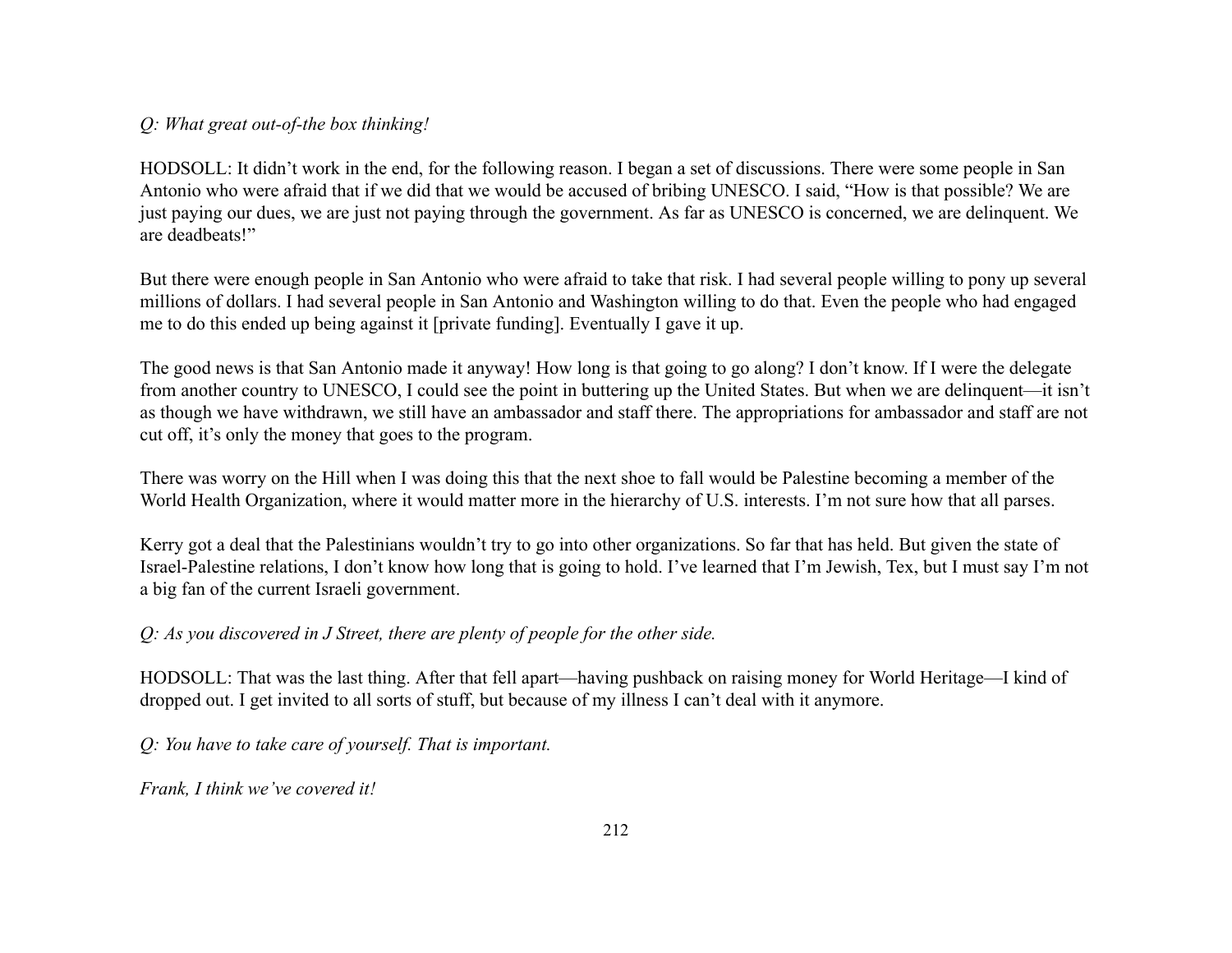HODSOLL: I guess another thing is I was on the executive board of UNESCO, a small group of us.

I became a board member of the U.S. National Committee of the International Council on Monuments and Sites. That is the U.S. contributory committee of ICOMOS, the International Council on Monuments and Sites. ICOMOS does all the peer reviews of cultural sites that are to become World Heritage sites.

I was a board member and raised money for them, but I no longer have the energy to do that.

*Q: And that's part of UNESCO?*

HODSOLL: Yes, and I have a small anecdote. While I was still heavily involved, two or three years ago, Russ [Train] was still alive. I called him and said, we would like to honor you for your World Heritage program. I would like to make a slideshow of when you were there and all the way up to the present, and show how you made such a huge contribution to all of this.

He agreed, and gave me slides. I also had slides. I'm getting pretty good at the computer now. I didn't have a whole lot of help from the staff. You know, it's funny. Some people just don't have any idea of what's likely to sell. They get off on technical tangents. So I largely put this together on my own.

Russ shared with me some wonderful slides and videos of him and Eileen going to these World Heritage sites, including one in which she said she wasn't at all sure she wanted her husband going to this place because it looked like it might be dangerous!

We had a nice celebration, and Russ liked it a lot. And it was very good for the U.S. Committee to have somebody like Russ come and be part of this.

You know, World Heritage has natural and cultural sites. The natural sites are commented on by a group in Geneva called the International Union for the Conservation of Nature (IUCN). Both they and the cultural side have no money. They have to get people to go out and inspect these sites.

I said, "That is outrageous! We ought to raise enough money for UNESCO to pay these people some compensation. They have to write reports. We are talking about minor amounts of money, maybe a million at the tops."